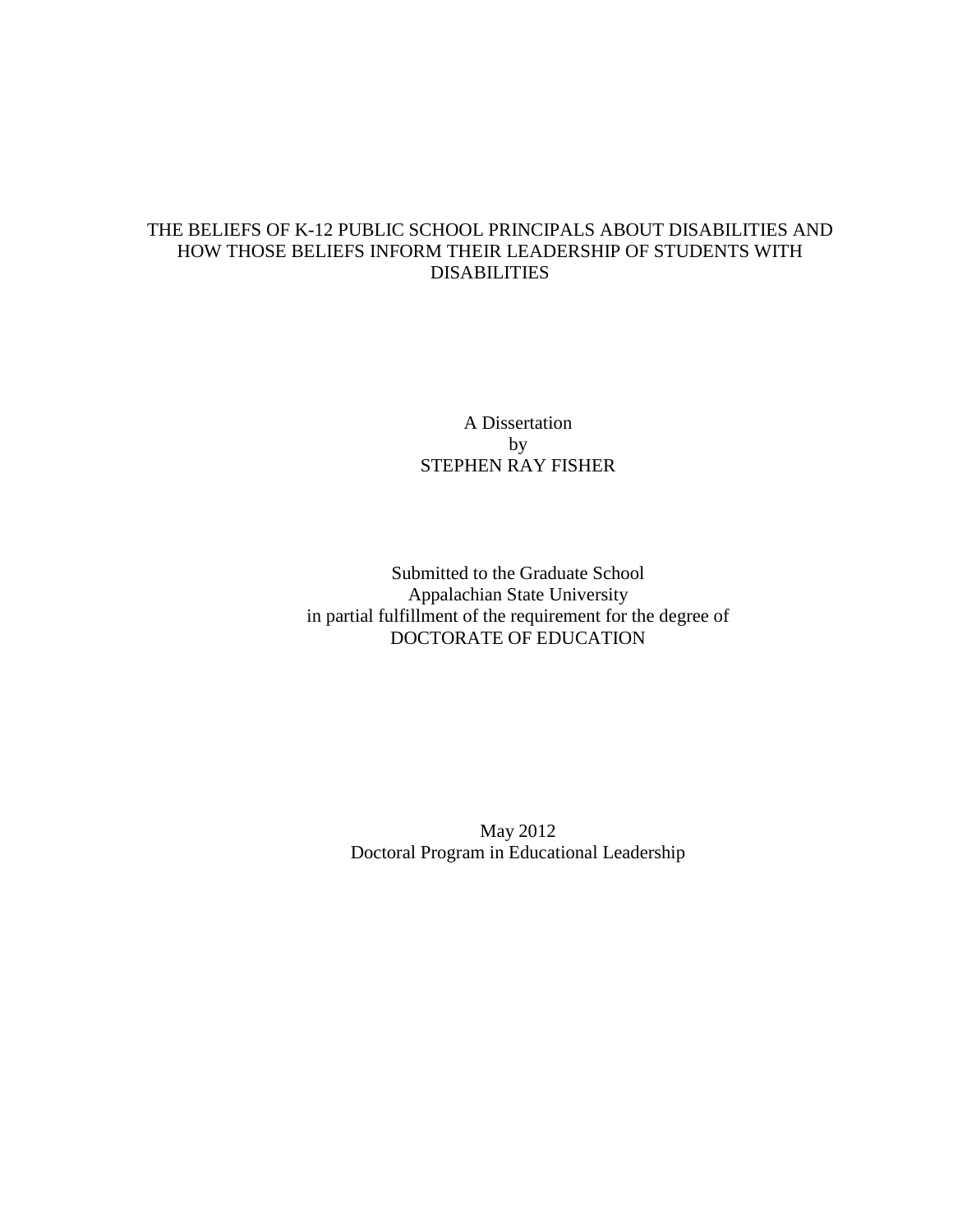# THE BELIEFS OF K-12 PUBLIC SCHOOL PRINCIPALS ABOUT DISABILITIES AND HOW THOSE BELIEFS INFORM THEIR LEADERSHIP OF STUDENTS WITH DISABILITIES

# A Dissertation by STEPHEN RAY FISHER May 2012

# APPROVED BY:

Jim Killacky, Ed.D. Chair, Dissertation Committee Director, Doctoral Program in Educational Leadership

\_\_\_\_\_\_\_\_\_\_\_\_\_\_\_\_\_\_\_\_\_\_\_\_\_\_\_\_\_\_\_\_\_\_\_\_\_\_\_\_

\_\_\_\_\_\_\_\_\_\_\_\_\_\_\_\_\_\_\_\_\_\_\_\_\_\_\_\_\_\_\_\_\_\_\_\_\_\_\_

\_\_\_\_\_\_\_\_\_\_\_\_\_\_\_\_\_\_\_\_\_\_\_\_\_\_\_\_\_\_\_\_\_\_\_\_\_\_\_

\_\_\_\_\_\_\_\_\_\_\_\_\_\_\_\_\_\_\_\_\_\_\_\_\_\_\_\_\_\_\_\_\_\_\_\_\_\_\_

Precious Mudiwa, Ed.D. Member, Dissertation Committee

Sharon Richter, Ph.D. Member, Dissertation Committee

Edelma Huntley, Ph.D. Dean, Research and Graduate Studies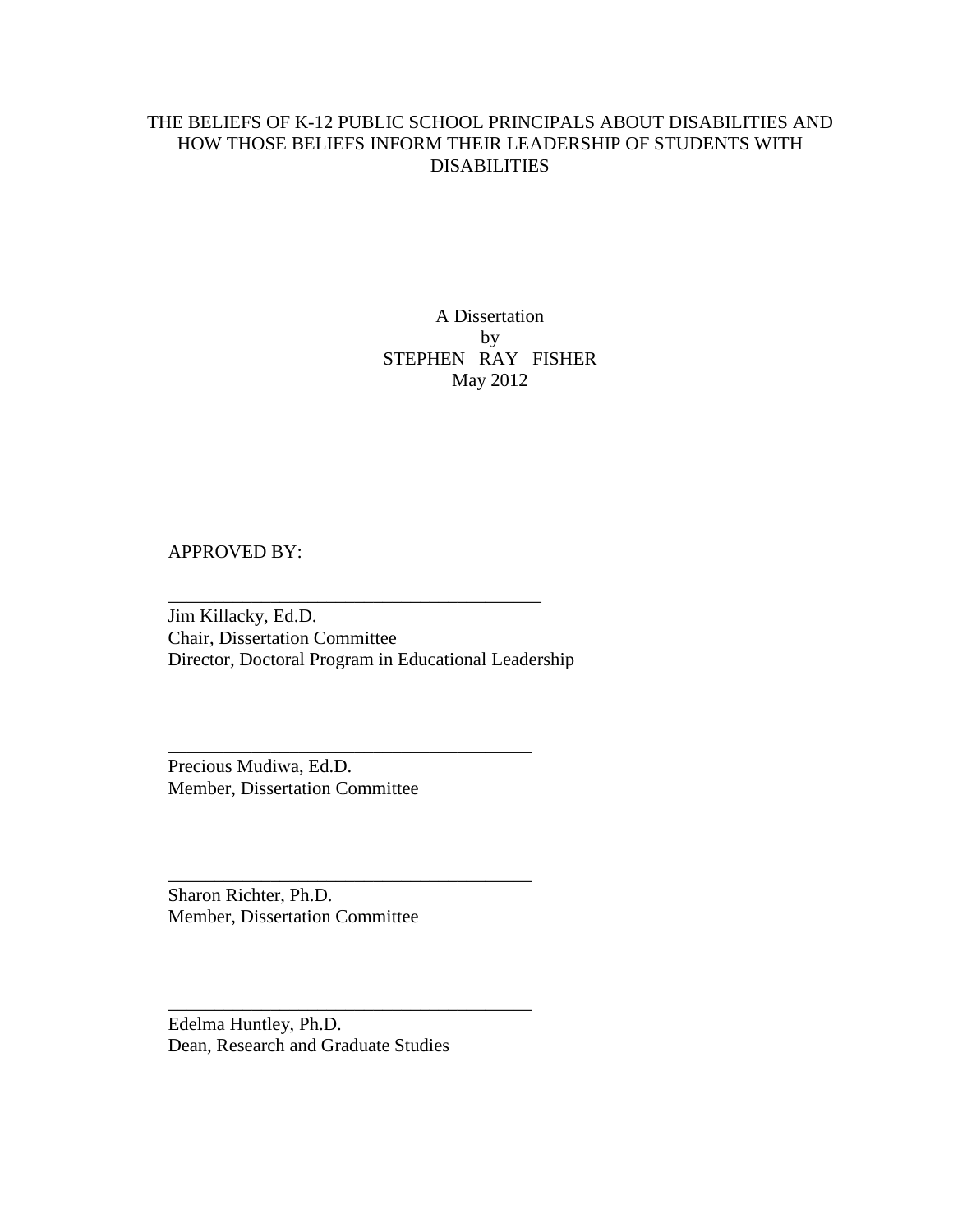Copyright by Stephen Fisher 2012 All Rights Reserved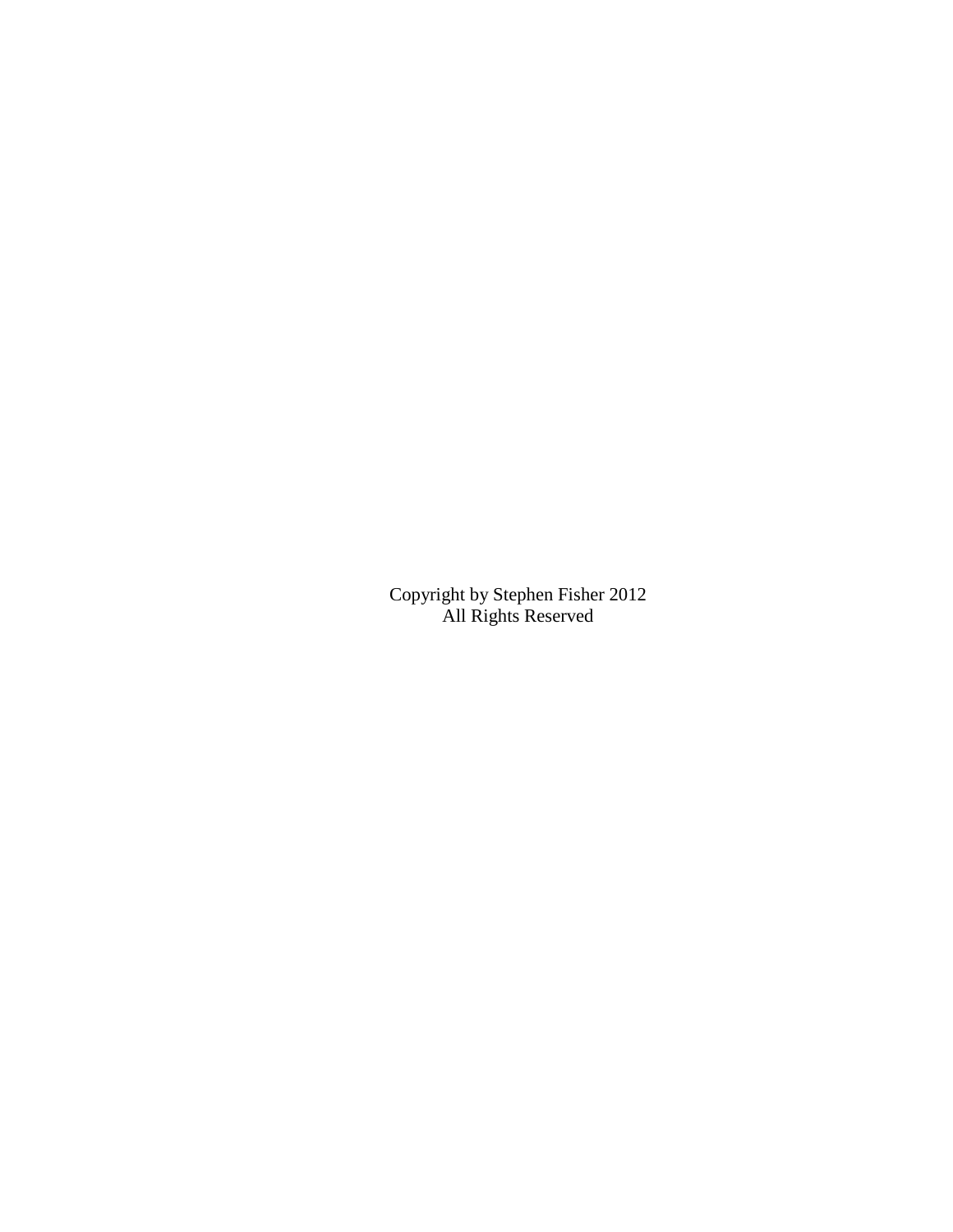## ABSTRACT

# THE BELIEFS OF K-12 PUBLIC SCHOOL PRINCIPALS ABOUT DISABILITIES AND HOW THOSE BELIEFS INFORM THEIR LEADERSHIP OF STUDENTS WITH DISABILITIES

Stephen Ray Fisher, B.S., Appalachian State University M.A., Gardner-Webb University Ed.S., Appalachian State University Chairperson: Jim Killacky, Ed.D.

The leadership of the school principal is an integral part of a successful school. A principal's leadership goes beyond hiring teachers, managing building, and balancing budgets. The leadership of principals involves their work with instruction and influence on students. A principals' leadership is shaped by factors that include knowledge, skill, experiences, and beliefs. The beliefs of principals have a direct impact on the leadership of principals.

One of the student groups that are directly influenced by the principals' leadership is students with disabilities. This phenomenological case study investigated what principals' believed about disability and how these beliefs influenced their leadership of students with disabilities. Principles developed by the Council of Exceptional Children were used as the conceptual framework of the study. Through the use of interviews, principals indicated what they believed about disability, leadership of students with disabilities, the relevancy of degree programs, and needs they had in leading students with disabilities. Principals described their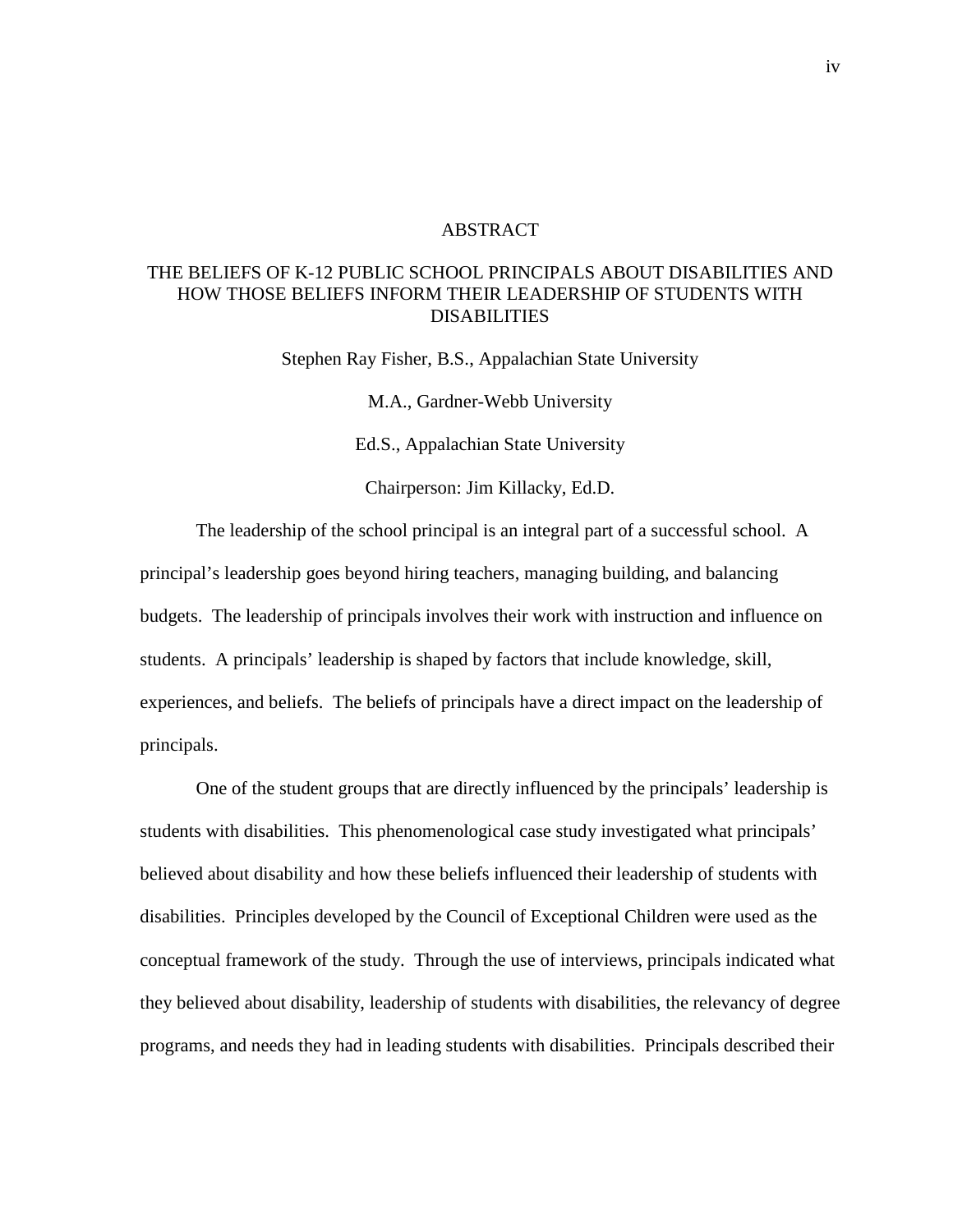leadership, work involving students with disabilities, and the importance of their experiences with disability.

Three major themes were drawn from the interviews. These themes included leadership, experiences, and knowledge. In addition to the emerging themes, the study provided answers to the original research questions and a revision to the original conceptual framework. Implications for principals, local education agencies, and graduate school programs are included along with suggestions for future research.

Keywords: Disability, Students with Disability, Special Education, Principal, Beliefs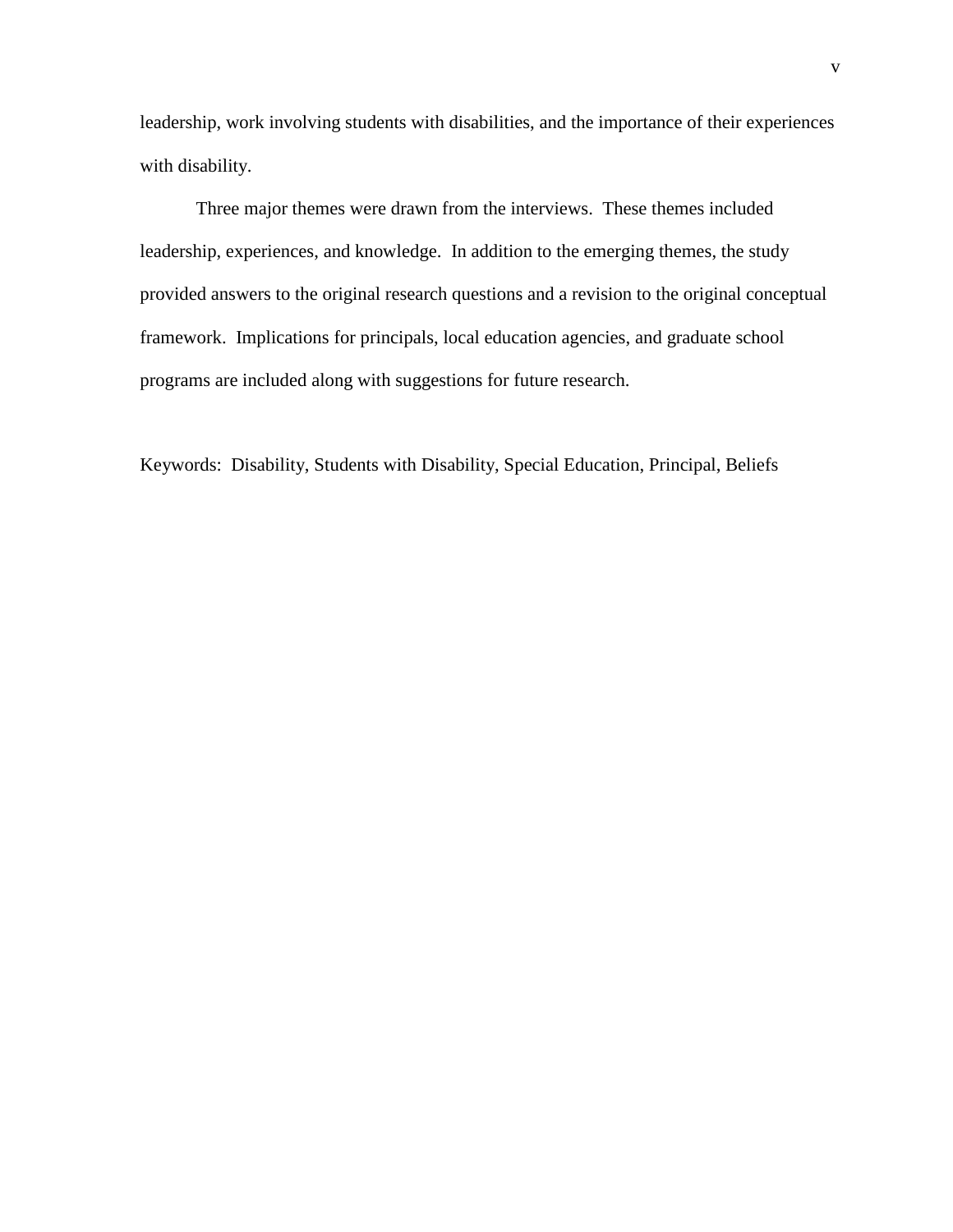#### ACKNOWLEDGEMENTS

I would like to thank the many people who have encouraged and assisted me throughout the journey and pursuit of my degree.

To my dissertation committee, I say thank you for your professionalism and dedication to education. Dr. Jim Killacky, Dr. Sharon Richter, and Dr. Precious Mudiwa have all been inspirational in their diligent work during my dissertation journey. Your patience, wisdom, and encouragement has been timely and encouraging. I appreciate your dedication in seeing me through this journey.

To the participating school districts, I appreciate your willingness to be a part of this study. All twelve school principals were very receptive and I am thankful for your time and effort in participating in the principal interviews.

To Cleveland County Schools, I am thankful for the opportunity to serve the children of Cleveland County with you. I am very appreciative of the leadership and mentoring from Superintendent Dr. Bruce Boyles and our administrative team. I have been very fortunate to work with many great people during my time as teacher, principal, and director.

To my parents and extended family, I appreciate all of your continued love, support and encouragement. Thank you for everything you have done for me. I am extremely fortunate to have such a great support network.

To Bryce, Peyton, and Ashtyn, I have been in school your entire life. Thank you for allowing me to be your dad and the time to complete this degree. My book is finished! I hope that as you grow you will experience the life God has in store for you.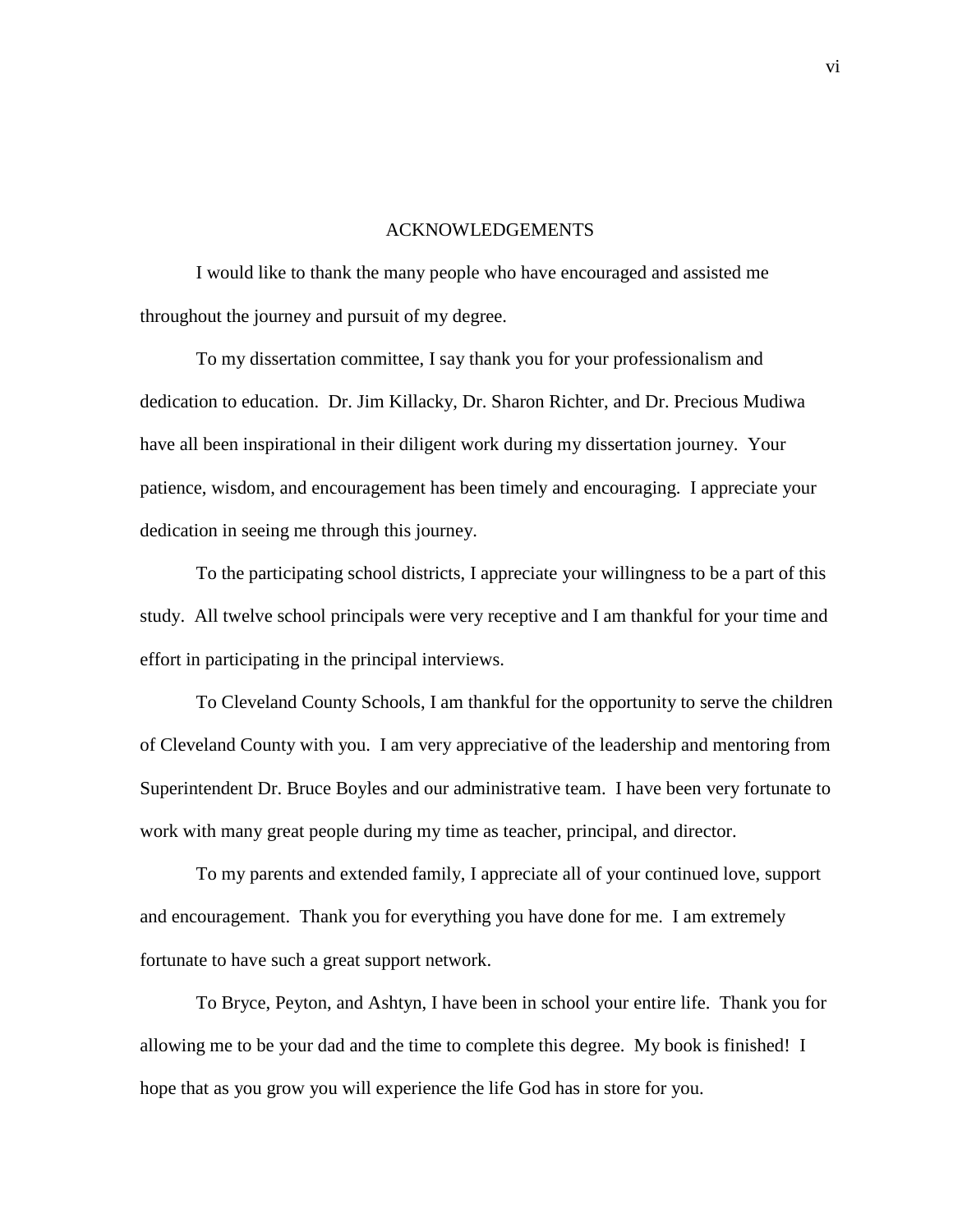To Monica, thank you for the inspiration, unconditional love, and dedication over the past years. Thank you for the time and sacrifices you have endured. I am eternally grateful for all the things you've done so we could get to this point in our journey together. Only You!!

Finally, I would like to thank My Heavenly Father and the hope I have in Christ Jesus. "For I know the plans I have for you, declares the Lord, plans to prosper you and not to harm you, plans to give you a hope and a future." Jeremiah 29:11.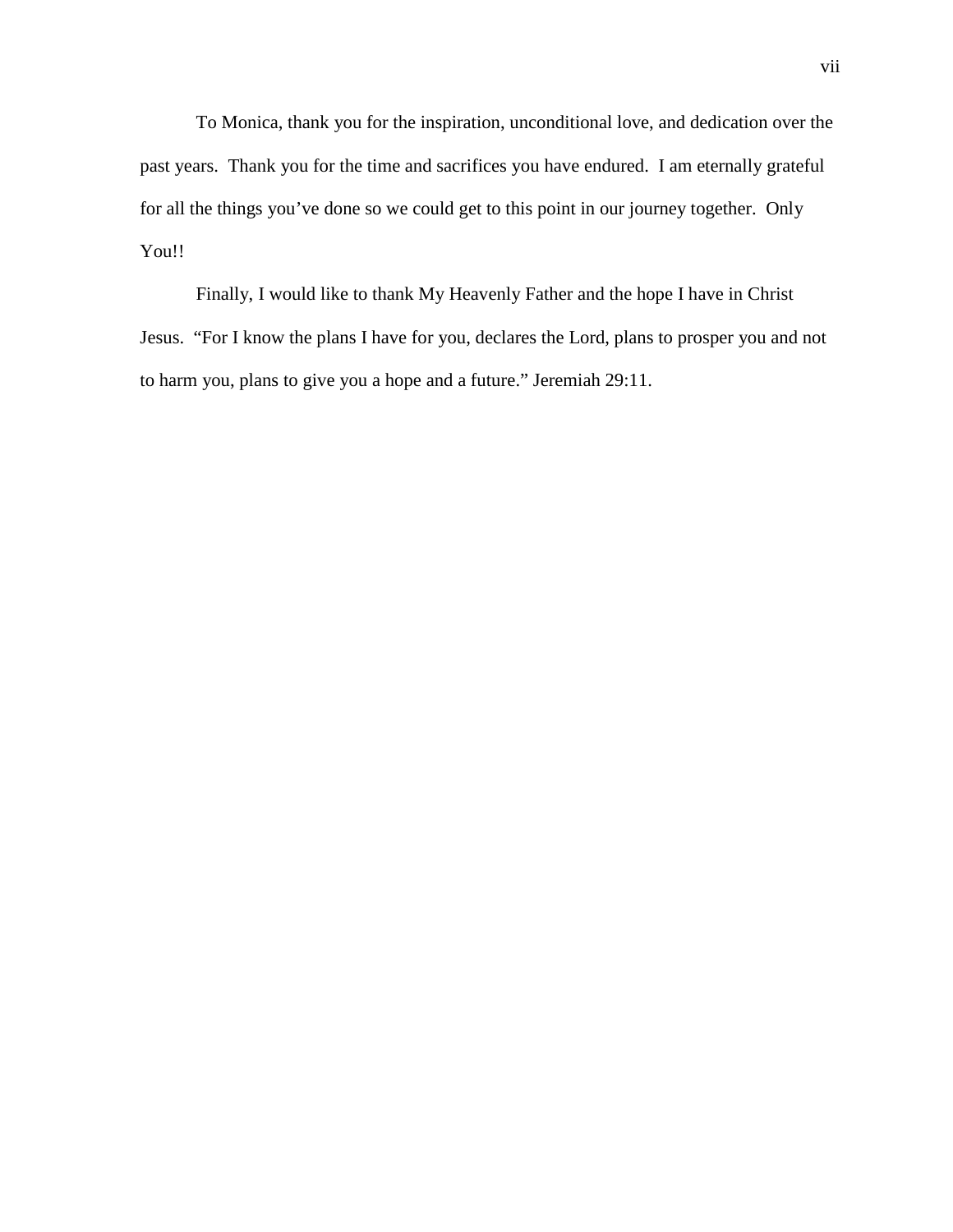# TABLE OF CONTENTS

|                                          | 1V              |
|------------------------------------------|-----------------|
|                                          | V1              |
|                                          | XV              |
|                                          | XV <sub>i</sub> |
| <b>CHAPTER ONE</b>                       |                 |
|                                          | $\mathbf{1}$    |
|                                          | 5               |
|                                          | 6               |
|                                          | 7               |
|                                          | 8               |
|                                          | 9               |
|                                          | 10              |
|                                          | 11              |
| <b>CHAPTER TWO</b>                       |                 |
|                                          | 13              |
|                                          | 14              |
| Special Education in the 1950s and 1960s | 15              |
|                                          | 18              |
|                                          | 20              |
|                                          | 21              |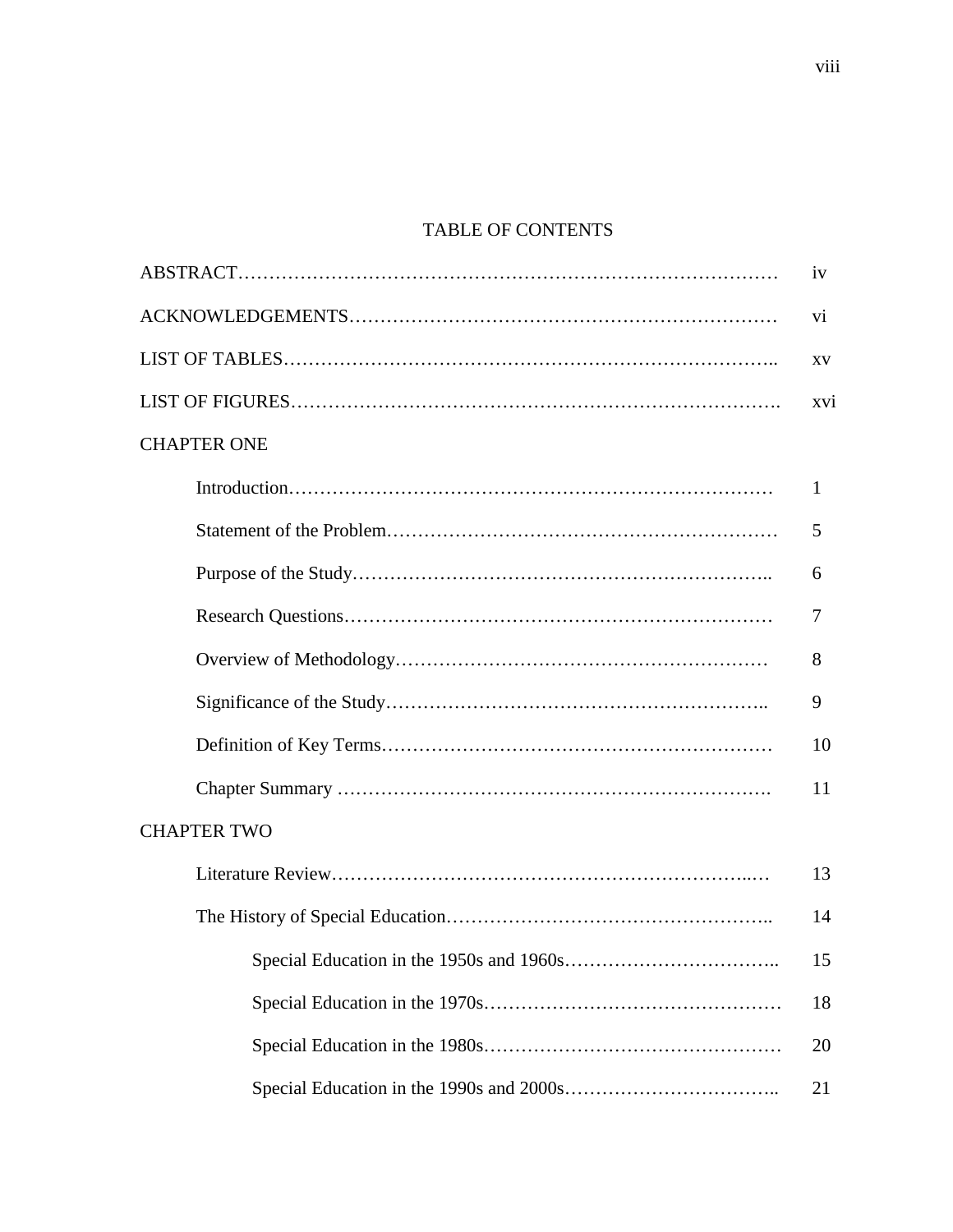|                                                                                | 24 |
|--------------------------------------------------------------------------------|----|
|                                                                                | 25 |
|                                                                                | 26 |
|                                                                                | 29 |
|                                                                                | 31 |
|                                                                                | 32 |
| Principals' Role in Leadership, Special Education Influence and Implementation | 32 |
|                                                                                | 33 |
|                                                                                | 34 |
|                                                                                | 35 |
| Safe, Efficient, and Effective Learning Environment                            | 37 |
|                                                                                | 38 |
|                                                                                | 39 |
| Political, Social, Legal, and Cultural Leadership                              | 40 |
| Principals' Role in Special Education Influence                                | 41 |
|                                                                                | 45 |
|                                                                                | 48 |
| Professional Training for the School Principal                                 | 48 |
|                                                                                | 49 |
|                                                                                | 50 |
|                                                                                | 51 |
|                                                                                | 52 |
|                                                                                | 53 |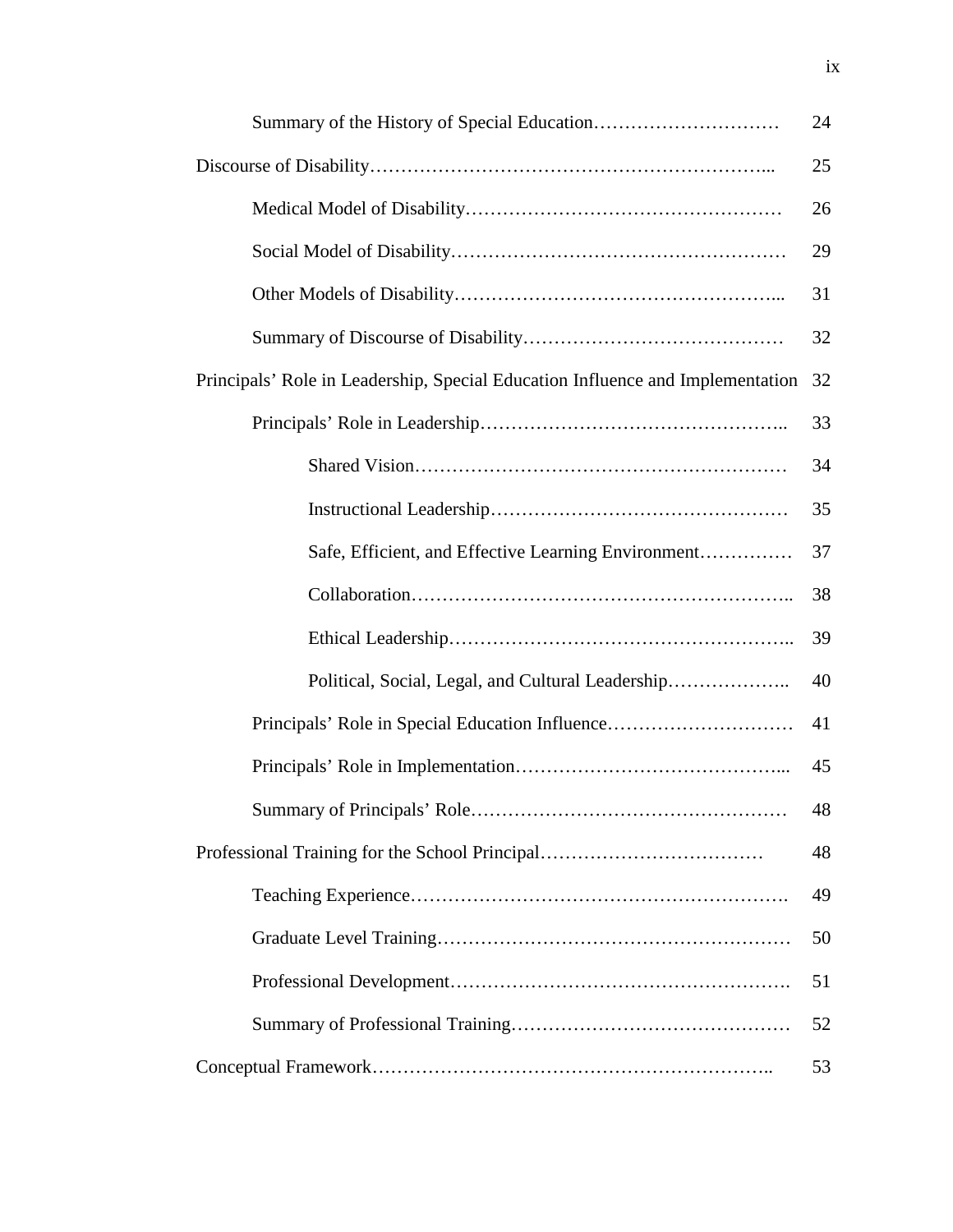|                      | 56 |
|----------------------|----|
| <b>CHAPTER THREE</b> |    |
|                      | 57 |
|                      | 58 |
|                      | 58 |
|                      | 59 |
|                      | 60 |
|                      | 62 |
|                      | 63 |
|                      | 64 |
|                      | 65 |
|                      | 65 |
|                      | 66 |
|                      | 66 |
|                      | 66 |
|                      | 67 |
|                      | 68 |
|                      | 68 |
|                      | 68 |
|                      | 68 |
|                      | 69 |
|                      | 70 |
|                      | 71 |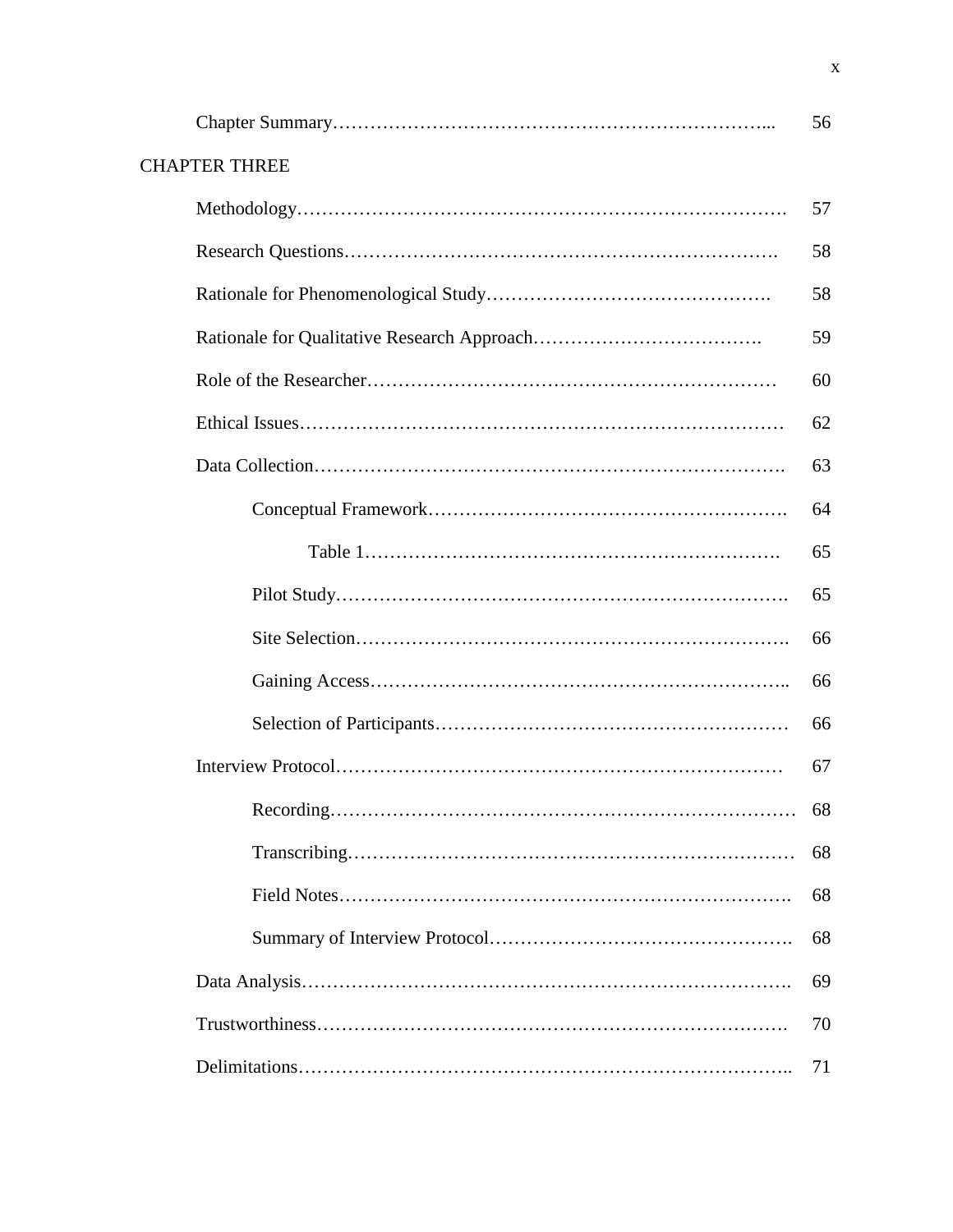|                                                                      | 71 |
|----------------------------------------------------------------------|----|
| <b>CHAPTER FOUR</b>                                                  |    |
|                                                                      | 72 |
|                                                                      | 72 |
| Demographic and Descriptive Information of Selected School Districts | 73 |
|                                                                      | 74 |
|                                                                      | 77 |
|                                                                      | 78 |
|                                                                      | 81 |
|                                                                      | 82 |
|                                                                      | 84 |
|                                                                      | 85 |
|                                                                      | 86 |
|                                                                      | 87 |
|                                                                      | 87 |
|                                                                      | 88 |
|                                                                      | 88 |
|                                                                      | 88 |
|                                                                      | 90 |
|                                                                      | 91 |
|                                                                      | 92 |
|                                                                      | 92 |
|                                                                      | 94 |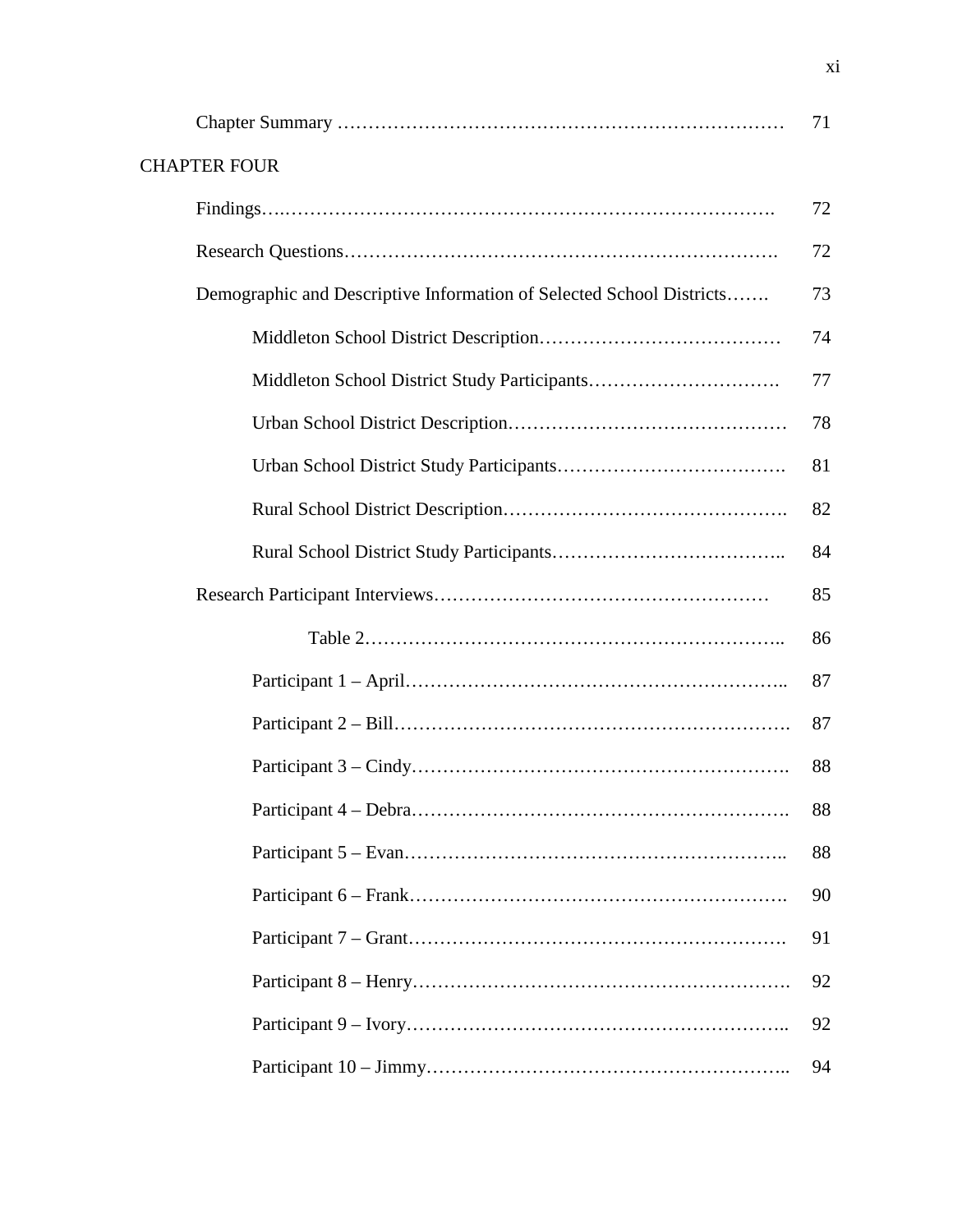| 95  |
|-----|
| 97  |
| 98  |
| 98  |
| 99  |
| 100 |
| 100 |
| 105 |
| 106 |
| 107 |
| 108 |
| 109 |
| 110 |
| 112 |
|     |
|     |
|     |
|     |
|     |
|     |
| 121 |
|     |
|     |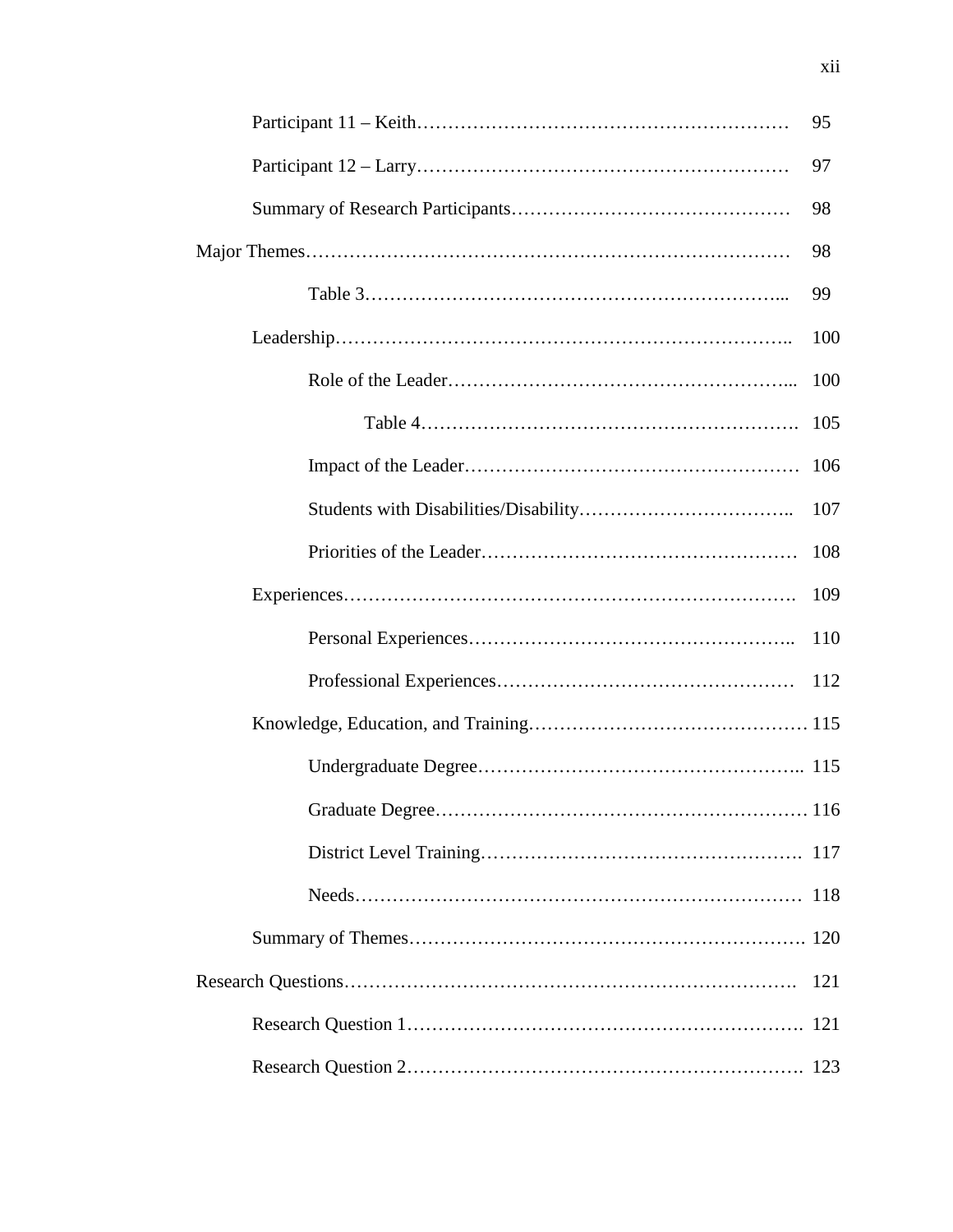| <b>CHAPTER FIVE</b> |     |
|---------------------|-----|
|                     | 130 |
|                     | 130 |
|                     | 131 |
|                     | 133 |
|                     | 134 |
|                     | 135 |
|                     | 136 |
|                     | 136 |
|                     | 139 |
|                     | 142 |
|                     | 145 |
|                     | 145 |
|                     | 146 |
|                     | 146 |
|                     | 146 |
|                     | 147 |
|                     | 147 |
|                     | 149 |
|                     | 151 |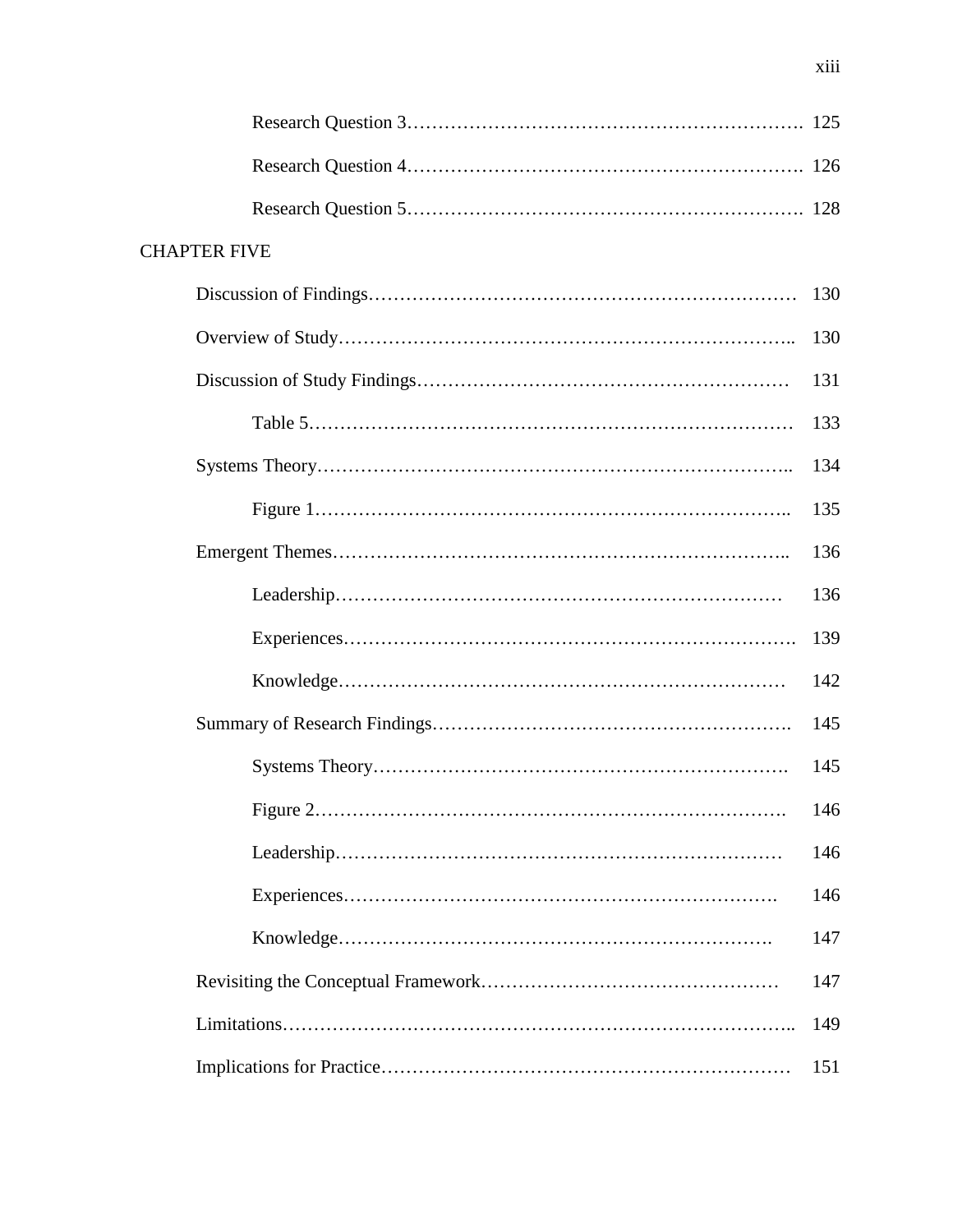| 176 |
|-----|
| 178 |
| 180 |
|     |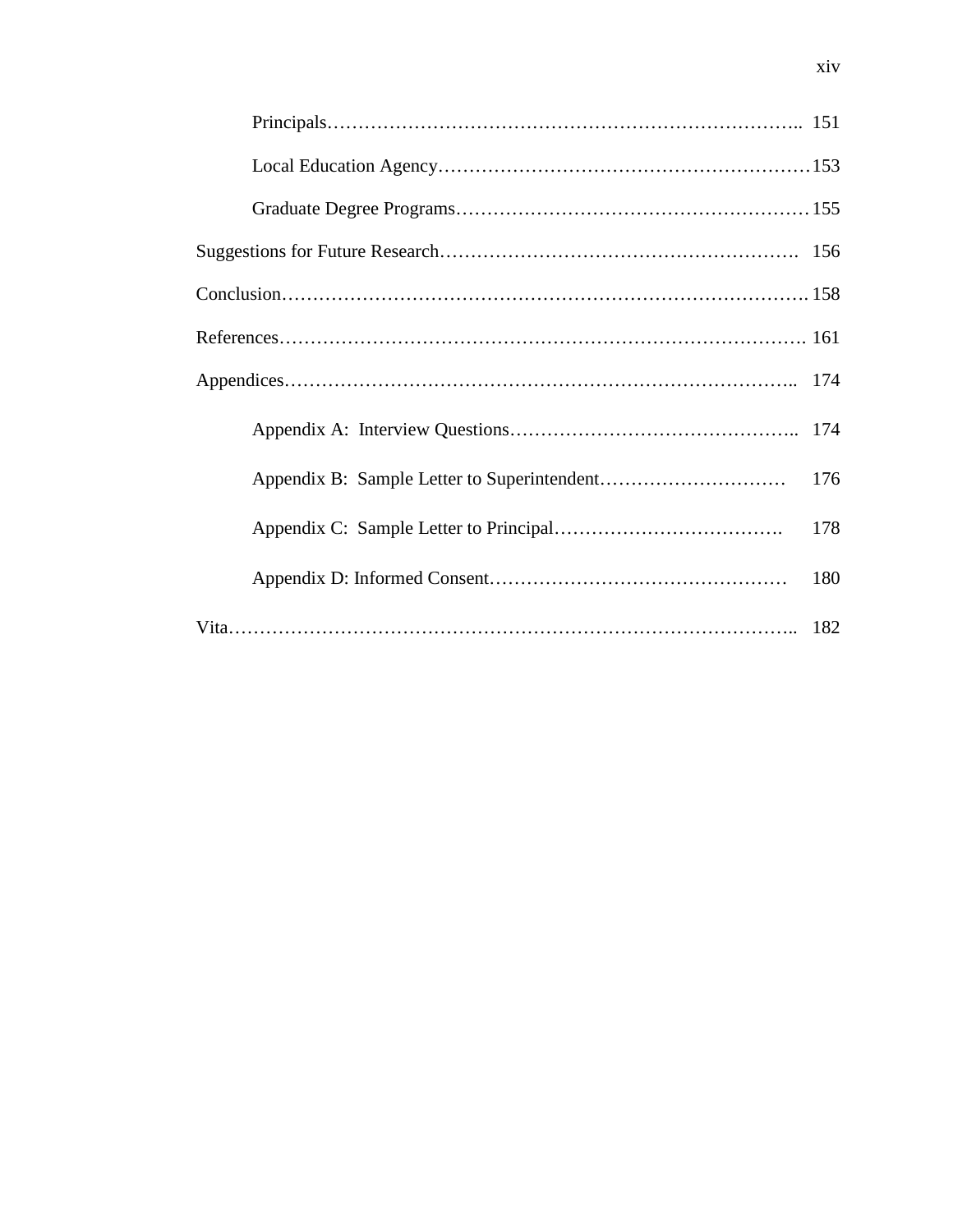# LIST OF TABLES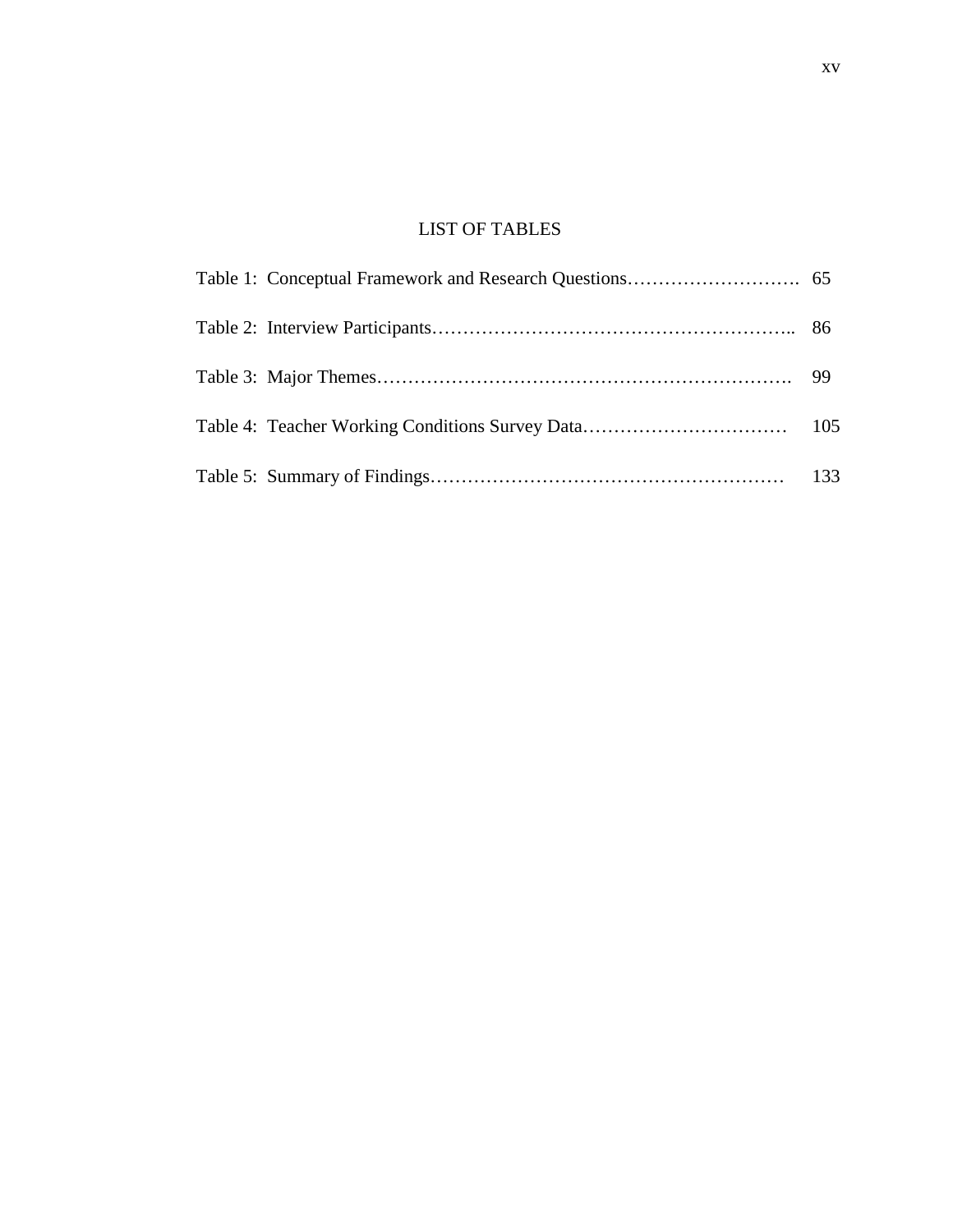# LIST OF FIGURES

| Figure 1: Relationship between Leadership, Beliefs, and Experiences  |     |
|----------------------------------------------------------------------|-----|
| Figure 2: Interdependence among Leadership, Beliefs, and Experiences | 146 |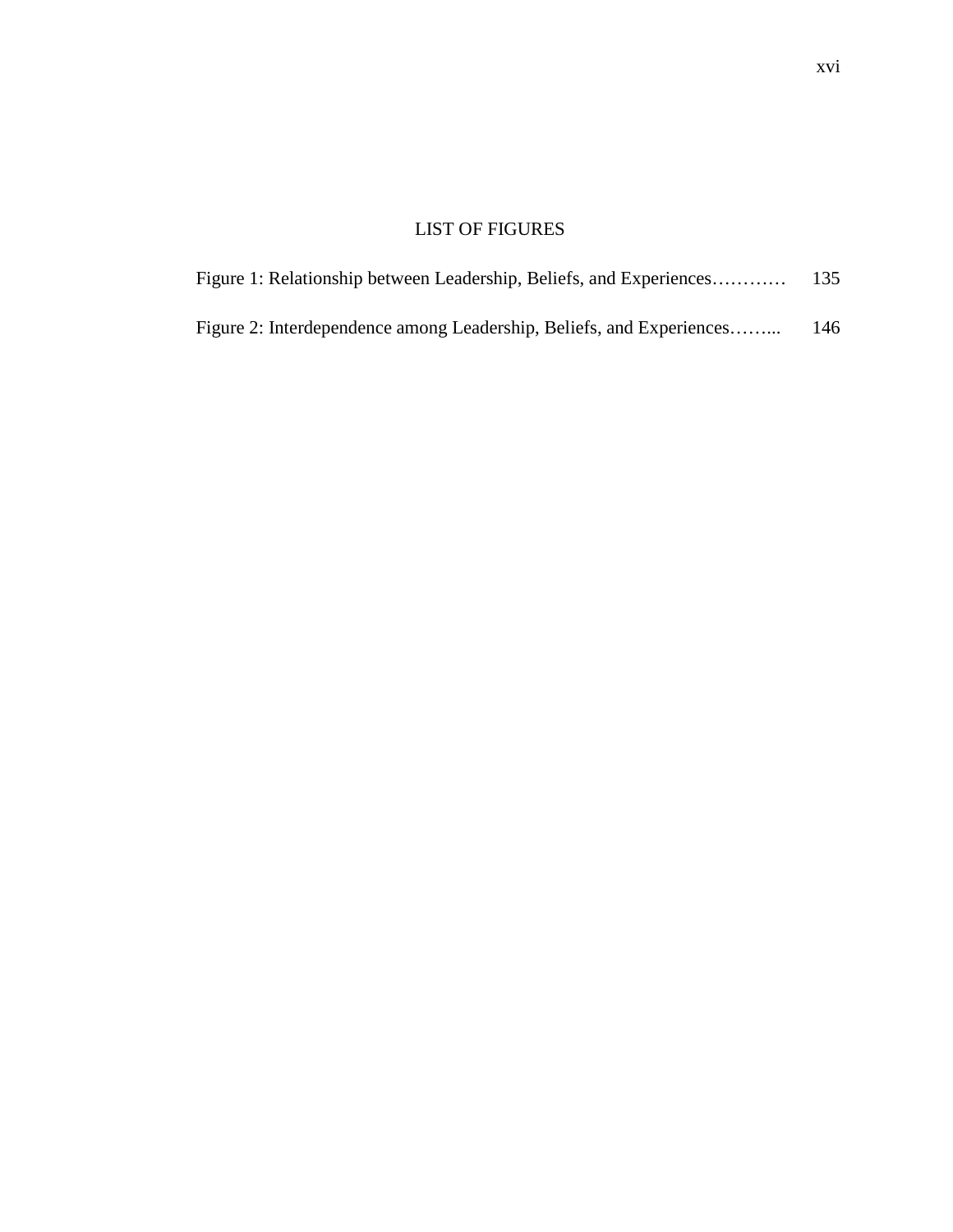## CHAPTER I

# **Introduction**

The education of students is far from an exact science. Various educational reforms, political initiatives, and philosophical beliefs have influenced the teaching and learning that occur in America's classrooms. Race, gender, and socio-economic status have all been the subject of research studies and program initiatives. Included in discussions concerning educational opportunities for students is the issue of educating students with disabilities.

Throughout history, people with disabilities have experienced very different situations from their non-disabled peers. The reference to and discussion of student with disability implies a thought of limit and inability (Smart, 2009). Fewer opportunities, lowered course offerings, a lack of choice of teachers, and a limited access to resources only scratch the surface of the educational deficiencies seen in public schools for students with disabilities (Hardman & Dawson, 2008; Orfield, Kim, Sunderman, & Greer, 2004; Ysseldyke, Nelson, Christenson, Johnson, Dennison, & Trienzenburg, 2004).

These experiences in the education of students with disabilities can be observed in numerous trends. Historically, students with disabilities tend to have lower rates of graduation from high school, lower participation in post-secondary education, increased discipline incidents and referrals, increased rates of retention, and increased isolation within the school day (Hardman & Dawson, 2008; Orfield et al., 2004; Ysseldyke et al., 2004).

Much has been done to investigate the education of students with disabilities. In the past 50 years, federal and state legislation has changed the educational experiences and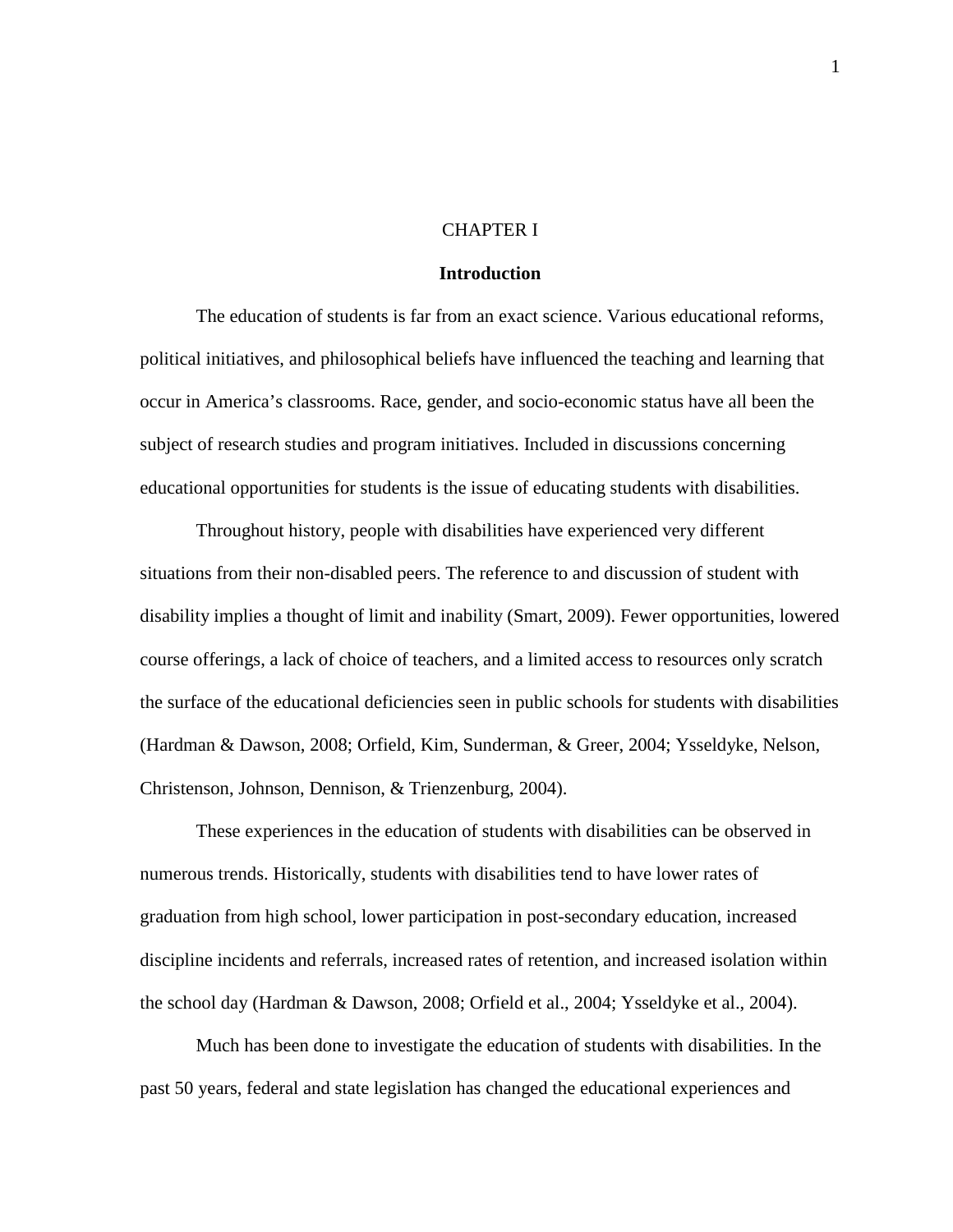performance of students with disabilities. Legislation beginning in the 1950s and 60s began to shape the landscape for students with disabilities by drawing attention to the discrepancies between students with disabilities and their peers (Clapton & Fitzgerald, 1997). Beginning with the civil rights movements of the 1950s and continuing through the John F. Kennedy administration, the rights of people with disabilities were exposed through the advocacy of special interest groups and pending legislation (Clapton & Fitzgerald, 1997). In 1975, the Education for All Handicapped Children Act (EAHCA) was passed by Congress. Otherwise known as PL 94-142, the legislation brought about sweeping changes in the education of students with disabilities (Croser, 2002; Gaddy, McNulty & Water, 2002; Stainback & Stainback, 1995). Subsequent reauthorizations of PL 94-142 in 1990, 1997 and 2004 have continued to define education and access for students with disabilities (Altshuler, 2007; Croser, 2002). General education legislation such as No Child Left Behind Act of 2001 had been passed. This legislation, while not primarily considered a special education landmark, contained important implications for students with disabilities (Reder, 2007).

Legislative mandates have dramatically influenced the education of students with disabilities. The meaning and understanding of disability have changed significantly over the past century. The definition of disability, pre-1970, relates to the idea of without ability or a lack of necessary skills or strength (Clapton & Fitzgerald, 1997; Croser, 2002). These definitions were built from centuries of belief that disability was a result of sin and was a form of punishment (Clapton & Fitzgerald, 1997). This very concept lays the foundation of belief about students that have a disability. Society's belief included the thought that students with disability were too much trouble and created too many problems to educate with their peers.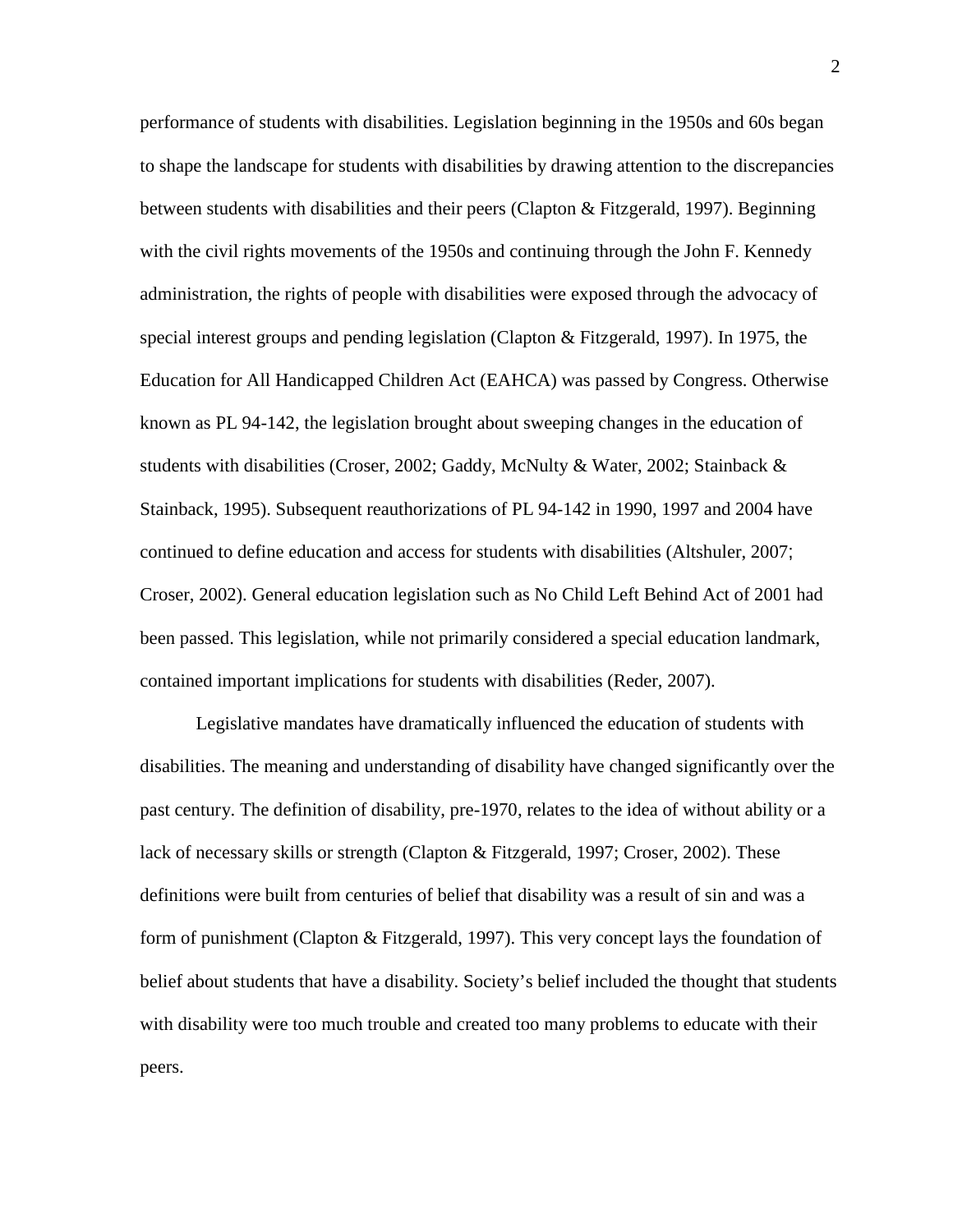At the turn of the twentieth century, disability resulted in separation in educational settings (Clapton & Fitzgerald, 1997). A student with a disability was separated from the normal educational setting and treated as a patient rather than a student. The education of students with disabilities has changed over the last 100 years (Clapton & Fitzgerald, 1997; Croser, 2002).

Thoughts, attitudes, and beliefs about special education and students with disabilities are rooted in one's understanding of the models of disability (Smart, 2009). Philosophical and political assumptions about individuals with disabilities and their education comes from a person's understanding and beliefs about disability (Anderson, 2003; Harry & Klinger, 2007; Smith & Erevelles, 2004). As the definition of disability has been modified, so have the thoughts and beliefs of educational leaders (Smart, 2009). This trend of different beliefs about disabilities has created a need to understand the beliefs and comprehend the impacts of these beliefs on the education of students with disabilities.

Research has indicated that educational systems such as school districts can control the curriculum, philosophy, and methodical approach of educating students with disabilities (Cooner Tochterman, & Garrison-Wade, 2005). Given this controlled environment, differences in the educational opportunities for students with disabilities exist sometimes even between schools in the same district (Cooner et al., 2005; Fullan, 2001; Kouzes  $\&$ Posner, 2003). The rationale for these differences is the presence of the leadership of the school principal. The leadership of the school principal is an extremely powerful influence in the education of students (Cooner et al., 2005; Fullan, 2001; Kouzes & Posner, 2003). As the leadership of the school principal has been scrutinized, principals' beliefs about disability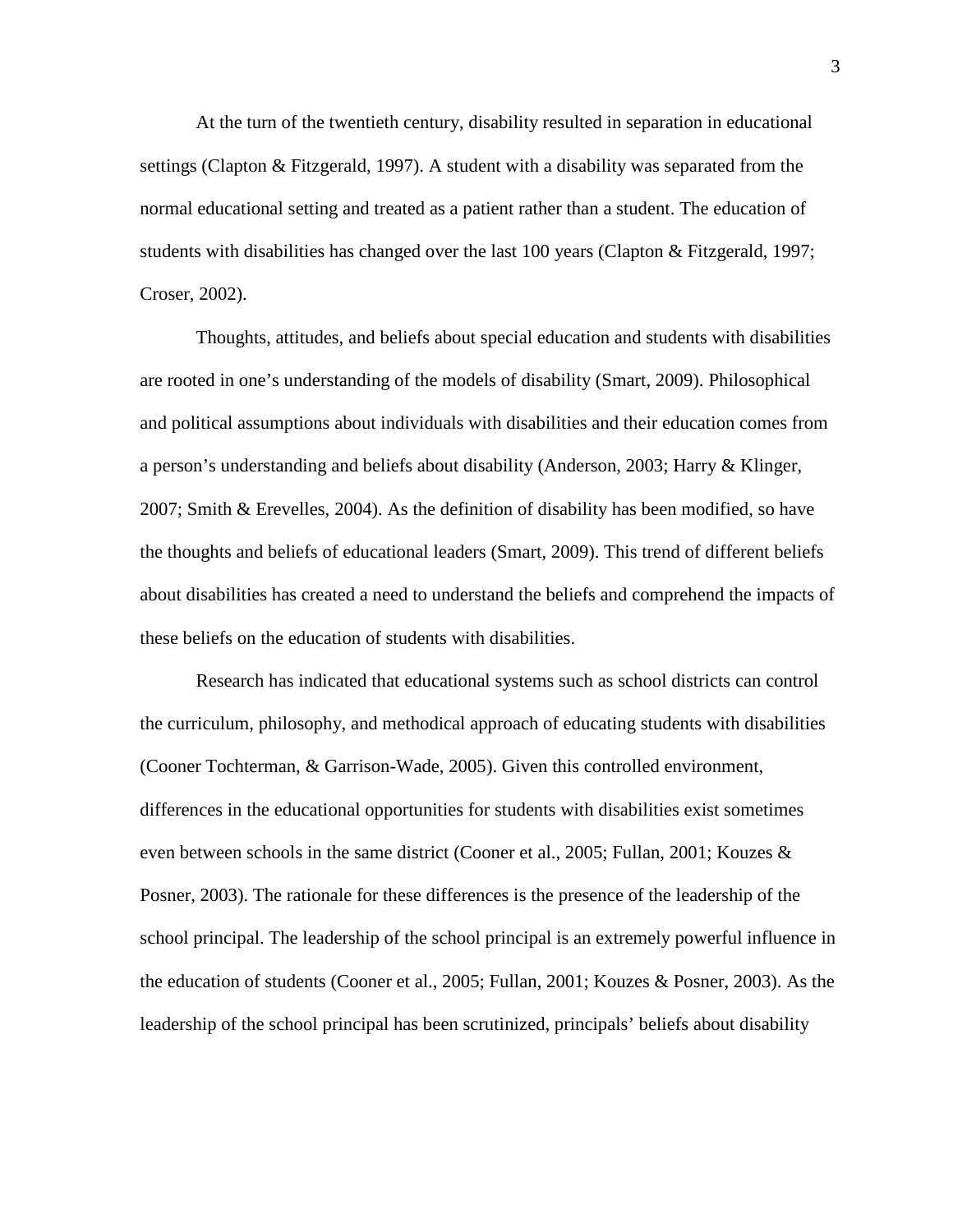must be closely examined to change the culture of educating students with disabilities (Cooner et al., 2005; Sergiovanni, 1984, 1987).

Within the large frame of a principals' leadership at their particular schools, their personal beliefs help to form and shape decisions that impact the schools' instruction, management, climate, and ultimately the work of the staff (Anderson, 2003; Bossert, Dwyer, Rowan, & Lee, 1982; Glickman, Gordon, & Ross-Gordon, 2001; Sergiovanni, 1984, 1987). For example, principals who believe in shared leadership and stakeholder input will create environments in which staff members feel empowered and have more organizational buy-in. As crucial as this role is, many principals feel inadequately prepared in their role as a leader in special education (Cooner et al., 2005). Specifically, lack of training related to special education and supporting students with disabilities is a deficit among principals (Jones, 2006). Because of the potential legal, financial, and staffing implications, principals' leadership in the area of special education will help to define their role as principal (Jones, 2006; Stainback & Stainback, 1995). This study will focus on school principals' leadership in the area of special education, their ability and confidence in enhancing the education of students with disability, and specific training obtained or needed for their successful leadership in special education.

The education of students with disabilities has changed dramatically over the past 50 years. The change began with the federal legislation in the 1970s. Although much improved, results from these improvements are not where they need to be. The study of the beliefs principals have about disability and the relationship their beliefs have in their leadership involving people with disabilities will address a gap in our knowledge and give insight into future improvements needed in the area of special education. The purpose of this study is to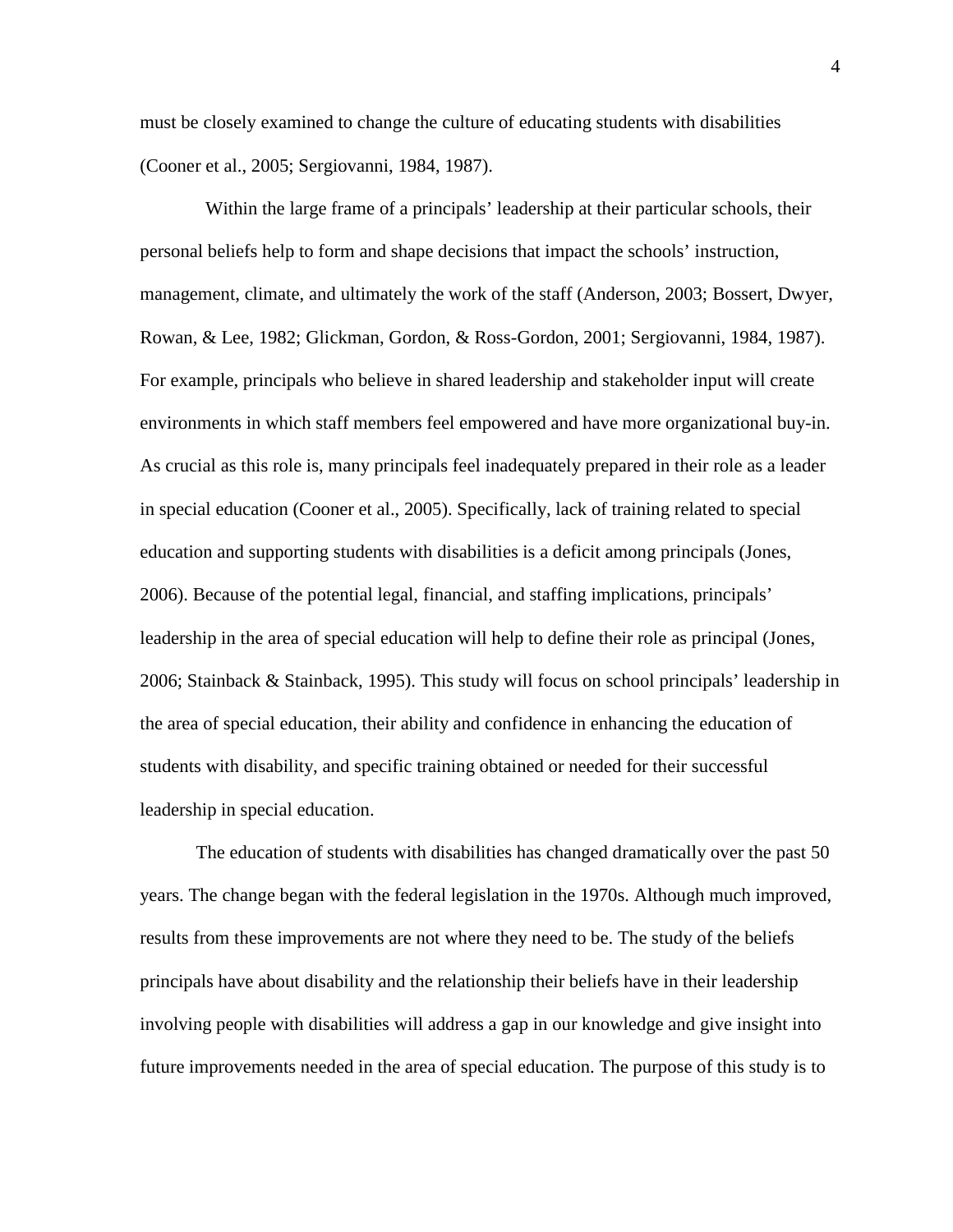examine the beliefs of school principals about disability and to determine the relationship of these beliefs on the principals' leadership in the area of special education.

## **Statement of the Problem**

The role of the principal is full of unique challenges that range from traditional responsibilities such as maintaining discipline and managing a budget to more specialized skills such as leadership in special education (DiPaola & Walther-Thomas, 2003). Over the past 50 years, legislation concerning special education has redefined the role of the school principal and created a atmosphere of access and inclusion for students with disabilities (Croser, 2002). Students with disabilities are guaranteed the right to have access to the general curriculum through recent reauthorizations of the Individuals with Disabilities Education Act (IDEA) (Croser, 2002; Gaddy et al., 2002). This increased legislation and resulting services provided to students with disabilities has intensified the role of the school principal in these areas (DiPaola & Walther-Thomas, 2003).

Conflicting with the increased importance of their role in special education, principals often feel inadequate and underprepared to assume their role as special education leaders. Research conducted by Aspedon (1990), Praisner (2003), and Jones (2006) all indicated that principals do not feel they have had enough or proper training to fulfill their role in leading the education of students with disabilities. Similarly, these same studies point to the importance of the principal's leadership to the successful ability of students with disabilities to access the general curriculum (Cooner et al., 2005; Hirth & Valesky, 1991). Given the importance of the principal's role in the educational experience for a student with disability, it is alarming that a great percentage of principals do not feel prepared to provide the needed leadership in this area (Cooner et al., 2005).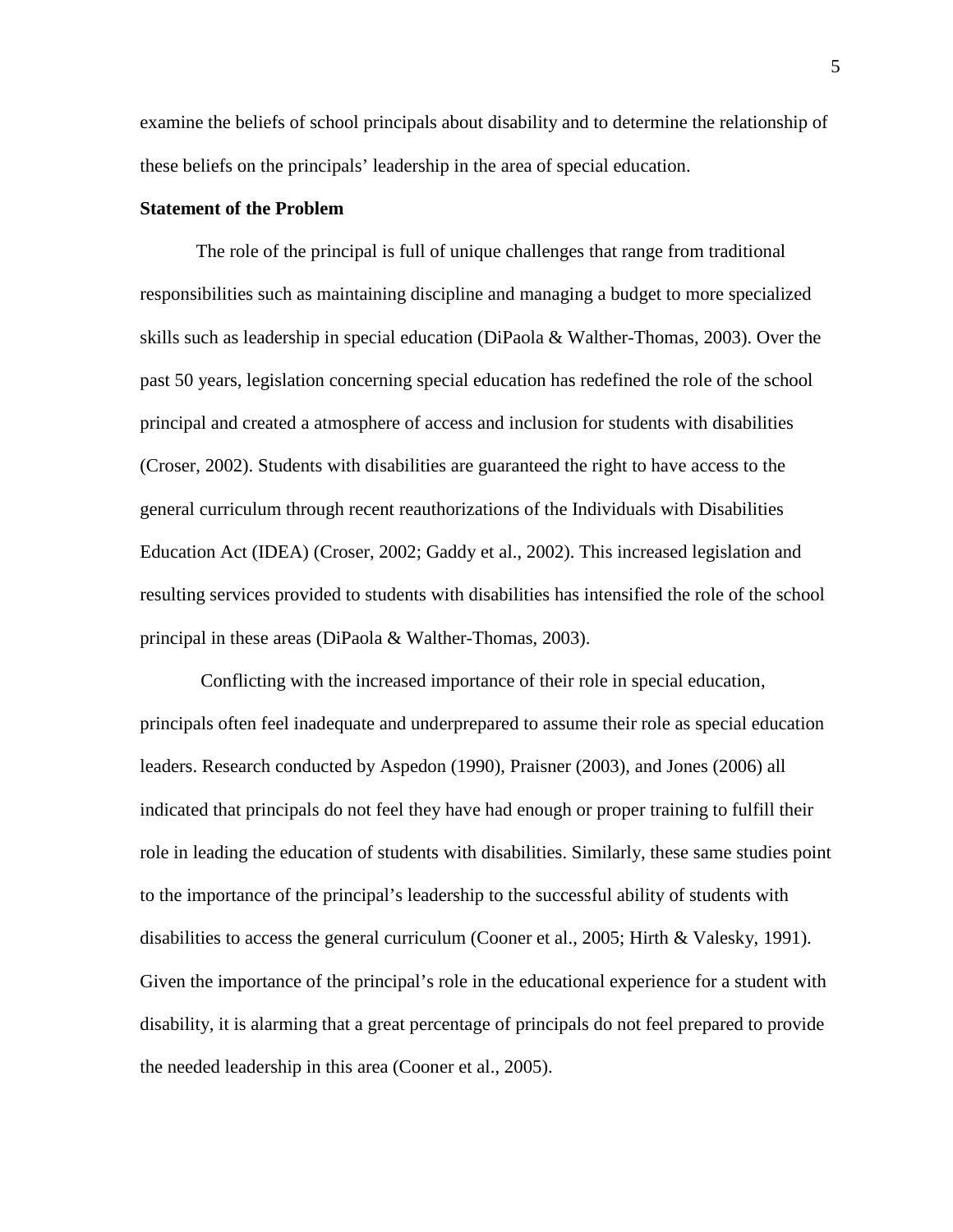# **Purpose of the Study**

The purpose of this study is to examine the beliefs of school principals about disability and to determine the relationship of these beliefs on the principals' leadership in the area of special education. This research study will be supported through four strands of literature. The literature review begins by examining the history of special education. In studying students with disabilities, federal legislation unfolding in the early 1970s begins to further define the role of the principal. This definition is especially true as related to students with disabilities and the law. The questions that continue to surface throughout the review include differences in the implementation of and support of special education services.

It becomes evident that the role of the principal and the principal's leadership is even more important when dealing with issues related to special education. To address some of the differences in principal leadership and philosophy, the literature review looks at the different discourses of disability. The discourse of disability is grounded in what a person believes about disability. The belief about disability will be a common theme throughout the research and will bring together the role and leadership of the K-12 public school principal and the various levels of support and enhancement for the education of students with disabilities.

The role of the school principal is examined next in the review. Leadership is not a simple arena that principals navigate. Issues of principal leadership include instructional, organization, and ethical leadership. The principal as a leader also incorporates their role of influence and implementation with special education. Understanding what principals believe about disability gives insight into their leadership. Finally, the literature review examines the experience and training of the school principal and how these experiences may impact what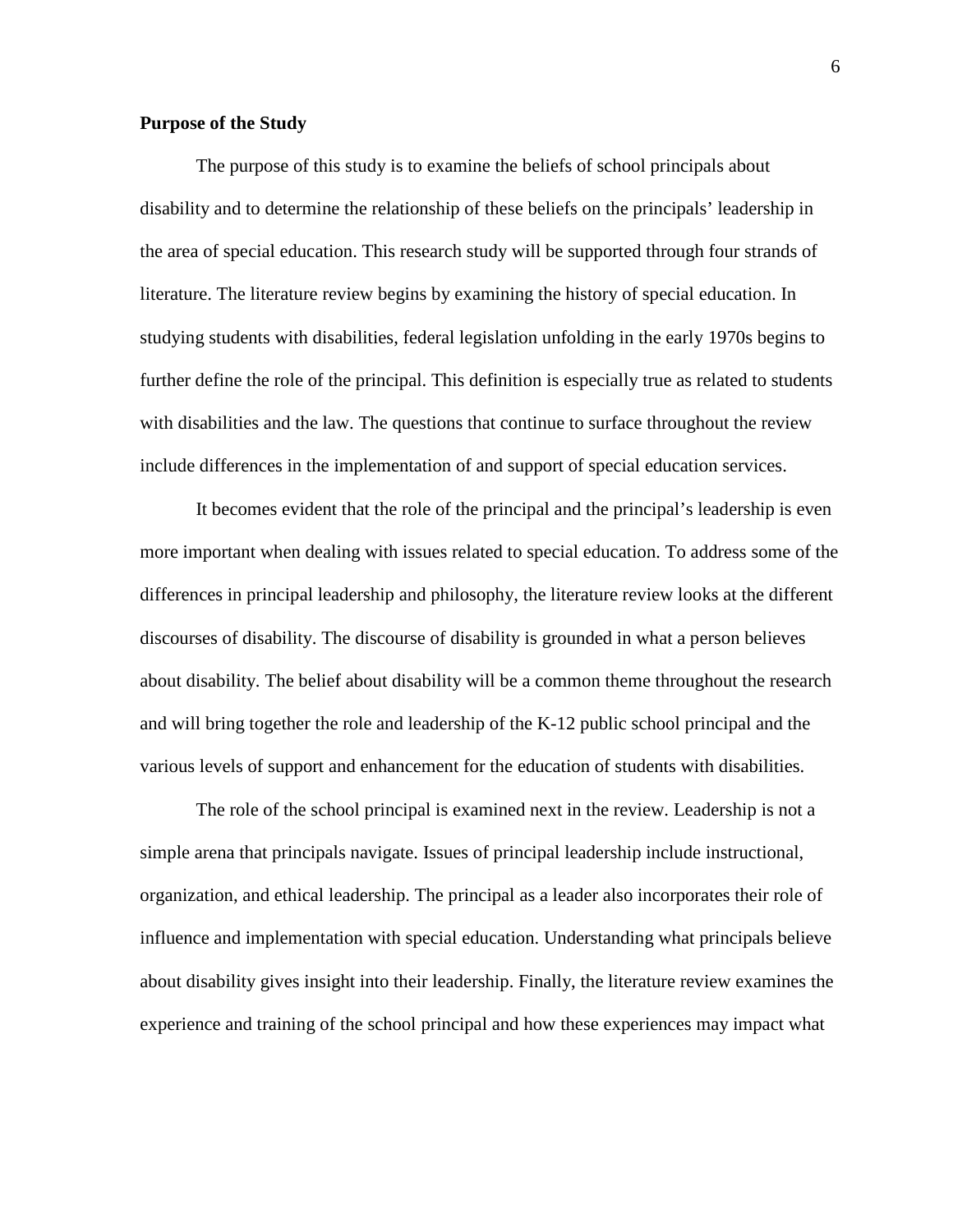principals believe about disability and how they exhibit leadership in the area of special education.

This research may have implications for principal professional development, principal licensure programs and current practices involving school administration. To link the principals' belief about disability and their leadership involving students with disabilities would be a significant contribution to the research on principal leadership and special education. This information potentially fulfills a gap of knowledge that links what principals believe to their leadership and experiences. Research clearly articulates the importance of the principals' beliefs and their leadership; however, this research would define what principals actually believe and relate their belief to their practice. (Cooner et al., 2005; Gersten, Keating, Yovanoff, & Harniss, 2001; McLaughlin & Nolet, 2004).

The focus, direction, and beliefs of the school principal greatly influence that of the entire school including staff and students (Cooner et al., 2005). The study will focus on the beliefs of the school principal and how these beliefs support and enhance the education of students with disability. Specifically, this study aims to examine what principals believe about disability. In learning what principals believe, connections will be made between the belief and levels of support and enhancement for students with disabilities.

## **Research Questions**

This research will examine what school principals believe about disability and the impacts these beliefs have on the education of students with disabilities. By completing the study, I hope to better understand and identify the lenses that principals use to view disability and to identify the model of disability they believe in. The following research questions guided the study: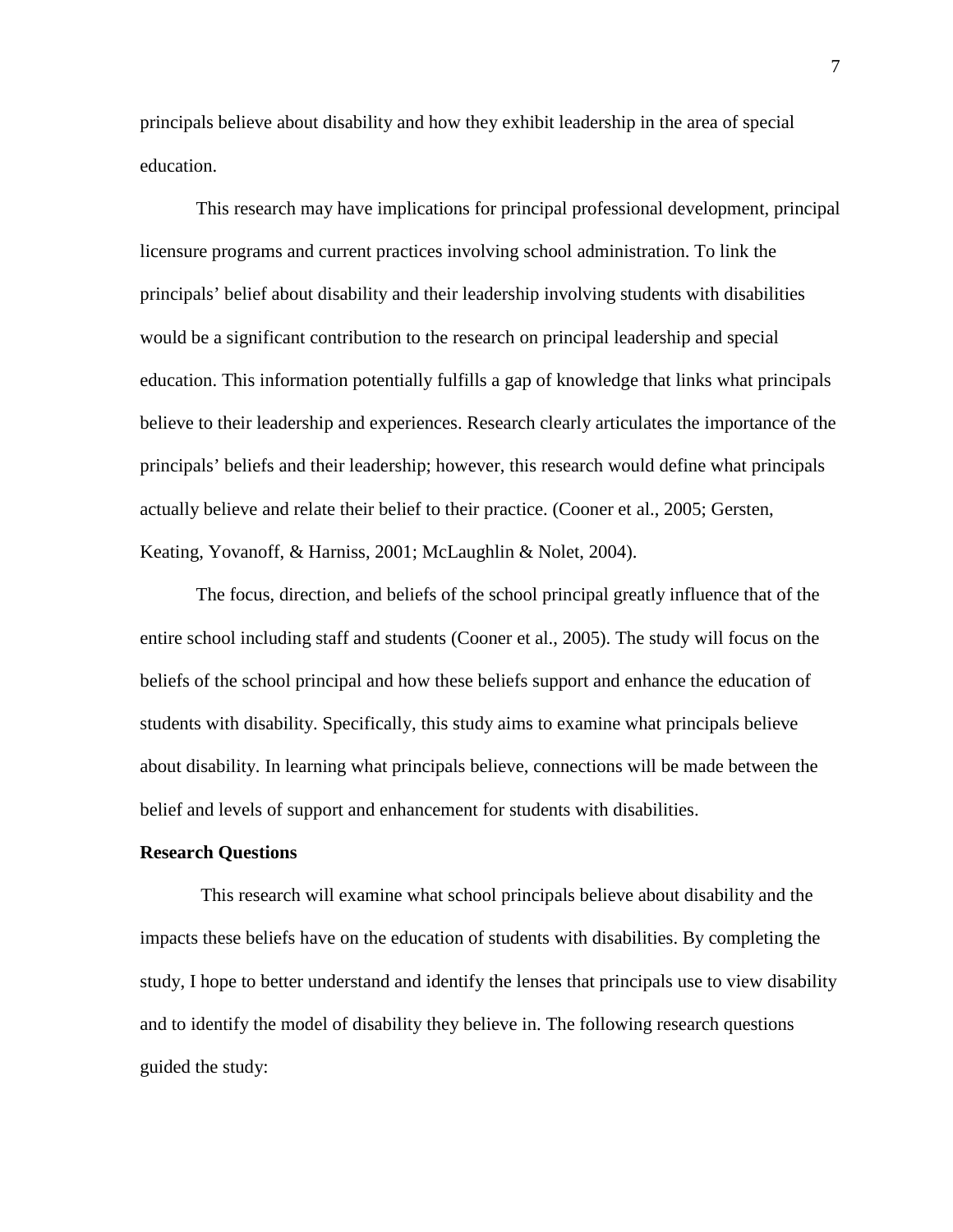- 1. What do K-12 public school principals believe about disability?
- 2. How do K-12 public school principals define disability and how do they define and describe students with disabilities?
- 3. How do the beliefs of K-12 public school principals support or enhance their leadership in the education of students with disabilities?
- 4. What factors have impacted the beliefs of the school principal about disability?
- 5. How do principals relate their prior experiences and trainings to their leadership of students with disabilities?

These questions and subsequent answers interest school leaders and will also spark discussions among advocates for students with disabilities, parents, and stakeholders of the school and students. The influence of students with disabilities and special education is tremendous. Knowing and understanding what the K-12 public school principals believe about disability and examining how these beliefs impact the education of students with disability will allow educational leaders to focus on continuous improvement. Parts of this continuous improvement will include the success and achievement of students with disabilities, the development of leadership in the area of special education, influencing factors on the beliefs of school leaders, and strategies built to affirm the beliefs and work of others.

## **Overview of Methodology**

This study examined the beliefs  $K - 12$  school principals have about the discourse of disability and how these beliefs are manifested in the principal's leadership at the school level. Although federal and state laws, district policies, and geographical regions influence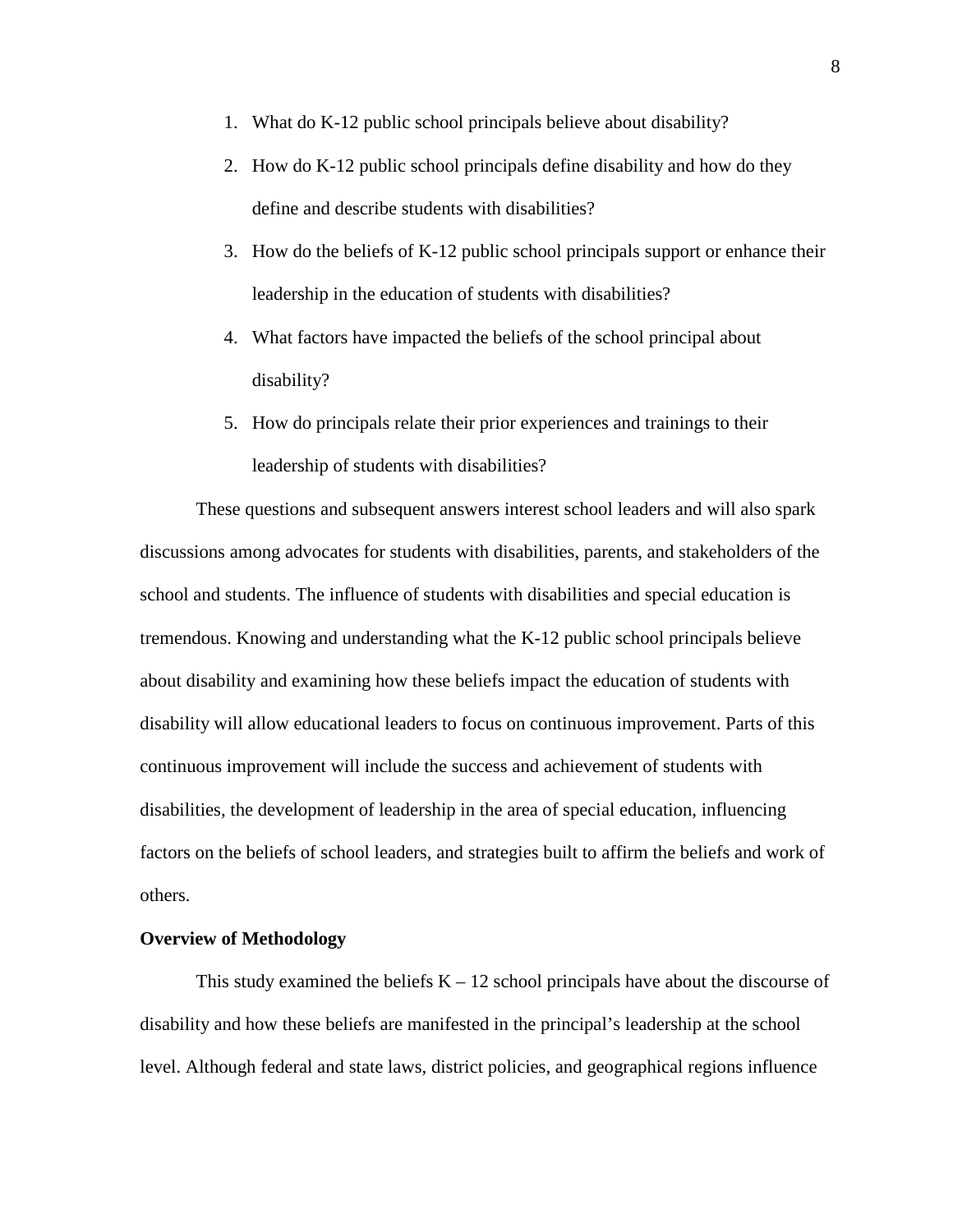practices and procedures for students with disabilities, the leadership of the school principal is a decisive element in the success of schools (Anderson, 2003; Bossert et al., 1982; Glickman et al., 2001; Sergiovanni, 1984, 1987). This element, leadership, has been constructed in part by the principal's beliefs about disability.

A qualitative approach was used in this research because it allowed me to gather information through a variety of ethnographic tools including participant interview and review of documents (Maxwell, 2005). The use of a qualitative case study also supports my methodological and allows me to focus on the particular area of principal beliefs and leadership in regard to students with disabilities (Maxwell, 2005; Patton, 2002; Schram, 2003).

The phenomenological study included twelve  $K - 12$  public school principals. Participants were from school districts of varying size, location, and populations. The participants consisted of both elementary and secondary level principals. These principals were chosen from school districts in western North Carolina and were recommended to participate by the Superintendent of their district. Recommended participants were asked of their willingness to participate and then contacted for interviews.

## **Significance of the Study**

In a review written by Anastasiou and Kauffman (2011), the authors stated that educators have a duty or obligation to seek "public truths about disability" (p. 369). Furthermore, these truths that are researched and discovered should be used to promote and enhance the education of students with disabilities (Anastasiou & Kauffman, 2011). Research focused on the beliefs of principals concerning disabilities and the impact their beliefs have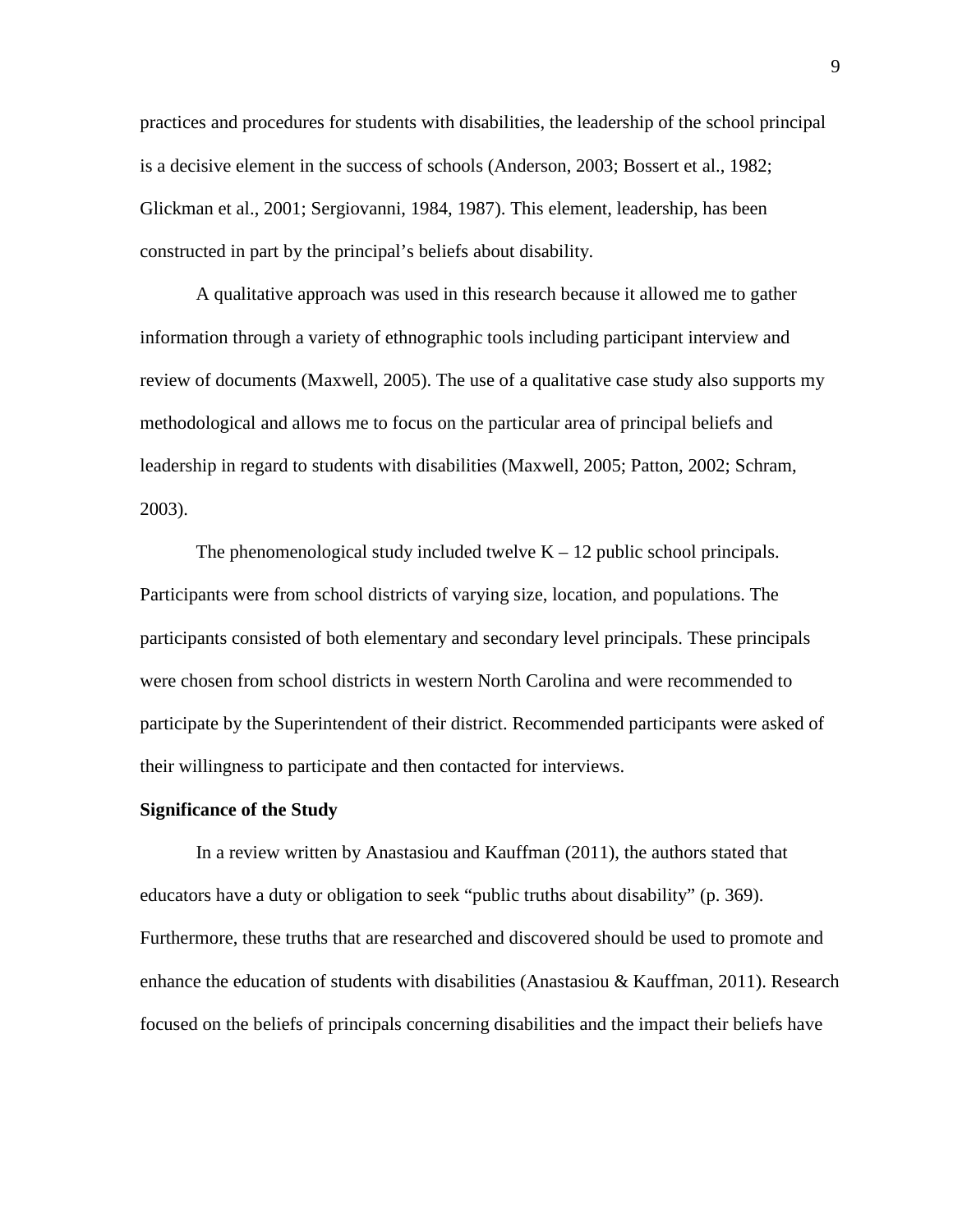on the principal's leadership. The results may address a gap in knowledge and therefore impact the education of students with disabilities.

This study is significant because it specifically addresses what principals believe about disability and how these beliefs impact their leadership. From this study, educational leaders may identify specific beliefs, practices, and strategies used by K-12 public school principals in educating students with disabilities. Starting with efforts during the Civil Rights Movement of the 1960's and spring boarding with landmark court decisions in the 1970's, special education and the education of students with disabilities have dominated the educational law courts. This research seeks to add to the body of knowledge for all stakeholders in this process to examine our efforts of meeting the educational needs of students with disabilities.

Is it the disability, perception of the disability or perception of the student that sets a student with disability apart from his or her peers? This research is intended to study the principals' beliefs about disability. Improvements in the education of students with disability could begin with the analysis of the principals' beliefs about disability. These beliefs and their impact on the leadership of the principals may be found to be the key for increased access and success for students with disabilities. To provide principals with professional development that would influence their beliefs about disabilities may provide special education with new and improved leadership.

### **Definition of Key Terms**

The term of significance in this study is disability. How one defines disability depends on the discourse in which disability is viewed. Common definitions of disability include a lack of physical or mental ability, an unnatural fit in the artificial paradigm of

10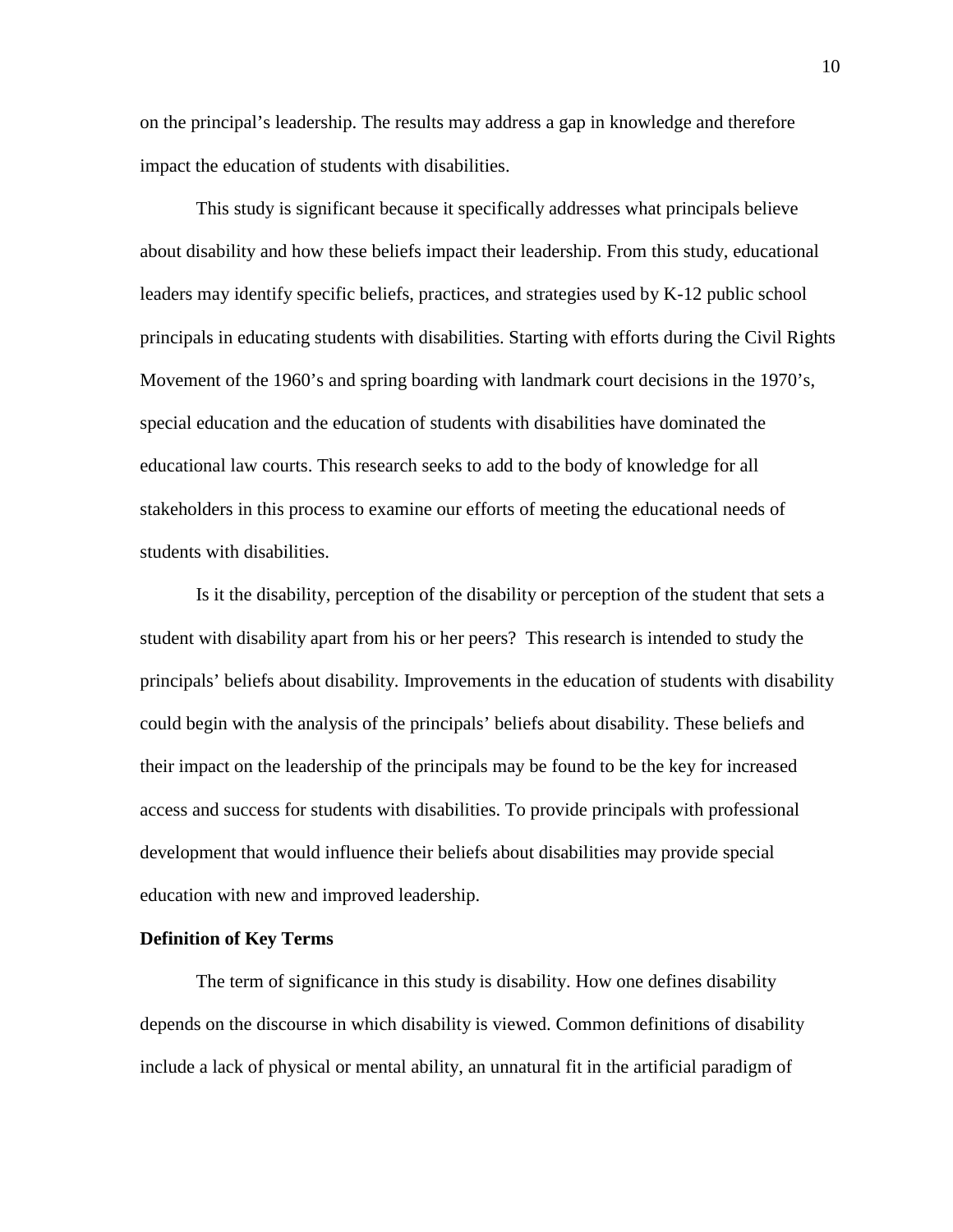humanity (Clapton & Fitzgerald, 1997), a consequence of barriers that prevent certain people from full inclusion into society, and a deficiency or abnormality (Kaplan, 2000). The definitions of disability span a rather large range. Inside each of these definitions are beliefs and values that shape the thoughts and actions of educational leaders that lead our schools and students. To better understand the discourse and definitions of disability, other key terms have been defined.

**Student with disability**. Under the Individuals Disability Education Act of 2004 this includes students with 'mental retardation, hearing impairments, speech or language impairments, visual impairments, emotional disturbance, orthopedic impairments, autism, traumatic brain injury, or other health impairments, or specific learning disabilities' and need special education and related services (IDEA, 2004)

**Special Education**. Special education is a range of educational and social services provided by the public school system and other educational institutions to students with disabilities between three and 21 years of age (IDEA, 2004)

**Discourse**. A conversation, debate, or form of communication that attempts to analyze, explain, or provide meaning to a particular topic (Lupton, 1992; Woods & Kroger, 2000).

**Phenomenological.** "Studies that investigate the meaning of the lived experience of a small group of people from the standpoint of a concept or phenomenon" (Schram, 2006, p. 98).

## **Chapter Summary**

The prevalence and importance of the work with students with disabilities is growing yearly. School principals are stretched like never before. Legislation mandating student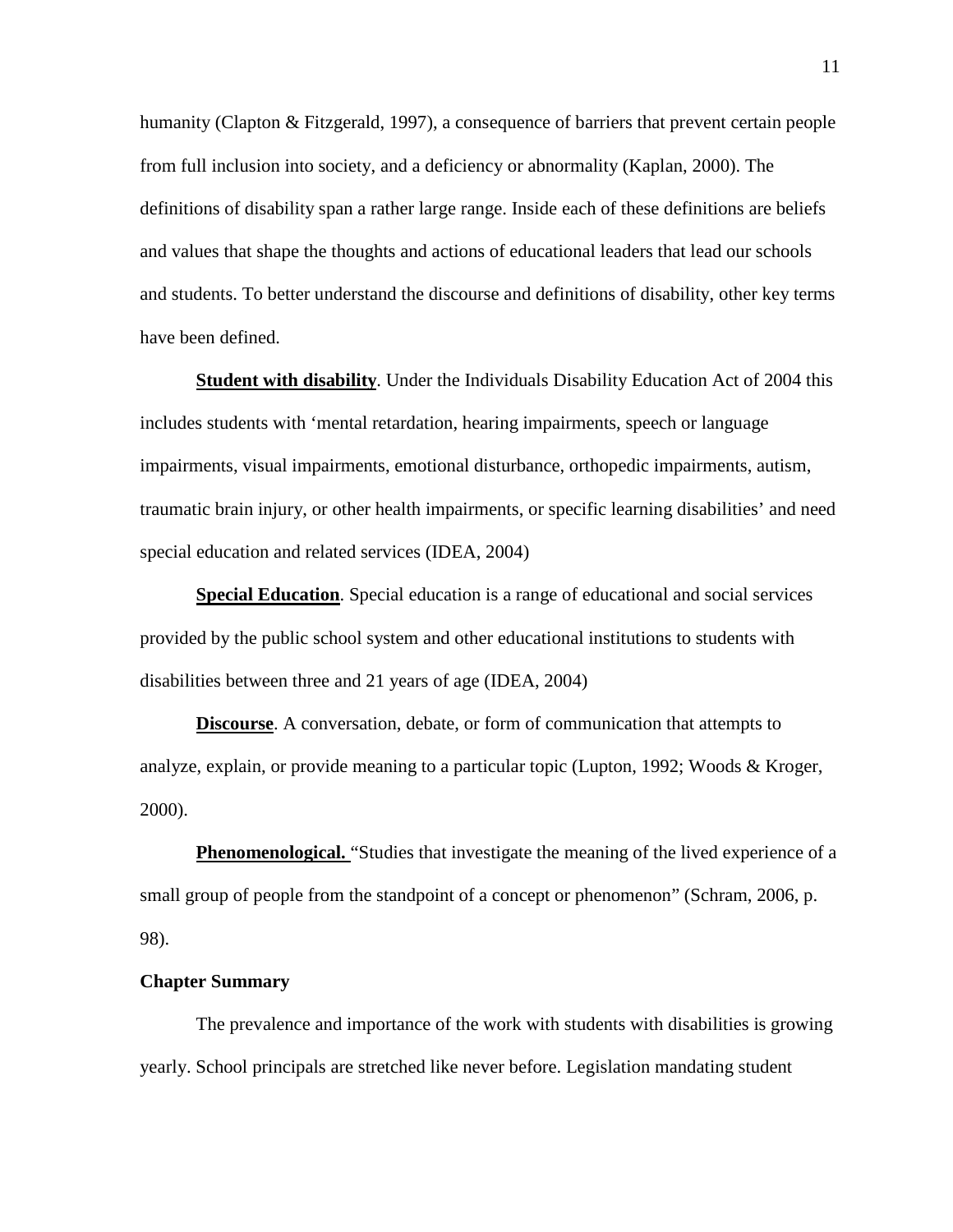access to general education curriculum has passed and the importance of the principals' leadership is at an all time high. Unfortunately, in spite of all the efforts to improve special education, principals feel unprepared for their role as instructional leaders in special education (Jones, 2006). The purpose of this study is to address the gap between the knowledge of the importance of the role of the principal and what principals believe about disability. This study examines the beliefs principals have about disability, how these beliefs impact the principals' leadership, and what impact experiences and training has on this process.

Chapter I provided an introduction and rationale for this research study. Chapter II addresses the literature and reviews the important literature concerning disability, special education, and principal leadership. Chapter III describes the methods used in this qualitative study. Chapter IV will present the findings of the study. Chapter V will analyze the findings and present implications and suggestions for further research.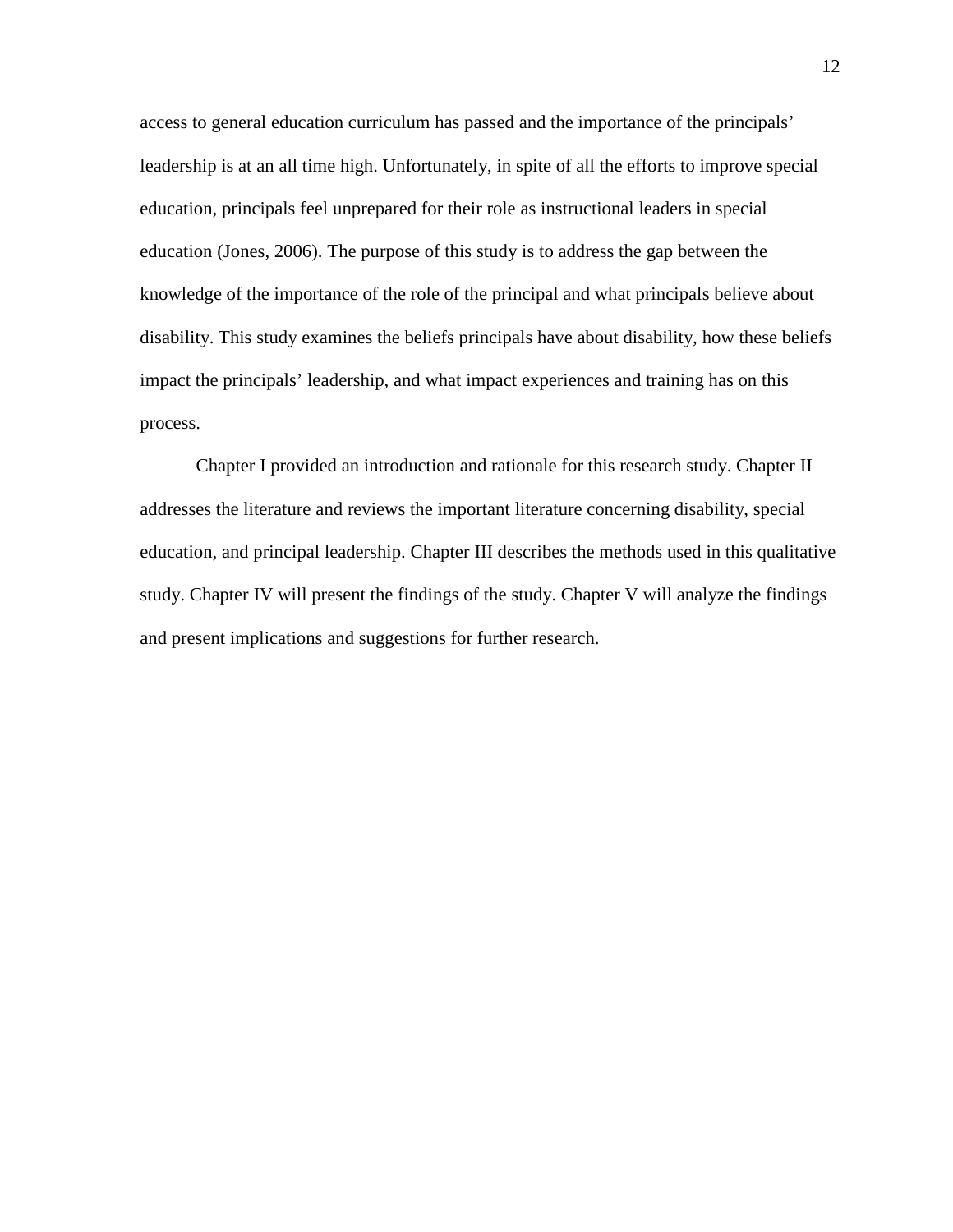## CHAPTER II

## **Literature Review**

The purpose of this study is to investigate principals' beliefs about disability and the impact of these beliefs on the education of students with disabilities. Within the scope of principals' leadership in schools, their personal beliefs help to form and shape decisions that impact the school's instruction, management, climate, and ultimately the work of the staff (Anderson, 2003; Bossert et al., 1982; Glickman et al., 2001; Sergiovanni, 1984, 1987).

At the turn of the twentieth century, a disability resulted in a student's separation from their same-aged peers without disabilities in educational settings (Clapton & Fitzgerald, 1997). Typically, a student with a disability was separated from the general educational setting and treated as a patient rather than a student. Additionally, many students with disabilities were institutionalized, treated and taught basic functional skills. The goal of institutionalization, treatment and teaching was to limit the burden on society and hopefully produce a person that could exist in society and be economically productive (Croser, 2002; Stainback & Stainback, 1995).

Federal law mandated special education and gave principals the responsibility to implement special education programs (Heward & Lloyd-Smith, 1990). As a result, the education of individuals with disabilities has improved significantly (Heward & Lloyd-Smith, 1990; Indiana University, 2006). In reviewing the literature for this research study, four major strands were identified and will be discussed. First, (a) federal law has mandated the education of all students with disabilities since 1975 resulting in a significant change in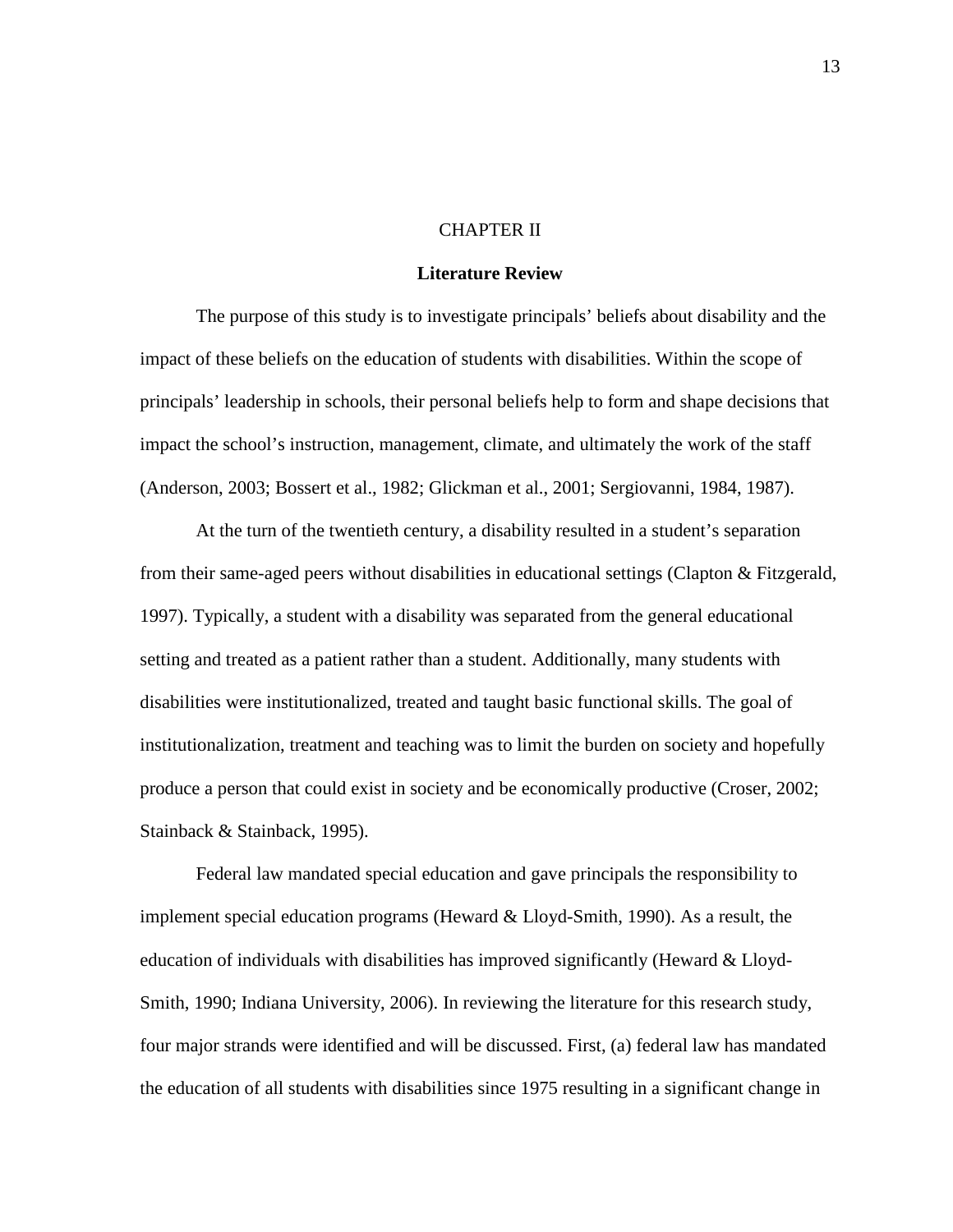the educational process for students with disabilities. Similarly, changes are apparent in (b) the discourse and beliefs about disability. Consequently, (c) the role of the principal and the importance of the principal's leadership has changed in educating students with disabilities. Finally, because of the responsibility to educate all children including those with disabilities, consideration of (d) the experience and training of school administrators and principals will be examined.

## **The History of Special Education**

The history of special education in the United States took full effect following the national civil rights movement. During the 1950s, individual rights were being explored and access was a central theme. Educators, legislators and child advocates used this momentum to begin examining the rights of students with disabilities. The next 50 years would prove to be instrumental in providing access and educational opportunities to all students including all students with disabilities (Heward & Lloyd-Smith, 1990; Indiana University, 2006).

At the turn of the twentieth century, assumptions among educators were that students with disabilities possessed some sort of 'criminal tendency' derived from their genetic makeup (Davies, 1930). Prejudiced opinions regarding a person with a disability were common, including the belief that students with disabilities did not belong in public school or for that matter, public life (Stainback, & Stainback, 1995). These beliefs and opinions were not unique among educators, but were common throughout society.

Evidence of programs for individuals with disabilities and special schools began to surface in the early 1900s, but the prevailing method of service provision for the early and mid 1900s was residential institutions and asylums for the disabled (Croser, 2002; Stainback & Stainback, 1995). A huge disparity in educational offerings and opportunities between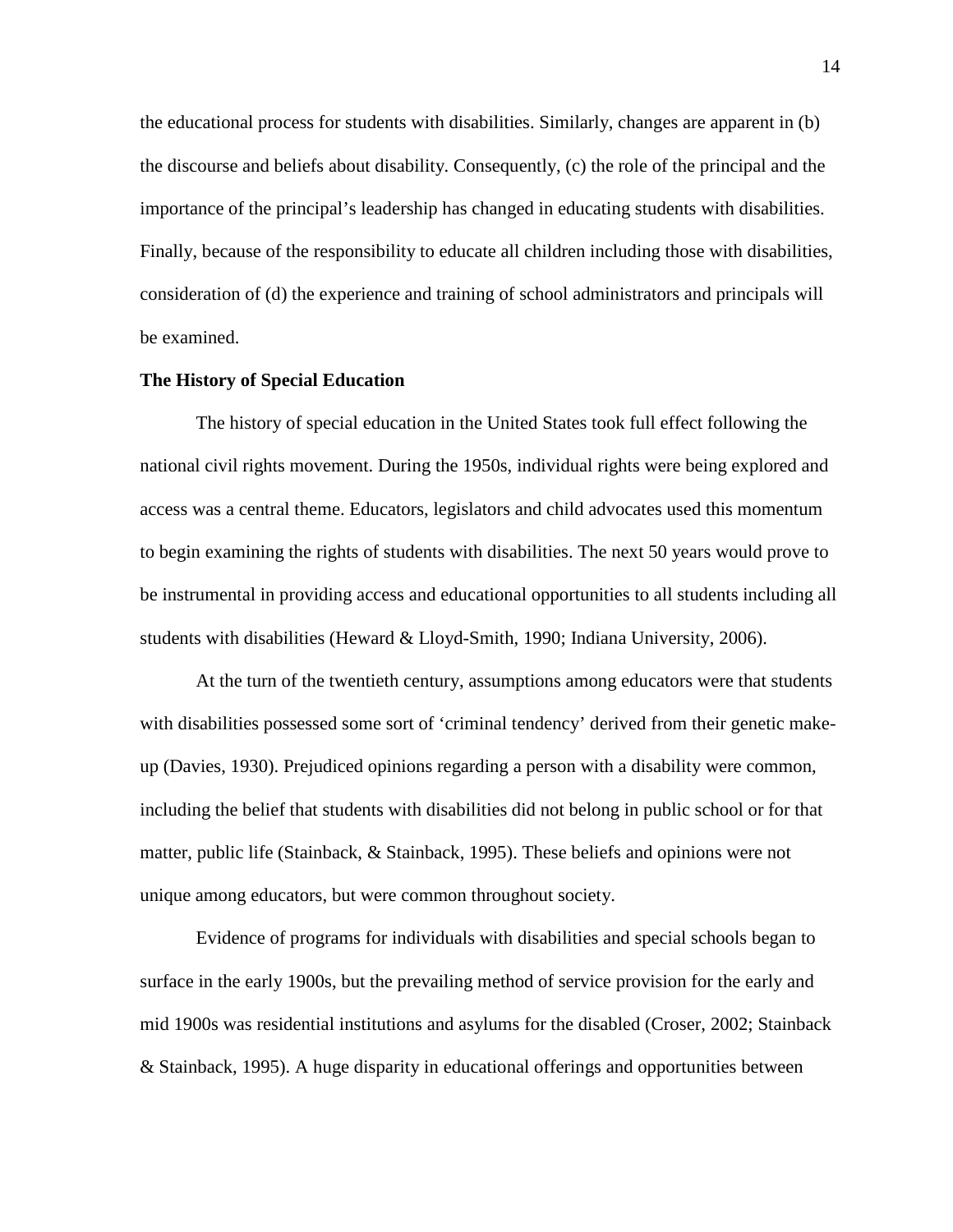students with disabilities and their same-aged peers without disabilities existed. For example, federal mandates such as the compulsory attendance law excluded students with disabilities in the early 1900s (Stainback, & Stainback, 1995). Additionally, teachers who worked with students with disabilities were separated and excluded from their colleagues who taught in mainstream education (Stainback, & Stainback, 1995).

Problems in educating students with disabilities were not related to an inability to learn among students with disabilities. Rather, problems existed because children with disabilities were unwanted in regular schools. As a result, students with disabilities were forced into segregated learning environments because of their disabilities (Chaves, 1977). These segregated learning environments did not provide access to the same curriculum as other schools. Furthermore, the goal of these environments was to treat the disability instead of educate the child. Many of these students were determined to be uneducable simply because of the problems schooling and educating them would cause (Sigmon, 1983; Windle & Scully, 1976). Additional costs, extra resources and modified facilities were viewed as an inconvenience. Early in our educational history, these thoughts of disability had a firm grip on educational practices, policies, and beliefs. Disability and its interpretation by society and educators in the early 1900s have created a minority group that was patronized and disempowered from the beginning of time (Sigmon, 1983; Windle & Scully, 1976). Yet, strides have been made from the educational residence halls and asylums for students with disabilities to inclusive classrooms and least restrictive environments (Sigmon, 1983; Windle & Scully, 1976).

**Special education in the 1950s and 1960s**. The movement to ensure education for students with disabilities followed the civil rights movements of the 1950s and 60s (Clapton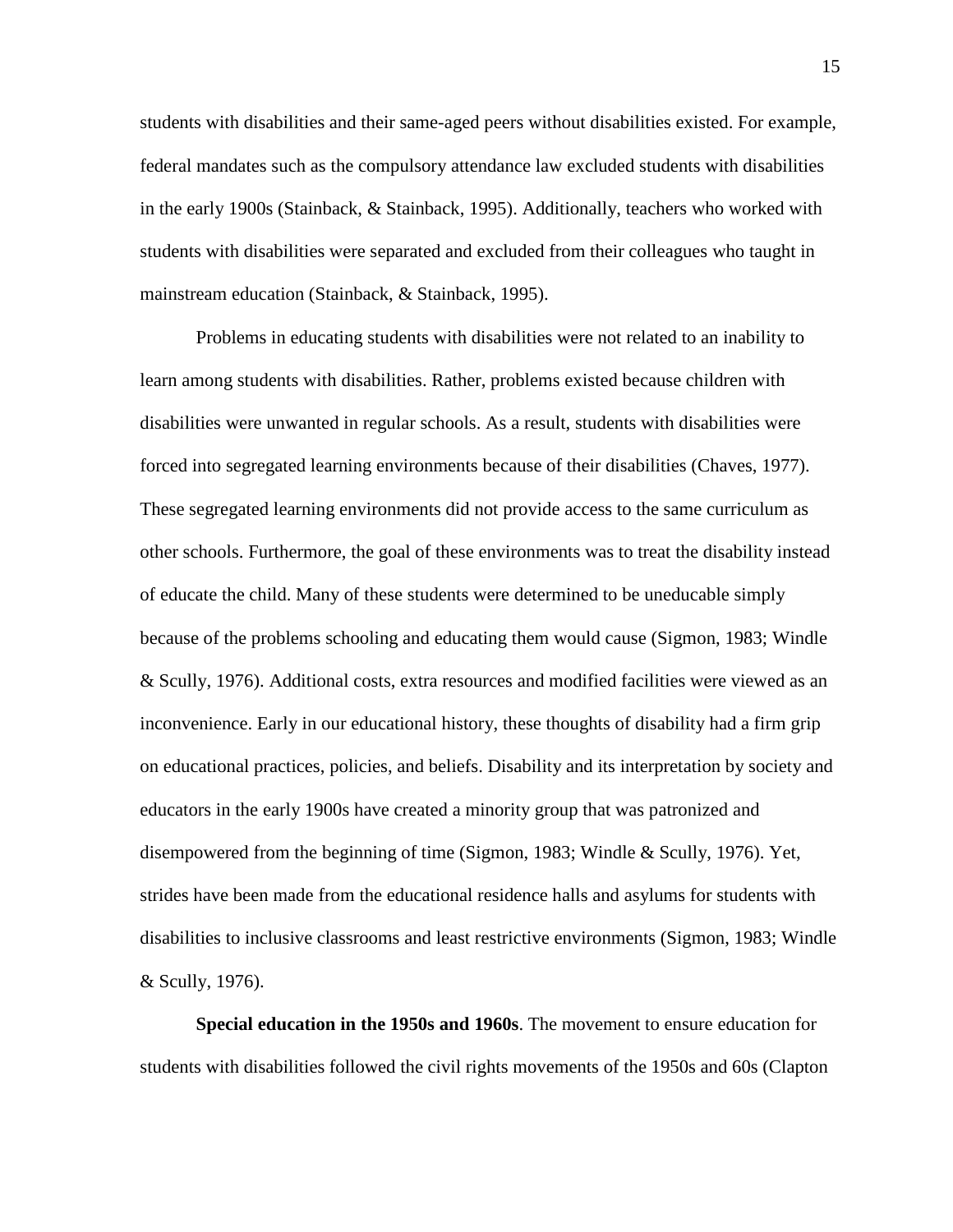& Fitzgerald, 1997). After two World Wars and the Great Depression, there was an increased recognition and respect for human rights (Croser, 2002). Parents were growing frustrated over the lack of community services for children with disabilities. Society was moving from one in which policies silenced the rights of people with disabilities to a society that incorporated specialized services and community based programs (Croser, 2002). This same society over the next half century would pass more than 100 federal laws to improve the quality of life for all people (Croser, 2002).

In 1954, *Brown vs Board of Education*, the United States Supreme Court ruled that separate was not equal for students of different racial backgrounds (347 U.S. 483, 1954). This ruling was an attempt to break down the racial barriers that existed in educating white and black students. The court case decision for *Brown vs Board of Education* was based on a belief that students deserved the opportunity for the same education regardless of their differences. The conclusion from this court case was that these differences should not serve as an avenue for oppression or omission in education (Cozzens, 1995). This court case resulted in schools beginning to integrate classrooms with different types of students and an increased pressure on legal and political groups to end state-supported segregation (Cozzens, 1995).

As a follow up, the Civil Rights Act of 1964, Public Law 88-352, was passed. This legislation included Title IV and the principle that all people "regardless of race, color, religion or national origin" had access and were entitled to "the full and equal enjoyment of the goods, services, privileges, advantages and accommodation of any place of public accommodation" (PL 88-352). This refusal to deny services based on race, color, religion, or national origin led to the conversation and later legislation of the idea that one could not deny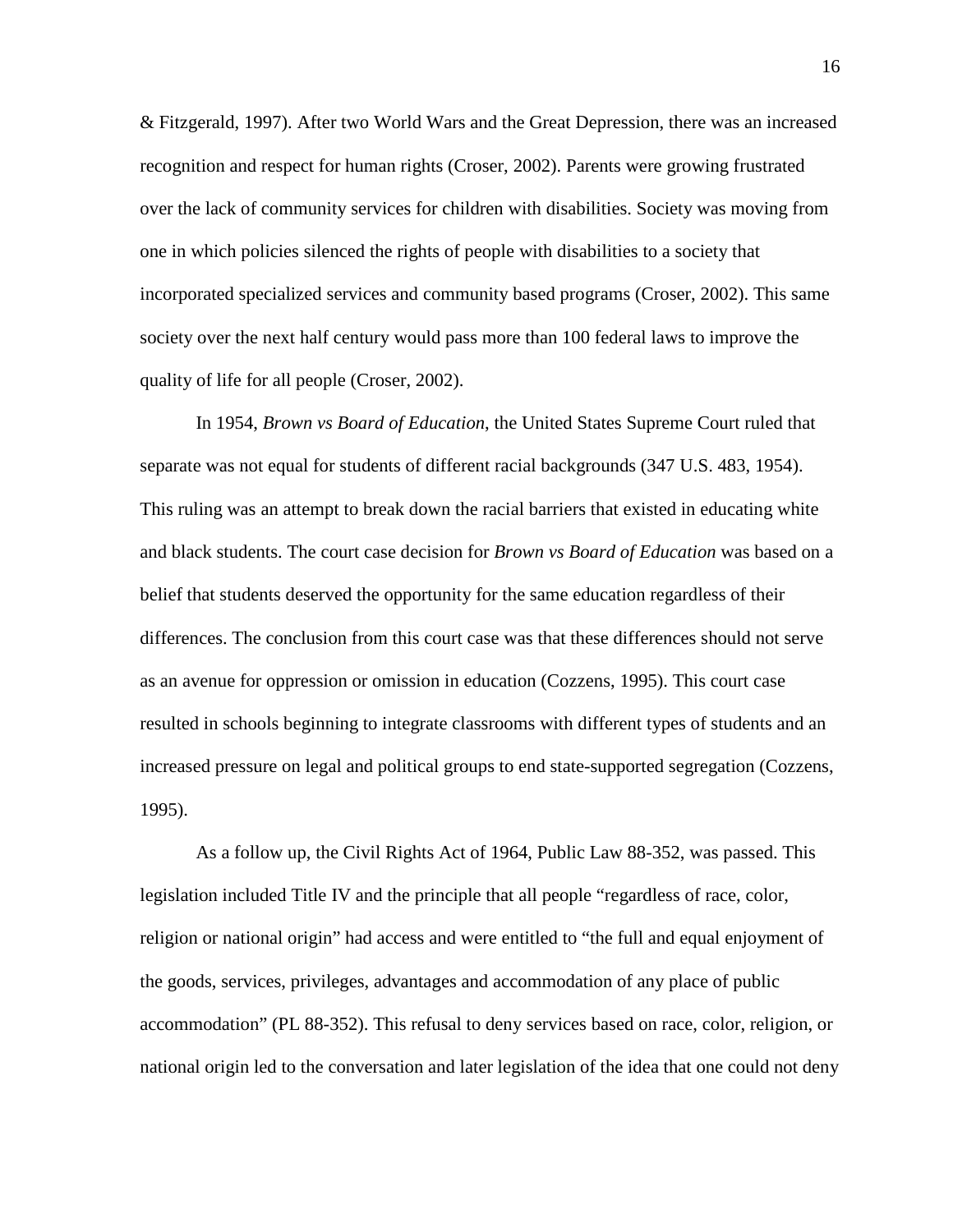services on the basis of disability (Croser, 2002). While this court case was the cannon to abolish segregation in schools, it also gave rise to the special education argument for including students with disabilities into regular schools. This legislation would also give voice to special education activists and parents as they advocated for the rights of students with disabilities.

Strides for people with disabilities were linked to advances in civil rights for minorities and women. In 1955, Congress passed the Mental Health Study Act and as a result, a Congressional Joint Commission was established concerning mental health and mental illness (Croser, 2002). Additionally, mental retardation and related issues of disability were thrust into the national spotlight with the election of President Kennedy in 1960. Specifically, President John F. Kennedy called for the reduction of the confinement of people with mental illness and began to call for programs that would return those that were disabled and mentally ill to their community. Increased community services were demanded and the process of deinstitutionalization increased (Croser, 2002). President Kennedy had a personal interest in the work for people with disabilities because of Rose, his sister with an intellectual disability. The relationship between President Kennedy and his sister led to great gains for all people with disabilities.

Over the next several years, federal laws were passed designed to assist and support people with disabilities (Croser, 2002). In 1963, The Community Mental Health Act (CMHA), Public Law 88-164, was passed to provide federal funding for mental health centers. This legislation stemmed from the work previously done by the 1961 Congressional Joint Commission. That same year, Public Law 88-156 was passed. PL 88-156 was designed to provide financial and educational assistance to low-income mothers whose children were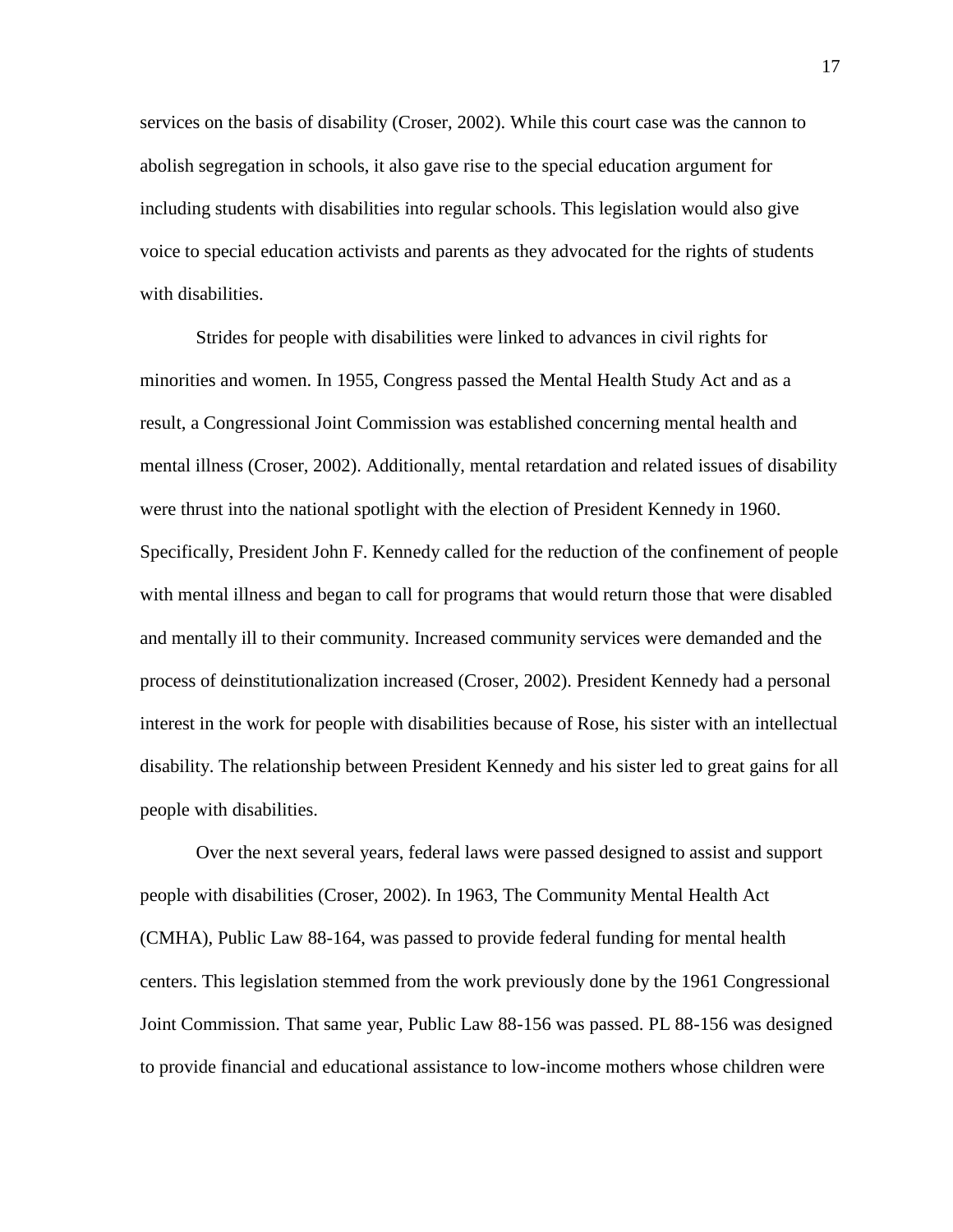at risk of mental retardation (Browning, 1997; Croser, 2002). Two years later Public Law 89- 313 was passed. This law, known as the Elementary and Secondary Education Act Amendments of 1965, authorized federal aid and funding to governmental agencies such as schools that provided education and assistance to students with disabilities (Croser, 2002). This legislation was followed two years later by the Mental Retardation Amendments of 1967, Public Law 90-170, which created funding and services for community based mental retardation services and facilities (Browning, 1997; Croser, 2002).

**Special Education in the 1970s**. The 1970s saw a dramatic increase in the advocacy of students with disabilities. Although separation and oppression still prevailed in most of society, courts were beginning to pass legislation to include a group of people referred to as to as "the world's largest (multicultural) minority" (Anderson, 2003, p. 5). Regardless of the thoughts and beliefs of society, students with disabilities gained access to public education (Gaddy et al., 2002). In 1970, Congress modified the CMHA that was passed only seven years earlier. The revised law added language that included, not only mental retardation, but also cerebral palsy and epilepsy. This legislation was renamed the Developmental Disabilities Services and Facilities Construction Amendments, Public Law 91-517. The law commissioned grants for states to use in providing more comprehensive services for people with disabilities.

As the landscape of federal legislation was changing, various states began to consider legislation that included people with disabilities. In 1971, a US District Court in Alabama ruled that individuals in institutions for the disabled must be given opportunities to be treated, rehabilitated, and educated (Friedman, 1977). No longer was the institution simply a facility to detain the disabled; instead, treatment and education became a part of the process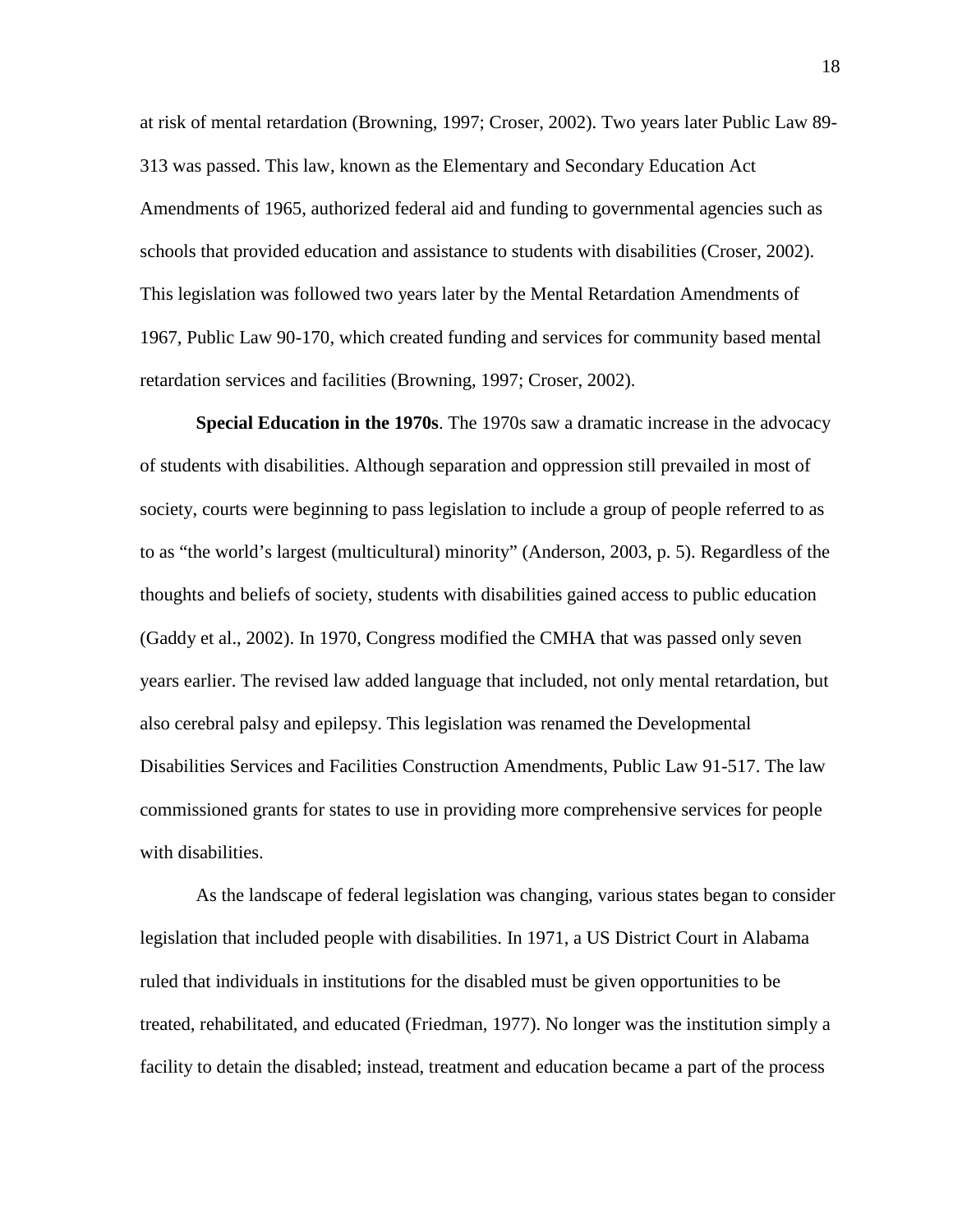(Friedman, 1977). Just one year later, several US District Courts ruled that public schools could not exclude a student with a disability. These court rulings and legislation sparked various other 'right to education' lawsuits and continued the expansion of disability rights (Croser, 2002; Friedman, 1977). For example, in 1973, a major legislative landmark of disability rights, the Rehabilitation Act of 1973, was passed. Included was Section 504 which directly confronted the discrimination of people with disabilities in public agencies or agencies receiving public funds (Croser, 2002). Section 504 of the Rehabilitation Act of 1973 legislates that students with disabilities have the same opportunities for success as their nondisabled peers. Futhermore, the legislation calls for reasonable adaptations and modifications to be made so that students can access all aspects of the educational program.

Two years later, the Education for All Handicapped Children Act (EAHCA) was passed and gave all students, regardless of their disability, an opportunity and a right to participate in the system of public education (PL 94-142). This legislation gave all students the opportunity to be educated in the least restrictive environment possible (Croser, 2002; Gaddy et al., 2002; Stainback & Stainback, 1995). PL 94-142 has been reviewed and revised several times since 1975 and it still stands as an incredibly influential policy. Included in PL 94-142 are the mandates of access to related services, least restrictive environment, right to due process, and parental participation in the process (Croser, 2002; Gaddy et al., 2002). For all the things included, PL 94-142 did not destroy or dispel the models of separation and oppression for the disabled. The impact of this legislation provided great debate, increased scrutiny of disability and continued the need for more legislative action to protect the rights of students with disabilities (Croser, 2002; Gaddy et al., 2002; Smart, 2009; Stainback & Stainback, 1995).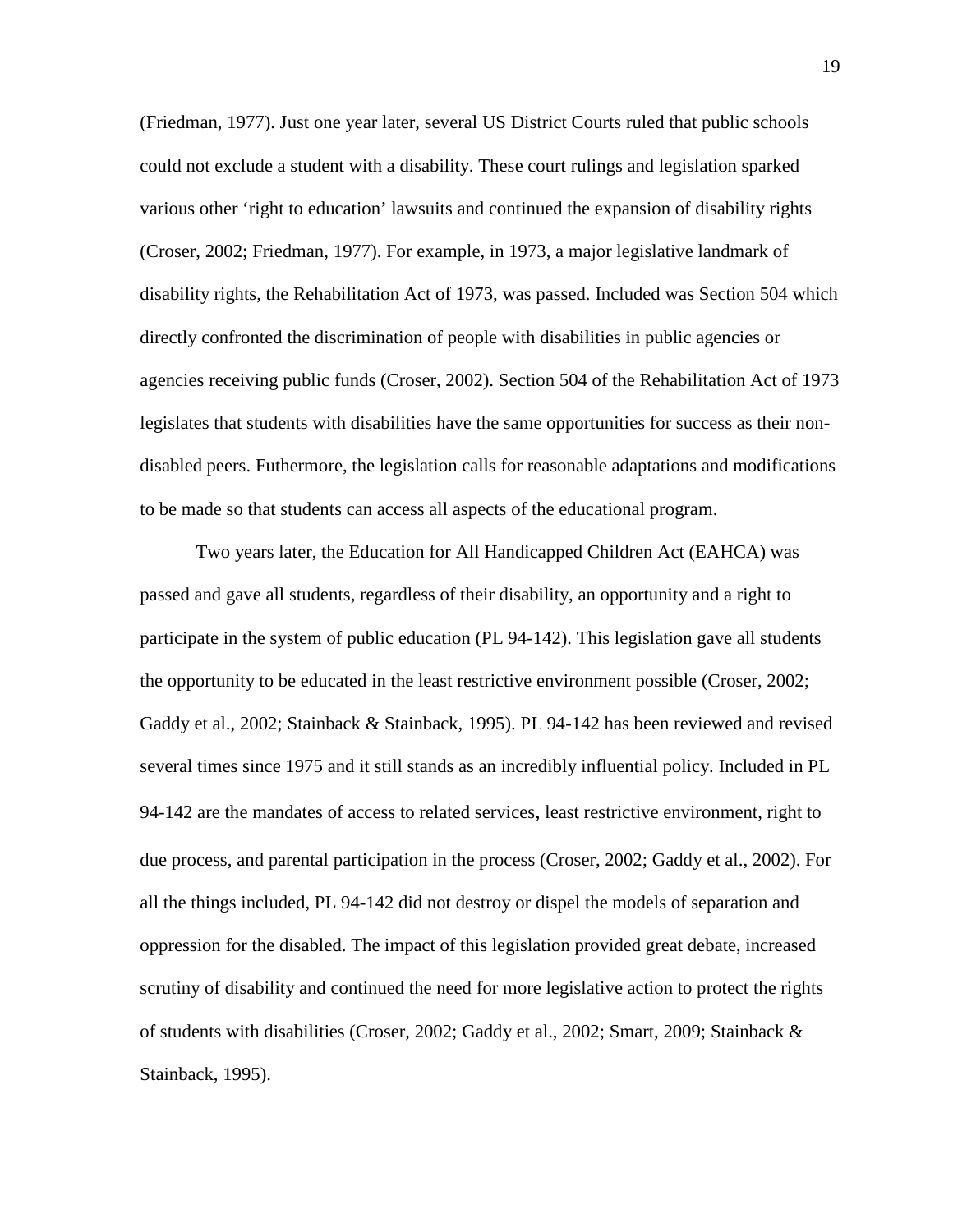**Special Education in the 1980s**. As legislation opened the doors of access and opportunity during the 1970s for the rights of people with disabilities, 1982 brought questions about the rights of infants with disabilities. In Bloomington, Indiana 'Baby Doe,' not given a name, was denied medical care by his parents and doctors as the newborn's esophagus was left closed because the baby had Down Syndrome. Esophogal atresia, a medical problem often associated with Down Syndrome that makes it impossible to digest food. Instead of a relatively simple surgical procedure to fix the problem, the newborn was allowed to starve to death (Constable, Wallis, & Gribben, 1983). The Reagan administration instituted programs to safeguard the civil rights of newborns but it was not until 1984 when a similar newborn was denied medical care did litigation force the passage of the Child Abuse and Treatment Act Amendments of 1984 (PL 93-247).

During the 1980s, the call for continued improvement was clear. In response to this call, the Education for All Handicapped Children Act (EAHCA) was amended two different times. First, in 1983, Public Law 98-199 was passed in order to reauthorize and improve programs included in the original legislation. For example, the improvement of a transition program for students with disabilities was included in the reauthorization. Transition programs were emphasized only through demonstration sites in this reauthorization – it was the 1990 legislation that mandated transition plans for students with disabilities (Croser, 2002). Today, the transition plan is a valuable part of the individualized education program (IEP) of a student with disability (Croser, 2002; Smart 2009).

Next in 1986, Public Law 99-457 was passed. The intent of this law was to provide benefits to infants and toddlers that had a disability. This legislation opened the door for services of many children but included financial assistance for states to provide preschool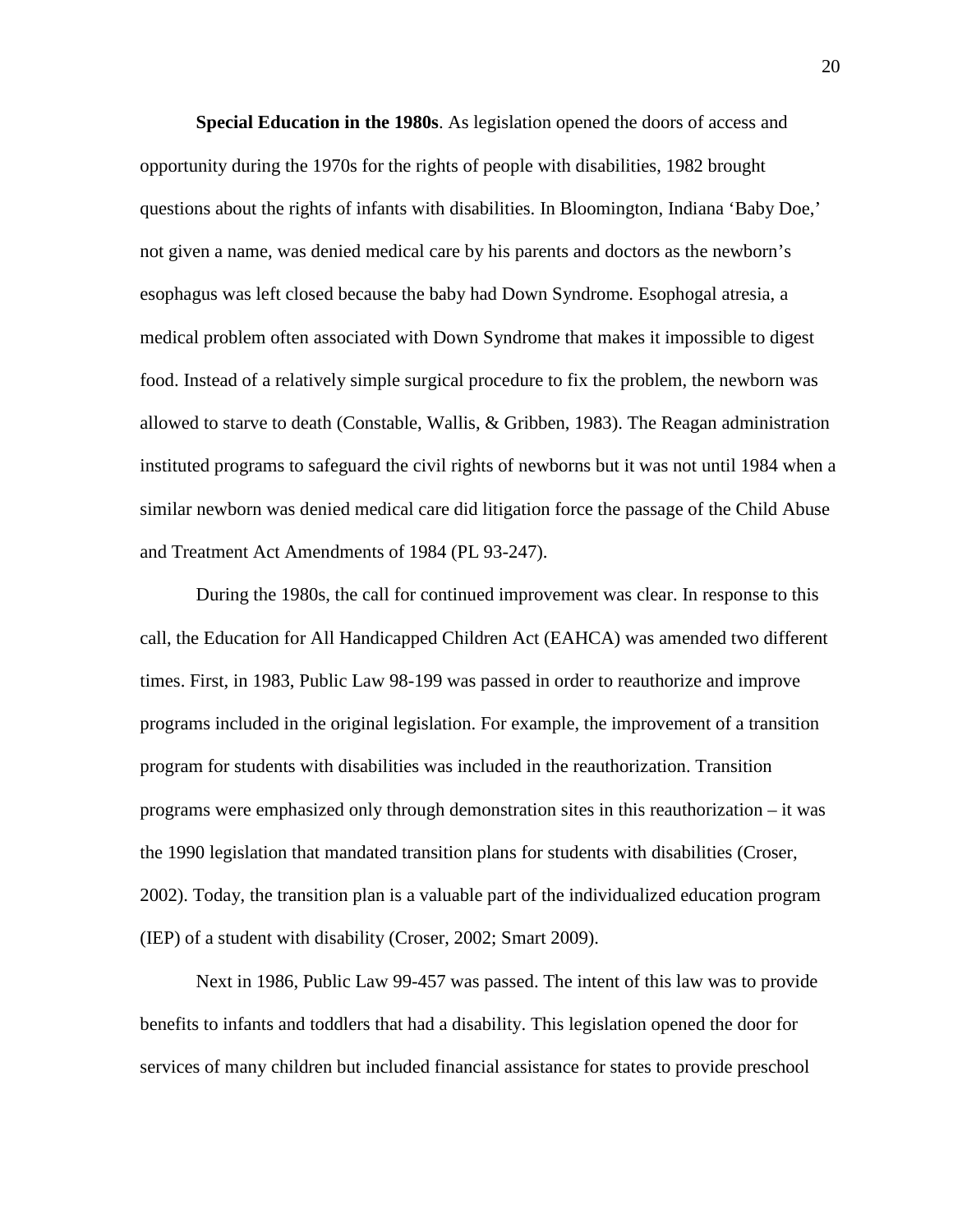programs to students age  $3 - 5$  with disabilities (Croser, 2002). Non-compliance with the federal legislation continued to be an issue during the 1980s, consequently, parents of students with disabilities were taking legal action against schools and school systems that did not provide adequate and appropriate services to their children (Croser, 2002).

In 1986, Congress passed the Handicapped Children's Protection Act, Public Law 99- 372. This legislation gave courts the ability and authority under the law to force school systems to pay legal fees of the parents of students with disabilities in legal actions and due process hearings. This legislation was important because it reversed an earlier court decision that stated schools systems could not be charged with attorney fees and court costs. The 1984 Supreme Court decision, *Smith vs Robinson*, decided that schools were not financially responsible for court costs and attorney fees (Croser, 2002).

**Special Education in the 1990s and 2000s**. In 1990, the federal government renamed PL 94-142, the Education of All Handicapped Children Act of 1975, IDEA (2004). This new name indicated a shift in thinking. An educational paradigm shift occurred as the term handicapped person was replaced with person with disabilities. IDEA led to substantial changes for students with disabilities. Major components of this legislative renaming included mandatory transition plans for students by age 16, funding for infant and toddler programs, and the recognition of autism and traumatic brain injury. This new law, Public Law 101-476, reauthorized special education programs and increased areas of service to include support services and transition programs (Altshuler, 2007; Croser, 2002).

In the mid 1990s, three laws were passed by Congress in an effort to provide continuous improvement to the world of special education. Goals 2000: Educate America Act, Public Law 103-227 and the School-to-Work Opportunities Act, Public Law 103-239,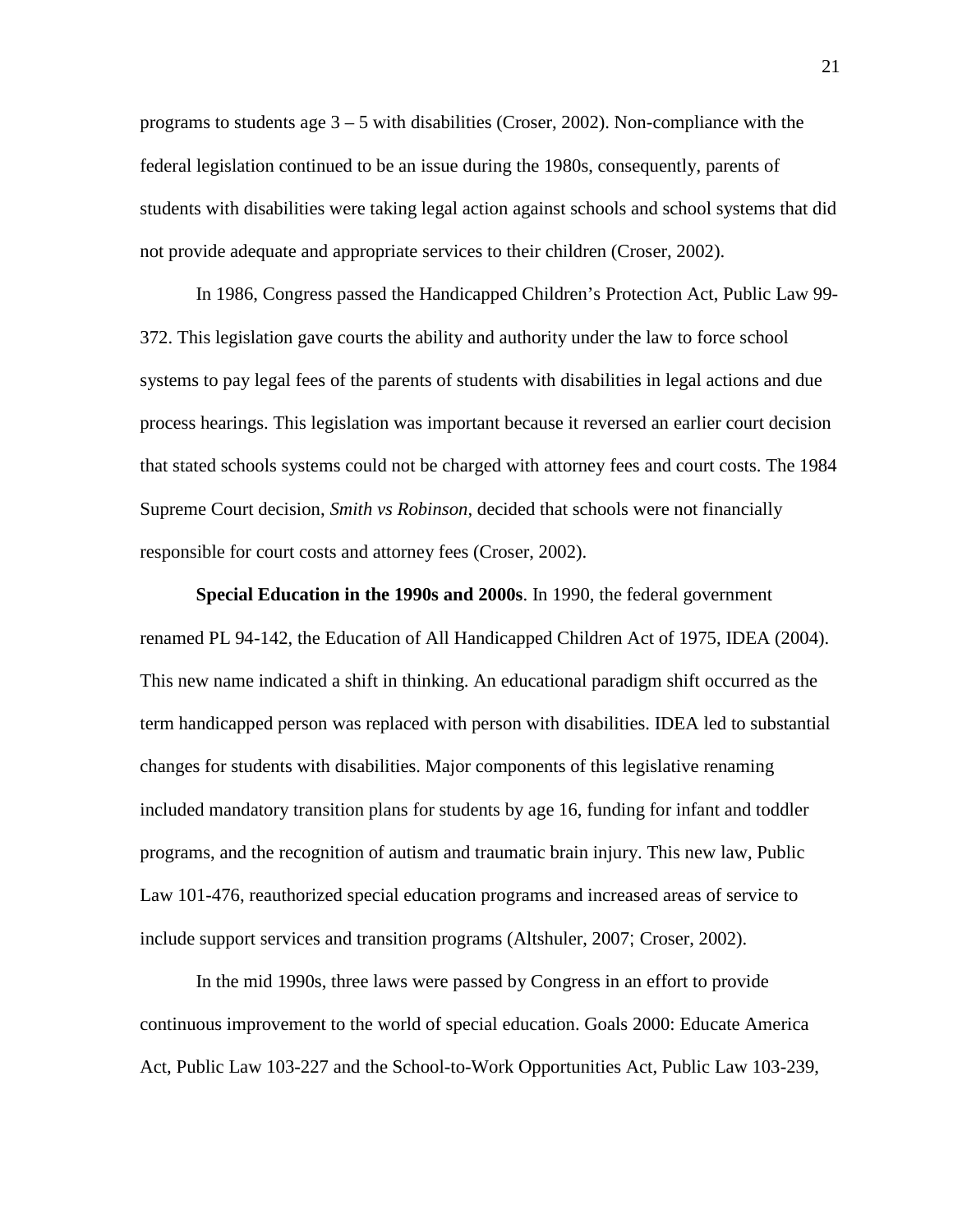were passed in essence to help in providing a systematic way of reform to the states special education efforts. These legislative actions were not aimed at just special education. The School to Work Opportunities Act was a K-12 initiative that included work-based, schoolbased and connecting activities aimed at using applied academics and real work experience to get students ready for the world of work (Croser, 2002). The third law in the mid 1990s was the Improving America's Schools Act, Public Law 103-382. This legislation reauthorized the Elementary and Secondary Education Act and transferred the power of this past legislation to IDEA. This transfer was done in order to eliminate a duplication of services in these national policies (Croser, 2002).

In 1997, IDEA received substantial amendment through its reauthorization including the mandate that students with disabilities must have access to the general curriculum. This mandate is a huge piece of the 1997 version of IDEA. The reauthorization, Public Law 105- 17, provided the extension of the definition of developmentally delayed, and the introduction of a dispute/mediation process and the extension of early intervention programs (Croser, 2002; Gaddy et al., 2002). This reauthorization established some specific disciplinary interventions that were designed to keep students with disabilities in school and mandated they continue to receive services even if suspended (Croser, 2002; Gaddy et al., 2002). However much progress Congressional legislation made in the time from 1975 to 1997, Congress never came close to funding the 40% share of the cost it promised in the original adoption of IDEA in 1975 (Croser, 2002).

The No Child Left Behind Act (NCLB) of 2001, a standards-based educational program set to improve the overall achievement of all students, made a large impact for students with disabilities. NCLB, while not a special education law, did have major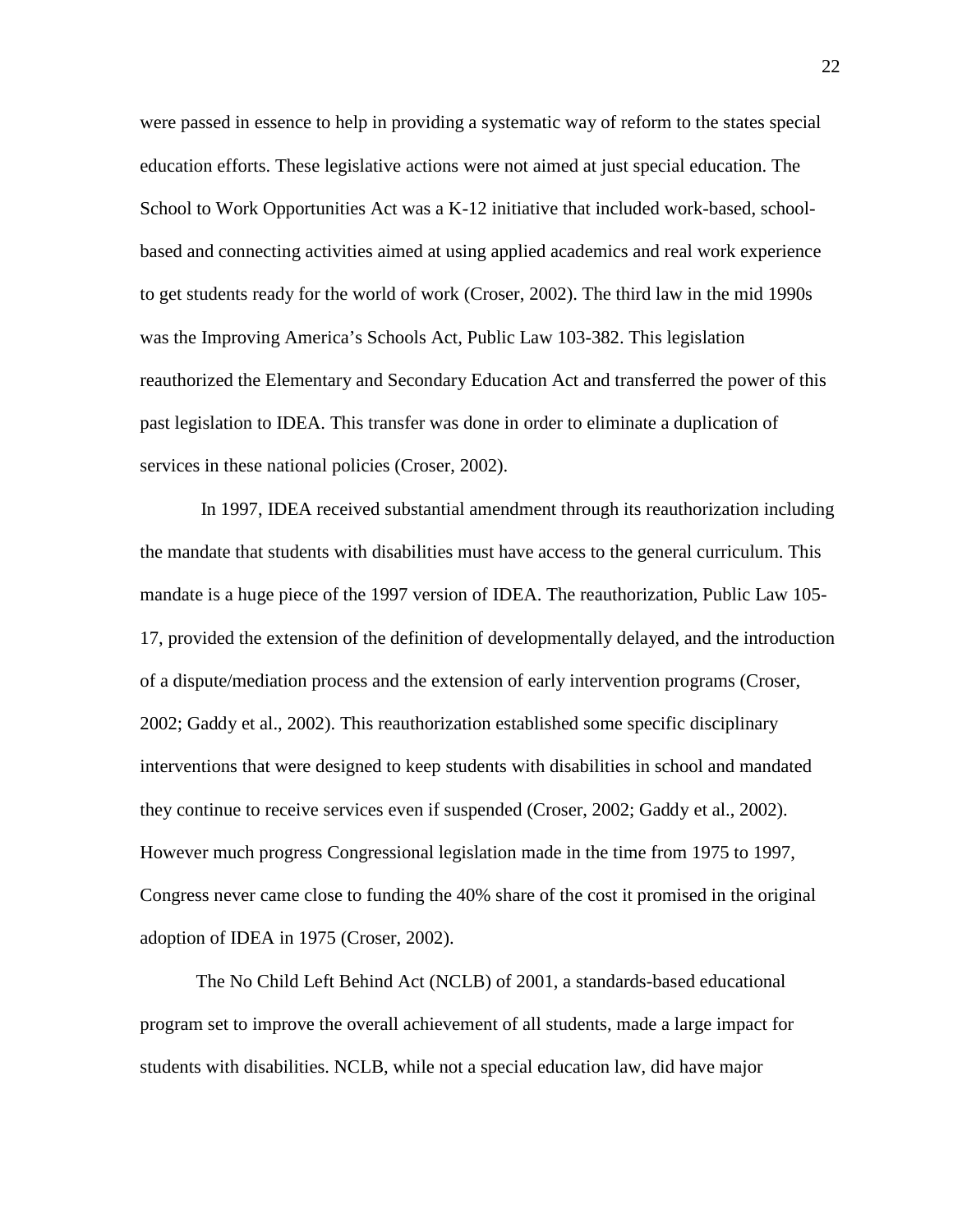implications for students in special education and related services. The NCLB legislation focused on issues of academics, testing, accountability, and research based practices (Reder, 2007). The NCLB legislation created subgroups of traditionally underperforming students. These subgroups include ethnic populations, economically disadvantaged and students with disabilities. Emphasis was placed on schools to make sure all subgroups, including students with disabilities, were making academic progress. While the increased scrutiny created an intense effort to improve the education of students with disabilities, there were many unintended consequences including singling out particular subgroups and improper placement decisions that impacted students (Reder, 2007).

In a progress report submitted to the Office of the President by the National Council on Disability, the level of support for NCLB ranged the full spectrum from advocating for raising expectations for all students to questioning why special education is made to be the central theme of controversy. The compatibility of NCLB to IDEA and the overall effectiveness of NCLB were strongly questioned in the Council's response. The Council had six recommendations to improve the legislation. These improvements included (a) maintaining high expectations for students with disabilities, (b) developing the further capacity of teachers, (c) incentives to attract and retain the best teachers, (d) better alignment of NCLB and IDEA, (e) ensuring students with disabilities were assessed in more than academic skill attainment, and (f) increasing funding for students with disabilities (National Council on Disability, 2008). A report published by the Indiana Institute of Disability and Community notes some of the positive impacts and "improved short-tem student outcomes" resulting from NCLB but also examines the effects of the "narrow assessment criteria" and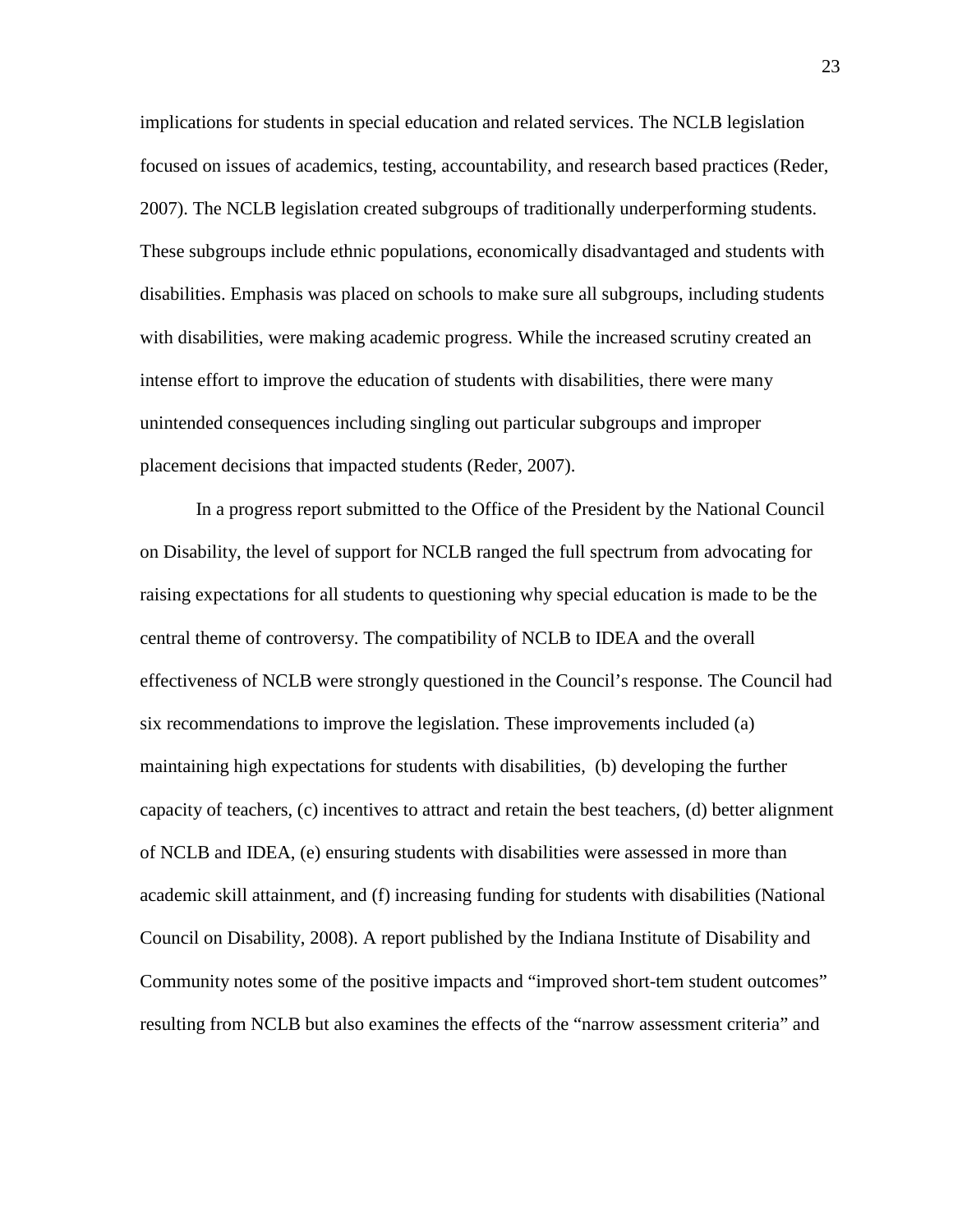the resulting pressures which have inverted the inclusion efforts of schools and contributed to higher drop-out rates for students with disabilities" (Indiana University, 2006, p. 4).

In 2004, IDEA was again reauthorized and amended. During this reauthorization, provisions were made to align this version with NCLB. Changes in this reauthorization looked at the length of Individual Education Programs (IEP) including the period of reevaluation of the IEP, the method of evaluation of students with possible learning disabilities, and the discipline of students with disabilities (PL 108-446, 2004; Reder, 2007). The transition plan for students was also modified and a summary of performance was to be included in the IEP. The inclusion of evidence based practices and the importance these practices played in the education of students with disabilities was emphasized in this legislation (PL 108-446, 2004; Reder, 2007).

The most recent legislation is the American Recovery and Reinvestment Act of 2009. This new legislation was not a law directed at special education but did bring about a tremendous amount of funding to designated areas of IDEA (American Recovery and Reinvestment Act, 2009). Areas of targeted financial assistance include preschool grants, funding for special programs that serve students with disabilities, and intervention programs for families and children (American Recovery and Reinvestment Act, 2009).

**Summary of History of Special Education.** The legislative items reviewed above were powerful tools in loosening the chains of the disabled and disability. It is in the language of these laws that people began to rethink and reorganize their most basic beliefs about disability. Because this federal legislation gave people with disabilities new opportunities in education, they experienced increased success in the work force, education,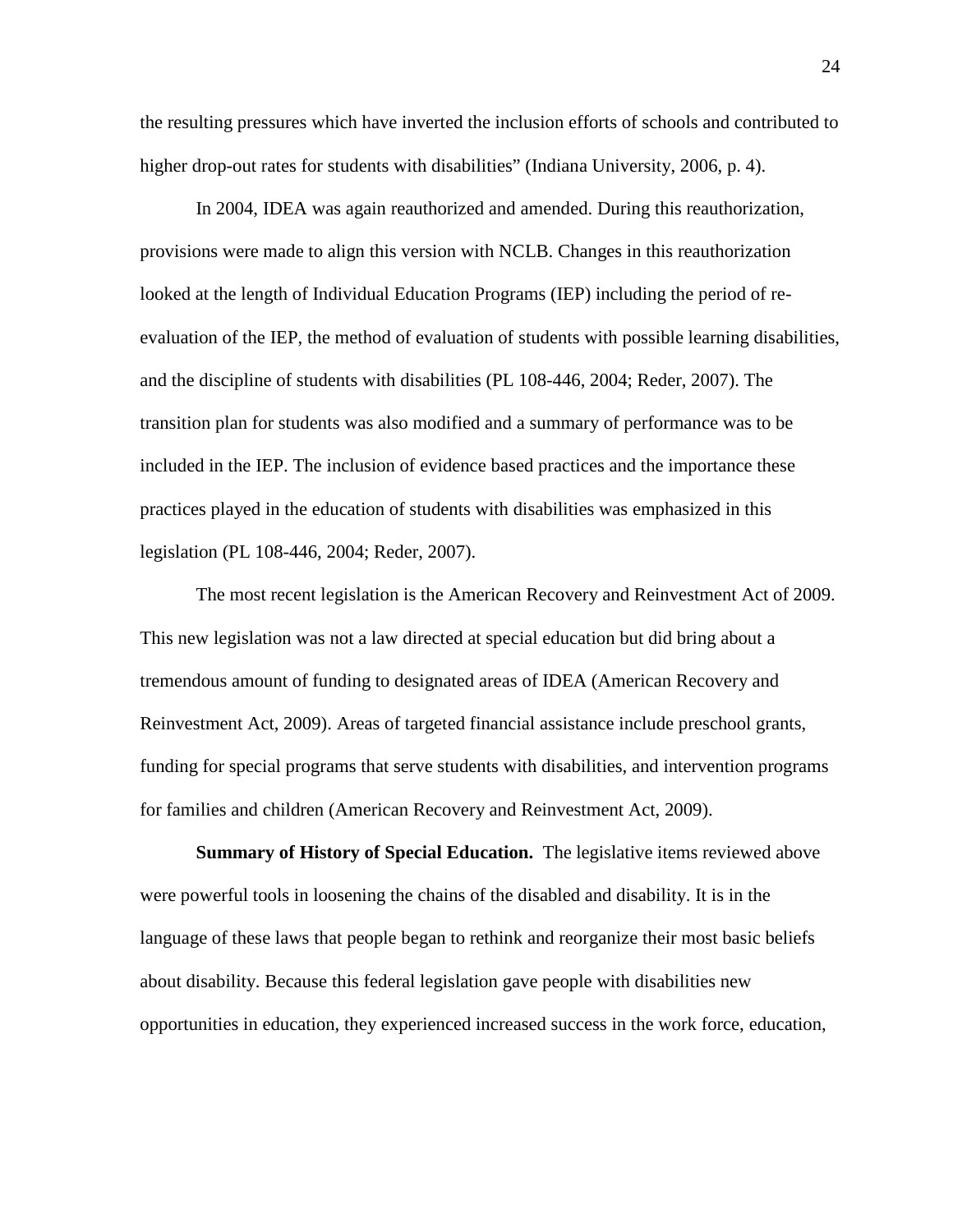employment, independent living, community participation and all other areas of life and provided an avenue to redefine disability (Smart, 2009).

The past half century has provided much change in the education of students with disabilities (Croser, 2002; Gaddy et al., 2002; Reder, 2007; Smart, 2009; Stainback & Stainback, 1995). While students with disabilities have been removed from the institutions of the early 1900s into more inclusive public education classrooms, educational leaders have had an opportunity to re-examine educational practices and procedures for students with disabilities. Federal legislation and the advocacy for special education have demonstrated a priority for the education of students with disabilities (Croser, 2002; Gaddy et al., 2002). Additionally, recent legislation challenged educators to hold students with disabilities to high standards and to strive to continue to make these students successful (National Council on Disability, 2008). To achieve these standards it is essential that educators know and understand what they and others believe about disability (Gaddy et al., 2002). To better understand the varying beliefs regarding disability, let us now consider the models of disability.

# **Discourse of Disability**

This section reviews models of disability as well as the implications for students with disabilities. Connections for Community Leadership (CCL), a program that supports people with disabilities in becoming leaders of their communities, defines models of disabilities as a set of belief systems that define disability. According to the CCL, models of disabilities are essentially beliefs that people have about one another. These models provide a framework for how society views and interacts with individuals with disabilities. Further thoughts, attitudes, and beliefs about special education and students with disabilities are rooted in one's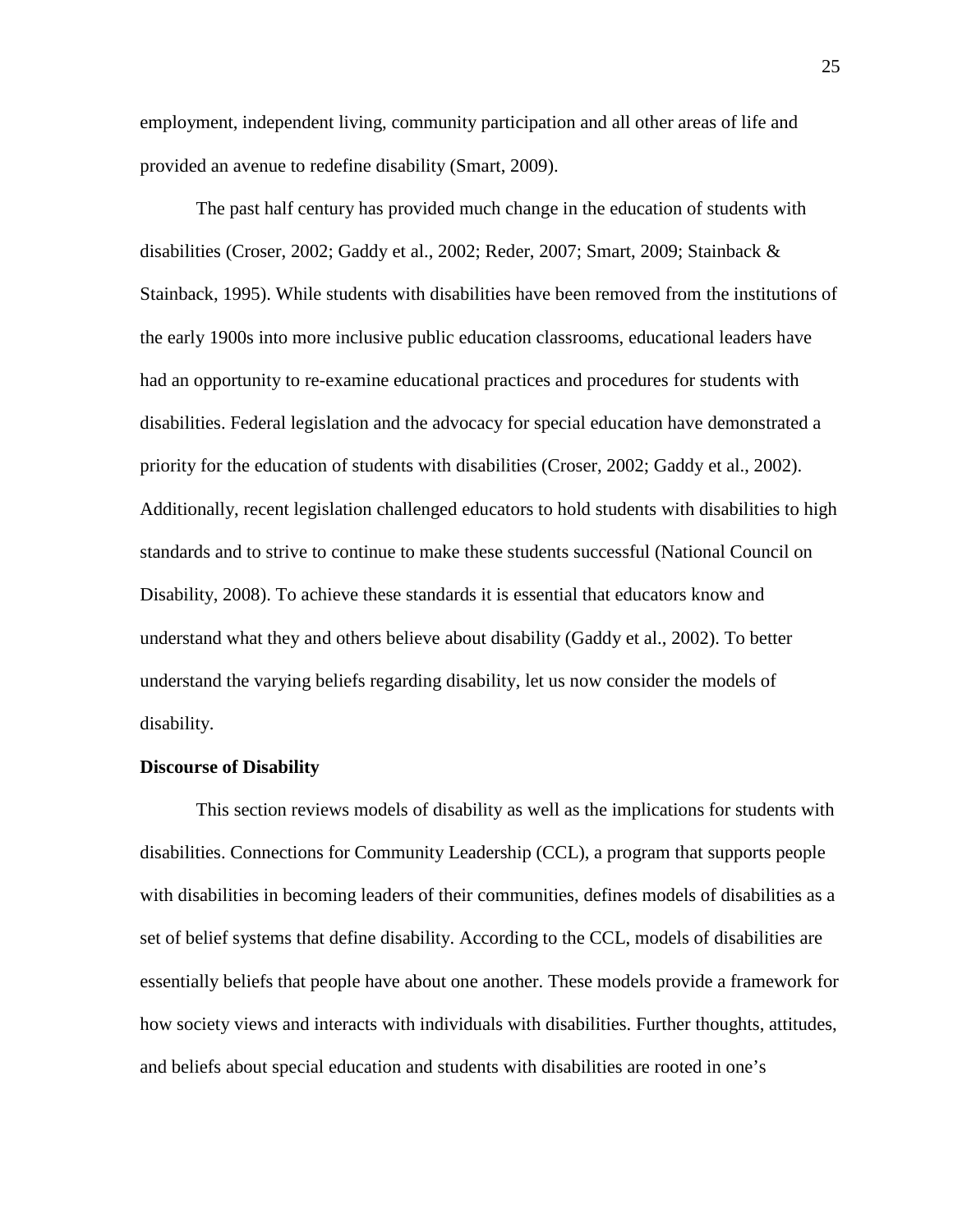understanding of the models of disability (Smart, 2009). The medical, social, and other models of disability are frameworks that are associated with deep philosophical and political assumptions about individuals with disabilities and education (Anderson, 2003; Harry  $\&$ Klinger, 2007; Smith & Erevelles, 2004). While other models of disability do exist outside the medical and social models, these other models are typically outside the normal continuum of discourse. This research will acknowledge other models of disability but will focus on the medical and social model.

**Medical Model of Disability**. The medical model of disability has its roots in the scientific or biological understanding of disability (Smith & Erevelles, 2004). Proponents of this model view disability as an unchangeable difference from the scientific norm (Longmore, 2003). Those who subscribe or believe in the medical model view disability "as a series of physiological, psychological, and functional pathologies originating with the bodies of individuals" (Longmore, 2003, p. 1). Further, Longmore described disability from the perspective of the medical model as "biological insufficiency" (p. 42). Similarly, Cassandra Loeser describes disability as an abnormal functioning of the body of an individual as cited in Corker and Shakespeare (2002).

Centuries ago, disability was interpreted as a blemish or a sign of uncleanliness. (Anderson, 2003). From the beginning of written history, unknown differences in people were thought to be a symbol of sin and uncleanliness and created barriers and separation. This separation is exemplified in the writings of the Old Testament. Access to the inner Temple was reserved for unblemished Levites; therefore anyone with a disability was excluded from the religious life and ceremonies of the ancient Hebrews (Anderson, 2003). Although very few if any medical theorists would agree with the stigmatism given to the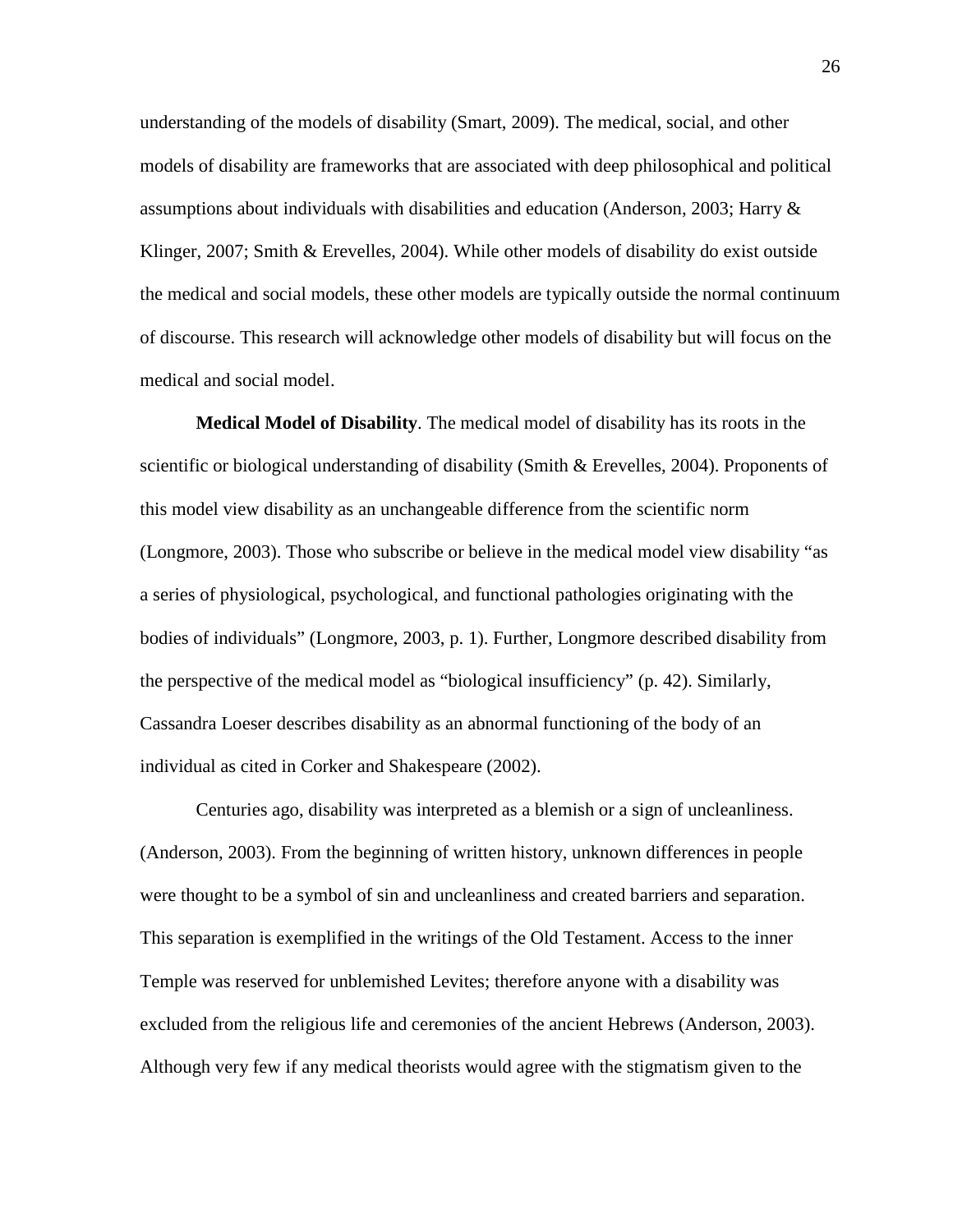disabled by the ancient Hebrews, the medical model of disability does align with their theory that disability inherently separates people with disabilities from the societal norm (Anderson, 2003; Smith & Erevelles, 2004).

Advocates of the medical model argue that the model is a true depiction of reality and the existence of the disability denotes a deviation from the norm. From this perspective, isolated treatment or rehabilitation of the disability will assist the person in fitting more comfortably in the normal world. Medical advocates contend that these individualized and privatized services are extremely beneficial to people with disabilities as their efforts focus on the biological differences that exist between normal and abnormal (Smart, 2009). The medical model focuses on treatment and reducing the effect of the disability or, if possible, its complete elimination (Smart, 2009). Medical theorists are looking for the cure for the disability and ways to prevent the disability from reoccurring. Medical theorists view the disability as an obstacle that needs to be eliminated (Smart, 2009).

Kettle (2005) described advocates of the medical model of disability as people that "see the disability first" and see "people with disabilities as in need of a cure" (2005). Kettle went on to relay that advocates of the medical model look to cure the disability instead of improving or correcting the environment in which the disability exists. These advocates contended that the limitations of a disability must be cured or fixed for that person to experience happiness in their life. Kettle states that the medical model can also be referred to as the individual model because it puts the problem of the disability on the individual and refutes ideas that these limitations and disabilities are societal issues (Kettle, 2005).

In a report written by Clapton and Fitzgerald (1997), medical model advocates determine normal or 'normality' by the "ideal of the white, youthful, able, male body" and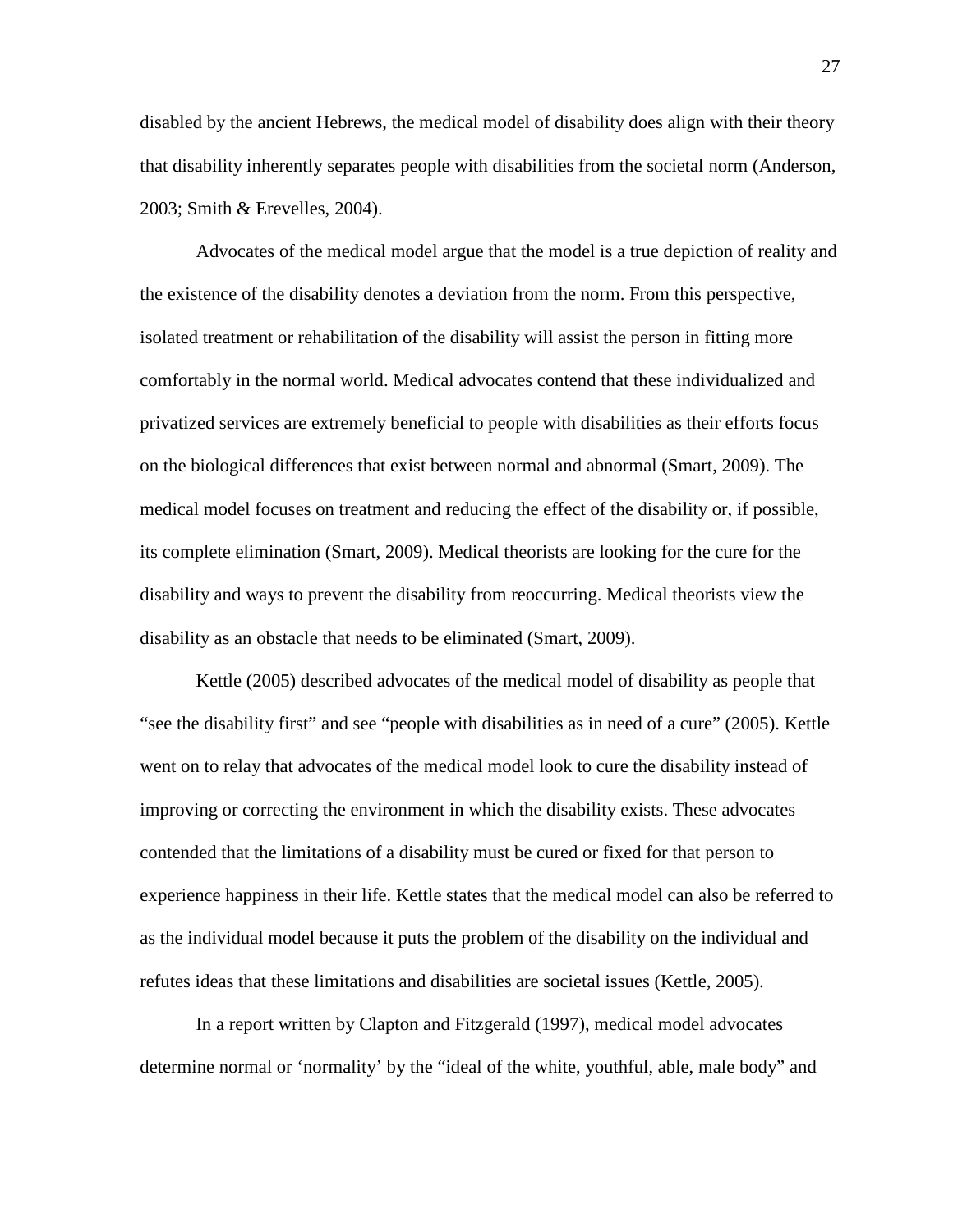consider others that were unlike this ideal to be inferior. In Clapton and Fitzgerald's report, human worth was determined by work value and economic productivity. The economic value of the perceived normal person was much higher than those people with so called limitations (Clapton & Fitzgerald, 1997). As these limitations increased and became an obstacle, people with disabilities were placed in institutions so others could work and be productive. In this manner, the 'limited' person could work to overcome the challenges and become skilled enough to be productive (Clapton & Fitzgerald, 1997).

The focus of the medical model is to reduce the limitations that a person with disabilities encounters (Smart, 2009). This model aims to eliminate, or at the very least reduce, the suffering a person with disabilities deals with on the basis of the biological deviation from the norm (Smith & Erevelles, 2004). Opponents of the medical model are quick to argue that the limitations most often faced by those with disabilities are not natural or concrete and the limitations occur because of prejudice, discrimination, and oppression applied by those considered biologically normal (Longmore, 2003). These limitations and oppression are the true cause of suffering, not a biological disability according to opponents of the medical model (Michalko, 2002).

Researchers that argue against the medical model of disability contend that this model labels people with disabilities as patients. Implying that they are sick or hurting, paints the picture that a person with a disability is sick, undesirable and less than normal (Smith  $\&$ Erevelles, 2004). Additionally, this perception of sickness is heightened if the disability is easily noticeable and permanent (Michalko, 2002). Clapton and Fitzgerald (1997) contended that the medical model suggests that the individual, not society, has a problem and that interventions or treatments are provided to the person in an attempt to rehabilitate.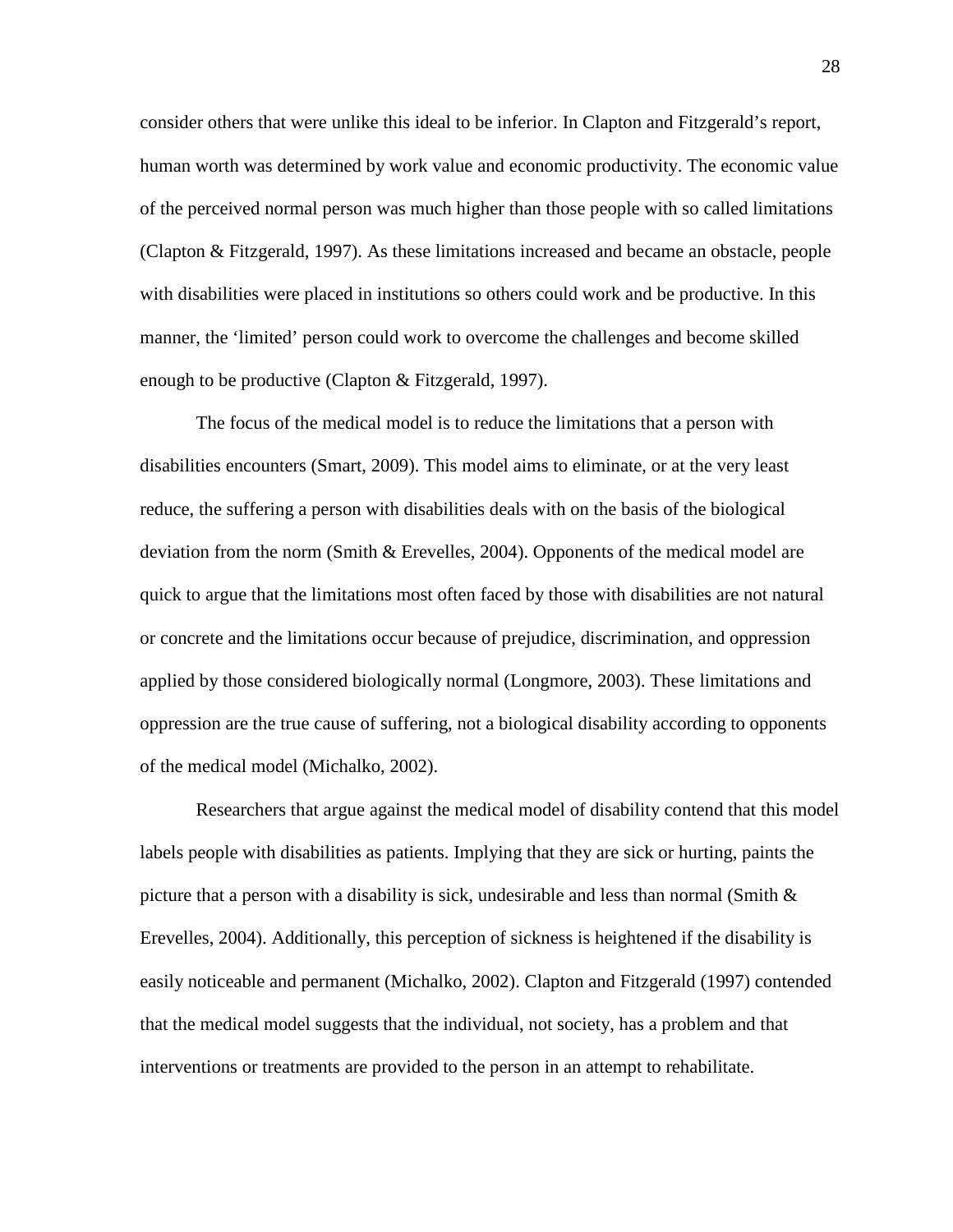Futhermore, the medical model emphasizes the individual as an exclusive cause of the disability and lessens the role society or societal factors play in manifesting disabilities (Anastasiou & Kauffman, 2011; Oliver, 1994).

**Social Model of Disability**. The medical and social models of disability both recognize disability as a "deviation from the biologically natural body" (Michalko, 2002, p. 56). However, according to Michalko, those who agree with the social model accept the biological difference but refer to the difference as an individual impairment. This individual impairment is shaped differently in each person due to various situations, circumstances and experiences (Michalko, 2002).

Many proponents of the social model of disability view the medical model of disabilities as oppressive and demeaning. The social model of disability attempts to decentralize the body as disabled and contends that disability has been socially constructed (Corker & Shakespeare, 2002). The argument is made that disability, rather than separate people, should bind us because disability is a normal part of life (Longmore, 2003). This argument is supported by the sheer number of people in our society with disabilities. In the mid 1990s, there were approximately five million students with disabilities involved in public school education in the United States (Gartner & Lipsky, 1996). Estimates in 2004 told us that approximately 18% of all students had some sort of classified disability though not all were labeled as a student with disability (Smith, 2004).

Advocates of the social model of disability do not believe that the disability itself should be viewed as a problem. However, they recognize that medical model advocates see disability as a problem and consequently people with disabilities are isolated by society's institutional rules and procedures (Michalko, 2002). Instead, these advocates believe that the

29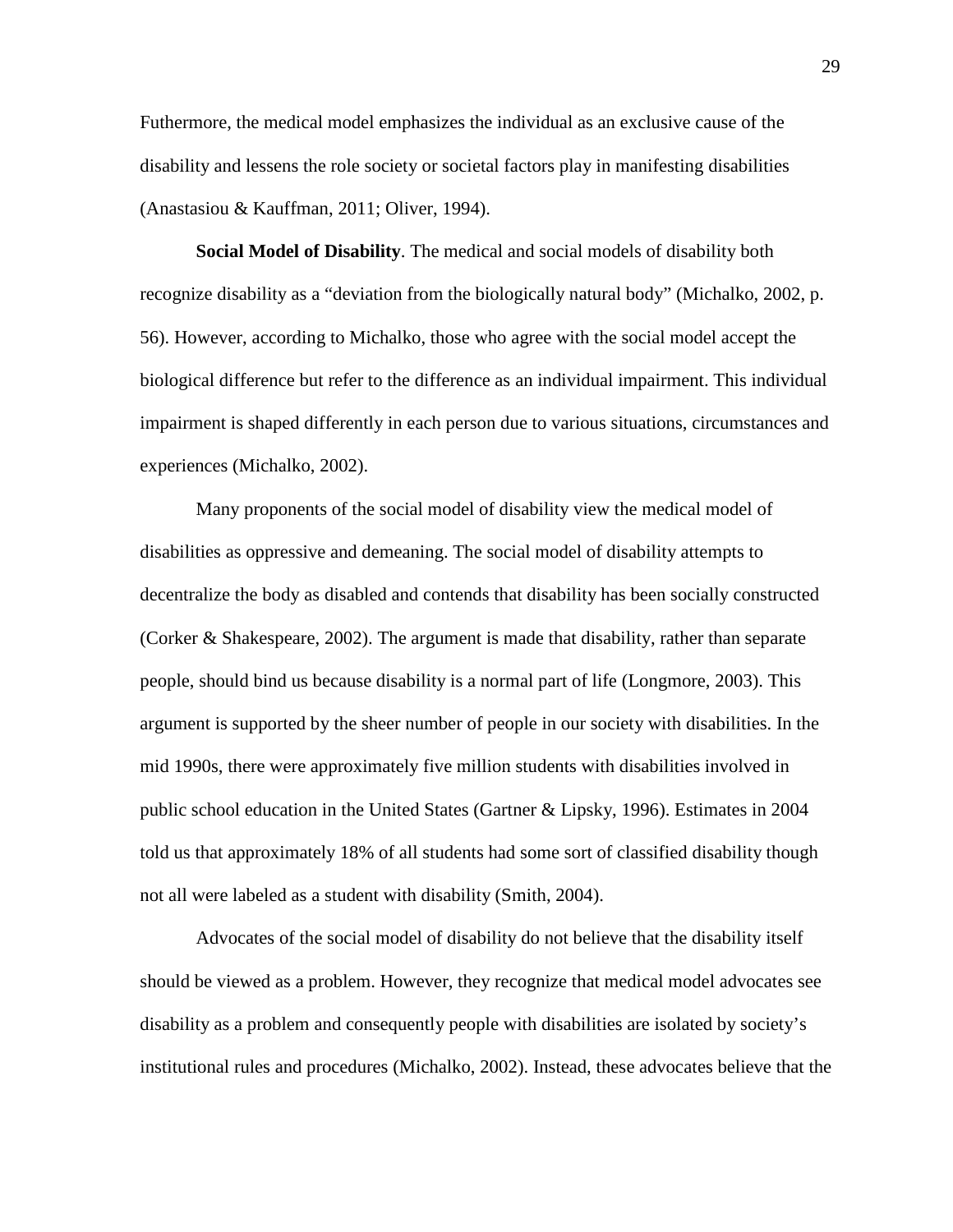study of disability should be centered on its social construction and the meaning it has to people with disabilities (Longmore, 2003). The medical model focuses on the disability and how to fix, correct, or rehabilitate the disability itself. The social framework of disability centers on the interactions of the person with disabilities and society.

Kettle (2005) stated that advocates of the social model see the person with a disability not, a disabled person. Kettle goes on to suggest there is a large difference between the two phrases. Kettle sees that the disability is either created or enhanced through society's dependence on a 'normal' view. For example, barriers including buildings with staircases and cities with a lack of sidewalks create disabilities. In the explanation of the social model, Kettle states that society has the responsibility to adapt and meet the needs of people regardless of any perceived or unperceived disabilities (2005). The approach to cure under the social model exists to cure society's dependence on 'normal' instead of trying to cure the disability society has pointed out in a person (Kettle, 2005).

One of the key distinctions between the medical and social models of disability is the description of suffering. Suffering, in this discussion, is a collection of physical suffering, frustrations and oppressions that are manifested by or to a disability or a person with a disability. Using the medical model of disability, suffering is the action caused by the disability. Because something is not normal in the disabled mind or body, suffering occurs. The suffering essentially results from the actual separation from the normal (Longmore, 2003; Michalko, 2002; Smith & Erevelles, 2004). On the other hand, social model advocates argue that suffering is not caused directly by the disability. From this perspective, suffering originates not by "what happens to the disabled body but by the meanings we give to what happens to the body" (Michalko, 2002, p. 36).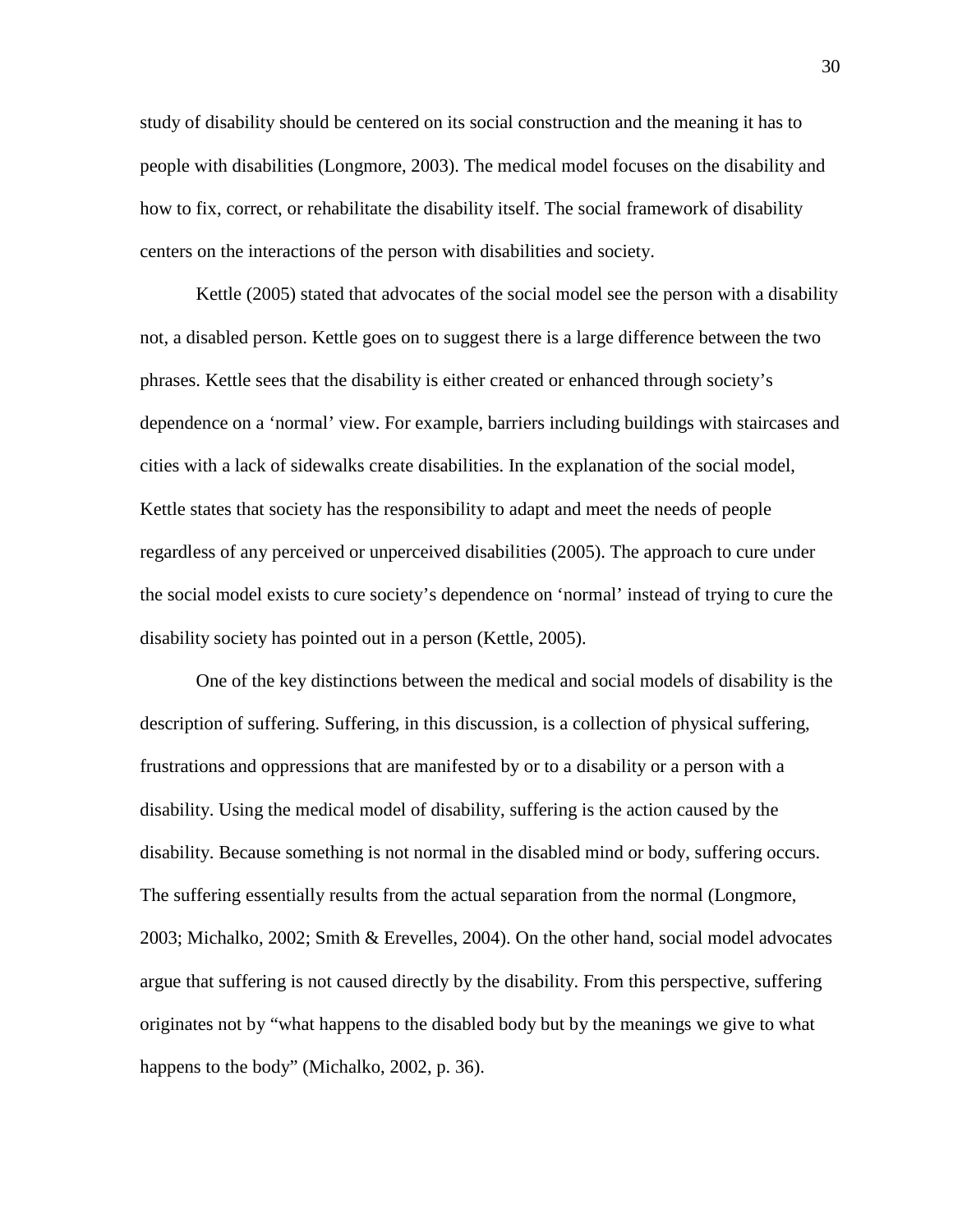Opponents of the social model have recently argued that a stark reliance on the social model could damage special education. Creating a powerful movement to the social model has created an overload in the inclusive immersion of those with disabilities. This drastic move to the social model and inclusion of all individuals with disabilities will actually begin to unravel special education by including everyone and lessening the importance of special education (Anastasiou & Kauffman, 2011).

**Other Models of Disability**. There are other models of disability that spark the attention of educators and researchers. Some of these models include the rights-based model, the religious model, the empowering model, the rehabilitation model, the economic model, the professional model, and the tragedy/charity model (Clapton & Fitzgerald, 1997; Kaplan, 2000; Kettle, 2005). These models look at one small part of disability and attempt to rationalize or justify disability. These models also suffer from a lack of support, research, and documentation and are primarily viewed as variations of the social or medical models (Kettle, 2005).

The religious model is actually a forerunner of the medical model. As previously mentioned, disability was viewed from the very conservative religious community as a presence of sin and the disability was a sign that the person was being punished for their sin or the sin of their family (Kaplan, 2000; Kettle, 2005). This religious thinking has adapted over time and more closely aligns with the medical model.

As research on specific models of disability continues, the framework of the postmodern model of disability is emerging. This relatively new model of disability challenges and calls into question the very existence of impairment (Carlson, 2009).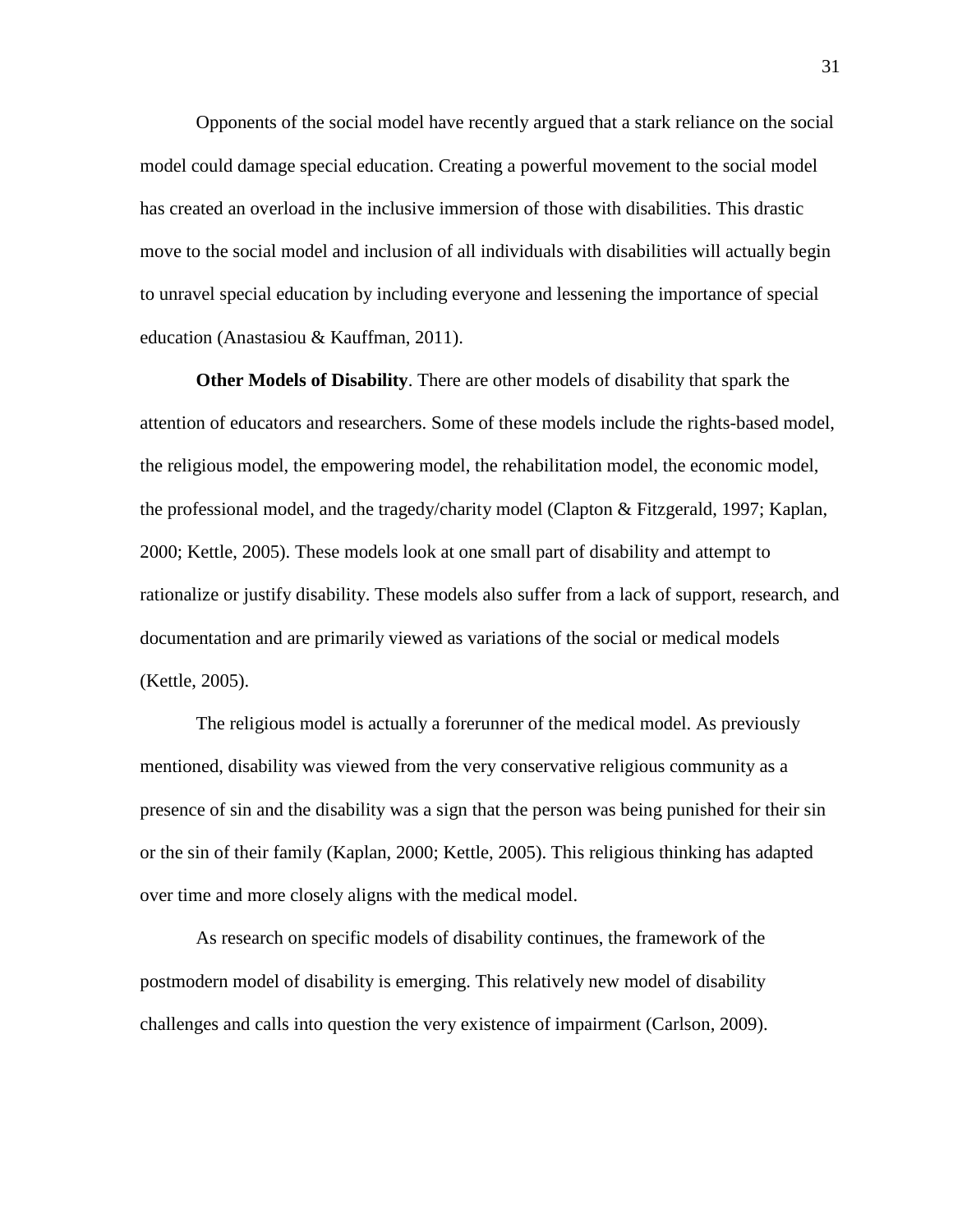Continued discussion and research in this area will combine the social model of disability with further advancements in postmodern thinking.

**Summary of Discourse of Disability.** As the history of special education unfolded, a shift on the model of disability continuum could be noticed. With legislative mandates forcing their hand, educators began looking at disability differently. Services mandated through the original Education for All-Handicapped Children Act (1975) and subsequent reauthorizations of IDEA (1990;1997;2004) have created a need for educators to examine what they belief about disability.

The belief about disability impacts many aspects of the direction, decisions, and leadership of a school principal (Gaddy et al., 2002). As this review of the literature indicates, a medical view of disability would look different in a school setting from a social model (Longmore, 2003; Michalko, 2002; Smith & Erevelles, 2004). The belief of the school principal might greatly influence the teaching and education of students with disabilities, therefore, the goal of this study was to examine what principals believe about disability and how these beliefs support and encourage the education of students with disabilities (DiPaola & Walther-Thomas, 2003).

## **Principals' Role in Leadership, Special Education Influence, and Implementation**

Leadership is an integral component in successful organizations. Public schools and the work of principals are examples of how important leadership is for any organization (Cooner et al., 2005; Fullan, 2001; Kouzes & Posner, 2003). Leadership comes in many different shapes and styles and looks very different depending on the circumstance or setting (Fullan, 2001; Kouzes & Posner, 2003). Principals in charge of leading today's public schools have their knowledge and skills tested daily as they provide safe and orderly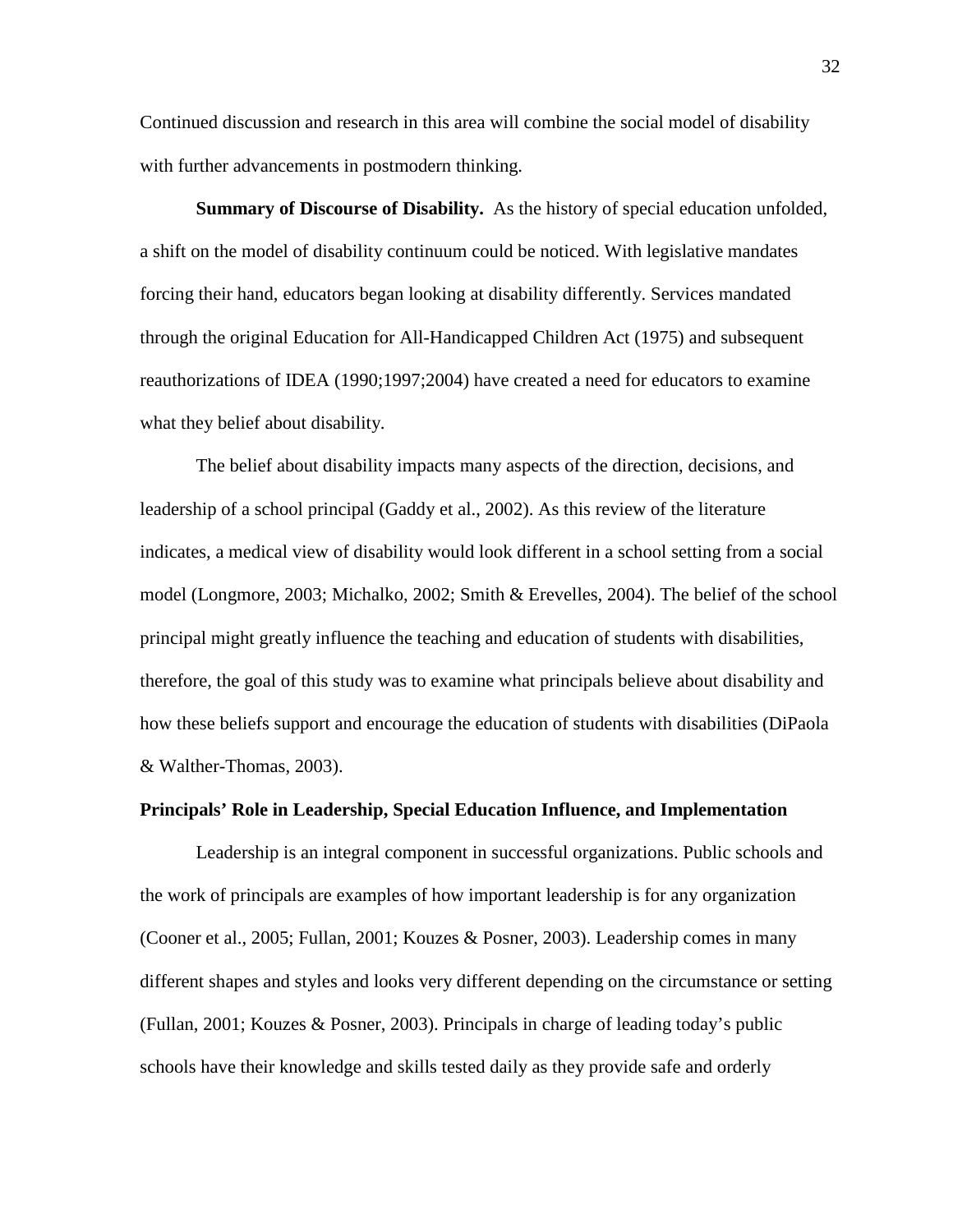environments, become instructional leaders to a community of students and teachers, and manage the various programs and projects. The school principal is at the center of responsibility of all functions of the school (Cooner et al., 2005; Gersten et al., 2001; Wong & Nicotera, 2007). One of the most challenging and most important leadership areas for school principals is the world of special education (Cooner et al., 2005; Gersten et al., 2001; McLaughlin & Nolet, 2004).

**Principals' Role in Leadership**. The leadership of a school principal is built on many cornerstones. Knowledge and skills, district goals and priorities, school and community make-up, and personal experience are just a few of the factors that influence leadership among school principals (Sergiovanni, 1984, 1987). Additionally, principals' beliefs and attitudes concerning a particular subject greatly influence their leadership in that particular area. Futhermore, these beliefs and attitudes principals portray have a tremendous impact on those that they lead (Cooner et al., 2005; Sergiovanni, 1984, 1987).

In 1996 the Council of Chief State School Officers (CCSSO) worked with the Interstate Leaders Licensure Consortium (ISLLC) to designate six standards of principal leadership. The CCSSO is a group of non-profit educational leaders that work together to provide quality educational reform. The ISLLC is a program within CCSSO that developed standards of principal leadership. These standards, known as the ISLLC standards, have been used to guide quality school leadership (Council of Chief State School Officers, 1996). The ISLLC standards provide a framework for leadership that aims to improve principal leadership, create best teaching and learning practices, and develop positive learning environments (Wong & Nicotera, 2007).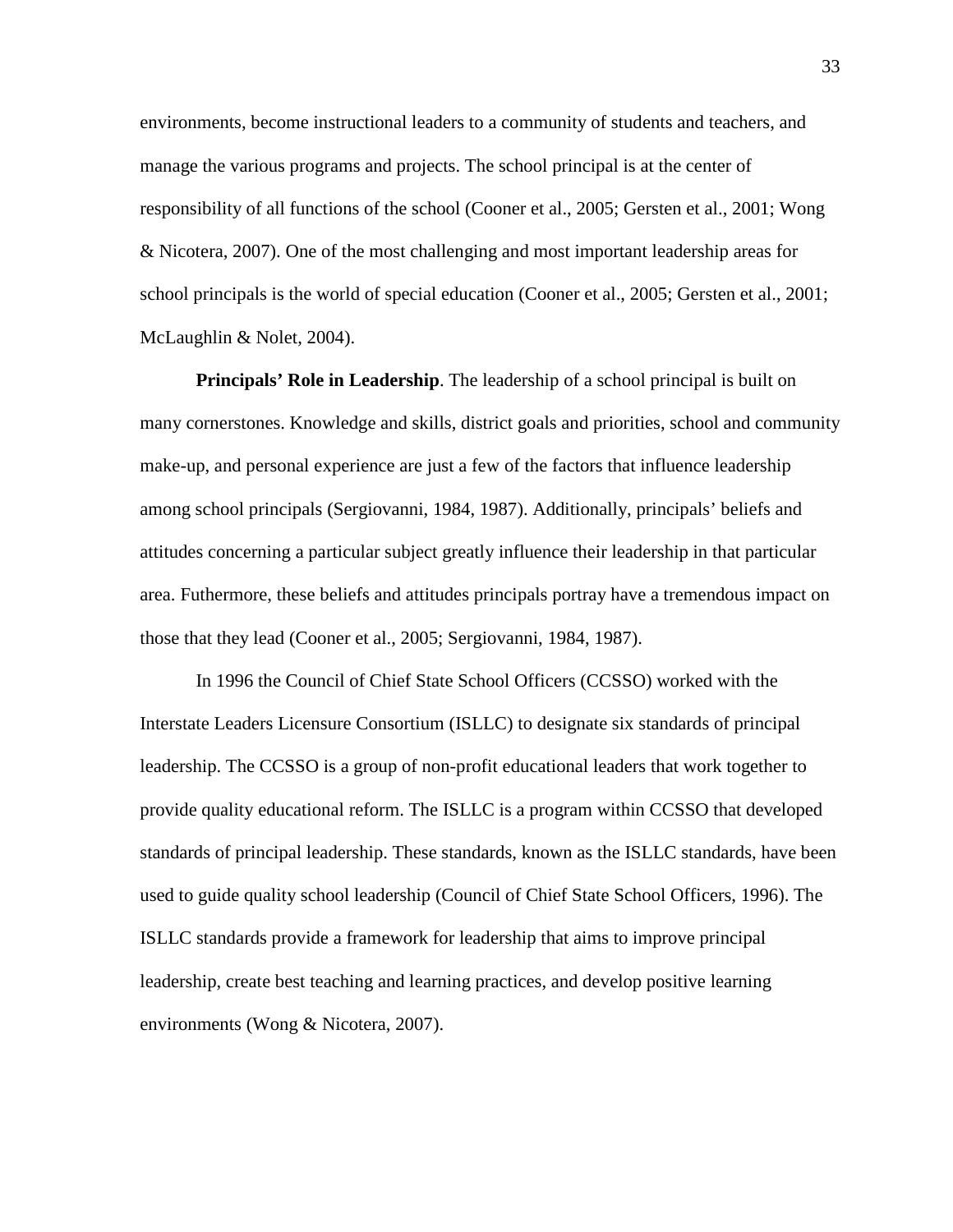Each of the six ISLLC standards is broken down into three to nine indicators. Each indicator describes specific leadership targets for principal leadership. (Wong & Nicoteri, 2007). According to CCSSO and ISLLC principals should:

- Set a widely shared vision for learning;
- Develop a school culture and instructional program conducive to student learning and staff professional growth;
- Ensure collective management of the organization, operation, and resources for a safe, efficient, and effective learning environment;
- Collaborate with faculty and community members, responding to diverse community interests and needs, and mobilizing community resources;
- Act with integrity, fairness, and in an ethical manner;
- Understand, respond to, and influence the political, social, legal, and cultural contexts.

**Shared Vision.** According to the ISLLC standard number 1, an administrator is an educational leader that promotes a shared vision that is supported by the school community (CCSSO, 1996). Shared vision by the principal results in staff acceptance and support for the vision of the school and ultimately sustainability for the initiative of the principal (Wong  $\&$ Nicotera, 2007). Principals have the responsibility to provide a sound basic education for all students, including students with disabilities (Cooner et al., 2005; DiPaola & Walther-Thomas, 2003; Goor, Schween & Boyer, 1997). This responsibility according to the IDEA includes the access of students with disabilities to the general education curriculum. Federal law mandates that students have access to the least restrictive environment (Croser, 2002; Gaddy et al., 2002; Stainback & Stainback, 1995). The successful infusion of students with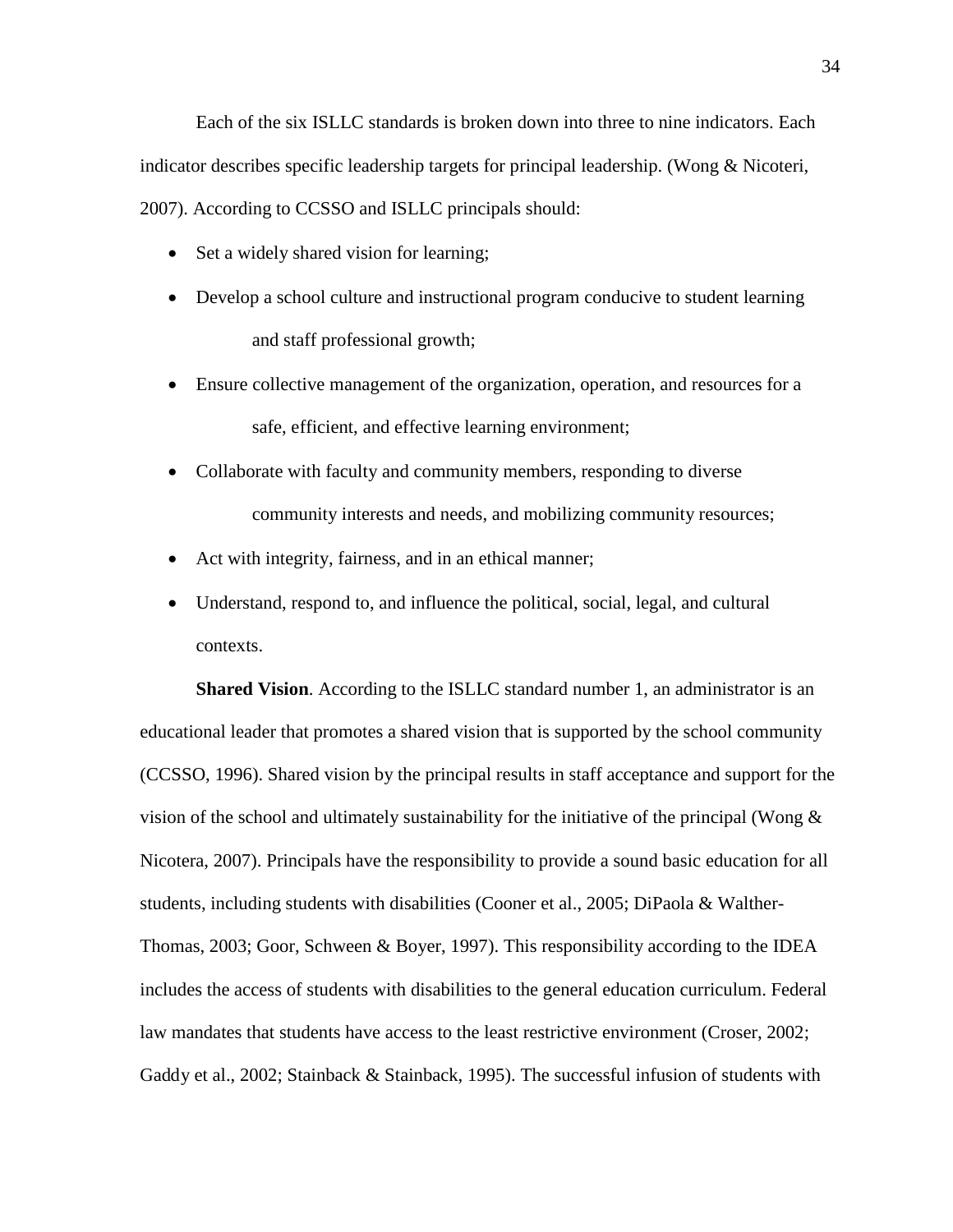disabilities into the general education program takes precise skill and knowledge from the principal. The principal needs to have a vision for the school and understand essential elements of leading that vision. The principal must be aware of challenging issues and understand that placing student achievement at the top of his or her efforts is a primary focus (Cooner et al., 2005). The success of any special education initiative relies heavily on the attitude of the principal and his or her ability to empower and build consensus among the school staff (Bossert et al., 1982; Hallinger & Heck, 1996; Stanovich & Jordan, 1998).

**Instructional Leadership**. As laws change and include additional information about appropriate settings for students with disabilities and the push for greater access to regular curriculum is received, the principal's role in instructional leadership will grow exponentially (Sage & Burrello, 1994).

Principals have always been instructional leaders in a particular form or fashion (Glickman et al., 2001). Historically, principals have been responsible for scheduling students, purchasing textbooks and teaching materials, and providing a space for teachers to teach and students to learn. This reflects instructional leadership at its most basic level and at some time in our society's educational history was a sufficient form of leadership (Glickman et al., 2001). Instructional leadership is the cornerstone for the educational decisions made in a school building every day. Instructional leadership by school principals impacts every student in schools every day. From scheduling of classes, implementing goals and objectives, hiring teachers, purchasing supplies, writing plans and setting goals, the instructional leadership of the school principal is unmistakable (Glickman et al., 2001).

As the educational landscape has changed through the reauthorizations of IDEA during the 1980's and 1990's and the implementation of NCLB in 2001, instructional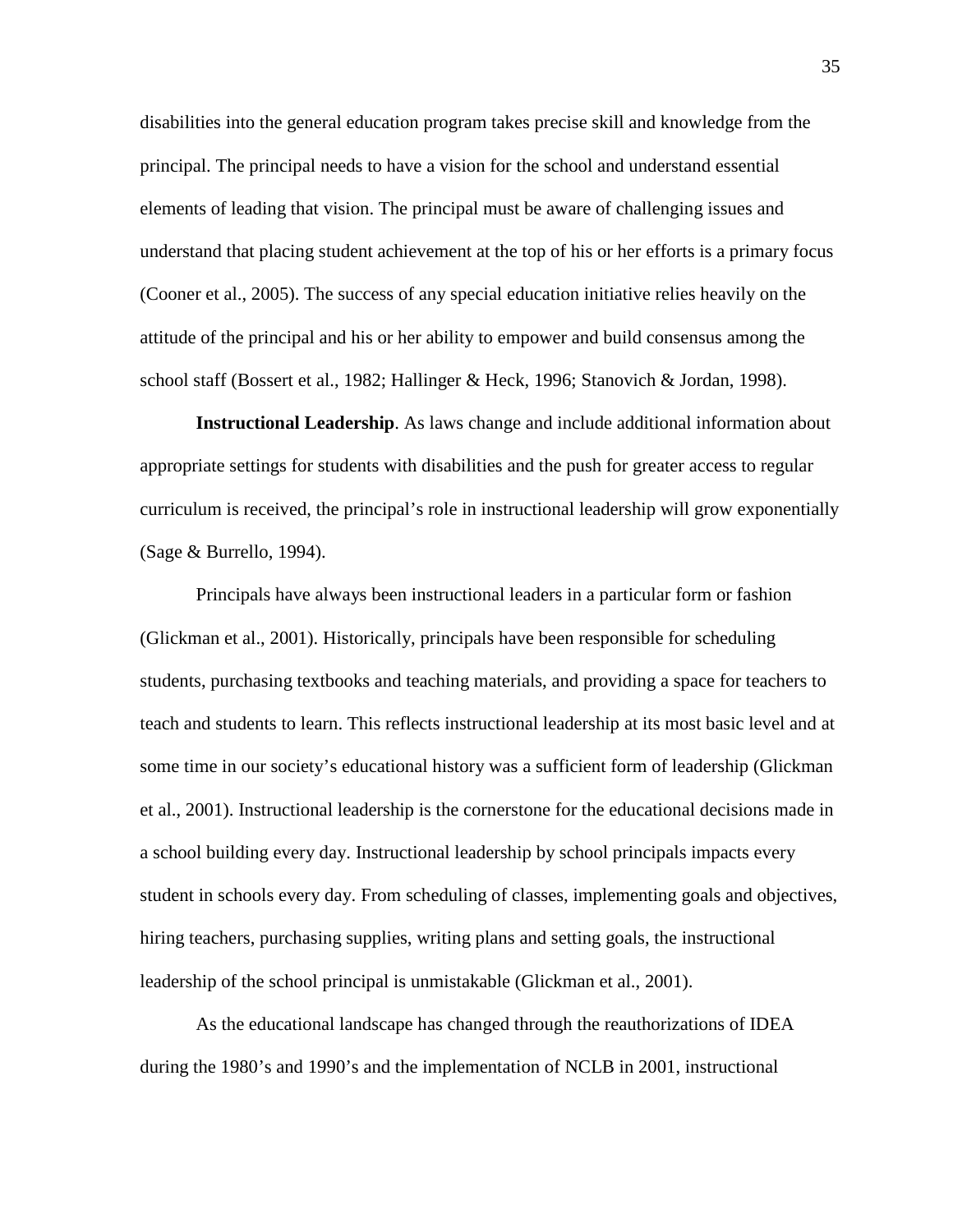leadership has taken on a new identity and has become integrated into every decision, program and dollar spent. Instructional leadership is much more than just what is being taught, how it is being taught, and what is used to teach it. Instructional leadership is the foundational strategy on which a school is built (Glickman et al., 2001; Sage & Burrello, 1994). Nowhere is this leadership more evident than in the educational lives of students with disabilities.

The instructional leadership of the school principal can never be underestimated in the role of educating students with disabilities (Burrello, Schrup, & Barnett, 1992). Instructional leaders who empower their teachers, raise expectations for all children, provide high quality professional development, advocate for differentiated instruction; these leaders promote the instruction that changes the educational lives of students with disabilities. Principals who have positive attitudes and outlooks on inclusionary practices for students with disabilities are much more successful than principals with a negative approach (Cooner et al., 2005). The schools where principals had positive attitudes, students with disabilities had greater access, found less resistance in inclusion and experienced a more positive educational experience. In a 1997 study, Goor suggested that a principal's beliefs were connected to his or her attitude. Since his or her attitude is so connected to one's leadership involving students with disabilities, the beliefs of a principal have a great impact on the students with disabilities in these schools. Goor et al. also suggested that further research is needed to address the beliefs of principals (Goor et al., 1997). Research has also shown that schools which lack instructional leadership have classrooms that do not meet the needs of diverse learners and the instruction in those classrooms is of lower quality (Burrello et al., 1992; Cooner et al., 2005; Glickman et al., 2001; Sage & Burrello, 1994).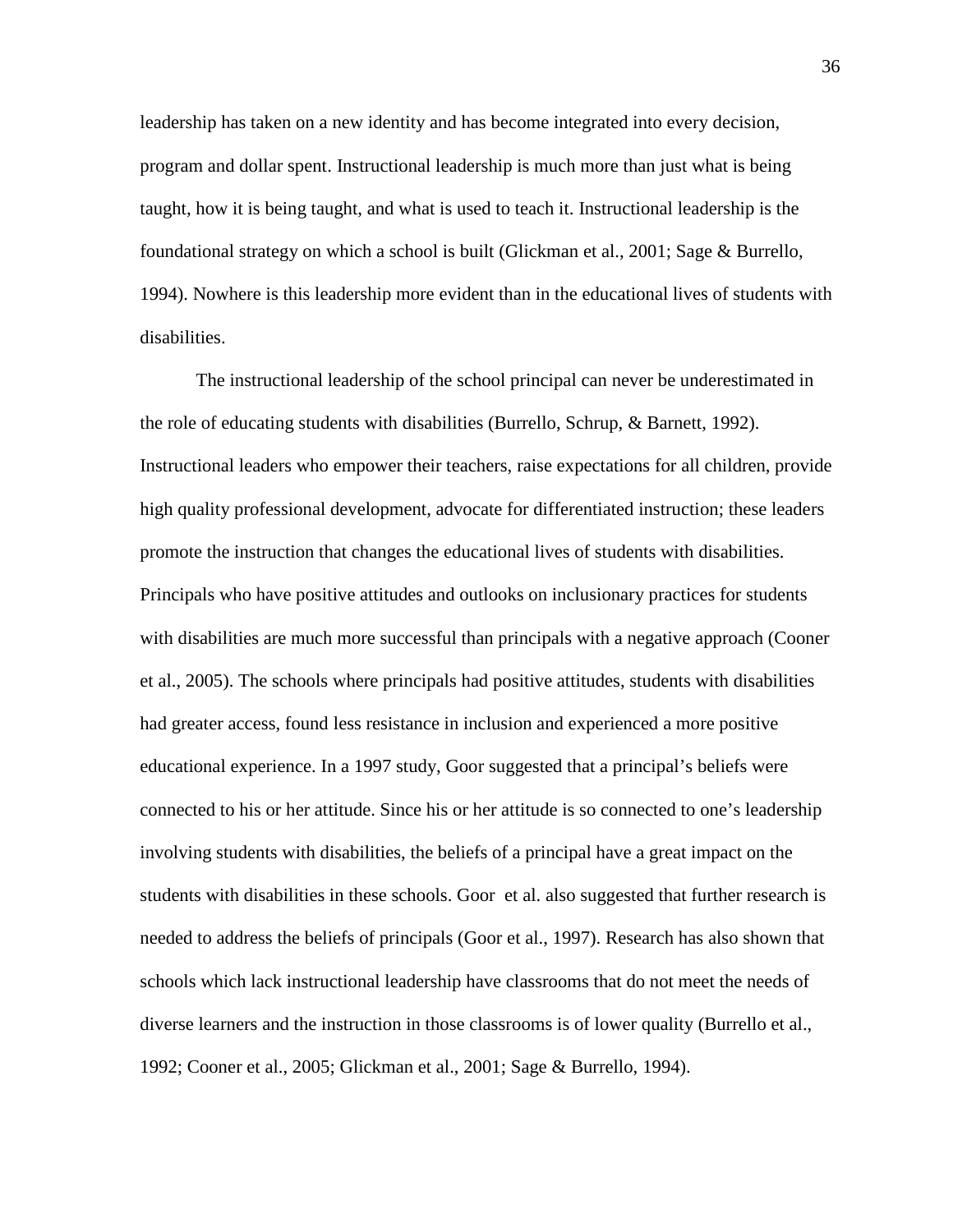**Safe, Efficient, and Effective Learning Environment***.* According to North Carolina Law 115C, principals are legally responsible to provide safe learning environments for all children (PL 115C - 288). Most every state, if not all, has similar requirements that emphasize the importance of school safety and of creating a school climate that is conducive to learning (Arnette & Walsleben, 1998). School districts have created policies and procedures that help address issues of school safety through student conduct codes and behavior policies. Further, many school districts have adopted no tolerance policies on issues that threaten the safety of students and staff.

When referring to district policies concerning discipline and students with disabilities, the principal is faced with a different set of circumstances (Cooner et al., 2005). Principals must consider individual student circumstances and situations when faced with disciplining students with disabilities. A student's disability and how the disability affects behavior must be taken into account when considering the discipline of a special education student (Cooner et al., 2005). Principals must understand the implications of suspension on a student's special education placement and their ability to receive special education services (Cooner et al., 2005). In the past, courts have placed tremendous responsibility on the schools to determine if the behavior was caused by the disability and to the extent any discipline has on the student's access to educational services (Bartlett, 1989; Cooner et al., 2005). In a study of principals in Texas, Bravenec (1998) reported that over 70% of principals reported spending a quarter of their work week on issues related to special education. Another 20% of the principals estimated this time was about half of their work week (Bravenec,1998). It is obvious the extreme importance school administrators must place on discipline and safety when special education is involved.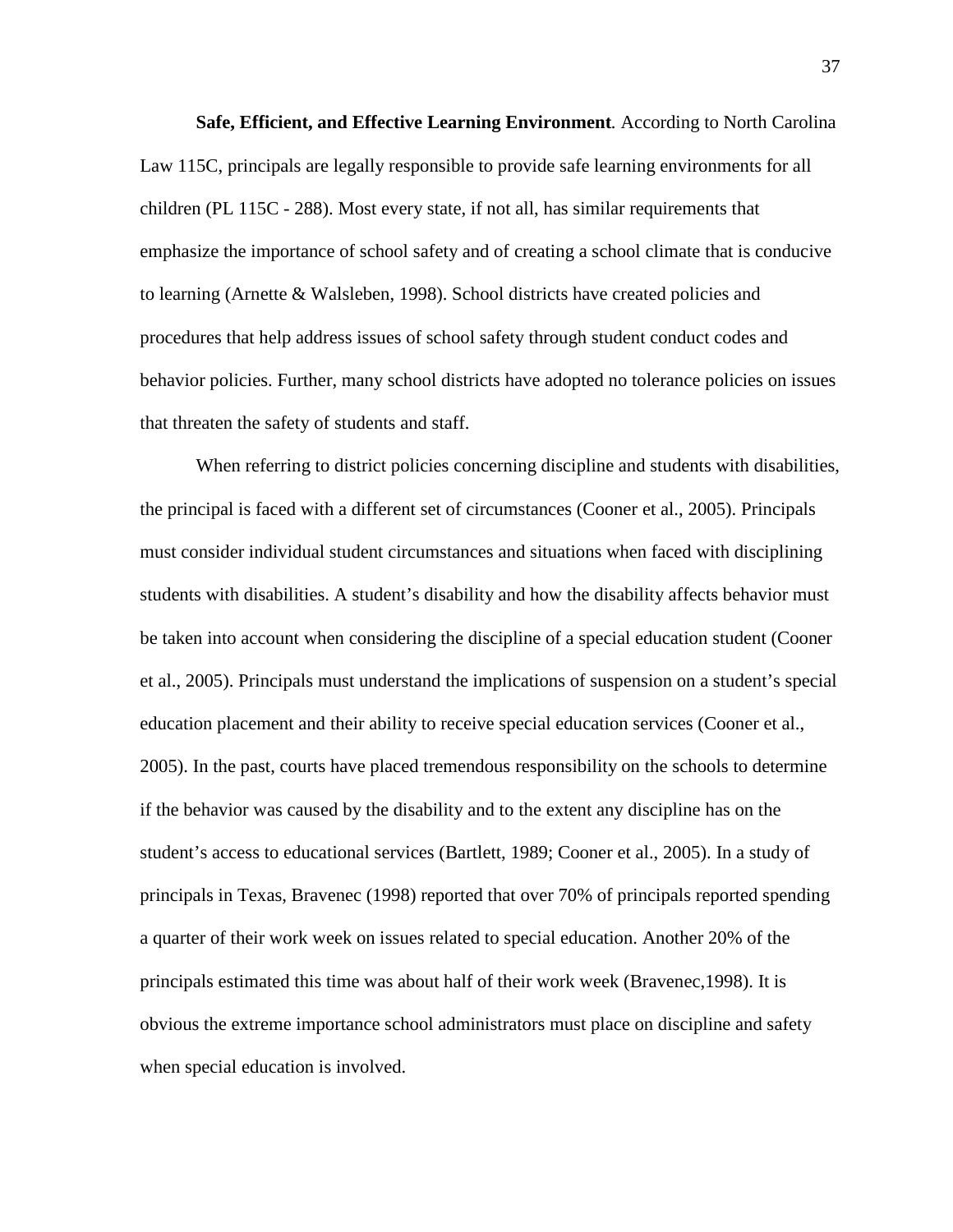**Collaboration***.* In a research study of principals conducted in San Diego, Schnur and Gerson (2005) observed core values that were standard in the vision of principal leadership. Among these values included the importance of the relationship between the principal and teacher. First, both the teacher and principal were identified as playing a significant role in the instruction of students. Additionally, findings indicated that the instructional team of principal and teacher created a climate that was essential to effective leadership and student success (Schnur & Gerson, 2005). This same principle applies to the principal's leadership in special education.

Shrybman and Matsoukas (1978) found in a study of principals, that the attitude, support, collaboration and willingness to work towards integration was shown to greatly increase the successful integration of students with disabilities into the established programs of that time. Similarly, a later study by Drake and Roe (1986) revealed also that the principal was important in setting the tone for integration of students with disabilities. Researchers asked approximately 100 special education teachers to identify what principals needed to know about special education and special education teachers. The number one response was the need and importance of administrative support and how much that administrative support meant to the teachers (Bradley, 2000). The attitude and the role of the principal are critical in the building and acceptance of special education programs and initiatives in schools (Bradley, 2000). Bradley goes on to state that "principals need to realize they set the tone for the entire school . . .what they say, how they act . . . what is allowed in the school is powerful" (2000, p. 172). Actions, presence, words and comments from a principal that show support or lack of support for special education programs, students, and teachers are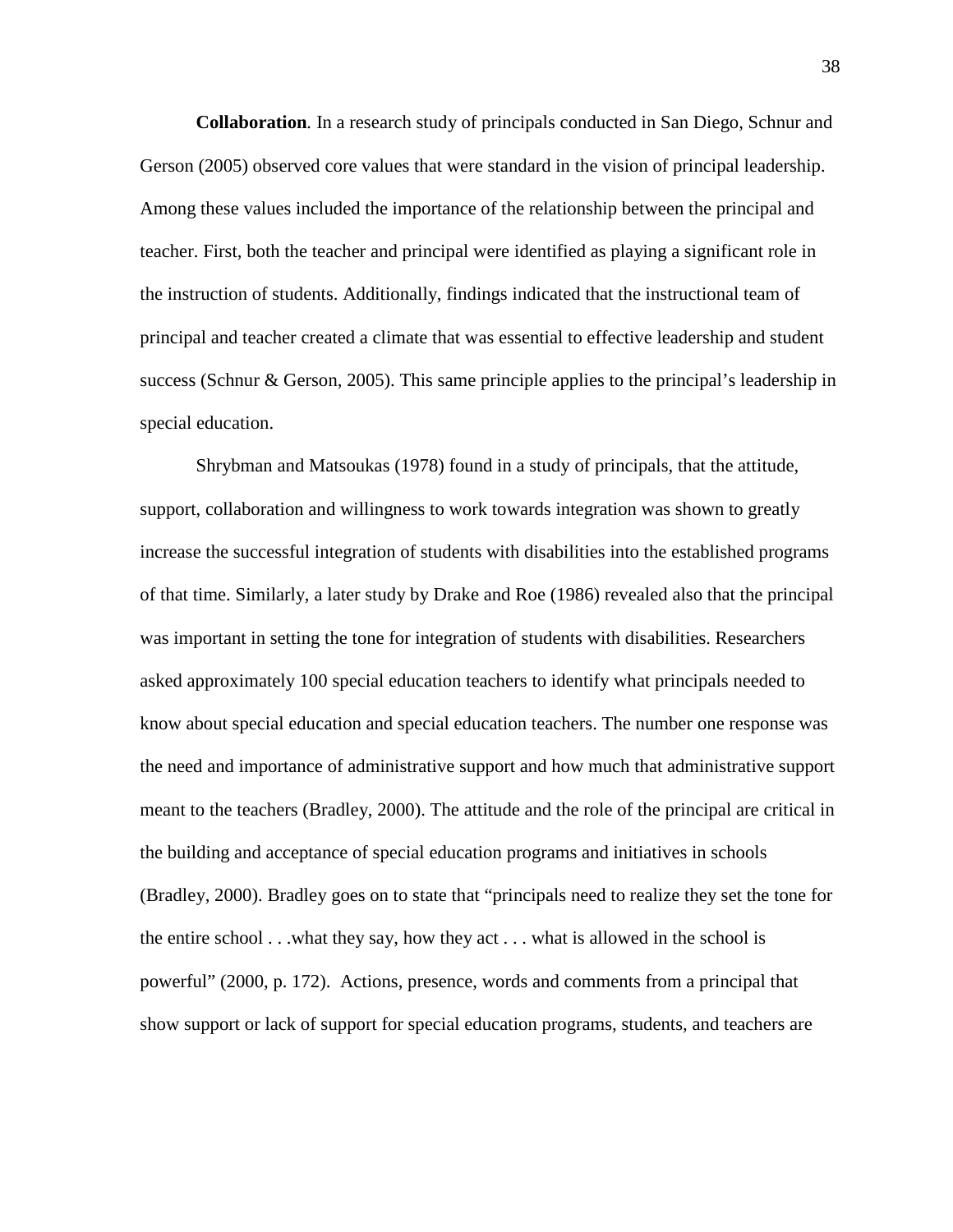powerful indicators of the success and quality of programs and services for students with disabilities (Bradley, 2000).

**Ethical Leadership***.* The role of the school principal extends beyond management and instruction, to include the role of the ethical leader. "What people believe about the human spirit and the kinds of values that they have for people" (Keyes, Hanley-Maxwell  $\&$ Capper, 1998, p. 28) has everything to do with educational leadership. This form of ethical leadership allows or causes educational leaders to center their educational decisions on their personal beliefs and values (Burrello et al., 1992; Keyes et al., 1998; Sage & Burrello, 1994). Ethical leadership is at the core of the role of the school principal and its relationship with special education (Keyes et al., 1998).

Principals that believe in a medical model of disability are ethically inclined to view students as patients and attempt to deliver an educational program that fixes or cures the disability (Michalko, 2002). Conversely, there are school leaders who believe that a medical model of disability violates their ethical beliefs about students and education (Michalko, 2002). These principals view disability as social in origin and understand that disability is a part of life (Michalko, 2002; Anderson, 2003). The ethical decisions of these 'social minded' principals will differ from those more 'medical minded'.

The beliefs and values that guide ethical leadership are formed through personal experiences, life's successes and struggles, and the value of the learner (Keyes et al., 1998). The issues related to the educational worth of the student are formed within a school leader and seeps out in their organizational and instructional leadership (Keyes et al., 1998). The ethical values of the school leader are evidenced in the day-to-day operation of every part of the school. It is these values that the principal uses to "strengthen teachers' capacities to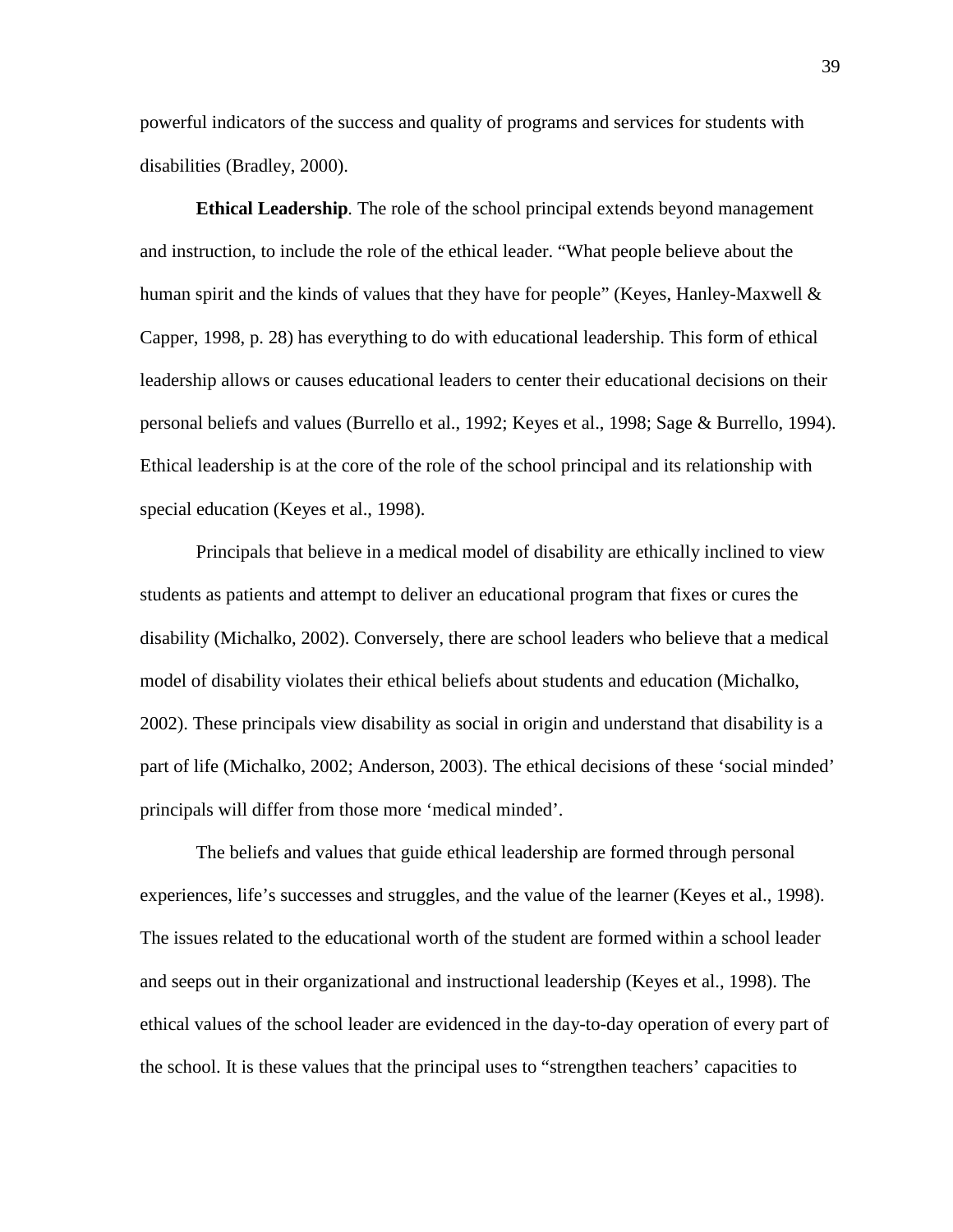accommodate students with disabilities in general education settings" (Keyes et al., 1998, p. 37), serve as the instructional and organizational leader in the school, and to fulfill the role as school principal.

**Political, Social, Legal and Cultural Leadership**. The role of the principal is forever changing. To be successful, a principal must be able to tackle what some would consider an impossible role. Principals must balance managerial roles with instructional leadership, must improve student achievement while providing a safe school climate (Wong & Nicotera, 2007). This task can be complicated by pressures that occur from outside the classroom and school. Legislative reform, local initiatives and prevailing culture all impact the leadership of the school and student success.

In the 1950s, political pressure began to mount for the inclusion of students with disabilities in regular education schools and classrooms (Cozzens, 1995; Croser, 2002). This political pressure yielded special education laws and policies that govern the education of students with disabilities. Public Law 94-142 was the landmark piece of legislation passed in 1975. Renamed and reauthorized, IDEA provides legislation for the education of students with disabilities (Croser, 2002; Gaddy et al., 2002). It is ultimately the responsibility of the principal to know and comprehend the law.

The legal and political realm of leadership is extremely challenging in light of many of the limitations facing principals. Out of the 50 states in the United States, only 12 require special education coursework for an administrative licensure. Forty-five percent of the states do not even require a single course in special education for degree to be a principal (Nardone, 1999). Consequently, principals consistently report that they feel unprepared. Further they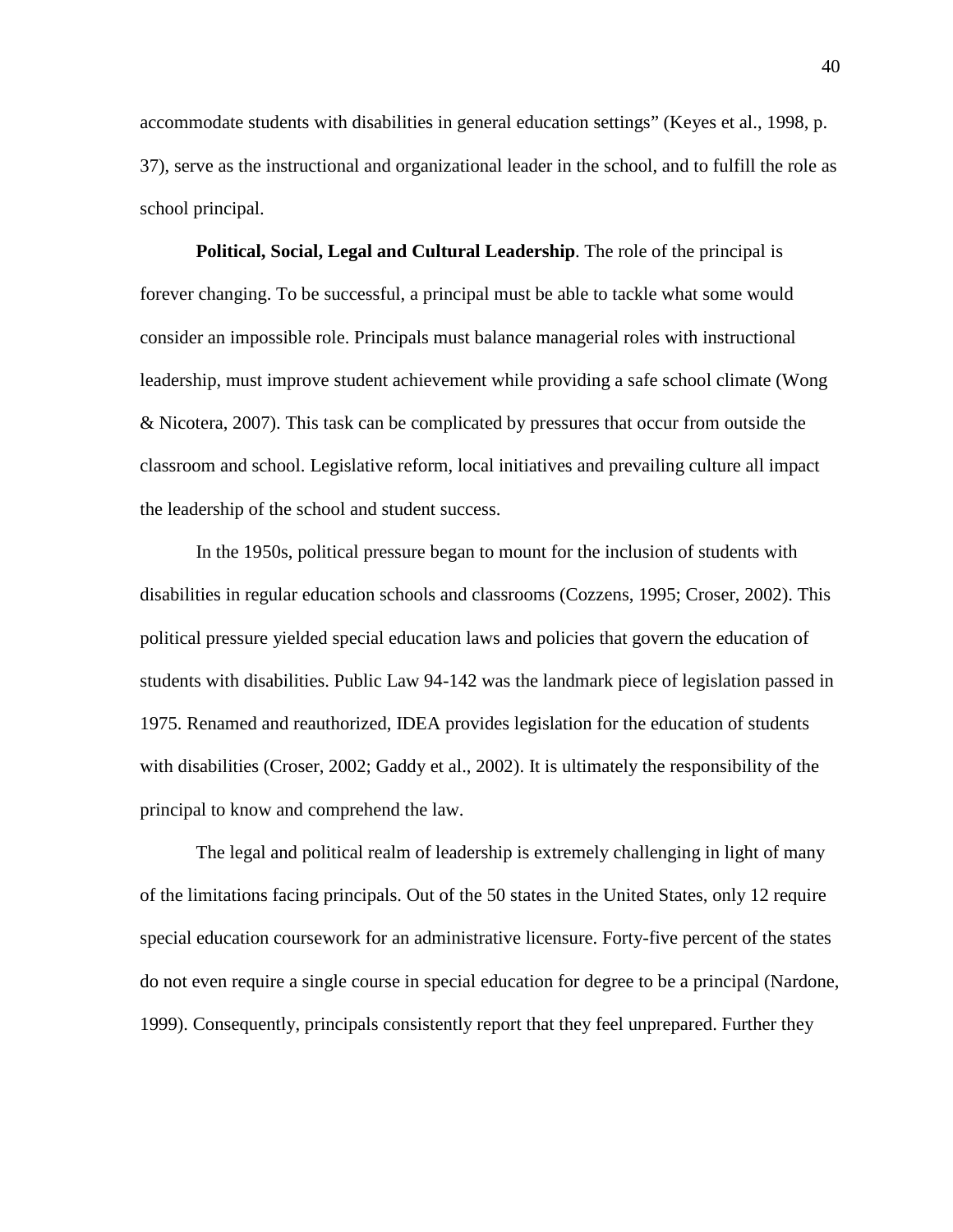admit to having problems and issues when it comes to knowledge and implementation of special education laws (Cooner et al., 2005).

**Principals' Role in Special Education Influence**. Sergiovanni described the leadership of the school principal and the importance of relationships between the principal and others in the school. Administrative support is essential for successful implementation of any program within the school. The importance of trust and congruency between what the principal says and does is important (Sergiovanni, 1995).

Special education means many different things to many different people and with that statement alone, the job of the school leader has become very difficult. The leadership and management of special education is an area that school principals have a huge opportunity to showcase their knowledge and skill (McLaughlin & Nolet, 2004). Special education is more than just teaching, learning, and working with children; special education is *multiple processes* of educating students that are categorized by various exceptionalities (McLaughlin & Nolet, 2004).

Federal legislation, lobbying by special education advocacy groups and research conducted in the area of disability has elevated the urgency for leadership in special education by school leaders. Federal law, public and institutional policy, their own experiences and their personal view of the discourse of disability guide school principals in their decision making about disability and special education (Burrello et al., 1992). As an educational leader, the school principal can only mildly influence law and policy, but his or her personal conviction and involvement impacts the education of students with disabilities significantly (Anderson, 2003; Burrello et al., 1992; Oliver, 1994).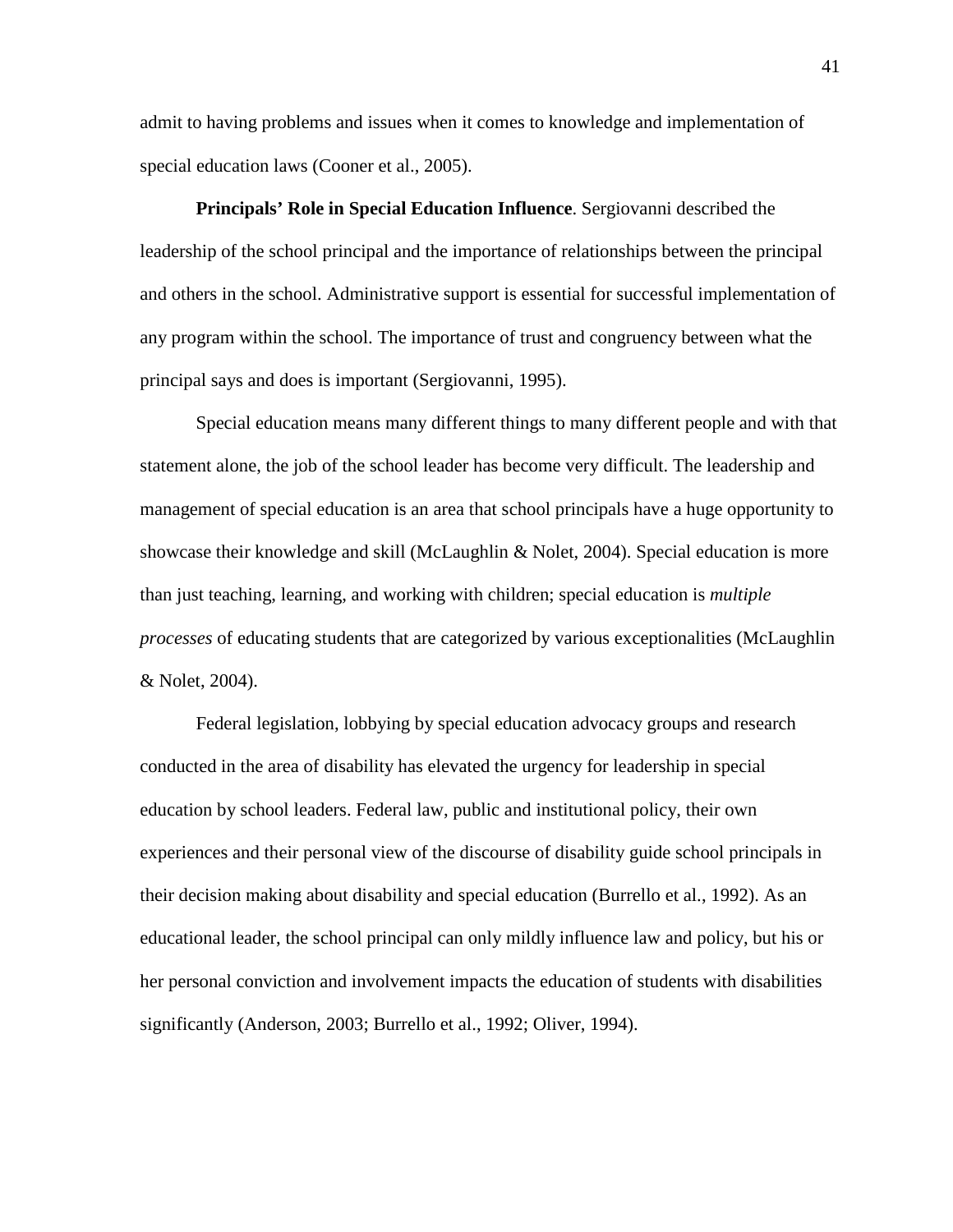Research has clearly demonstrated the impact principals have in schools through their leadership (Agran, Alper & Wehmeyer, 2002; Burrello et al., 1992; Glickman et al., 2001; Semmel, Abernathy, Butera, & Lesar, 1991). Additionally, research has established the leadership of the school principal as an undeniable force in the role of educating students with disabilities. Burrello et al., (1992) suggests that the key ingredient in a principal's behavior toward a student with a disability is the belief or attitude the principal has toward special education. Case studies reported by Burrello and colleagues indicated this as the major finding of their research. Specifically, principals in this research project who displayed a positive acceptance of special education students saw a positive impact within their schools. Their positive attitudes and beliefs were critical factors when advocating for students with disabilities and their acceptance into the general setting (Burrello et al., 1992). Communication of their attitudes and beliefs to students, staff and stakeholders was essential to building consensus about the work to be done with students with disabilities.

Additional research supports the above notion that the principal's attitudes and beliefs influence the success of students with disabilities (Hyatt, 1987). The instructional leadership of the school principal is predicated on his or her beliefs and attitudes. Positive attitudes and beliefs concerning special education empower and support successful experiences for students and staff members (Hyatt, 1987). Michalko (2002) and Longmore (2003) support these assumptions and further link the positive attitudes and beliefs about students with disabilities to the framework in which the principal views disabilities and students with disabilities (Longmore, 2003; Michalko, 2002; Smith & Erevelles, 2004).

In a study conducted in 33 classrooms across 12 Canadian schools, Stanovich and Jordan (1998) attempted to predict behaviors that were associated with the teachers' beliefs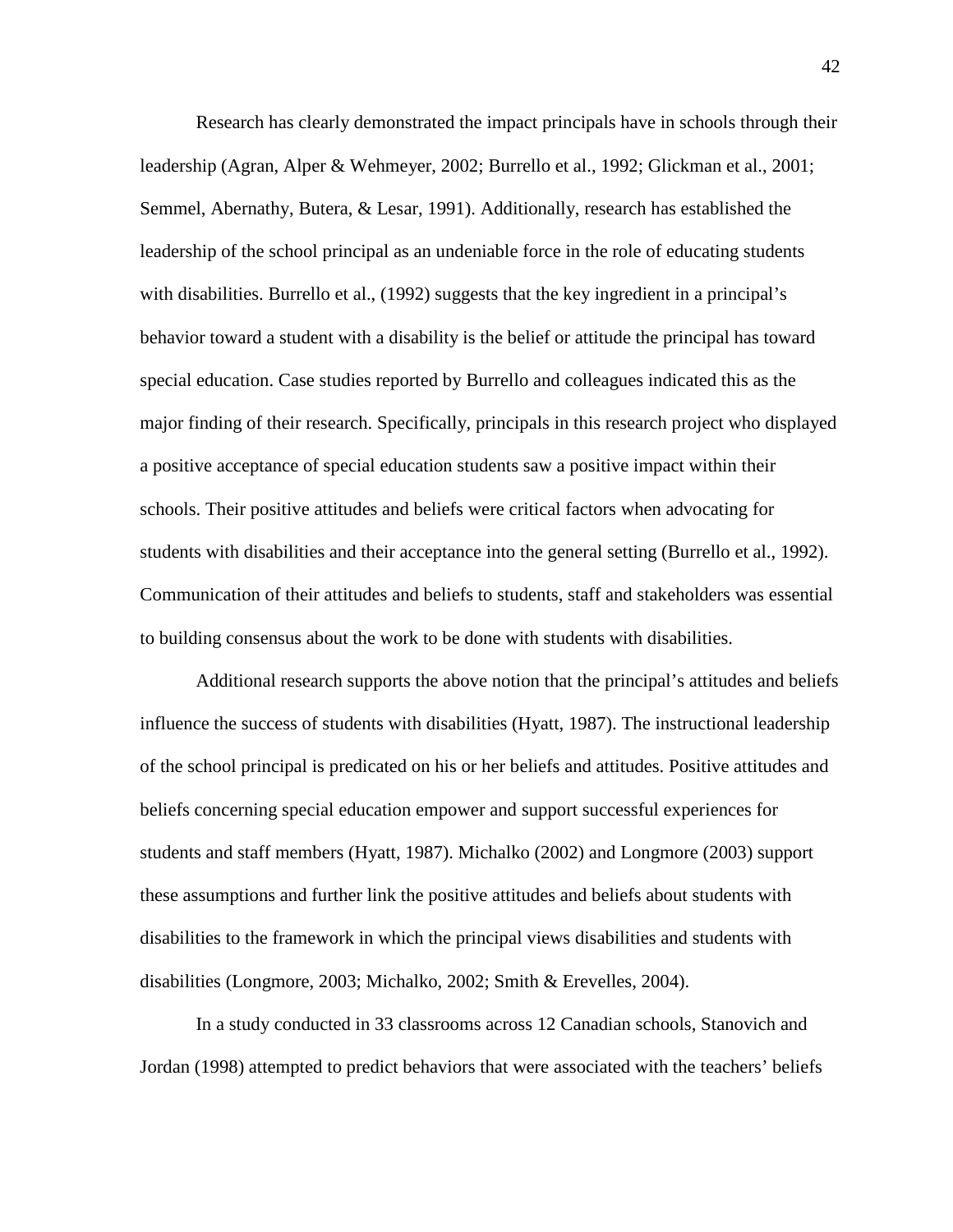about inclusive education. Their study was based on three predictors including teacher beliefs and attitudes, principal beliefs and attitudes, and teacher efficacy. Researchers determined through surveys and interviews that the principal's leadership directly impacted student achievement. Through their research, the strong connection between the beliefs of the principal, the school climate, and the learning climate is repeated (Bossert et al., 1982; Hallinger & Heck, 1996; Stanovich & Jordan, 1998). "As our study indicates, one of those mediating variables may be set of effective teaching behaviors associated with principal beliefs and the resulting school norm" (Stanovich & Jordan, 1998, p. 231). Stanovich and Jordan (1998) consistently reported that the beliefs of the principal impact the classroom instruction of the student with disabilities. Furthermore, the principal's beliefs affected both teaching behaviors and the school climate.

In a study of 408 elementary school principals, researchers investigated the relationship between the attitudes of the principals and inclusion of students with disabilities among same aged peers without disabilities (Praisner, 2003). The research revealed that "principals with positive experiences towards students with disabilities and exposure to special education associated a more positive attitude towards inclusion" (Prasiner, 2003, p. 135). Praisner stated that, while much research has been done to display the importance of the principals' attitudes towards inclusion, little research has been completed regarding actual attitudes (2003). Praisner stated that there is even less research about what "influences develop the attitudes of the principal" (2003, p. 136). Praisner noted in her research that the development and success of an inclusive school depends in great part on the attitudes and beliefs of the principal. Finally, because of their leadership positions, the attitudes of the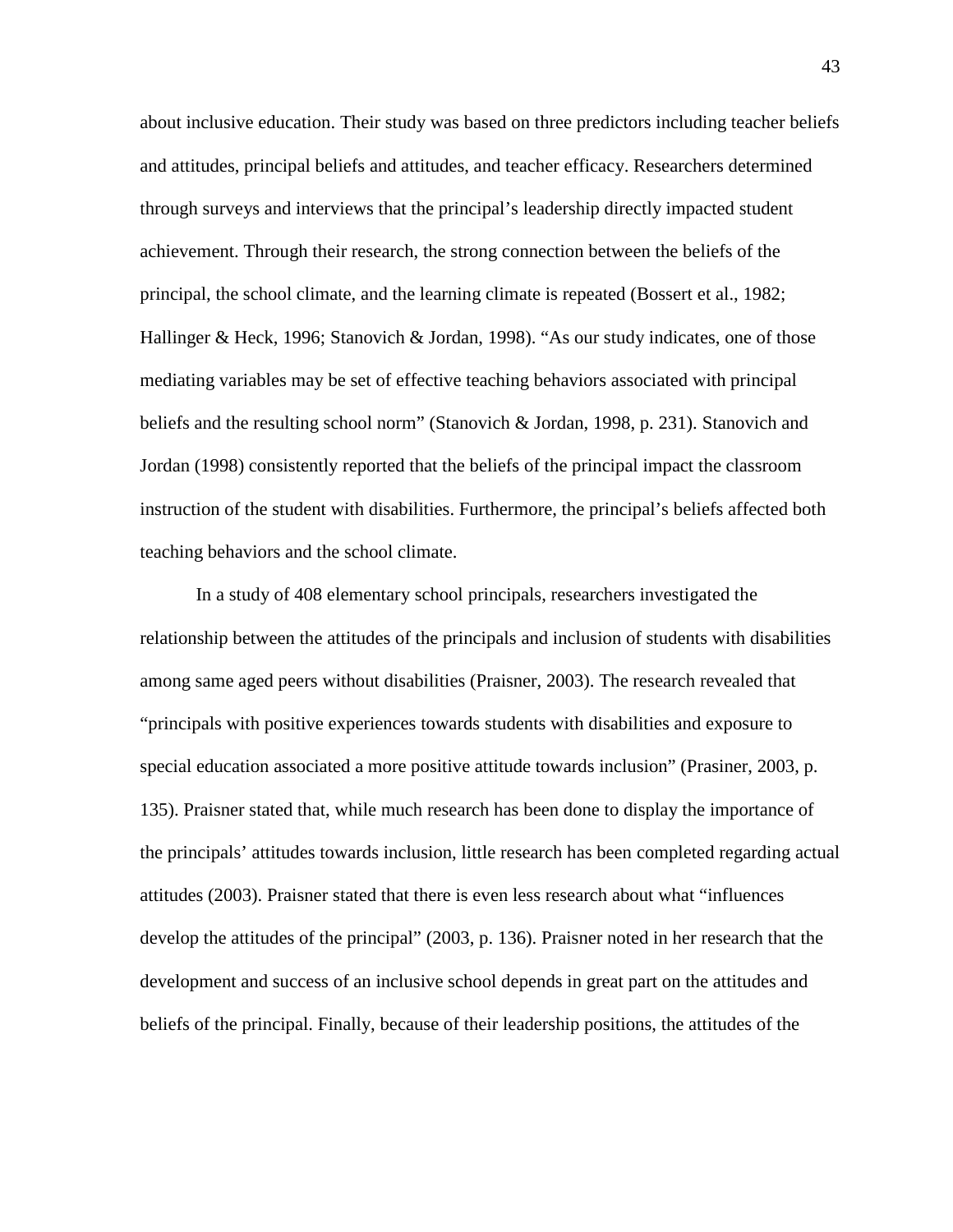principal could positively or negatively impact the opportunities for students to be served in general education settings (Praisner, 2003).

The results of Praisner's surveys and interviews indicated that the success of inclusion greatly depended on the principal's attitude. Furthermore, the degree to which inclusion was successful was directly linked to the specific attitudes and beliefs the principal had (Praisner, 2003). Students were more apt to be placed in least restrictive environments and had more exposure to the general curriculum if the principal was supportive of inclusion and had a positive attitude towards inclusion (Praisner, 2003). An additional finding in Praisner's research was the correlation between the experiences of the principals and their attitude toward inclusion and disability. Principals who reported more positive experiences with special education also reported more positive attitudes toward special education and inclusion (Praisner, 2003). Finally, according to Praisner, the quality of the experience was more important in developing a positive attitude for the principal than was the amount of experiences a principal encountered.

The principal's belief about disability and focus and implementation of access for students is the fundamental difference in these frameworks of disability. A principal must guide teachers, students, and a school community. This leadership will be informed by a framework of disability which will empower or oppress, will include or segregate and promote or discourage.

In summary, the principal will definitely impact the lives of all in the school community. Slight changes in leadership, philosophy about students and approach to teaching and learning can result in enormous differences. At the core of the leadership of the school principal is his or her personal belief and opinion about the discourse of disability.

44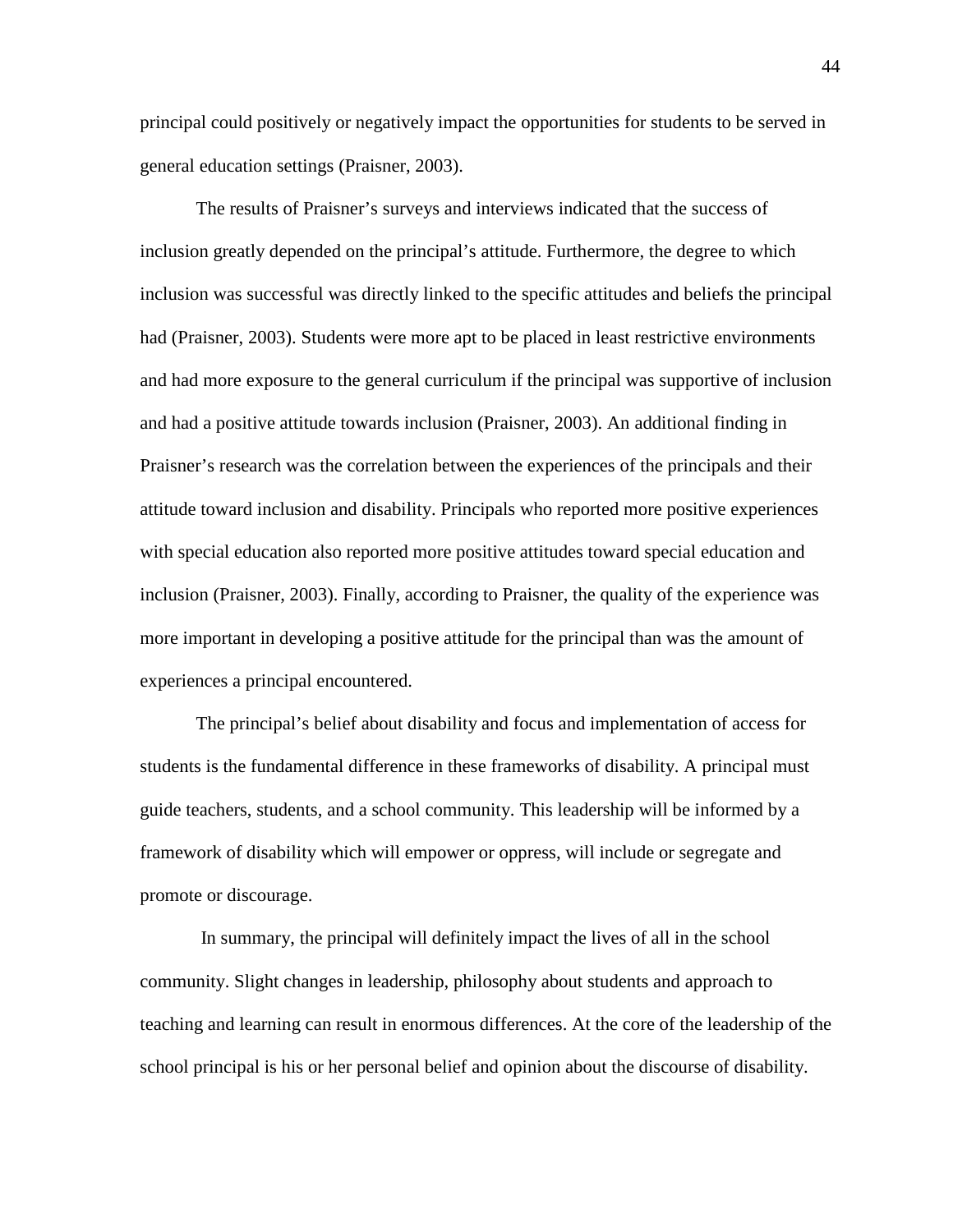The power and implications of the principal's philosophy are endless (Burrello et al., 1992; Glickman et al., 2001; Sergiovanni, 1994).

**Principals' Role in Implementation**. Many of the problems in supporting and enhancing the education of students with disabilities are associated with the separation of students who receive special education services from those that receive general school services (Villa & Thousand, 1995). Efforts to merge coexisting general and special education programs, known as inclusion, were led by Susan and William Stainback (1992). The Stainbacks are special education advocates who challenged the thought process and beliefs that rewarded a dual system. In their writings, the Stainbacks urged for a merger of general and special education programs that could meet the needs of all students (Stainback  $\&$ Stainback, 1992).

This new focus on inclusion signified a change of thought among all educators and required educators to entertain the notion that the same educational setting could serve both regular and disabled students. Through the work of special education advocates and federal legislation, significant changes in the education of students with disabilities were made. These changes that merged general and special education processes included the beginning of inclusive schools, increased access for students with disabilities, and provided greater awareness of disability (Villa & Thousand, 1995).

This push for inclusion contended that effective instruction as practiced by teachers in regular classes can be appropriately implemented for all students and can accommodate the individual differences of regular education students as well as students with disabilities (Gartner & Lipsky, 1987; Semmel et al., 1991; Stainback & Stainback, 1984). The researchers indicated that the dual system of educating students creates a division between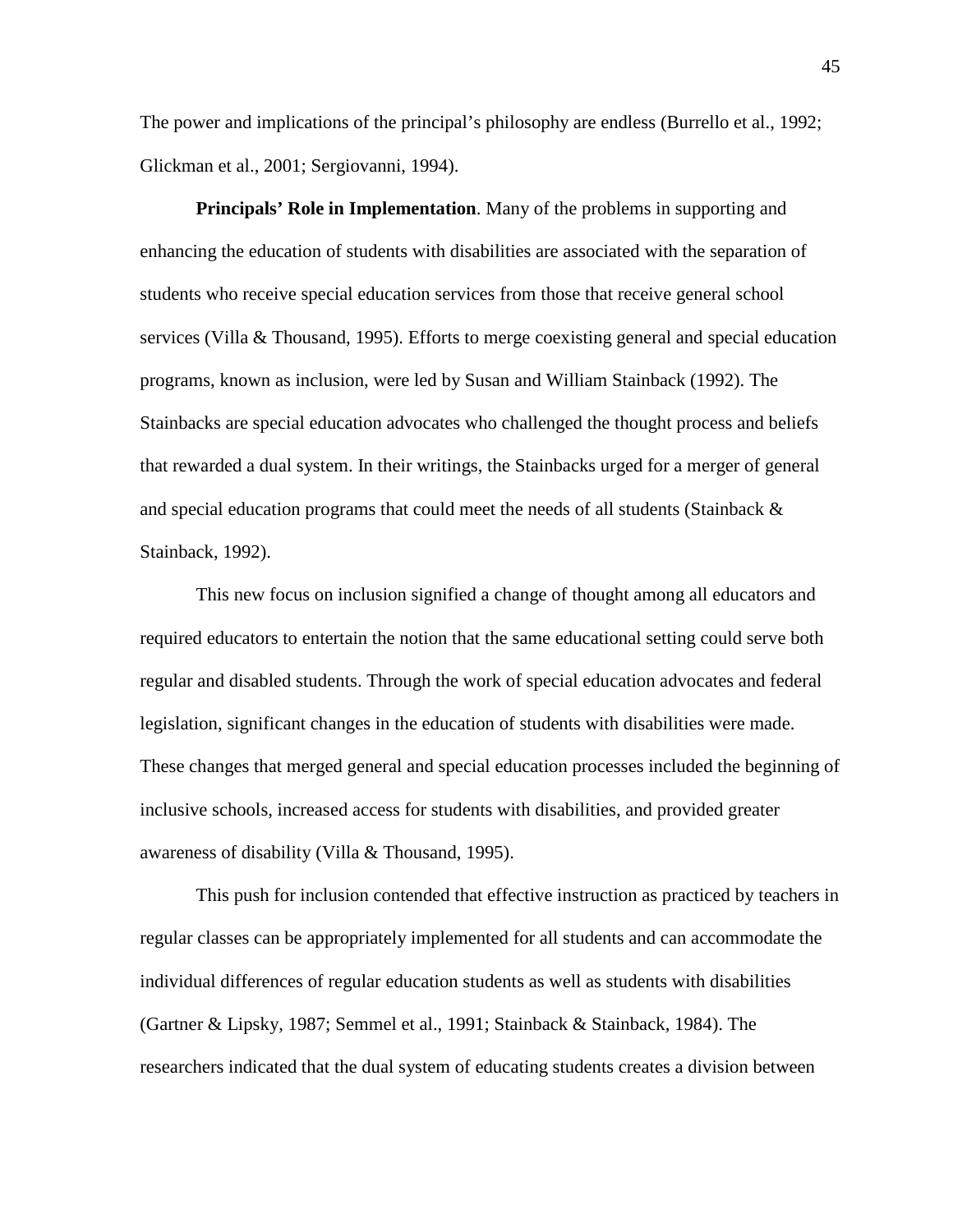students, teachers, instruction, and programs. Additionally, this work suggested that the separation between regular and special education allows for fragmented instruction and inconsistency in the implementation of educational programs. The divide causes teachers to lose track of their students and minimizes the much needed communication between regular and special education (Semmel et al., 1991). Further, the unification of regular and special education would continue to dispel the notion of a biological view of disability and encourage the inclusion of this oppressed minority (Fuchs & Fuchs, 1994).

Educators continue to research and study the integration of general and special education. Recent state and federal legislation has imbedded in educators the importance of inclusion in general and special education. Schools must reevaluate service and scheduling options for students with disabilities (Sharpe & Hawes, 2003). In 1997, amendments to IDEA required school districts to continue and enhance the participation of students with disabilities in the general curriculum (Agran et al., 2002). This involvement would need to be recorded in the students Individual Education Program (IEP). In research conducted by Agran et al. in a study of Iowa special education teachers, administrative reluctance was listed as the third strongest barrier to inclusion for students with disabilities. With an average of 1.9 on a 5 point Likert scale where 1 was very important barrier and 5 was not a barrier at all, administrative reluctance is seen as a strong deterrent in the access for students with disabilities.

IDEA speaks directly to the inclusion of students in the general education settings. The term used in IDEA legislation is least restrictive environment (LRE). The LRE guarantees students with disabilities the right to have educational services with their nondisabled peers to the greatest extent possible. LRE also requires that additional services and

46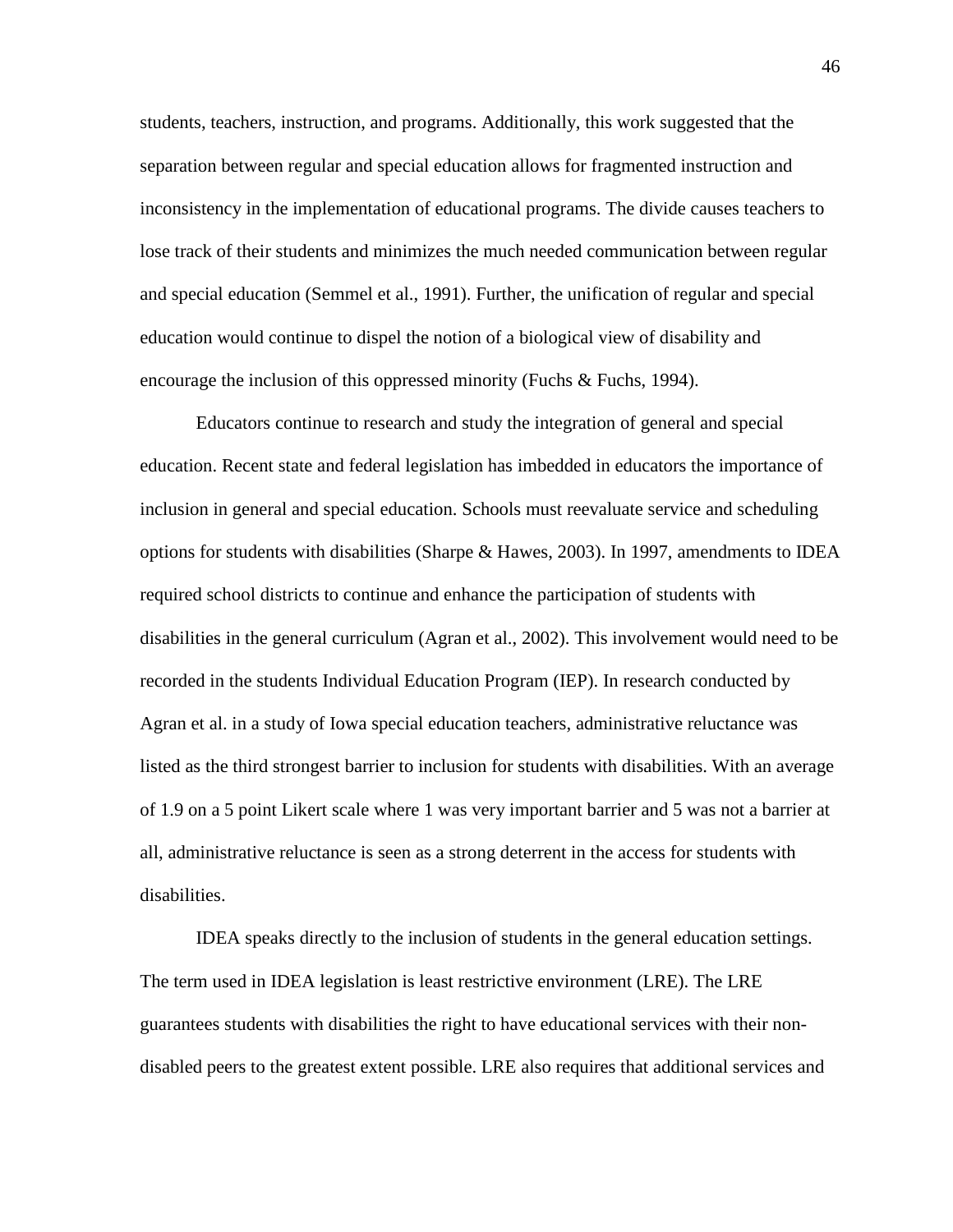supplementary materials be provided to give the student with disability every opportunity to all education services (Wright & Wright, 1998).

As with any transition or change, everyone is not in agreement. Many educators and researchers argue that the unification of the regular and special education systems is not the best for students. In fact, some teachers and principals have resisted the increase in mainstream or inclusive education. Researchers who argue against inclusive education cite the need for separate classes that can best serve the needs of each individual student. This research indicates the need for more restrictive and segregated placements (Fuchs & Fuchs, 1994). A reliance on the biological definition and a focus on the disability as an abnormal function of the body gives reason for this argument (Longmore, 2003). Proponents of the biological definition of disability urge people to view the disability as something that needs to be fixed and to best fix the problem, one needs to attend a school that specializes in or is equipped to handle the specific "medical treatment, vocational rehabilitation, and/or special education" (Longmore, 2003, p. 42).

Regardless of the opposition to inclusive education, the momentum and movement to full inclusive education for all students continues. Courts, research, and advocacy movements continue to march to school restructuring and the ideas of a fully inclusive educational system (Stainback & Stainback, 1995). It is clear that schools must consider the education of students with disabilities from a legal, empirical, practical and implementation perspective (Sharpe & Hawes, 2003). These movements to increase access for students with disabilities have continued to gain popularity during the past few decades. However during that process, glaring issues have been identified into the thoughts, attitudes, and beliefs of educators concerning their beliefs about disability. Making the inclusion and education of students of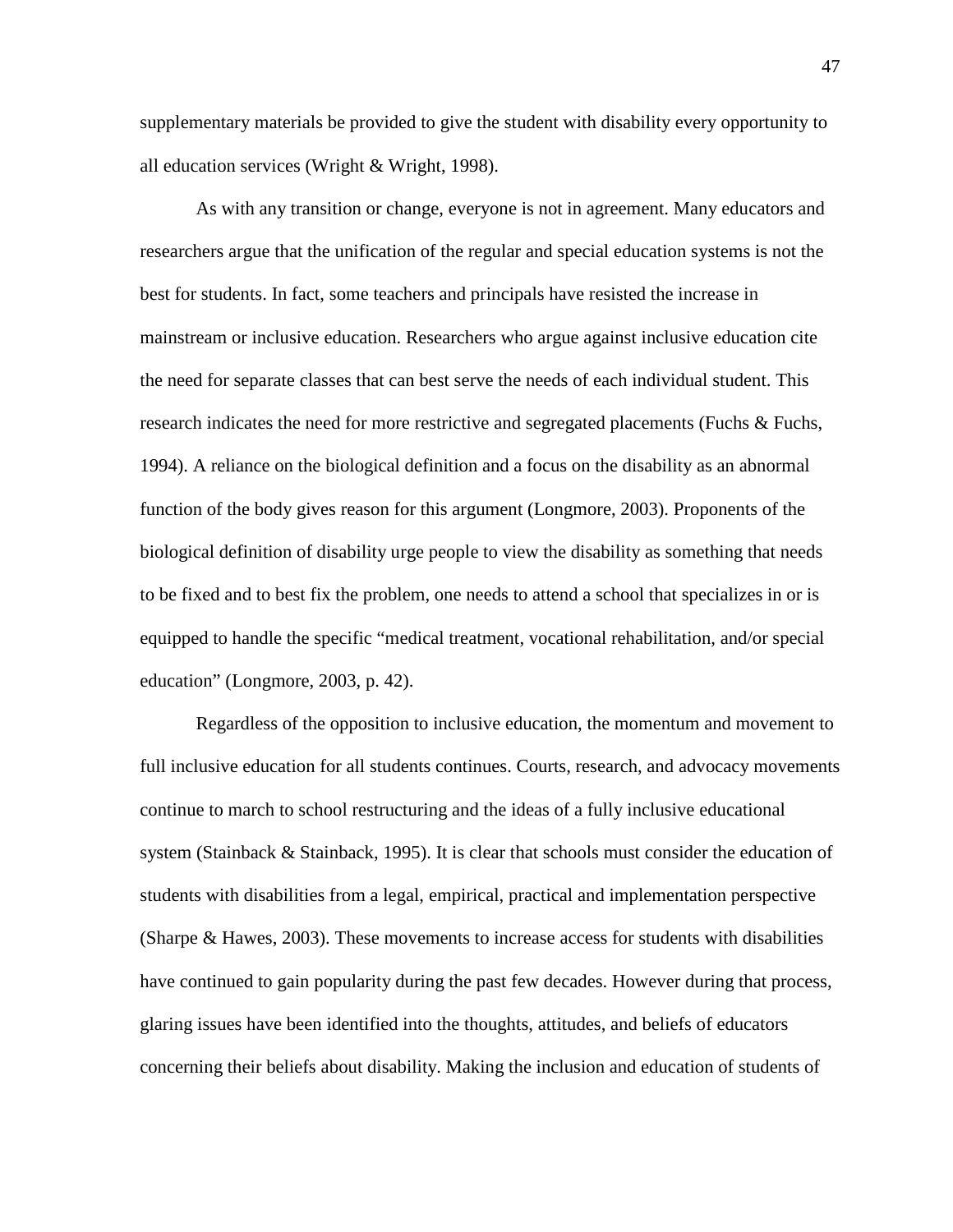disabilities work in the public schools is very dependent on the school principal. Little research specifically on principals' beliefs about disability has been identified. This study seeks to address this gap in our knowledge.

**Summary of the Principals' Role.** The role of the school principal is difficult to define and even more elusive to measure. School principal roles range from teacher and head master combinations at small rural schools to corporate executive officers in large urban school districts (Fullan, 2001; Kouzes & Posner, 2003). Regardless of the size or scope of the educational setting, the role of the principal in a school is undeniably important for the prolonged success of the school, its teachers, and ultimately the students, including those with disabilities (Cooner et al., 2005). In summary, the school principal displays leadership in a variety of different ways which impacts the integration and implementation of special education initiatives and programs. Research is clear that the principal's leadership is integral the education of students with disabilities (Cooner et al., 2005; Gersten et al., 2001; McLaughlin & Nolet, 2004).

### **Professional Training for the School Principal**

Principal leadership is a critical element when addressing school improvement and the education of students with disabilities (Cooner et al., 2005). As crucial as this role is, many principals feel inadequately prepared in their role as a leader in special education (Cooner et al., 2005). The work principals accomplish in these areas will continue to define their role as principal (Jones, 2006; Stainback & Stainback, 1995). Specifically, lack of training related to special education and supporting students with disabilities is a deficit among principals (Jones, 2006). Because of the shortage of highly qualified special education teachers, principals feel increased pressure to support and empower their special education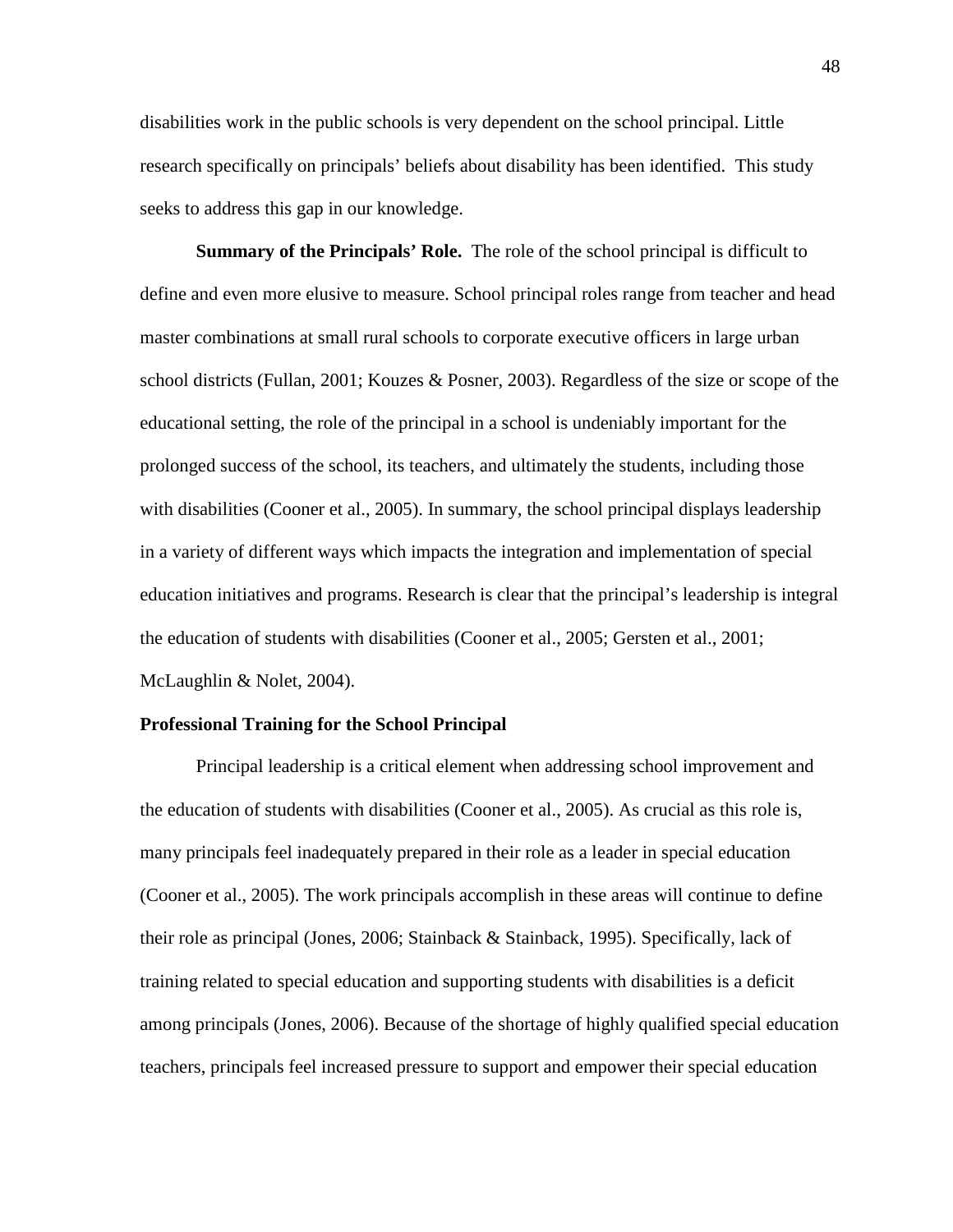teachers (Jones, 2006). Professional development and training for teachers of students with disabilities is in high demand and principals face the challenge of training not only special education teachers, but all teachers in working with students with disabilities to access all areas of curriculum (Jones, 2006). In a study of 205 principals in southern California, data clearly demonstrated a need for additional preservice and on the job training for principals in the area of special education (Lasky & Karge, 2006). These challenges are only a few of the issues principals must face as they continue to lead schools.

**Teaching Experience**. Federal and state legislative bodies have created laws and policies such as IDEA but without proper training and experience, school principals will be ill-prepared to lead their schools and student learning. In a 2006 study done by Jones, a survey of school principals revealed that the majority of school principals had no experience in dealing with special education or students with disabilities. Furthermore, only 53.1% of principals surveyed had even taken a college level course concerning special education (Jones, 2006). Finally, teacher retention and satisfaction are largely due in part to the support given to teachers by their school principal (Jones, 2006).

Regardless of the level of training principals have in special education, NCLB required 100% of students, including students with disabilities, to be performing at or above grade level by 2014. This requirement makes the role of the school principal gravely important in the success of schools, despite little to no experience in special education or working with students with disabilities (Aspedon, 1992; Minor, 1992; Monteith, 2000; Stevenson, 2002). The role of the principal in relationship to the teaching of students with disabilities cannot be underestimated. School principals have major input on many issues regarding special education. Therefore, much of the responsibility for the success or failure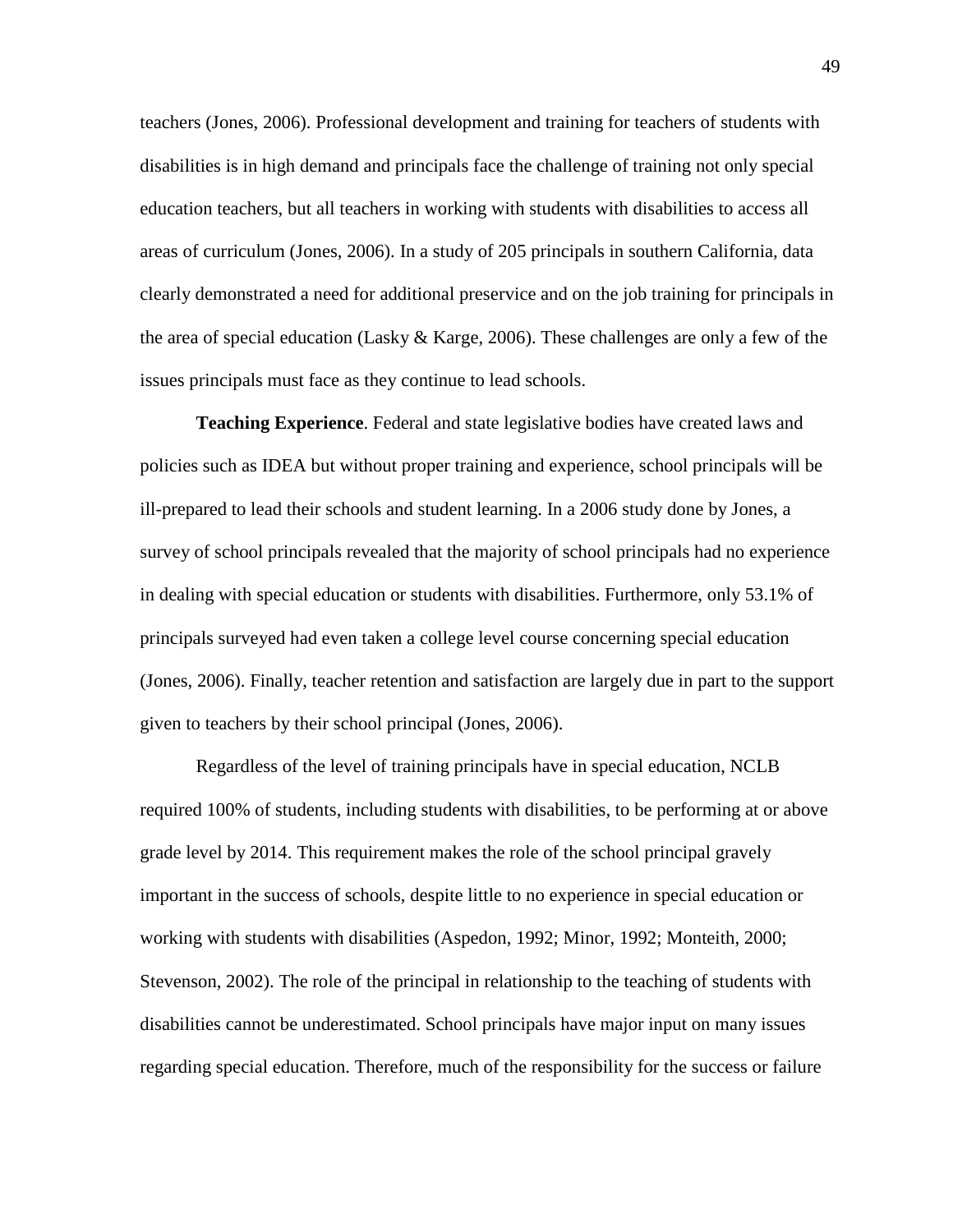of the school, and specifically students with disabilities, lies with the role of the principal (Jones, 2006).

Peterson (2002) reports that as current principals leave and retire from their position, many of the prospective principals have little to no experience with special education. Additionally, a lack of special education knowledge is a concern. Many of these future principals surveyed did not know that students not only must meet eligibility requirement for placement but also there must be an indentified need for services (Peterson, 2002).

**Graduate Level Training**. As little training as school principals have had during the undergraduate careers, even more troubling for special education advocates is the lack of special education training school principals have received during their administrative degree programs. In a study of principals by Patterson, Bowling, and Marshall (2000) it was found that principals were not prepared in the area of special education and lacked knowledge and skills in the area of inclusive education. In a study by Jones (2006), over 55% of school principals reported no special education training during their administrative coursework. Over 75% of these same school principals indicated that the university coursework they completed in their administrative degree program prepared them "very little" or "not at all" for the work in special education (Jones, 2006). Studies of various colleges and universities conducted by Hirth and Valesky (1991) confirmed a lack of preparation in special education for school principals. Most universities spent very little if any time truly dedicated to the study of special education (Hirth  $\&$  Valesky, 1991). When special education was studied in school administration programs, the conversation and topics of the course usually centered on school law and how the law pertains to special education (Jones, 2006).

50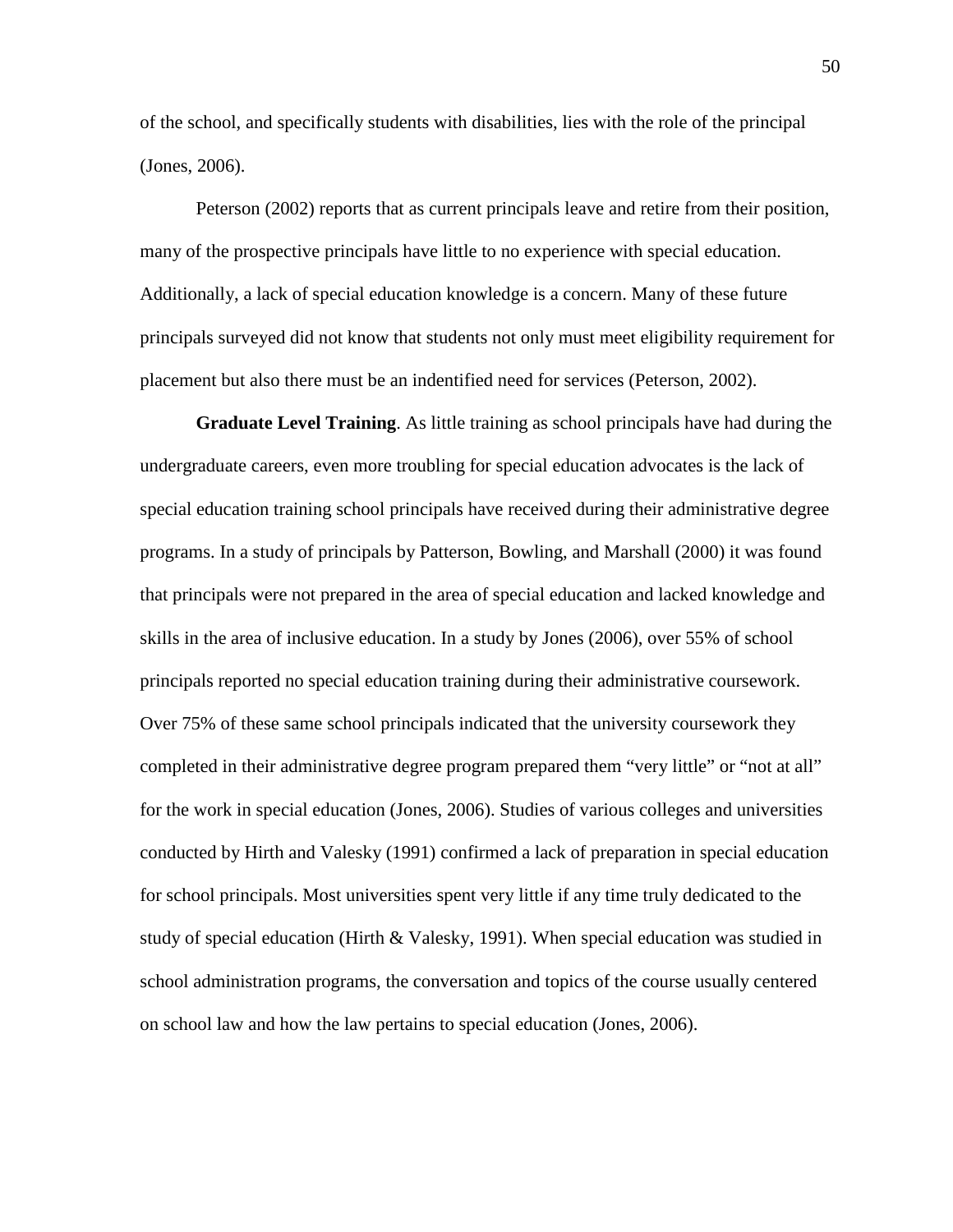Aspedon (1990) surveyed 450 Nebraska principals and found that 40% of principals had completed no coursework in special education or involving students with disabilities. In this same study however, over 85% of the principals surveyed felt that special education was "moderately to extremely important". Rhys (1996) and Nardone (1999) also reported that principals lacked knowledge, skill, and training in several key areas of special education. Basic knowledge of the law, procedures, placement criteria, procedural guidelines, and compliance issues were lacking when principals were surveyed (Cooner et al., 2005).

Praisner (2003) reported that "preparation programs and inservice training programs for principals need to address inclusion as a part of their curriculum" (p. 142). She surveyed 408 elementary school principals. Results indicated that exposure to special education and inclusive concepts improved principals' attitudes and perceptions about inclusion and special education. Additionally, the improved attitude contributed to more successful inclusive education and ultimately better opportunities for students with disabilities. Praisner's study emphasized the positive correlation between administrative training in special education and the positive perceptions held by principals (2003). Praisner suggests in light of her findings, principals must be provided with more positive experiences in special education. Too often principals are trained in the area of general education and they rarely get specific training.

**Professional Development**. If school principals play such an important role in the education of students with disabilities, then where do principals receive training and how do they work effectively with their staff in teaching students with disabilities? Much of the knowledge of special education that principals receive is from district level training (Jones, 2006; Sage & Burrello, 1994). While this training is important and valuable, it by no means answers all the questions for principals and administrators as they work through their role as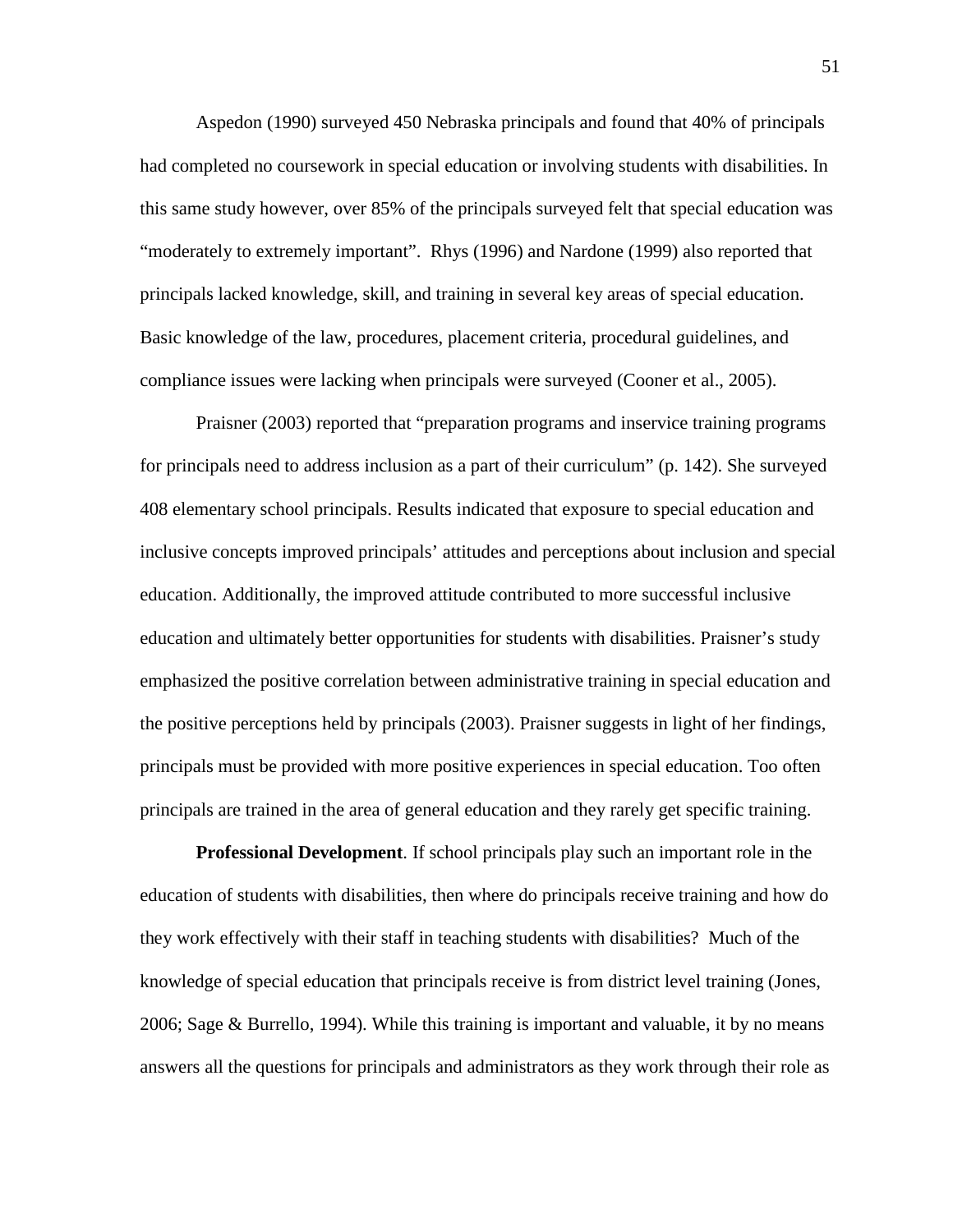leaders in teaching students with disabilities. Support given from the district to school principals is typically heavy in curriculum, instructional programs, and legal advice (Jones, 2006; Sergiovanni, 1994; Stainback & Stainback, 1995).

Despite a lack of special education knowledge and skills among principals, over 80% of principals surveyed in the Nebraska survey indicated a desire or interest in receiving additional training in the area of special education (Aspendon, 1990). However, most professional development programs offered do a poor job of training principals even on the most basic skills (Cooner, et al., 2005). This is evidenced by reports given by principals that state they are not prepared for the issues they encounter in special education (Cooner et al., 2005).

In writing an excerpt concerning *What Principals Should Know About Special Education*, Bradley (2000) agrees that principals are ill prepared for their role in special education. Bradley goes on to state that teachers are lacking in their knowledge of special education. Bradley suggests that principals should seek out training opportunities for themselves as leaders in special education. If principals are going to serve as true educational leaders, they must look for avenues to increase their knowledge and skills (Bradley, 2000).

Other sources of training for school principals in their role of school leaders in special education comes from past experience they have in teaching students with disabilities and any knowledge they have of particular people with disabilities. Research has shown that the more knowledge school principals possess and the more time principals spend with students with disabilities, then the better advocate the principal is for special education (Jones, 2006; Sergiovanni, 1994). This information is supported in the Nebraska survey where it was found that the principals that had experience felt much more comfortable in dealing with special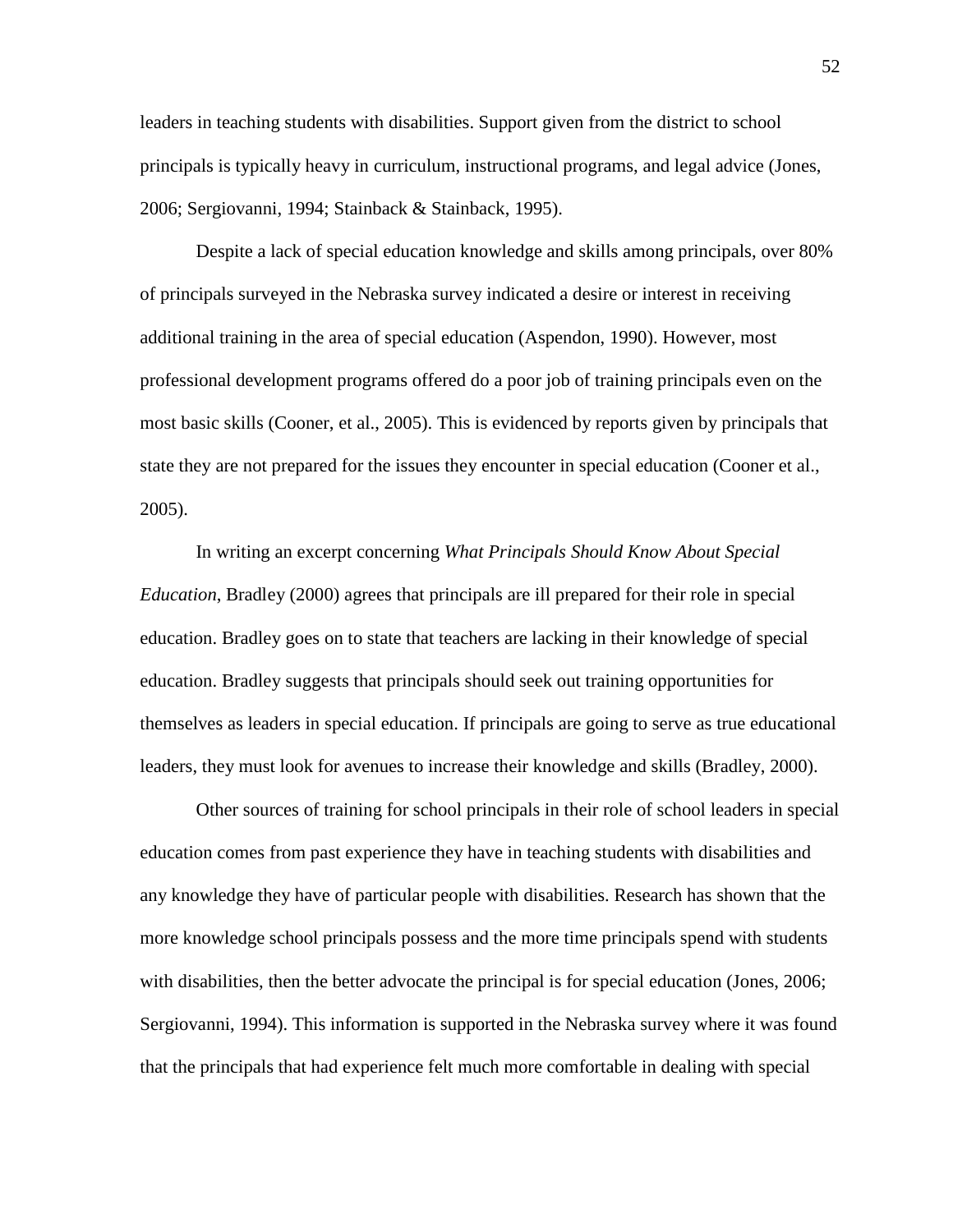education students (Aspendon, 1990). Principals also indicated that the more they were involved in the special education program, the more comfortable and supportive they had become of students with disabilities (Aspendon, 1990).

**Summary of Professional Training.** The Council for Exceptional Children makes the point that the role of the principal is pivotal in the education of students with disabilities and that, if adequate services are to be expected for these students, principals must be appropriately trained and prepared (Council for Exceptional Children, 2011). Principals are often overwhelmed by their roles and the demands of their job (DiPaola & Walther-Thomas, 2003). The lack of preparedness and training in the area of special education creates even more distress for principals (DiPaola & Walther-Thomas, 2003). Research states a majority of school leaders are unprepared and lack the necessary knowledge and skills to provide leadership in special education (DiPaola & Walther-Thomas, 2003; Monteith, 2000). To achieve maximum growth, access to curriculum, inclusive education, and the best education possible for students with disabilities; preparatory programs, school systems and licensing agencies must begin to review the process of training and providing appropriate experiences and knowledge in the area of special education for principals and future administrators (DiPaola & Walther-Thomas, 2003).

## **Conceptual Framework**

The literature reviewed in this study provides a background on the history of special education, discourse of disability, the principal's role in special education, and principal training as it relates to special education. Through this review of literature, information was presented to the importance of the role of the principal in the education of students with disabilities. This review pointed to the gap in the knowledge of what principals' believe

53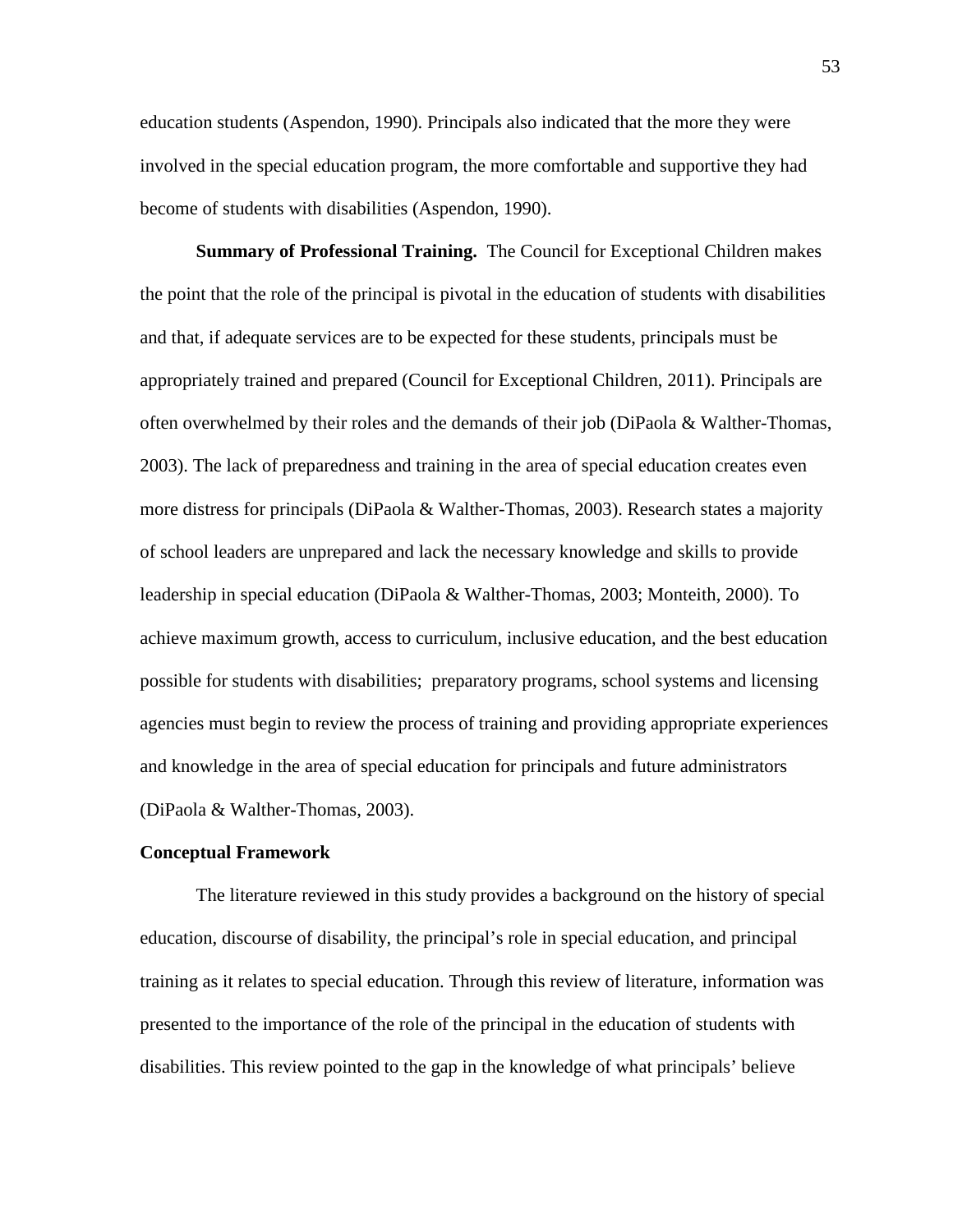about disability and how their beliefs impact their leadership. The purpose of this study was to investigate principals' beliefs about disability and the impact of these beliefs on the education of students with disabilities. In order to provide a framework for the research, the study incorporated practical standards used to guide and advance special education.

The conceptual framework for this study comes from the Special Education Professional Ethical Principles as approved by the Council for Exceptional Children (CEC). The CEC is an international organization that works to improve and enhance the education and lives of individuals with disabilities. The CEC advocates for students and works with educators in order to improve professional standards and practice (CEC, 2011). The CEC has set twelve principles or standards that guide the work of educational professionals that work with individuals with disabilities. These principles or standards identify the diverse characteristics and needs that individuals with disabilities possess and direct appropriate actions and protocols for education professionals (CEC, 2011). In 1983, the CEC adopted a Code of Ethics comprising eight principles (Fielder & Van Haren, 2009). The CEC also included six standards for professional practice. These eight principles and six standards provided guidance and leaderships for educators in reference to students with disabilities (Fielder & Van Haren, 2009). In 2010, the CEC Board of Directors approved an inclusive list of principles and standards that provided guidance to all educators and set a level of commitment for anyone working with students with disabilities (CEC, 2011). The principles and standards from the CEC are listed.

• Maintaining challenging expectations for individuals with exceptionalities to develop the highest possible learning outcomes and quality of life potential in ways that respect their dignity, culture, language, and background.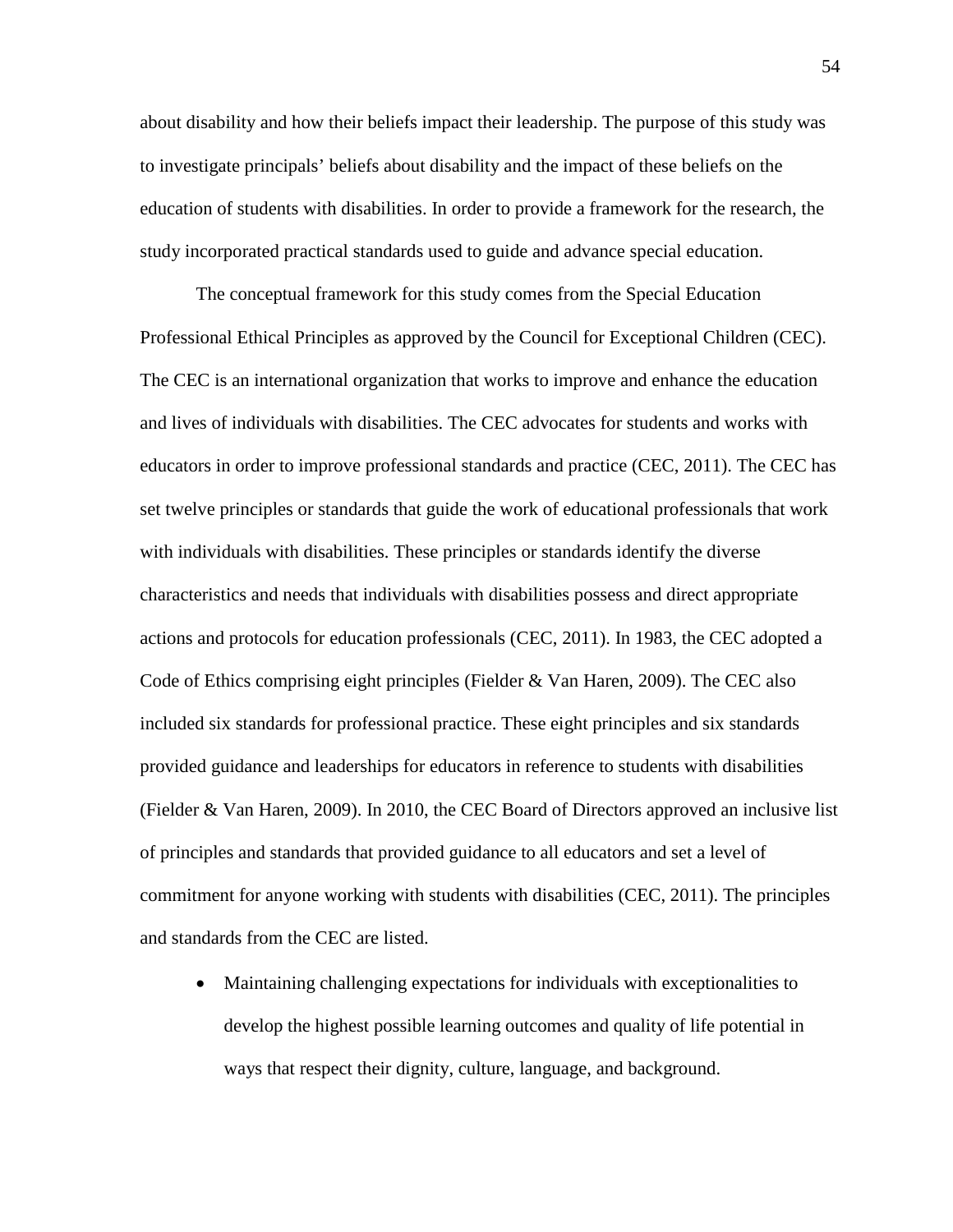- Maintaining a high level of professional competence and integrity and exercising professional judgment to benefit individuals with exceptionalities and their families.
- Promoting meaningful and inclusive participation of individuals with exceptionalities in their schools and communities.
- Practicing collegially with others who are providing services to individuals with exceptionalities.
- Developing relationships with families based on mutual respect and actively involving families and individuals with exceptionalities in educational decision making.
- Using evidence, instructional data, research and professional knowledge to inform practice.
- Protecting and supporting the physical and psychological safety of individuals with exceptionalities.
- Neither engaging in nor tolerating any practice that harms individuals with exceptionalities.
- Practicing within the professional ethics, standards, and policies of CEC; upholding laws, regulations, and policies that influence professional practice; and advocating improvements in laws, regulations, and policies.
- Advocating for professional conditions and resources that will improve learning outcomes of individuals with exceptionalities.
- Engaging in the improvement of the profession through active participation in professional organizations.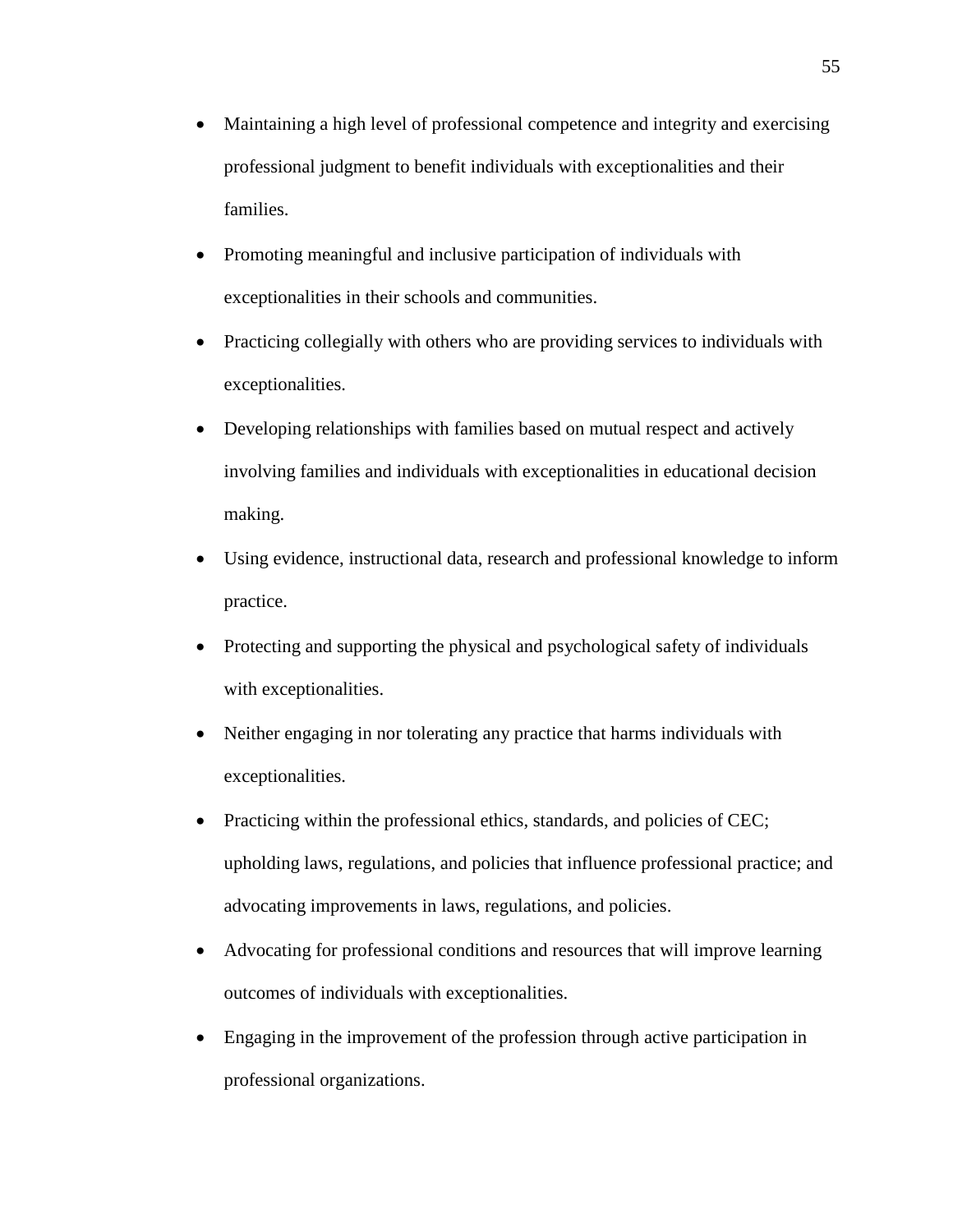• Participating in the growth and dissemination of professional knowledge and skills.

In special education, guiding principles and professional standards are commonly used to provide guidance, direction and support for professionals (Fieldler & Van Haren, 2009; Goens, 1996; Wesley & Buyesse, 2006). This study used the principles set forth by the CEC as a conceptual framework for the interview questions that were asked during the principal interviews. As educational leaders in the school, the school principal has the responsibility to ensure the educational opportunities and needs for students with disabilities are met. By using the principles set forth by the CEC, the researcher was able to address the gap of knowledge that surrounds the school principal's belief about disability and how these beliefs impact the principal's leadership. In addition to the basis for the interview questions, the twelve principles adopted by the CEC provided a background for the data analysis in the coding process for the interviews and document review.

#### **Chapter Summary**

This Chapter examined four major threads of literature that supported the purpose of the study. In reviewing the literature from these strands, it is clear that a gap of knowledge exists in determining what principals actually believe about disability. The impact and information about their beliefs was researched. A conceptual framework based on the Council of Exceptional Children's twelve ethical principles or standards was articulated for use in this study. The methodology for the study is presented in Chapter III.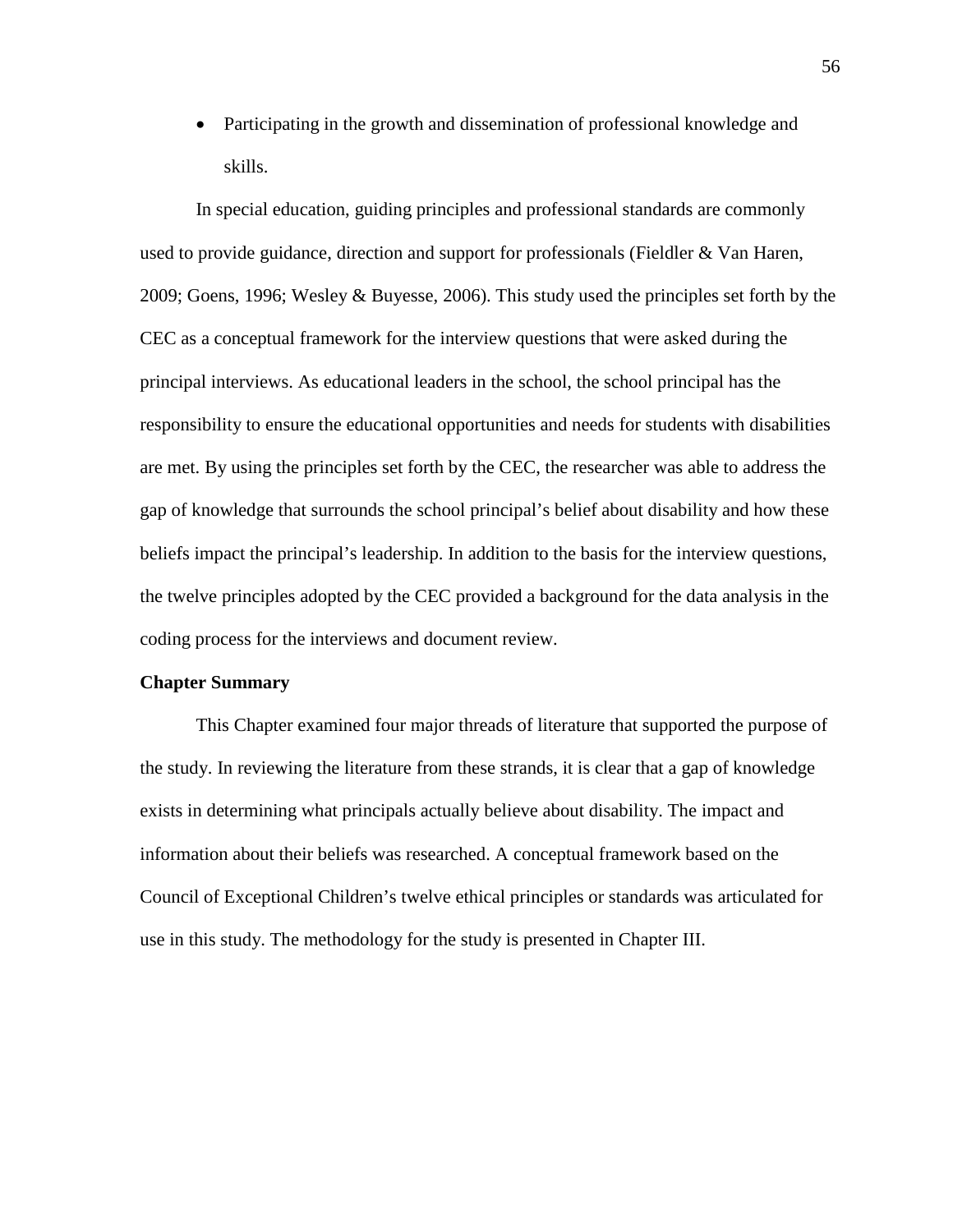## CHAPTER III

#### **Methodology**

The number of students with disabilities attending public schools has increased since the passing of federal legislation providing and protecting the rights of students with disabilities to a sound and basic education (Croser, 2002). As laws and policies continue to shape the educational landscape of these students, the role of the school principal continues to become instrumental in the meeting of individual student goals (Burrello et al., 1992; Glickman et al., 2001; Sergiovanni, 1994). The primary focus of this study was to examine what school principals believe about disability and students with disability. This study provides an in depth look at what principals believe about disabilities. In examining these beliefs, the study explored how these particular beliefs carry over to students with disabilities and impact the principal's leadership and education of students with disabilities.

This study very closely examined the beliefs  $K - 12$  school principals have about the discourse of disability and how these beliefs were manifested in the principals' leadership at the school level. Although federal and state laws, district policies, and geographical regions influence practices and procedures for students with disabilities, the leadership of the school principal is a decisive element in the success of schools (Anderson, 2003; Bossert et al., 1982; Glickman, et al., 2001; Sergiovanni, 1984, 1987). This element, leadership, has been constructed in part by the principal's beliefs about disability (Sergiovanni, 1984, 1987).

This chapter provides a rationale for using a qualitative research design. A phenomenological perspective was used to further explore the principal's beliefs and the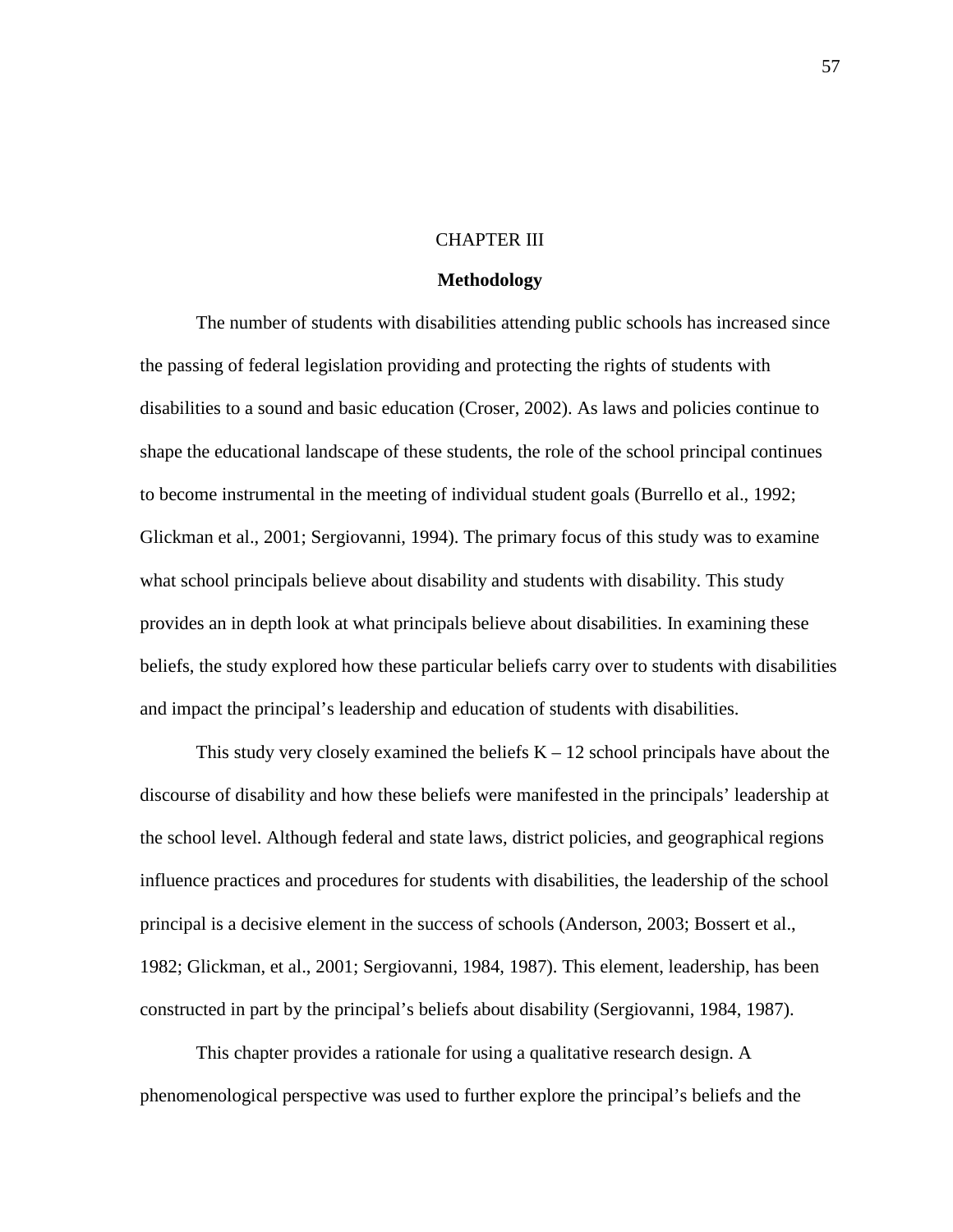impact of those beliefs on students with disabilities. Information about the participants, the researcher, plans for interviews, data collection and analysis, and issues of trustworthiness are also discussed.

## **Research Questions**

This research examined what school principals believe about disability and the impacts these beliefs have on the education of students with disabilities. In an effort to better understand and identify the lenses that principals use to view disability and to identify the model of disability they believe in, the following research questions guided the investigation.

- 1. What do K -12 public school principals believe about disability?
- 2. How do K-12 public school principals define disability and how do they define and describe students with disabilities?
- 3. How do the beliefs of K-12 public school principals support or enhance their leadership in the education of students with disabilities?
- 4. What factors have impacted the beliefs of the school principal about disability?
- 5. How do principals relate their prior experiences and trainings to their leadership of students with disabilities?

## **Rationale for a Phenomenological Study**

A phenomenological study involves the experiences of a particular person involving a specific situation or phenomenon (Creswell, 2003). From the phenomenologist perspective, I wanted to understand what school principals believe about the discourse of disability and how this constructed perception is manifested in their leadership (Schram, 2006). This phenomenological background will reveal underlying meaning to the leadership of principals and their beliefs surrounding disability discourse.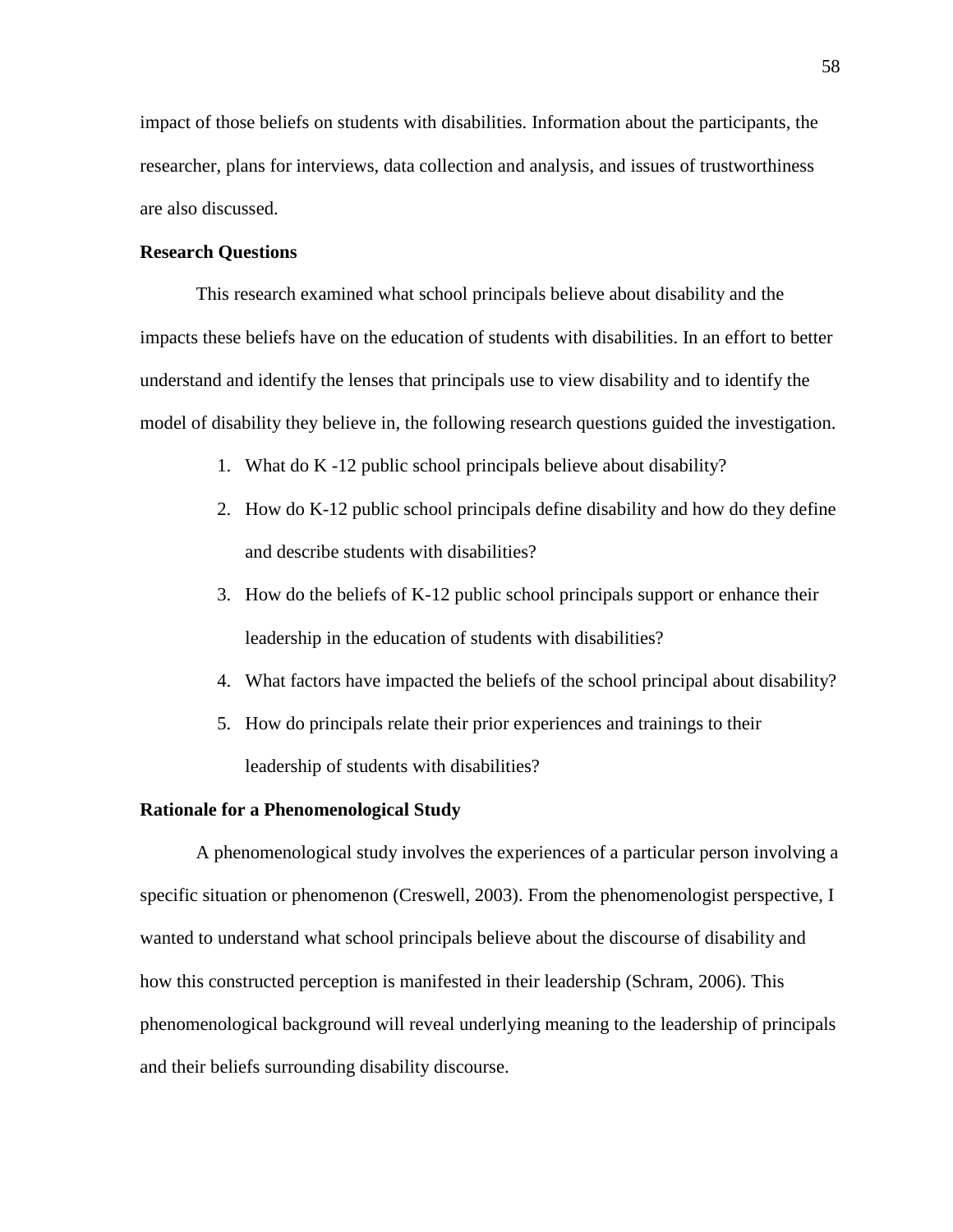## **Rationale for a Qualitative Research Approach**

A single person's perception of an idea or concept creates reality to them. This creation or construction of reality is a part of our social interaction and beliefs. The idea that knowledge, beliefs, and reality can be socially constructed directly impacts our ability to measure or quantify information and data (Berger & Luckmann, 1966). By using qualitative research methods, I was able to gather information to study and answer questions concerning principals' beliefs and leadership as outlined in my research questions.

Postmodern movements and theories have provided the basis for social constructivism or the belief that all humans create for themselves a sense of reality, knowledge, and belief system (Anastasiou & Kauffman, 2011). Experiences, situations, and circumstances enhance forces that work to construct who we are as people, educators, and leaders (Anastasiou & Kauffman, 2011). The research questions presented in this study required me to examine and study specific phenomena that occur in an educational setting: in particular, the principals' beliefs about the discourse of disability and how these beliefs impact their leadership in the area of students with disabilities.

In this qualitative study, information was gathered through participant interviews and document analysis. The use of a qualitative study supports my methodological choices and allowed me to focus on the particular area of principal values and beliefs in regards to students with disabilities (Maxwell; 2005; Patton, 2002; Schram, 2003).

I was attempting to gain meaning from the values and beliefs of the school principal about disability and how these values and beliefs are observed in the education of students with disabilities. I subscribe to a constructivist point of view in that knowledge and understanding are constructed by people through their perceptions of the world. This research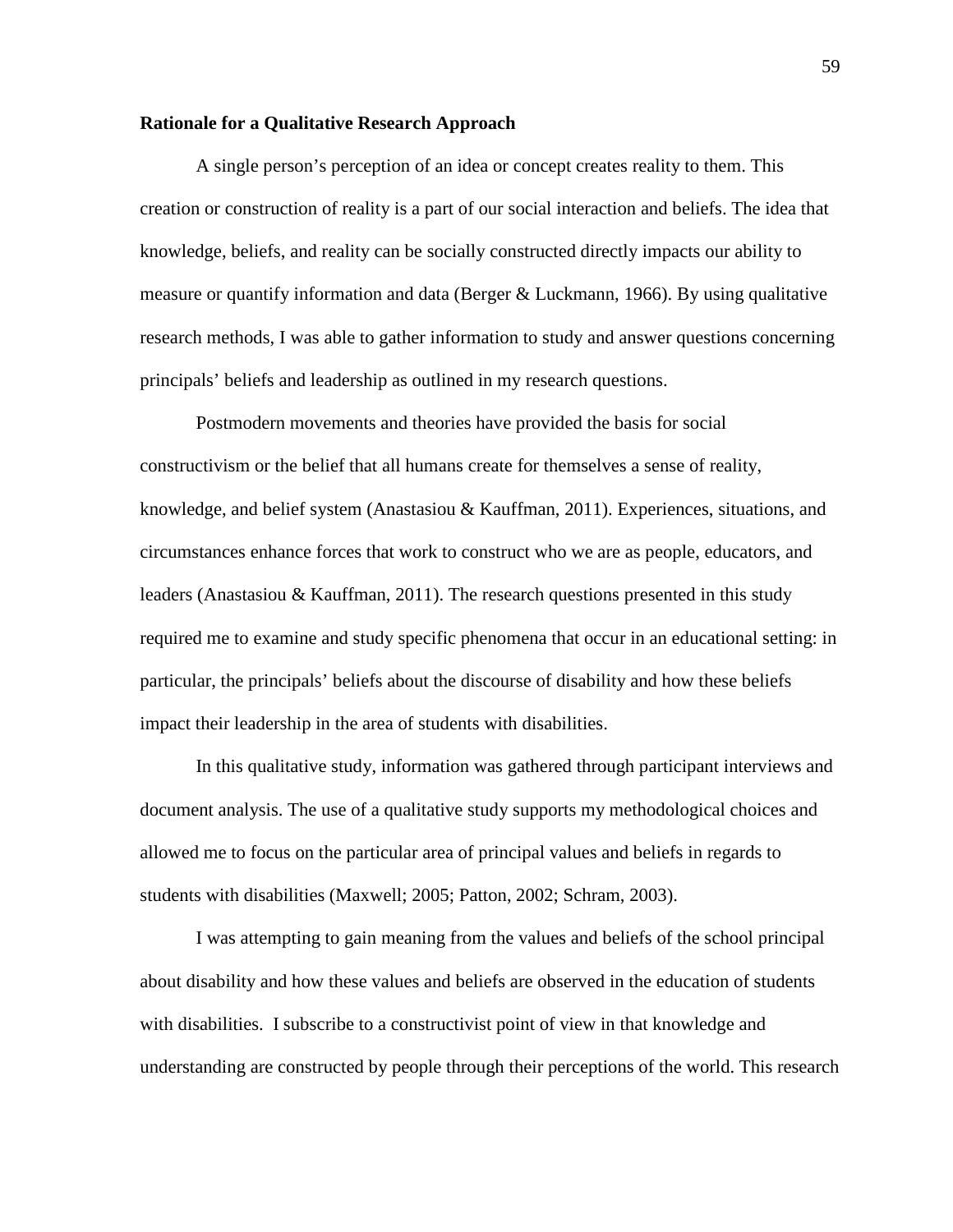is founded on constructivism; the view that the ideas, thoughts, beliefs, attitudes, and behaviors of school principals have been constructed from their perception of reality, education, and their students (Anastasiou & Kauffman, 2011). It is my contention that these beliefs that have been constructed by the school principal then in turn influence the reality and perceptions of school teachers and other school personnel. Teachers and school staff have constructed a belief of disability and the education of students with disabilities through a combination of the reality presented by the principal and other outside factors. While it is evident that outside factors influence the decisions and actions of all, I intended to study the perceptions that principals have and form due to their values and beliefs.

## **Role of the Researcher**

I view myself as a constructivist researcher who believes that people are constantly in the process of constructing reality from their perceptions of the world around them. It follows that I view students with disabilities as constructing their reality from the information they receive from teachers, principals, and support services at their school. Their reality about education, instruction, and access is constructed by their perceptions of school personnel. Teachers likewise are constructing their reality from the perceptions they receive from a variety of sources including their principal and their students. As mentioned, principals' perceptions about the reality of educating students with disabilities comes from outside community resources, institutional foundations, and their own beliefs and values (Burrello, Schrup, & Barnett, 1988; 1992; Sage & Burrello, 1994). It is these values that as a researcher I am most concerned.

Within the research, my concern for special education and the availability of access for students with disabilities will become apparent. I do not feel comfortable settling for only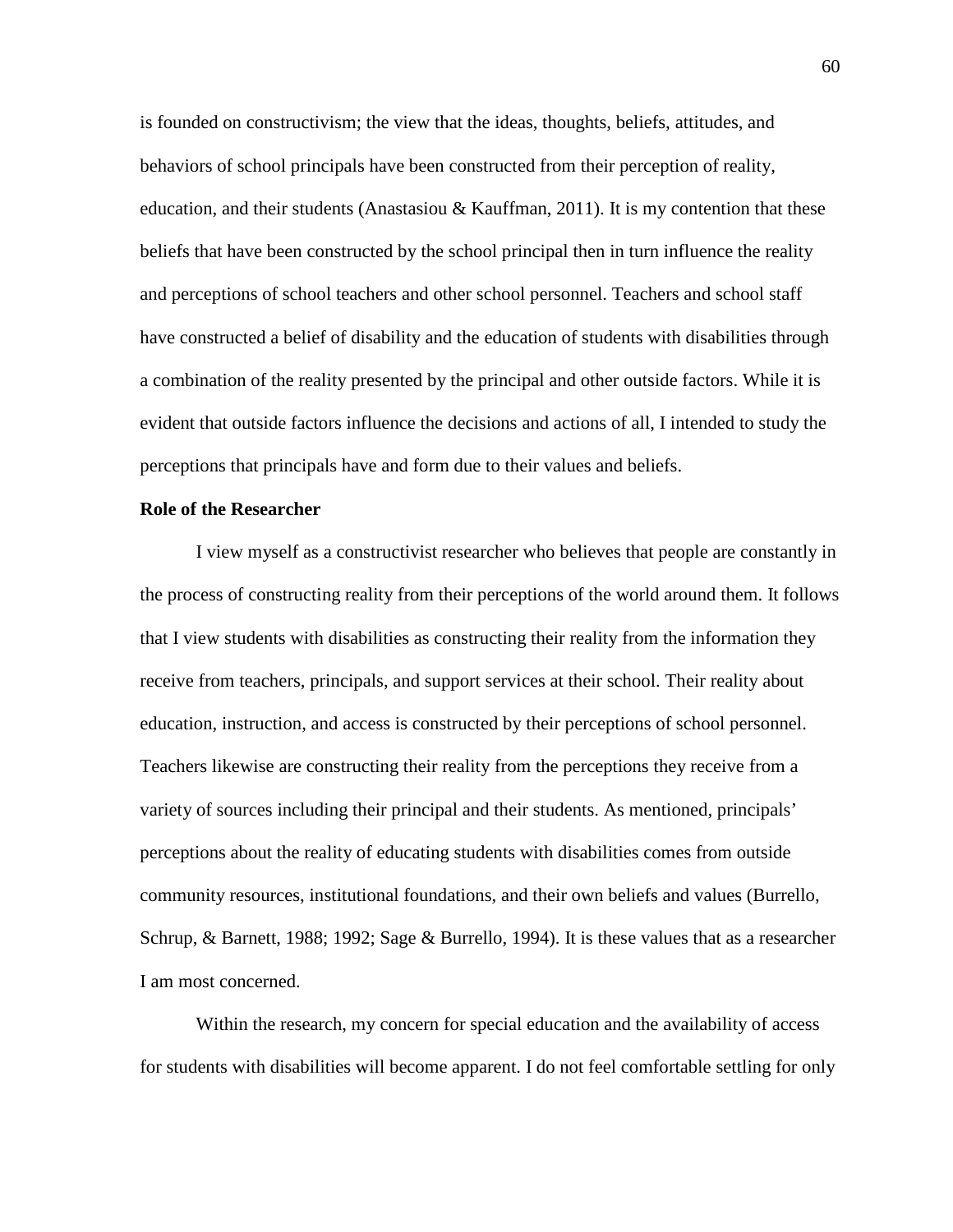getting data about the beliefs and values of principals concerning students with disabilities; instead I want to advocate for these students in that how the attitudes of the principal affect the education and access for these students. It was essential that in doing the research, my role as an advocate for students with disabilities was transparent. My research was not to condemn principals for any particular attitude or belief. It will, ideally, make more clear the importance of the beliefs and values and how these attitudes, beliefs, and behaviors impact education and access.

My role as the researcher also includes who I am. Using my former role as a principal, I have gained valuable insight into the dilemmas that surface in the role of principal. Currently serving as a director of administrative services, I have had the opportunity to oversee school principals and my perceptions of the school principal have been affected. The knowledge and skills gained from my profession enhanced my ability to understand and interpret the data from the perspective of the school principal. This professional subjectivity was made transparent throughout my writing to be sure any data presented is an accurate description of observation and/or interview and not my own personal reflection.

As a constructivist researcher, I believe that one cannot exist outside one's beliefs. While hidden at times, the beliefs are undeniable. They guide our thoughts, actions, and behaviors. School principals' leadership in dealing with students with disabilities is constructed in part by their beliefs. These beliefs journey through the instructional, organizational, and ethical leadership operations of the principal to impact student learning and achievement. Not only do the values and beliefs of the principal construct learning for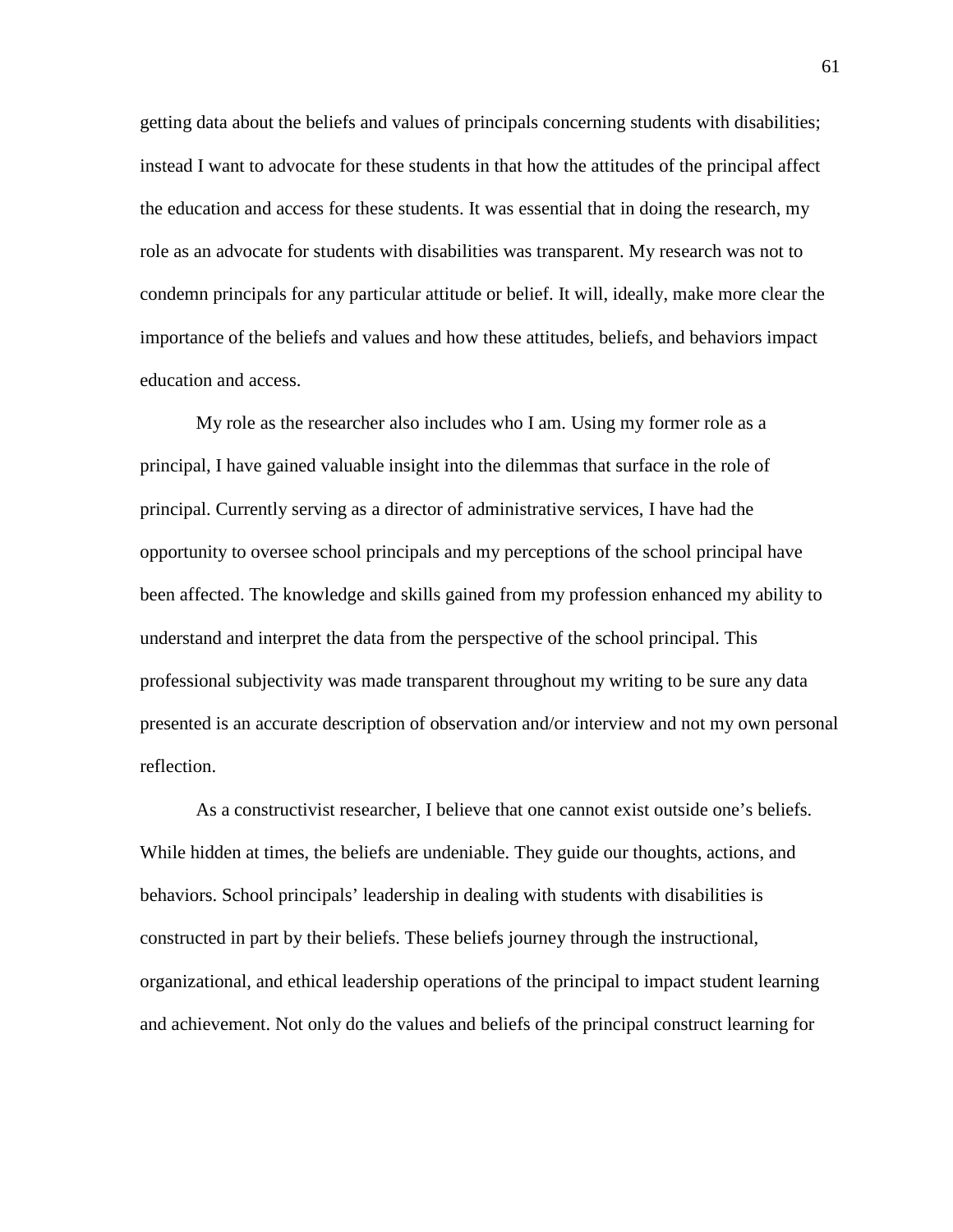students, they also construct a perception and support sent to staff members that again impacts student learning and achievement.

I also tend to migrate towards the constructivist view as a researcher because I do not subscribe to the view with my research that there is a single reality that is true and present in all principals in all schools. A principal's beliefs are not the same in every school. People are different and therefore we get schools in similar communities with the same institutional context but have entirely different instructional climates and organizations. While both scenarios might lead to student success, the differences can be directed to variances in the beliefs and values of the leadership. These leaders have constructed a climate and organizational system that is not objectively consistent from school to school or leader to leader.

## **Ethical Issues**

Ethics, research, and students with disabilities are commonly linked ideas for many different purposes. In my research there were many different ethical considerations to take into account. Ethical dilemmas in my research ranged from my interaction with the participants and personal bias about the role of principals to the legal implementation of public law and issues of best practices and access for students with disabilities. It is important that ethical dilemmas were addressed and the reader understands the position and bias of me as the researcher.

In participating in qualitative research, there is an obvious interaction between the researcher and participants. This relationship ushers in a variety of ethical considerations.

Areas of ethical consideration that must be given attention are the involvement of the participants and the treatment of the data collected from the participants. Special education is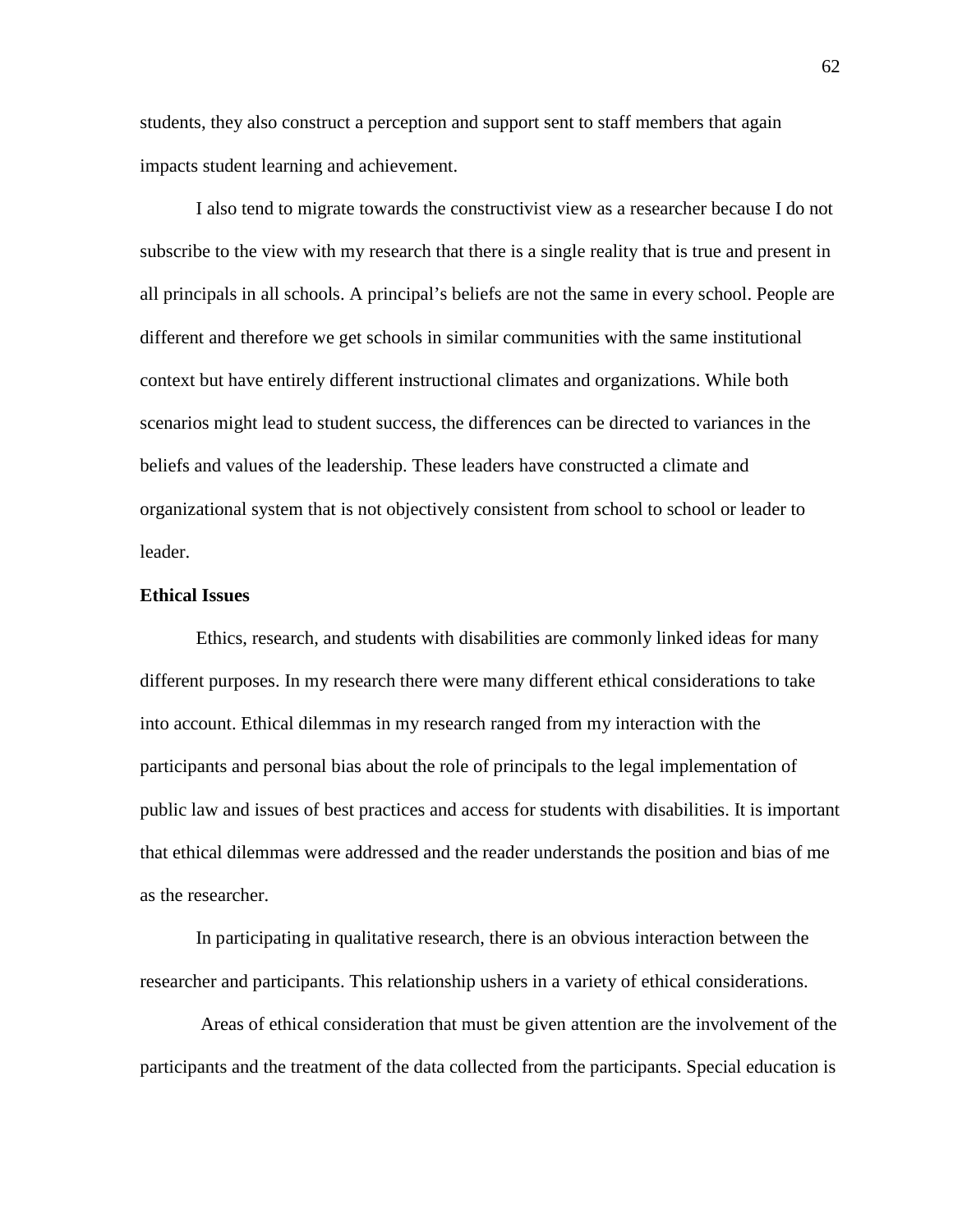a very sensitive area and the importance of confidentiality cannot be over emphasized. For the participant, I provided ample information for them before beginning the study. Participants were clearly informed about the goals of the research are and the intended use of the data collected (Informed Consent – Appendix D). Richly detailed data is essential in attempting to construct the relationship between principal's values and beliefs and students with disabilities. Confidentiality and trust from the participant and the researcher will be important for the accuracy of the information.

## **Data Collection**

I used two methods to collect data: interviews and document review. The interview with the school principal was used to gain perspective about the principal and school, assess the principal's beliefs about the discourse of disability, and investigate how these beliefs are manifested in their leadership.

The second piece of data collection was to review school documents and plans that help to showcase the principal's beliefs about disability. Documents that were reviewed included the school's North Carolina Report Card, School Improvement Plans, master schedule, special education service plans or schedules, students with disabilities headcount sheets, student services team plans, Professional Development Plans, and Teacher Working Conditions survey. This list of documents was not all inclusive and each individual principal had additional information they shared to showcase their values, beliefs, and leadership.

The rationale for varied methods of data collection is to get a true sense about the beliefs of disability that exist among principals and how these beliefs manifest in their leadership. By examining multiple layers of data, I was able to gain perspective on the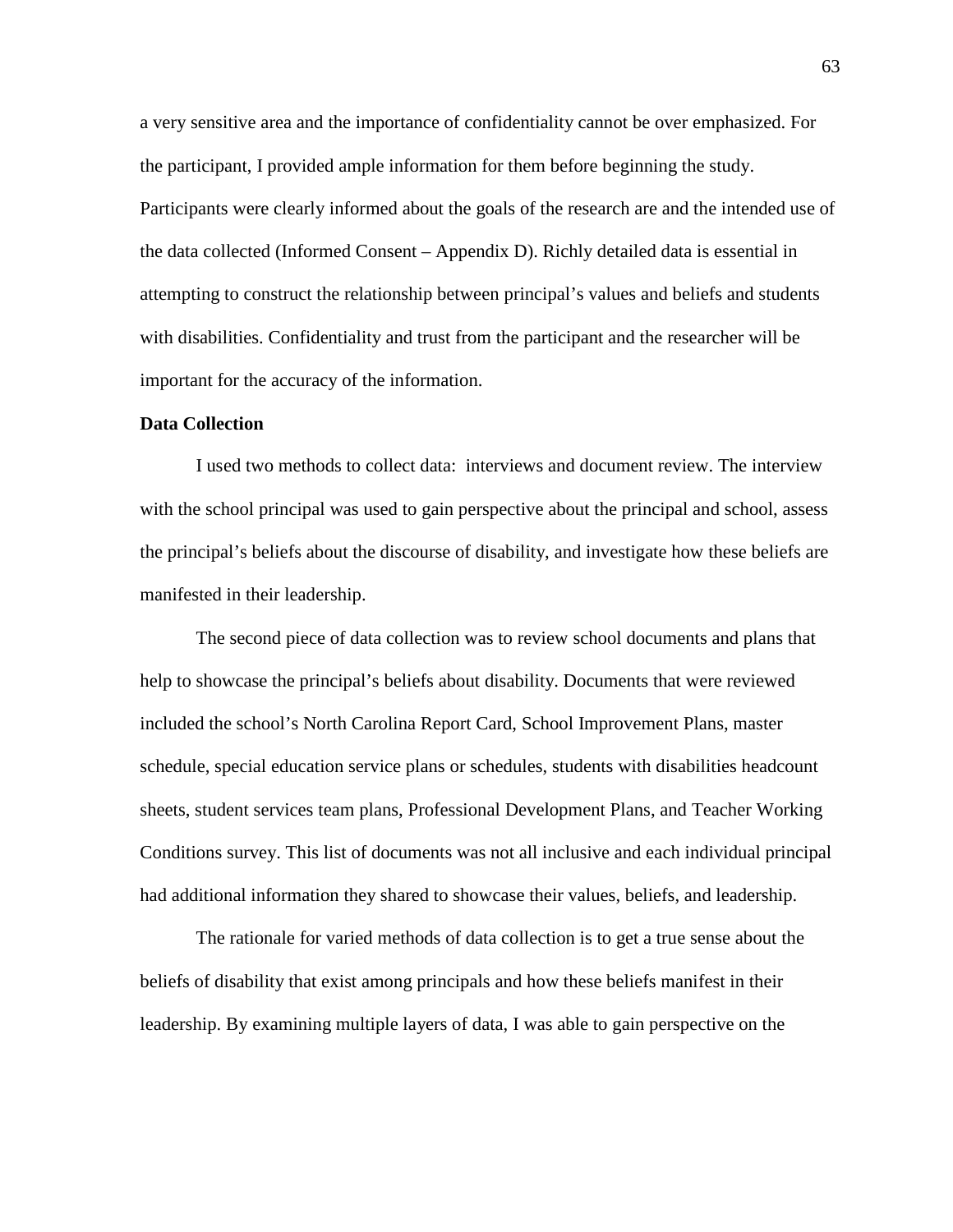discourse of disability that the principal has constructed and what phenomenological effects this construction has created within the principal's leadership.

**Conceptual Framework**. This study used the principles set forth by the Council of Exceptional Children (CEC) as a conceptual framework for the interview questions that were asked during the principal interviews. By using the principles set forth by the CEC, the researcher was able to address the gap of knowledge that surrounds the school principal's belief about disability and how these beliefs impact the principal's leadership. The twelve CEC standards that guide special education were used to construct interview questions to ask during the interview process. The interview questions that were used are included in Appendix A. In addition to the basis for the interview questions, the twelve principles adopted by the CEC provided a background for the data analysis in the coding process for the interviews and document review. Table 1 is included below to connect the conceptual framework with the research questions.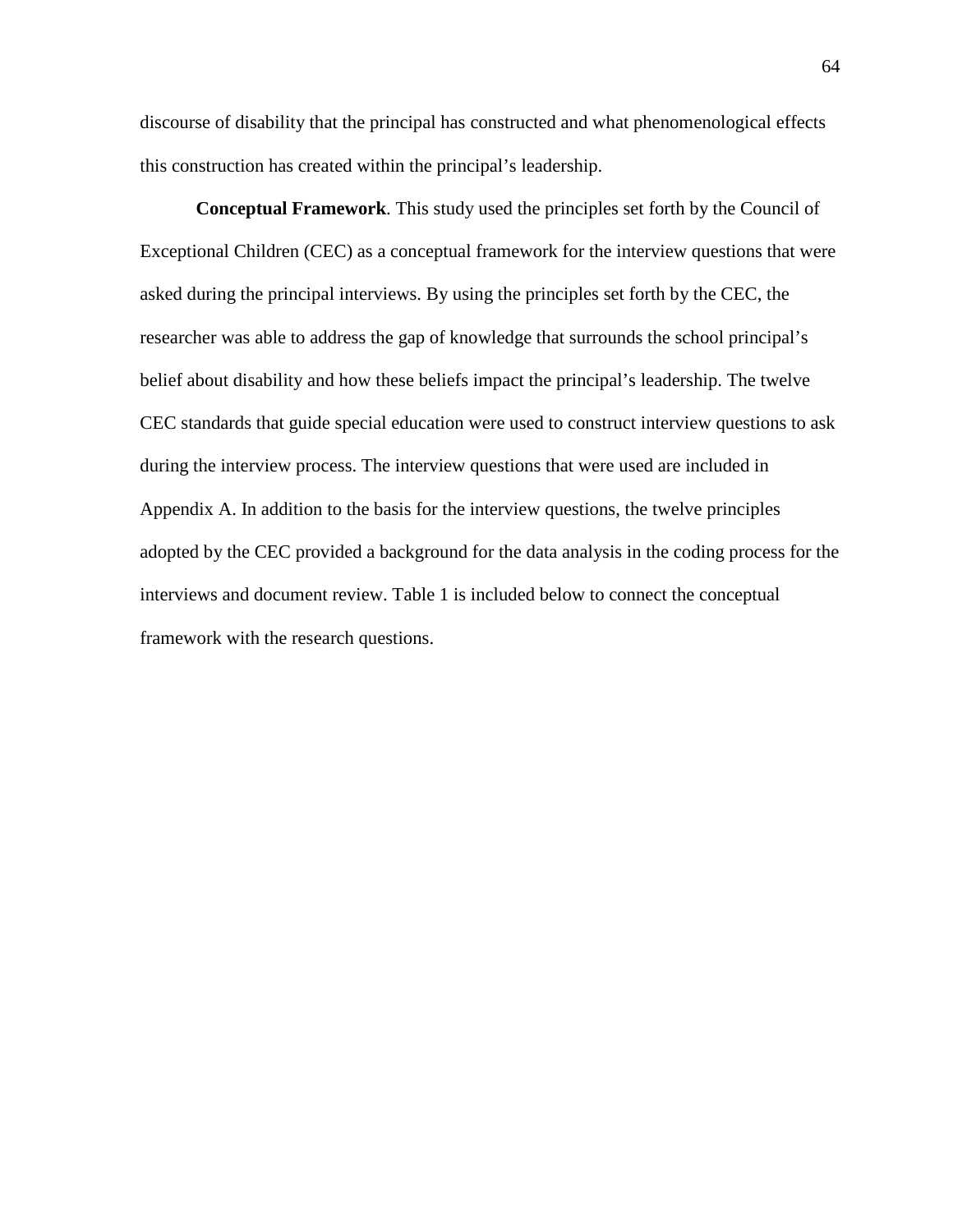## Table 1

## *Conceptual Framework and Research Questions*

| <b>CEC</b> Principle                        | <b>Interview Question</b> |
|---------------------------------------------|---------------------------|
| A - Challenging expectations                | 1,4,5                     |
| B - Professional competence and integrity   | $\overline{2}$            |
| C - Inclusive participation                 | 2,3                       |
| D - Collegiality                            | 1                         |
| E - Relationships                           | 1,5,7                     |
| F - Information and data                    | 4,6                       |
| G - Physical and psychological safety       | 4,5                       |
| H - Protection against bad practice         | 6                         |
| I - Ethics, standards, and policies         | 6,11                      |
| J - Advocating for conditions and resources | 1,4,11                    |
| K - Improvement of profession               | 2,8,9,10                  |
| L - Growth of knowledge                     | 1,8,9,10,12               |

**Pilot Study**. A pilot study was conducted in the summer of 2011 using two principals from Cleveland County Schools. The purpose of the pilot study was to test the interview questions and procedures proposed in this study. Two principals were interviewed for approximately 50-60 minutes. The principals were asked all questions on the interview protocol in addition to a few probing questions to further investigate particular responses. The interviews were digitally recorded. The findings of the pilot study were used to refine the interview protocol originally proposed for this study. Adjustments that were made include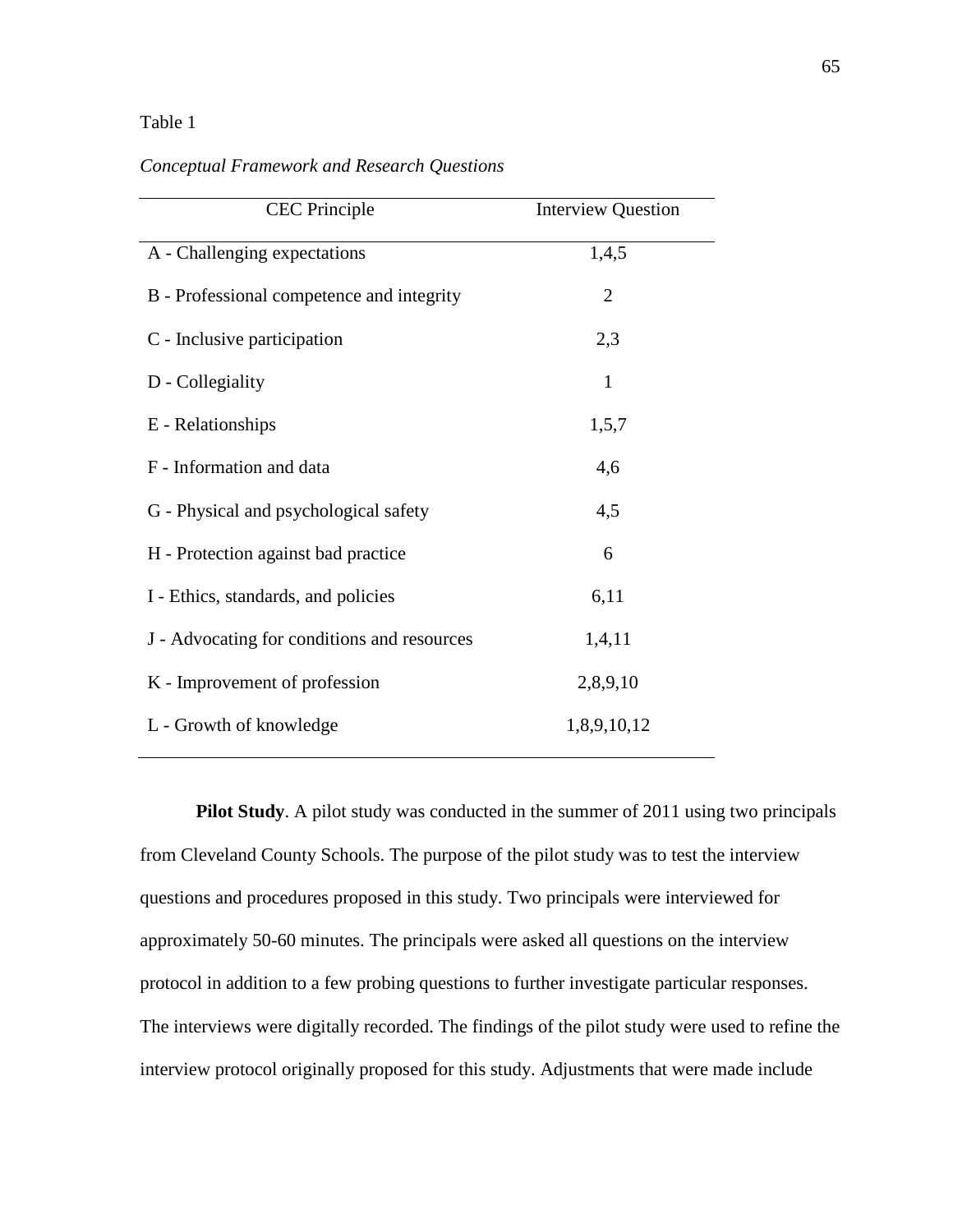clustering the interview topics and the relationship between the questions. The original interview questions caused the principal to move from subject to subject. As a result, the principal constantly referred back to previous answers. For the study interviews, questions focused on beliefs about disability were clustered. Similarly, questions concerning leadership, instruction, professional training/experience were also clustered. The interview questions remained unchanged for study interviews.

**Site Selection**. This study was conducted in public schools located in western North Carolina. Having a significant number of students with disabilities was important to the validity of the study and data received from the interviews with principals. Principals serving schools with less than 40 students with disabilities may have limited experience with issues surrounding disability and students with disabilities.

**Gaining Access**. To begin the search for participants, I used the North Carolina Department of Public Instruction and school report card status to determine eligible schools. This information provided schools that meet the before mentioned criteria. A potential participant letter was then be sent to superintendents of districts that have schools meeting the criteria for participation. Superintendents were asked to respond and recommend schools that would participate in the research study. A letter summarizing the study and intended research was sent to the school principal in each district.

**Selection of Participants**. The participants in this study were principals of K-12 public schools in western North Carolina. This convenience sample was selected due to the proximity to the researcher. Participants from the researcher's county were not selected. This study only included participants serving in the official capacity as principal. Assistant or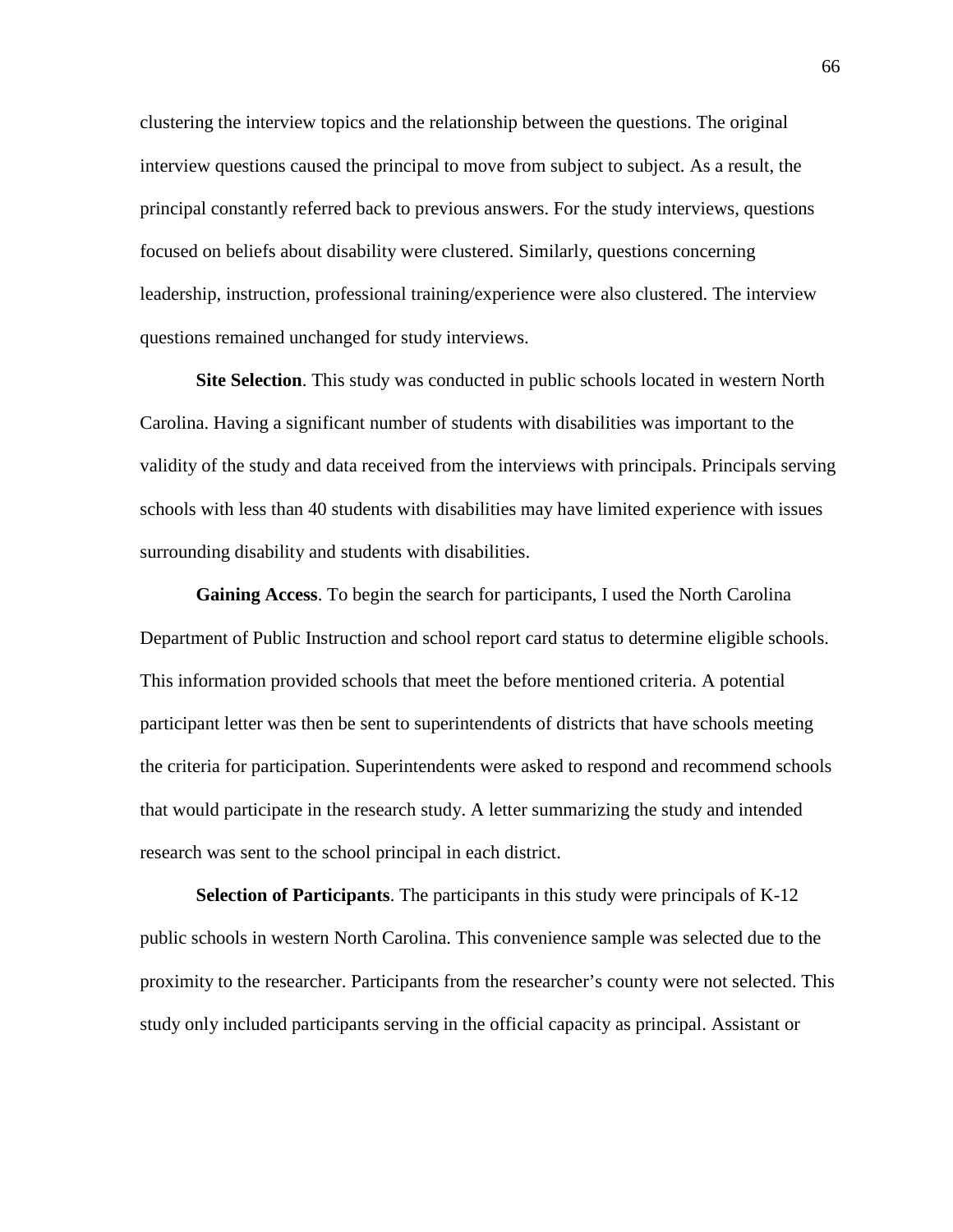interim principals were not included in the study. No students or teachers were involved as participants in the study.

Letters were sent to superintendents in western North Carolina requesting permission to conduct research in their county. In the counties in which the superintendents gave permission for my study, I sent letters to school principals that were eligible. From the group of principals that agreed to participate, 12 principals were chosen. Half of the selected principals were from elementary schools (Grades K-5) while the other half were from secondary schools (Grades 6-12).

Principals were selected from schools with regards to their student populations. Specialty schools were not considered for this study. Specialty schools include International Baccalaureate schools, trade or vocational schools, or schools that are designed to serve only special needs students. All of these schools have more specified programs that influence the access of students.

#### **Interview Protocol**

As a part of my research, I conducted interviews with principals. I, as the researcher, needed to be aware of any differences in the responses between such participants and work to ensure that individual comments or practices are unidentifiable to protect the anonymity and reduce the risk of causing tension within the school or district.

All participants were informed of their right to privacy and anonymity. As the researcher, I understand the importance of this in regards to confidential and sensitive information. Again the goal of the research is not to expose wrongs but to provide foundational information for the education and access of students with disabilities. Neither deception nor monetary reciprocity was involved in this study. It was my intention as the

67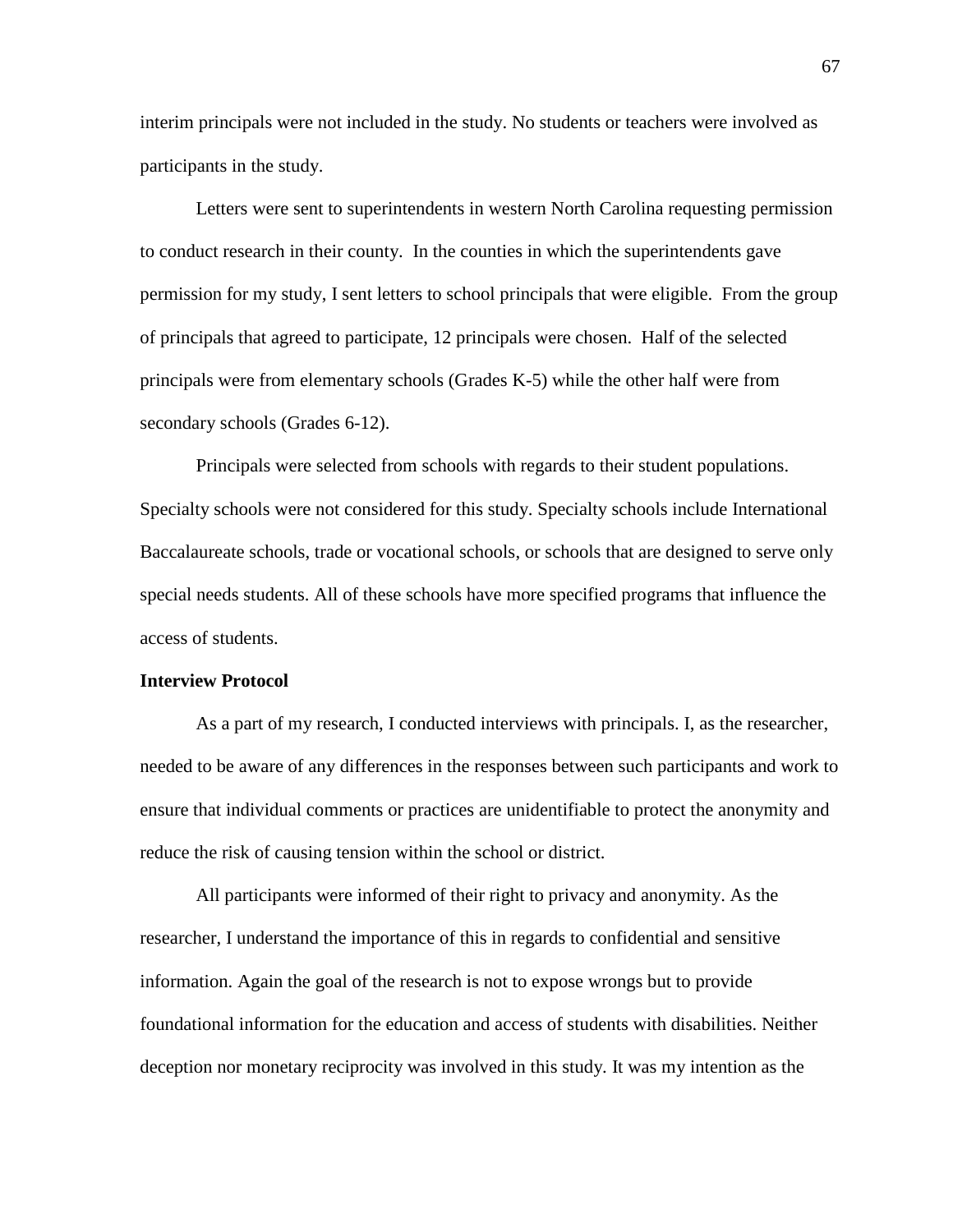researcher to be as transparent as possible with the participants and while I appreciated the time and energy of the participants, I did not want to compromise the integrity of the study or results with monetary reciprocity. Prior to beginning the study, approval was obtained from the University Institutional Review Board.

**Recording**. Interviews were audio recorded using a digital recording system. In addition to recording the interviews, the researcher also manually record responses through written notes. These notes served as an outline and captured the main points of the interview and were used as a back-up to the digitally recorded notes. The digitally recorded notes were accurately labeled with the date, time and pseudonym so the person interviewed cannot be identified.

**Transcribing**. Each interview was transcribed exactly as recorded. This transcription process served as a written document of the interview dialogue. After transcribing the interview, the researcher checked the transcription for accuracy by listening to the audio tape again and reading the transcribed notes.

**Field Notes**. Field notes were used in the interviews as another source of data. Field notes were used to collect information outside of the interview. Field notes included the mood of the participant, non-verbal communication, and other important factors that are not directly transmitted during the interview. Field notes were used as a point of reference for the researcher to get clarification or follow-up questioning.

**Summary of Interview Protocol.** In summary, data collection included individual interviews with 12 public school principals and a document review from each individual principal. Data was collected from these interviews by using a digital recording device in order to accurately capture the information in the interview. In addition to recording the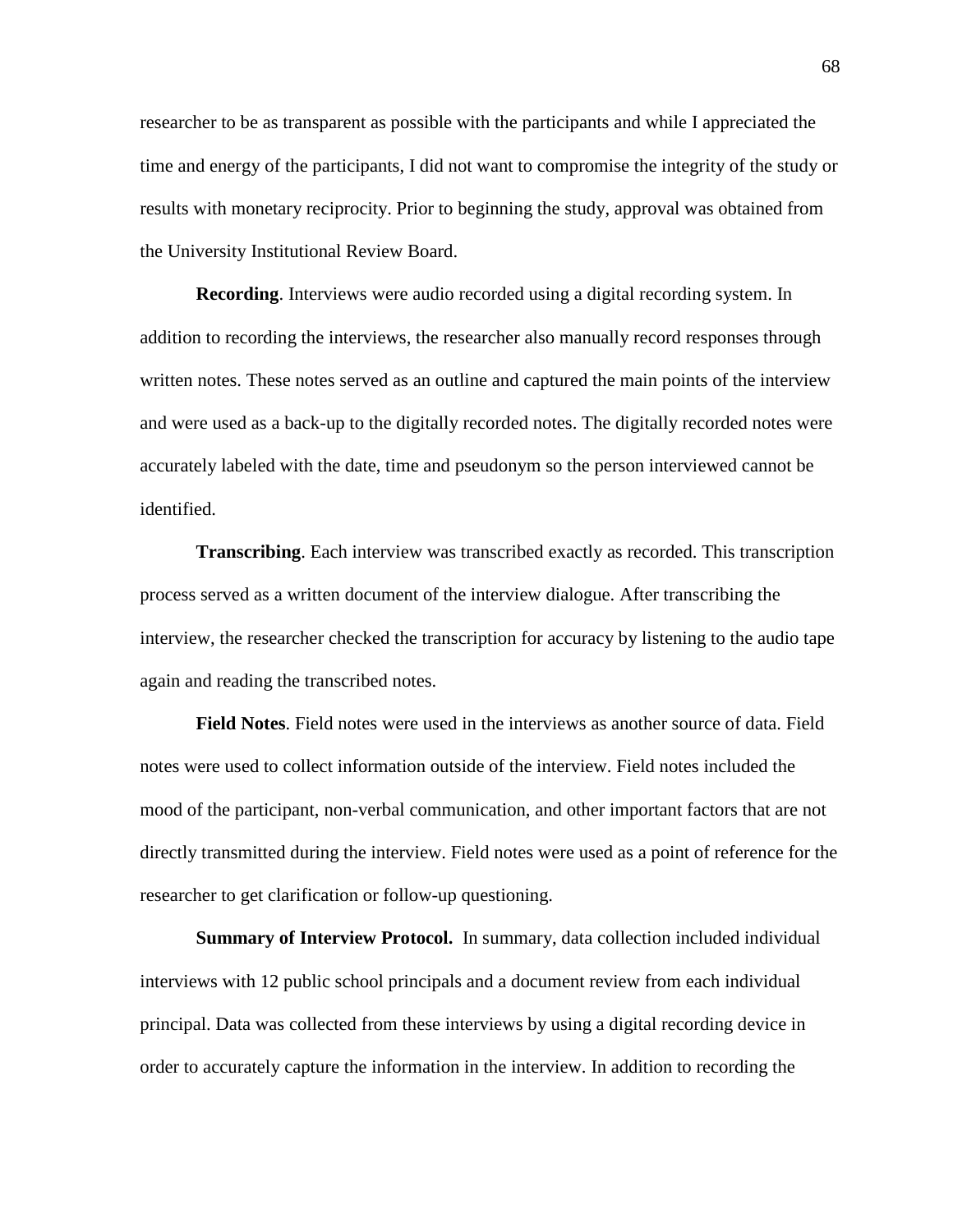interview with the participant, the researcher kept field notes and a written detail of the interview. The interview was transcribed in order to have an accurate written account to be used in the data analysis section.

## **Data Analysis**

Each of the principal interviews was digitally recorded to ensure the accuracy of the information. As the interviewer, I also took notes during the interview. Interview recordings were transcribed into written text. These transcriptions were then be coded thematically. Set themes or codes were established and added to as new or additional themes surface from the interview data. Sub-categories were established under each major heading to properly analyze all data. Once all the interviews were coded, I was able to sort the data into thematic codes in order to draw conclusions about the beliefs of the principal.

A similar approach was taken in analyzing the documents from the school. Using the same major codes and sub-categories, the data was coded and then categorized in the same manner as the interview data. After being analyzed, the information from the document review was used to triangulate the interview data and to add reference to the conclusions found in the interview.

The data and conclusions were then presented as particular values and beliefs of school principals that influence special education. Also included in this analysis were examples of practices of how these values and beliefs are evidenced in the principal's managerial and instructional leadership, access to the general curriculum for students with disabilities, and supports and services given to students and teachers in the area of special education.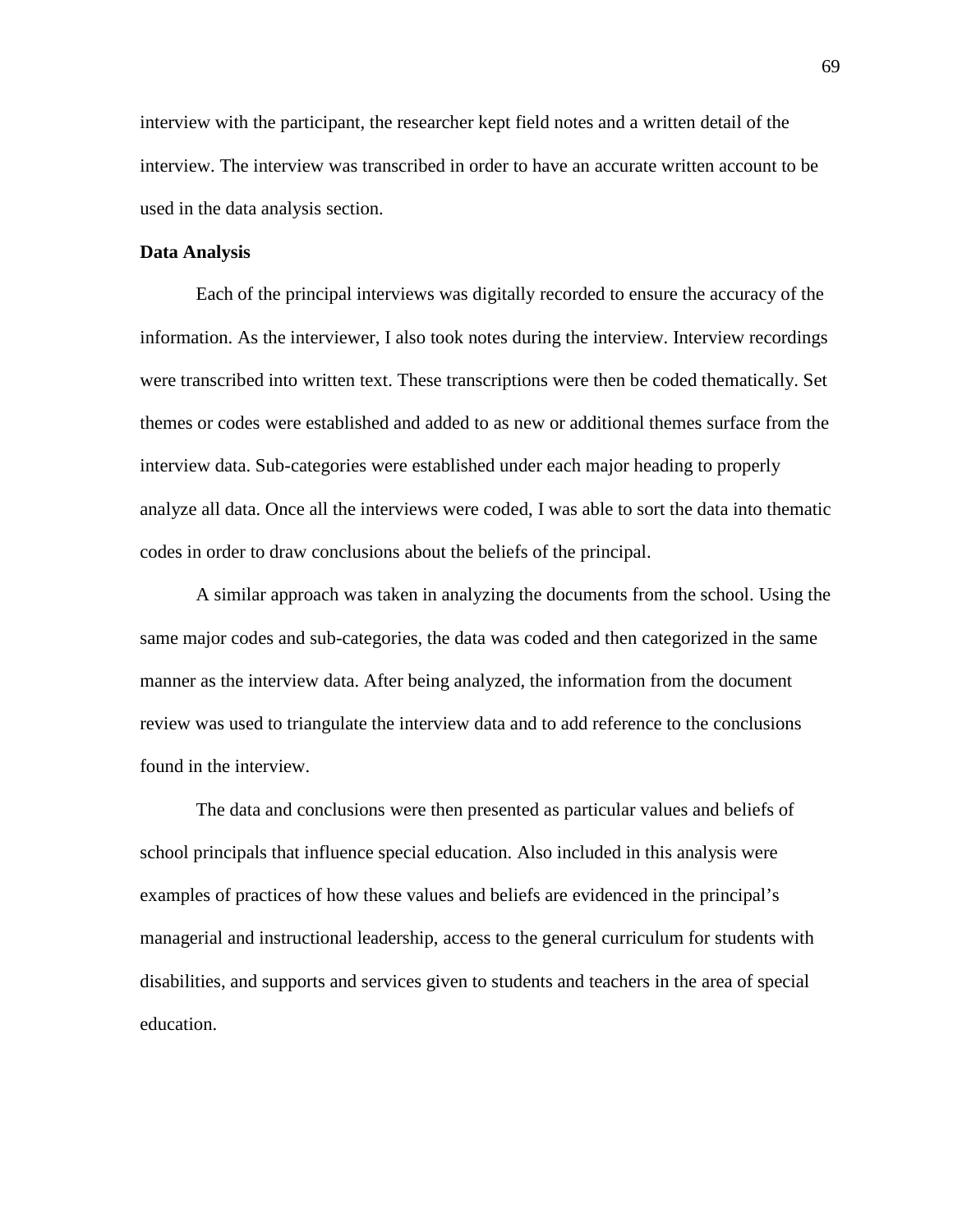## **Trustworthiness**

To complete the study and verify the data are useable and beneficial to the educational world, there must be an issue of trustworthiness linked to the research. Issues of trustworthiness involve studying the interpretations of the research study as well as understanding and noting the limitations of the study (Glesne, 2006).

Holloway and Jefferson (2000) identified four questions in which the researcher can examine the study to hold the study as trustworthy including (a) what was noticed in the study, (b) why you noticed those things, (c) interpretations of what you noticed, and (d) the accuracy of your interpretations. The first question asked by Holloway and Jefferson involves the trustworthiness of the study because it forces the researcher to not only look at what was noticed but what was missing. The absence of a certain attribute can be as revealing in a study as the presence of another attribute. By not only noticing what you observed but identifying what you did not see will add validity to the study (Glesne, 2006). As a former principal, I noticed certain things because of my own subjective lens. Understanding why certain issues or phenomenon were noticed adds to the trustworthiness of the study (Glesne, 2006). Interpretation of what you noticed may be the most important element in trustworthiness (Glesne, 2006). According to Lincoln and Guba (1985) prolonged engagement and persistent observation are critical in establishing trustworthiness and credibility to a study. Prolonged engagement refers to the amount of time spent observing a particular incident. This engagement adds scope to the study. Trustworthy research contains observations and data gathering that are of appropriate length and depth. The final stage given by Holloway and Jefferson (2000) is to verify that interpretation of the observations is correct. This step is important and maybe gets the most scrutiny because this is the part of the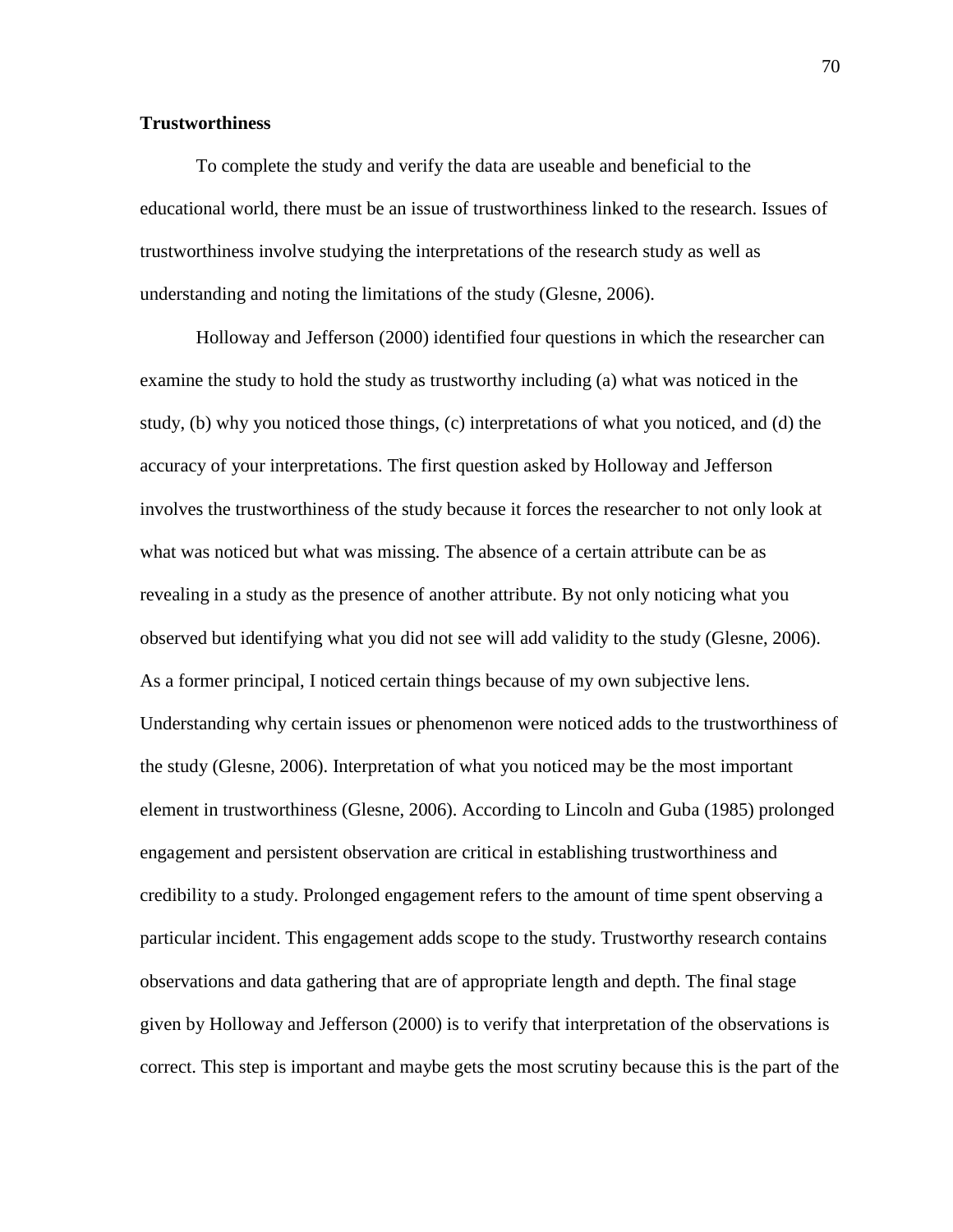study that is read. Validating interpretations of the study is essential. Lincoln and Guba (1985) suggest auditing fieldwork with a variety of checks and balances to promote its trustworthiness.

## **Delimitations**

Delimitations are used in research to focus more directly on the intent of the research study (Creswell, 2003). This qualitative study focused on interviewing K-12 public school principals that served in schools that had at least 40 students with disabilities. These interviews focused on the principal and support documents the principal provides.

This study was delimited to the principals recommended by their superintendent and willing to participate. This study did not include assistant principals, teachers, parents, or students. This study did not incorporate any observations of the principal, teachers, or students.

## **Chapter Summary**

This Chapter presented the qualitative research methodology for exploring the beliefs principals have of disability and students with disability. Also included in this Chapter was a rationale for using qualitative methodology. Information about the participants, the researcher, plans for interviews, data collection and analysis, and issues of trustworthiness were presented. A section on the delimitations of this study was also included. The purpose of this study is to address the gaps in our knowledge about the beliefs principals have about disability and how these beliefs impact their leadership at their school including students with disabilities.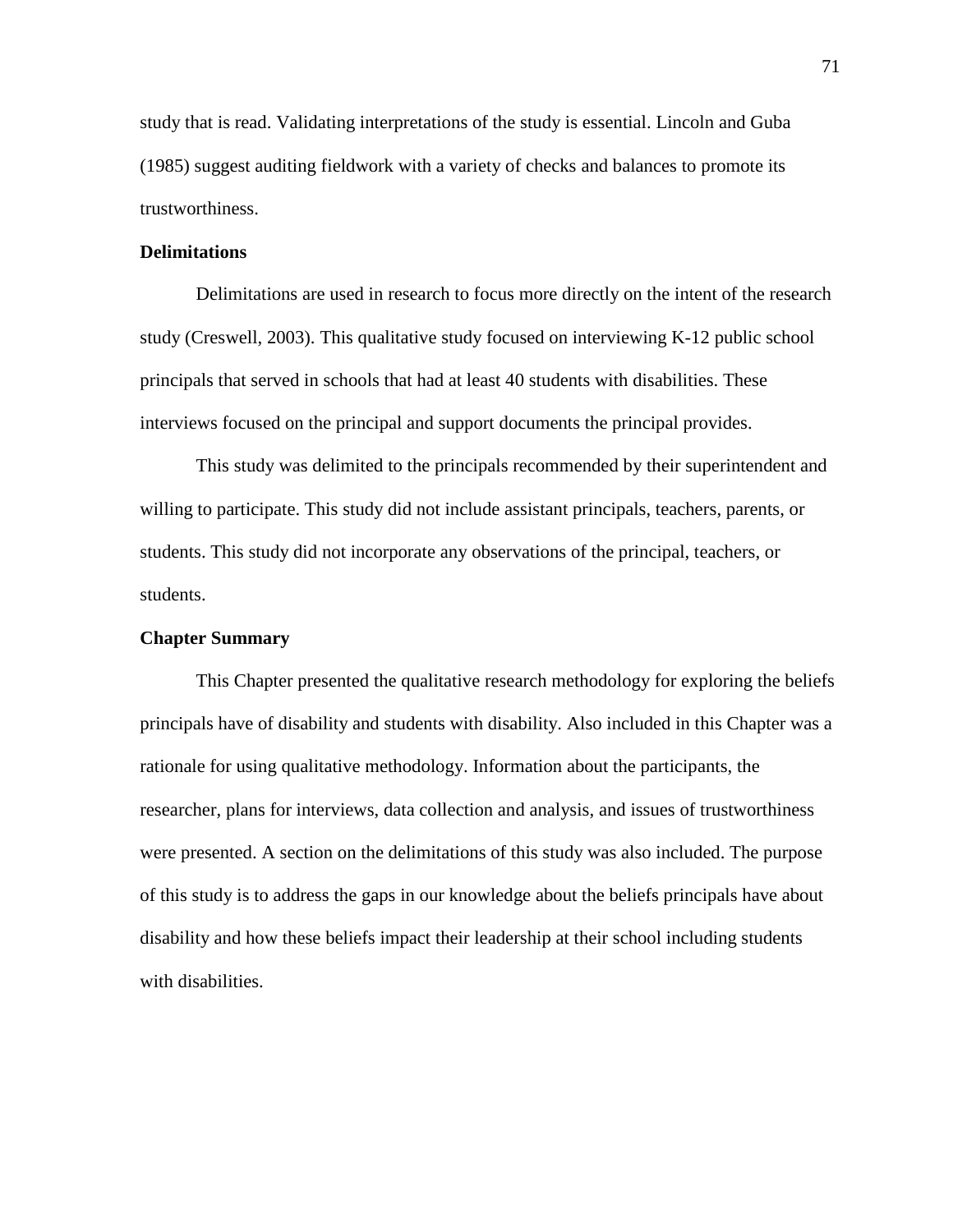## CHAPTER IV

## **Findings**

This study was conducted to examine the beliefs of school principals about disability and to determine the relationship of these beliefs on the principals' leadership and the area of special education. The research focused on the beliefs of principals concerning disability and the impact those beliefs have on the principals' leadership. This study sought to address a gap in knowledge and therefore impact the education of students with disabilities. Included in this study was an exploration of what principals believed about disability, their view of their leadership within the school, experience with disability, training in the area of disability and students with disability, and a look at their needs as they relate to disability and students with disabilities.

## **Research Questions**

- 1. What do K -12 public school principals believe about disability?
- 2. How do K-12 public school principals define disability and how do they define and describe students with disabilities?
- 3. How do the beliefs of the K-12 public school principal support or enhance their leadership in the education of students with disabilities?
- 4. What factors have impacted the beliefs of the school principal about disability?
- 5. How do principals relate their prior experiences and trainings to their leadership of students with disabilities?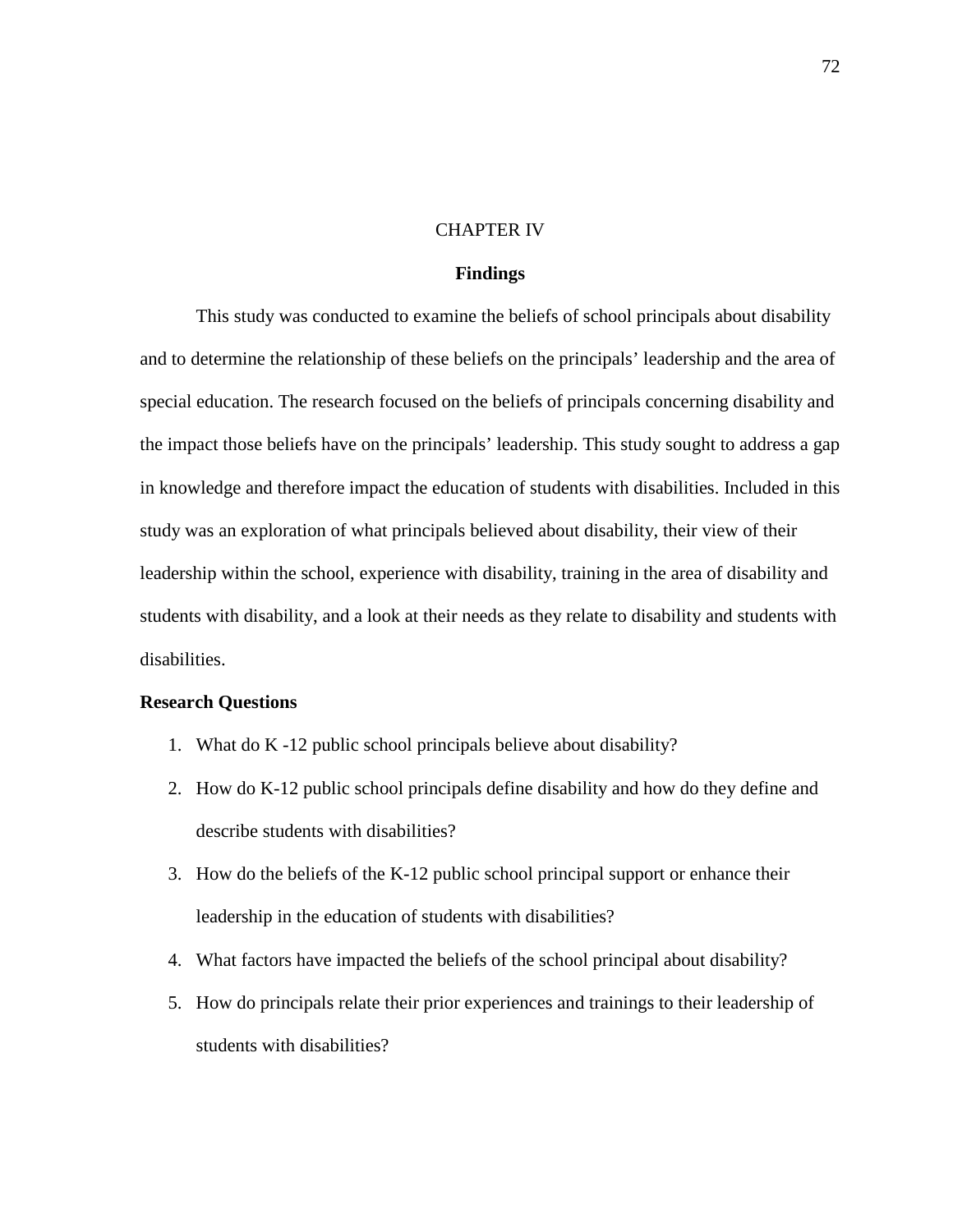Findings from the study are presented in four sections. The first section contains demographic and descriptive information related to the districts, schools, and principals that agreed to participate in this study. The second section describes the interview process and presents the principals' responses to questions regarding disability, leadership, and students with disability. This section also presents the principals' responses related to preparation and training, access of knowledge, and needs related to students with disabilities. The third section identifies the themes and sub-themes that emerged in the process of examining the data collected during the interviews and document review. The fourth section provides particular answers to the original research questions. As noted in the qualitative interview protocol (Yin, 2009), pseudonyms are used for the names of the school systems, schools, and principal participants in order to maintain anonymity.

## **Demographic and Descriptive Information of Selected School Districts**

In this section, demographic and descriptive information is given about each school, school district, and the county in which the school district is in. Demographic information concerning the county was gathered from US Census Bureau (http://quickfacts.census.gov). Unemployment data from each county was gathered from US Bureau of Labor Statistics (http://www.bls.gov/bls/unemployment.htm). Both sets of data were gathered in January 2012.

Descriptive information concerning the particular schools in the study was gathered from the school's North Carolina School Report Card. School report cards can be found on each school's website and can also be found at www.ncreportcards.org. The test data reported in this study are from the 2010-2011 school year. Test data includes the percent proficient or passing the End of Course or End of Grade exams given as a part of North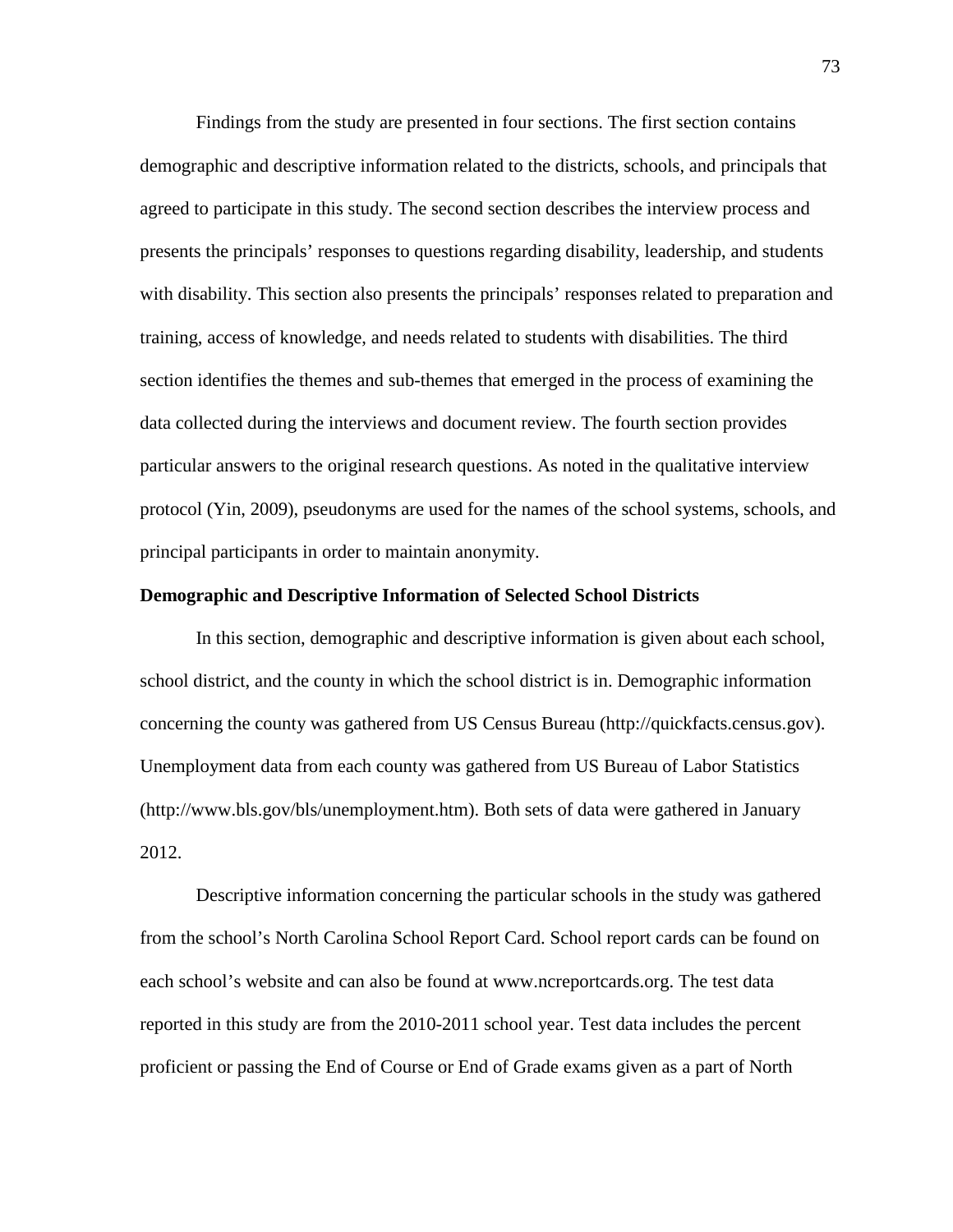Carolina's Accountability Plan. High schools use End of Course exams and middle and elementary schools use End of Grade exams.

**Middleton School District Description.** Middle School District (MSD) is located in western North Carolina in the foothills of the Blue Ridge Mountains. This beautiful mountainous county is identified by its ability to bridge the traveler from the foothills into the mountains. The county school district is spread throughout the large geographical county and concentrated near the county's major city. MSD is concentrated in one large city located in the center of the county. MSD has 27 schools; 15 elementary schools (PK-5); five middle schools (6-8); four high schools (9-12); one special needs school; one early college high school; and one alternative school. This county school districts serves approximately13,600 students.

The community that supports this school district is also home to an historic State Park, popular tourist attractions, has a low crime rate, and has consistently been rated as a great place to live and/or retire. One major interstate runs horizontally through the county. A drive on the interstate reminds the traveler of the rural country by its lack of commercial business. The county has an ethnic breakdown of 84.4% white, 6.6% African-American, and 9% Hispanic/Other. This county has an unemployment rate of 11.7% as compared to a rate of 9.5% for entire state of North Carolina. Five schools within Middleton School District were selected to be a part of this study.

Apple Middle School was the first school that I visited. Apple Middle School (AMS) is a traditional middle school that serves sixth, seventh, and eighth grade students and has an enrollment of approximately 597 students. The school has 33 classroom teachers, supports an average class size of 22 students, and serves 120 students in their exceptional children's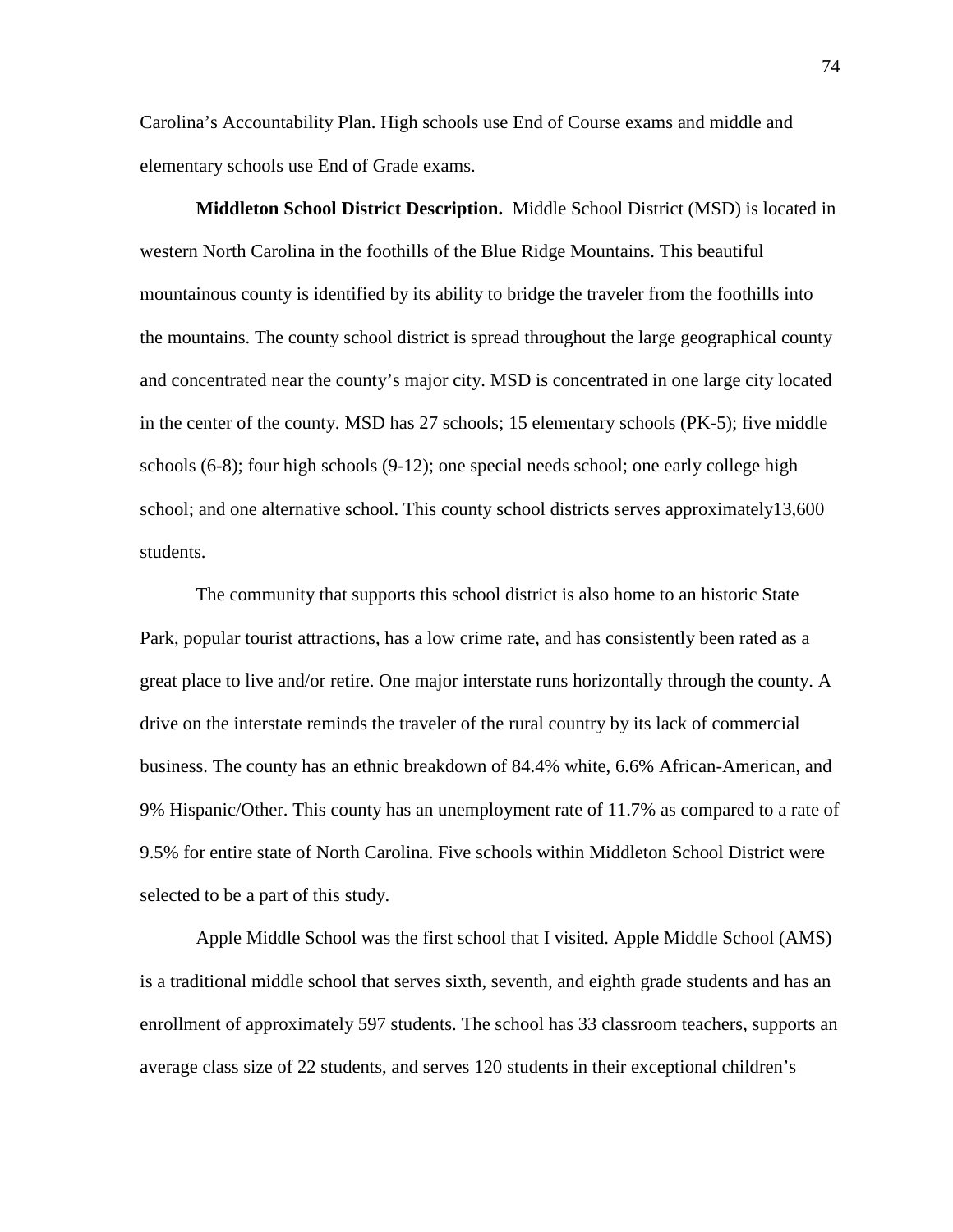program. AMS had an overall performance proficiency of 85.2% proficient in math and 74.2% proficient in reading. End of grade (EOG) scores ranged in math from a high of 87.4% in eighth grade math to a low of 82.6% in seventh grade math. Reading scores ranged from a high of 77.8% in sixth grade reading a low of 69.1% in seventh grade reading. Thirty-seven percent of students with disabilities passed both the math and reading EOG tests. AMS received the recognition of School of Distinction, High Growth for its overall performance on the North Carolina State Accountability Model.

Border Elementary School (BES) is traditional elementary school that serves Pre-Kindergarten through fifth grade and has an enrollment of approximately 215 students. The school has 18 classroom teachers, supports an average class size of 17 students, and serves 40 students in their exceptional children's program. BES had an overall performance proficiency of greater than 95% proficient in math and 87.1% proficient in reading. EOG scores ranged in math from a high of greater than 95% in third and fourth grade math to a low of 94.7% in fifth grade math. Reading scores ranged from a high of 92.5% in third grade reading a low of 81.6% in fifth grade reading. Forty-five percent of students with disabilities passed both the math and reading EOG tests. BES received the recognition of Honor School of Excellence, High Growth for its overall performance on the North Carolina State Accountability Model.

East Elementary School (EES) is traditional elementary school that serves Pre-Kindergarten through fifth grade and has an enrollment of approximately 230 students. The school has 19 classroom teachers, supports an average class size of 17, and serves 43 students in their exceptional children's program. EES had an overall performance proficiency of greater than 79.2% proficient in math and 68.8% proficient in reading. EOG

75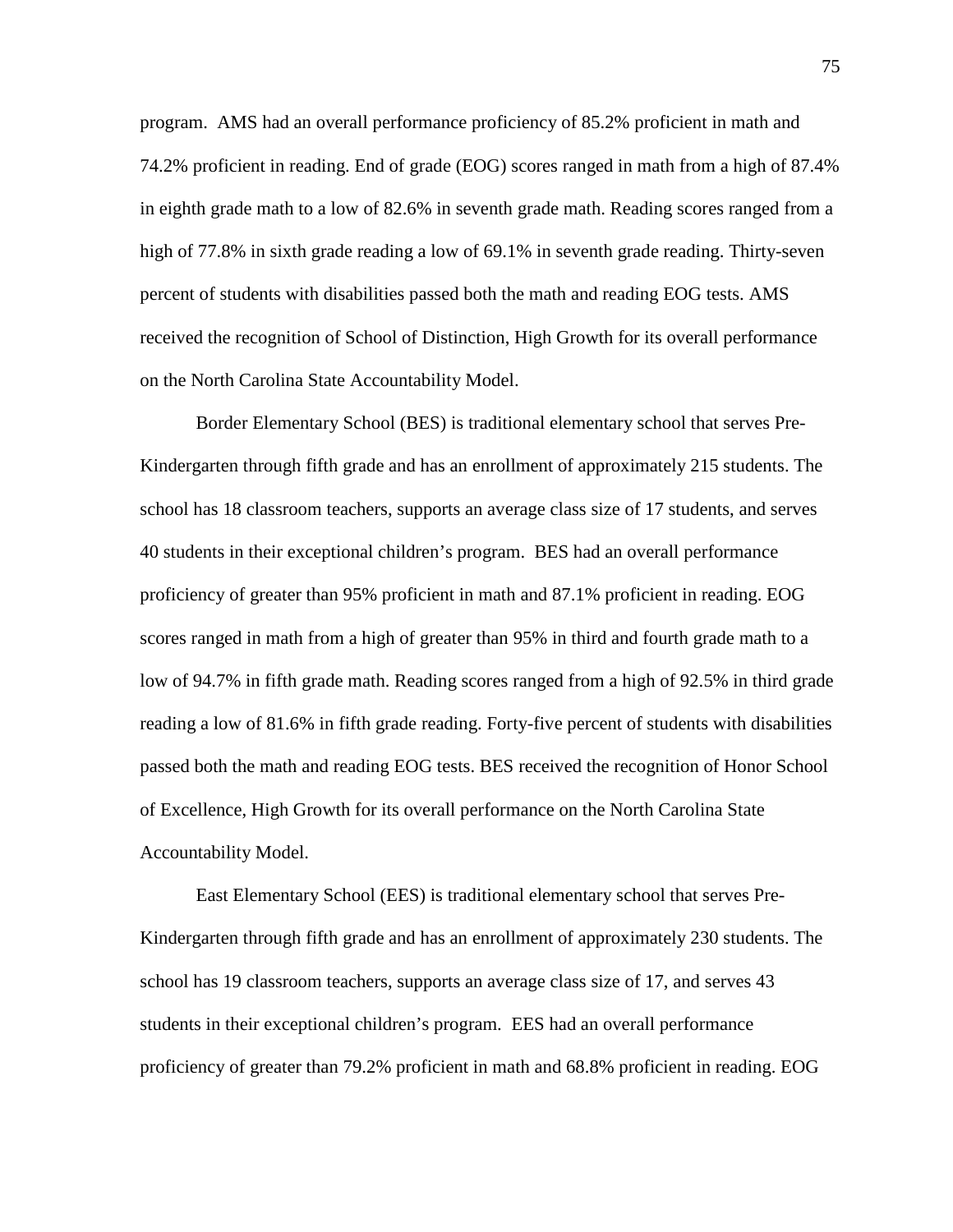scores ranged in math from a high of greater than 86.4% in fourth grade math to a low of 73.6% in fifth grade math. Reading scores ranged from a high of 83.3% in fourth grade reading a low of 60.4% in fifth grade reading. Twenty-four percent of students with disabilities passed both the math and reading EOG tests. EES received the recognition of School of Progress, High Growth for its overall performance on the North Carolina State Accountability Model.

Front Elementary School (FES) is traditional elementary school that serves Pre-Kindergarten through fifth grade and has an enrollment of approximately 390 students. The school has 32 classroom teachers, supports an average class size of 18, and serves 60 students in their exceptional children's program. FES had an overall performance proficiency of 85.1% proficient in math and 79.1% proficient in reading. EOG scores ranged in math from a high of 91.5% in fourth grade math to a low of 77.5% in fifth grade math. Reading scores ranged from a high of 84.5% in fourth grade reading a low of 67.8% in third grade reading. Thirty-three percent of students with disabilities passed both the math and reading EOG tests. FES received the recognition of School of Distinction, High Growth for its overall performance on the North Carolina State Accountability Model.

Jump High School (JHS), a traditional high school, serves ninth through twelfth grade students and has an enrollment of approximately 1,178 students. The school has 77 classroom teachers, supports an average class size of 22 students in core academic classes, and serves 100 students in their exceptional children's program. JHS received the recognition of School of Progress, Expected Growth for its overall performance on the North Carolina State Accountability Model. Performance results ranged from a high of 88.5% proficient on the Algebra II End of Course (EOC) exam to a low of 64.9% proficient on the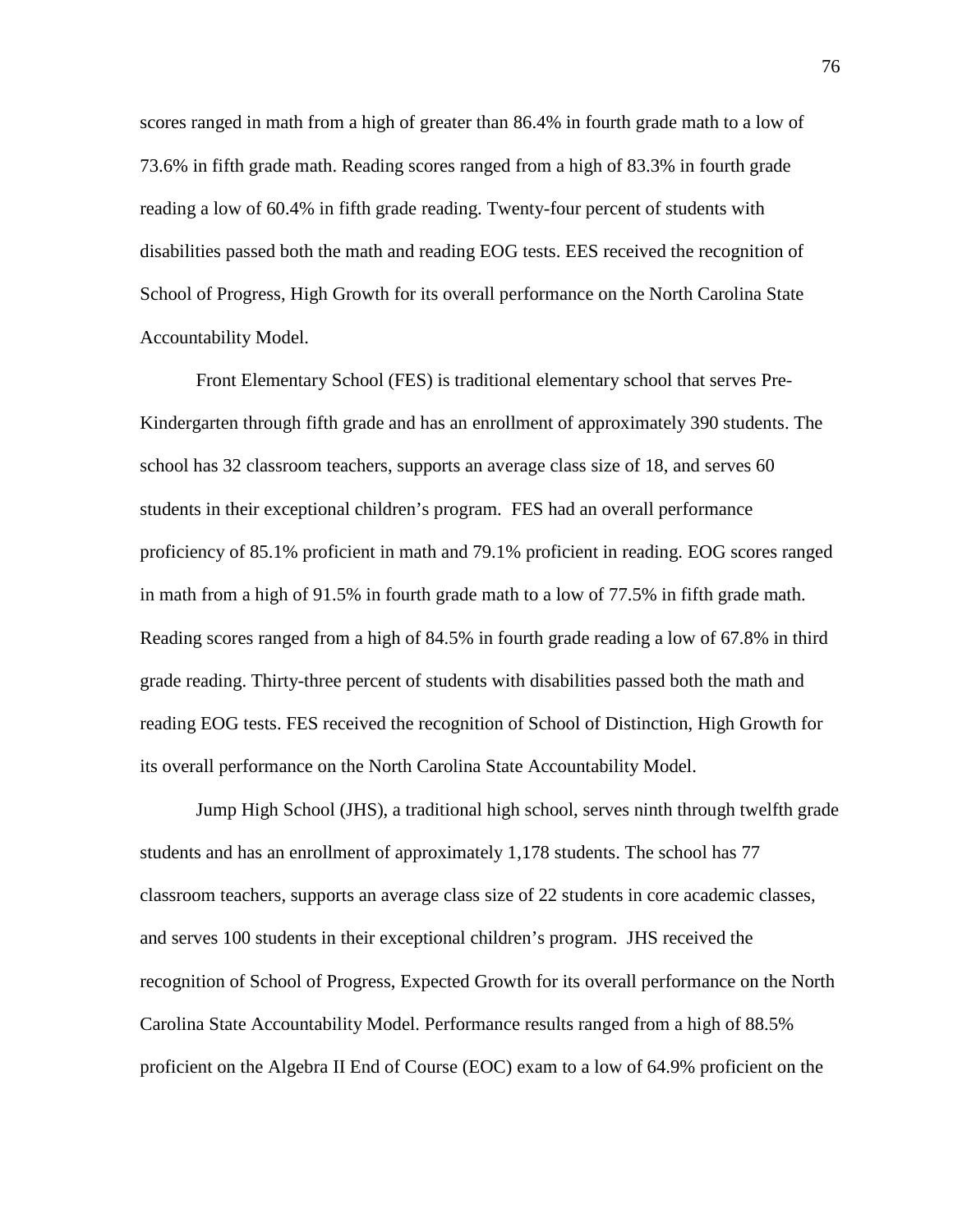Algebra 1 EOC. On the English 1 EOC exam, 83.5% of the students were proficient. Thirtyseven percent of students with disabilities passed their EOC exams in the particular subjects.

**Middleton School District (MSD) Study Participants.** One middle school, one high school and 3 elementary principals for a total of 5 MSD principals were interviewed in this study. Four of the five principals from MSD were males. Educational experience of these principals ranged from 12 to over 30 years. Their experience as principals ranged from three to 13 years.

April has been a school administrator for 13 years. April has been a principal at a special school for students with disabilities, an elementary, and currently is principal at AMS. April has an undergraduate degree in special education and was an Exceptional Children's teacher for nine years. Altogether, April has been in education for 22 years. She holds a Master's degree in School Administration.

Bill, principal at BES, has been in education for 17 years. He has been in administration for 9 years and has served as principal for six years. Before serving as principal at BES, he was principal at another school in MSD. Bill has an undergraduate degree in Economics. He went back to school to get his degree in education and also holds a Master's degree in school administration. He is currently enrolled in an educational specialist degree program.

Evan has been in education for 12 years. Nine out of those years has been in administration with the last three as a principal in MSD. Evan has an undergraduate degree in middle grades education and has experience at several schools within Middleton School District. He holds a Master's degree in school administration and also his educational specialist degree.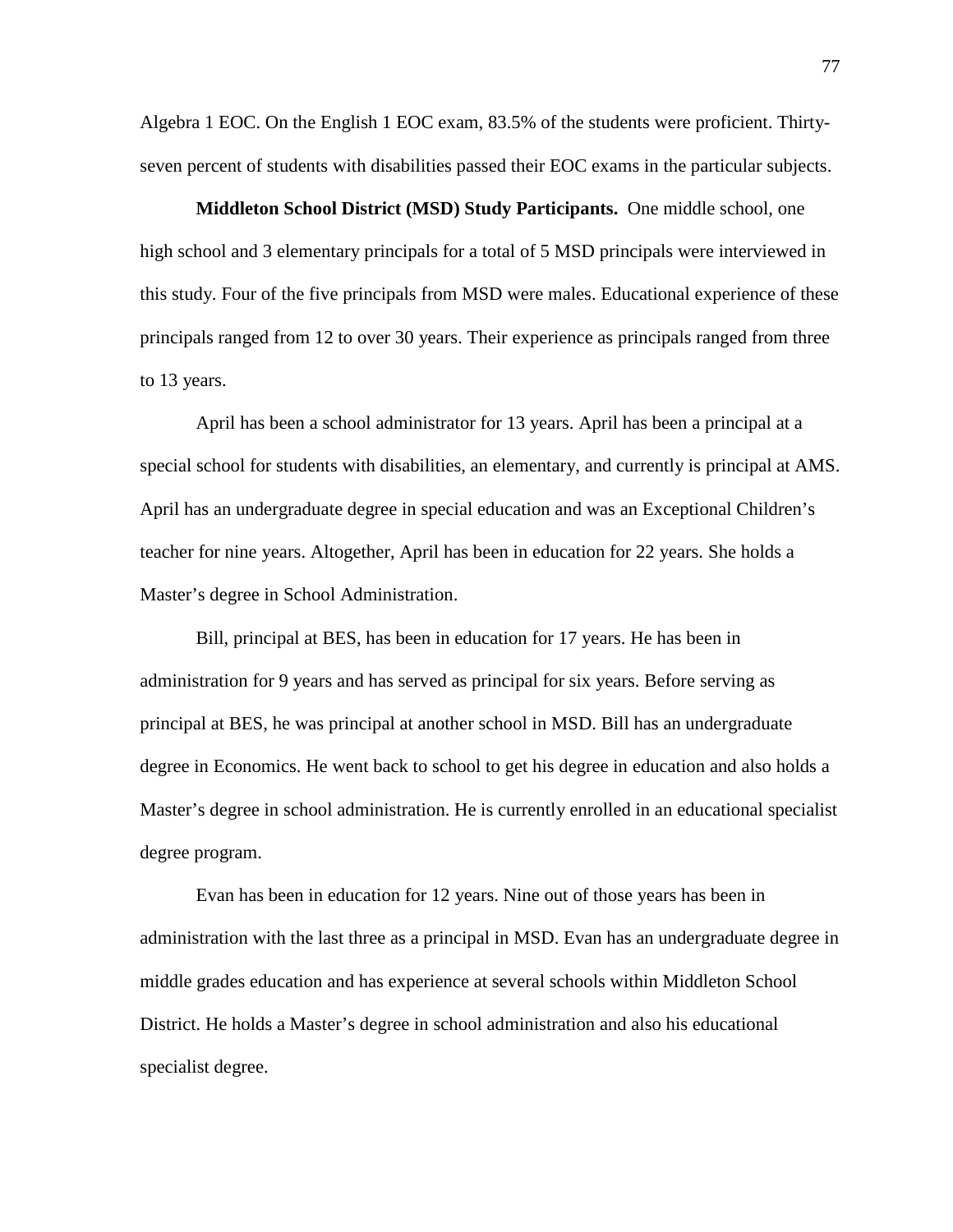Frank, principal at FES, has been in education for 14 years. Frank has been an administrator for 10 years and has served as principal for the last nine years. Before serving as principal at FES, he served as principal at other elementary schools within MSD. Frank, with an undergraduate degree in elementary education, has served his entire educational career in the elementary school. He holds a Master's degree in school administration, an educational specialist degree and is currently enrolled in a doctoral program.

Jimmy, principal of JHS, has been in education for over 30 years. Jimmy spent 30 plus years serving as an English teacher, assistant principal, and principal in the state of Georgia. He has an undergraduate degree in English, Master's degree in school administration, and holds a doctoral degree. Jimmy has been principal for over three and a half years at JHS.

**Urban School District Description.** Urban School District (USD) is located in western North Carolina. The county school district is spread throughout the county with one large city and several smaller cities that all serve as bedroom communities to the largest metropolis in the state. USD is one of the top ten largest school districts in North Carolina. USD has 55 schools; 30 primary or elementary schools (PK-5); two intermediate schools (4- 5); 11 middle schools (6-8); nine high schools (9-12); an early college high school; a special needs school; and an alternative school. This urban school district serves 31,619 students and is the ninth largest school district in the state.

The community that supports this school district has a broad range of economic resources as well as challenges. While nestled beside one of the largest banking cities in the country, the diversity and uniqueness of this county bring about many challenges. These challenges include areas of high poverty, unbalanced demographics, and a rapid population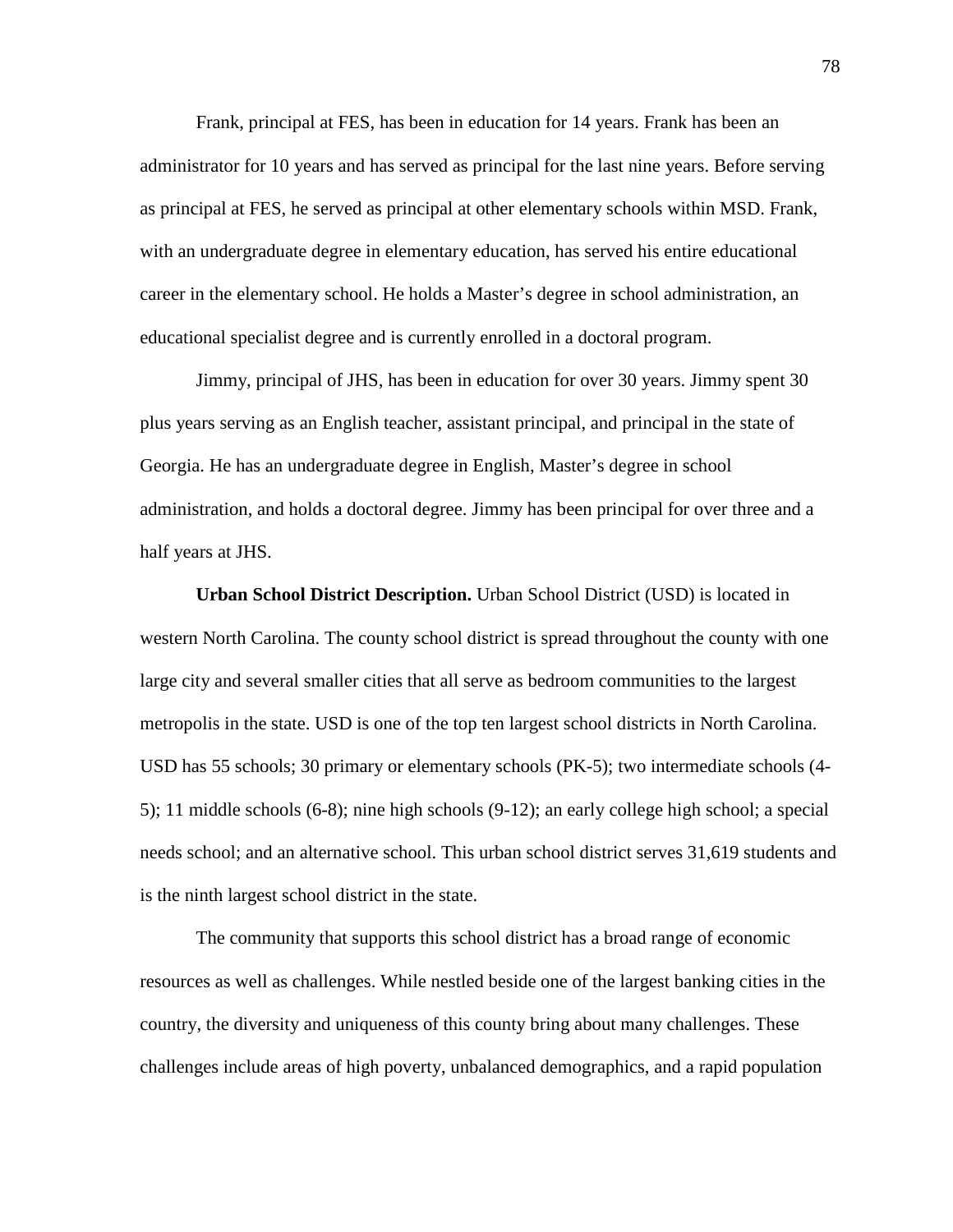shift to the eastern region of the county. One large interstate runs vertically through the county. Signs of the city are obvious from the interstate through the observation of business and economic development. The county has an ethnic breakdown of 78.2% white, 15.3% African-American, and 6.5% Hispanic/Other. The ethnic breakdown of schools within this county varies widely. This county has an unemployment rate of 10.7% as compared to a rate of 9.5% for entire state of North Carolina.

Four schools within USD were selected to be a part of this study. Coastal Elementary School (CES), a traditional elementary school serves Pre-Kindergarten through fifth grade students and has an enrollment of approximately 661 students. The school has 35 classroom teachers, supports an average class size of 22 students, and serves 48 students in their exceptional children's program. CES had an overall performance proficiency of 94.4% proficient in math and 88.6% proficient in reading. EOG scores ranged in math from a high of greater than 95% in fifth grade math to a low of 92.3% in fourth grade math. Reading scores ranged from a high of 93.5% in fifth grade reading a low of 83.1% in third grade reading. Almost 51% of students with disabilities passed both the math and reading EOG tests. CES received the recognition of Honor School of Excellence, High Growth for its overall performance on the North Carolina State Accountability Model.

Dorsal Elementary School was the second school that I visited in Urban School District. Dorsal Elementary School (DES), a traditional elementary school, serves Pre-Kindergarten through fifth grade students and has an enrollment of approximately 585 students. The school has 39 classroom teachers, supports an average class size of 19 students, and serves 47 students in their exceptional children's program. DES had an overall performance proficiency of 75.2% proficient in math and 68.9% proficient in reading. EOG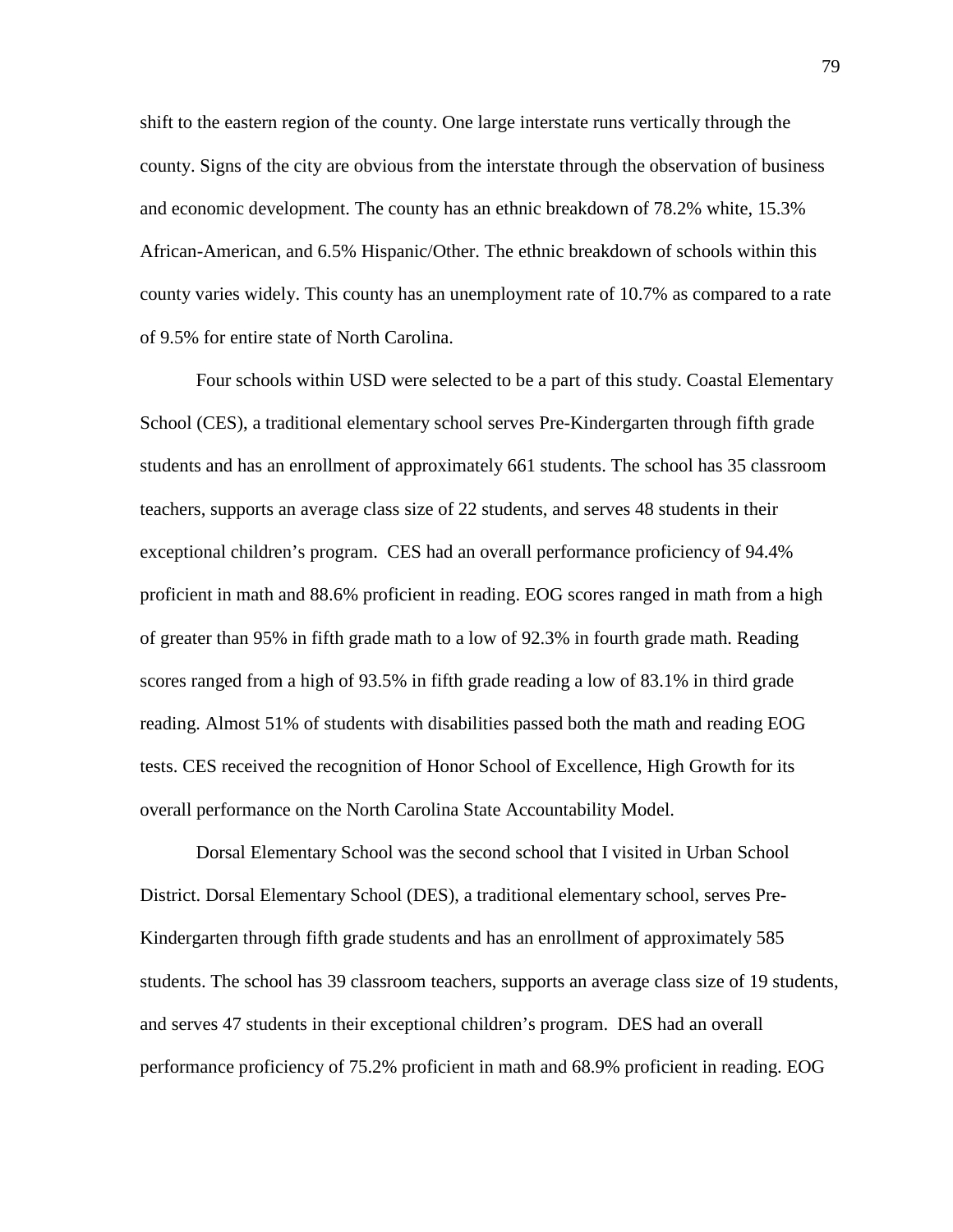scores ranged in math from a high of 84.6% in third grade math to a low of 69.7% in fourth grade math. Reading scores ranged from a high of 74.1% in fifth grade reading a low of 62.6% in third grade reading. Slightly over 21% of students with disabilities passed both the math and reading EOG tests. DES received the recognition of School of Progress, Expected Growth for its overall performance on the North Carolina State Accountability Model.

Iceland Elementary School was the third school that I visited in Urban School District. Iceland Elementary School (IES), a traditional elementary school, serves Pre-Kindergarten through fifth grade students and has an enrollment of approximately 540 students. The school has 39 classroom teachers, supports an average class size of 20 students, and serves 105 students in their exceptional children's program. IES has three cluster Autistic classrooms that serve students throughout the Urban School District. IES had an overall performance proficiency of 77.7% proficient in math and 66.6% proficient in reading. EOG scores ranged in math from a high of 80.4% in fourth grade math to a low of 74.8% in third grade math. Reading scores ranged from a high of 75.0% in fifth grade reading a low of 57.0% in third grade reading. Fifteen percent of students with disabilities passed both the math and reading EOG tests. IES received the recognition of School of Progress, Expected Growth for its overall performance on the North Carolina State Accountability Model.

Lemon Middle School was the fourth school that I visited in Urban School District and the final school visited in the interview process. Lemon Middle School (LMS), a traditional middle school, serves sixth through eighth grade students and has an enrollment of approximately 794 students. The school has 43 classroom teachers, supports an average class size of 27 students, and serves 80 students in their exceptional children's program. LMS had an overall performance proficiency of 81.0% proficient in math and 71.3% proficient in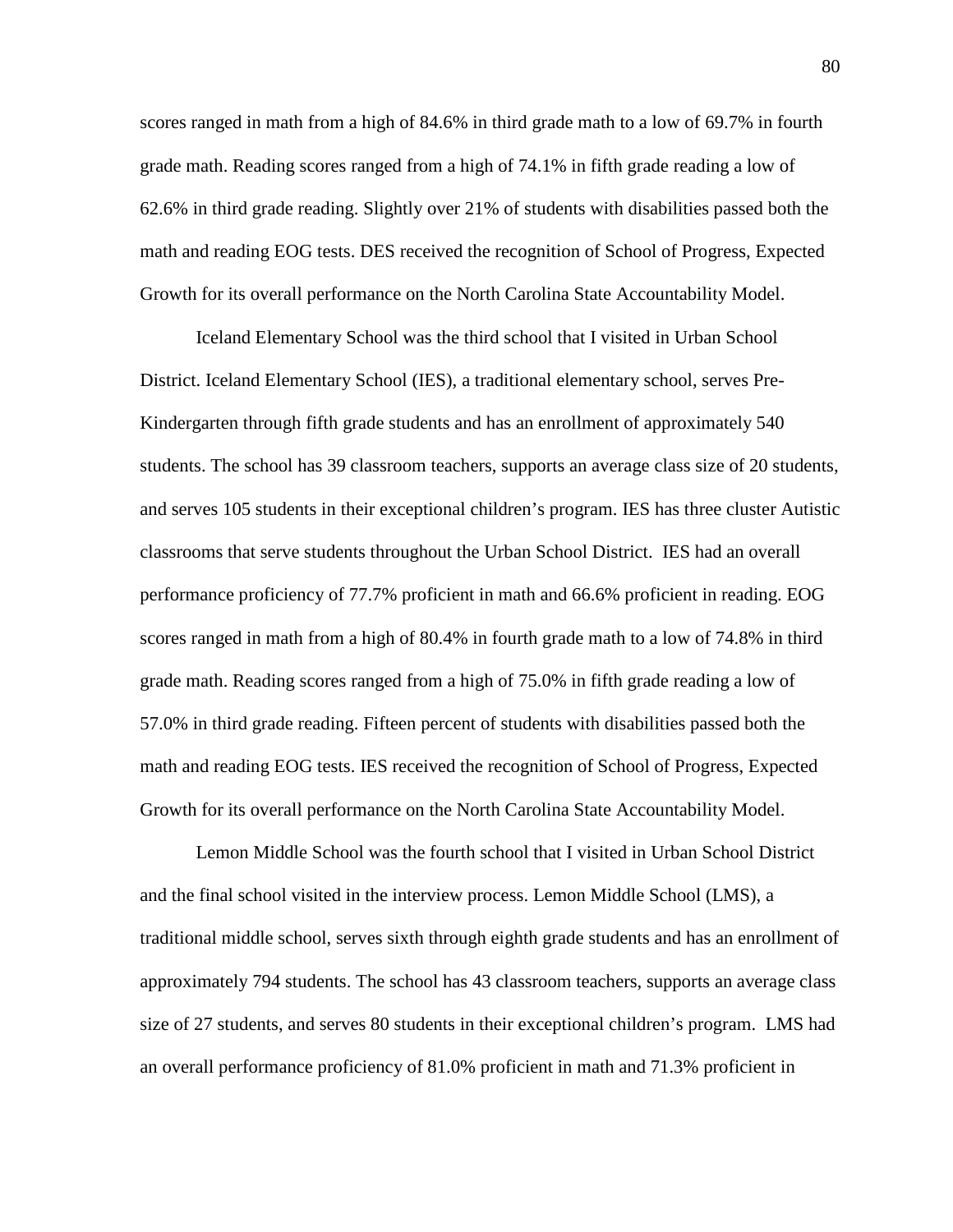reading. EOG scores ranged in math from a high of 81.1% in sixth grade math to a low of 79.6% in seventh grade math. Reading scores ranged from a high of 76.5% in sixth grade reading a low of 67.6% in seventh grade reading. Slightly more than 19% of students with disabilities passed both the math and reading EOG tests. LMS received the recognition of School of Progress, High Growth for its overall performance on the North Carolina State Accountability Model.

**Urban School District (USD) Study Participants**. One middle school and three elementary principals for a total of four USD principals were interviewed in this study. Three of these four principals were females. Educational experience of these principals ranged from 13 to 26 years. Their experience as principals ranged from four to 11 years.

Cindy, principal at Coastal Elementary School, has been in education for 26 years. All but three of those years have been spent at the middle school level. Cindy has been in administration for 15 years and has served as principal for 11 years. The last three years at CES were her first three years outside of a middle school. Before serving as principal at Coastal Elementary School, she was principal at another school in USD. Cindy has an undergraduate degree in middle grades education, a Master's degree in school administration, and a Master's degree in curriculum and instruction.

Debra has been in education for 13 years. Nine out of those years has been in administration with the last six as a principal in USD. Debra has an undergraduate degree in elementary education. She has experience at several schools within USD. Debra holds a Master's degree in school administration and is pursuing a doctoral degree.

Ivory, principal at Iceland Elementary School, has been in public education for 20 years. She has spent time teaching in a private school and also spent time at home raising her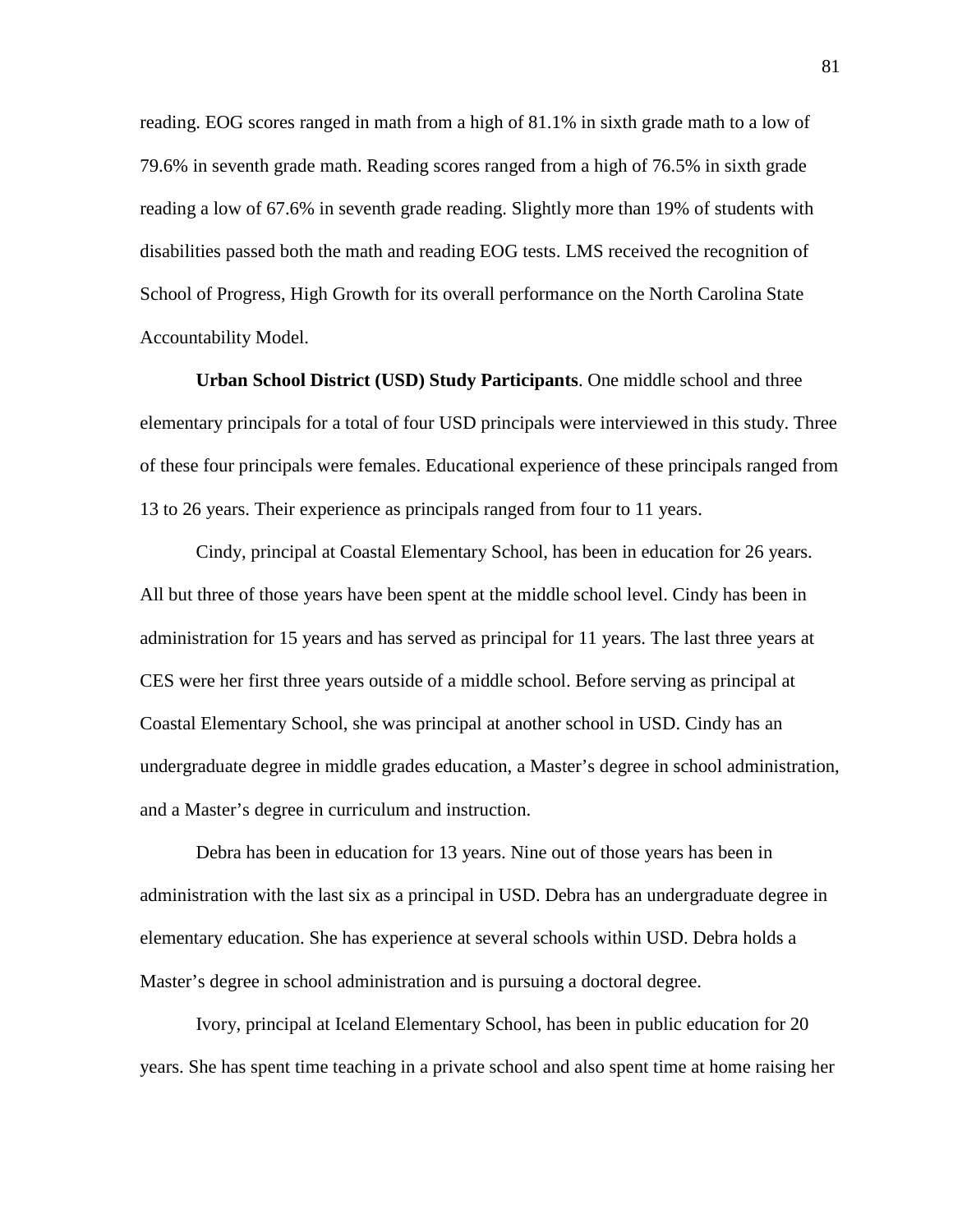children. Ivory has been in administration for 12 years, severing the last 10 years as principal. Ivory has been at Iceland Elementary the last four years. Ivory has an undergraduate degree in Early Childhood, a Master's degree in Curriculum and Instruction, and a Master's degree in School Administration.

Larry, principal at Lemon Middle School, has been in education for 21 years. He has been an administrator for nine years and served as a principal the last four years. He has an undergraduate degree in History and a Master's degree in school administration. Larry has spent his entire career in Urban School District, teaching high school history, serving as a middle school assistant principal, and currently principal at LMS.

**Rural School District Description.** Rural School District (RSD) is located in western North Carolina on the western edge of the Piedmont region. The county school district is spread throughout the medium size geographical county. This county contains several small towns that make up the rural communities. Business and industry are scarce in the county and unemployment at 12.9% is a major concern. RSD has 19 schools; ten elementary schools (PK-5); three middle schools (6-8); three high schools (9-12); an alternative school; an early college high school, and a school for preschool students. This county school district serves approximately 9,000 students.

Backed by lots of community support, Rural School District launched a one to one lap initiative two years ago. The county has no interstate within its borders. The county has an ethnic breakdown of 85.9% white, 10.1% African-American, and 4% Hispanic/Other. This county has an unemployment rate of 12.9% as compared to a rate of 9.5% for entire state of North Carolina.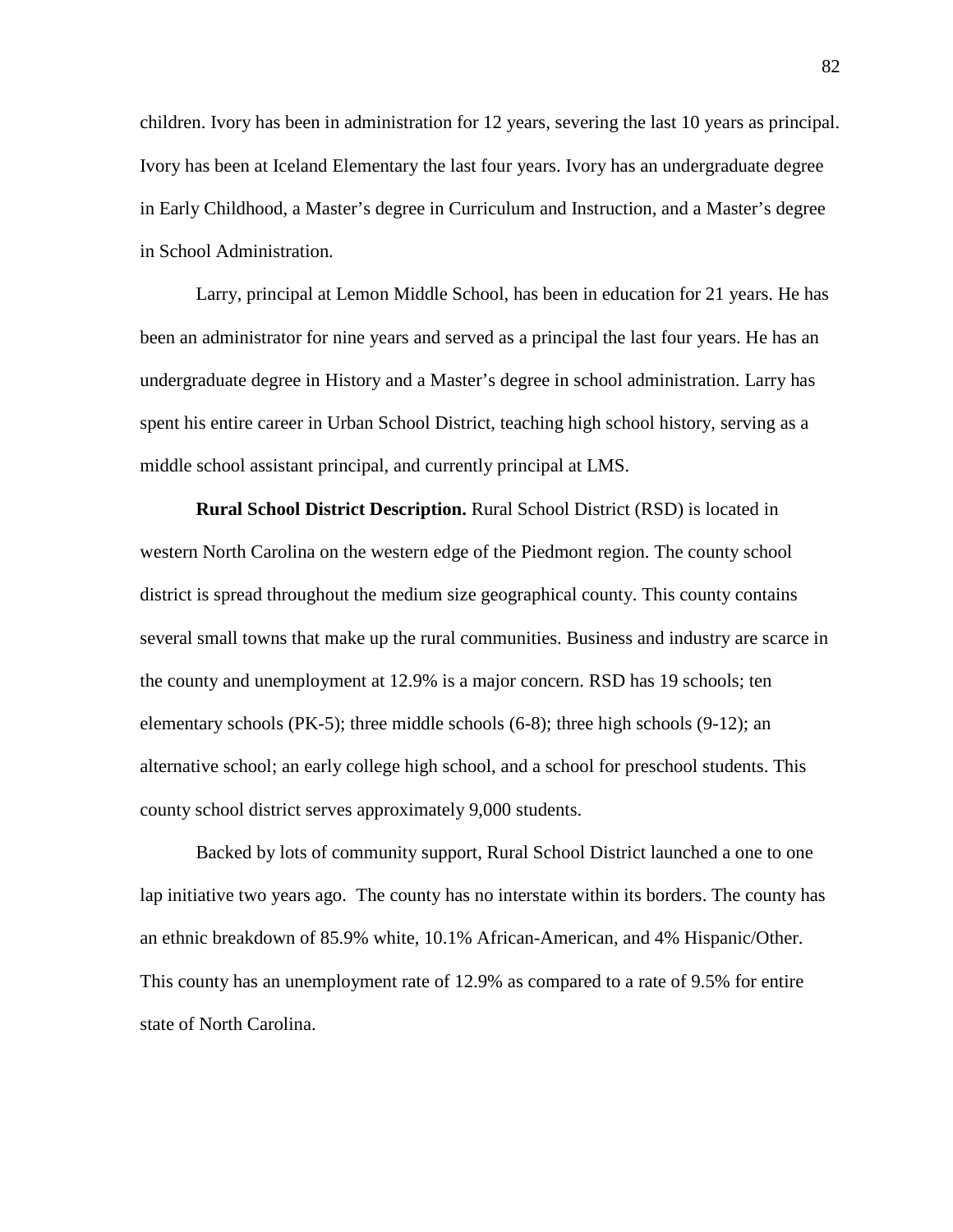Three schools from the Rural School District were a part of this study. Giant High School (GHS), a traditional high school, serves ninth through twelfth grade students and has an enrollment of approximately 737 students. The school has 52 classroom teachers, supports an average class size of 20 students in core academic classes, and serves 80 students in their exceptional children's program. GHS received the recognition of School of Progress, Expected Growth for its overall performance on the North Carolina State Accountability Model. Performance results ranged from a high of 81.9% proficient on the US History EOC exam to a low of 60.3% proficient on the Algebra 1 EOC. On the English 1 EOC exam, 77.8% of the students were proficient. Slightly over 35% of students with disabilities passed their EOC exams in the particular subjects.

Hill Middle School (HMS), a traditional middle school, serves sixth, seventh, and eighth grade students and has an enrollment of approximately 741 students. The school has 46 classroom teachers, supports an average class size of 22 students, and serves 118 students in their exceptional children's program. HMS had an overall performance proficiency of 80.2% proficient in math and 71.2% proficient in reading. EOG scores ranged in math from a high of 80.9% in eighth grade math to a low of 79.7% in sixth grade math. Reading scores ranged from a high of 77.6% in sixth grade reading a low of 61.8% in seventh grade reading. Slightly over 26% of students with disabilities passed both the math and reading EOG tests. HMS received No Recognition for its overall performance on the North Carolina State Accountability Model.

Kettle Middle School was the third school that I visited in Rural School District and the next to last school I visited in the interview process. Kettle Middle School (KMS), a traditional middle school, serves sixth through eighth grade students and has an enrollment of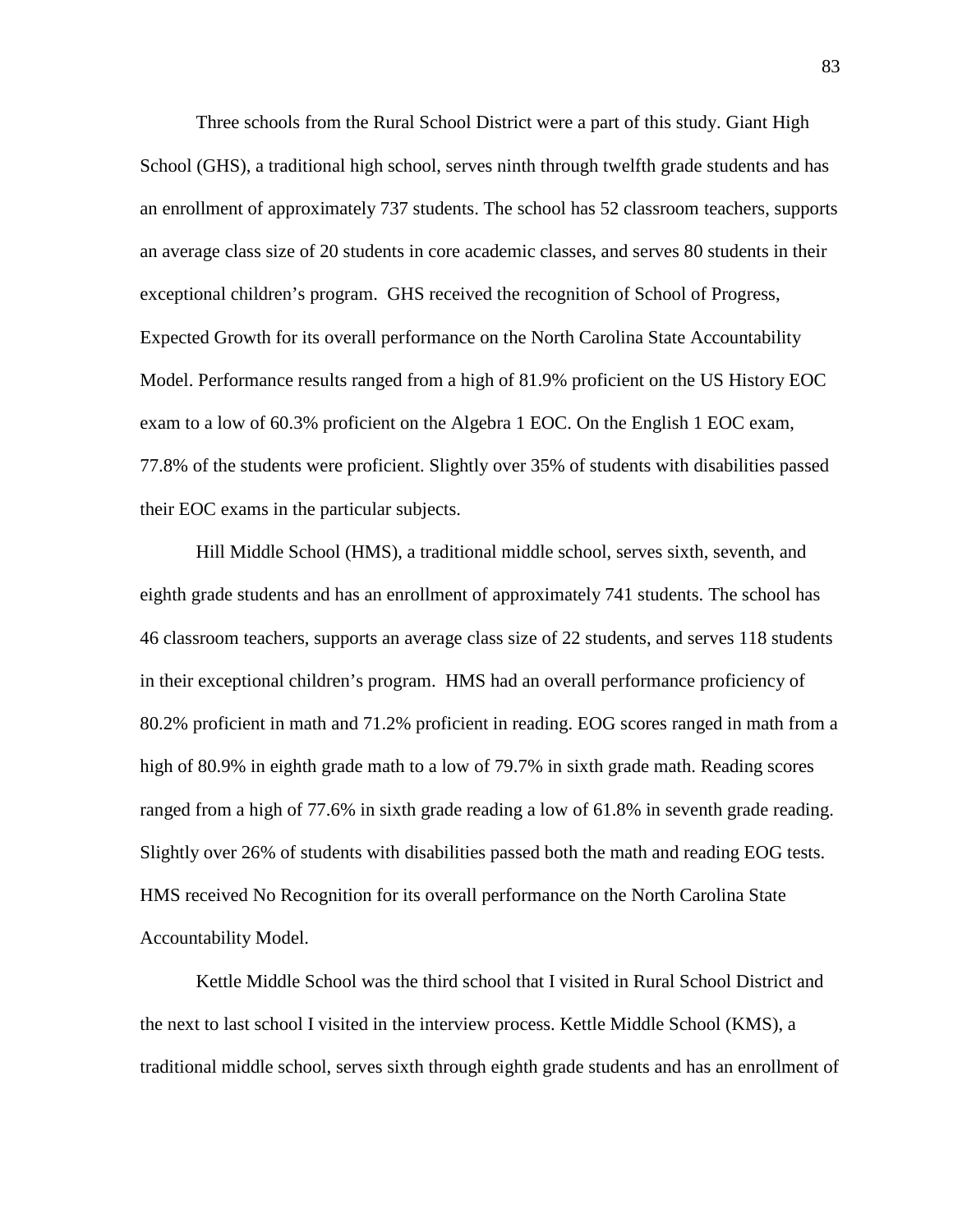approximately 632 students. The school has 41 classroom teachers, supports an average class size of 22 students, and serves 53 students in their exceptional children's program. KMS had an overall performance proficiency of 81.1% proficient in math and 62.3% proficient in reading. EOG scores ranged in math from a high of 87.7% in eighth grade math to a low of 73.4% in seventh grade math. Reading scores ranged from a high of 75.7% in sixth grade reading a low of 52.0% in seventh grade reading. Slightly over 30.4% of students with disabilities passed both the math and reading EOG tests. KMS received No Recognition for its overall performance on the North Carolina State Accountability Model.

**Rural School District (RSD) Study Participants**. One high school and two middle school principals for a total of three RSD principals were interviewed in this study. All three principals from RSD were males. Educational experience of these principals ranged from 14 to 29 years. Their experience as principals ranged from four to five years.

Grant, principal at Giant High School (GHS), has been in education for 29 years. He has been in administration for 15 years and has served as principal for the last five years. Before serving as principal at GHS, Grant was a Biology teacher and then an assistant principal at the school. He has spent his entire career at GHS and is planning on retiring at the end of the current school year. He has an undergraduate degree in Biology and a Master's degree in school administration.

Henry has been in education for 18 years. Ten of those years have been in administration with the last four as a principal at Hill Middle School. Henry has an undergraduate degree in elementary education and mathematics. He taught for eight years and served as an assistant principal for 10 years in a neighboring county before accepting a principal job in RSD. Henry holds a Master's degree in school administration.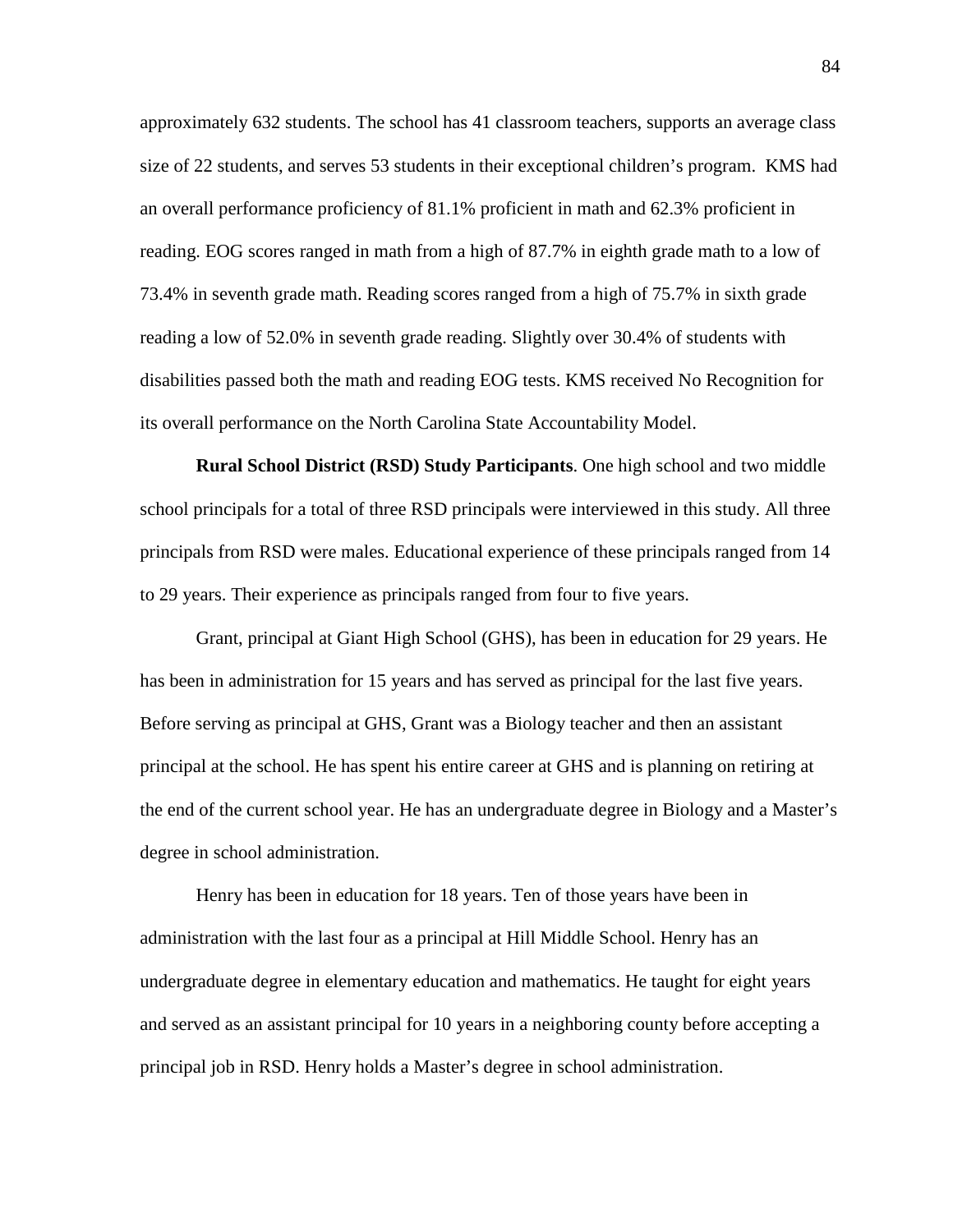Keith, principal at Kettle Middle School, has been in education for 14 years. He served five years as an exceptional children's teacher although his original degree was in physical education. Keith has been in administration for nine years. The last five years he has served as principal at Kettle Middle School. Prior to his five years at KMS, Keith served at the high school level in RSD. Along with an undergraduate degree in physical education and a special education certification, Keith has a Master's degree in school administration.

## **Research Participant Interviews**

The following section will describe the experiences I had during the interview process with the participants. A narrative of the participant interviews will be presented in chronological order. The narrative includes a description of the specific interview location, the appearance of the school or interview facility, impressions of the principal, and general perceptions gained during the interview process. The interviews in the study were conducted in the following order: April (Apple Middle School – MSD), Bill (Border Elementary School – MSD), Cindy (Coastal Elementary School – USD), Debra (Dorsal Elementary School – USD), Evan (East Elementary School – MSD), Frank (Front Elementary School – MSD), Grant (Giant High School – RSD), Henry (Hill Middle School, RSD), Ivory (Iceland Elementary School, USD) , Jimmy (Jump High School, MSD) , Keith (Kettle Middle School, RSD) , Larry (Lemon Middle School, USD) . The interviews conducted with these principals ranged from approximately 45 min to slightly over an hour.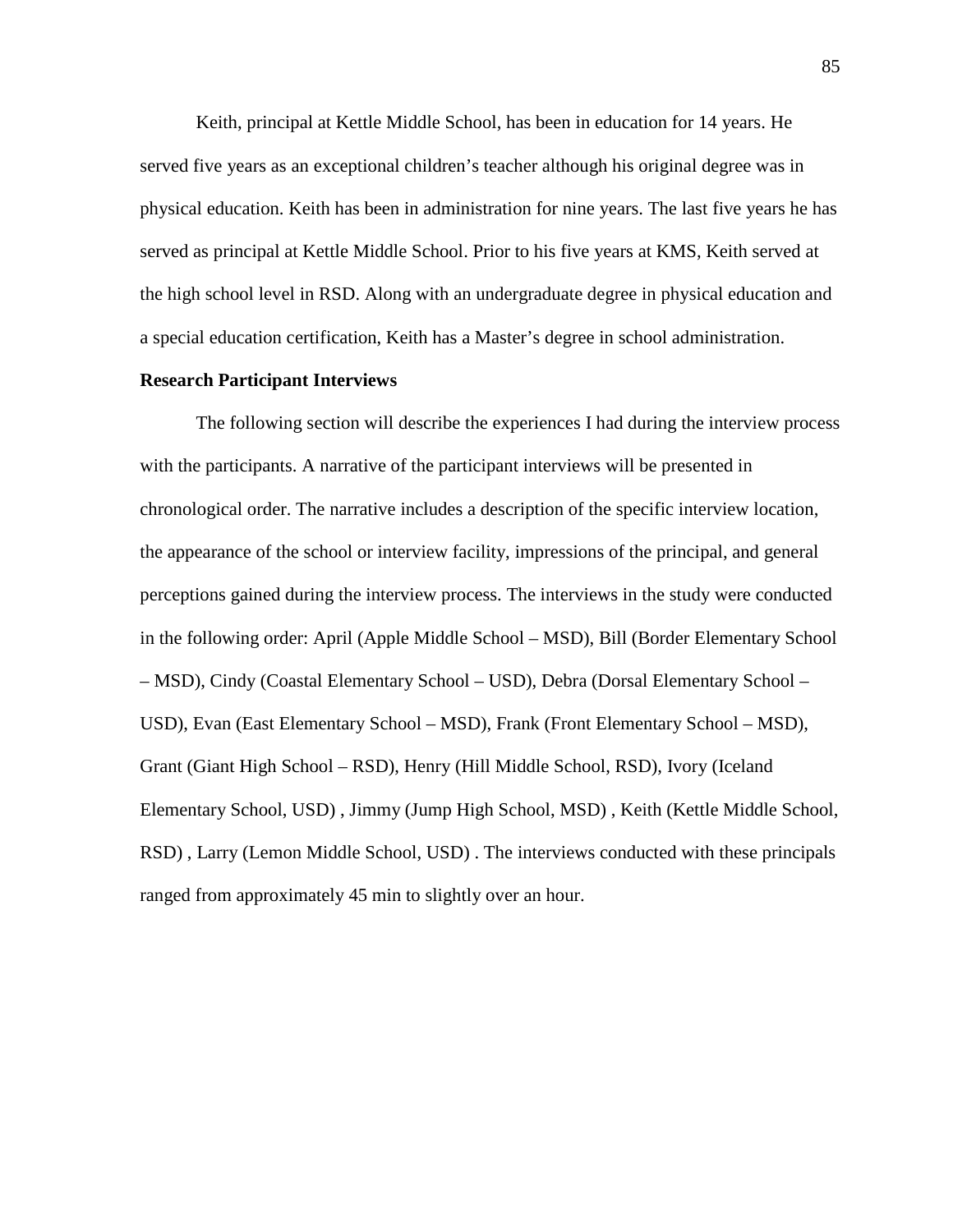## Table 2

# *Interview Participants*

|       |        |       |          |                  | <b>Masters</b>       |           |                |
|-------|--------|-------|----------|------------------|----------------------|-----------|----------------|
|       |        | Total | Years in | Years as         | Undergraduate        | in School | Advanced       |
| Name  | Gender | Years | Admin    | Principal        | Degree               | Admin     | Degree         |
| April | Female | 22    | 13       | 13               | Special Ed           | Yes       | N <sub>o</sub> |
| Bill  | Male   | 17    | 9        | 6                | Economics            | Yes       | EdS            |
| Cindy | Female | 26    | 15       | 11               | Middle Grades        | Yes       | N <sub>o</sub> |
|       |        |       |          |                  | Elem                 |           |                |
| Debra | Female | 13    | 9        | 6                | Education            | Yes       | Enrolled       |
| Evan  | Male   | 12    | 9        | $\overline{3}$   | <b>Middle Grades</b> | Yes       | EdS            |
|       |        |       |          |                  | Elem                 |           |                |
| Frank | Male   | 14    | 10       | $\boldsymbol{9}$ | Education            | Yes       | EdS            |
| Grant | Male   | 18    | 10       | $\overline{4}$   | <b>Elementary Ed</b> | Yes       | No             |
| Henry | Male   | 29    | 15       | 5                | <b>Biology</b>       | Yes       | N <sub>o</sub> |
|       |        |       |          |                  | Early                |           |                |
| Ivory | Female | 20    | 12       | 10               | Childhood            | Yes       | No             |
| Jimmy | Male   | $30+$ | 16       | 6                | English              | Yes       | EdD            |
| Keith | Male   | 14    | 9        | 5                | Physical Ed          | Yes       | No             |
| Larry | Male   | 21    | 9        | $\overline{4}$   | History              | Yes       | N <sub>o</sub> |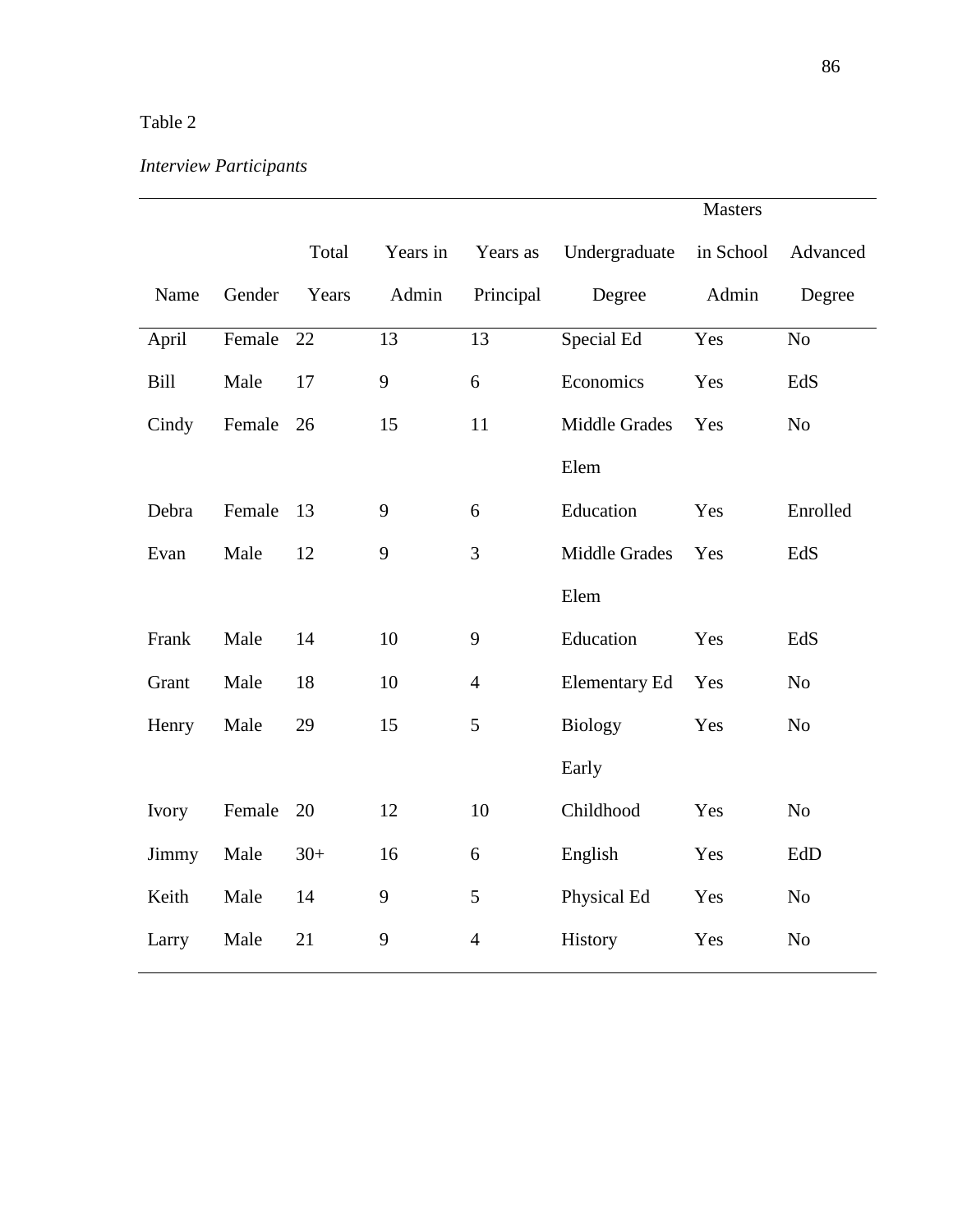**Participant 1 – April.** April, principal at Apple Middle School, has a degree in special education and experience as a special education teacher and former principal at a special needs school. She was very interested in my study focusing on disability and was the first principal to respond to my inquiry. I interviewed April in the principal's office and was immediately impressed with her interest in special education and disability. She obviously had a lot of knowledge about disability and we were able to communicate with ease during the interview process. She was quick to point out that her level of comfort with disability was due in large part to her educational background. She sympathized with principals that did not come from a special education background.

**Participant 2 – Bill.** Bill, principal at Border Elementary School, had a different type of undergraduate experience. He was not originally in education as he was an Economics major. He had experience teaching in the secondary school but declared he really enjoyed the elementary level and wanted to remain there as he felt the impact he could have on young learners was greatest. Bill's undergraduate experience would impact his level of preparedness for his career in education.

Bill focused on the work of his teachers during his interview. Hiring good teachers that worked well with all students was very important to him as an educational leader. Bill talked about the balance between providing a free and appropriate education to all students while also taking into consideration the least restrictive environment for students with disabilities. As the interview continued, Bill continued to emphasize the work and impact good teachers had on students with disabilities.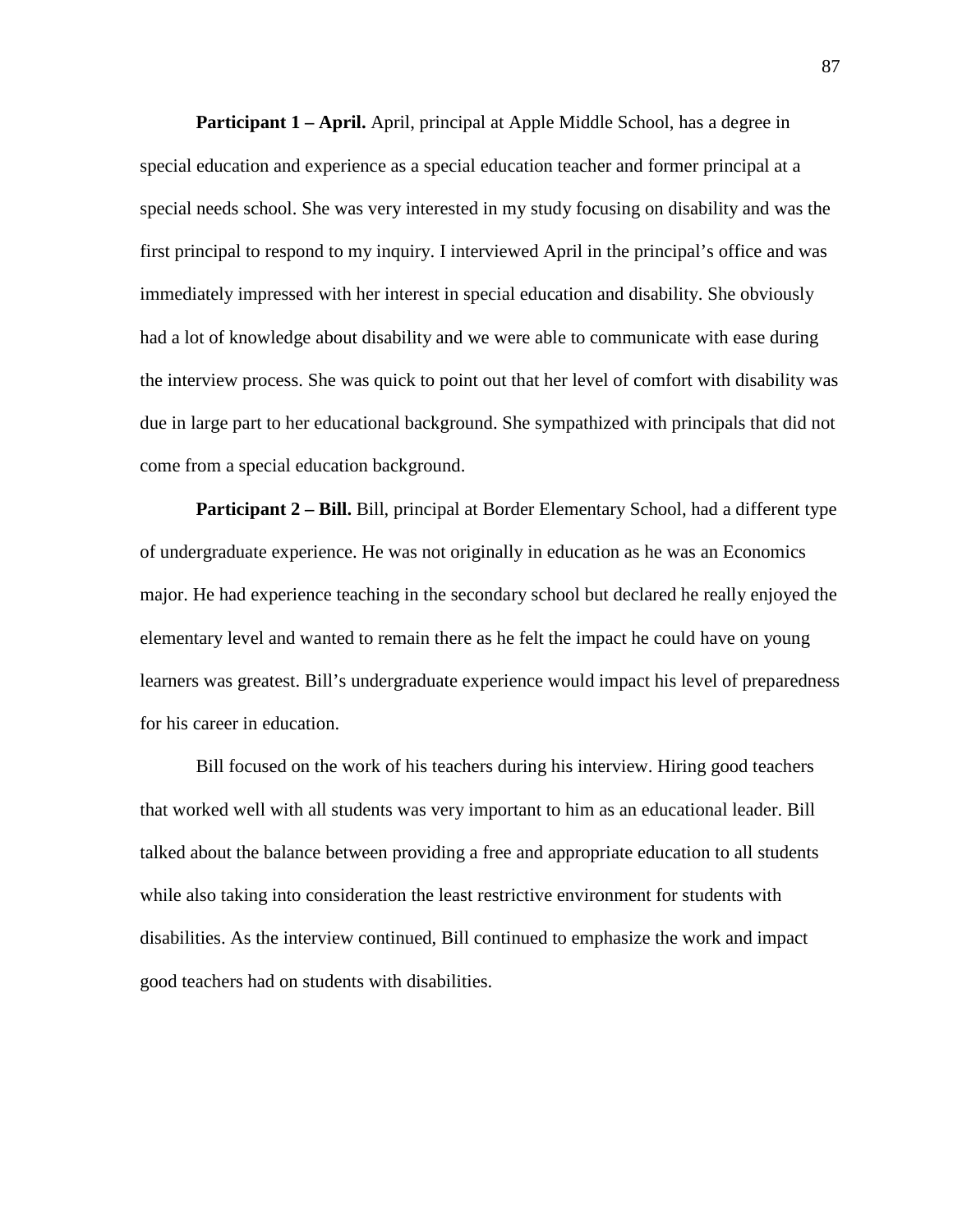**Participant 3 – Cindy.** Cindy, principal at Coastal Elementary School, was excited to be a part of study and had a lot of questions about the dissertation process. During the interview with Cindy, the point that stood out the most was her experience in dealing with her niece who had a disability and experienced a lot of problems in middle school. Cindy even admitted that she was concerned her sister was too pushy with the school and with her niece. However, over a period of time and once the niece grew into her abilities, high school was so much better and the child's experiences made the middle school struggles worth it. Cindy exclaimed that seeing the student with disability come out on the other side of the education cycle made her understand why schools, teachers, and administrators continue to work with difficult or challenging students. In the end, all the work pays off and the student greatly benefits. This personal experience for Cindy seemed to inform her perspective and leadership dealing with students with disabilities.

**Participant 4 – Debra.** Debra, principal at Dorsal Elementary School, was very familiar with Special Education and students with disabilities. One of the things that came up in this interview was the role of the "Special Needs Administrator." In the Urban school district, one of the assistant principals at the school is designated as the Special Needs Administrator (SNA). This assistant principal or SNA as Debra called them works as the special education expert in the particular building. Debra commented on how much experience and knowledge of special education that person is exposed to. Commenting on her career, Debra wishes that she'd had that experience and would recommend that before a person becomes a principal they would need that opportunity.

**Participant 5 – Evan.** Evan, principal at East Elementary School, was excited about being a part of the study and he had lots of information to share. He provided all of the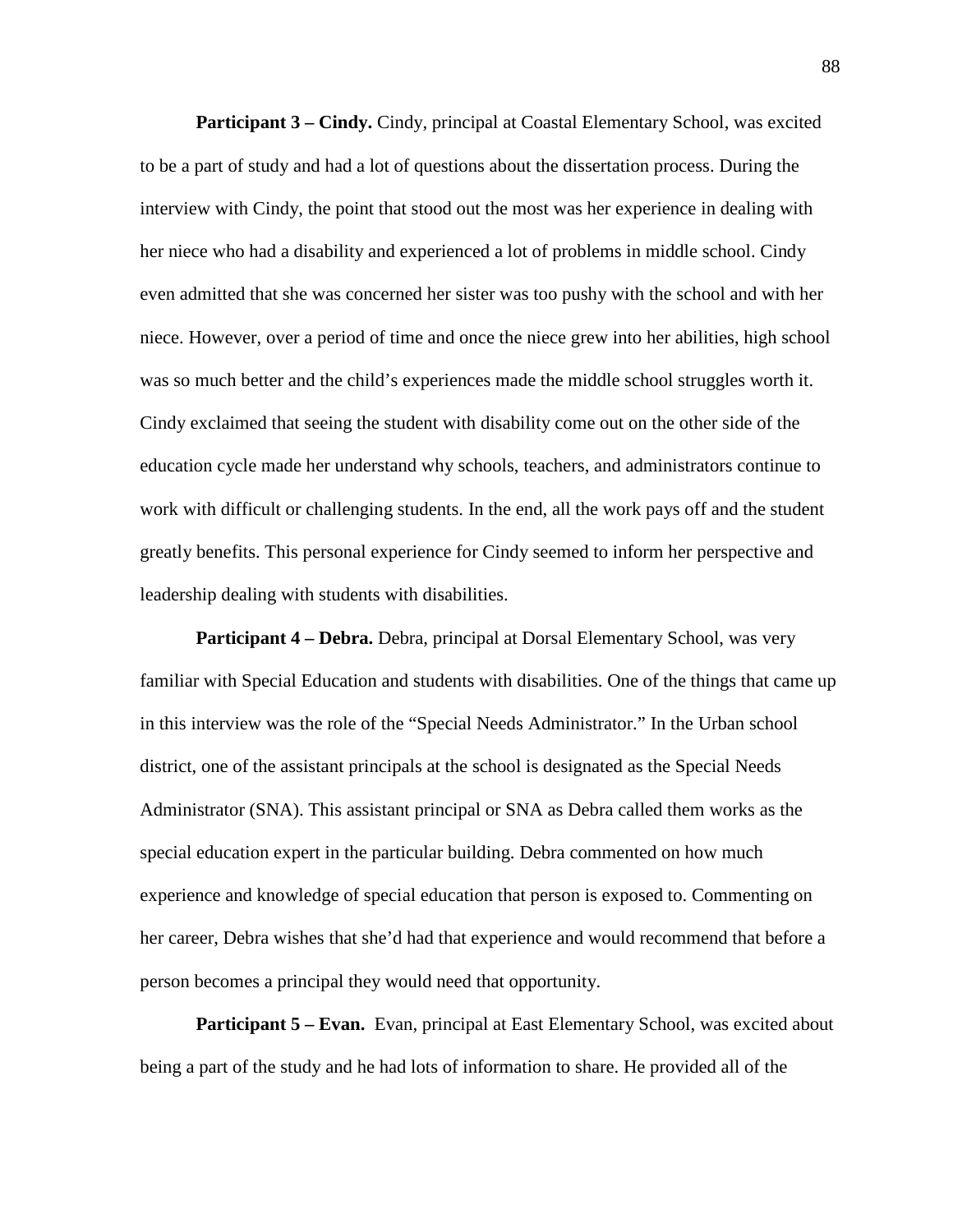requested information and then gave me samples of student schedules, teacher schedules, talked about their scheduling process, and provided lots of interesting information about the school. One of the things that struck me early in the interview was the reason he chose to begin a career in administration. As a young teacher, Evan had what he referred to as an awful experience with an administrator. He remembers the experience well and knew then that he wanted to go into administration so he could help teachers and support the work of teachers instead of tearing them down. After only three years of teaching, Evan became an assistant principal. He was an assistant principal several years at several different schools before landing as principal. After two years as principal in a neighboring school, he was sent to EES to address some challenges specific to that school.

The second thing that struck me during this interview was Evan's experience of having a child with a hearing loss. He stated that the child was young but they've been to several doctors and worked with several strategies to provide assistance to the child. The child can hear but will need to use a hearing aid for clarity of sound. According to Evan, this experience has definitely influenced his thoughts and work with students and disabilities. As a parent, he has had the opportunity and need to advocate for his child and make sure he got all the needed help and attention. As a principal, he has the same responsibility for his students.

Evan commented extensively on the confidence he had in his exceptional children's teachers and the freedom he gave them to make adjustments throughout the year to provide the most appropriate services for students. He understood the ideas of consistently reviewing the schedule and processes to make sure that all student needs are being met. After the interview, we spoke about his experience in getting his Educational Specialist degree. He is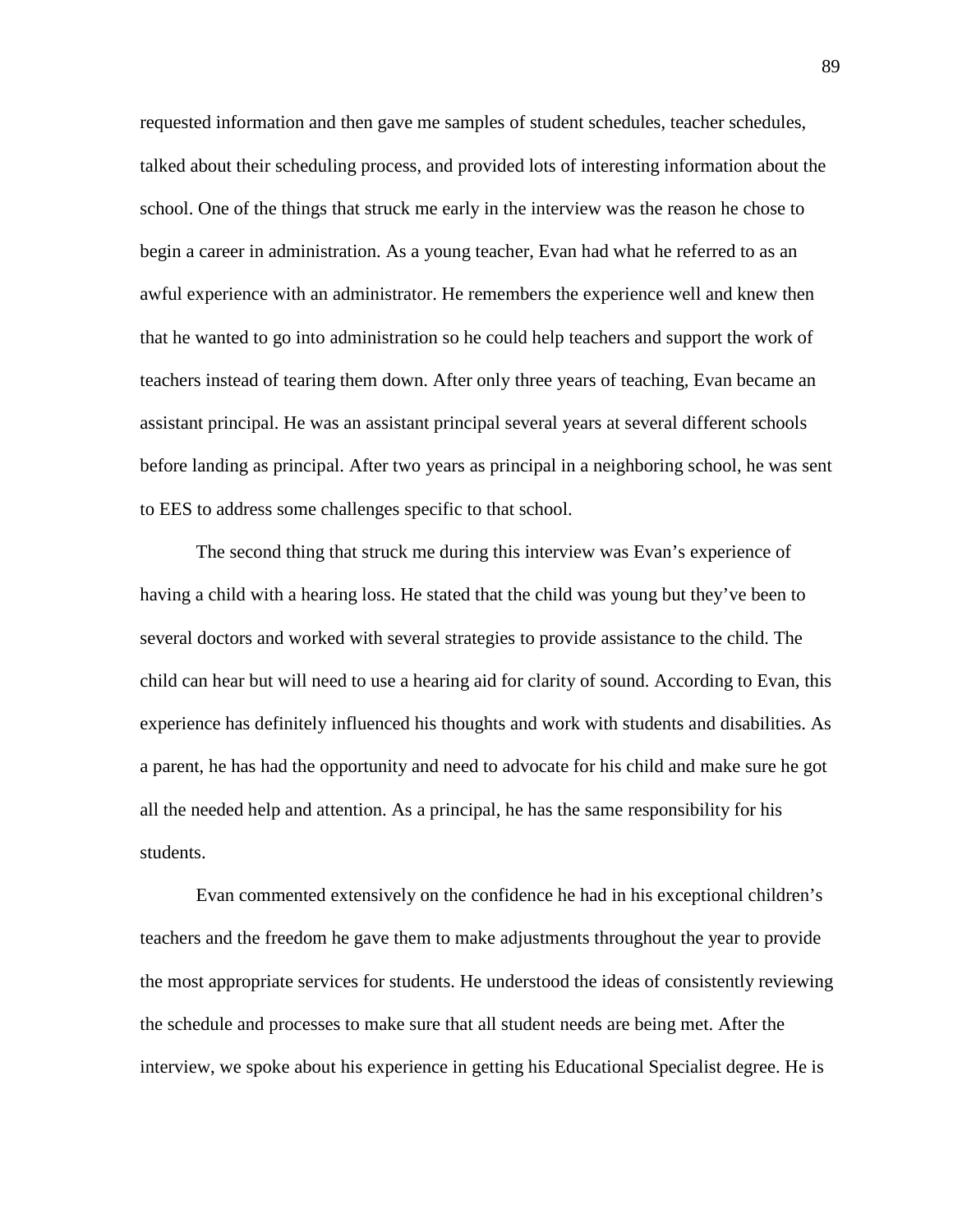interested in pursuing his doctorate but not sure about the timing with two small children at home.

**Interview 6 – Frank.** Frank, principal at Front Elementary School, has an unusual circumstance at FES involving students with disability. FES has the Day Treatment program for the western part of the county. Having the Day Treatment program brought about many things for the school. There are many opportunities and challenges but Frank was very excited to have the program and said that even with the challenges, the staff really loved having the students and program on campus. Frank commented that teachers would ask for students to transition from Day Treatment to their classrooms. He noted multiple times about how great the staff at FES was.

Throughout Frank's interview, he stressed how much his experiences have led to his knowledge and work with students with disabilities. He commented how his time at FES has made him a better leader for students with disabilities. After completing the interview, Frank asked if I wanted a tour of the building. We walked around and took about a 20 minute tour.

The building is circular and the grade levels were laid out in a circular section within the building. This was a very different design that I had not seen before. One interesting thing that I learned while touring the building was that FES had a multiple leveled classroom. One of their teachers had Kindergarten, first, and second graders in the same class. This program had been at the school for a while and was designed to reach students with specific needs. Students that struggle with reading and are in need of remedial instruction are placed in the multi-leveled classroom. There was a teacher and an assistant that coordinated the program. Frank, pursuing his doctoral degree, joked and said that he's already told the teacher that this program was going to be his dissertation. Frank and I also spent some time walking through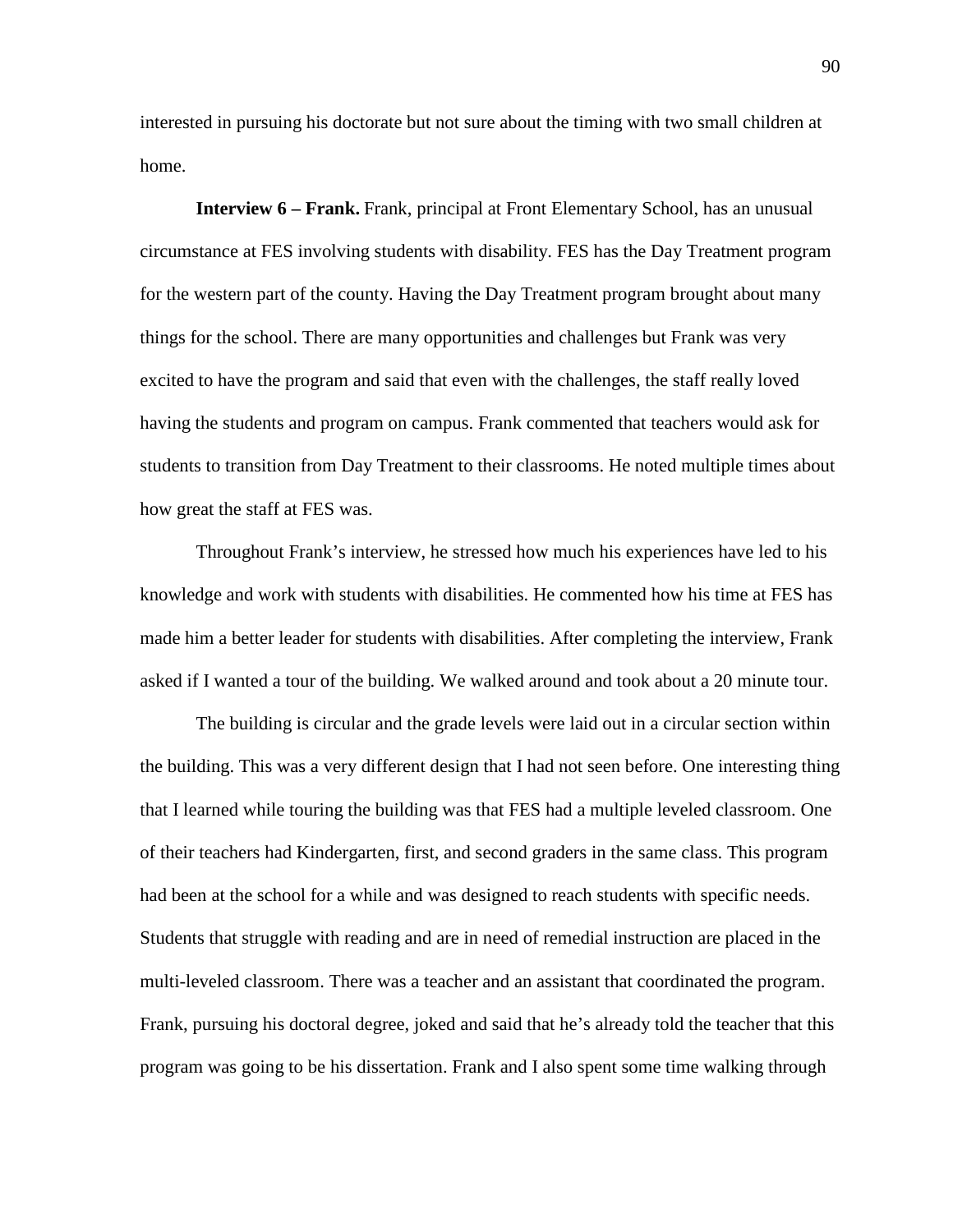the Day Treatment program. I was interested in the similarities and differences between Day Treatment at FES and the Day Treatment in my county.

**Interview 7 – Grant**. In my discussion with Grant, principal at Giant High School, I found it very interesting that he had spent his entire educational career at GHS. Starting with student teaching and then continuing as a Biology teacher, coach and athletic director, assistant principal, and finally principal for the last five years, Grant spent 29 years at GHS. After this year, his  $30<sup>th</sup>$ , he is planning on retiring from GHS. Grant spoke about how all that time had really given him to opportunity to get to know the school, staff, students, and community. As an interviewer, I thought about the advantages but could also think of some disadvantages to being in one place for so long.

Grant spoke of the work of his assistant principals. He talked about one assistant principal in particular who was a special education teacher. This assistant principal was actually an EC teacher at GHS and served as the Special Education department chair. Grant spoke highly of this assistant principal and the work she did with school's students with disabilities. He appeared to be uncomfortable with exceptional children issues. While he seemed to desire the best for all students but gave the assistant principal, the leadership reigns of the exceptional children's program.

Another interesting aspect of the interview with Grant was the changes in education and the exceptional children's program that have occurred during his educational career. Having started his career less than 10 years from the passing of IDEA in 1975, Grant has witnessed a huge shift in the education of students with disabilities. He talked about teaching during a period of time that all students with disabilities were located on one hall in the building. Grant described a time that when he taught and did not have EC students or IEPs.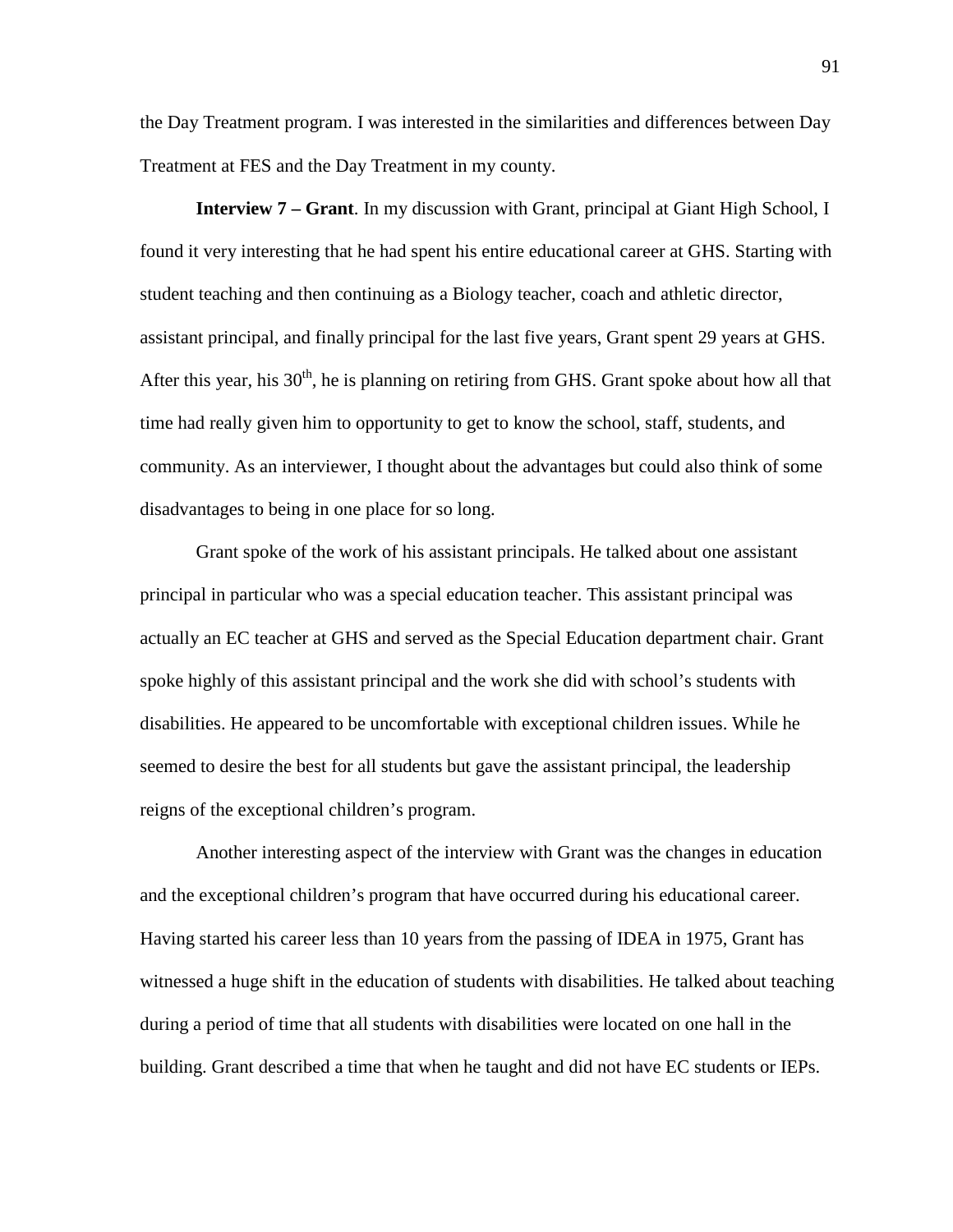He remembers the transition as students with disabilities were integrated into the rest of the building and then began gaining access to different parts of the curriculum. Grant was really conscious about making sure he had the "right" answers. I attribute that to his level of discomfort with exceptional children issues and students with disabilities.

**Interview 8 – Henry.** Henry, principal of Hill Middle School, has a wife who is an exceptional children's teacher in a neighboring county. He seemed to have a knowledgeable background on special education laws and procedures and was aware of what other schools and districts are doing programmatically. Henry really emphasized the fact that he always tries to do what is right for his students but what is considered right or best practice in one district may be different in the other.

Henry seemed to be very confident in his responses and talked not only about students defined in schools as students with disabilities but as other students that may struggle or have difficulties in school. He wanted to provide avenues for success for all students. He was very complementary of his staff and exceptional children's teachers and their work at Hill Middle School. After the interview, we spent some time talking about school and districts in general. Henry was very interested in practices of other schools and school districts. Henry asked several questions about special education practices from my home county.

**Interview 9 – Ivory.** Several interesting things surfaced during my interview with Ivory, principal at Iceland Elementary School. First, she has worked in both public and private education. It was actually during a stint with a private Catholic school that Ivory decided she wanted to go into school administration. From there, she was selected for the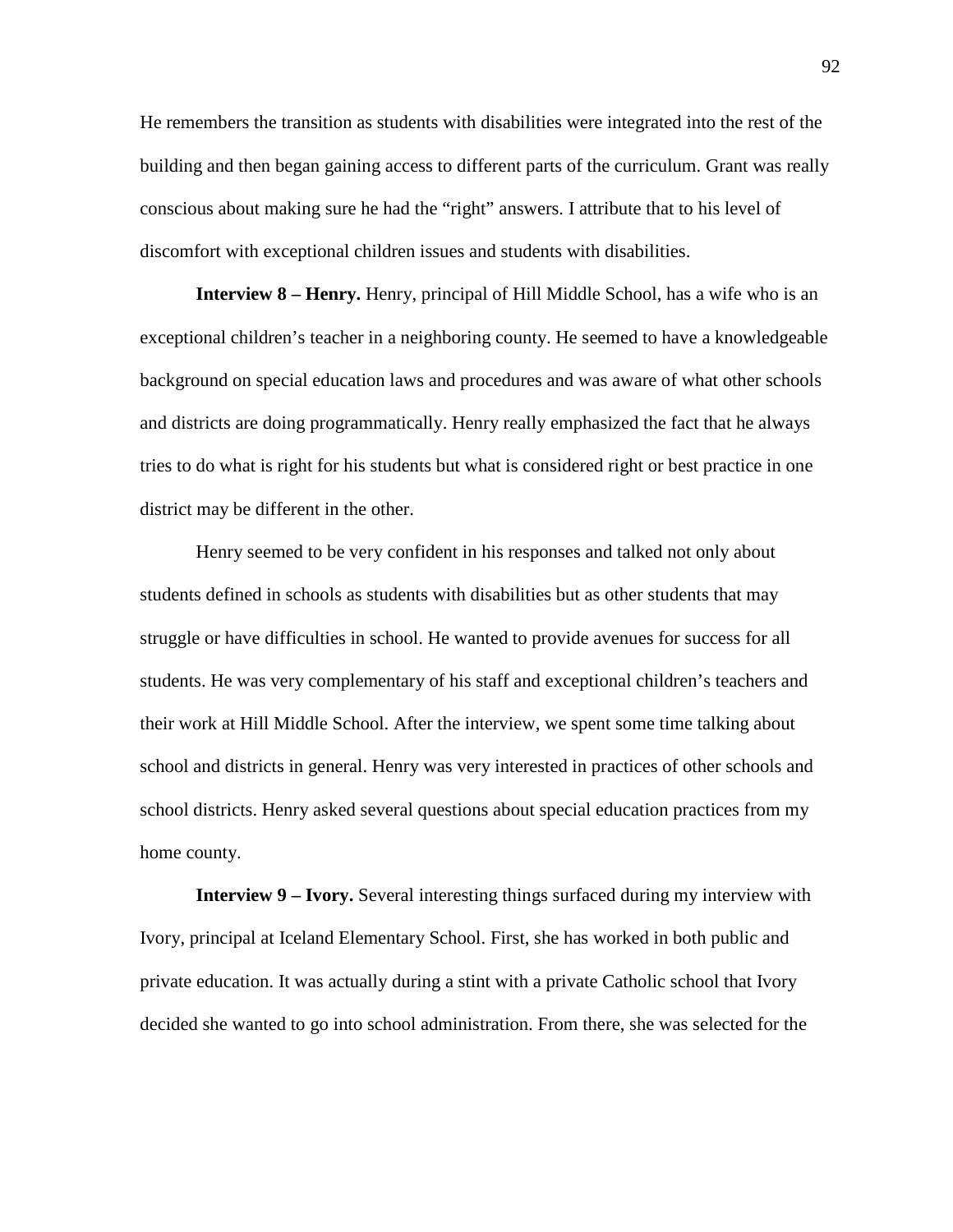North Carolina Principals Fellow Program and received her Master's degree in school administration.

Second, Ivory's school was a cluster location for three Autistic classrooms that served students from multiple areas in Urban School District. The presence of these three classrooms added a tremendous amount of special education attention to IES. Ivory spoke of the added special education presence on her campus and how having these classrooms added to the overall awareness and perception of disability on her campus. Not only was IES the site of the three Autistic classrooms, the school also contained two 'New Comer' elementary classrooms. These classrooms are designed for students that are first time students in the United States. The combination of these different settings provided a diverse atmosphere and school climate at IES.

The third unique part of the conversation with Ivory was the fact that her husband was an amputee. As a Vietnam veteran, Ivory's husband had been an amputee for over 40 years. The presence of a disability in Ivory's immediate family serves as a reminder to her that her students have constitutional rights but "we as educators have a responsibility to do what's right and what is in the best interest of the student in every specific situation." Many students may have a disability but that "educators have the responsibility to give students what they need to be successful."

Ivory was passionate about her role as principal and really seemed to enjoy our conversation. She got frustrated when she discussed the dilemma administrators face when considering the pressure of high stakes testing versus doing what they feel their students really need. She referenced IDEA and other federal legislative acts and commented that "on one hand we need to provide appropriate and differentiated services and on the other they all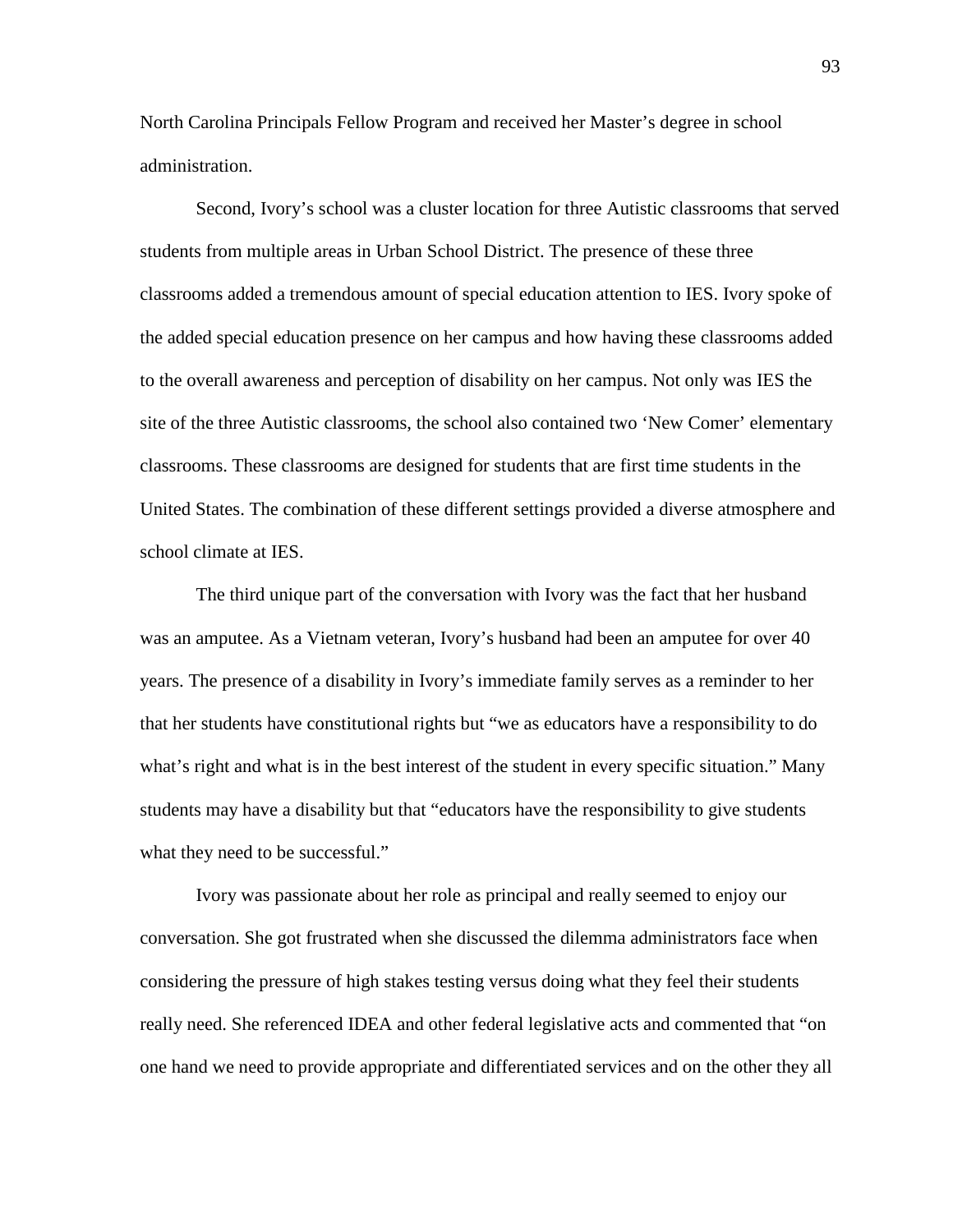have to pass a test". Ivory stated that "I get frustrated with budget, testing, politics, and legislation that get in the way of doing best for kids."

Ivory also spent time talking about students that have a disability but are not labeled as a student with a disability. This was referenced by other principals as well, but Ivory mentioned students that had a disability such as poverty, family situation, and cultural bias. She commented that many students have a "disadvantage disability" and she is burdened with a need to help those students as well. "It's unfortunate because many of these have a disability but can't qualify for services because they don't have a school defined disability" said Ivory.

**Participant 10 – Jimmy.** Jimmy, principal at Jump High School, was hanging college banners when I arrived at JHS. He seemed to be in a hurry and asked how long the interview would take. I responded between 45 – 60 minutes and he said "OK, let's get started, I have a meeting in an hour." I acknowledged his time table and we began the interview. After probing a little, he seemed to relax and open up.

Jimmy was quick to point out that he felt his role as principal was to be in classrooms and assist teachers with their instruction. He stated that he delegated most of the managerial aspects of the administrative position to assistant principals so he could focus on teaching and instruction. When talking about leadership and special education, Jimmy exclaimed that one of his assistant principals was a former exceptional children's teacher. He stated that she really was the school leader with special education and students with disabilities. When asked about how valuable that was to have an assistant principal with that experience, he declared "Extremely! We rely on her heavily to make sure Individualized Education Programs (IEPs) are correct, that we are in compliance and things like that".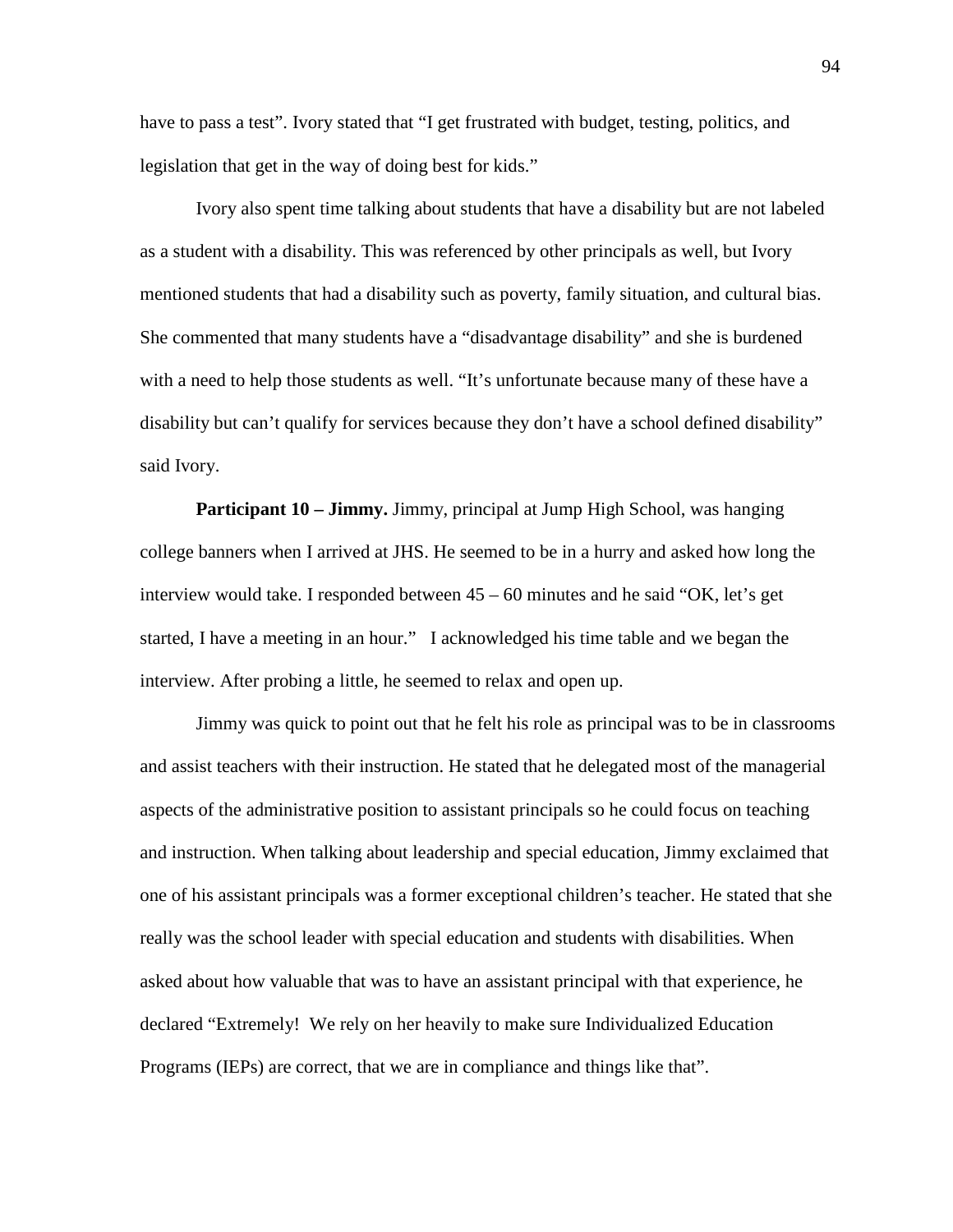Jimmy also noted that he wore hearing aids and spoke about the idea that all people were probably disabled or had a disability in some part of their life. He looked at disability as not being able to do something as well as most people. He spoke about areas that created disabilities for some students including physical conditions, language issues, and social economic status.

When speaking about the priorities of his school and district, Jimmy talked about the problems with legislation and trying to "live up to expectations" with "things such as No Child Left Behind and AYP (Adequate Yearly Progress)." He continued that "all students with disabilities are not the same and to expect the same from a child with severe cognitive disabilities and a child with a physical disability just doesn't seem right." I sensed a frustration and a passion from Jimmy concerning standardized testing and the accountability of students with disabilities.

As we completed the interview, Jimmy wanted to make sure I got all the information I needed. Through the interview, he definitely relaxed and opened up. I assured him that I got the information I needed and I thanked him for his willingness to assist and be a part of my study. We walked back to the front office and I asked about the banners he was working on. Jimmy said they were banners of college acceptance letters from seniors at JHS. This was his way of congratulating those seniors and encouraging post-secondary education.

**Participant 11 – Keith.** As I interviewed Keith, principal at Kettle Middle School, three main factors presented themselves to me. First his dedication to the teachers and staff at the school, second the experiences he gained while serving as a special education teacher, and finally the importance he placed on the principal's role in special education. Keith answered multiple times with the answer of "providing good opportunities for teachers and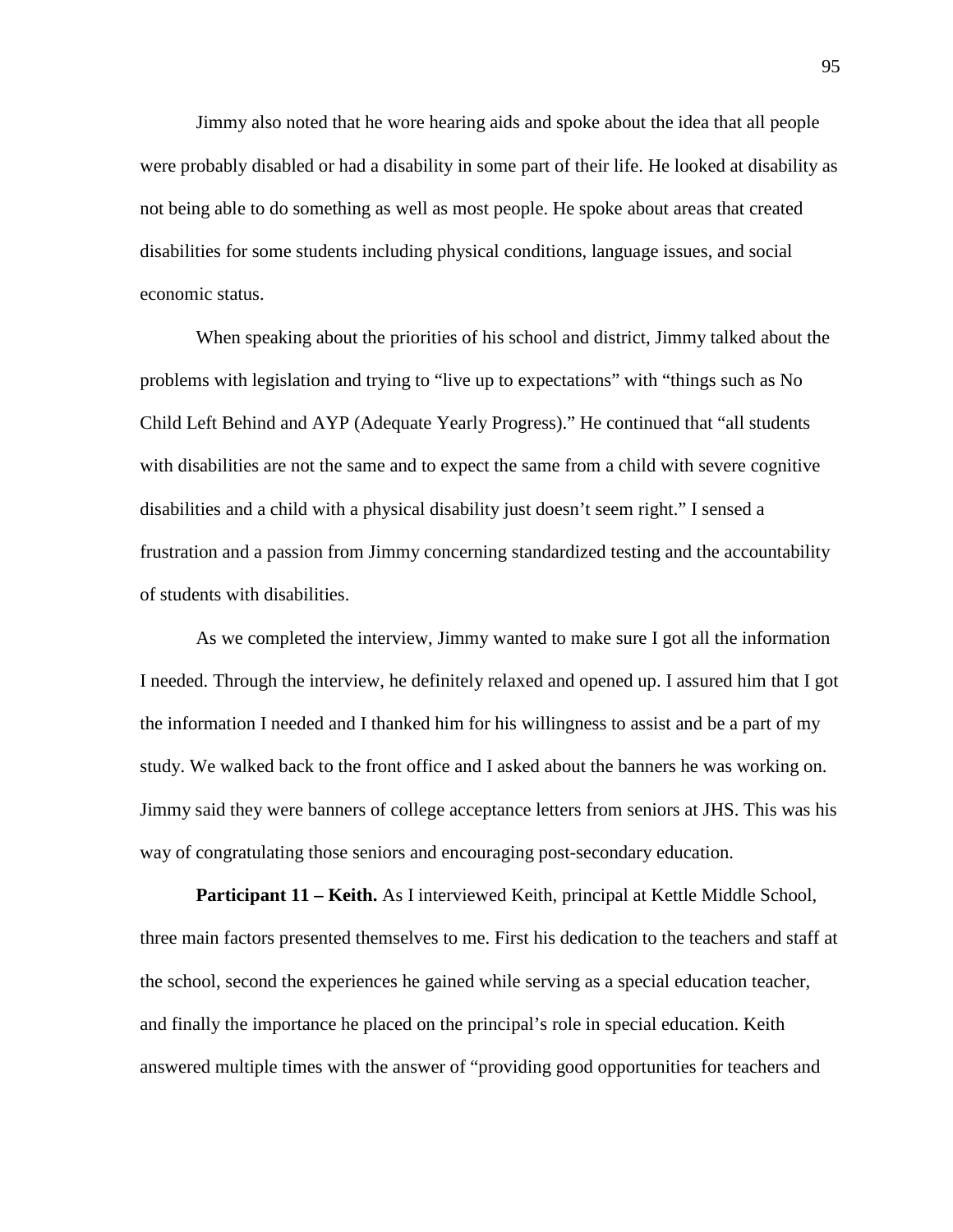students." He understood the importance of a quality teacher in the classroom. Keith commented, but did not quote, that the research is clear that good teachers are the key. He continued that good teachers are important in all classrooms but especially when teaching students with disabilities. Keith felt that students with disabilities needed "the best teacher with the best practices in that subject area" and later commented that "putting students with disabilities in a classroom with an EC teacher to teach Biology when the EC teacher didn't know Biology just wasn't fair."

When talking about his experiences and leadership, Keith was especially quick to point to the time he served as an EC teacher. "You just don't know until you've been there, you don't know about the paperwork, the meetings, and all the stuff unless you've done it" he declared as he spoke about the positives of his experiences as a special education teacher. Keith graduated with a degree in physical education and because these jobs were hard to come by, he went back to school to get his certification in special education. "I went to school while I did the job and that was a great and learning experience" said Keith. "I was able to apply my experiences to what we were talking about." As we continued through the interview, it was obvious the impact the time had on Keith as a principal leader.

Finally, Keith stressed the importance of the role principal's play in leadership and special education. He commented on the need to know and be able to communicate with teachers, parents, and students. His visibility, the level of his involvement, and the relationships he formed with EC students and teachers served as a bond or binder that joined special education and the rest of the school campus. Keith felt that his role allowed for a unified system of education for all students instead of creating a disjointed and separate educational system for different students.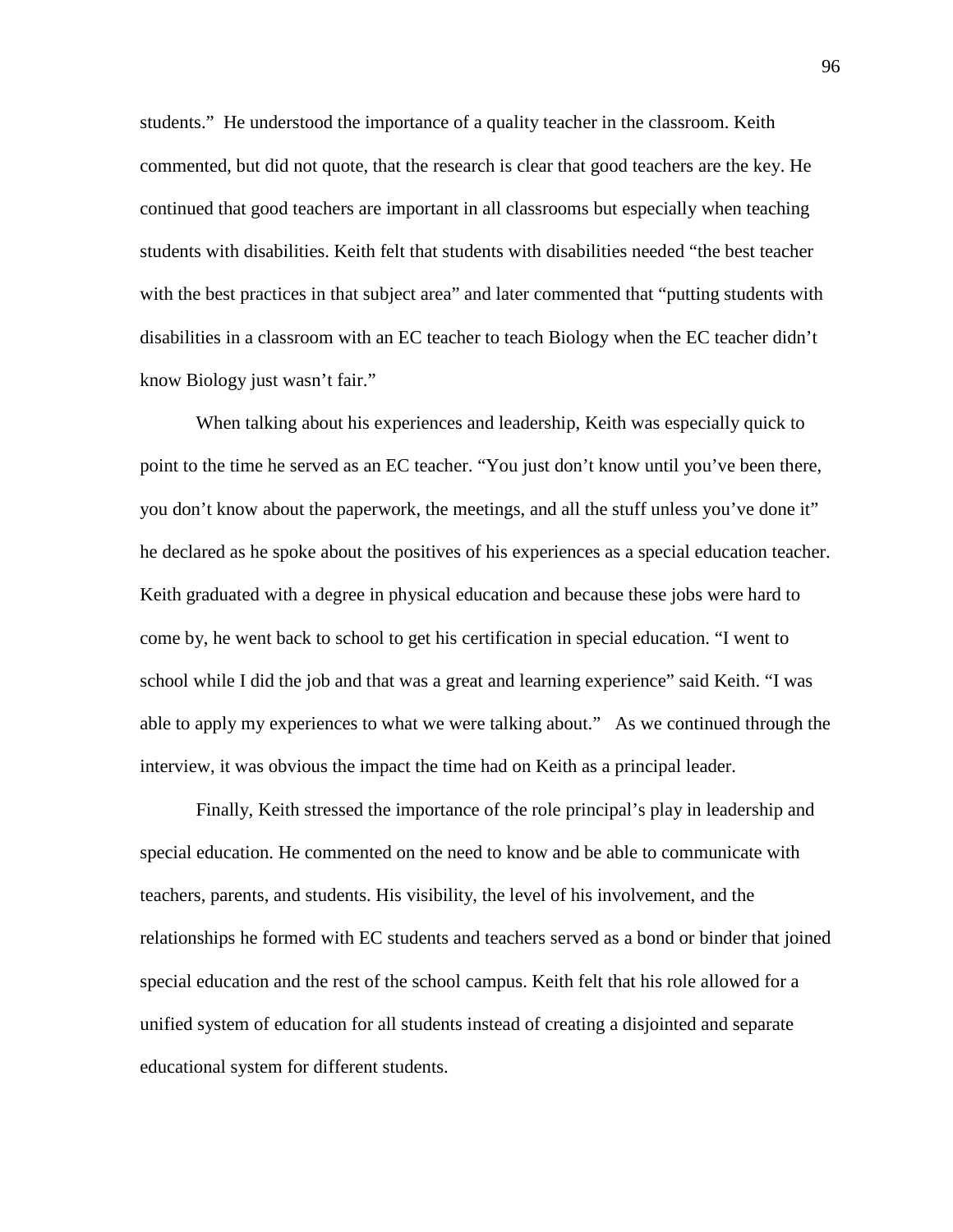**Participant 12 – Larry.** My interview with Larry, principal of Lemon Middle School, was very insightful and provided an interesting perspective. Larry is the parent of a student with a disability. His son had been in the exceptional children's program for several years. This experience, dominated the leadership and advocacy of Larry as related to students with disabilities. Under this umbrella of being a parent of a student with disability, Larry's leadership focused on the relationship between the administrator and the teacher and the importance of experience for a leader.

Larry commented many times during the interview about the importance of the teacher and teacher/student relationship. As a principal, my role is to "provide support and help teachers to help students be successful." Larry continued to describe his role as one that needed to make sure teachers had everything they needed to help students be successful. He emphasized the importance of this role with exceptional children's teachers. "Teachers have to have the resources to be able to help students and whatever that is whether it's a service or program. . . I get what they need."

Larry thought the experiences of a principal were essential in making him a good leader. "When I started I knew nothing and it took me years to understand and know." When asked what changed, Larry commented, "experience!" Larry pointed to his experiences as a teacher, coach, administrator, and parent that help him make good decisions for teachers and students. When asked about how significant his experience as a parent with a student with a disability was Larry explained, "very, I can relate and tell parents from my personal experience." Larry and I spoke about the importance of these experiences as he worked with teachers, parents, and students. He also thought that it helped on the school side of things as well because "I understand the parent and school and how sometimes there are differences."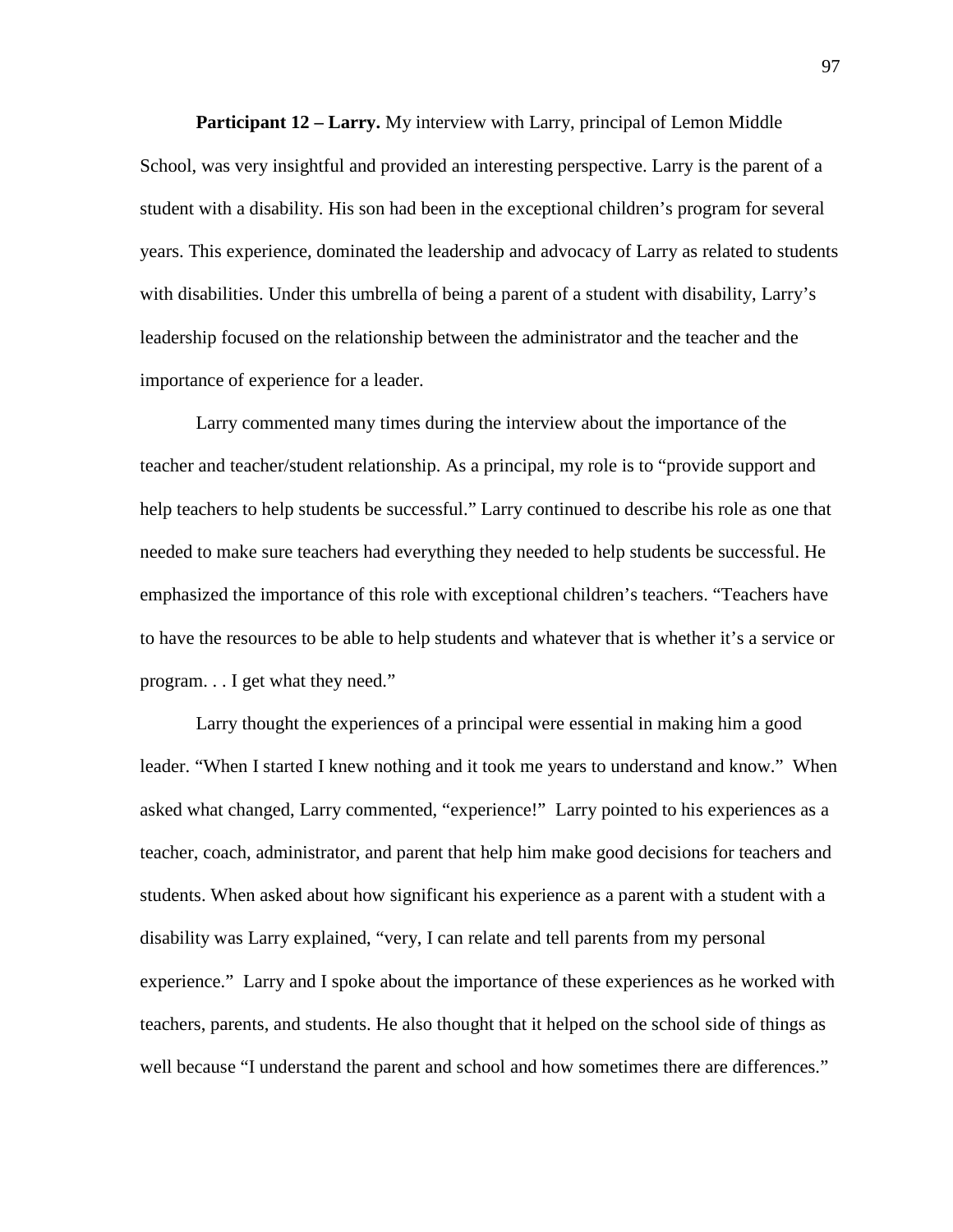He continued, "I can tell parents that the school and school system are good, my own children go here and work with these services. They typically understand."

**Summary of Research Participants.** Twelve principals were interviewed from across three counties in western North Carolina. Eight of the principals interviewed were male and four female. The educational experience of the principals ranged from 14 to over 30 years in education. Experience as a principal ranged from four to 13 years. As a part of this study, 6 secondary principals (two high school and four middle school) and 6 elementary principals were interviewed. Only two of the principals had experience in being a special education teacher. Eleven of the 12 had taught students with disabilities in some setting. Table 2 is presented below in order to summarize the interview participants.

After completing all the interviews, I reflected on the twelve principals and my conversations with them. While they were all unique and provided a great sampling of leadership, I was already able to see common threads and themes that brought the interviews together. Principals with little or no experience in special education, to principals who served as former exceptional children's teachers, to principals who were parents to a student with a disability; common threads that united their leadership were evident. In the next section of this chapter, the emerging themes are presented.

## **Major Themes**

After the completion of the interviews and review of related documents, several themes emerged through the multiple levels of information and data. The themes drawn from the interviews of twelve principals and the review of the documents resembled a tapestry made of many threads wound parallel, perpendicular, overlapping, and intersecting in every direction. Responses to the research questions can be seen throughout the presentation of the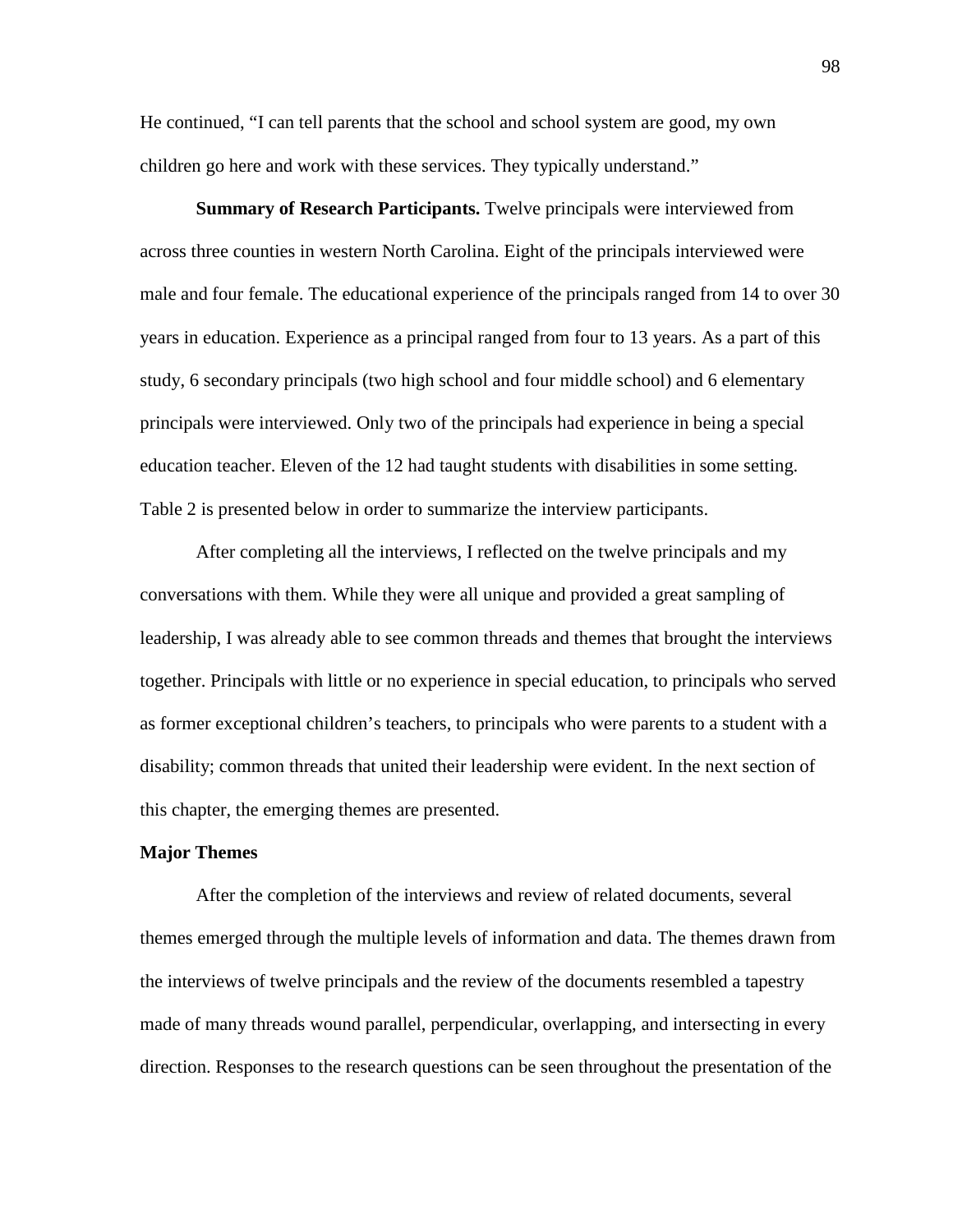themes and sub-themes. In a subsequent section, each research question is addressed in particular. The three major themes and their sub-themes are initially identified in Table 3. Table 3

*Major Themes*

| Theme       | Sub Themes                            |  |
|-------------|---------------------------------------|--|
| Leadership  | Role                                  |  |
|             | Impact                                |  |
|             | Students with Disabilities/Disability |  |
|             | Priority                              |  |
| Experiences | Personal                              |  |
|             | Professional                          |  |
| Knowledge   | Education                             |  |
|             | <b>LEA/District Training</b>          |  |
|             | <b>Needs</b>                          |  |

*Leadership* is the first of the emerging themes from the tapestry of information. The principals' leadership is an integral part of a successful school (Cooner et al., 2005; Sergiovanni, 1984, 1987). Subthemes include the role of the principals, the impact the principals have on students with disabilities, their beliefs about disability, and the priority placed on students with disability. *Experience* is the second major theme that emerged from the interviews. Subthemes include both personal and professional experiences that have combined together to form what the principals believe. *Knowledge* is the final theme that emerged from the interviews. Subthemes include the principals' education (undergraduate and graduate), LEA/district training, and needs that the principals have in the area of special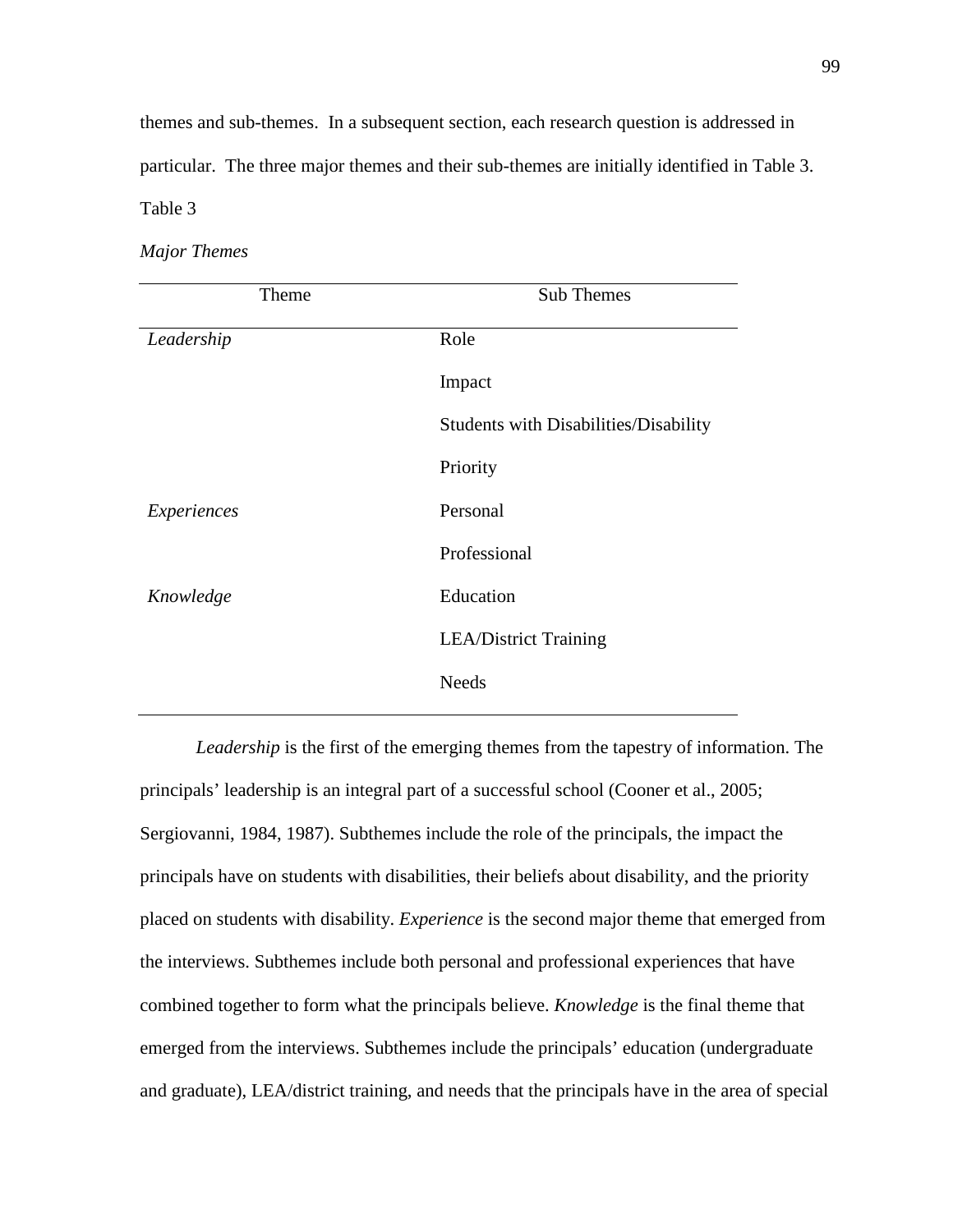education. Using the words of the principal respondents and combining them with current research literature, the following section provides a more in-depth discussion of the three themes.

**Leadership**. The leadership of a principal is essential for a successful school (Cooner et al., 2005; Fullan, 2001; Kouzes & Posner, 2003). The school principal is at the center of responsibility of all functions of the school (Cooner et al., 2005; Gersten et al., 2001; Wong & Nicotera, 2007). One of the most challenging and most important leadership areas for school principals is the world of special education (Cooner et al., 2005; Gersten et al., 2001; McLaughlin & Nolet, 2004). A principals' leadership impacts the work of teachers and staff, students, and entire school community (Cooner et al., 2005; Sergiovanni, 1984, 1987).

The leadership of the principal is shown in many different ways. Instructional leadership, managerial leadership, personnel leadership, and financial leadership are just samples of the many things principals are responsible for through their leadership. It is important to note that leadership looks different and is received differently depending on the location and personnel involved. In the interviews done as a part of this study, all principals recognized the importance of their leadership in their schools. Principals consistently talked about their leadership and how important it was in the successful running of their school.

**Role of the Leader.** All twelve principals mentioned instructional leadership in their responses. The importance of their instructional leadership was not lost in all the other things principals are responsible for. Bill spoke about the importance of his instructional leadership and how that impacted his scheduling and working with his teachers. He commented "As the instructional leader, it is my job to get the right students in the right class with the right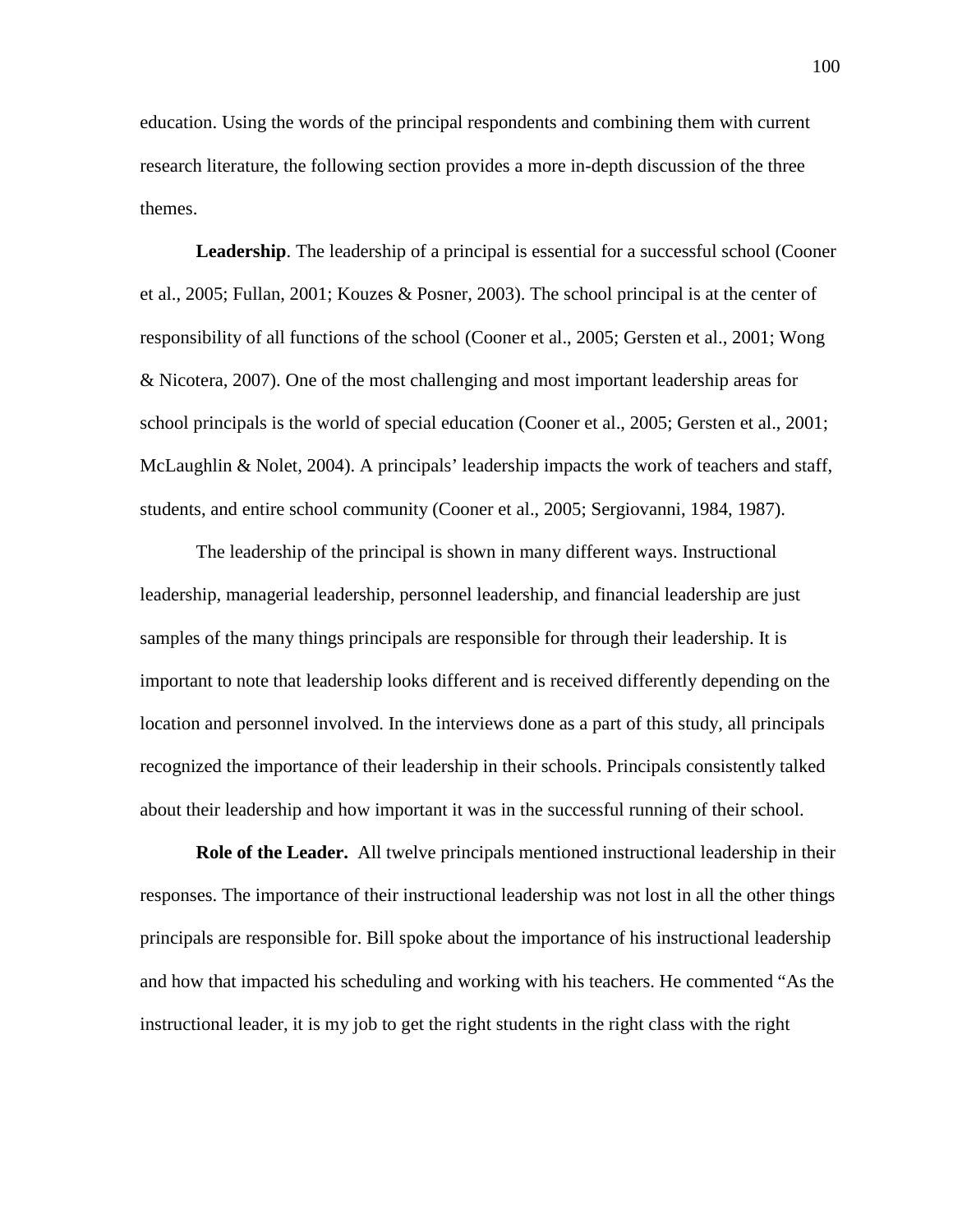teacher. I also have to be sure to get those teachers the exact things they need to be successful with those students."

The knowledge of the curriculum was important for principals as an instructional leader. Cindy spoke about how many days other things would get in the way of her instructional work. She felt it was essential for her to be an instructional leader in her school. She commented, "I have to know the curriculum and understand the curriculum. I have to be able to communicate the curriculum to the teachers. As the instructional leader in my school, I have to work with teachers especially know with the new Common Core curriculum." The theme of instructional leadership and its importance with students was consistent throughout the interviews.

As principals were interviewed, how their instructional leadership was shown varied somewhat between principals. Principals all felt it was important that their instructional leadership was shown to teachers and students. In Frank's interview, he discussed that his number one role was an instructional leader in his school. He wanted to establish his role and make sure that the faculty, students, and staff understood the importance he placed on this role.

Frank commented:

As an instructional leader, I set the foundation for the school. I have to make curriculum decisions and work with the teachers. These curriculum designs must be driven by data. The school data and being in teacher's classrooms is important. I try to be in the teacher's classrooms and meeting with the teachers 80% of the day.

The idea and role of being an instructional leader has grown and changed over the past several years. No longer can principals rely on their work as managers and let teachers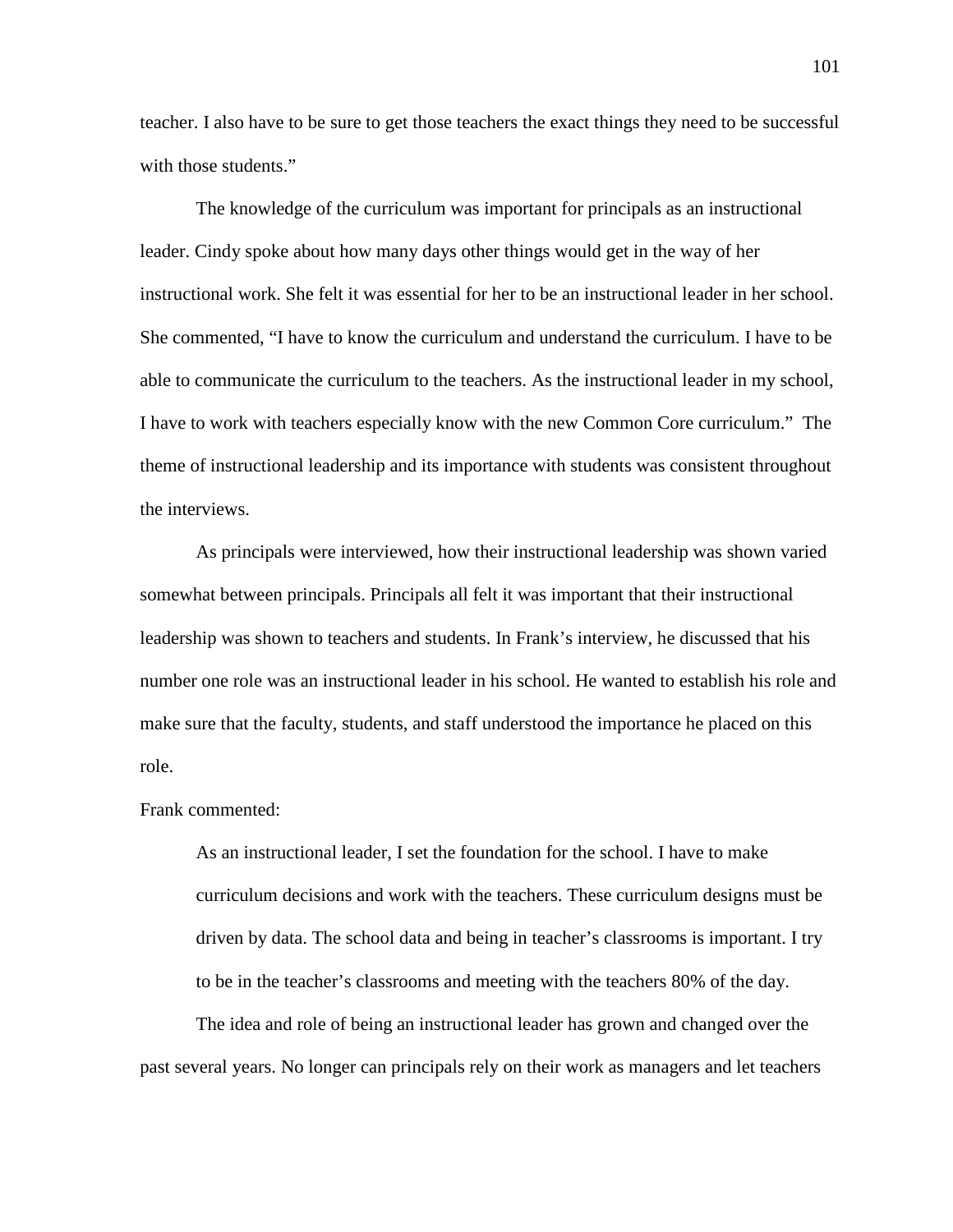take care of the instruction. Frank has been in education for over 29 years and has seen a lot of change in his career. He commented that one of the first responsibilities of a principal is "to provide a safe environment for all students". Frank continued to comment about how his leadership has changed over the past years as an administrator. "The curriculum or instructional part of leadership has really changed over the past few years." Frank continued that "the principal must understand the role with curriculum and instruction for all students." Henry added to this thought by saying that the "principals' role has changed over the past few years." In his interview, Henry related the 'new' idea of leadership to the increased role and presence for the principal in "the role of the educational leader in school improvement, student achievement, and classroom best practices."

When asked about the principals' leadership role as it relates to students with disabilities, interviewees were quick to acknowledge the importance of this role within their school. Common answers about this role included knowledge of laws and policies, instructional leadership, placement and scheduling, training for teachers, dealing with problems, and the importance of good personnel.

April emphasized the importance of the principals' knowledge of the role of special education leader.

The principal has to have knowledge of the system, IEPs, documentation, also knowledge of the laws. You have to be a presence in the situation and know what is going on and what is needed. Sometimes I have to work around certain circumstances and take advantage of things and I have to know all the details. From my background I think I know what is going on. That gets me in confrontation with my EC director sometimes because of my knowledge of things and I'll fight for my kids.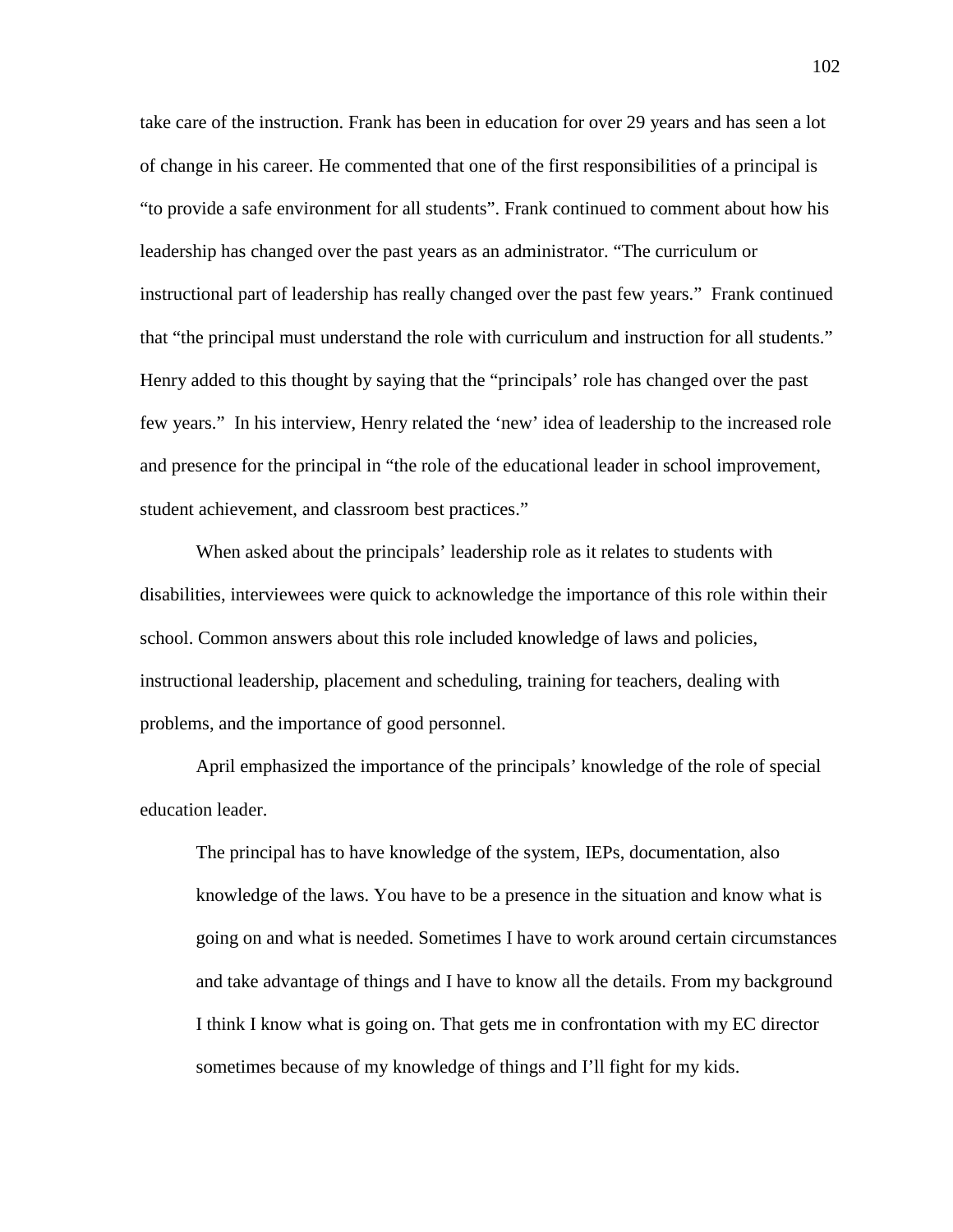Keith added that "I have to have a good background knowledge of the student and situation, stuff like knowing the student, teacher, and the EC process. It helps with my situation because I'm pretty familiar with the law from my experience as an EC teacher." The understanding and knowledge of special education law, procedure, and process was mentioned by many of the principals. "I really use my assistant principal because she is in charge of this area. She knows all the stuff and is really connected to the EC staff at the school and county office" added Grant.

Another key component mentioned in relationship to the role of the principal in special education was the importance of scheduling and matching students and staff. "Working with my EC staff is essential for me in my leadership with EC students" stated Frank. "The communication between the staff, administration, parents, and students is so important at this school and it makes the things we do work." Evan added that "we really look at the schedule to meet the needs of the students. Our teachers work and adjust the schedule to meet whatever needs that come up."

Cindy spoke about the importance of training teachers in her role. "I have to set the tone for the teachers and raise expectations in relating to the law, classroom setting and classroom expectations, appropriate modifications, really everything. My actions and words set the expectations." Debra added the use of Professional Learning Communities (PLC) with her staff. "We have PLCs and talk to teachers about differentiation for students with special needs. Also through these PLCs we work to train and raise the expectations of our teachers."

As a part of this study, I reviewed several school documents that may support the information gained in the interviews. One of the documents reviewed was the North Carolina Teacher Working Conditions Survey. This survey is done biannually and measures the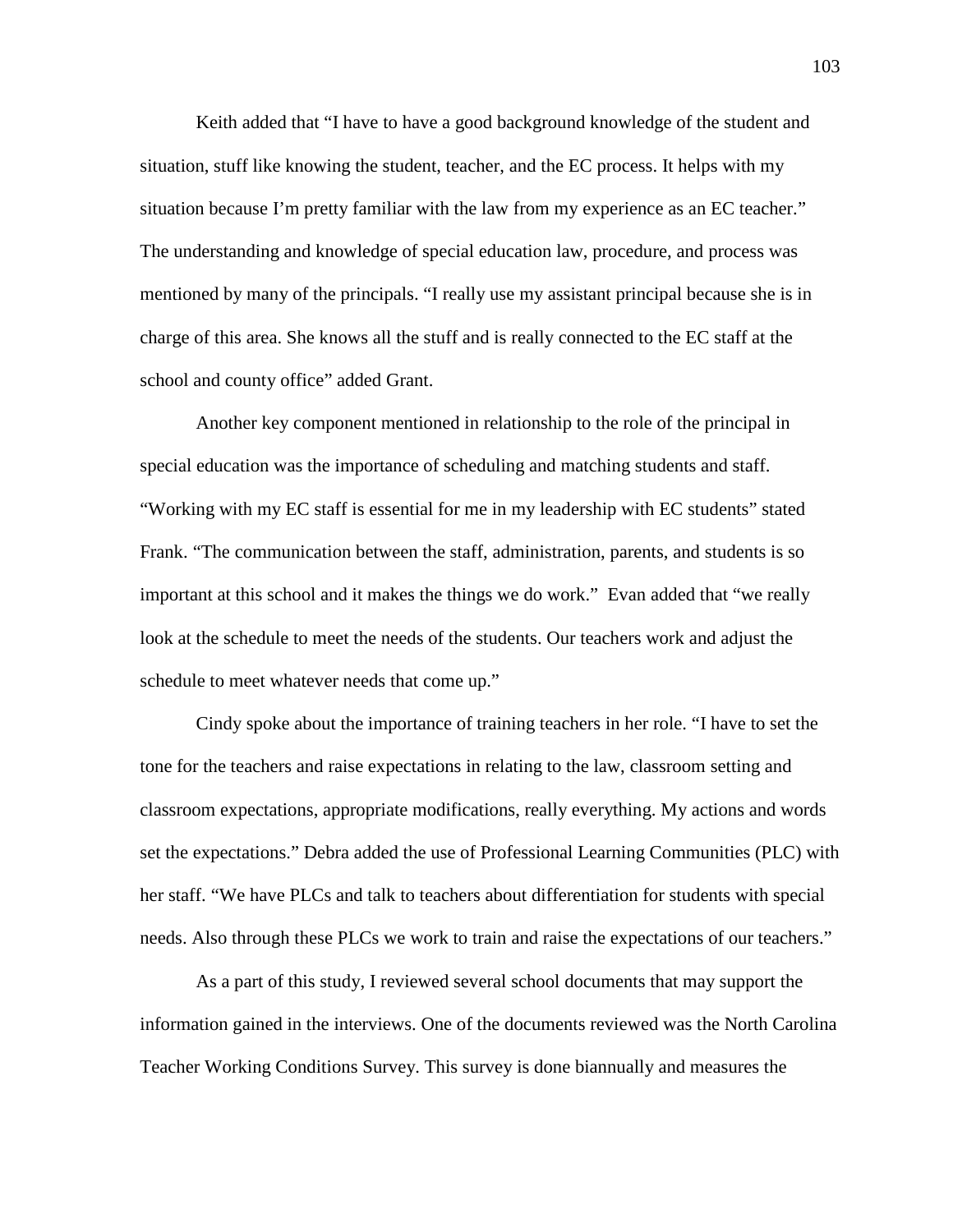perceptions of teachers in several areas. One of the areas captured in this survey is principal leadership. In the survey, teachers are asked whether they agree with certain qualities of leadership presented by the principal. Qualities of leadership include trust, high standards, effectiveness, and consistency, and response to staff needs.

When reviewing the data from the schools I visited as a part of this study, I averaged the score for each principal in the areas of school leadership, response to staff, professional development, and instructional leadership. The data from this review is listed in Table 4.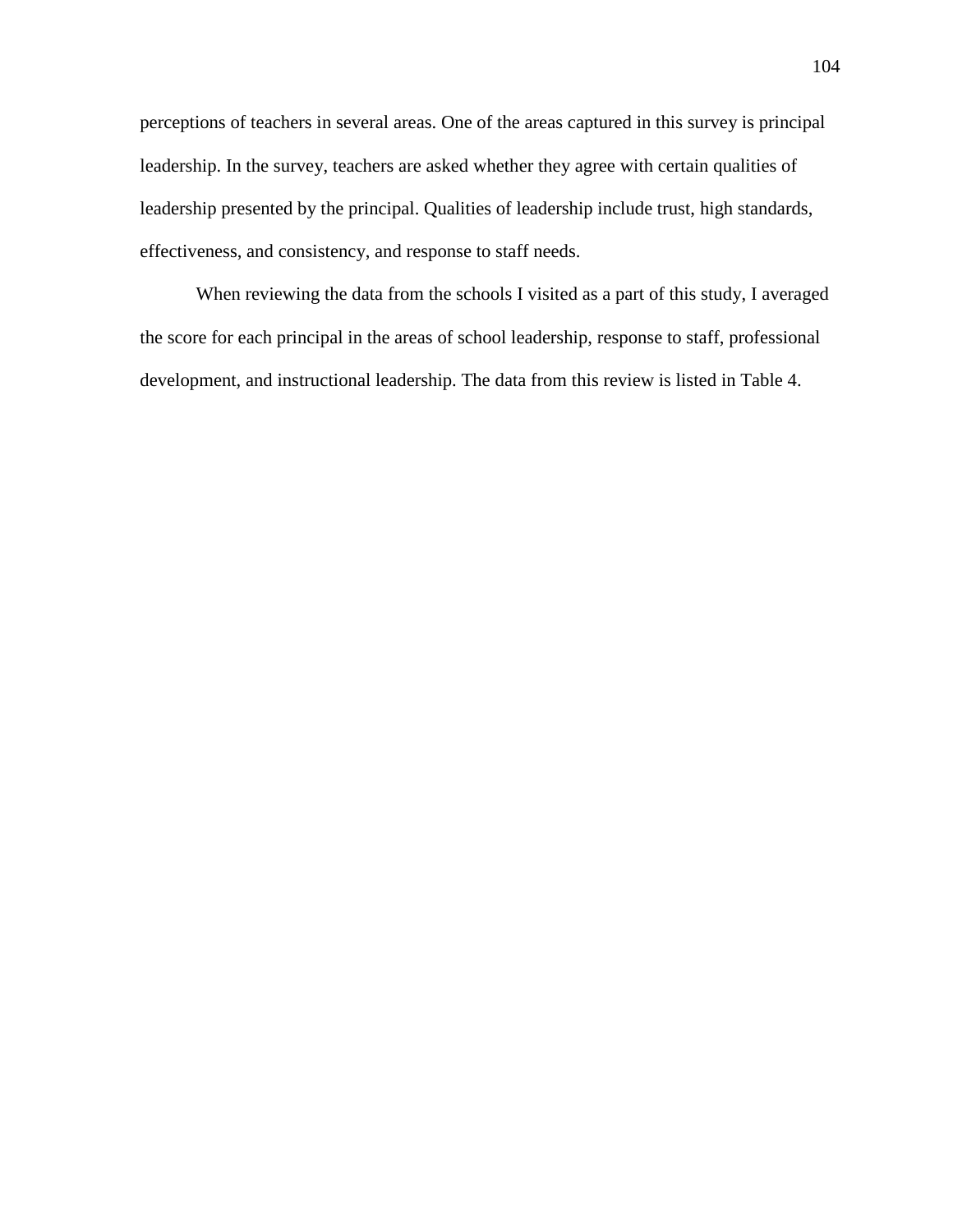## Table 4

|                |            |                          | Professional | Instructional |
|----------------|------------|--------------------------|--------------|---------------|
| School         | Leadership | <b>Response to Staff</b> | Development  | Leadership    |
| Apple          | 82.86      | 81.69                    | 92.00        | 90.69         |
| Border         | 86.48      | 91.79                    | 96.20        | 89.84         |
| Coastal        | 96.94      | 99.20                    | 97.60        | 84.39         |
| Dorsal         | 88.28      | 87.39                    | 89.70        | 89.3          |
| East           | 73.68      | 76.69                    | 96.30        | 83.11         |
| Front          | 93.80      | 95.86                    | 94.90        | 85.4          |
| Giant          | 83.50      | 82.60                    | 86.40        | 84.74         |
| Hill           | 81.23      | 78.89                    | 84.00        | 83.11         |
| Iceland        | 99.13      | 97.42                    | 100.00       | 88.01         |
| Jump           | 60.66      | 70.94                    | 79.50        | 76.08         |
| Kettle         | 97.76      | 96.07                    | 100.00       | 96.59         |
| Lemon          | 80.69      | 80.16                    | 86.40        | 80.05         |
| <b>AVERAGE</b> | 85.42      | 86.56                    | 91.92        | 85.94         |

# *Teacher Working Conditions Survey Data*

As evidenced in the table, over 85% of teachers were supportive of the school leadership, instructional leadership, and response to staff needs. Over 90% of the teachers were supportive of the professional development efforts of the principals. The fact that an overwhelming majority of teachers recognize and support the principals' role as the school leader is an important component in the schools' success.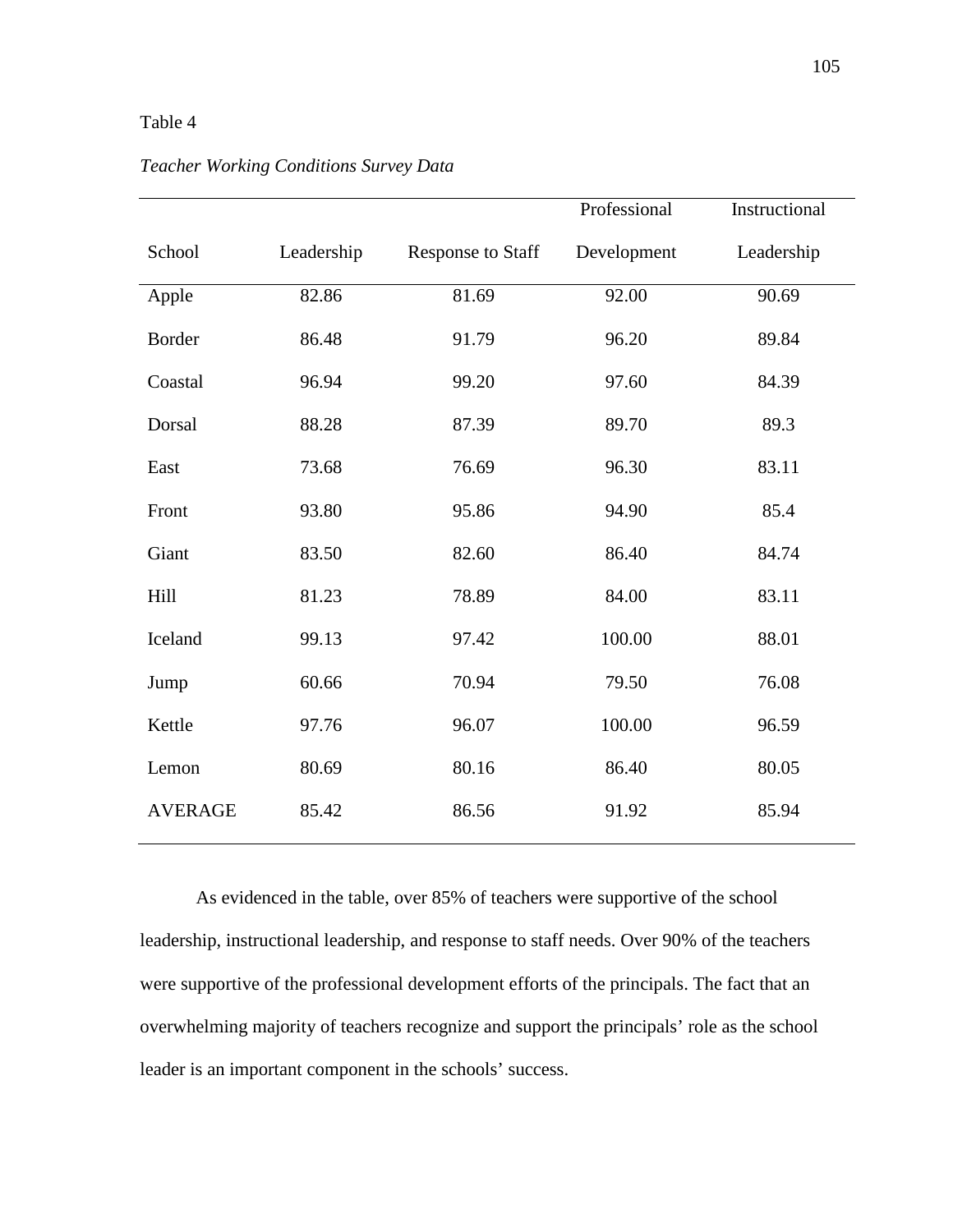**Impact of the Leader.** It was clear through my interviews that principals understand the importance and impact of their leadership. All twelve principals recognized the integral component of a principals' leadership in a successful school. Henry talked about the "importance of his leadership" and how important it was "that he recognized his leadership impacted students." Henry emphasized his "desire to give students a positive edge . . . providing the appropriate scheduling, courses, classroom practices, and access show how important my leadership is."

The impact of a principals' leadership is visible and communicated in different ways. Grant commented that he felt it was so important that the principal "communicate with the kids" and be "visible and form a relationship with the kids." Grant felt that students and staff worked harder and were more productive when they saw the effects of a principals' leadership. "You have to work in the best interest of the school and students and staff appreciate that and want that. Ninety percent of all the people at the school are doing the best they can and they appreciate your leadership."

April felt that the impact of her leadership was felt in her "communication with students at all times." April continued that principals must relay the message of "high expectations! These high expectations are relayed from the principals' office to the classroom teacher. Principals show these expectations through their hard work and leading by example."

Cindy stated that the most impactful thing in her leadership was the support she could give her teachers especially her strong Exceptional Children's teachers. Cindy also brought an interesting aspect into the conversation as she related the impact of her leadership to the opportunities provided to students. Cindy had a nephew with a disability and through her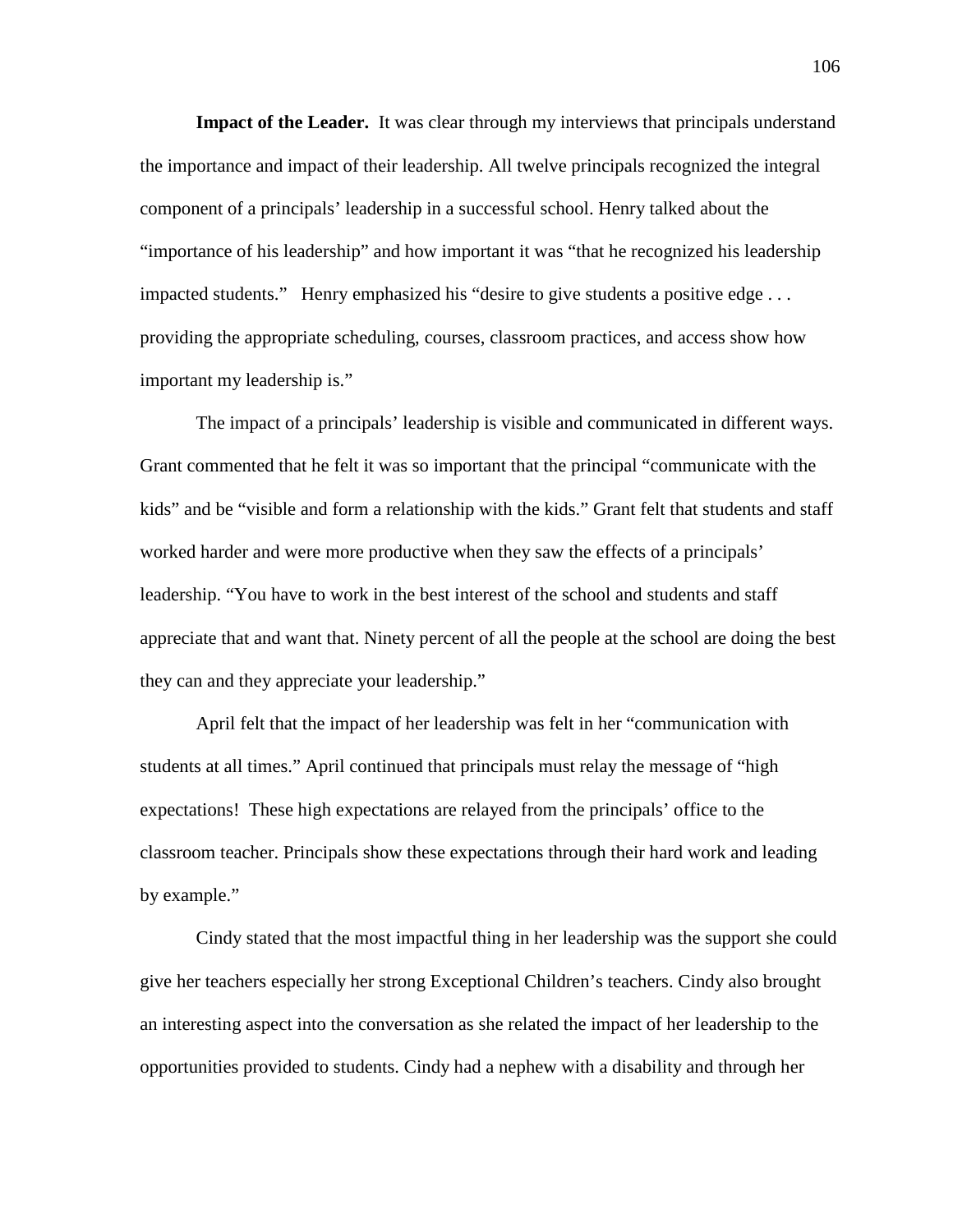experiences with his education; she better sees the impact of her leadership with students. The balance between what is best for the student with disability and what's fair to the other students is part of impact the instructional leader has at a school.

Frank felt that the most impactful part of his leadership was the instructional component and the curriculum leadership that he provides. "I spend a lot of time working with teachers, evaluating programs, making data driven decisions, and working to see student progress." When asked what was meant by student progress, Frank responded with "seeing the whole child progress and grow in all areas – academics, socially, maturity, all aspects of their education and life. My leadership impacts all these things."

**Students with Disabilities/Disability.** As principals stressed their roles as instructional leaders, the leadership of the school principal involving students with disabilities was clear. Principals clearly understood the importance of their role in special education and in particular in leading students with disabilities. All twelve principals interviewed spoke of the important role their exceptional children's staff played in their leadership. As they spoke about their leadership in special education, several different approaches were evident. For example, April took a primary role in the work of the exceptional children's department at Apple Middle School. Due in a large part of her special education background, April was the administrator that monitored IEP's and kept all aspects of the exceptional children's department directly under her thumb. Grant on the other hand, relied heavily on his assistant principal. Grant noted that his assistant principal was a former exceptional children's teacher and was the former head of the department. He understood that leadership in special education was essential for the success of the students and school and he wanted the best available leadership in that area. Debra, an elementary principal at Dorsal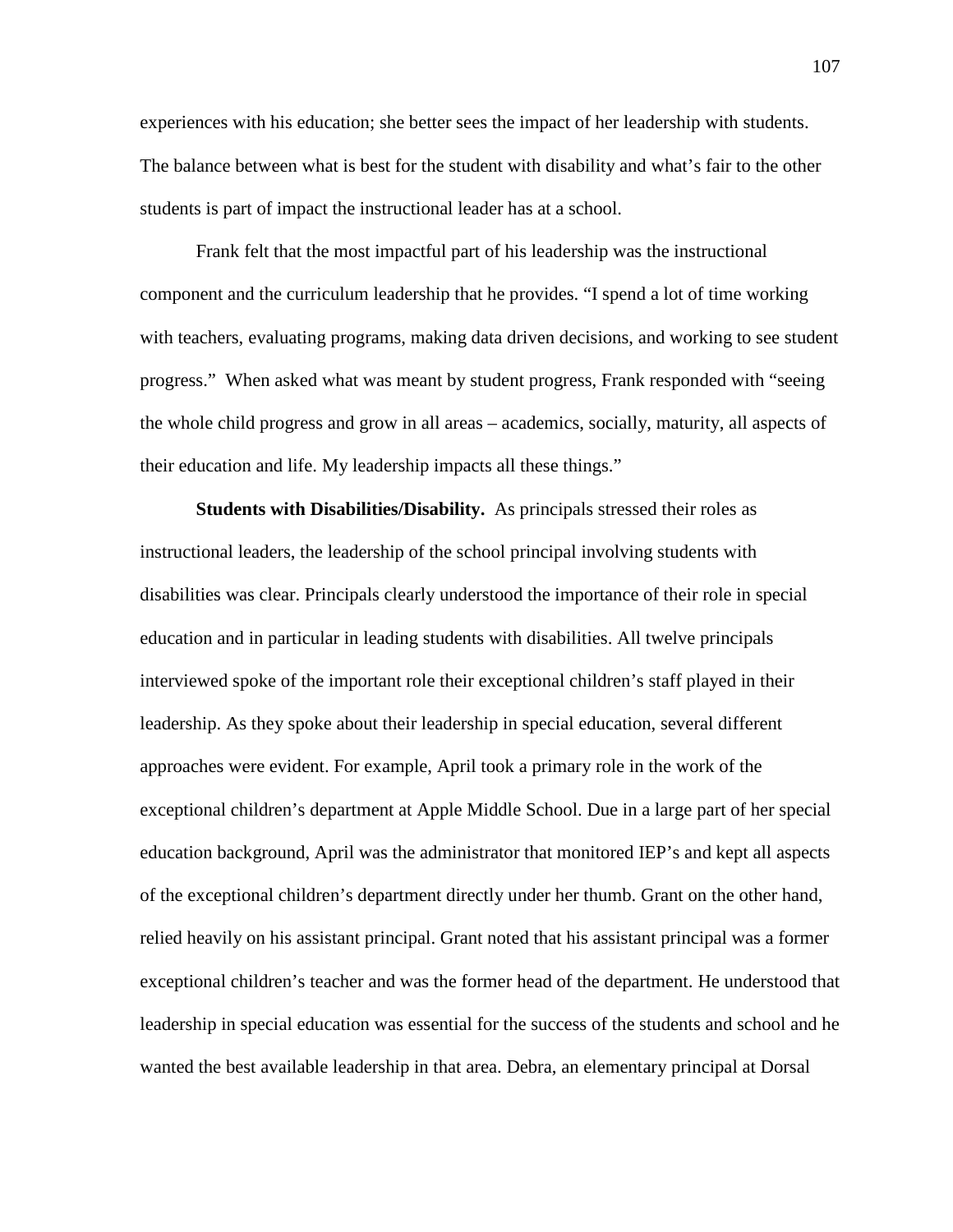Elementary, took a more blended approach. Having a special needs administrator in her building was important and Debra relied heavily on her; however Debra wanted to be very involved and worked closely with her special needs administrator and EC staff. Regardless of the specific set-up and leadership styles, principals clearly understood the importance of their leadership involving students with disabilities.

When asked to describe their leadership as it related to students with disabilities, seven out of twelve principals mentioned the importance of having the right people working in the right places within their school. According to *Good to Great* a leader must have the right people sitting in the right seat on the right bus (Collins, 2001). Effective leadership for principals is being able to put the right teachers, assistants, and personnel in the appropriate places to best serve and meet the needs of their students.

**Priorities of the Leader.** In the research by Aspedon (1990), over 85% of the principals surveyed felt that special education was "moderately to extremely important." Principals were asked if they felt that special education and students with disabilities were a priority at their school. All twelve principals (100%) felt that special education was a priority at their school. Several principals cited special programs they had at their school. Frank spoke about the day treatment program that was at Front Elementary School and the impact the program had on his staff. Ivory commented on the three Autistic classrooms that were at Iceland Elementary and how these classrooms offered a perspective and positive motivation for the rest of her staff.

As confident as principals were to state that special education and students with disabilities was a priority at their school, the data suggests a less confident approach. On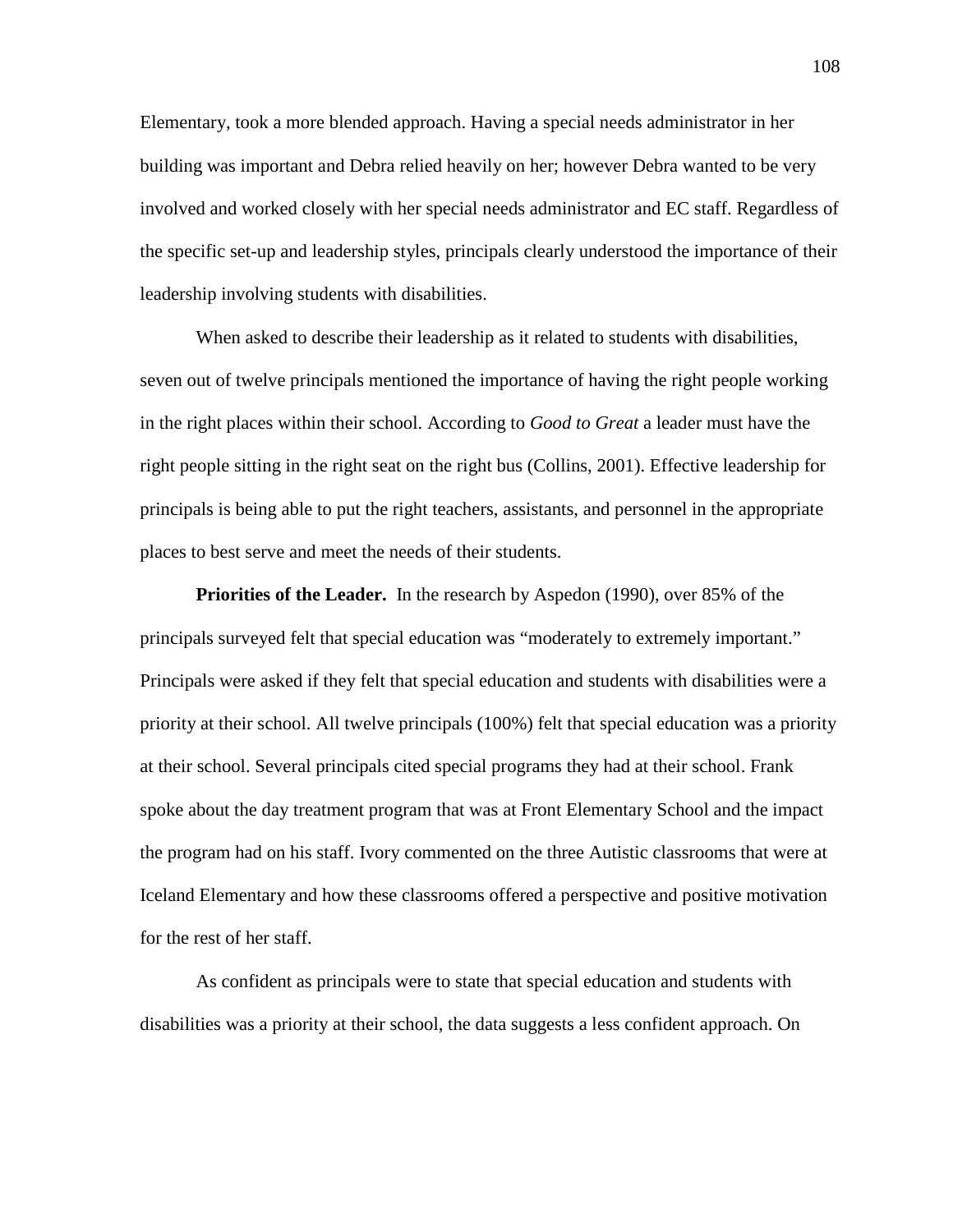average, students with disabilities scored significantly lower when comparing the percent of students in different subgroups passing both the reading and math.

Principals spoke a little differently when asked if they felt that special education and students with disabilities were a priority in their district. While most still responded that they felt this was a district priority, eleven of the twelve interviewed (91.6%), had qualifying remarks that led to some uncertainty in their responses. In general, the principals interviewed felt that special education was important to the district because of issues outside of wanting the very best for every student. Special education was important because of potential problems including lawsuits, litigation, and dollars invested instead of best practices for students with disabilities.

Bill responded that he thought special education was a priority in his district "because of possible legal issues and litigation." Henry seemingly agreed by saying that "yes but I'd like to think for the right reasons. But we all know the importance of legal issues and the money. I'm afraid that takes precedent over doing what is best for kids." Henry continued later to say that "cost is a reality and cause a problem because that was considered over the right thing sometimes in the district. We just don't have the personnel we need to have." Jimmy from the same district praised the county district but continued citing "positions are needed to help kids more".

**Experiences.** Federal law, public and institutional policy, their own experiences and their personal view of the discourse of disability guide school principals in their decision making about disability and special education (Burrello et al., 1992). As an educational leader, the school principal can only mildly influence law and policy, but his or her personal conviction and involvement impacts the education of students with disabilities significantly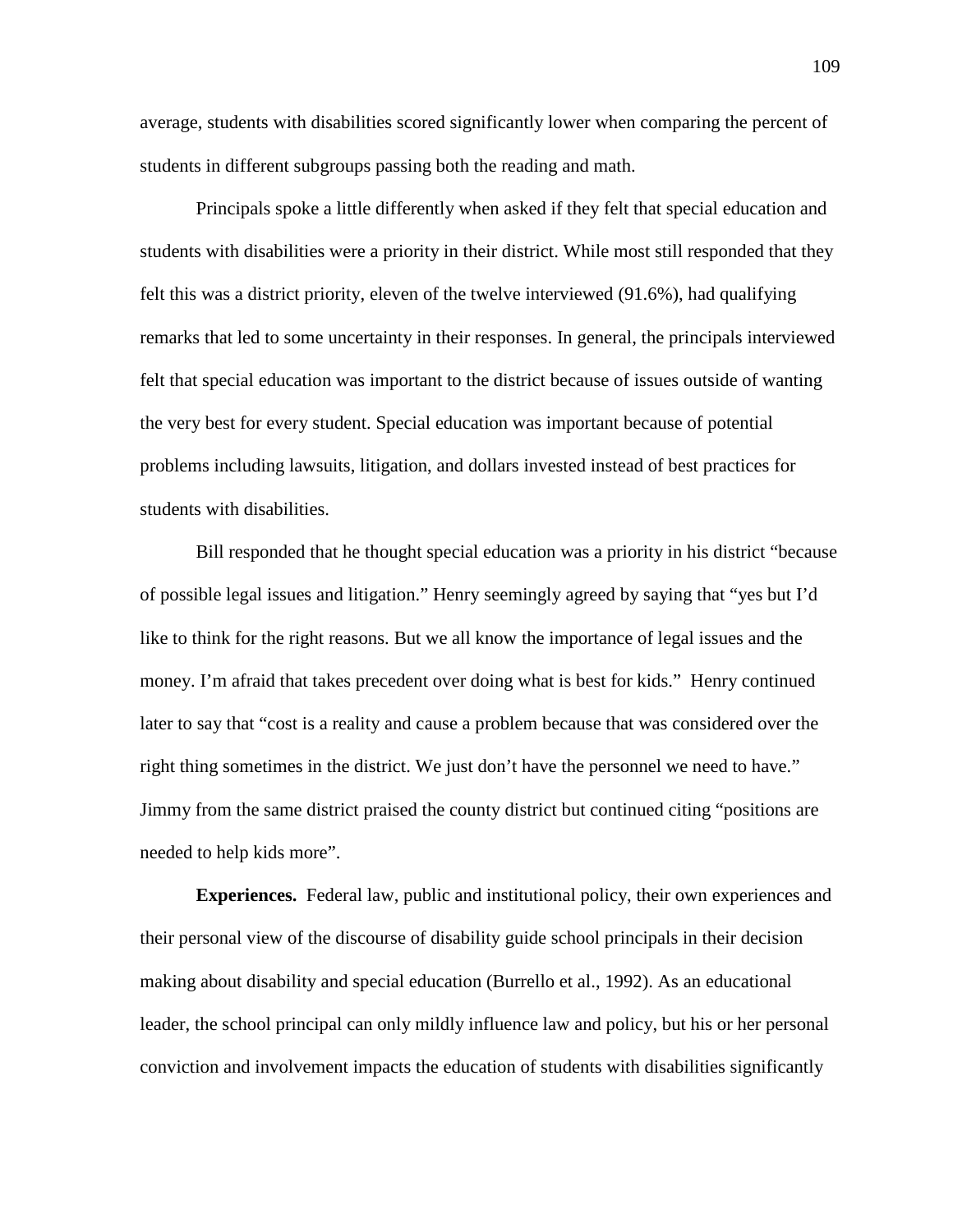(Anderson, 2003; Burrello et al., 1992; Oliver, 1994). As principals in this study were interviewed, much discussion was had concerning the experiences of principals. The principals' experience typically fell into personal experience or professional experience with disability or students with disability.

**Personal Experiences.** Of the twelve principals interviewed, six of the principals had a personal experience of a disability that was shared during the interviews. Two principals shared personal stories from their own children, one shared about a nephew, two shared about a spouse, and one principal shared about his own personal dealings with a disability. Larry, principal at Lemon Middle School commented that "having a child with a disability helps me to relate to the parent and situation better. I understand where they come from and it helps me to connect and form a relationship." Actions, presence, words and comments from a principal that show support or lack of support for special education programs, students, and teachers are powerful indicators of the success and quality of programs and services for students with disabilities (Bradley, 2000).

Cindy, principal at Bess Elementary, commented concerning her experiences with a nephew with disabilities, "It definitely impacted my career as an educator. The impact of the relationship between parent or family member and administrator; there were times I wasn't sure that she was doing the right thing. The principal in me would question on my gosh." Cindy continued that "because of the push through the middle school issues, high school has been incredible for him and he's doing great. That is due to the issues and being in a normal middle school setting. It's worked out for him." When asked how this has affected her as a principal, Cindy responded with, "It's important to balance support for the teacher versus the disability versus what's fair to the other children. It's difficult to know but seeing what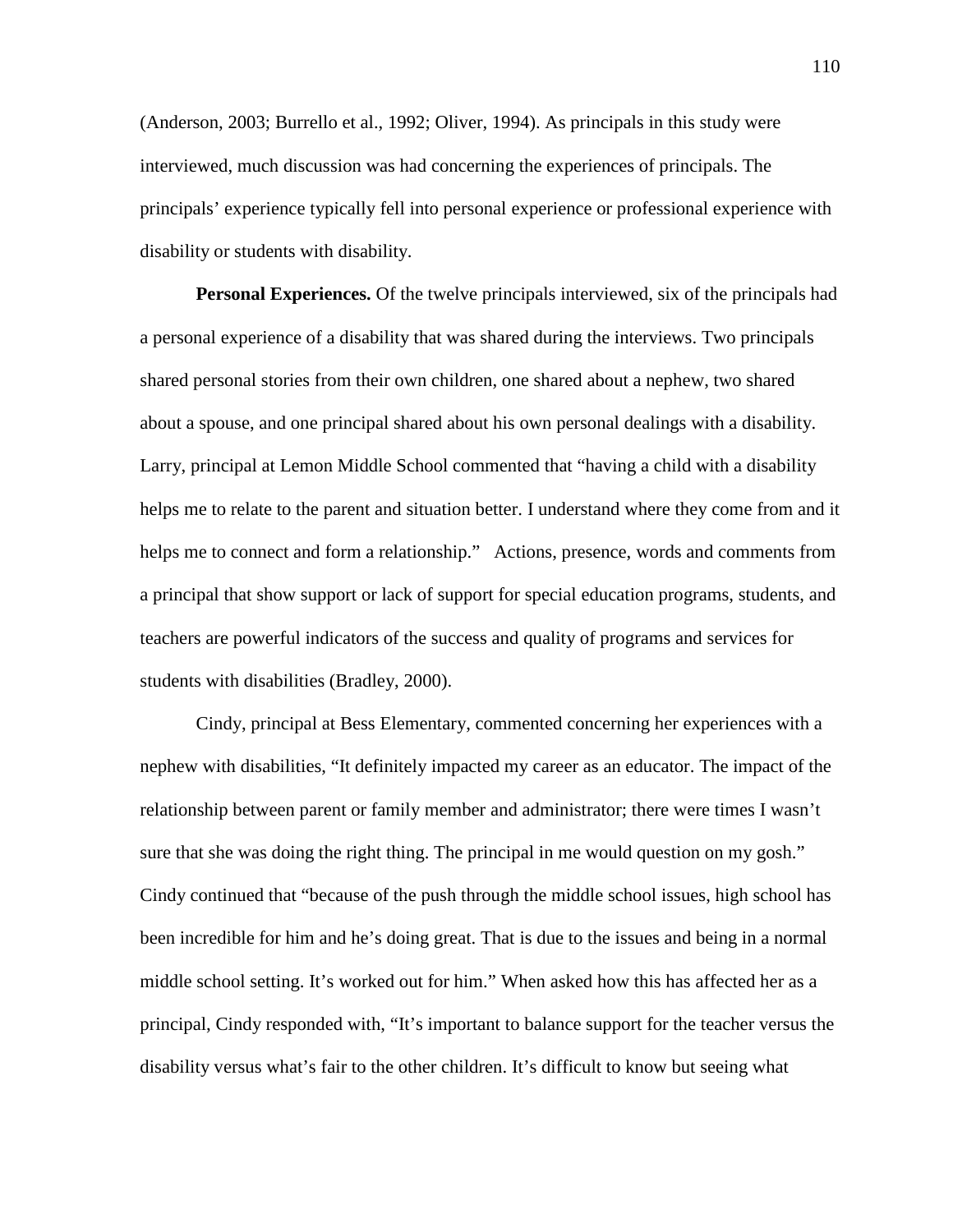happened with him I can encourage teachers from that experience." Cindy later added, "You have to be fair to the learning of other students too and that's difficult, when is the distraction too much?" Bradley (2000) stated that "principals need to realize they set the tone for the entire school . . .what they say, how they act . . . what is allowed in the school is powerful" (p. 172).

The beliefs and values that guide leadership are formed through personal experiences, life's successes and struggles, and the value of the learner (Keyes et al., 1998). The issues related to the educational worth of the student are formed within a school leader and seep out in their organizational and instructional leadership (Keyes et al., 1998). Evan, principal of East Elementary School, relayed these same messages as he spoke about "my experiences that have shaped by leadership and help me with my job now." Evan explained that, "my youngest son has a hearing loss. This brought the issue of disability to the forefront to me. It keeps it on a personal leave." Later in the interview, he shared that his personal experiences "shed new light onto it" when asked about the meaning of disability. "Over time seeing students grow and living through the experiences with students and my personal experience gives insight to me about disability. It changes my thoughts and my work."

Henry, principal at Hill Middle School, and Ivory, principal at Iceland Elementary, both commented briefly in their interviews about their experiences with their spouse and disability. Henry's spouse is a special education teacher. "Seeing what she deals with and hearing her helps me to understand better" states Henry. Ivory adds that having a husband with a disability helps to "put me in the situation and hopefully understand others a little better." Ivory went to comment that she wasn't sure how much that impacted her leadership but she assumed some. "I don't guess I've really thought too much about it that way."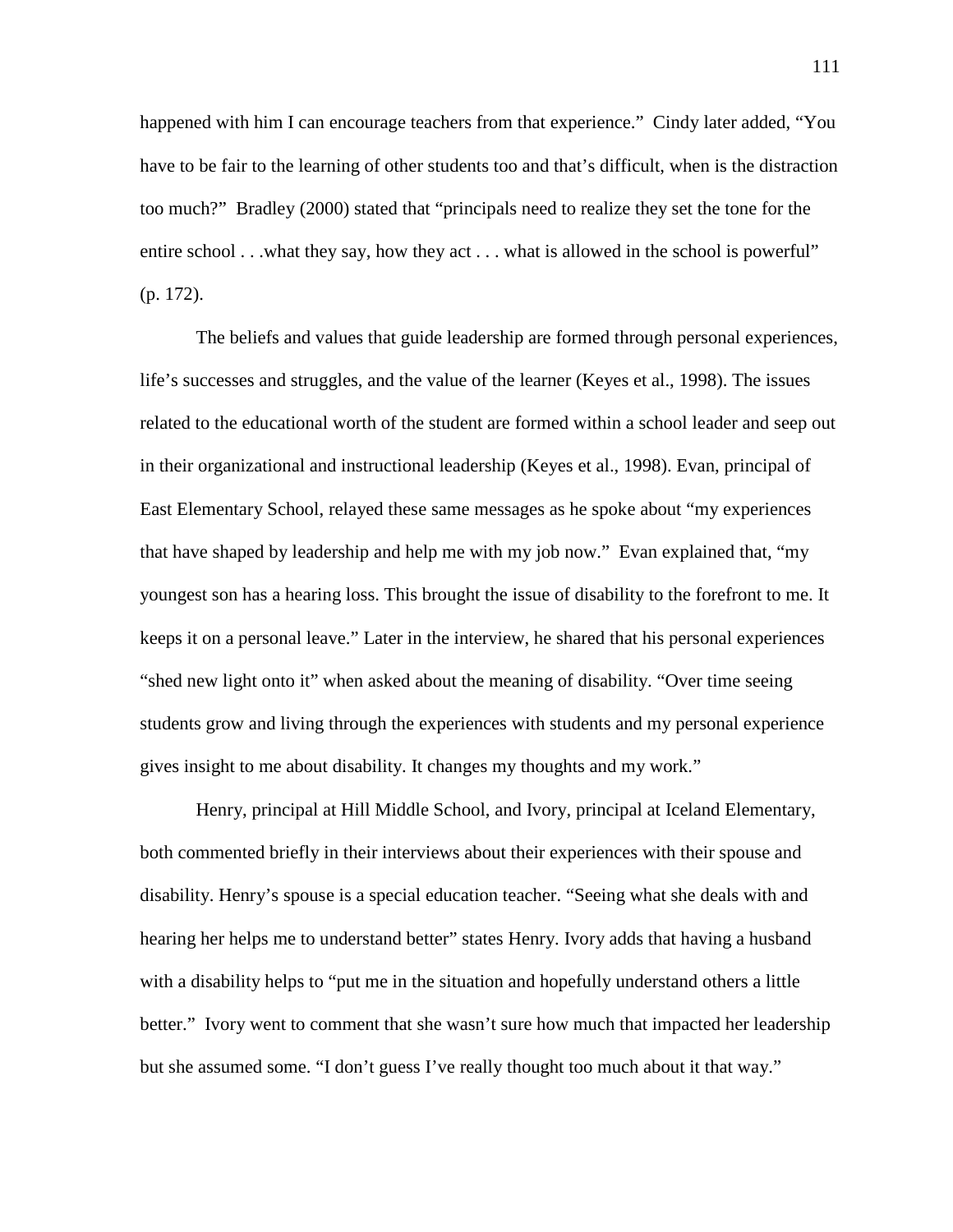Burrello et al. (1992) suggest that experiences play a major role in leadership. Their research also suggests that the key ingredient in a principal's behavior toward a student with a disability is the belief or attitude the principal has toward special education. Specifically, principals in this research project who displayed a positive acceptance of special education students saw a positive impact within their schools. These positive attitudes and beliefs are critical factors when advocating for students with disabilities and their acceptance into the general setting (Burrello et al., 1992).

The results of surveys and interviews conducted by Praisner (2003) indicated that the success of inclusion greatly depended on the principals' attitude. Furthermore, the degree to which inclusion was successful was directly linked to the specific attitudes and beliefs the principal had (Praisner, 2003). According to Praisner, the quality of the experience was more important in developing a positive attitude for the principal than was the amount of experiences a principal encountered. Similarly, a study by Drake and Roe (1986) revealed also that the principal was important in setting the tone for integration of students with disabilities. Larry, principal at Lemon Middle School, certainly would advocate for the work done by Burrello and Praisner. "Having a son with a disability and in the exceptional children's program gives me an understanding and greater appreciation for what's going on." Larry continued that this gives him a "chance to relate to the parent and understanding for them but also see the educational side of things from a parent's experience. These experiences have definitely shaped my leadership."

**Professional Experiences.** Research has shown that the more knowledge school principals possess and the more time principals spend with students with disabilities, then the better advocate the principal is for special education (Jones, 2006; Sergiovanni, 1994). As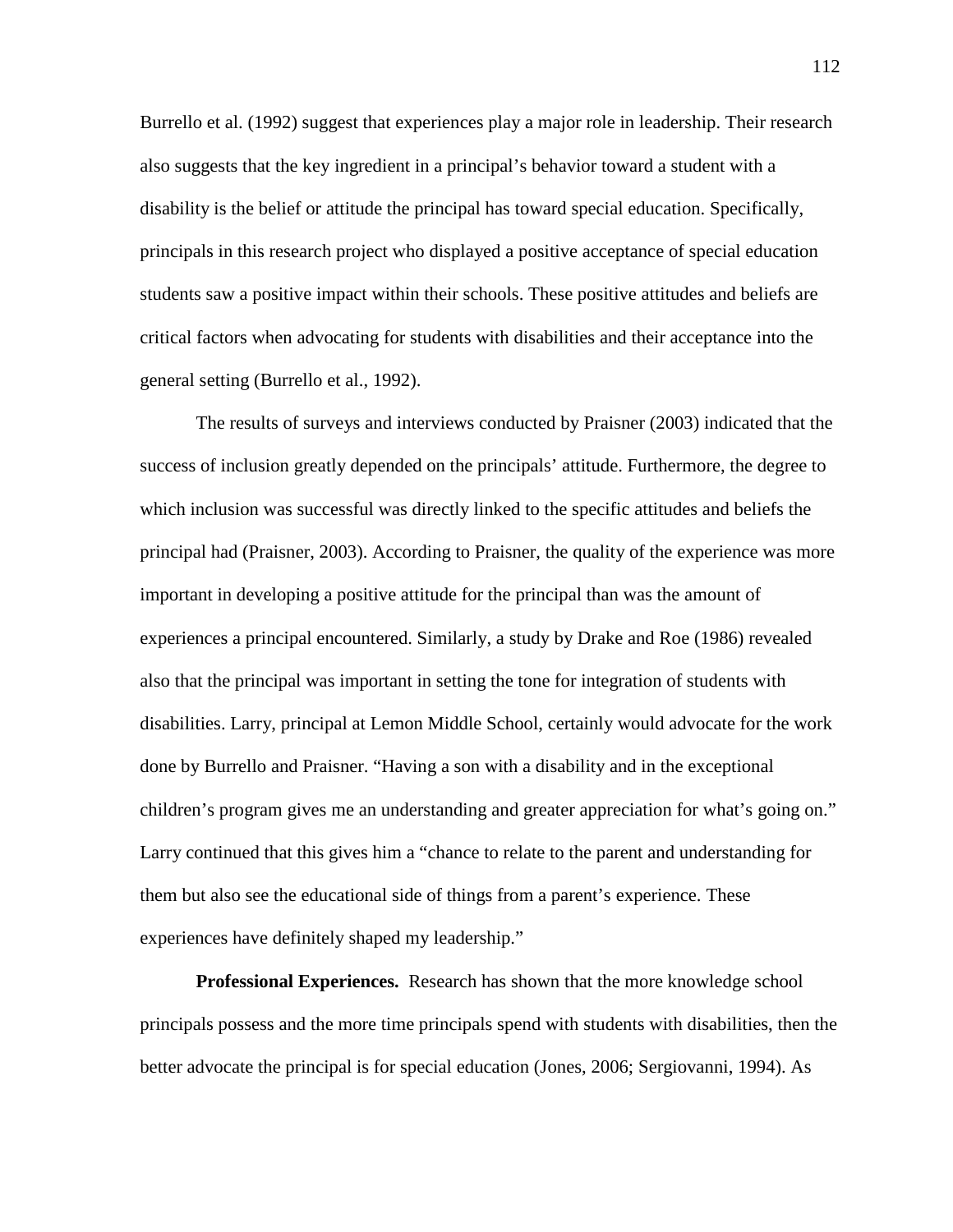principal of a school, it would be virtually impossible not to have professional experience in dealing with special education and disabilities. As principals were interviewed, the information they gave offered rich perspectives on their roles in working with students with disabilities. As mentioned earlier, the role of the principal is essential in the success of an exceptional children's program and all of the principals interviewed agreed. The level at which principals were involved and the history of their involvement was very diverse.

Three of the 12 principals interviewed had experience in special education before entering administration. April, principal at Apple Middle, was an exceptional children's teacher. She has an EC degree and comes from an EC background. Keith, principal at Kettle Middle School, went back to school to add on a special education certificate. A physical education major, Keith taught five years in the exceptional children's classroom. Jimmy, principal at Jump High School, stated part of his masters was in special education and he served as Special Education Director for a time in a school district in Georgia. Jimmy commented on his experience as Special Education Director, "I learned a lot during that time. I wasn't there because I had experience it was just because I had the degree."

April and Keith have more traditional professional experiences as an exceptional children's teacher. Keith contributes his experiences as an EC teacher to his level of comfort as a principal. When asked how comfortable he was with his leadership in the area of students with disabilities, Keith explained "I am very comfortable because of my background and teaching experience. I would be terribly frightened without this experience." Keith continued that if "sitting in IEP meetings were the only experience I'd had I'd be very uncomfortable. You hear not to mess up EC because you can get fired. It would be very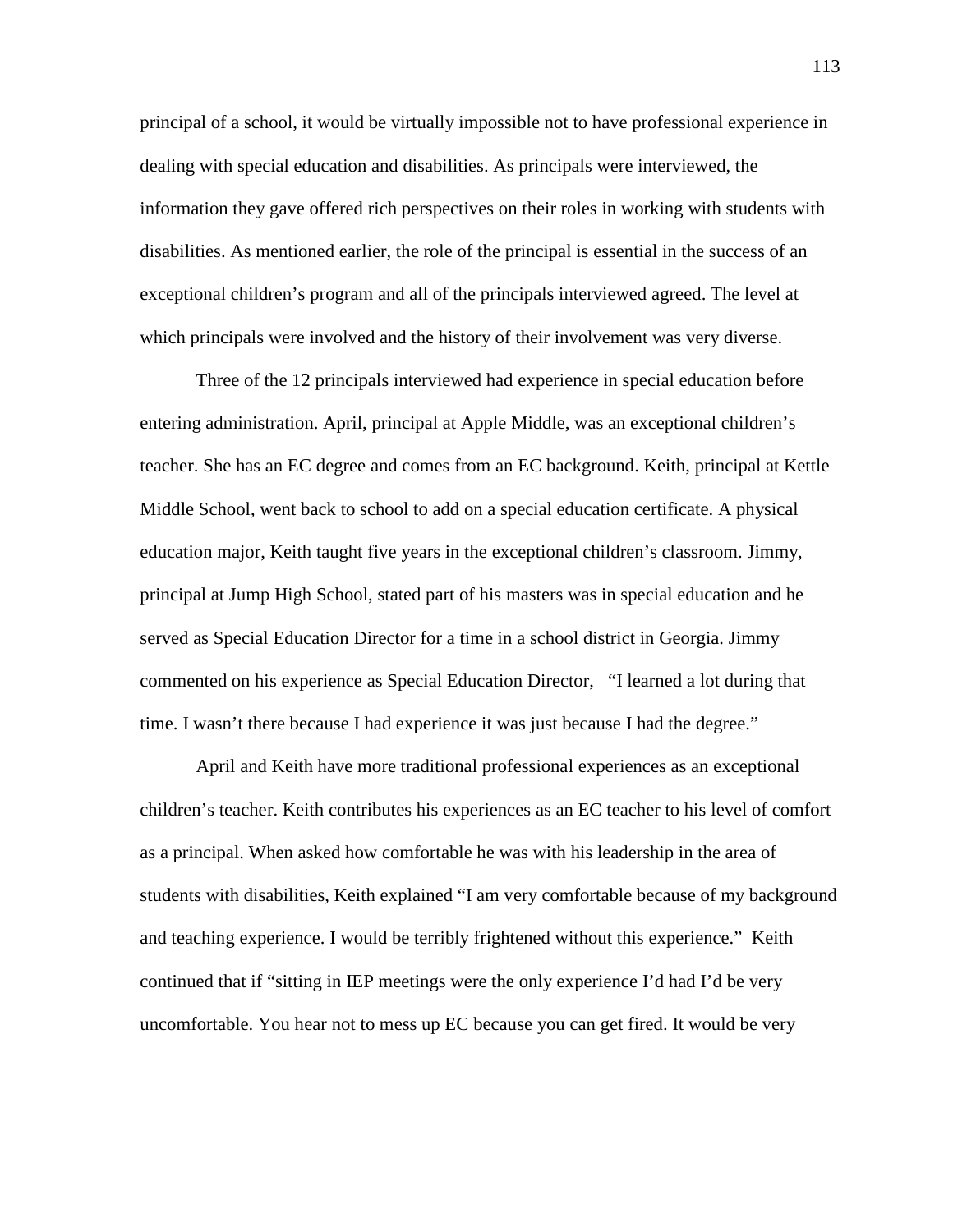scary." Keith continued and several times relayed the importance of his experience in dealing with special education situations.

April brought another yet similar perspective to the importance of her experiences in her leadership. As the first person in her family to go to college, April got a job working in a group home as a program aide. "That job was so important to me and it was then that I knew I wanted to be a special education teacher. It felt right working with people with disabilities. From there, I went to college and majored in special education." When asked about her leadership and how it relates to students with disabilities, April relies heavily on those past experiences. "Because of my experience, I know. That gives me a huge advantage because I've seen lots of situations good and bad. I know and I am comfortable." April conveyed that she was extremely confident in her knowledge and experiences in special education. When asked about her level of comfortable in particular areas of students with disabilities, April responded "very comfortable" to all areas. She responded "because of my experiences" when asked the reason for this feeling.

Other experiences from principals have definitely contributed to their leadership with disabilities. All twelve principals commented that their experience has added to their level of comfort in dealing with special education and students with disabilities. Grant, principal at Giant High School, stated that early in his career he was "very anxious in dealing with any situations involving EC students. It has become easier because of the experience. I wasn't prepared for it but over time and experience of seeing things I have become more comfortable." As a principal of a high school, Grant relies heavily on the experience of other administrators as well. "My AP was an EC teacher before becoming an AP; in fact she was the department chairperson, so we get a lot from her experience." Frank, principal at Front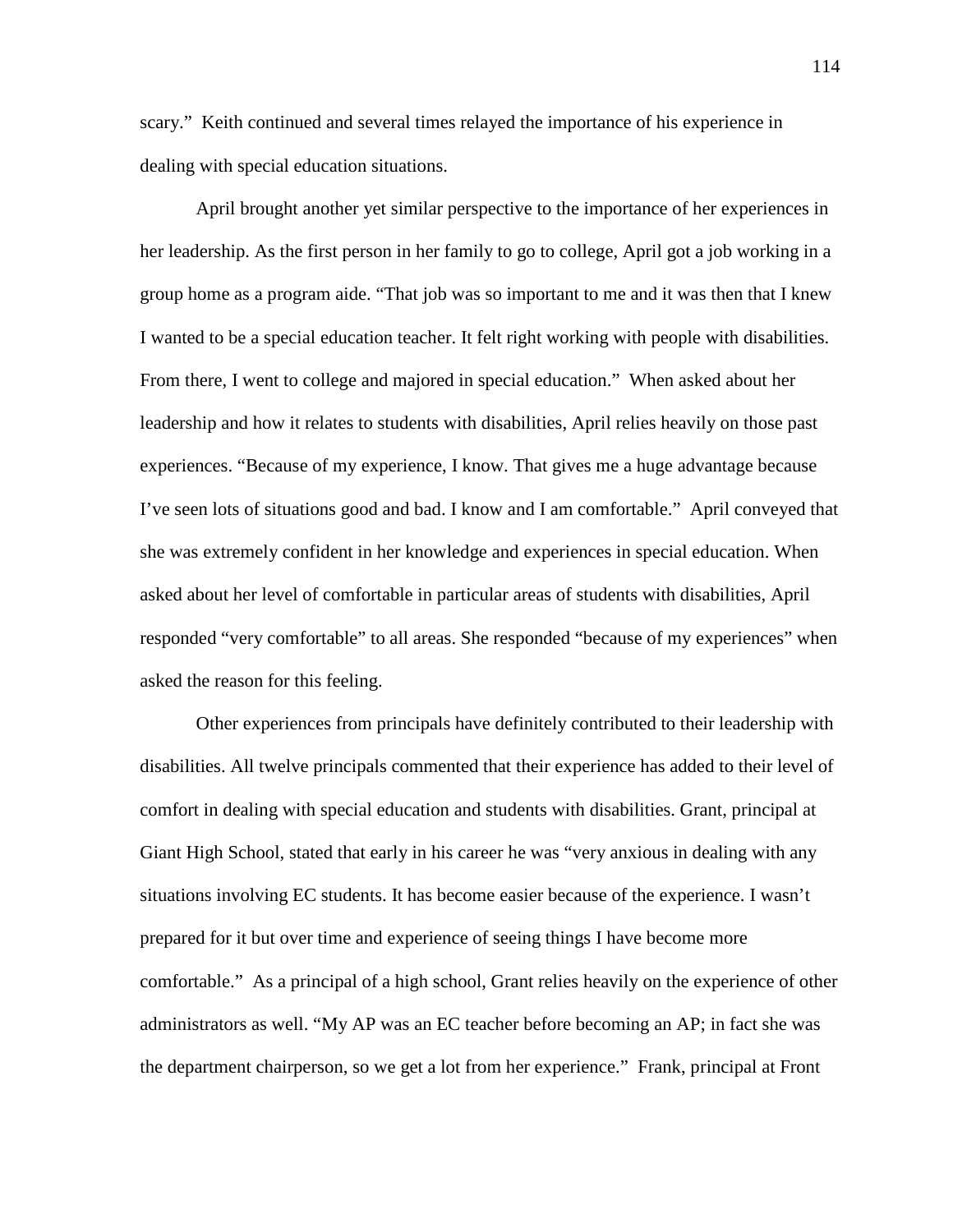Elementary, commented " I was in shock at first but slowly I began to understand and learn. Time and experience have helped me a lot in dealing with situations with EC students and parents."

The experiences of principals without a doubt have contributed to their leadership. As related in every interview and conversation, one's experience whether personal or professional impacts and influences the work in that particular area. Research is clear that the principals' experiences provide a springboard to their work in special education and students with disabilities (Burrello et al., 1992; Jones, 2006; Sergiovanni, 1994). Furthermore, positive experiences generally lead to more successful and inclusive practices by schools and administrators (Aspendon, 1990; Praisner, 2003).

**Knowledge, Education, and Training.** Principal leadership is a critical element when addressing school improvement and the education of students with disabilities (Cooner et al., 2005). To best be able to advocate and lead schools, principals must be equipped with appropriate knowledge and skills. Principals must know, understand, and comprehend their role and leadership in the area of students with disabilities. Instructional leaders that empower their teachers, raise expectations for all children, provide high quality professional development, advocate for differentiated instruction; these leaders promote the instruction that changes the educational lives of students with disabilities. (Cooner et al., 2005).

**Undergraduate Degree.** As crucial as this role is, many principals feel inadequately prepared in their role as a leader in special education (Cooner et al., 2005). Keith commented that "with no experience I'd be frightened . . . and would be uncomfortable." Principal after principal interviewed spoke of beginning their career with a level of discomfort in the area of special education and students with disabilities.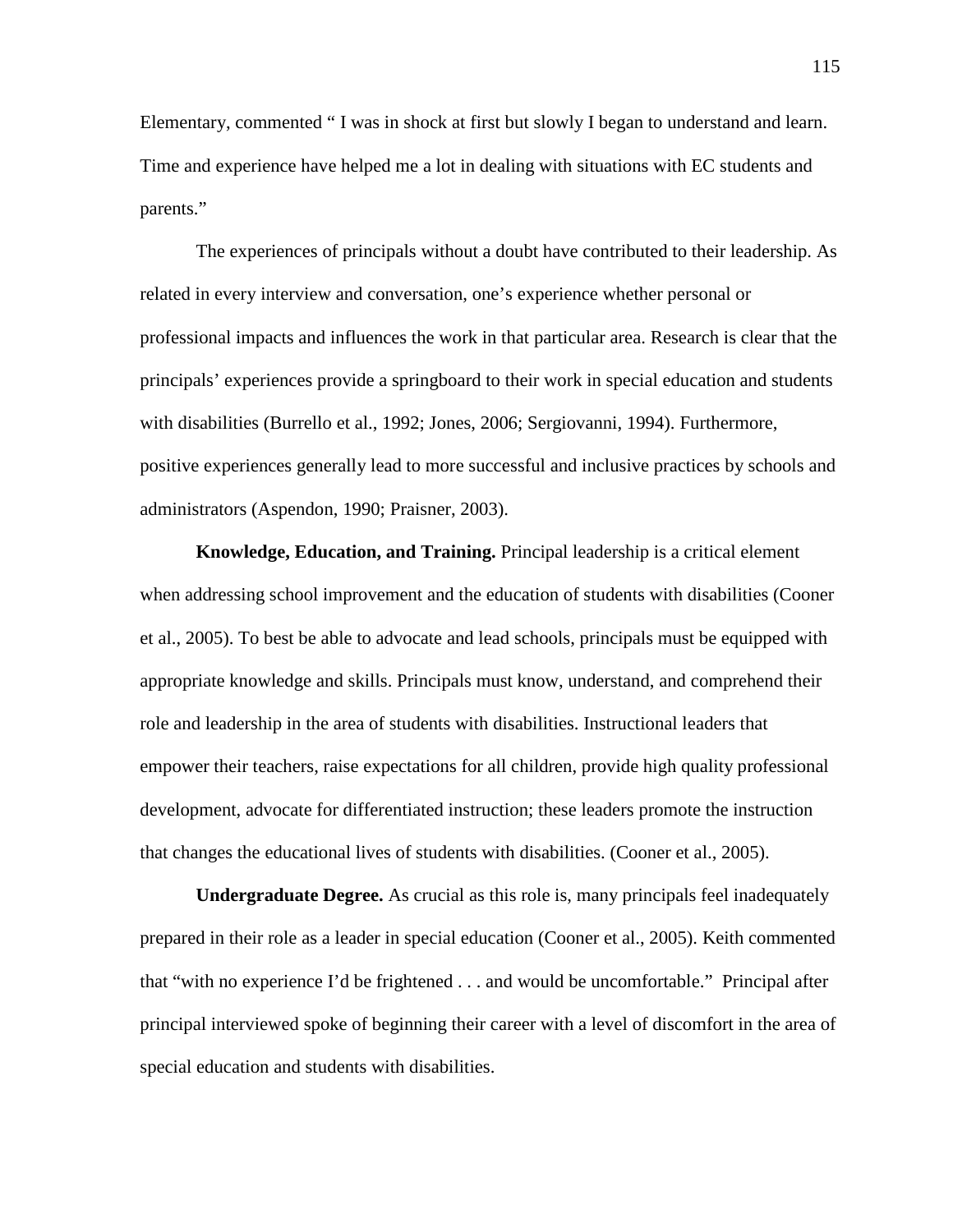In a Jones (2006) study, a survey of school principals revealed that the majority of school principals had no experience in dealing with special education or students with disabilities. In my study, only 25% had experience in dealing with special education or students with disabilities before their administrative career. Several of the principals had never had a student with disability in their classroom. "I remember when all the EC students were on one wing of the building and never came out of that wing" recalls Grant. "When I was an AP, I remember the first time they started coming to classes in other parts of the building. They still went to the classes with only other EC kids but the classes were spread out. That was a big change back then."

In my research, 75% of principals felt their undergraduate degree was not relevant at all in their work with students with disabilities. Of the 25% that felt their degree was relevant, one was a special education major and another cited the work he did in adaptive physical education class. Keith cited a 6 week internship done in a special school designed just for students with disabilities as a very positive experience. "That was a very educational experience and one that really opened my eyes. Everyone should have to do something like that" recalled Keith.

Three principals citing that their degree was irrelevant remembered only having one class that dealt anything with disability, special education, or exceptional children. Debra commented "It was not relevant at all. I don't think we had but one class in it." Evan commented "I remember sitting in one class. Nothing else. That is an area that is a real disservice to undergraduates."

**Graduate Degree.** The data collected about principal preparedness and training during administrative degrees mirrors that of undergraduate degrees. In my interviews, 9 of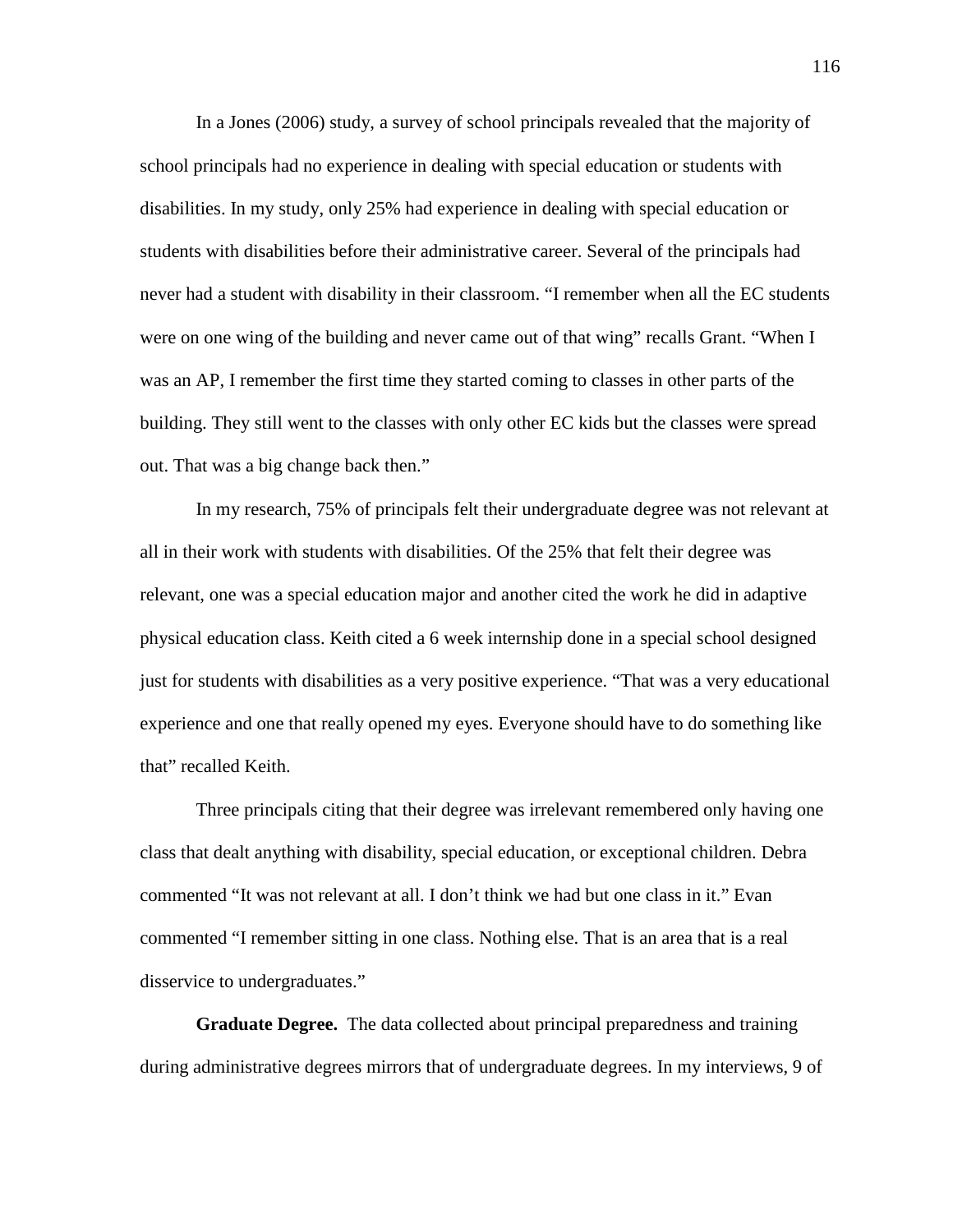the 12 principals stated that their administrate degree was not relevant in their work with special education and students with disabilities. Of the principals interviewed, two of the 12 felt that their administrative degree was only somewhat relevant. That leaves only one principal interviewed that said their administrative degree was relevant. If the role of the principal is so important in dealing with students with disabilities, why aren't more principals citing the relevancy of their administrative programs?

Of the principals interviewed in this study, the presence of a school law class where the 'mentioning' of EC and special education law was indicated by three principals. "I graduated with my MSA in 2003 and we had a course on school law but only discussed special education some. It was just a part of that class" commented Debra when asked about the relevancy of her administrative coursework. "Not very, not prepared" were the words of Henry when asked about the relevancy of his administrative degree.

Keith, who responded that his degree was somewhat relevant also responded, "It wasn't to the extent it needed to be. There weren't any clinical experiences provided. Although I was in the EC classroom, a clinical experience would have been good. The other people in the class were always coming up to me because I was an EC teacher."

**District Level Training.** Much of the knowledge of special education that principals receive is from district level training (Jones, 2006; Sage & Burrello, 1994). While this training is important and valuable, it by no means answers all the questions for principals and administrators as they work through their role as leaders for students with disabilities. Support given from the district to school principals is typically heavy in curriculum, instructional programs, and legal advice (Jones, 2006; Sergiovanni, 1994; Stainback & Stainback, 1995). Of the principals interviewed, 100% cited very relevant support for their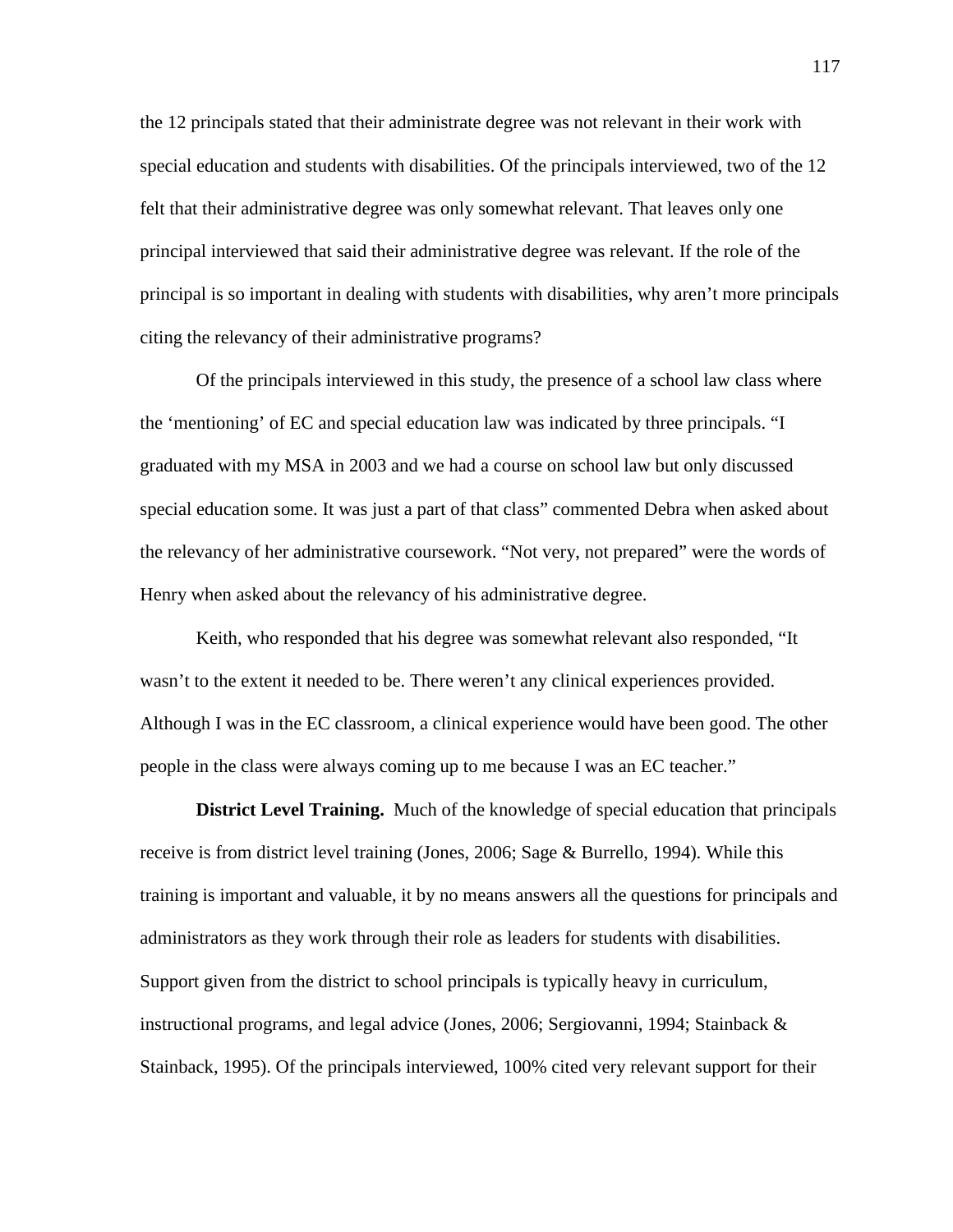district's exceptional children's department or office. Larry commented "Yes, very much so. We get a lot of support from our district office. We have liaison that comes from the DEC to provide information and support" when asked about the relevancy of district support. To follow up, I asked Larry what DEC stood for. "Oh sorry: Department of Exceptional Children – that is what we call our local office."

All twelve principals cited a source of contact or district liaison that worked and provided information to the school. The description and amount varied from school to school and district to district but there was an obvious connection between the school and district special education office. Jimmy commented that "our district support is very relevant especially from a compliance standpoint. They come over and spend days looking at paperwork." Grant added that "our district EC folks do a fantastic job. There is a good chain of command in the district to help solve problems and get information." Evan commented that "our district office is my number one source of relevant information. They have the most up-to-date stuff and resources. That is the most and best place for information for us here." Frank added that his district is "very relevant" and that "I always feel comfortable about discussing anything. As principals we are welcome to ask anything. We are all in this together. We are very supported and for that I am thankful."

**Needs.** Despite a lack of special education knowledge and skills among principals, over 80% of principals surveyed in the Nebraska survey indicated a desire or interest in receiving additional training in the area of special education (Aspendon, 1990). When asked about what needs they had as a principal, almost exclusively the principals that were interviewed noted additional training in the area of special education. Every principal interviewed responded to the need for additional training and information as it relates to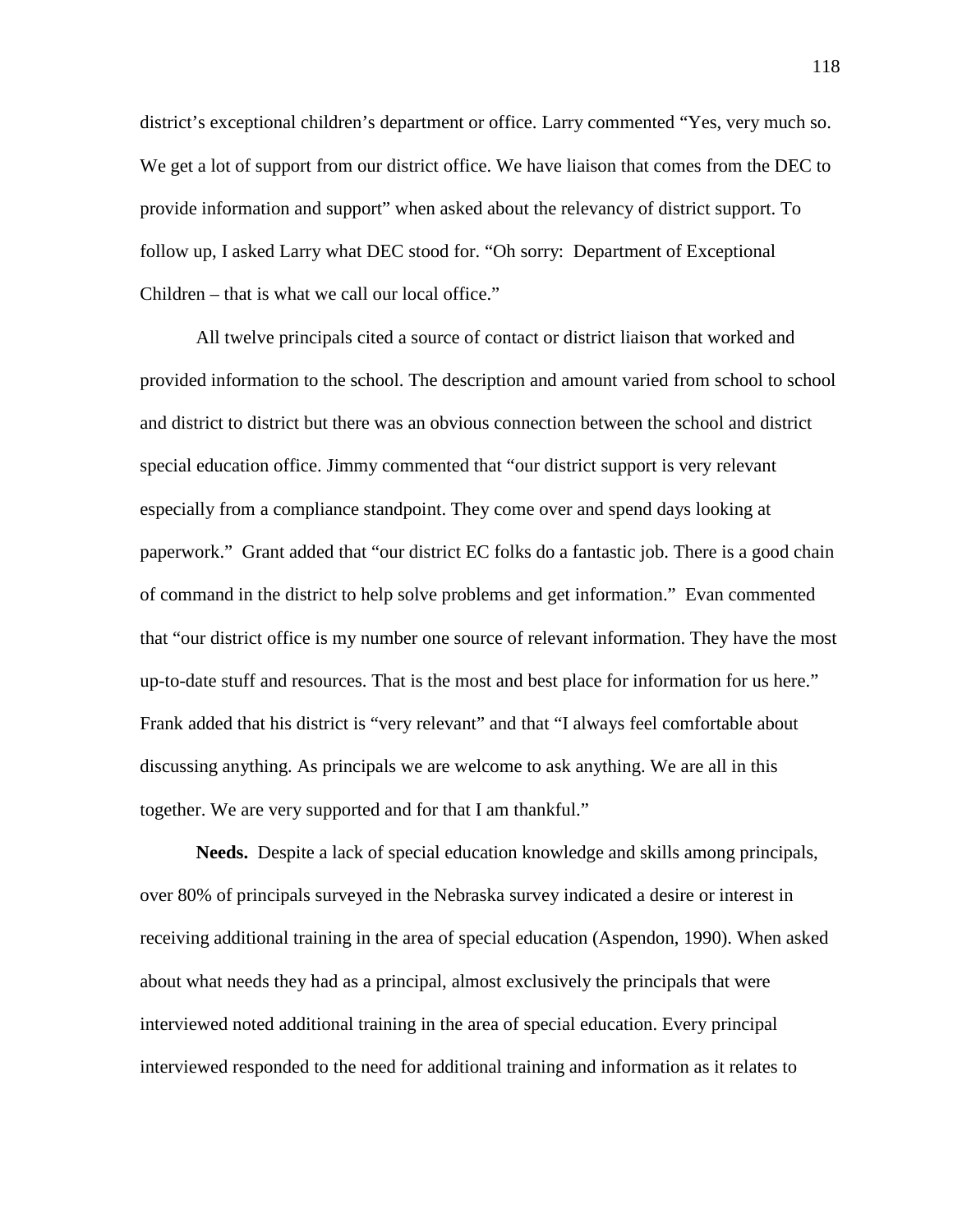special education and students with disabilities. The need for continued district support, training, and refreshers were mentioned in every interview.

Specifically, lack of training related to special education and supporting students with disabilities is a deficit among principals (Jones, 2006). "Strategies for behavior issues, ideas for modifications and interventions, more information about the different assessments and which students are appropriate for which" were examples of needs that Cindy expressed. Bill mentioned similar specific needs including "staff development on restraint training, writing IEPs specifically measurable goals - our folks seem to have a hard time with that and we need some help."

April, who is more comfortable in her role in special education, was more general in her needs for district support. She commented:

Principals need for the district to support them in serious situations. To trust the principal and help to avoid trouble but also stand behind them when we are right. I've had situations where I'm right and done everything I can for a child. The district will not want to stand behind me. Instead, they will give in to the parents. We also need them to be visible and present in schools.

April continued to advocate for the principals by stating:

An EC Director should have experience in being a principal in a regular school. They need to understand what the full needs are and the balance between all the things going on in schools. Both experiences of special school and regular school are good but I think they need the regular school experience to understand.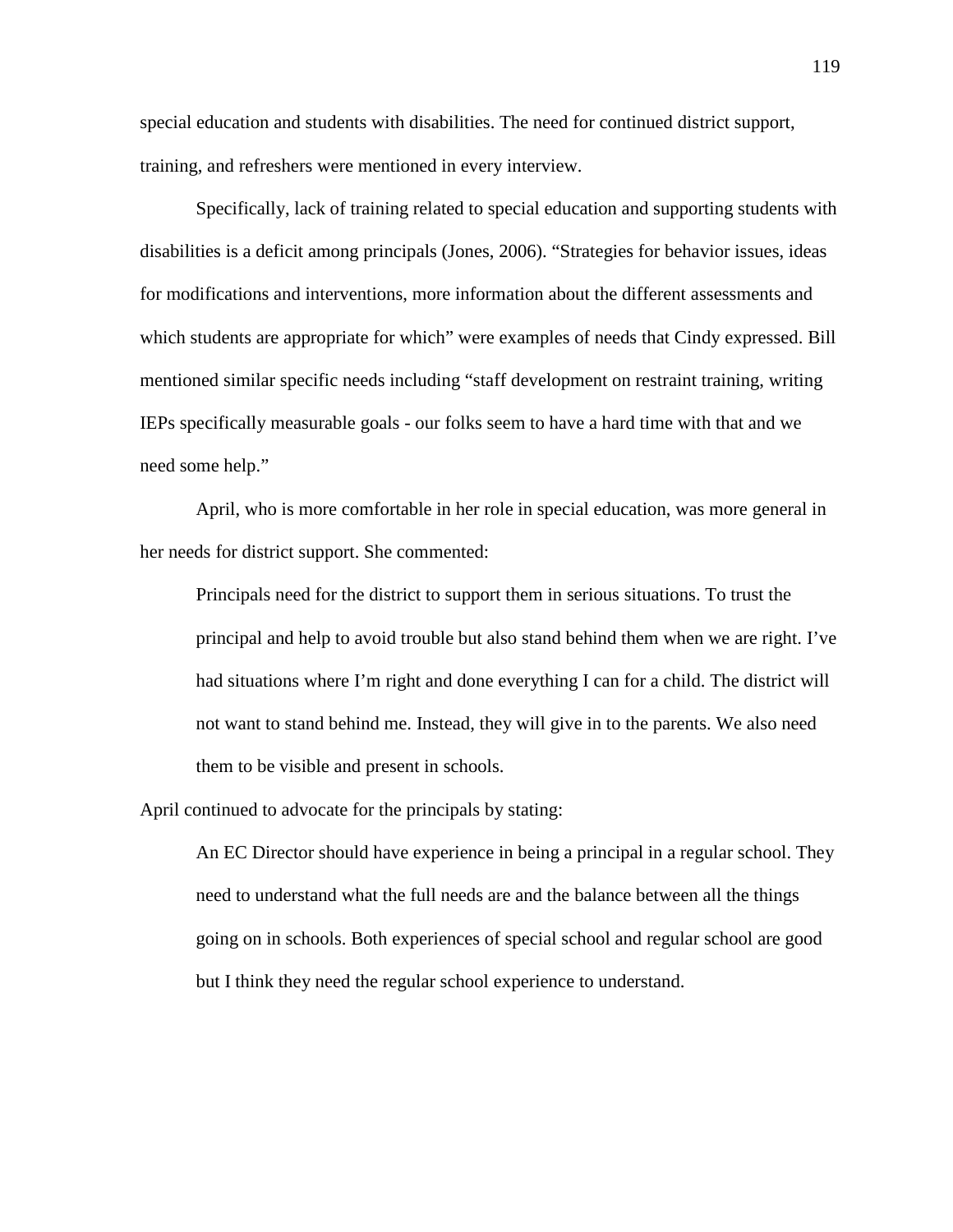**Summary of Themes.** Three themes emerged from the interviews with principals and review of documents from the schools. The three themes included *leadership*, *experience*, and *knowledge*. These themes were identified and discussed.

The principals' *leadership* is an integral part of schools effectiveness. The role of the principal is undeniable and essential for effective schools. A principals' impact on the school and specifically students with disabilities cannot be underestimated. Also included in the leadership of a principal is the priority he or she places on disability and students with disabilities. Previously documented research from this study, clearly demonstrated the importance that is placed on the leadership of a principal. It is this leadership that sets the education tone in areas of special education and students with disabilities.

Principals' *experiences* are so important in establishing their belief and impact on special education. Principals' experiences come from different places but can be categorized as personal or professional experiences. There are also times in which principals' experiences may be both personal and professional. Several of the principals interviewed as a part of this study had experiences that impacted their work in special education and students with disabilities.

The *knowledge* a principal possesses in regards to special education is also important when assessing what principals' believe about special education. Knowledge, education, and training for principals were gained from the principals' work during their undergraduate and graduate degrees and also professional trainings conducted by their local education agency. Information from this study confirmed the research that undergraduate and graduate degree programs are generally irrelevant in terms of educating and training principals in special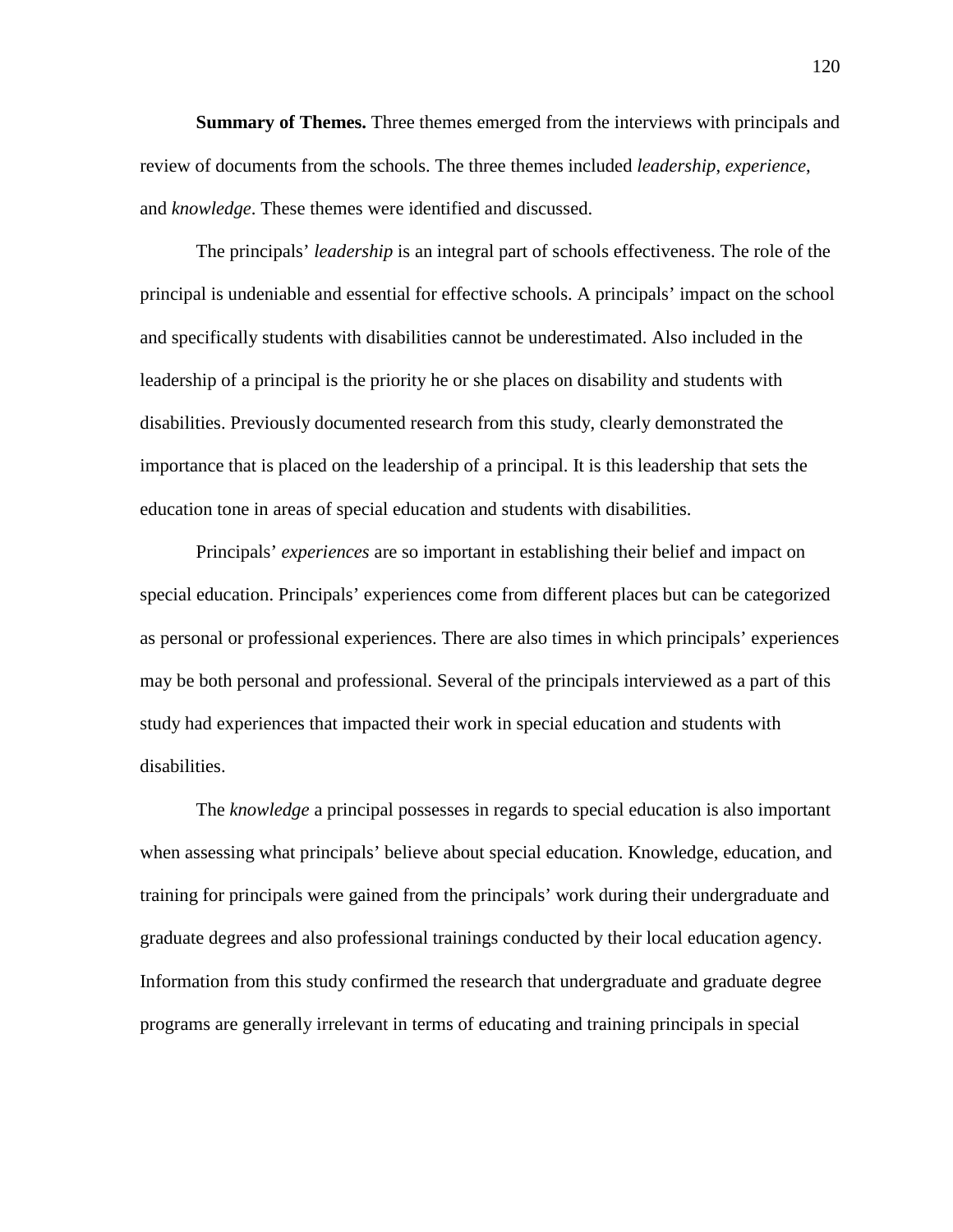education. However, according to this study, the work of the particular school district seems to be very valuable in principals' knowledge, education, and training.

These three themes combine to form a tapestry of information about the principals' beliefs about special education and students with disabilities. This collected information has formed together to create an understanding of principals, their beliefs, and their leadership in special education and for students with disabilities. The following section continues exploring the themes and subthemes as they provide answers to the research questions.

#### **Research Questions**

- 1. What do K -12 public school principals believe about disability?
- 2. How do K-12 public school principals define disability and how do they define and describe students with disabilities?
- 3. How do the beliefs of the K-12 public school principal support or enhance their leadership in the education of students with disabilities?
- 4. What factors have impacted the beliefs of the school principal about disability?
- 5. How do principals relate their prior experiences and trainings to their leadership of students with disabilities?

## **Research Question 1: What do K -12 public school principals believe about**

**disability?** Principals in this study were asked directly what disability meant to them and how they arrived at that belief or definition of disability. The principals generally believed that disability was a part of life, that disability involved some sort of deviation from a societal norm, and that society played a part in disability. When asked about the origins of these beliefs, the experiences principals had been a part of was the dominant answer.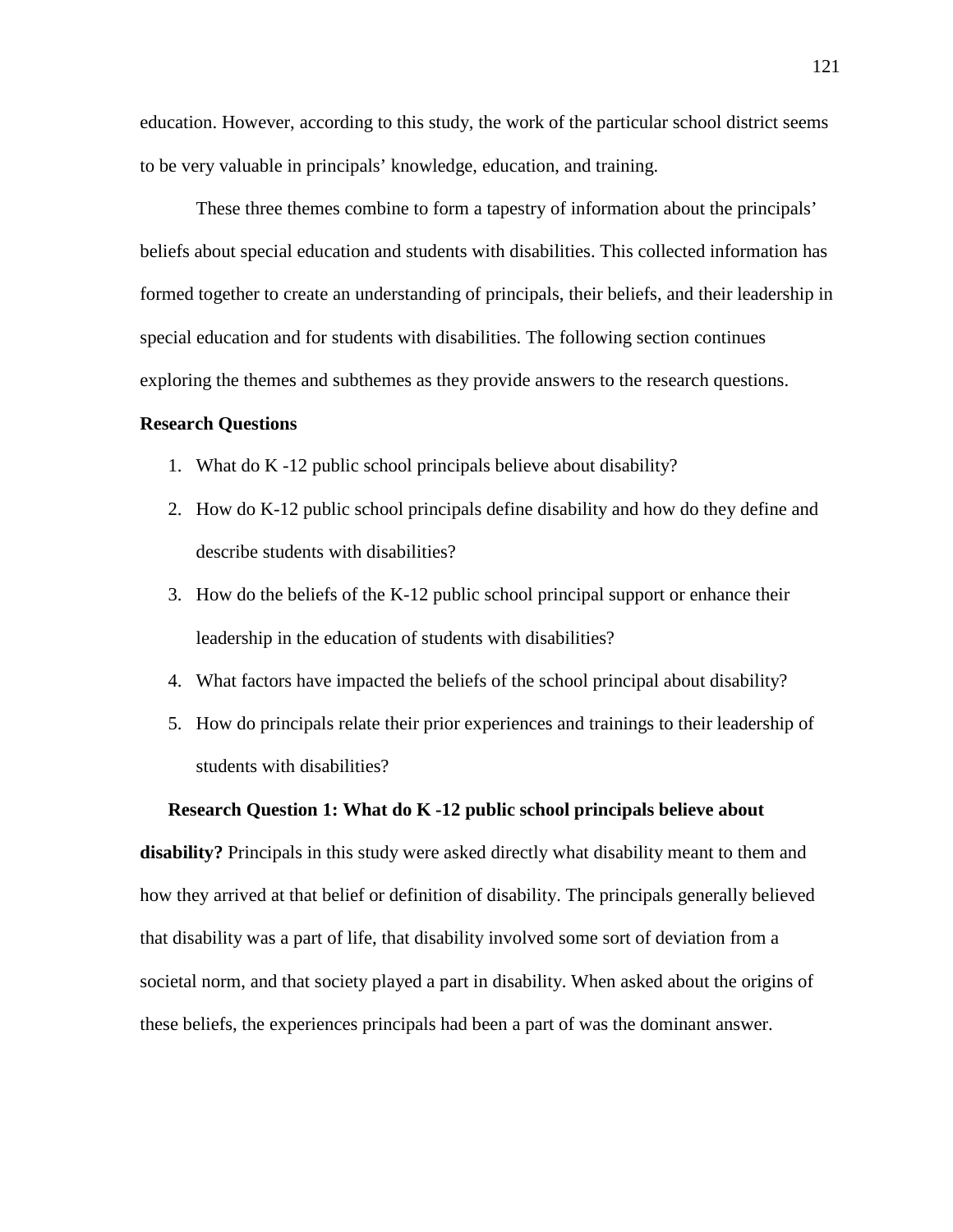"Viewing disability is the same view as life" said April. "We all have strengths and weaknesses and those weaknesses can be considered disabilities . . . everyone has issues that we try to work through and those can be considered disabilities, it is all how you look at it." Frank stated that "we all have disabilities; we both have glasses and that can be considered a disability." Principals from all three districts generally felt that disability was a part of everyday life. April, Frank, and Evan were among other principals that said disability was a part of the world we live in. Principals stated that disability could not be separated from life and recognized that disability came in many different shapes and sizes.

"Something that impedes some life function or ability" stated Cindy. Debra stated that disability was "a factor that differed from a pre-existing norm." Grant stated that disability was "anything that made students stand out and have special needs." Principals also stated they believed disability was something outside of the ordinary. However large or small, disability was something that was outside the normal range. Principals seemed somewhat uncomfortable when addressing this portion and seemed to have difficulty putting the exact words to their thoughts. Jimmy related his thoughts to a literal meaning of the word disability saying that disability was "not able" or the fact that someone wasn't able to do something or not do it as well as most people. Jimmy related his definition to his own experience of wearing a hearing aid.

Principals interviewed also felt that society played a role in the beliefs about disability. Many principals indicated a belief that disability extended beyond identification in the Exceptional Children's department. According to the principals, factors that led to students being disabled included poverty, family issues, cultural issues, and life experience. Eight of the principals interviewed (66.7%) commented that these areas create disabilities for

122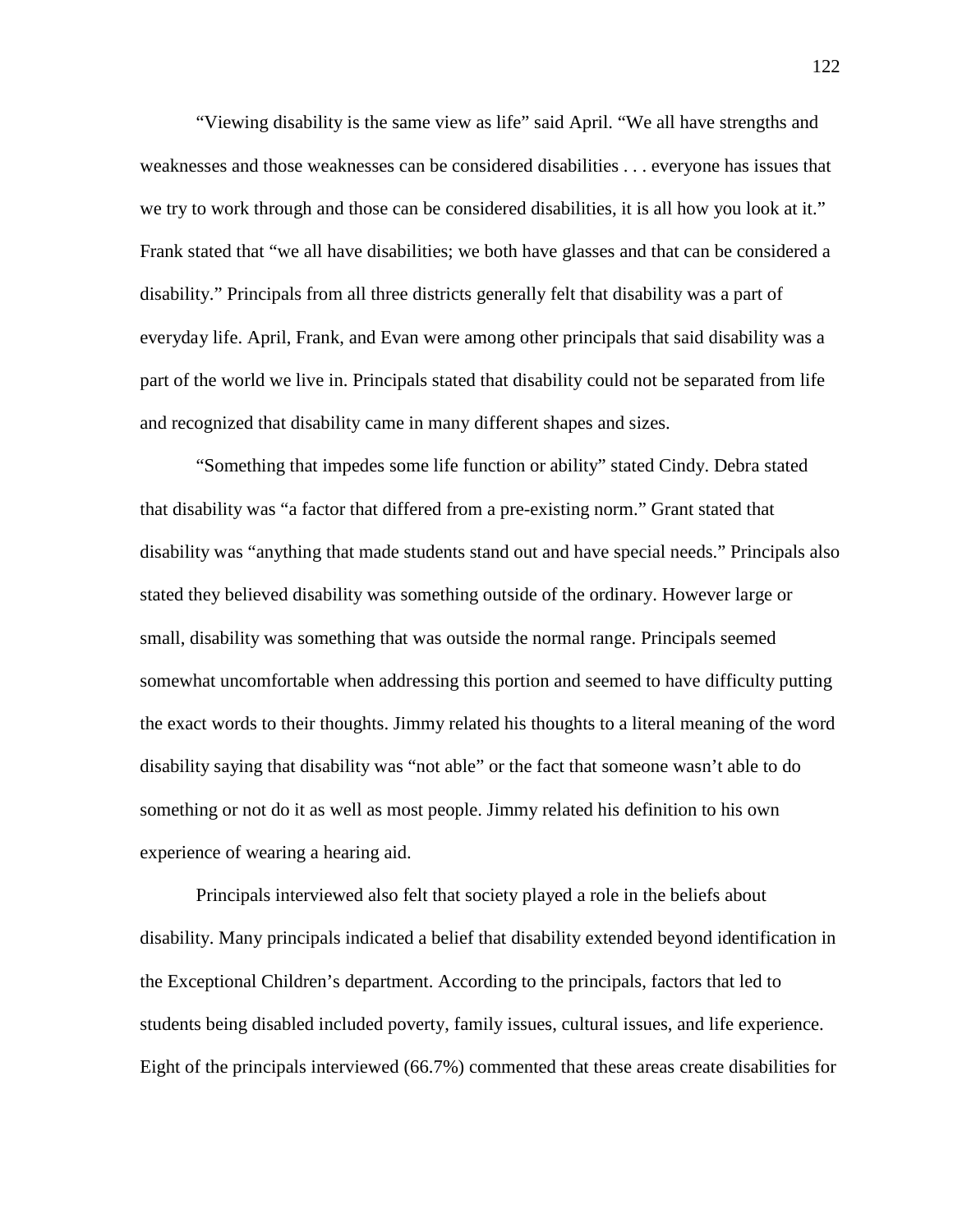students and they have to be addressed along with students having a learning or physical disability. The idea of disability stretched far beyond the exceptional children's classroom for these principals.

There was not a noticeable difference in the responses of male and female participants. The experience of the principal was not a factor in what the principal believed. The beliefs of middle school principals were more social in nature while the beliefs of the high school principals tended to be oriented more to the medical model. Middle school principals indicated the role social issues dictate the perception of disability and students with disabilities. Elementary principals tended to be more focused on the school and educational aspects of disability. The elementary principals tended to follow near the middle of the disability continuum. The 2 high school principals focused more on the disability rather than the student indicating medical model tendencies.

Overwhelmingly, principals attributed their beliefs about disability to their experiences. Although one or two principals also referenced a legal or text book definition of disability, it was the experiences of principals that shaped what they believed about disability. Every principal interviewed mentioned experience in some fashion when describing the origin of their definition of disability. It was evident through the 12 interviews the importance of principals' personal and professional experiences.

**Research Question 2: How do K-12 public school principals define disability and how do they define and describe students with disabilities?** Principals that were interviewed in this study defined disability as a deviation from the normal or expected normal. Principals were consistent yet hesitant with their definition. Several times principals commented "you know what I mean" or "I know that sounds bad" when referring to normal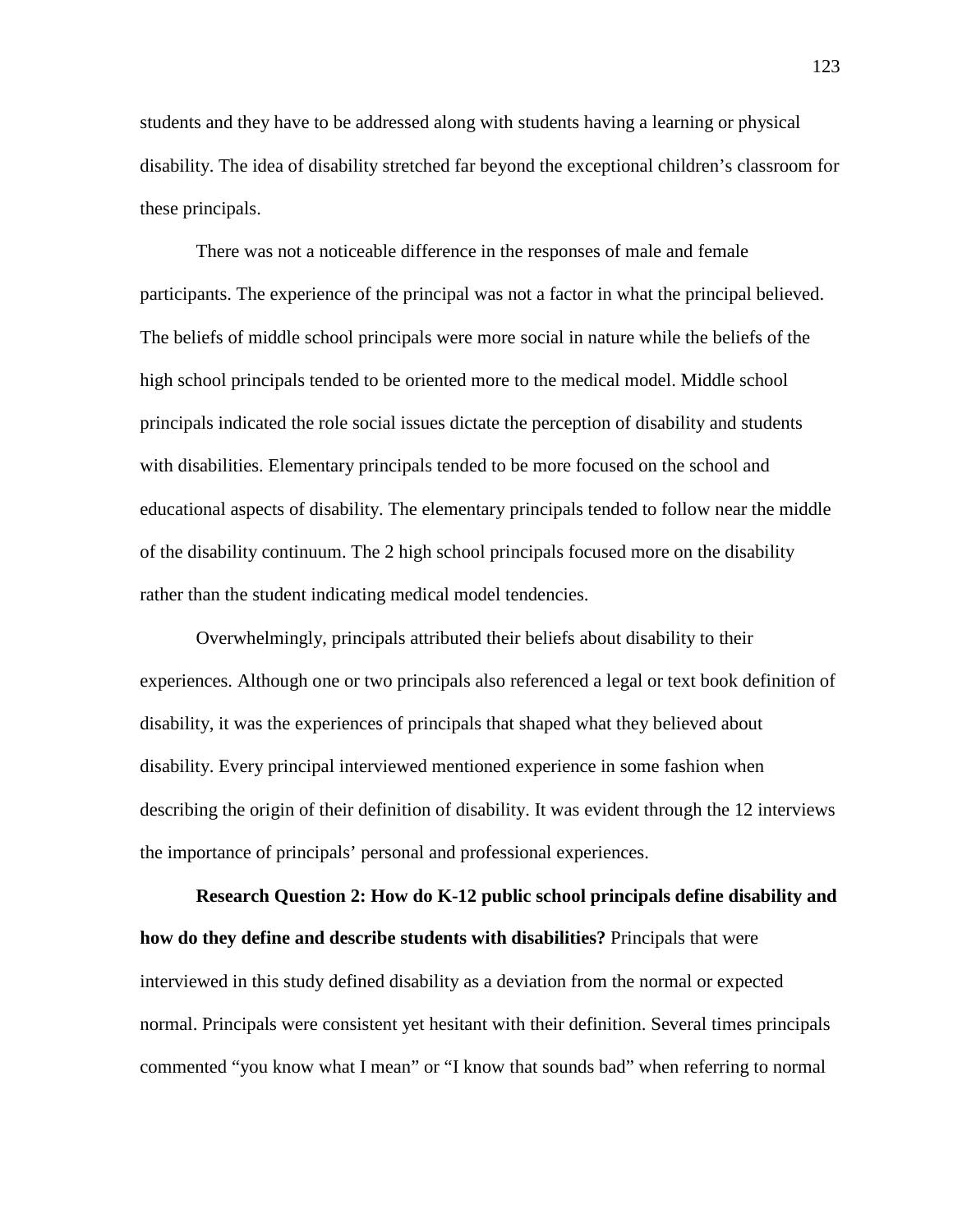or expected normal. Keith summed up many of the perceived feelings when he commented that disability sometimes had a bad connotation and that to really define disability we have to remove the bad or negative connotation. Keith commented that "this child that didn't respond to the original attempt or what would normally work." He added that students with disabilities needed "something a little different." In interviewing the principals, I found this thought process to be consistent although many times not so well said.

Principals consistently reported that a disability in a student created a need for additional support and service. Many principals recognized that the additional support or service was needed by lots of students and came in many different forms. Many times, the supports and services students needed were not offered in the traditional exceptional children's program. Also, many times there were students that were not 'defined' as having a disability that needed supports and services.

The view of students with disabilities from the principals was one of responsibility. Principals shared they felt a deep feeling of responsibility to provide for what their students needed. Never in the interviews did principals indicate a response of obligation only towards students with disabilities. Many principals recognized that they had a legal obligation to students with disabilities but overwhelmingly, principals relayed a message of responsibility to provide the best and most appropriate education possible for any student with a disability. In fact, several principals indicated frustration for the 'system' that in their eyes created barriers to the success of these students. Cindy captured this feeling when describing some of her memorable experiences as a principal of a special school. "Helping those students achieve happiness and success in their eyes was so rewarding . . . they weren't worried about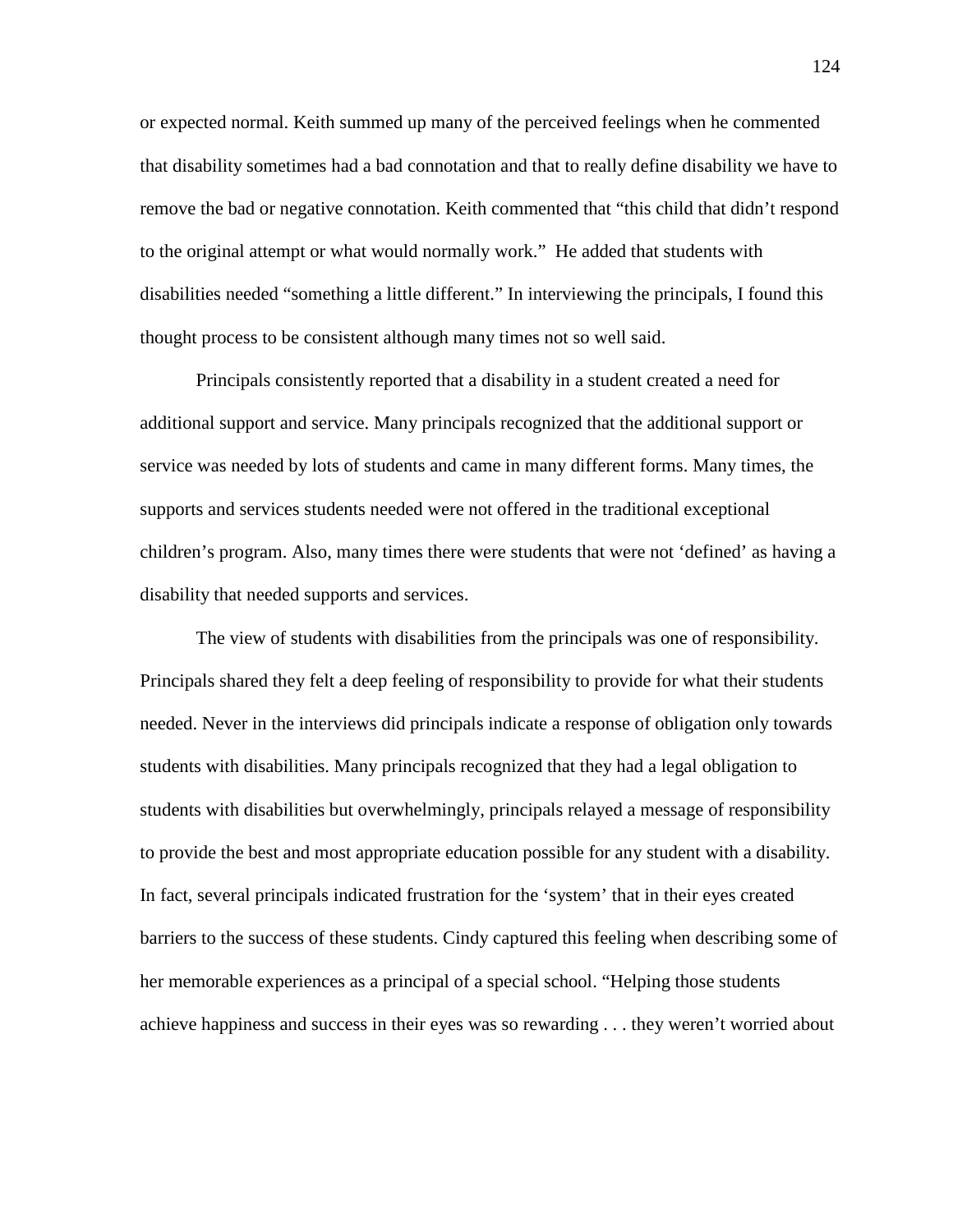test scores or achievement levels they were happy because they knew they'd accomplished something."

**Research Question 3: How do the beliefs of the K-12 public school principal support or enhance their leadership in the education of students with disabilities?** Research by Praisner (2003) indicated that exposure to special education and inclusive concepts improved principals' attitudes and perceptions about inclusion and special education. Additionally, the improved attitude contributed to more successful inclusive education and ultimately better opportunities for students with disabilities (Praisner, 2003). The beliefs that principals have concerning disability directly relates to their work involving students with disabilities.

In interviewing principals, it was clear that they understand the important role they play in the education of students with disabilities. Whether it is through their direct leadership as exemplified by April in her hands-on approach with all the functions of the EC department or through the delegated leadership to a more qualified assistant like Grant's work with his assistant principal that formerly was the chairperson of the EC department, the principals recognized the essential functions of leadership in special education.

Principals indicated factors such as relationship building, visibility, interaction, and familiarity with students and staff as additional ways that impacted and enhanced their leadership of students with disabilities. "You have to be involved with student learning especially these students" stated Keith. "I try to have a relationship with these students and get to know them. This really helps when dealing with their parents or discipline issues or other hot buttons that come up with EC students." Knowledge of the students and teachers was a big factor with principals. Putting the right students with the right teachers in the right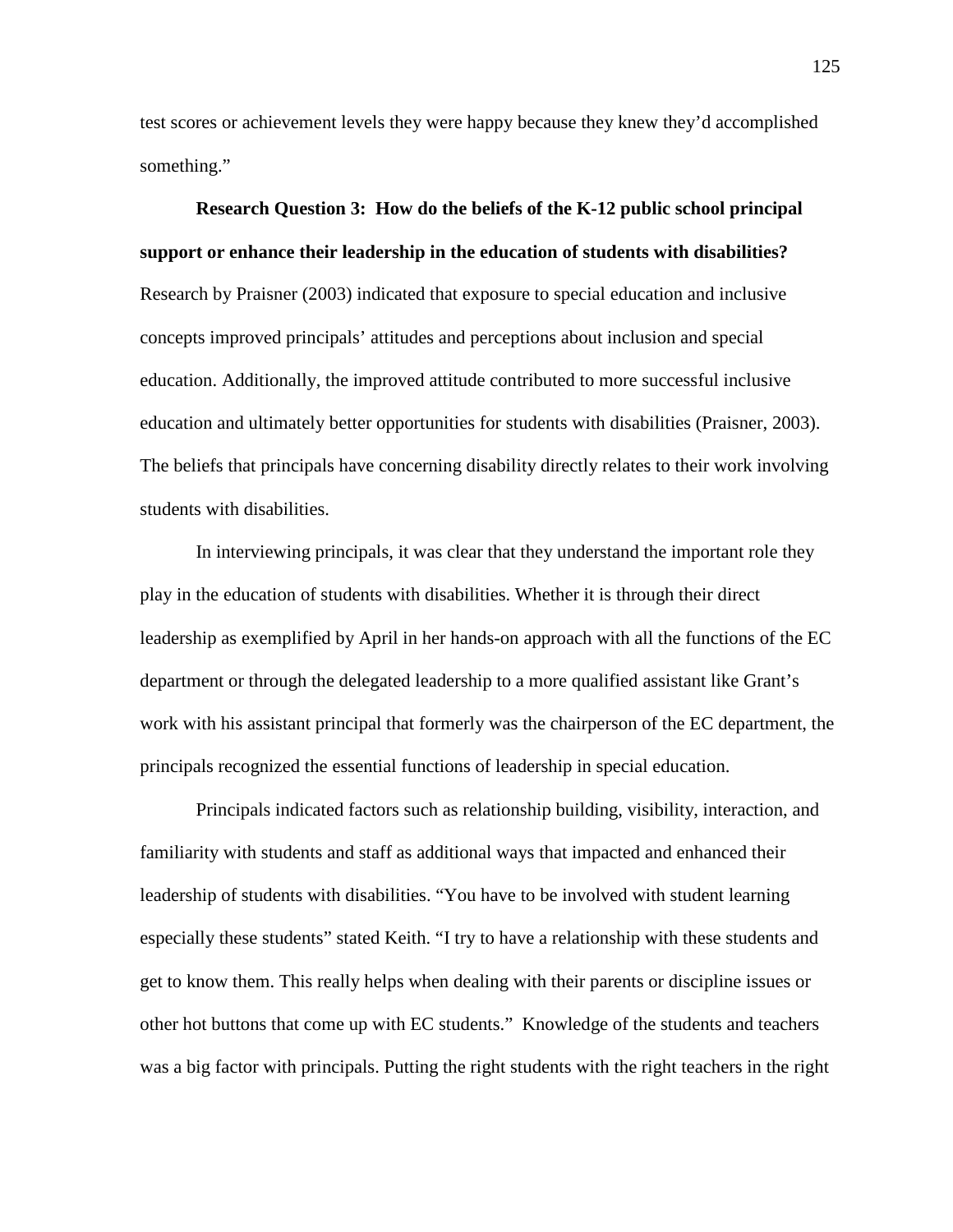area was a concept really stressed by several principals. "Let's face it" stated Grant "not all teachers can handle EC kids so you might as well deal with it before hand with scheduling than having to deal with problems all year. . . those problems only hurt the child."

The elementary and middle school principals seemed to have a more direct role in the leadership in the education of students with disabilities. Two reasons pointed to this conclusion. First, the elementary and middle school principals were more focused on the student rather than the disability. As a group, they also saw other social factors that created obstacles for students. The high school principals focused more on the disability rather than the student. This was especially true in Grant's interview. Second, the elementary and middle school principals gave the impression that they were more involved with the special education program at their school. This may be in part because of the size of the school and the number of activities at the school. The high school principals were more removed from the student and focused on the disability.

The interviews with principals clearly emphasized the principals' understanding of their role in special education. The beliefs of these principals and leadership they exhibit directly impact students with disabilities through the work of entire school culture and community.

**Research Question 4: What factors have impacted the beliefs of the school principal about disability?** Overwhelmingly, the experience of the principal has directly influenced the principals' beliefs about disability. Not only has the experience impacted the beliefs of principals, the experience has affected the decisions, expectations, and values they share for the entire school. The experiences of the principals interviewed in this study can be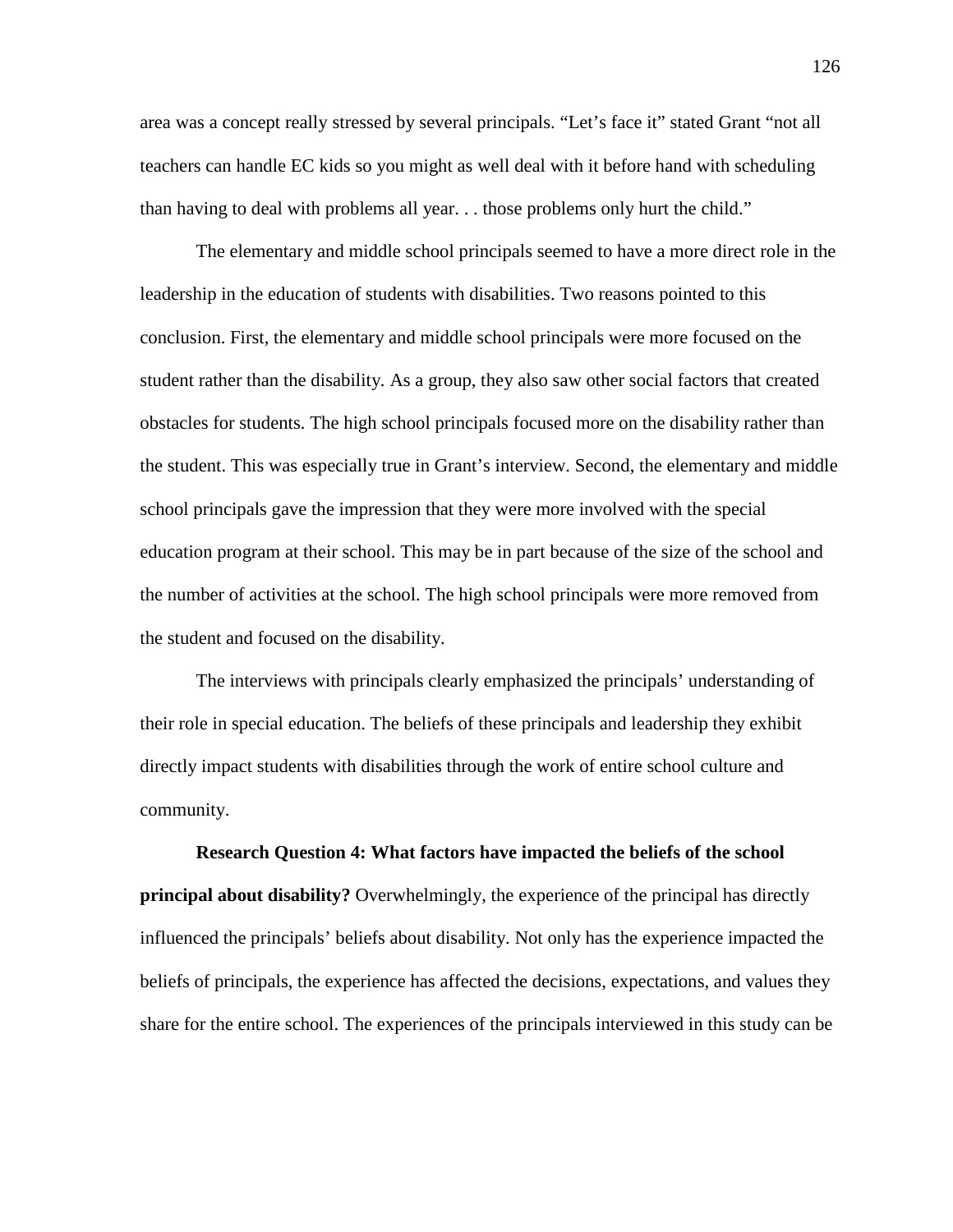broken down into personal and professional experiences. Both areas have had a dramatic impact on students with disabilities as well as the entire school community.

In addition to the experiences of the principal, training by the local district was mentioned as impacting the beliefs of the principal. However, this impact was more from a legal or service perspective. Trainings and updates from the school district seemed to be educational and add to the knowledge base for principals. As one principal indicated, "trainings that add to our instructional tool box are needed and appreciated." The extent to which these trainings add to principals' beliefs are difficult to capture but according to the principals are important and needed.

A third area that only seemed to have a minimal impact on the beliefs school principals have about disability is their formal education training. As exemplified in the findings, principals felt their undergraduate and graduate degree programs were largely irrelevant in their work in special education and students with disabilities. Only principals whose degree was in the area of special education really affirmed the work of their formal education programs. Instead, the principals interviewed relied heavily on their experiences impacting their beliefs and leadership of students with disabilities.

All principals, regardless of gender, years of experience, or school, indicated similar factors in their responses. The two principals that had experience in teaching special education classes had a great perspective and their experiences dramatically impacted their beliefs. Other principals, that had indicated a personal connection to disability, also made a strong connection between their experiences and their beliefs.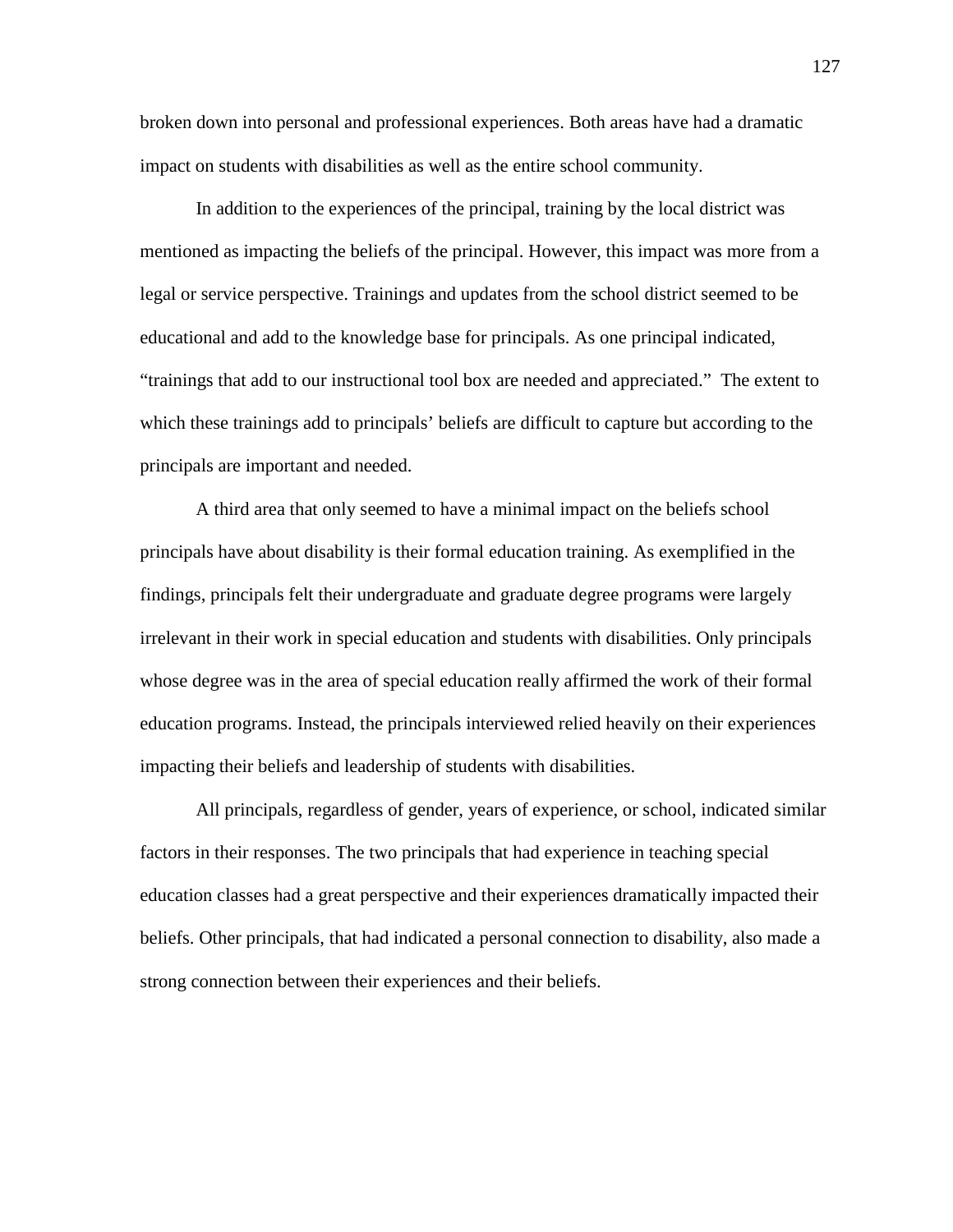**Research Question 5: How do principals relate their prior experiences and trainings to their leadership of students with disabilities?** There seems to be a strong connection between the experiences of the principals and their leadership of students with disabilities. Principals that were interviewed in this study stated that their leadership in special education was a result of their many experiences. Principals were quick to give credit to their experiences for their definition of disability and the source of much of their relevant information. The experiences of the principals interviewed in this study could be divided into personal and professional experiences. Both of these types of experiences molded the principals into the leadership that they exhibit in their schools.

Over half of the principals interviewed in this study had a personal experience that impacted their leadership of students with disabilities. These experiences added perspective for the principal and made disability a reality in their lives. Whether it was a disabled child that allowed Larry to create better relationships and understand the perspective of the parents of students with disabilities or the fact that Jimmy's disability made him realize that everyone had issues to overcome; the personal experiences of the principal helped to define their leadership.

Not only did the personal experiences impact the leadership of the principal, professional experiences helped to shape principals' beliefs, knowledge, and work with students with disabilities. When asked what contributed to the principals' knowledge of special education, experience was by and far the most popular answer. Principals credited their experiences for their comfort in dealing with special education. Examples include Keith's time spent as an EC teacher and Frank's work with the variety of special education settings at his school.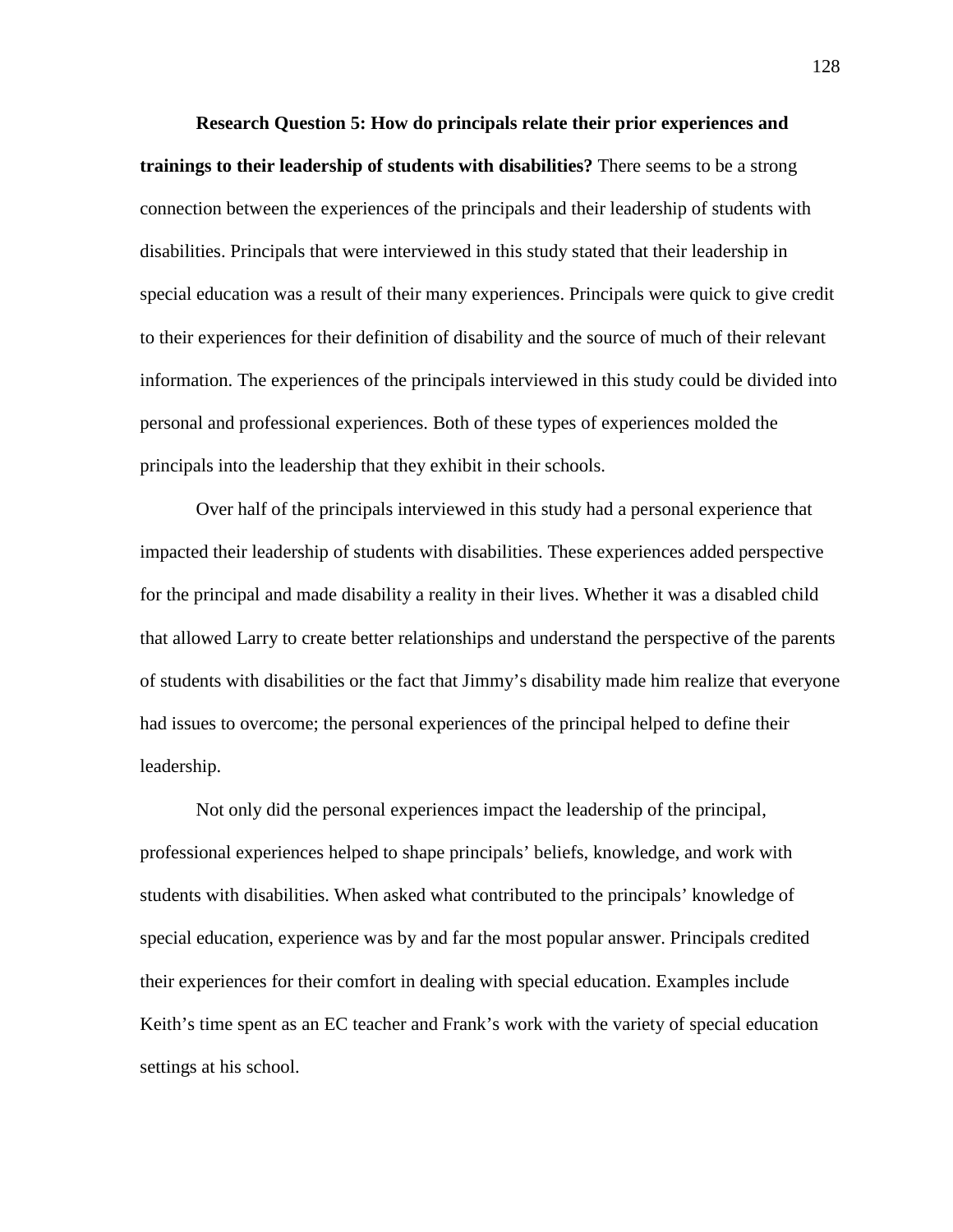Principals noted that both their undergraduate and graduate degree programs were largely irrelevant in preparing them for their role as special education leaders. Only April noted the relevancy of her undergraduate degree. When asked what has provided knowledge and relevancy to their leadership, principals answered with their experiences both personal and professional. The experiences principals had with disability or students with disabilities greatly contributed to the principals' leadership in the area of special education.

Next to their experience, principals give credit to training provided by their district for providing much needed and relevant information. While undergraduate and graduate programs tended to be largely irrelevant in preparing principals for their work with exceptional children, principals relied on training and professional development provided by their local school district. Training and professional development for the principals included legal updates, best practices, policy changes, and service options. When asked what principals needed in terms of their leadership, additional training, professional development, and updates were mentioned by almost all those interviewed.

Chapter IV presented the findings, identified common themes, and answered the research questions presented in the study. In Chapter V, an analysis of these findings will be presented. Also in Chapter V, the conceptual framework will be revisited, limitations of the study will be discussed, and suggestions for future research will be presented.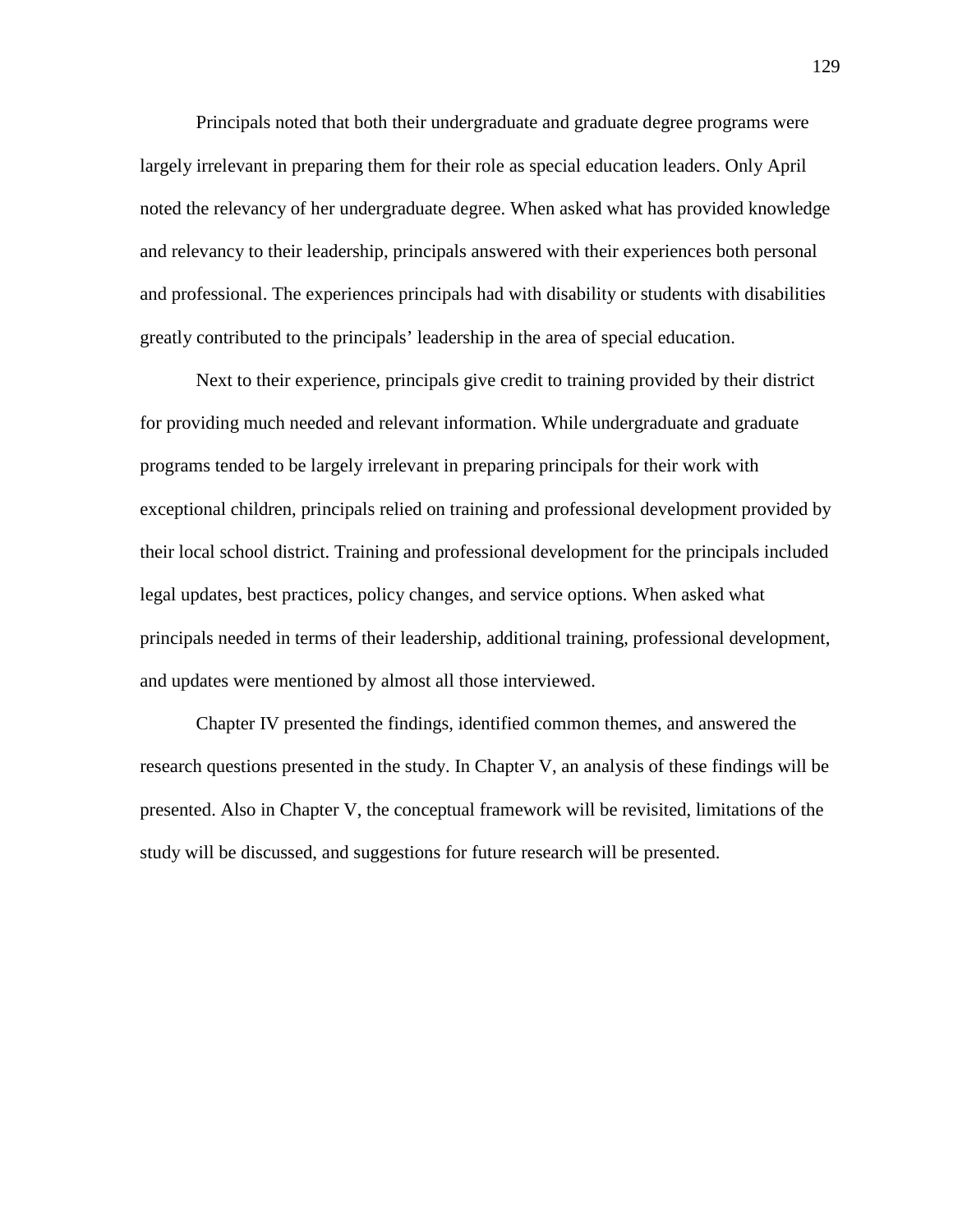#### CHAPTER V

### **Discussion of Findings**

This qualitative study explored what K-12 public school principals believe about disability and students with disabilities and how the principals' beliefs impact their leadership in special education. A multi-case study design was used in an attempt to describe what principals believe about disability, students with disabilities, and special education. In addition to what principals believe, this study was designed to link what principals believed to their leadership involving students with disabilities. Understanding what principals believe, how these beliefs impact students with disabilities, and the role the beliefs play in the principals' leadership benefits the work of schools, students, and special education.

Three themes emerged from the interviews with twelve principals regarding their beliefs and leadership dealing with disability and students with disabilities. The three themes were *Leadership*, *Experiences*, *and Knowledge*. This chapter will provide an overview of this study, discussion of the findings, and revised conceptual framework. Following, the implications of this study for principals, LEAs, Undergraduate and Graduate degree programs, and ultimately special education will be discussed and recommendations for further research will be presented.

#### **Overview of Study**

The overarching construct informing this study is the multi-case study beliefs, experiences, and knowledge of principals in western North Carolina. These experiences and knowledge have created in principals, beliefs that impact the leadership in special education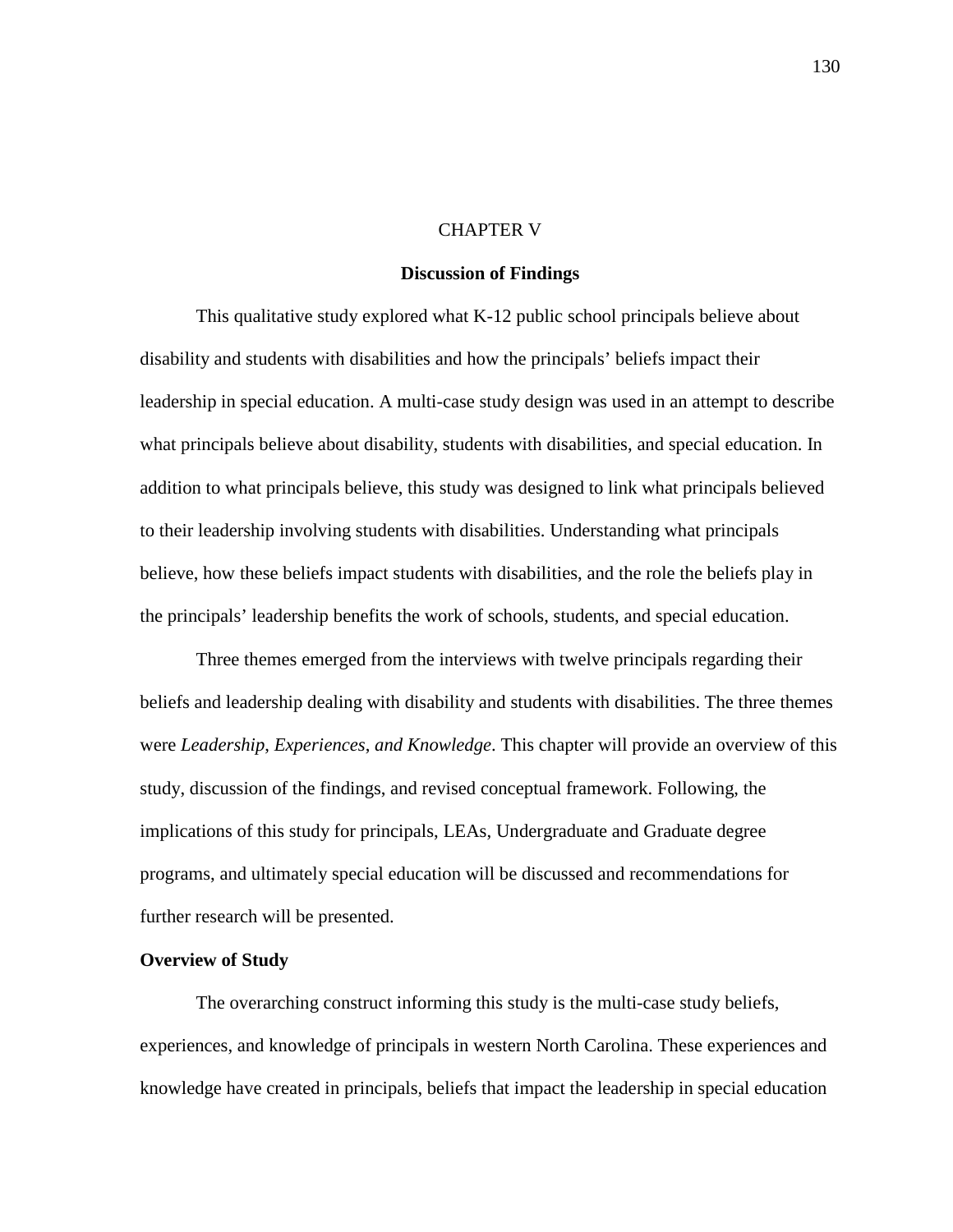and involving students with disabilities. The leadership of the school principal directly impacts the education of all students and specifically students with disabilities. The importance of the principals' leadership, their knowledge and experiences are outlined in the literature review. The research questions that guided my study were:

- 1. What do K -12 public school principals believe about disability?
- 2. How do K-12 public school principals define disability and how do they define and describe students with disabilities?
- 3. How do the beliefs of the K-12 public school principal support or enhance their leadership in the education of students with disabilities?
- 4. What factors have impacted the beliefs of the school principal about disability?
- 5. How do principals relate their prior experiences and trainings to their leadership of students with disabilities?

#### **Discussion of Study Findings**

The leadership that principals provide to students and schools has a great impact on the success of these students and schools. The principals' leadership is impacted by several factors including what principals believe about a particular facet of education. This study focused on what principals' believe about disability and the resulting impact these beliefs had on the principals' leadership. The findings of this study will begin to explain the differences in what principals believe about disability and students with disabilities and why these differences exist. Further findings of this study will describe the impact of the principals' educational background and past experiences, both personal and professional, on their leadership in the area of special education.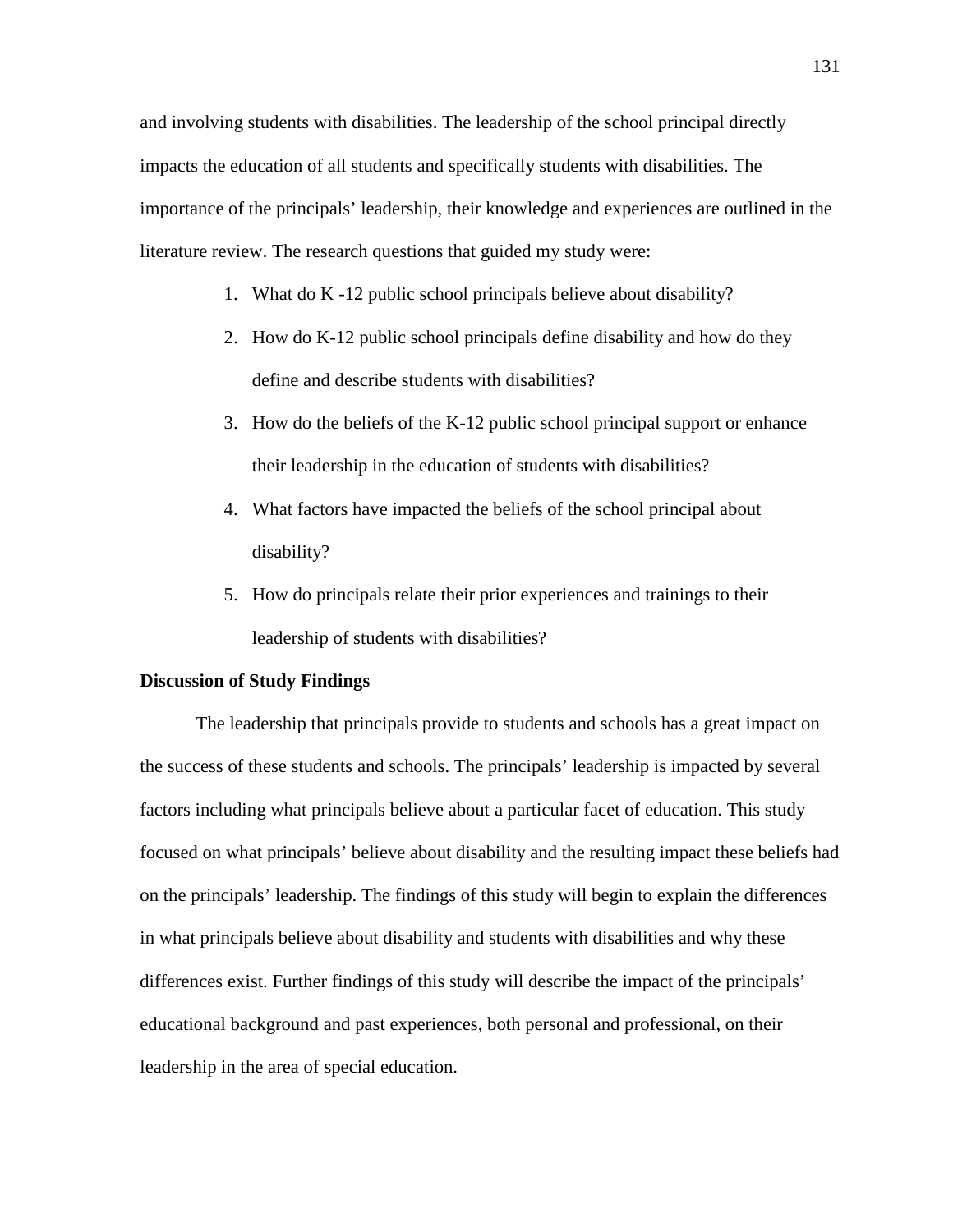This study is original and unique because it focuses on the varied functions of the school principal and incorporates what principals' believe, their experiences, and the impact of their leadership on special education. In addition, this research study examined the experiences principals had and the impact these experiences had on both the beliefs of the principal and their leadership. The conceptual framework for this study was a set of principles established by the Council of Exceptional Children to define what special education administrators should know and understand.

The research results adds new knowledge to the body of literature as well as firmly supporting other current literature by linking findings into a systems theory approach, identifying three themes that impact and influence the principals leadership, and reexamining the conceptual framework. In this section, each finding is separately addressed and then woven back together in the Summary of Findings. These results highlight the importance of the role of the school principal and how many factors work in harmony to mold a school principal. In addition, this study will illustrate the importance of various structures in the principals' make-up and identify areas that need further study and developing. In an effort to organize the findings of this research study, I have included Table 5 to serve as a guide to the study findings.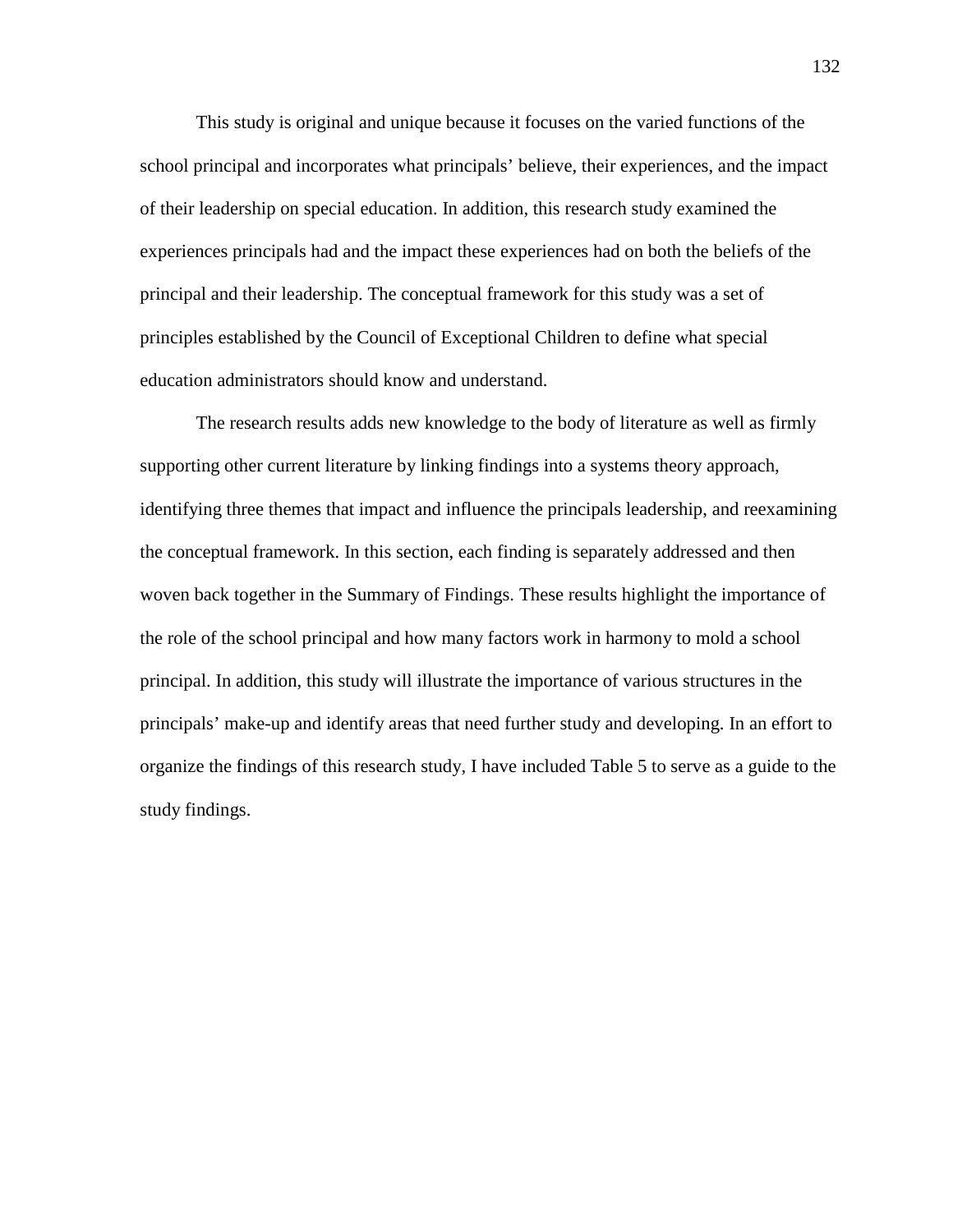## Table 5

# *Summary of Findings*

| Concepts and Themes   | Findings                                                             |
|-----------------------|----------------------------------------------------------------------|
| I. Systems Theory     | Systems theory is used to describe an organization being an          |
|                       | integrated system of interdependent structures and functions.        |
|                       | Findings show the importance of the relationship between what        |
|                       | principals' believe and their experiences, their knowledge, their    |
|                       | leadership, and school and student success.                          |
| II. Emergent Themes   | This research study identified three themes which emerged from       |
|                       | the principal interviews regarding what principals believe about     |
|                       | disability and how their beliefs impact their leadership.            |
| A. Leadership         | The principals' leadership is essential in the success of students   |
|                       | with disabilities. As leaders, the principals must understand their  |
|                       | role especially as it relates to special education.                  |
| <b>B.</b> Experiences | The experiences of principals are instrumental in establishing what  |
|                       | principals believe about disability. These professional and personal |
|                       | experiences are the key component in understanding what              |
|                       | principals believe about disability and their role in special        |
|                       | education.                                                           |
| C. Knowledge          | Rather than accessing knowledge through degree programs;             |
|                       | principals lean on their experiences, trainings of local LEAs, and   |
|                       | work of their peers for knowledge of special education.              |
|                       |                                                                      |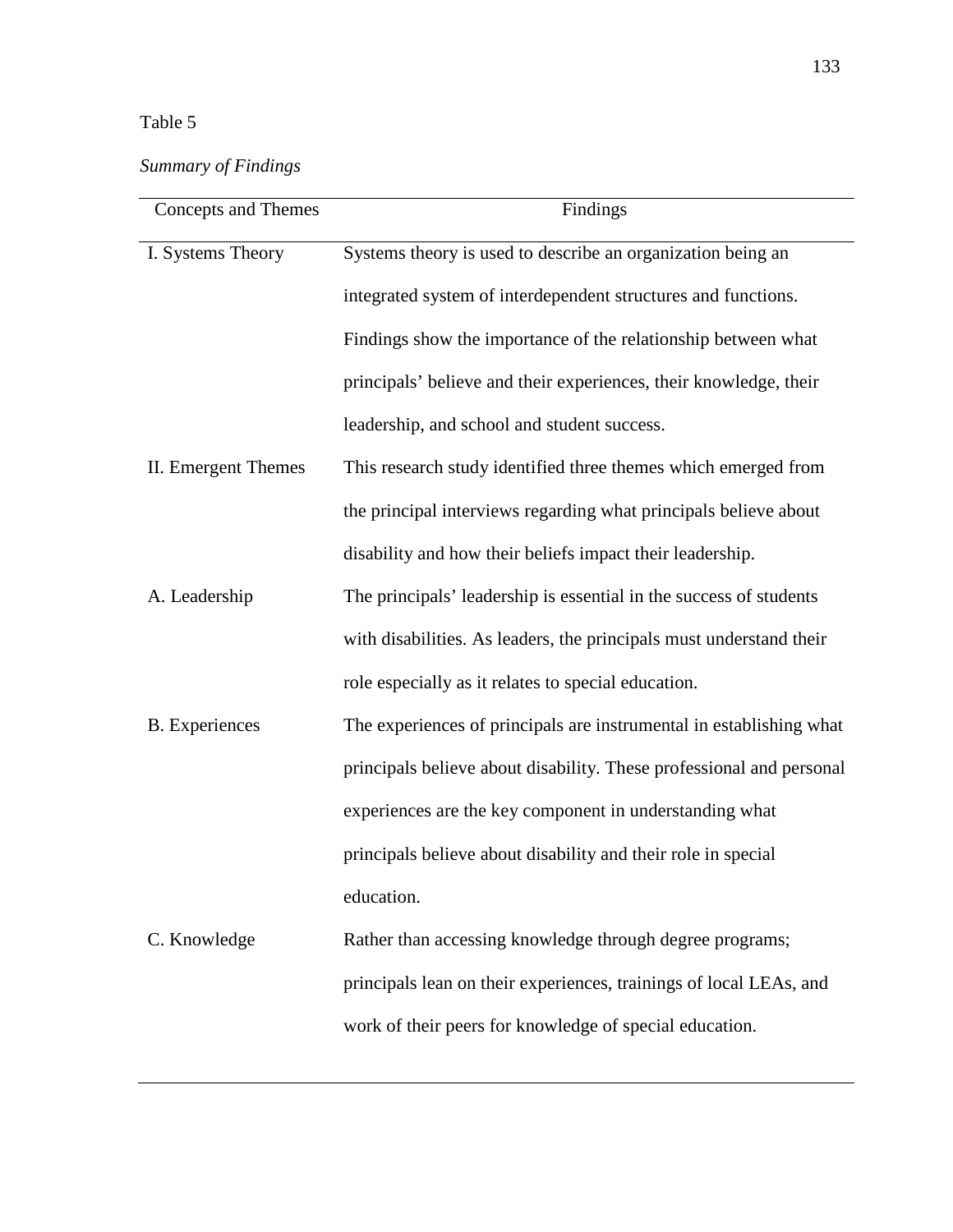#### **Systems Theory**

Systems theory focuses on the arrangement and relationship of different parts that combine to create a whole. The system is the organization that is created and formed from the collection of the different parts. Each part has its own properties but when intertwined with the other parts, a holistic unified system is created (Heylighen & Joslyn, 1992). Bertalanffy reports that systems are used to define and qualify relationships between various subjects. The relationship between separate parts creates a general theory of organization or a system (Bertalanffy, 1968). The system that is created is independent of the individual parts and takes on qualities of its own. The system's parts are all interdependent ingredients meshing together and creating a system that takes a new identity and function (Wade, 2005).

The primary research focus of this study was to examine what principals believe about special education and how these beliefs impact the principals' leadership with special education and students with disabilities. When reviewing the answers from the principals interviewed, I began to recognize a relationship between the principals' beliefs, their leadership, and their experience. As I learned more about the principals' beliefs, I was able to learn about their leadership and experiences. The same can be said about the principals' leadership and experiences. As I learned more about them, then the other two components began to come into focus. Neither of three; beliefs, experiences or leadership; seemed to be dependent of the other. In fact, the combination of the three parts seemed to create a system that worked together to identify the principal. These factors were dependent on the two in creating the initial factor. Using the principals' experiences, I was able to identify what he/she believed about disability and understand things about their leadership. I have created Figure 1 to illustrate this system of interdependency.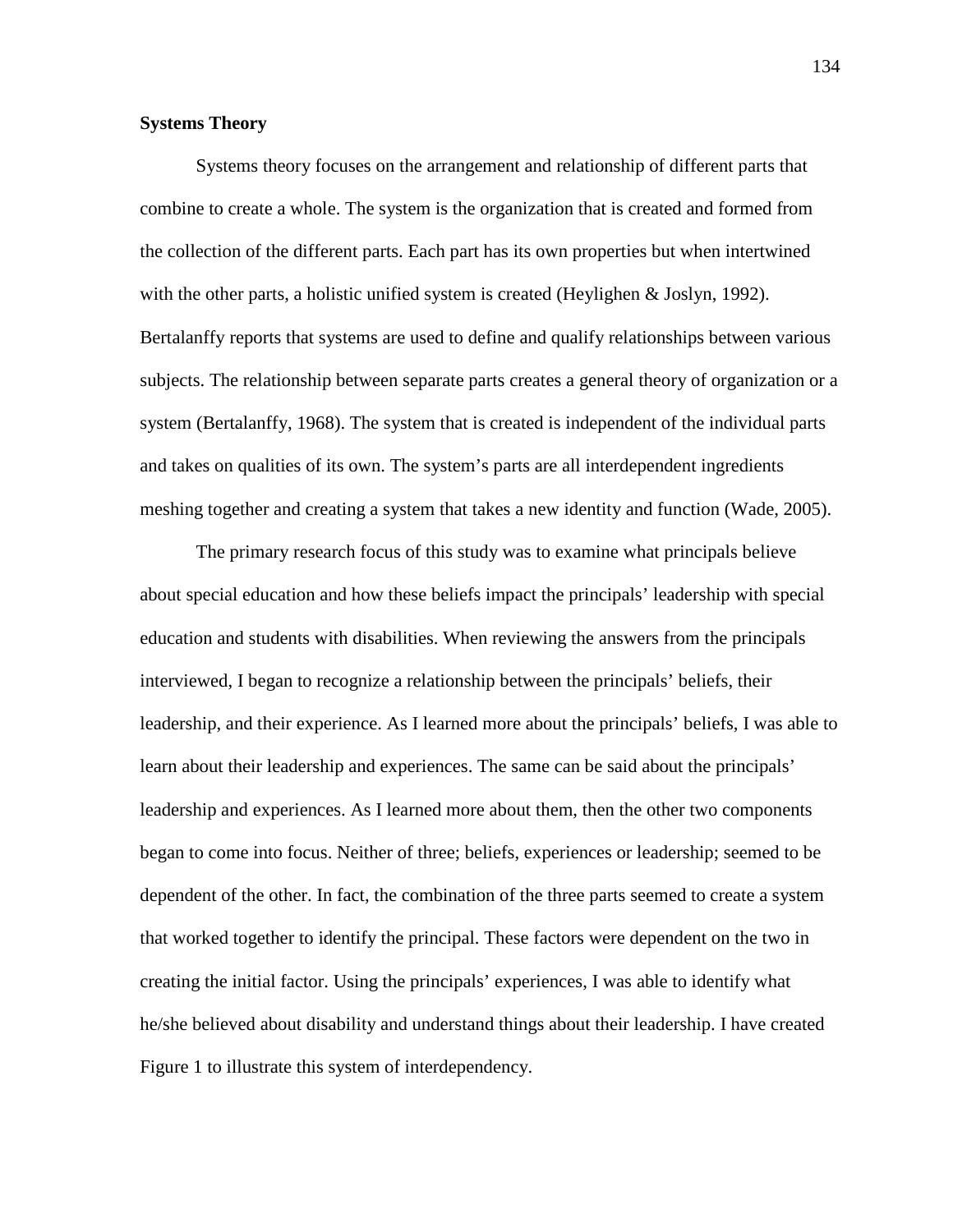

*Figure 1*. Relationship between Leadership, Beliefs, and Experiences

This figure is an example of the systems theory at work. Systems theory is a perspective in which parts of the structure work interdependently with one another. What happens with one portion of the structure impacts the other parts. Any change or influence that impacts any of the structures, will eventually impact all the structures. An example from the study is the impact that the disability of Evan's child had on him as a principal. This personal experience changed his belief about disability and his leadership of students with disabilities. "My personal experiences have really shed new light on my definition of disability and my dealings with students" stated Evan. Similarly, Cindy's beliefs about disability and students with disability allowed her to keep in perspective the situations with her nephew. "I knew there had to be a balance between what was best for the school and what was also best for my nephew . . . in the end I really see now both sides" stated Cindy.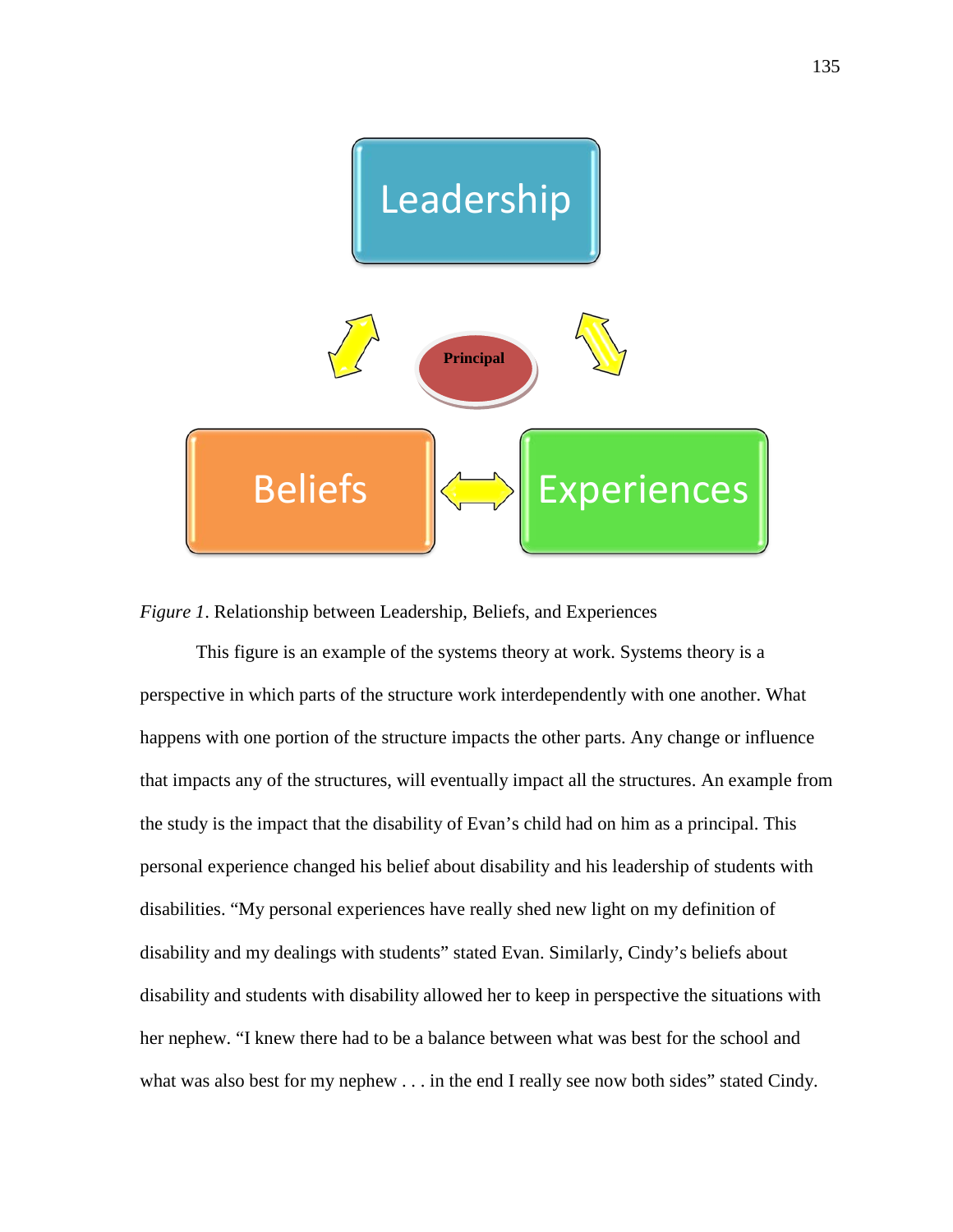Cindy's experiences and leadership were shaped by her beliefs. Over time, the experiences changed and restructured her beliefs and leadership.

This evidence of a systems theory was present throughout the interviews. The principal interviewed continually referred back to each part of the structure when describing the other. When asked what they believed about disability and where they got their beliefs, principals automatically referred back to their experiences and role as leaders in the school. "Experience!" stated Jimmy, principal at Jump High School. Larry, principal at Lemon Middle School said "Years of experience." The interdependence of the principals' beliefs, experience, and leadership was a significant finding of this research. The importance of this finding is in the understanding that principals cannot separate the factors of the structure. Educational leaders should understand the significance of each part and the importance that each part plays in the role of the principal. Knowing, understanding, and seeing value to the fact that a principals' beliefs, leadership and experiences are interconnected, will allow educational systems to better train, mentor, and develop school principals.

#### **Emergent Themes**

After the completion of the interviews and review of related documents, several themes emerged through the multiple levels of information and data. The themes drawn from the interviews of twelve principals and the review of the documents are analyzed in this section. The emerging themes gained from the intense review of information set a course for identifying, reviewing, and reporting findings. They are: *leadership*, *experiences*, *and knowledge.*

Leadership. The importance of the principals' leadership in schools was evident when interviewing the principals during this study. Principals were quick to emphasize their

136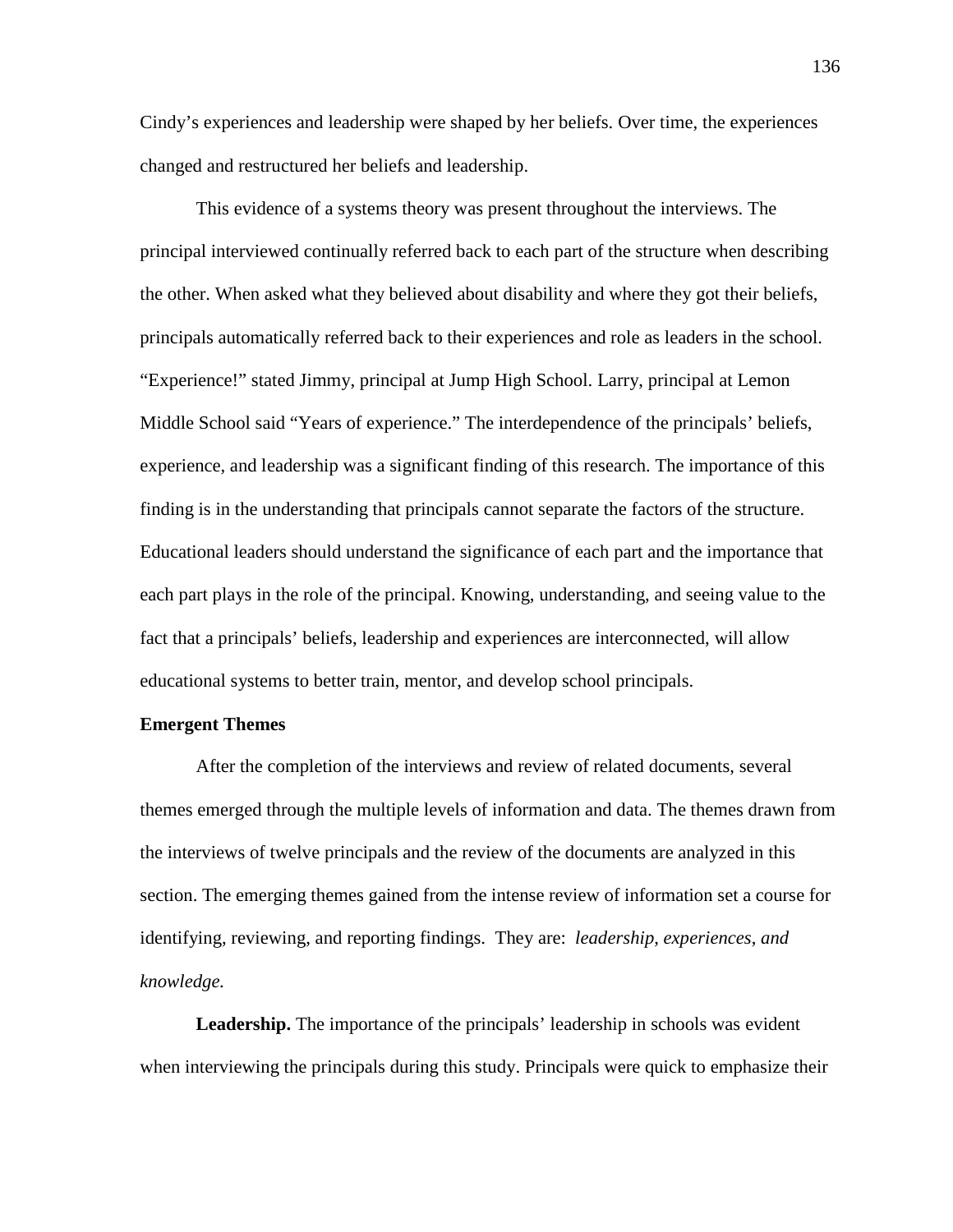leadership as it related to instruction, management, and students with disabilities. Principals were comfortable and spoke freely about difference aspects of their leadership. Instructional leadership was emphasized by the principals. They all recognized the importance of their instructional leadership and spoke about being the instructional leader in their school. Furthermore, principals spoke about their instructional role in scheduling, setting expectations for teachers, and professional development for their staffs.

Principals in charge of leading today's public schools have their knowledge and skills tested daily as they provide safe and orderly environments, become instructional leaders to a community of students and teachers, and manage the various programs and projects. The school principal is at the center of responsibility of all functions of the school (Cooner et al., 2005; Gersten et al., 2001; Wong & Nicotera, 2007). One of the most challenging and most important leadership areas for school principals is the world of special education (Cooner et al., 2005; Gersten et al., 2001; McLaughlin & Nolet, 2004).

The belief about disability impacts many aspects of the direction, decisions, and leadership of a school principal (Gaddy et al., 2002). Thoughts, attitudes, and beliefs about special education and students with disabilities are rooted in one's understanding of the models of disability (Smart, 2009). The medical, social, and other models of disability are frameworks that are associated with deep philosophical and political assumptions about individuals with disabilities and education (Anderson, 2003; Harry & Klinger, 2007; Smith & Erevelles, 2004).

During the interviews conducted as a part of this study, evidences of the medical and social models of disability were apparent. The evidences of the models of disability were included in the principals responses to interview questions and the terminology used to frame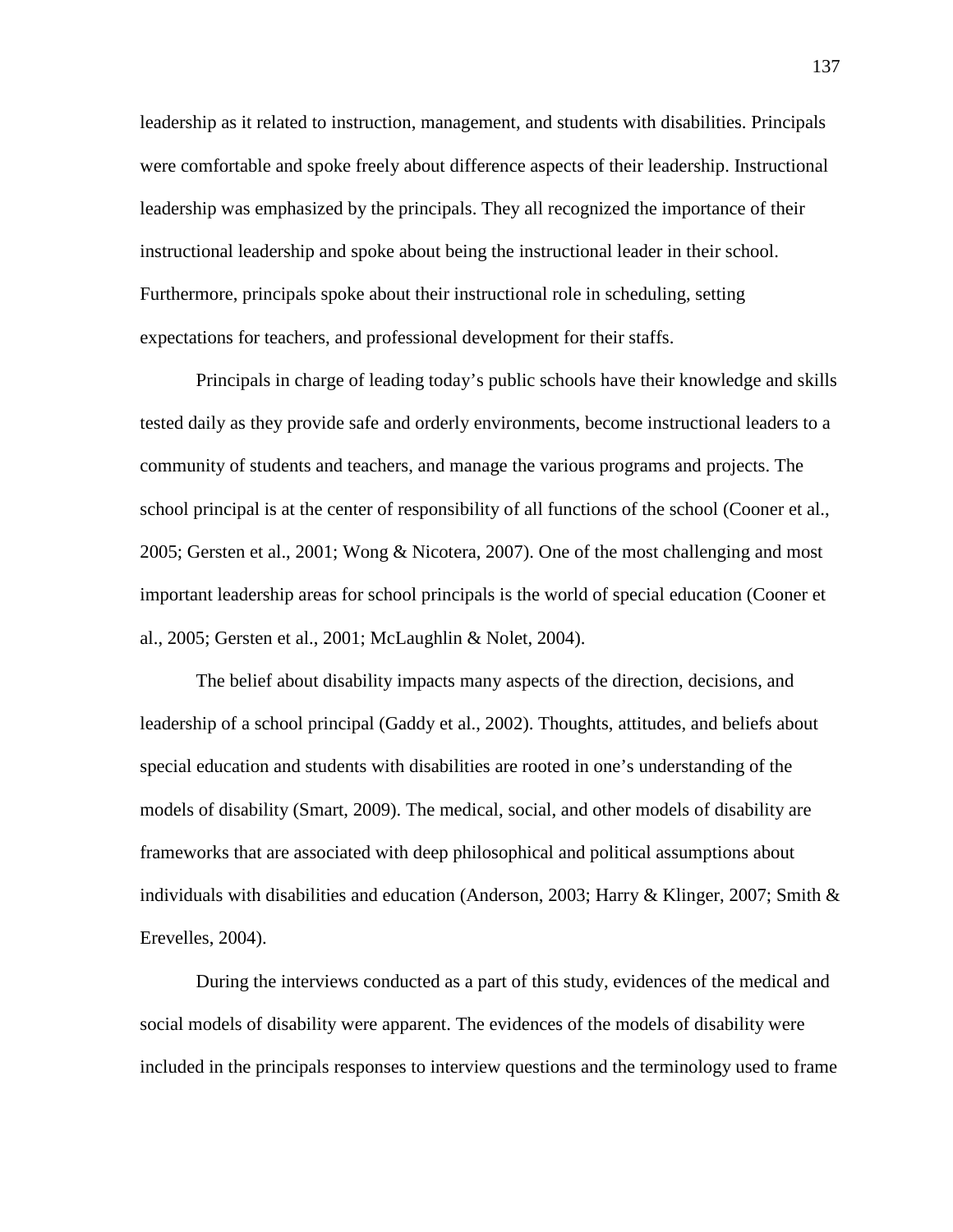their answers. While most of the principals interviewed would fall somewhere near the middle of the discourse continuum, there were two principals that seemed to more identify with a certain discourse.

Proponents of medical model view disability as an unchangeable difference from the scientific norm (Longmore, 2003). The medical model focuses on treatment and reducing the effect of the disability or, if possible, its complete elimination (Smart, 2009). Medical theorists are looking for the cure for the disability and ways to prevent the disability from reoccurring. Medical theorists view the disability as an obstacle that needs to be eliminated (Smart, 2009). As a result of the interviews, Grant seemed to identify himself as a proponent of the medical model. As the principal of Giant High School, Grant referred to students with disabilities from a distance. His answers focused on helping students to become normal and focused on the disability rather than the student. In identifying the changes he seen in education over the past several years, Grant focused almost entirely on the disability and how the disability made students different. When commenting about the inclusion of students with disabilities into the general curriculum, he stated, "You cannot even tell some of them have a problem or disability."

According to Michalko (2002), those who agree with the social model accept the biological difference but refer to the difference as an individual impairment. This individual impairment is shaped differently in each person due to various situations, circumstances and experiences (Michalko, 2002). As a result of the interviews, April's responses were indicative of the social model. April, principal at Apple Middle School, focused on the role society and the schools played in establishing disability. She concentrated her answers on the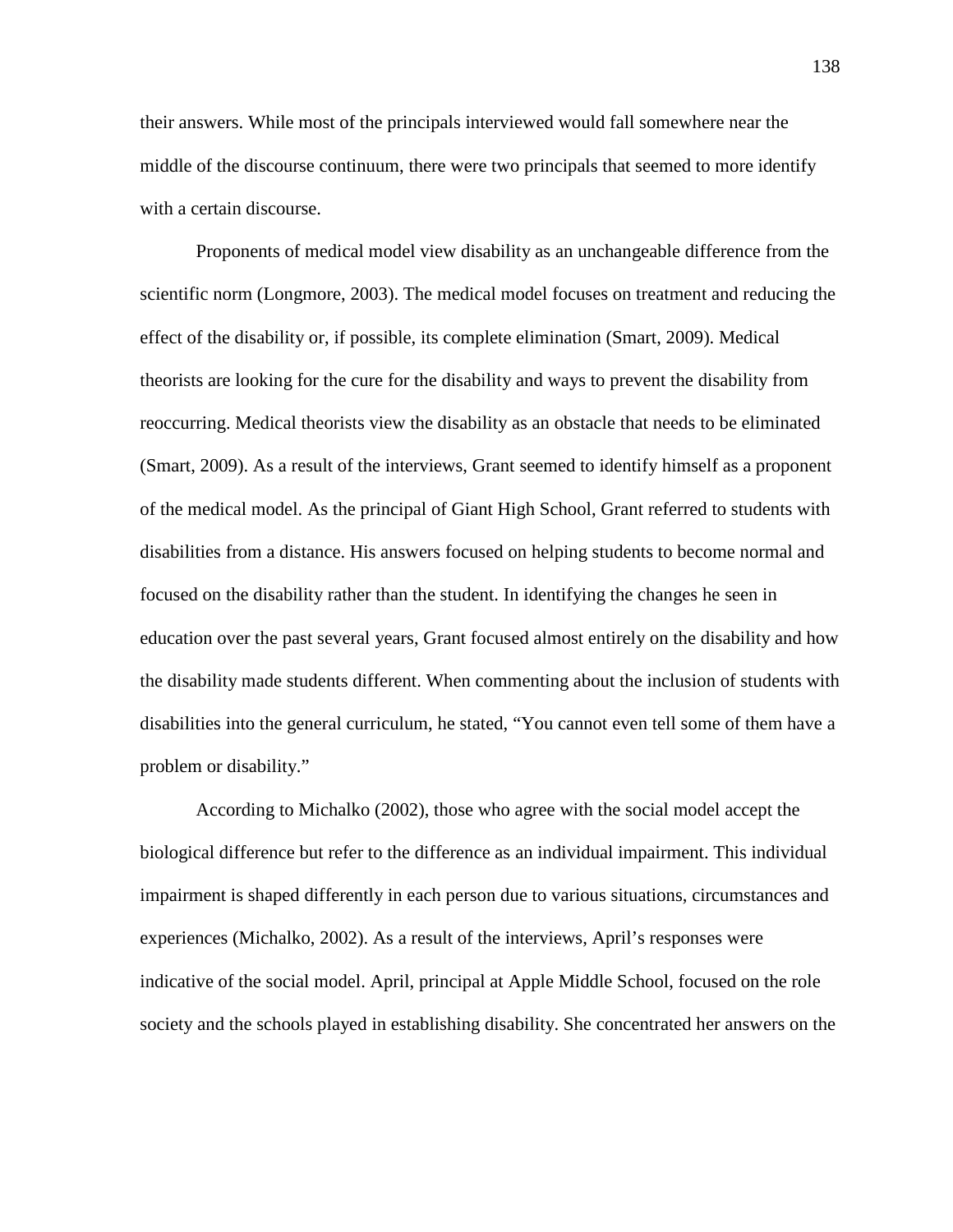student and rarely acknowledged the role of the disability. Contributing to her answers was April's experiences with special education and students with disabilities.

Other principals that were interviewed had responses that incorporated some of the medical model philosophies but they also included answers that were more social in nature. Principals really struggled while answering the question of where does disability come from. There answers were ground in medical model theory but the implementation of their leadership was more social in nature. As the principals' experiences were more elaborate, their beliefs about disability were more social in nature. This finding and relationship between beliefs and experiences will be addressed later in this chapter. This assessment of the principals' view of disability is also important as it shows where they are as leaders and enables appropriate training and professional development to be designed.

As cited in the literature, instructional leadership is an integral component of successful school leadership (Wong & Nicotera, 2007). The principals interviewed in this study were fully aware of its importance. April, principal from Apple Middle School, noted that "I have to be a source for teachers, for curriculum knowledge, to set expectations . . . I have to work hard and lead by example in every way." Frank, principal at Front Middle School added "There is a huge instructional component. I spend a lot of time working with teachers and being involved in curriculum leadership". The belief of the school principal will greatly influence the teaching and education of students with disabilities.

**Experiences.** Research by Praisner (2003) indicated that exposure to special education and inclusive concepts improved principals' attitudes and perceptions about inclusion and special education. Additionally, the improved attitude contributed to more successful inclusive education and ultimately better opportunities for students with

139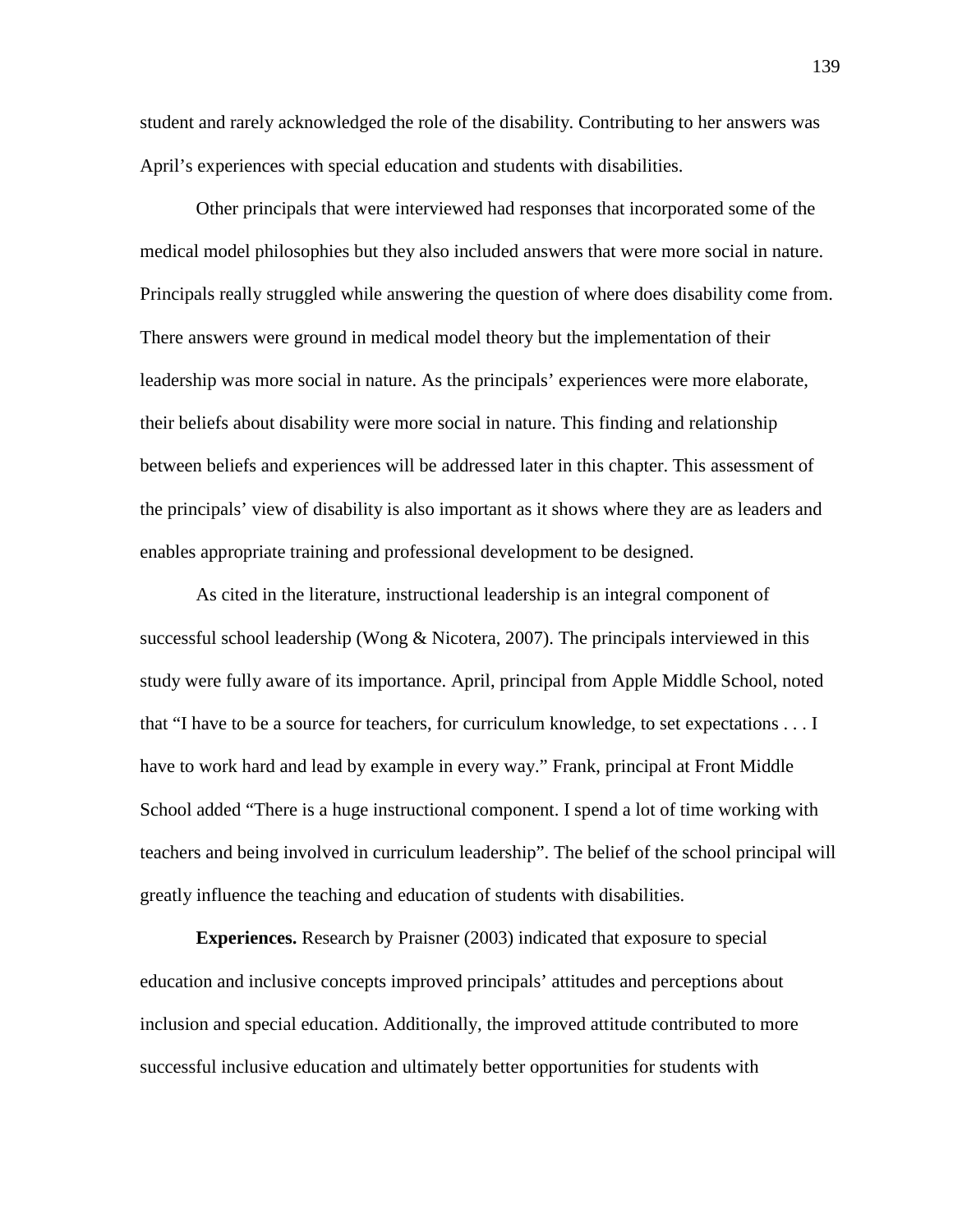disabilities (Praisner, 2003). After completing this study, I not only agree with Praisner's assumptions but would add that the experiences of the principals are an undeniable force in shaping their beliefs about disability and their leadership of students with disabilities. The interviews conducted during this student referenced two types of experiences, personal and professional. Both the personal and professional experiences shaped the role of the principal in reference to special education and students with disabilities.

Principals' beliefs and attitudes concerning a particular subject greatly influence their leadership in that particular area. Futhermore, these beliefs and attitudes principals portray have a tremendous impact on those that they lead (Cooner et al., 2005; Sergiovanni, 1984, 1987). As a result of the interviews conducted in this study, the link between the principals' beliefs and experiences were established. As the principals' experiences increased, their beliefs moved from the medical model to the social model. Grant is represented by having the least experience in dealing with students with disabilities relates to the medical model. April, whose experiences with special education are extensive, adheres to the social model of disability.

There seemed to be an awareness of disability presented by principals that had an experience with disability. Six of the principals interviewed noted a personnel relationship with disability. This relationship was a close relative, child, spouse or even the principal themselves. This personnel relationship positioned the principal to speak from their own perspective. This was extremely powerful in the interviews. As noted by all six of these principals, their personal experiences allowed them to understand and relate to the student or family. They felt their experiences helped to create a bond with the student and situation. It was important how these principals were able to draw from and use their experiences in their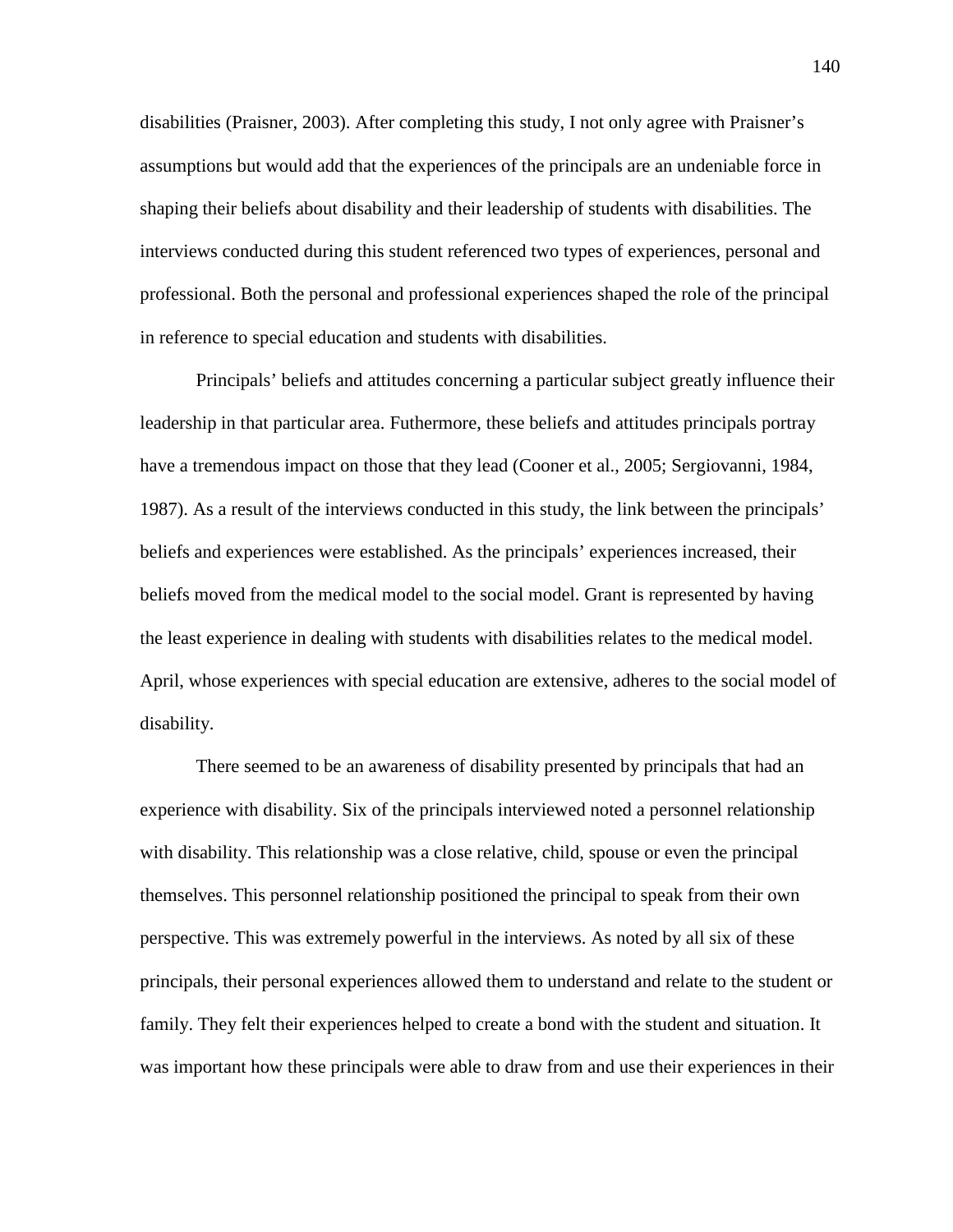role as principal. Many times, the attempt is to separate the private side of your life from the role of principal, as a result of this research, I believe that principals should welcome their experiences into their leadership and use these experiences as lessons for themselves as others. Our experiences work to make us the person we are, allowing these experiences to shine through and work for the principal is a sign of effective leadership.

In addition to personal experiences, professional experiences were a key component in the principals' role at the school. As evidenced by Grant, principal of Giant High School, a principal that hasn't had many experiences with disability must really rely on others. Without experiences, the principals' leadership and effectiveness in this area really suffer. Grant admitted that he is really dependent on the leadership of his assistant through this role. This dependence is because of his lack of experience. Teaching during a period of time before inclusion and entering education shortly after IDEA, Grant's experiences have been few and his leadership suffers.

Contrast Grant's role and leadership in special education to Keith, principal at Kettle Middle School, who taught special education for several years. Keith plays a direct role in the special education department of his school. He is able to lead students, parents, and staff because of his experiences. Other principals like Frank, principal at Front Elementary School, have taken the responsibility to create their own experiences, learn from those experiences, and improve their leadership in special education. Frank admitted that he knows much more about special education and disability now than when he started in administration. This improvement in knowledge and leadership is not because he got a degree or taught special education, in his words it is through "experience."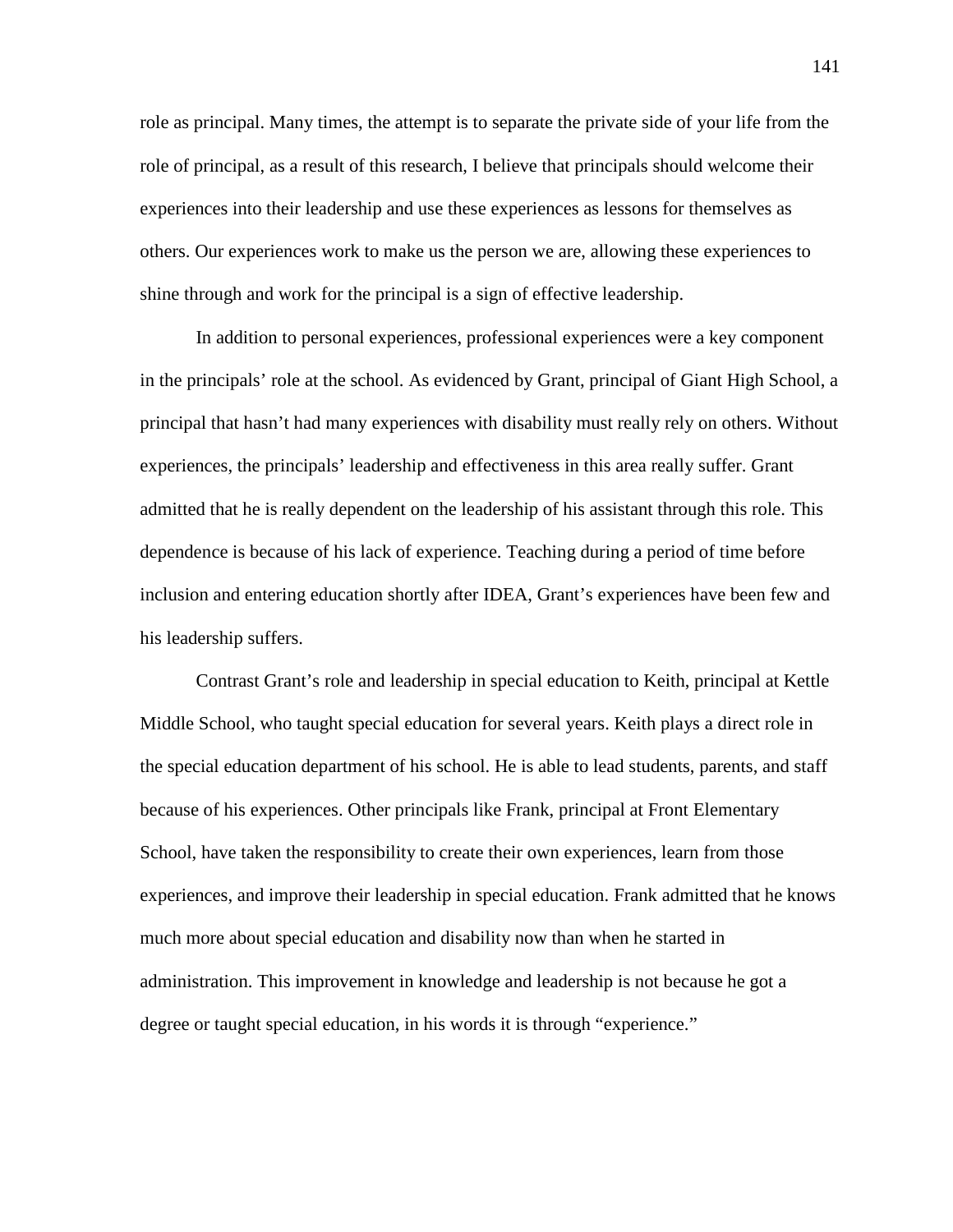Praisner (2003) suggests that principals must be provided with more positive experiences in special education. Adding to Praisner's work, this study suggests that principals must work to increase their experiences and allow these experiences to shine in their leadership. Principals cannot create a personal experience with disability however many times if observant principals may see disability in areas they weren't expecting. In addition, principals cannot hide from something they do not understand or feel completely prepared for. Instead, principals must engage themselves in experiences that increase their understanding and awareness of disability. This increased awareness and understanding will allow principals to grasp their belief about disability and will enhance their leadership of special education and students with disabilities.

**Knowledge.** In a study of principals by Patterson, Bowling, and Marshall, (2000) it was found that principals were not prepared in the area of special education and lacked knowledge and skills in the area of inclusive education. In interviewing the principals for this study, I found the work by Patterson, Bowling, and Marshall to be extremely accurate. Principals indicated that they felt unprepared for the role as the special education leader in their school. Principals commented throughout the interviews that their level of preparedness has increased over time through their experiences. Principals also cited trainings, updates, and coaching from their LEA as contributing to their increased preparedness. Cindy, principal at Coastal Elementary School, stated "I was so unprepared, I never served as the special needs administrator at my school but I wish I would have. I would have been so much better prepared if I'd done that." In clarifying with Cindy, the special needs administrator is usually an assistant principal that works closely with the special education department. According to Cindy, this person would gain tremendous experience with special education.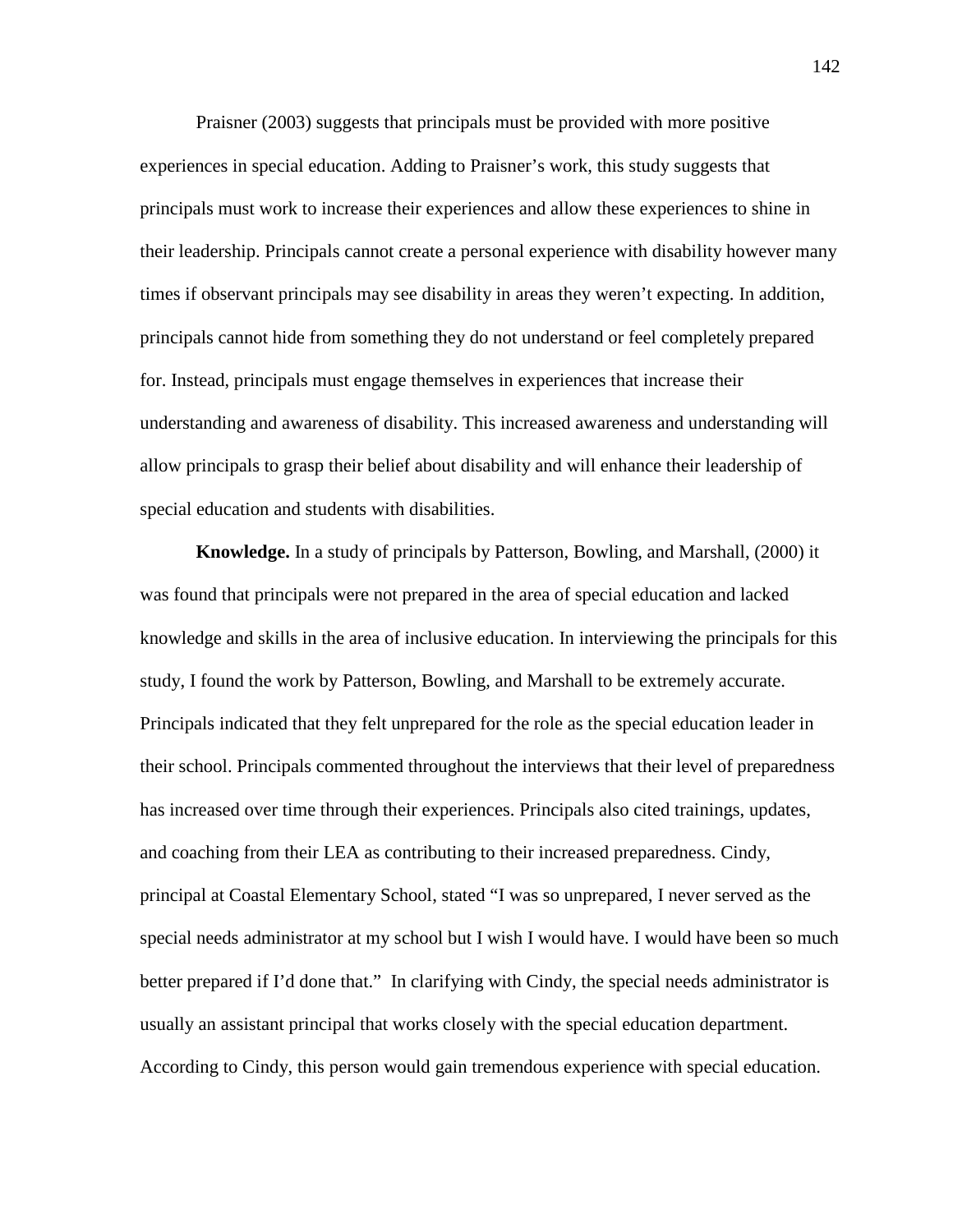Overall, the principals interviewed felt unprepared in the area of special education. Increased experiences have helped to increase preparedness, but all principals stated they were in need for more.

In a Nebraska study of 450 principals, Aspedon (1990), found that 40% of principals had completed no coursework in special education or involving students with disabilities. In a study by Jones (2006), she found that only 53.1% of principals surveyed had even taken a college level course concerning special education. In the principals interviewed as a part of this study, 75% (nine out of the 12) of principals felt their undergraduate degree was not relevant at all in their work with students with disabilities. Of the 25% (3 out of 12) that felt their degree was relevant, one was a special education major and another cited the work he did in adaptive physical education class.

Jones (2006) found that over 55% of school principals reported no special education training during their administrative coursework. Over 75% of these same school principals indicated that the university coursework they completed in their administrative degree program prepared them "very little" or "not at all" for the work in special education (Jones, 2006). In my interviews, nine of the 12 principals stated that their administrate degree was not relevant in their work with special education and students with disabilities. Of the principals interviewed, two of the 12 felt that their administrative degree was only somewhat relevant. That leaves only one principal interviewed that said her administrative degree was relevant. This data supports the information cited by Jones and creates questions and concerns about the preparedness of school personnel. School administrators are not prepared when they finish with their administrative degree. Recognizing the importance of the role of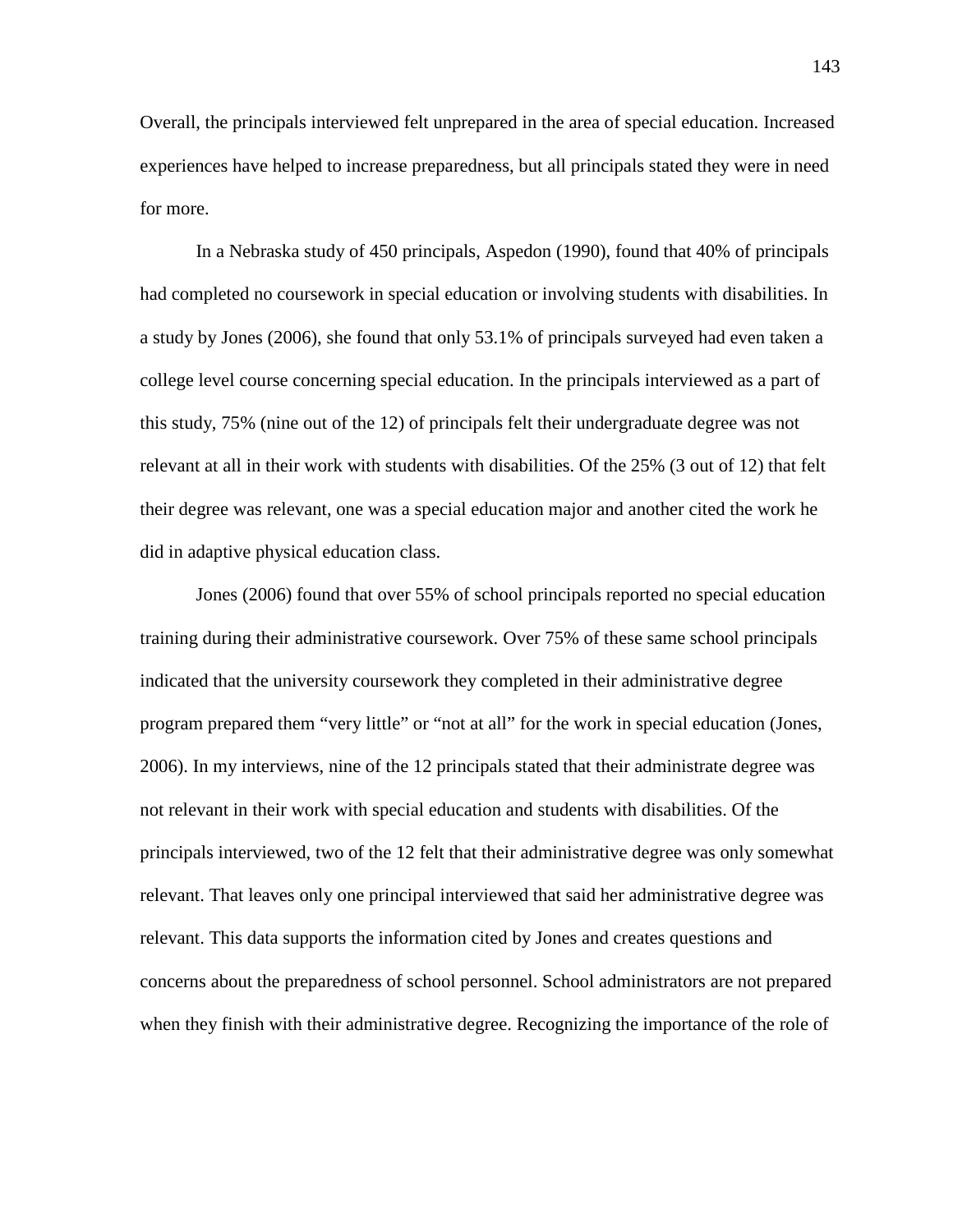the principal in special education, the findings of this study create and support great concern about the leadership of principals in special education.

Information provided in these interviews supports the idea given by Rhys (1996) and Nardone (1999). Both reported that principals lacked knowledge, skill, and training in several key areas of special education. In work by Cooner et al. (2005), basic knowledge of the law, procedures, placement criteria, procedural guidelines, and compliance issues were lacking when principals were surveyed. Principals interviewed as a part of this study consistently expressed their concern about their lack of preparedness for their role in special education. When asked where they access their knowledge and information concerning disability and special education, the availability of the LEA was overwhelmingly mentioned. Principals expressed their concerns over knowledge of the law, discipline, and services that could be provided for students. Principals noted that the only way they felt comfortable was through years of experience and assistance from the LEA. April, principal at Apple Middle School, has a degree in special education and a strong background in working disability. "I can't imagine how principals without an EC background make it. I rely so much on my experiences but can't imagine principals without an EC background go through." Other principals interviewed admitted the struggles early in their careers with managing the demands of special education and students with disabilities.

In a study of 205 principals in southern California, data clearly demonstrated a need for additional pre-service and on the job training for principals in the area of special education (Lasky  $&$  Karge, 2006). All the principals interviewed in this study indicated a need for continued support and training in the area of special education. There was never an indication that anyone knew it all. Areas of needs consisted of legal updates, service options,

144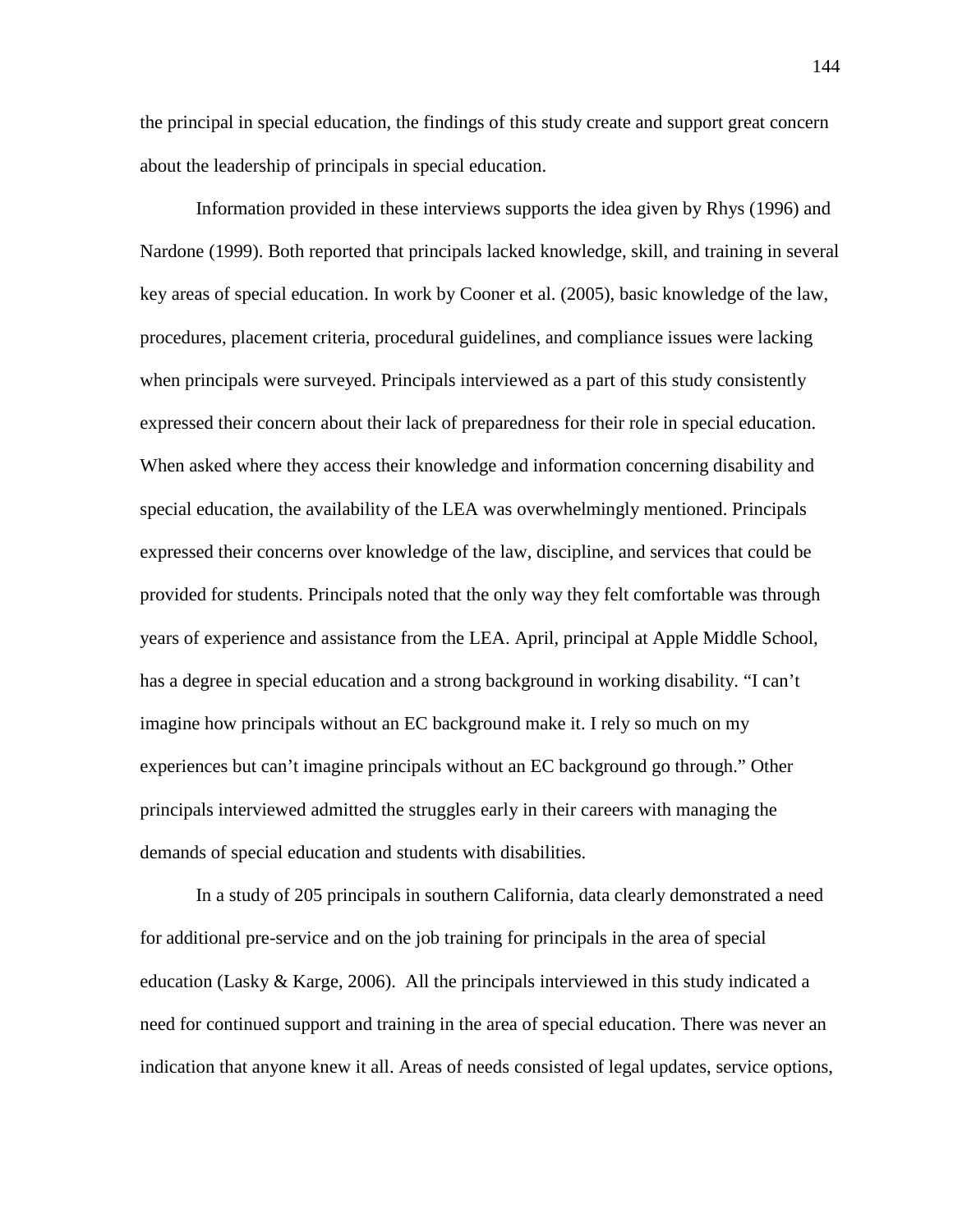discipline procedures, and scheduling options. While recognizing the fact that principals' already have a tremendous workload, the need for continued professional development and training for principals was evident. Several other suggestions included: from Cindy, that all principals should have to be a special needs administrator before becoming a principal; from Keith, that internships have a component that deals with special education; and from Henry, time for principals to learn more about special education and see what others are doing. The information from this study indicates not only a need but a desire for continued training in the area of special education.

#### **Summary of Research Findings**

This study focused on what principals' believe about disability and the resulting impact these beliefs had on the principals' leadership. The findings of this study will begin to explain the differences in what principals believe about disability and students with disabilities and why these differences exist. This section provides an outline summary of the research findings.

**Systems Theory**. The role of the principal is a system of interdependent parts. These parts intertwine to create the identity of the principal. As one of the parts of the systems is impacted this entire system is impacted. The system is comprised of the principals' leadership, beliefs, and experiences. In Figure 1 above, the parts of the system are drawn impacting one another. In review of the data collected in these interviews, Figure 2 below seems to be a better representation. As each part of the system is impacted, it bleeds into the other, combines and forms a new or redefined leader. The optimal principal role is one that has indefinitely increased their leadership skill, belief system, and experiences. A perfect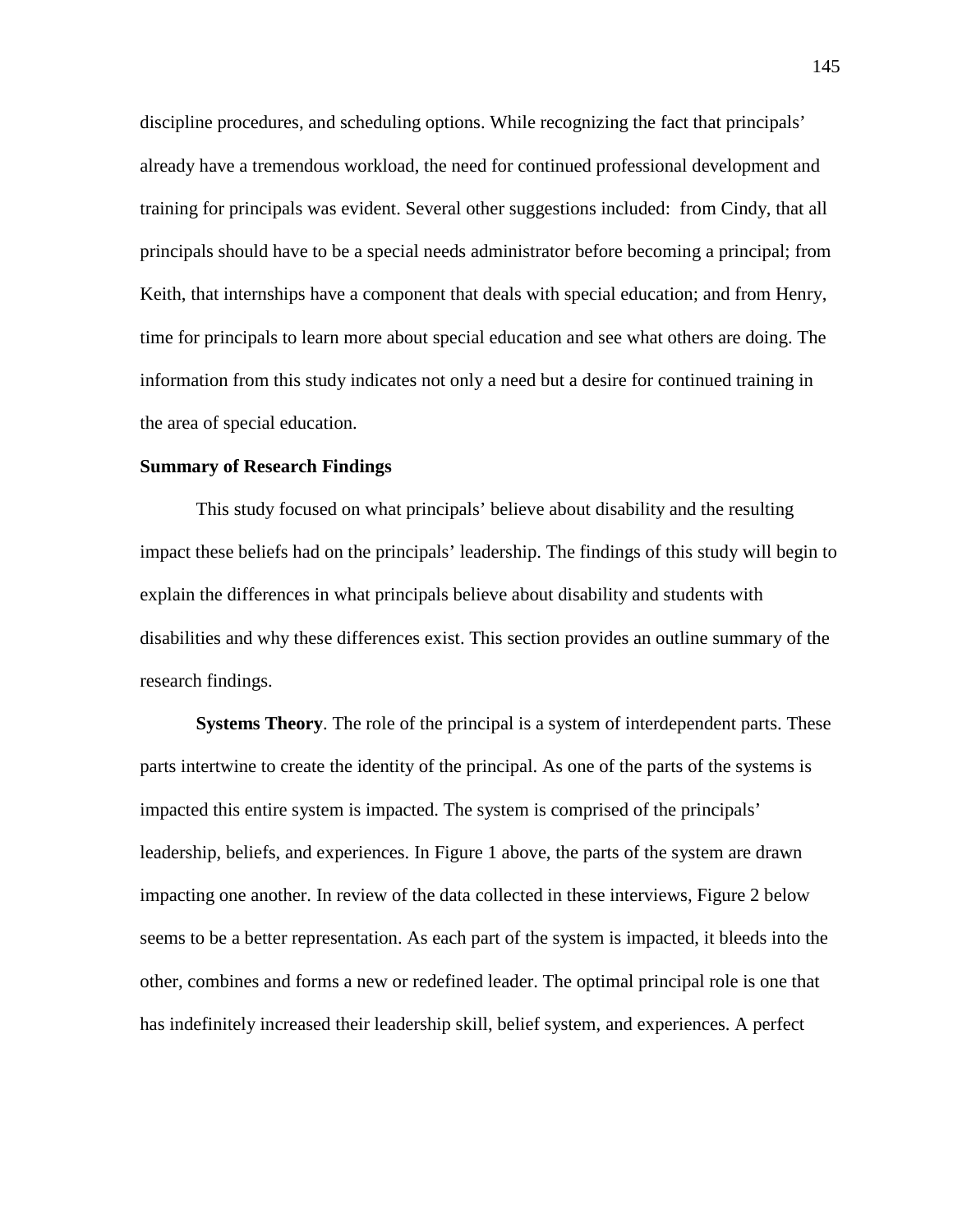balance would find the principal in the center of Figure 2. As the system parts improve and grow, the principal reaches an optimum role.



*Figure 2*. Interdependence among Leadership, Beliefs, and Experiences

**Leadership**. Leadership was an emergent theme drawn from the interviews of the principals in this study. Instructional leadership, the role leadership plays in the school and student success, and the principals' beliefs were all included in this emergent them. The importance of a principals' leadership is well documented in the literature review and findings of this study. The findings of this study concurred with the literature.

**Experiences**. The experiences of the school principals dramatically impact the principals' beliefs about disability and leadership in special education. Experiences of the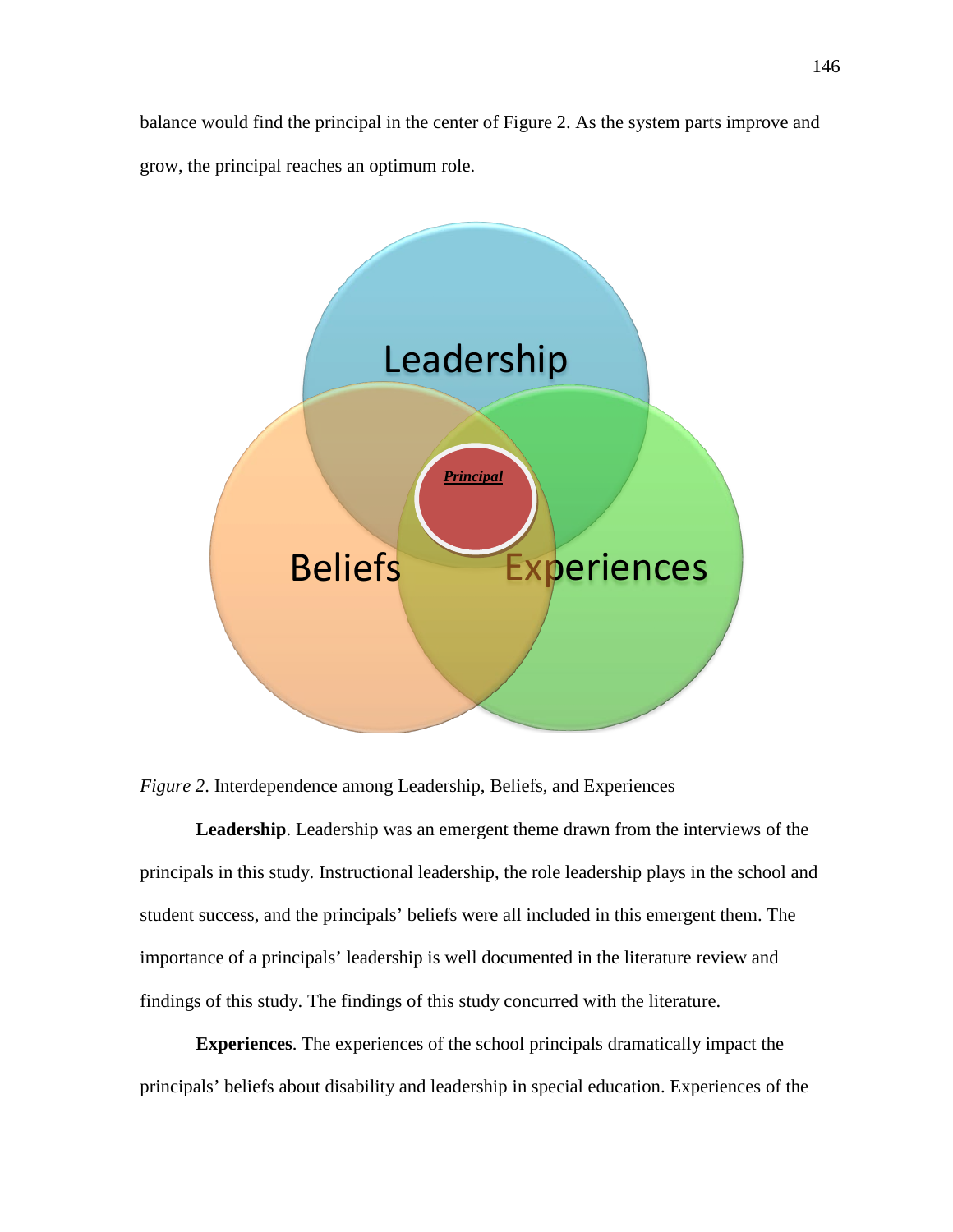principal include both personal and professional experiences. The information presented in the findings surrounding the principals' experiences potentially adds to the knowledge about disability and principals' leadership. Principals' experiences have a direct impact on their leadership in special education and the beliefs about disability.

**Knowledge**. Principals feel unprepared by the degree programs for their leadership with special education. Principals contend that as their experiences have increased, their levels of comfort and ability to lead have also increased. Principals stated that were in need of continued professional development and training in the area of special education.

#### **Revisiting the Conceptual Framework**

This study used the principles set forth by the CEC as a conceptual framework for the interview questions that were asked during the principal interviews. By using the principles set forth by the CEC, the researcher was able to address the gap of knowledge that surrounds the school principals' belief about disability and how these beliefs impact the principals' leadership. The 12 CEC standards that guide special education were used to construct interview questions to ask during the interview process. The interview questions that were used are included in Appendix A. Table 1, shown in Chapter III, illustrates the linkage between the CEC standards and the interview questions. In addition to the basis for the interview questions, the twelve principles adopted by the CEC have been re-evaluated as a part of the research findings.

In reviewing the data from the interviews, the CEC standards turned out to be an appropriate conceptual framework for this study. While functioning as the guide for interview questions, the conceptual framework worked well in addressing the study's research questions. The 12 principles that are listed by the CEC for Special Education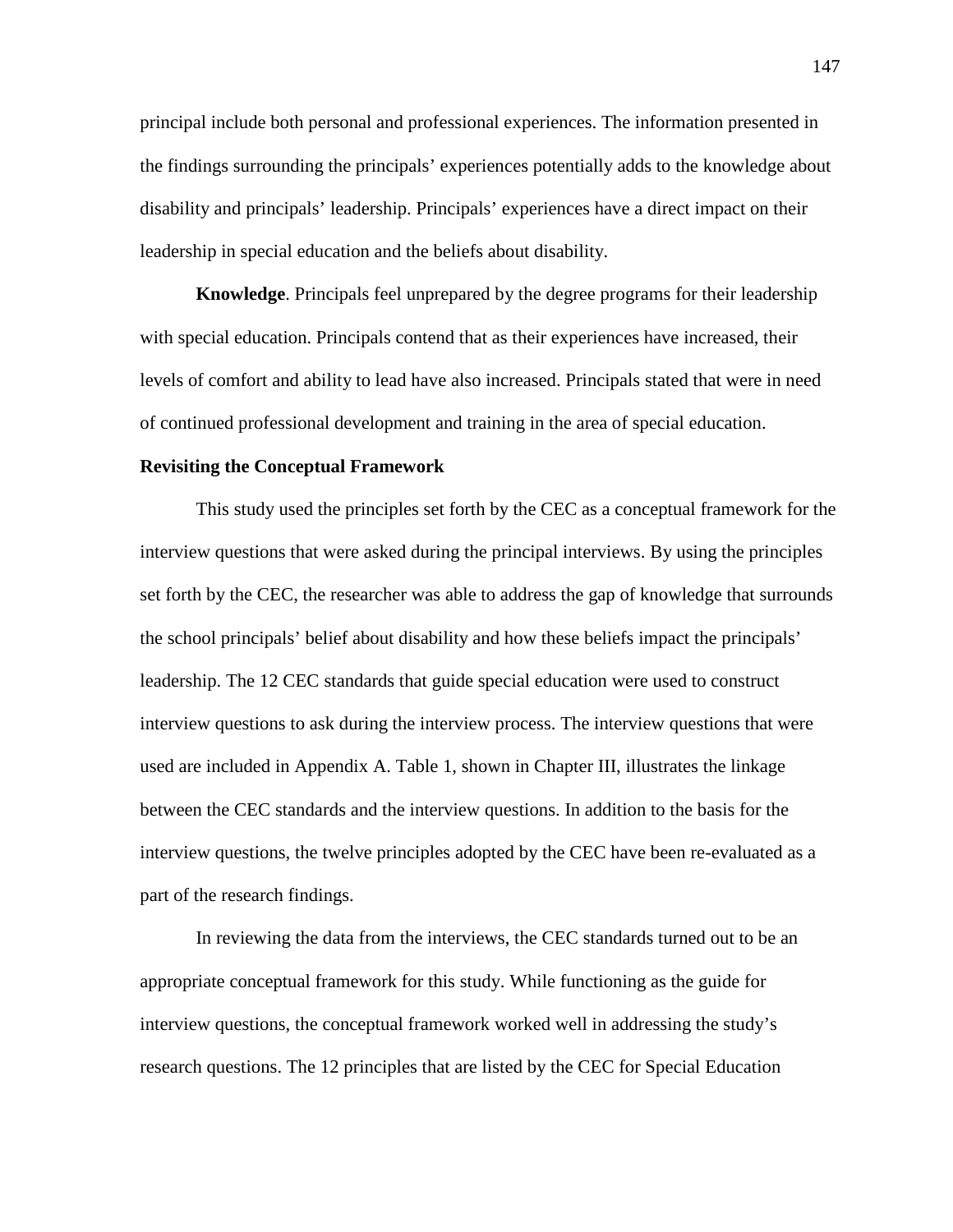Professionals proved to be accurate in relationship to the data gathered in this study. An emphasis on areas such as high expectations, quality learning environments, communication with others, and the improvement of practices were reinforced through the results of the interviews with principals. The interview questions were an appropriate avenue in assessing the appropriateness of these principles and the use of the conceptual framework.

In addition to the 12 principles listed in CEC standards, a review of the research pointed to the significance of the role experiences play in the leadership of the principal. In answering many of the interview questions, principals answered with their experiences. Every principal that was interviewed had a story or experience that they shared to answer interview questions. The stories shared by principles varied but they all a story or experience to share.

Larry, principal at Lemon Middle School, responded to the question about what has made the difference in his leadership of students with disabilities with "Experience!" Larry's comment was repeated throughout the interviews. Experiences were a part of every interview. Principals mentioned experiences that they had in their professional role as well as experiences in their personal role. Every principal mentioned personal experiences and over half of the principals related a personal experience.

Due to emphasis placed on the principals' experiences, the conceptual framework was revised to incorporate an additional principle. The revised conceptual framework will provide a more in-depth and complete list of principles needed for school administrators. This new principle focuses on the experiences of the principal. The initial 12 principles provided by the CEC are more academic in nature and focused on the student. This new principle will be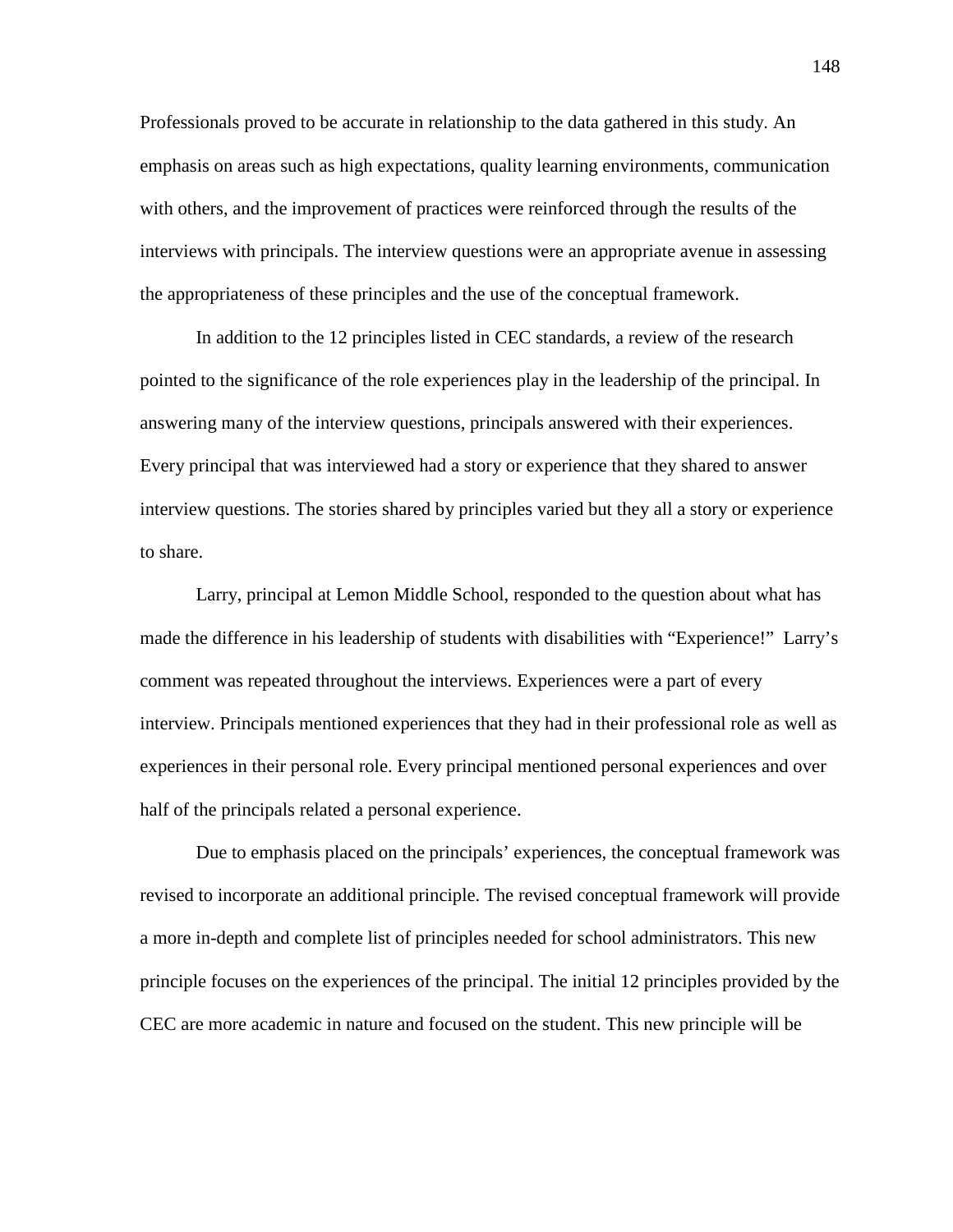more hands on, will add a practical implication to the established principles, and will be focused on the special education leader (the principal).

The findings of this research stressed the importance of the experiences of the principal. As a result of these findings, the importance of a principals' experience should be added to this body of knowledge. The findings suggest a new principle such as actively seeking out and participating in experiences with individuals with disabilities, either personal or professional, that will enhance their ability to lead others in the area of disability.

This additional principle would set a framework that principals and educational leaders set forth a level of importance of experiences. The findings from this study clearly demonstrate the importance of the principals' experiences; therefore, educational leaders must work to incorporate experiences in the learning process. Since we recognize the importance of experiences, future leaders need to encounter experiences before beginning their work as principals.

In addition to the additional standard added to the CEC's initial 12 principles, the addition of systems theory enhances the conceptual framework used in this study. The revised conceptual framework consisting of the added principle and systems theory provides the study with additional perspective and may usefully inform additional studies with a similar focus.

#### **Limitations**

In every research study, there are potential limitations (Creswell, 2003). The observation and acknowledgement of these limitations allows the researcher to better frame the context of the study, assess the methodology of the study, and determine the practicality of the findings (Creswell, 2003). One of the limitations of this study is the comparison of

149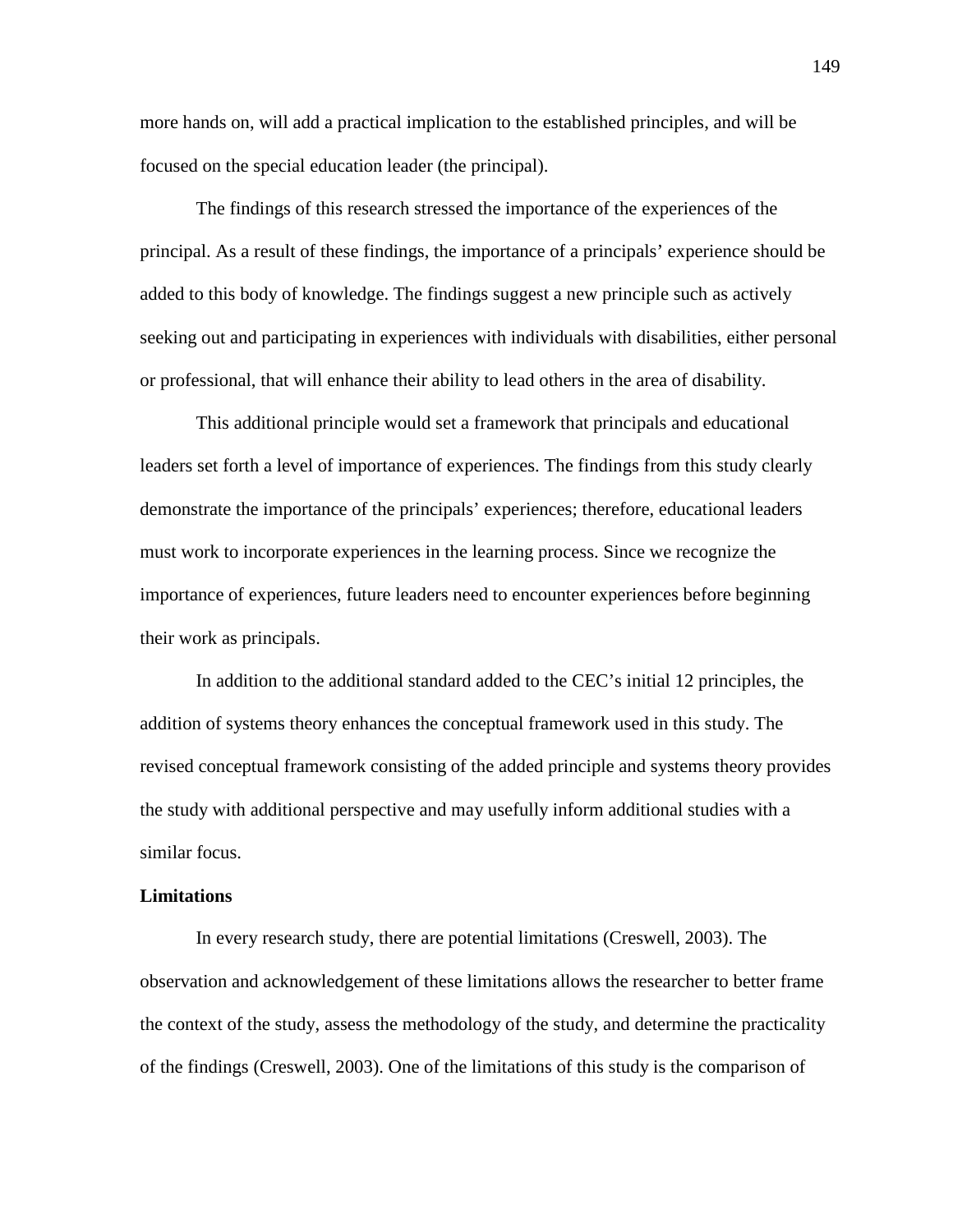principals at different sizes and levels of schools. Although the relationship between what a principal beliefs, their leadership, and their experiences is evident regardless of the school, comparing high school principals to a wide range of high school principals would provide additional insight to beliefs and leadership among those principals.

A second limitation to the study was the fact that principals were interviewed in a self-assessment type of format. Although school documents were reviewed as a part of the data collection, the principal answered questions about their leadership from their perspective. It is important to understand information that the principal provided from their interview is from their perspective. Some of the information could be qualified through the other documents or school setting but the principals' words were important. If teachers or district office personnel were interviewed, a different perspective may have been gained concerning the principals' leadership.

A third limitation to the study was the contrast in the principals' view of their leadership and the results of the standardized testing for students with disabilities. In every school participating in this study, far fewer students with disabilities passed or were proficient on state exams as compared to the whole school. This discrepancy in testing data creates concern when compared to the principals' answers in terms of their instructional leadership. The question begs that if principals are really focusing on the instructional leadership of students with disabilities, why are these students performing at such a lower rate than the non-disabled peers at the same school? This limitation creates implications for principals and LEAs and also suggests the need for future study.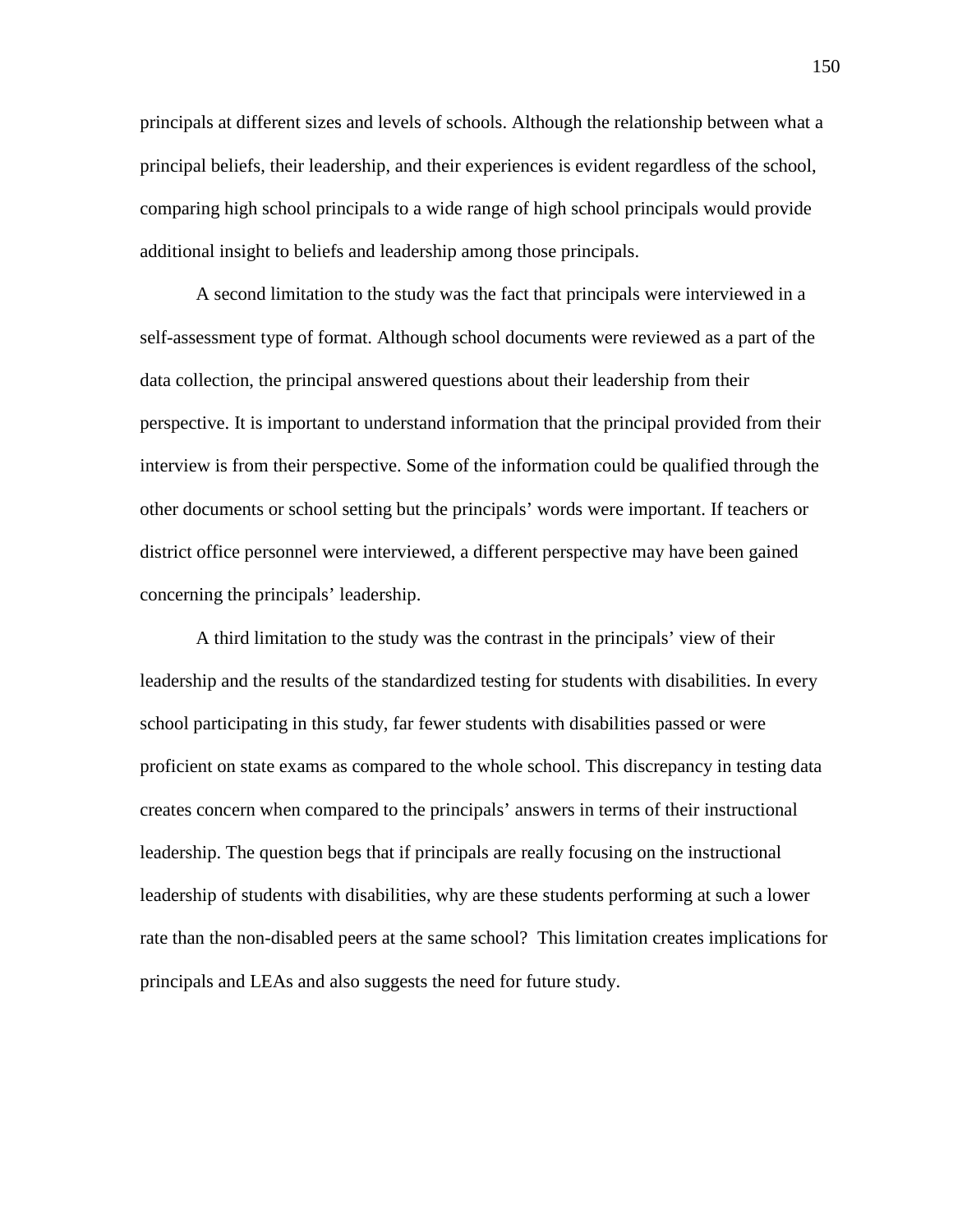#### **Implications for Practice**

**Principals**. The results of this study can be especially beneficial for principals and anyone aspiring to be a principal. The first implication for principals is the notion that a person's beliefs about disability impact their leadership in special education and with students with disabilities. When asked the questions: Where does disability come from? Or how does a person become disabled? several of the principals paused and had to really think about their answers. Principals need to understand and know what they believe about certain subjects. When principals understand what they believe and why they believe certain things, they are better able to create a vision, communicate that vision, and lead others with that vision. As a result of this study, I feel that many times principals lead blindly in the area of special education or at best lead through the beliefs of others. Principals need to know and understand what they believe about disability.

A second implication for principals is the understanding that their experiences will play a tremendous role in their leadership in special education. Both the personal and professional experiences of principals will shape their leadership and beliefs. Understanding this, principals should take advantage of experiences they have as teachers, assistant principals, parents, friends, neighbors, etc. Principals will draw on all experiences as they lead a school. Without experiences that involve disability and students with disabilities, principals' leadership and beliefs will be impacted. The eventual impact is the school and student. Principals should understand they need these experiences and they must allow their experiences to provide a context and perspective for the beliefs and leadership.

Third, principals should always be seeking knowledge in the area of special education. From the principal who majored in special education to the principal who knew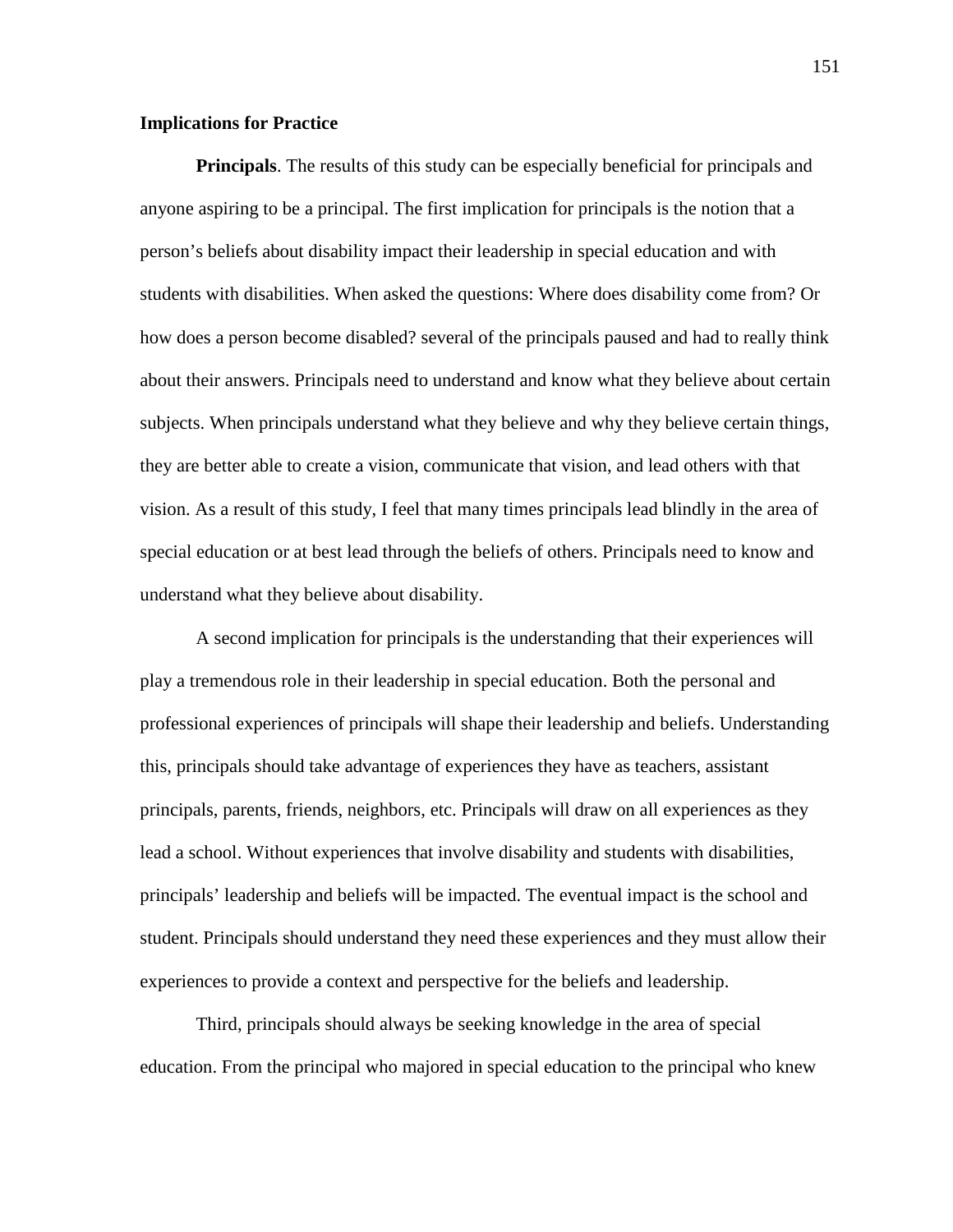very little about disability, all the principals interviewed agreed about a need for more training and updates. The principals' knowledge level can never be saturated when it comes to disability and students with disabilities. From this study, it is obvious that principals do not get what they have to know from undergraduate and graduate programs, instead the principal must commit to lifelong learning specifically about disability and special education to best serve students with disabilities.

Finally, principals need to honestly evaluate their instructional leadership in terms of student success as defined on EOG and EOC exams. Obviously, there is much more to a student's success than standardized test scores. While principals' talk about their instructional leadership in special education, students with disabilities are passing the EOG and EOC exams at a much lower rate than their non-disabled peers. Questions that surround why students with disabilities score lower than other students need to be discussed and answered in the principals' instructional leadership. There is a need for principals to evaluate their instructional leadership as it specifically relates to students with disabilities and the performance of these students as compared to their non-disabled peers. A more in-depth discussion of this implication will be discussed as an area of future research.

Given the information from this study, three recommendations can be made for principals: 1) Take advantage of the opportunities that are presented for personal learning, growth, and leadership. Be sure to be involved in every aspect of the school including special education; 2) Commit to being a life-long learner and make sure that special education is one of the subjects; and 3) Use all of life's experiences and relate them to leadership. These recommendations will not completely prepare the principal for the leadership of students with disabilities but they will begin to provide a background of experiences and a baseline of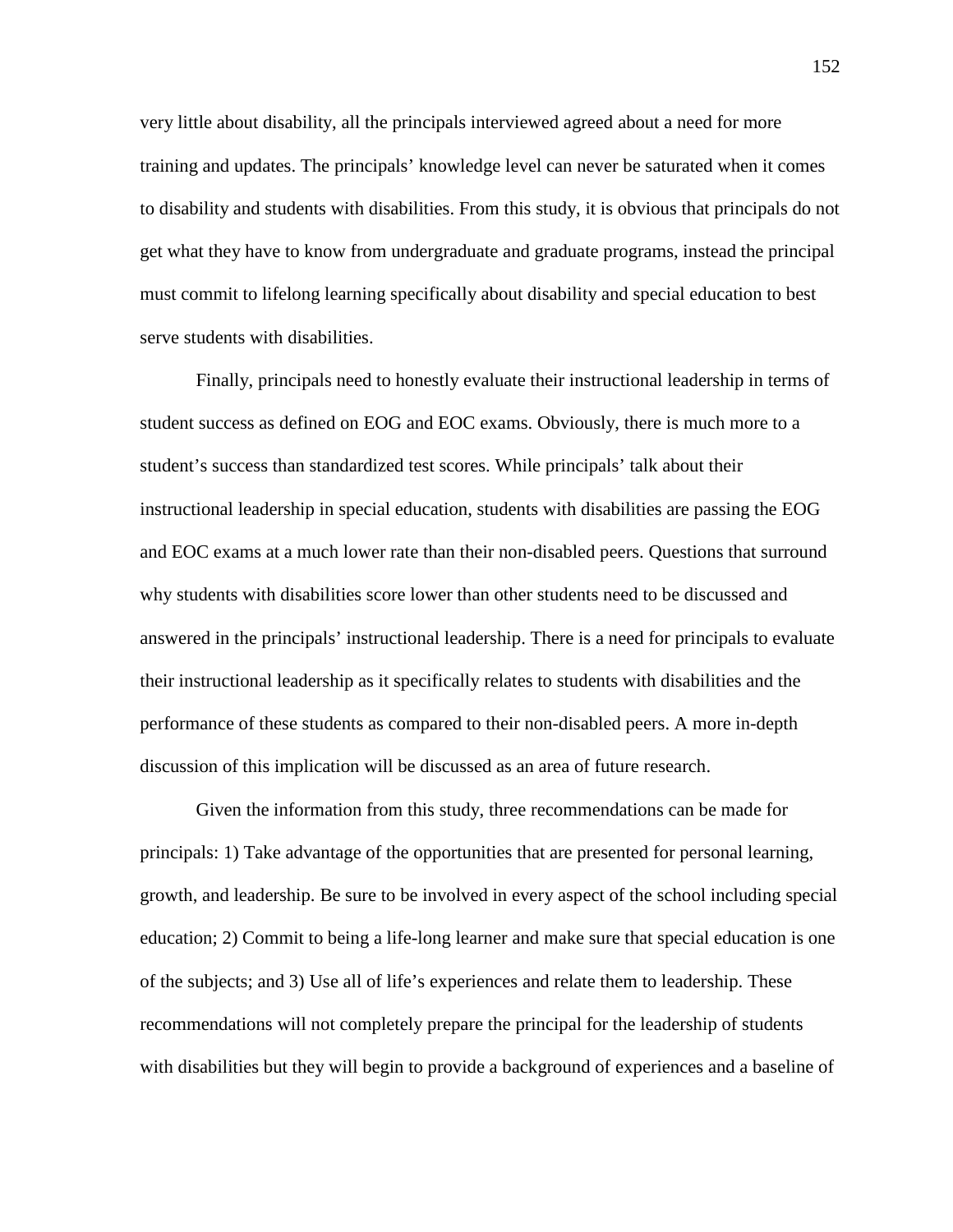knowledge. Given these three recommendations, principals will be more prepared entering their role as leaders in the area of special education.

**Local Education Agency (LEA)**. The results of this study showcased three major areas for LEAs to consider; the experiences or lack of experiences by the principal, the need for additional knowledge for the principal, and the rate of students with disabilities passing standardized assessments. LEAs must be concerned about the lack of experiences that new principals bring into their role. Principals widely reported being underprepared to deal with the issues of special education. This is very disturbing for an LEA because the principal provides leadership and direction for the special education program. It is very likely that LEAs have principals making decisions about special education issues such as IEP services, student placement, and teacher schedules with little to no experience. This creates great concern for the LEA because of potential legal and financial responsibilities.

To counter the lack of experiences principals have in special education, LEAs would be well advised to create leadership opportunities and experiences for future administrators. In Urban School District, some assistant principals are designated as 'special needs administrators'. These assistant principals have more responsibilities and opportunities in the area of special education. This distinction would allow aspiring principals the opportunity to learn and grow in the area of special education. Before becoming a principal, an aspiring leader would need to have spent some time as a special needs administrator. This would create opportunities and experiences for principals and hopefully create principals that are more prepared for their role as the special education leader for their school.

The second area for LEA consideration is the trainings and updates they provide to principals. In this study, principals clearly demonstrated their reliance on the LEA for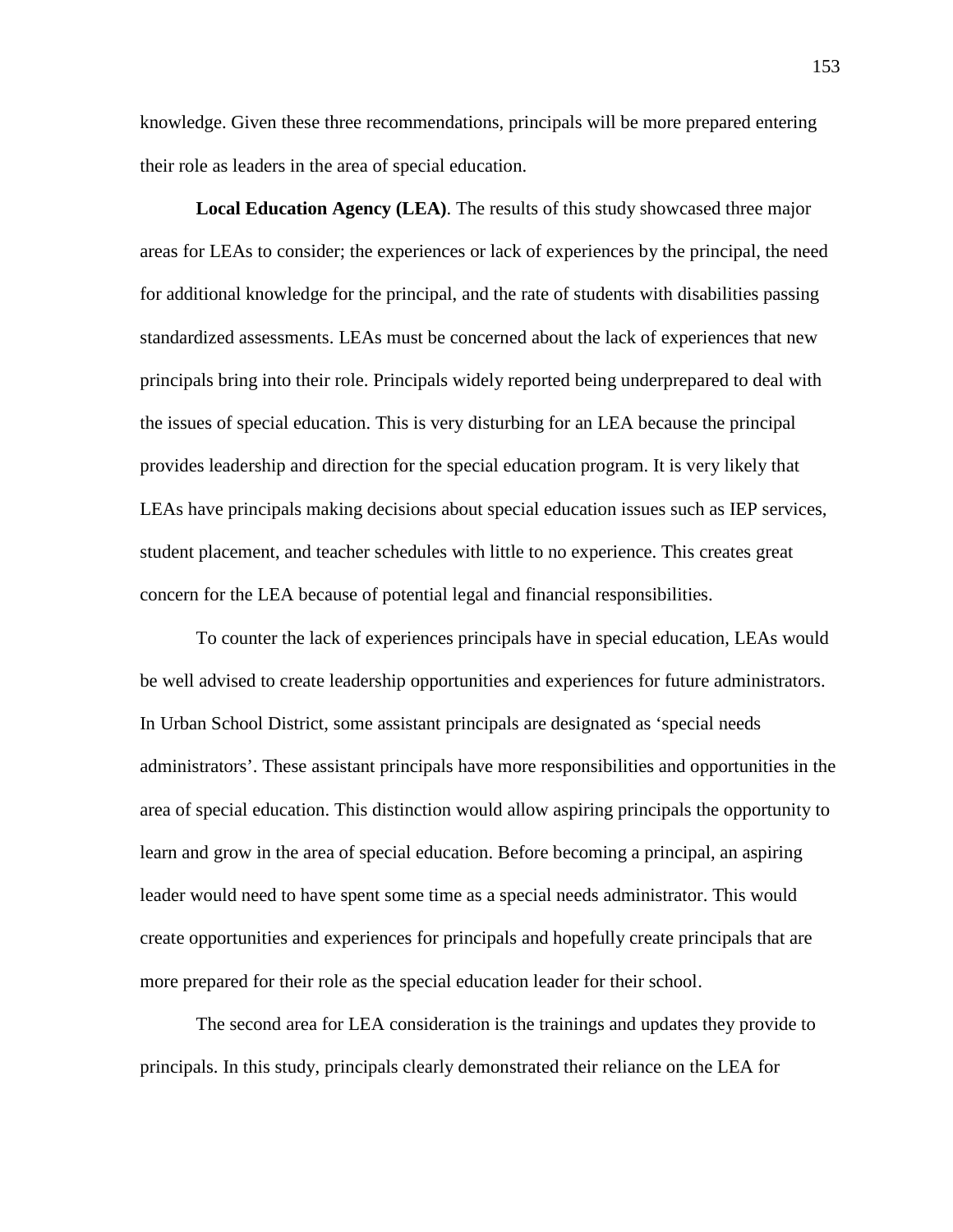training and updates in the area of special education. LEA must understand the importance of their trainings and tailor these trainings and updates to meet the specific needs of their principals. Principals recognized their already busy schedules but also were starved for more information and knowledge about disability and special education. Each LEA needs to examine their entire plan for professional development and focus on essential areas such as special education. A strategic professional development plan that meets the needs of the district's principals should be standard practice. Included in this plan should be a priority on special education training and updates on issues for students with disabilities.

The final implication for LEAs is the rate at which students with disabilities pass standardized assessments. The percentage of students with disabilities that passed the End of Grade or End of Course exams was lower compared to their non-disabled peers. While student success cannot be completely defined by passing standardized assessments, LEAs must review the instructional leadership in the area of special education to address a gap in achievement data.

Given the information from this study, two recommendations can be made for LEAs: 1) Ensure principals have encountered experiences in special education by creating internal training programs for future administrators and designate a "Special Needs Administrator" at each school to make sure principals have experienced needs in the area of special education; and 2) Provide a minimum of monthly updates to administrators in the area of special education. In addition to the monthly updates, focused efforts should consist of yearly trainings for all principals in the area of special education. These trainings would be a minimum requirement but would guarantee principals some access to special education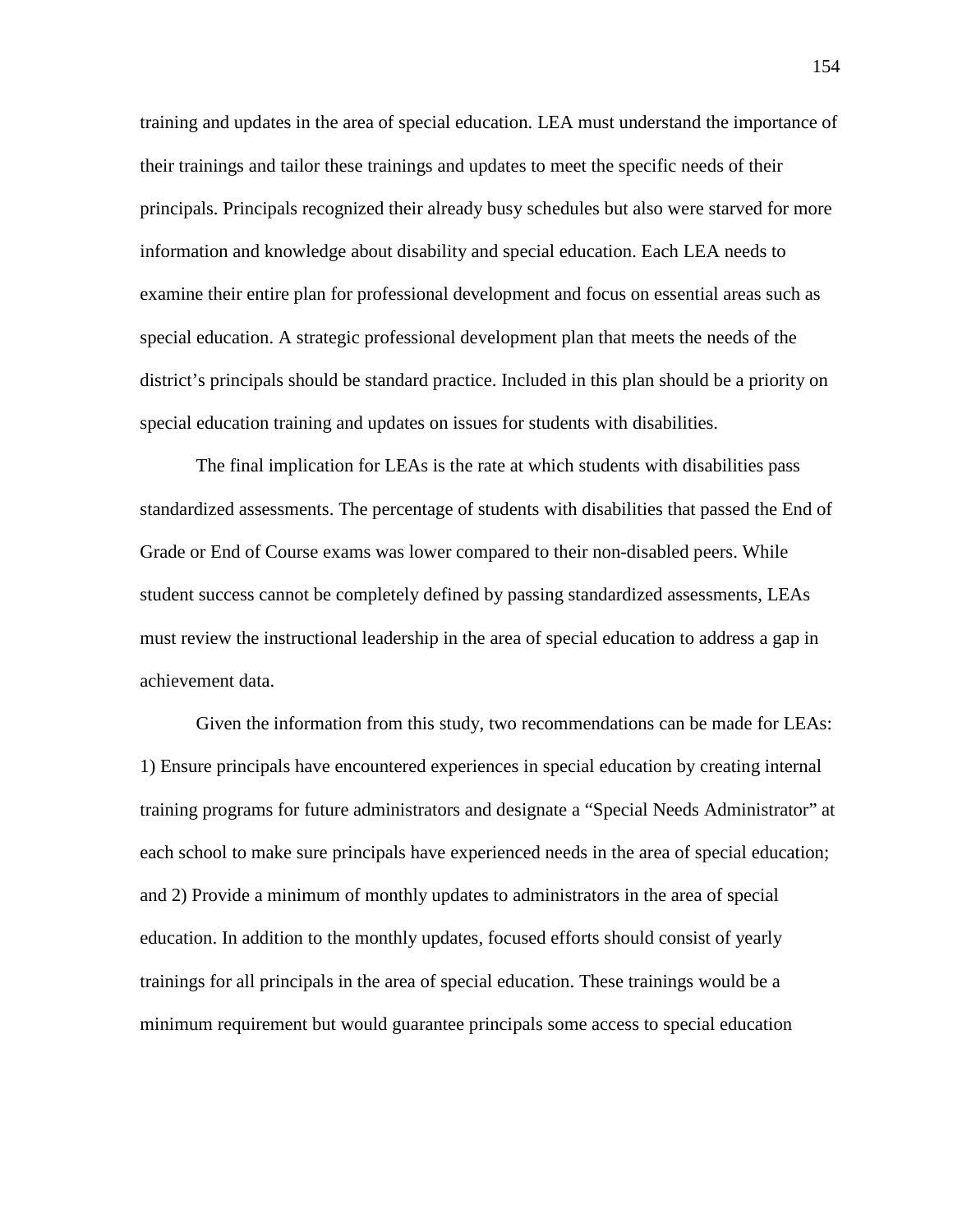information. Given these two recommendations, LEAs can be more confident that their principals are prepared and knowledgeable in the area of special education.

**Graduate Degree Programs**. The results of this study showcased two major areas for Graduate Degree programs to consider; the experiences or lack of experiences by the principal and the lack of preparedness in the area of special education. The two areas are essentially bound together for the purpose of recommendations for degree programs. Principals interviewed in this study repeatedly stated they felt unprepared and lacked experience in dealing with disability and students with disabilities. Principals stated their undergraduate and principal licensure programs were largely irrelevant in preparing them for their role in special education. The only principals that noted any sort of relevancy were those that specialized in special education. One of the principals even suggested spending internship time directly involved with special education.

With the information learned in this study, graduate degree programs should examine the relevancy of their program in relation to the overall role of the principal. Yes, courses prepare students for issues on budget and personnel; students spend time logging hours during internships; but how much of this relates to special education and students with disabilities. Principals often spend between 25-40% of their time dealing with special education issues (Brevance, 1998). Yet, when asked in this study how relevant their coursework was to their role as principal; over 75% stated that it was irrelevant. The data in this study supports other research about the relevancy of degree programs.

Given the information from this study, three recommendations can be made for graduate degree programs: 1) Evaluate the relevancy of the program especially in the area of special education; 2) Dedicate at least one course to special education that is outside of the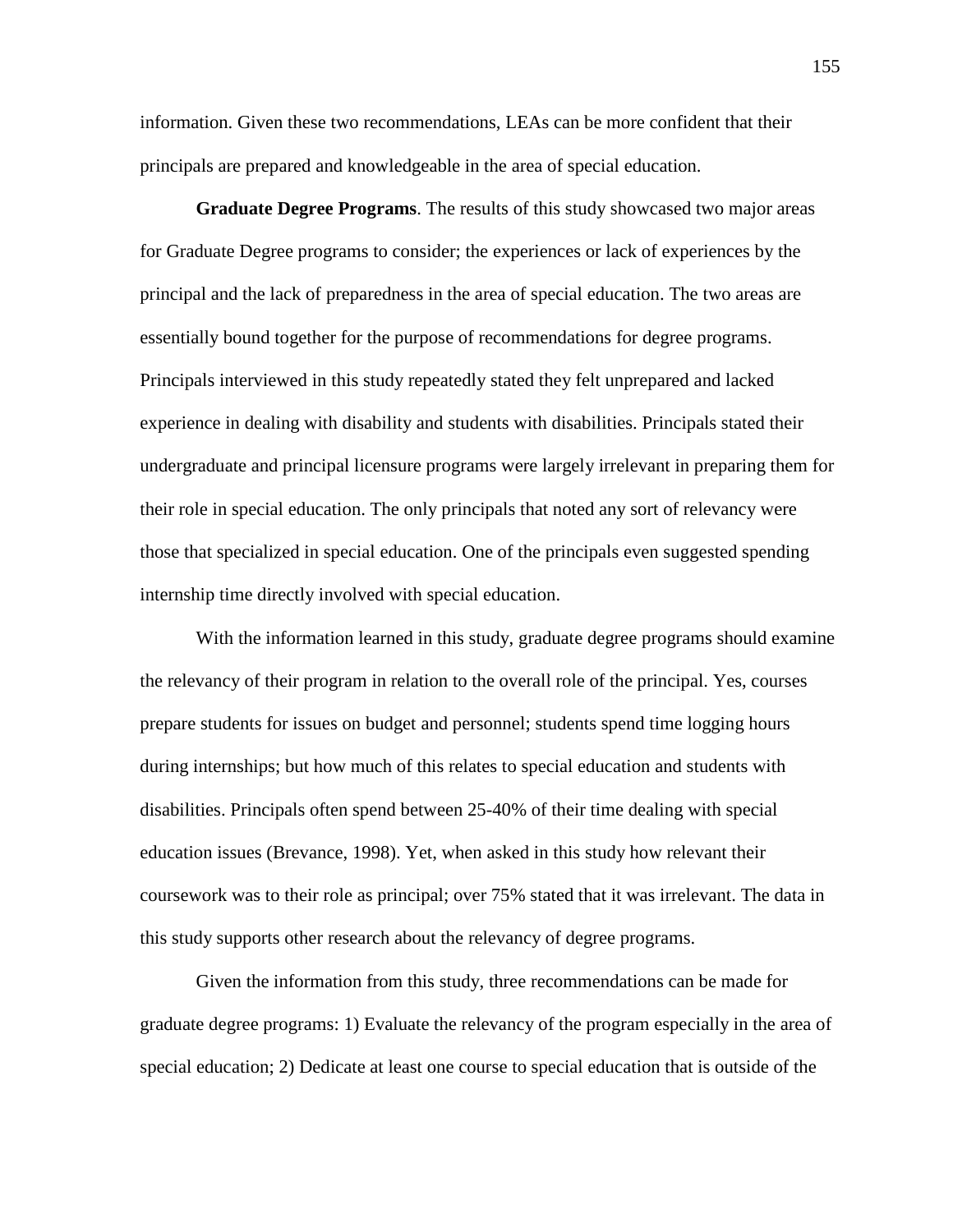traditional school law class. This course could be simply Special Education Issues; and 3) require 25% of the administrative internship hours to be spent directly involved with special education. This would be a minimum requirement but would guarantee students would spend internship hours in areas other than bus and cafeteria duty. Given these three recommendations, principals will be more prepared entering their role as leaders in the area of special education.

#### **Suggestions for Future Research**

As a result of this study, five suggestions for future research are highlighted. One suggestion is to review the professional development plans for LEAs. The first part of that would be to establish if the LEA has a professional development plan. If the plan exists, how was it created? How is it implemented? What specific areas does the plan support? How does special education fit into the plan? Considering the knowledge gained from this study that principals are unprepared in the area of special education and the high level of dependence they have on their LEA for trainings; a study to examine the extent to which LEAs formally approach the training of their principals would be valuable.

A second suggestion for future research is to study the role of the 'special needs administrator.' Evidence could be gathered on how many of these special needs administrators are placed in principal roles, the level of preparedness they feel as compared to those that hadn't served as special needs administrators. This study could also include the perceptions and preparedness of principals in districts that have a special needs administrator distinction versus those that did not designate a special needs administrator. An examination of the impact of being a special needs administrator, the influence this role had in one's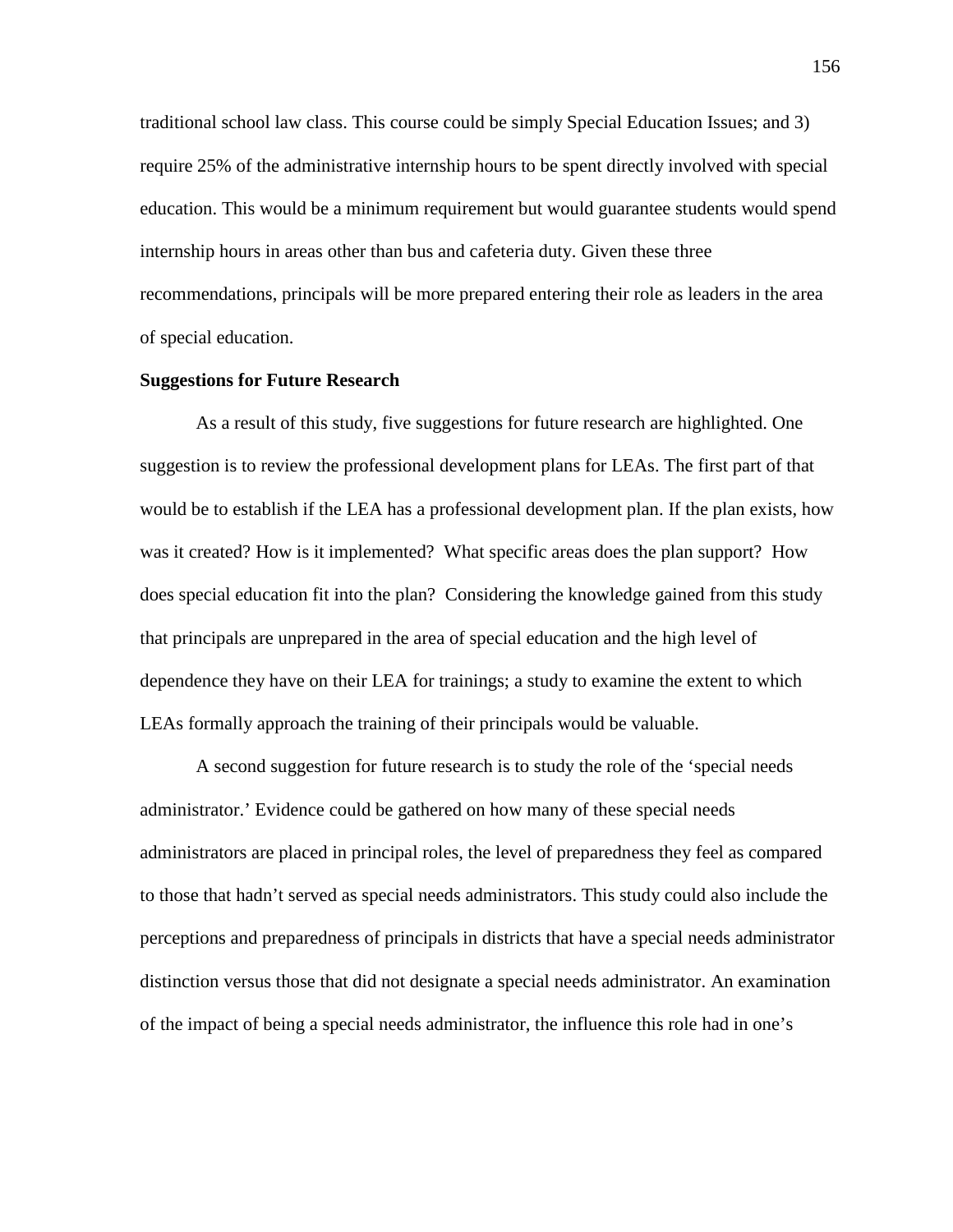chances of being placed as a principal, and the preparedness and ability to provide special education leadership would be a valuable study.

A third suggestion for future research is to study the quality, content, and usefulness of internships. Almost all degree programs require some sort of internship. Usually these internships require a certain number of hours to be logged in order to successfully complete. In the implications section, a suggestion was made to incorporate a minimum percentage of time to be spent in special education. A study in this area could discover if internships are primarily made up of future administrators logging time as hall monitors or cafeteria supervisors. Do these future leaders simply log hours or are they involved in the meaningful leadership opportunities that the school has to offer? A study and recommendations on the impact and quality of internships would seemingly be of assistance to multiple levels of the educational system and would hopefully provide the student a more meaningful and productive experience.

A fourth suggestion is to examine the relationship between leadership, beliefs, and experiences from a systems theory perspective. By using systems theory as an element of a conceptual framework, the research can examine the existence of bonds between these significant components of the school and its special education functions.

A final suggestion for future research is to study the instructional leadership of principals and examine the discrepancy in the percent of students with disabilities that are proficient or passing End of Grade exams as compared to their non-disabled peers. This suggestion includes linking the principals' instructional leadership to the actual testing outcomes of students with disabilities. This research could address questions such as why are students with disabilities not achieving proficient scores. Is the instructional leadership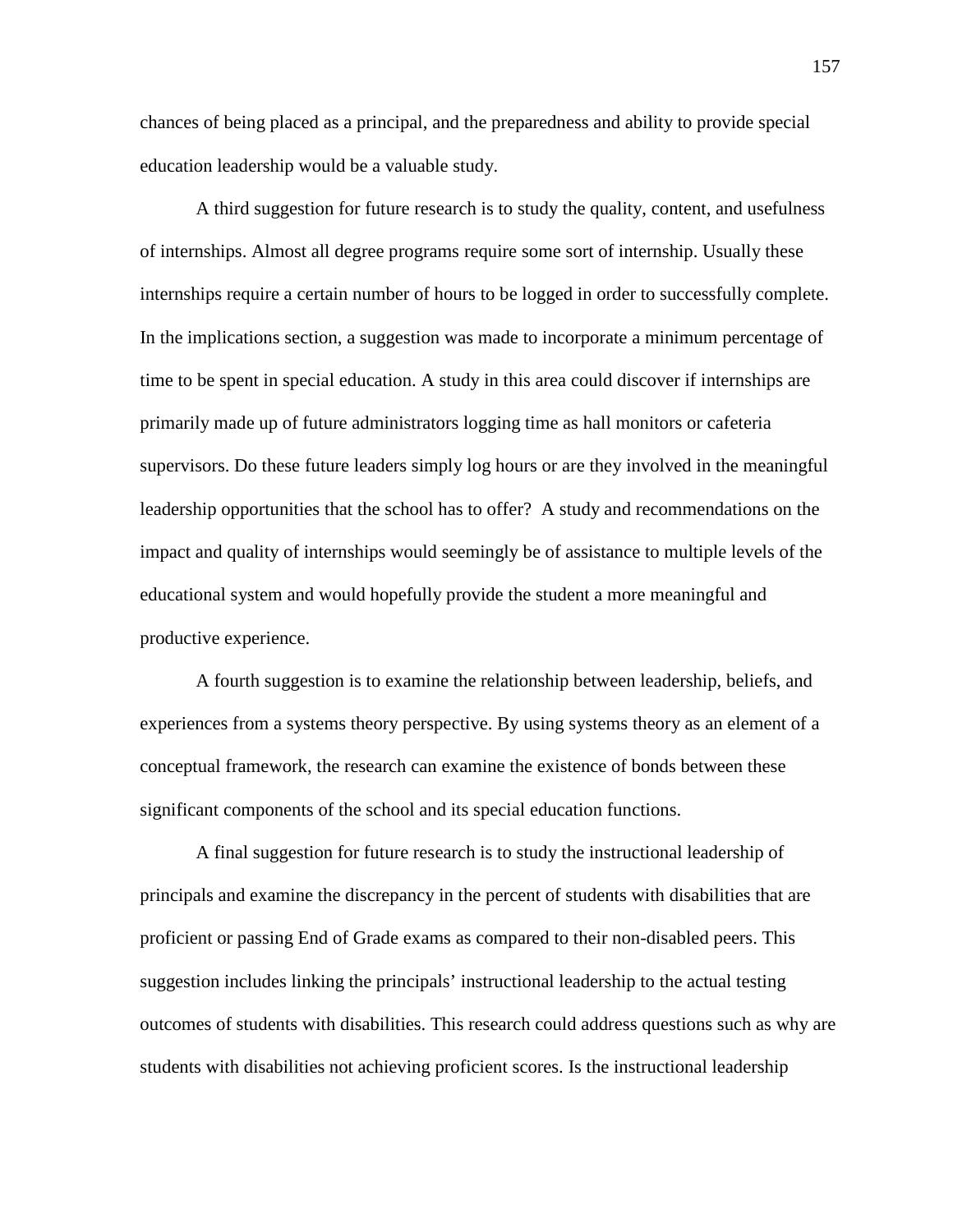provided by principals effective for students with disabilities? A study on this subject could be beneficial to principals and schools and could provide the student a more meaningful and productive education.

#### **Conclusion**

School principals are continually faced with increasing challenges in every aspect in their leadership role. The work of the school principal is consuming and impactful. The role of the school principal reaches far beyond the walls of the office; students, staff, community, and educational stakeholders are all impacted by the important role of the school principal. Given this phenomenon, a healthy and robust research market exists in the role of a principals' leadership. This study focused on the beliefs the school principal had about disability and how their beliefs impacted their leadership. Specifically, the study examined how their belief impacted the principals' leadership of students with disabilities.

As a part of this study, I interviewed principals in western North Carolina in an effort to understand what they believed about disability, their role in leadership involving students with disabilities, their level of preparedness for leadership of students with disabilities, the relevancy of their degree programs, and needs that principals had in the area of special education. Findings were grouped in the following three thematic categories: *Leadership*, *Experiences*, and *Knowledge*. A summary of each theme is listed below:

• Leadership – Leadership was an emergent theme drawn from the interviews of the principals in this study. Instructional leadership, the role leadership plays in the school and student success, and the principals' beliefs were all included in this emergent them. The importance of a principals' leadership is well documented in the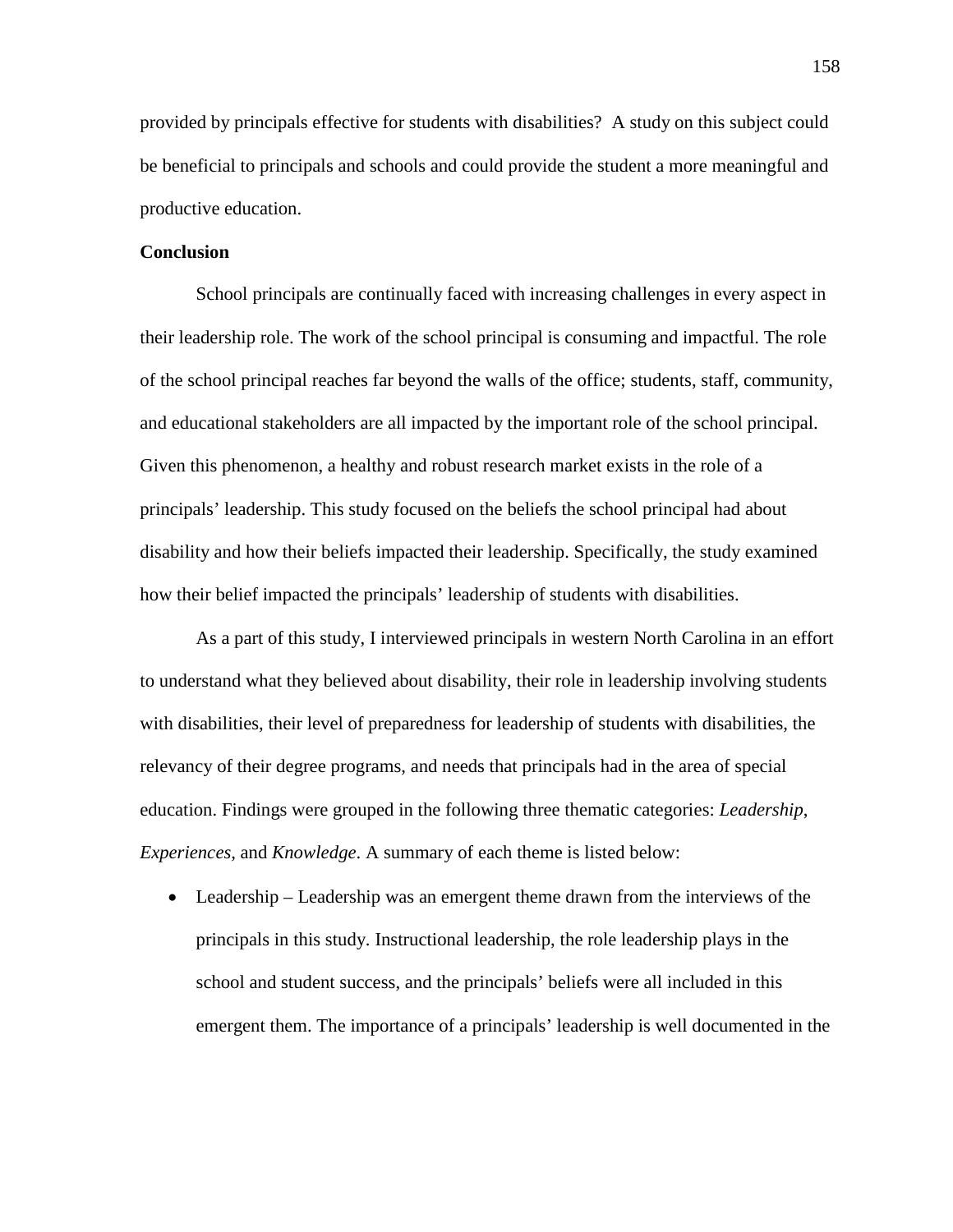literature review and findings of this study. The findings of this study concurred with the literature.

- Experiences The experiences of the school principals dramatically impact the principals' beliefs about disability and leadership in special education. Experiences of the principal include both personal and professional experiences. The information presented in the findings surrounding the principals' experiences adds to the knowledge about disability and principals' leadership. Principals' experiences have a direct impact on their leadership in special education and the beliefs about disability.
- Knowledge Principals feel unprepared by the degree programs for their leadership with special education. Principals contend that as their experiences have increased, their levels of comfort and ability to lead have also increased. Principals stated that were in need of continued professional development and training in the area of special education.

In addition to the thematic categories, the study revealed three additional important findings. A systems theory approach to the relationship between principals' beliefs, experiences, and leadership was observed in this study. With this approach, any incident that impacted the beliefs of principals also impacted their experiences and leadership. The three parts of this system were interdependent on one another.

Second, the study revealed that principals had varied beliefs about disability. In examining these beliefs, it was found that the principals in this study generally ranked somewhere in between the medical and social model of belief on disability. Of the 12 principals interviewed, one principal would be considered a follower of the medical model, one a follower of the social model, and the others range in between.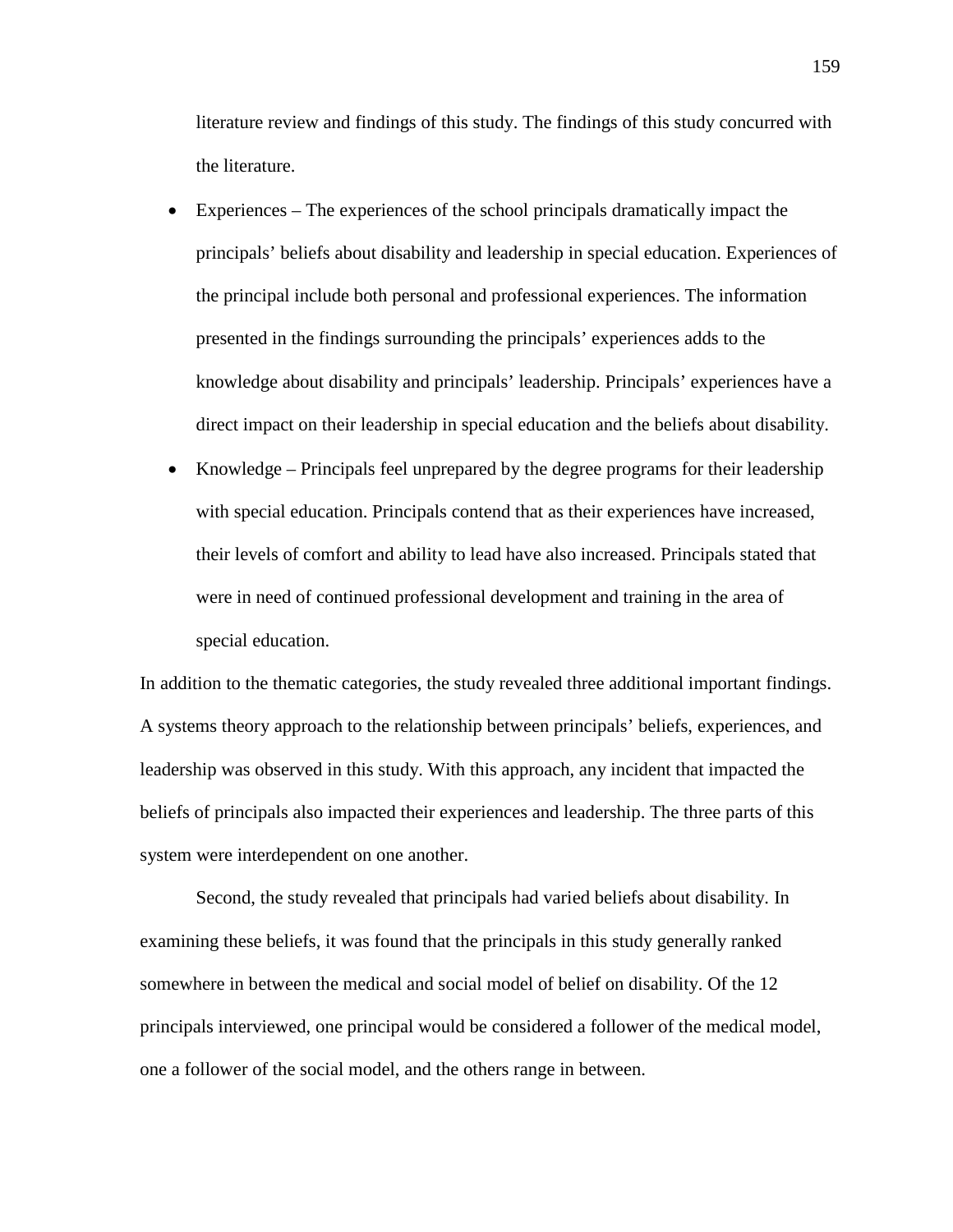The final finding was the implication the study had on the conceptual framework. The Council of Exceptional Children has published 12 principles of special education administrators. These principles were served as the conceptual framework for this study. After reviewing the findings from the study, an additional principle was added to address the importance experiences play in defining the role of a special education leader. The additional principle was added as: Actively seeking out and participating in experiences, either personnel or professional, that will develop the leader's beliefs about disability and enhance their ability to lead others in this area.

This study both supports the literature and findings on the role of the principal and adds to the body of knowledge in the relationship that principals' beliefs, experiences, and leadership are inseparable and intertwined. The system presented defines the role of the principal and creates a need to review the conceptual framework with the addition of the importance of experiences and the role experiences play in the leadership of the school principal.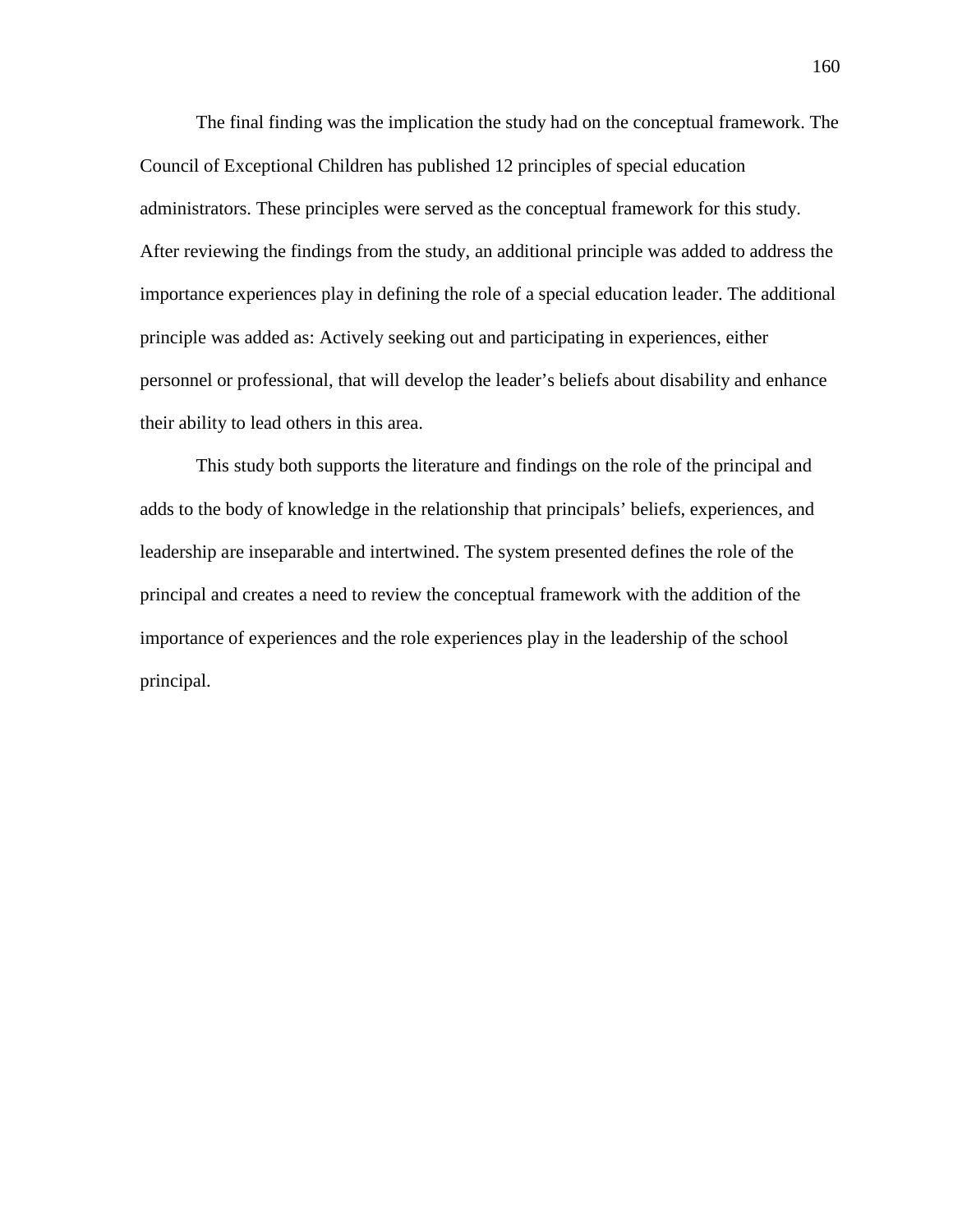#### REFERENCES

- Agran, M., Alper, S., & Wehmeyer, M. (2002). Access to the general curriculum for students with significant disabilities: what it means to teachers. *Education and training in mental retardation and developmental disabilities*, *37*, 123-133.
- Altshuler, S. (2007). Everything you never wanted to know about special education . . .and were afraid to ask (IDEA). *Disability and Social Work Education*, *6*, 23-33.

American Recovery and Reinvestment Act (2009). Retrieved from www.recovery.gov/Pages.default.aspx

- Anastasiou, D., & Kauffman, J. (2011). A social constructionist approach to disability: Implications for special education. *Exceptional Children, 77*, 367-384.
- Anderson, R. C. (2003). Infusing the graduate theological curriculum with education about disability: addressing the human experience of disability in the theological text. *Theological Education*, *39*(1), 1 - 24.
- Arnette, J., & Walsleben, M. (1998). *Combating fear and restoring safety in schools.* Washington, DC: Office of Juvenile Justice and Delinquency Prevention.
- Aspedon, M. (1990). *Nebraska public school principals' attitudes toward special education issues.* Retrieved from ETC collection for University of Nebraska-Lincoln. Paper AAI9121908
- Aspedon, M. (1992, April). *Principal's attitudes toward special education: Results and implications of a comprehensive study*. Paper presented at the 70<sup>th</sup> Annual Convention of the Council for Exceptional Children, Baltimore, MD.
- Bartlett, L. (1989). Disciplining handicapped students: Legal issues in light of Honig v. Doe. *Exceptional Children*, *55*, 357–366.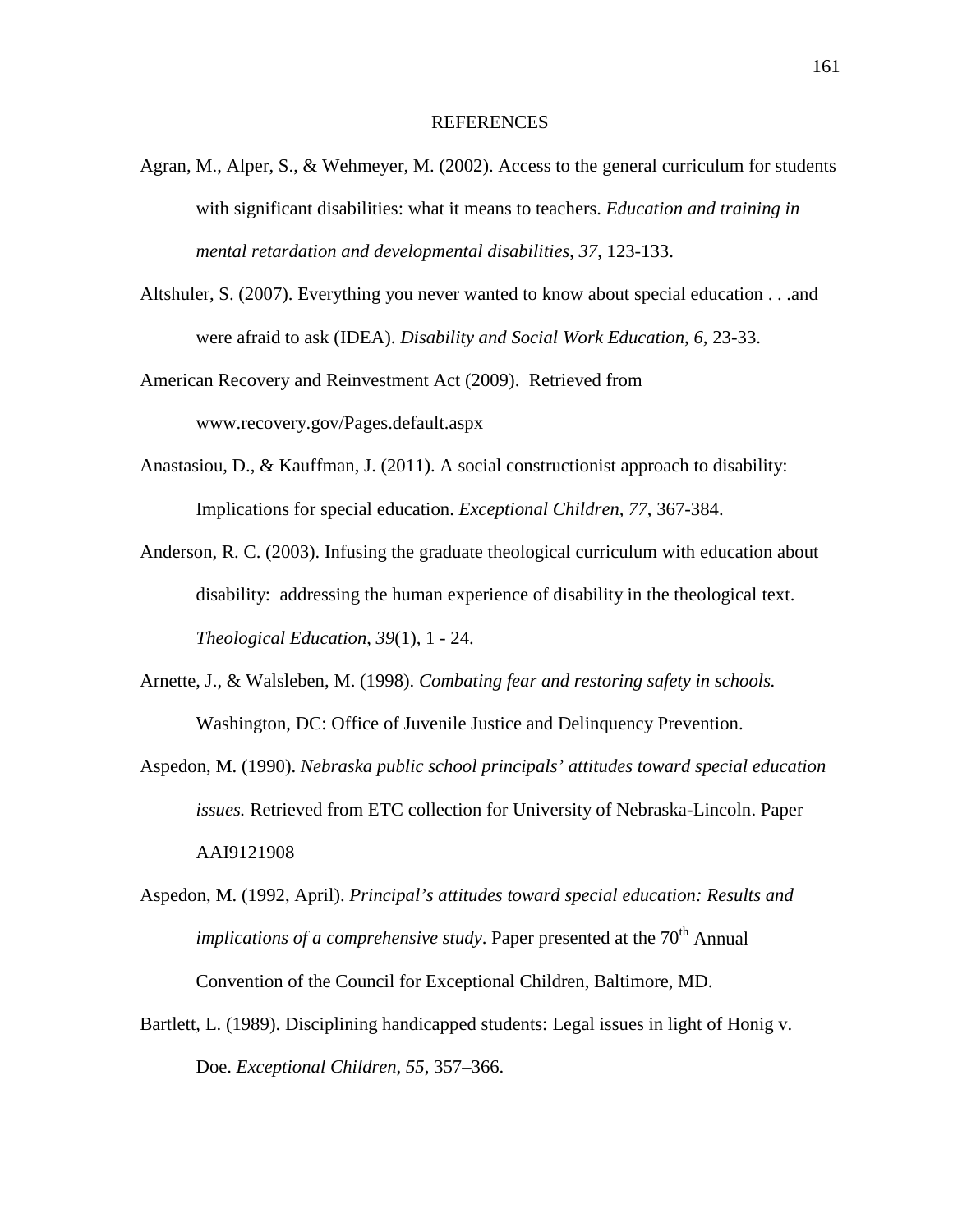- Berger, P., & Luckmann, T. (1966) The social construction of reality, New York, NY: Doubleday.
- Bertalanffy, L. (1968). General system theory: Foundations, development, applications. New York: George Braziller, Inc.
- Bossert, S., Dwyer, D., Rowan, B., & Lee, G. (1982). The instructional management role of the principal. *Education Administration Quarterly*, *18*, 34-64.
- Bradley, R. (2000). What principals should know about. In S. Tonnsen (Eds.), *Special education* (pp. 166-180)*.* Springfield, IL: Charles C. Thomas Publisher.
- Bravenec, D. (1998). A critical needs survey of Texas elementary and secondary school principals regarding administrator preparation and administration of special education programs*. Dissertation Abstracts International*, *59*(04A), 1120*.*

Brown v. Board of Education, 347 U.S. 483 (1954).

- Browning, P. (1997). *Transition in action for youth and young adults with disabilities*. Montgomery, AL: Wells Printing.
- Burrello, L., Schrup, M., & Barnett, B. (1988). *The principal as the special education instructional leader. The principal's training simulator in special education.* US Department of Education, Washington, DC: Office of Special Education
- Burrello, L., Schrup, M., & Barnett, B. (1992). *The principal as the special education leader.*  Blommington, IN: Indiana University, Department of Educational Leadership and Policy Studies.
- Carlson, L. (2009). *The faces of intellectual disability: Philosophical reflections.*  Bloomington, IN: Indiana University Press.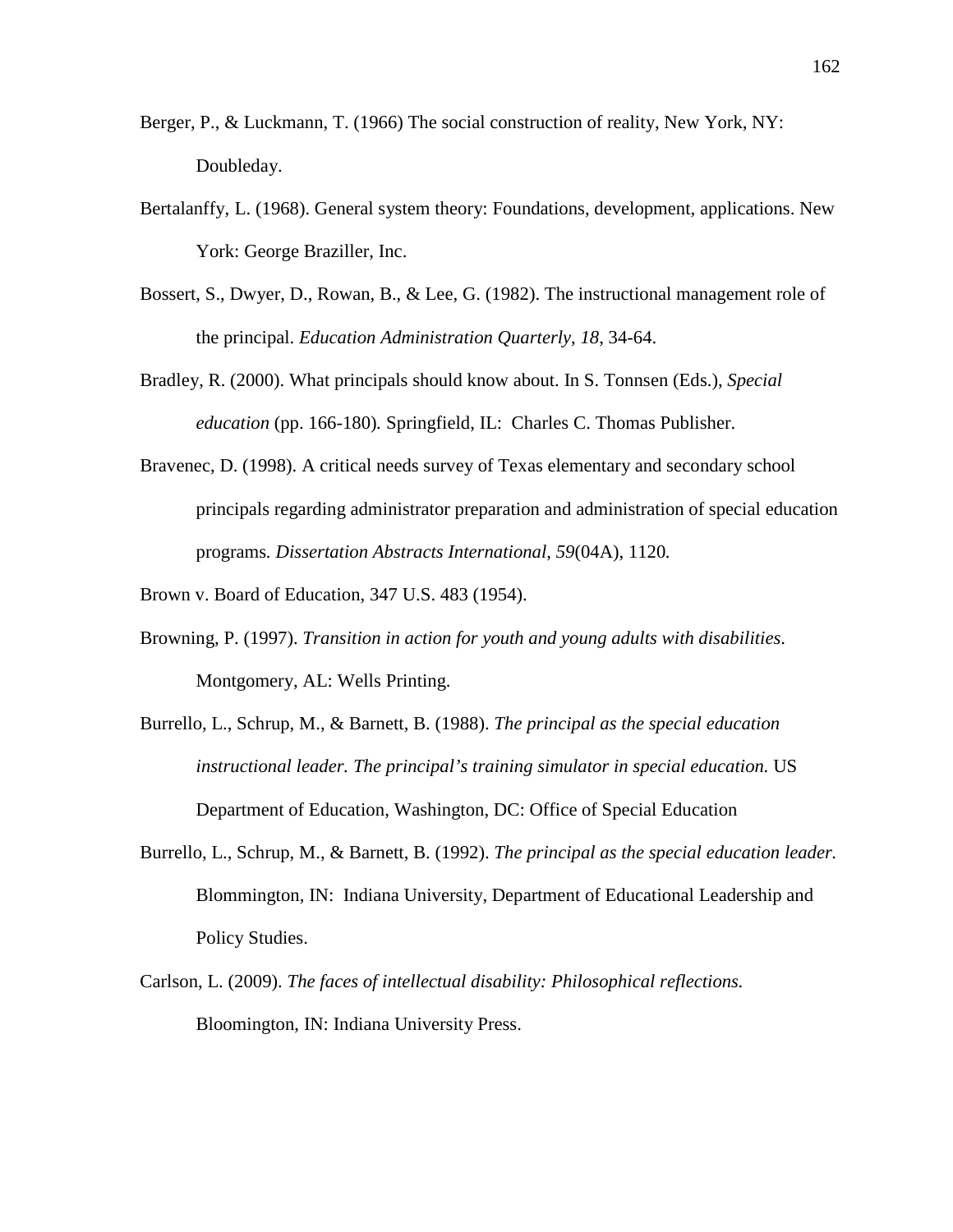- Chaves, I. (1977). Historical overview of special education in the United States. In P. Bates, T. L. West & R. B. Schmerl (Eds.). *Mainstreaming: problems*, *potentials*, *and perspectives.* Minneapolis, MN: National Support Systems Project.
- Clapton, J. & Fitzgerald, J. (1997). The history of disability: A history of 'otherness'. *Renaissance Universal.* Retrieved from http://www.ru.org/human-rights/the -historyof-disability-a-history-of-otherness.html.
- Constable, A., Wallis, C., & Gribben, S. (1983, September). Medicine: The stormy legacy of baby doe. *Time.* Retrieved from

http://www.time.com/time/magazine/article/0,9171,949828,00.html.

Collins, J. (2001). *Good to great*. New York, NY: HarperCollins Publishers Inc.

- Cooner, D., Tochterman, S., & Garrison-Wade, D. (2005). Preparing principals for leadership in special education: Applying ISLLC standards. *Connections: Journal of Principal Preparation and Development.* Retrieved from http://www.nassp.org/portals/0/content/49135.pdf
- Corker, M. & Shakespeare, T. (2002). *Disability/postmodernity: Embodying disability theory*. London: Continuum.
- Council of Chief State School Officers. (1996). *Interstate school leaders licensure consortium (ISLLC) standards for school leaders.* Washington, DC. Retrieved from www.ccsso.org.
- Council for Exceptional Children. (1983). Code of ethics and standards for professional practice. *Exceptional Children 50*, 205-209.

Council for Exceptional Children. (2011). Professional Standards. Retrieved from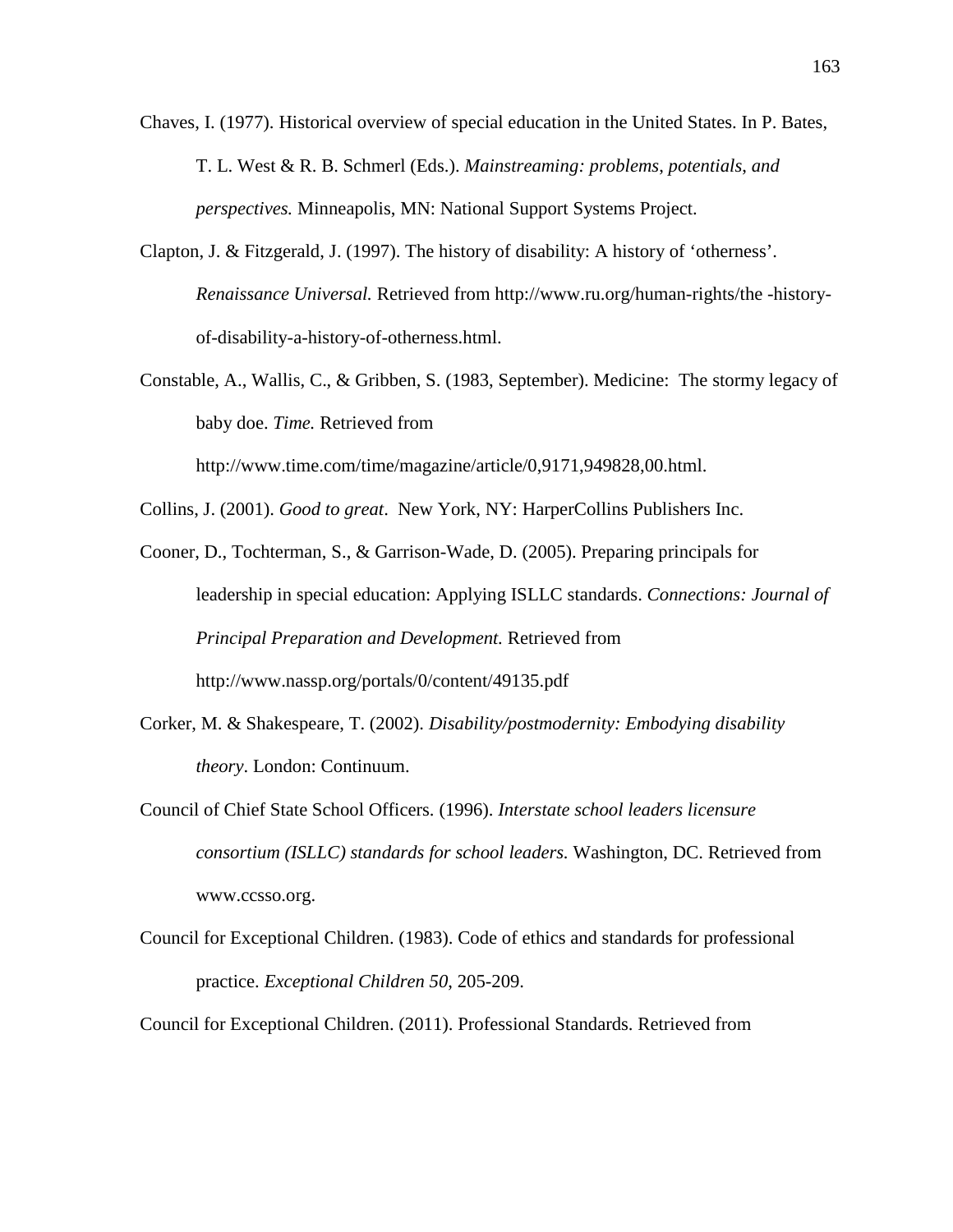http://www.cec.sped.org/Content/NavigationMenu/ProfessionalDevelopment/Professi onalStandards/.

- Cozzens, L. (1995). *Brown v. Board of Education.* Retrieved from http://www.watson.org/~lisa/blackhistory/early-civilrights/brown.html.
- Creswell, J. (2003). *Research design: Qualitative*, *quantitative*, *and mixed methods* approaches (2<sup>nd</sup> ed). Thousand Oaks, CA: Sage.
- Croser, M. D. (2002). Embarking on a new century: Mental retardation at the end of the  $20<sup>th</sup>$ century. In R. Schalock, P. Baker, & M. Croser (Eds.), *Federal disability legislation: 1975-1999* (pp. 3-16). Washington, DC: American Association on Mental Retardation.
- Davies, S. P. (1930). *Social control of the mentally deficient.* New York, NY: Thomas Y Crowell Co.
- DiPaola, M., & Walther-Thomas, C. (2003). *Principals and special education: The critical role of school leaders.* Retrieved from http://www.copsse.org.
- Drake, T., & Roe, W. (1986). *The principalship.* New York, NY: Macmillan Publishing.
- Education for All Handicapped Children Act of 1975, Pub L. No. 94-142, 20 USC 1400 (1975).
- El-Haj, T. R. (2006). *Elusive justice.* New York, NY: Routledge.
- Fardiq, D., Algozzine, R., Schwartz, S., Hensel, J., & Westling, D. (1985). Postsecondary vocational adjustment or rural, mildly handicapped students. *Exceptional Children*, *52*, 115-121.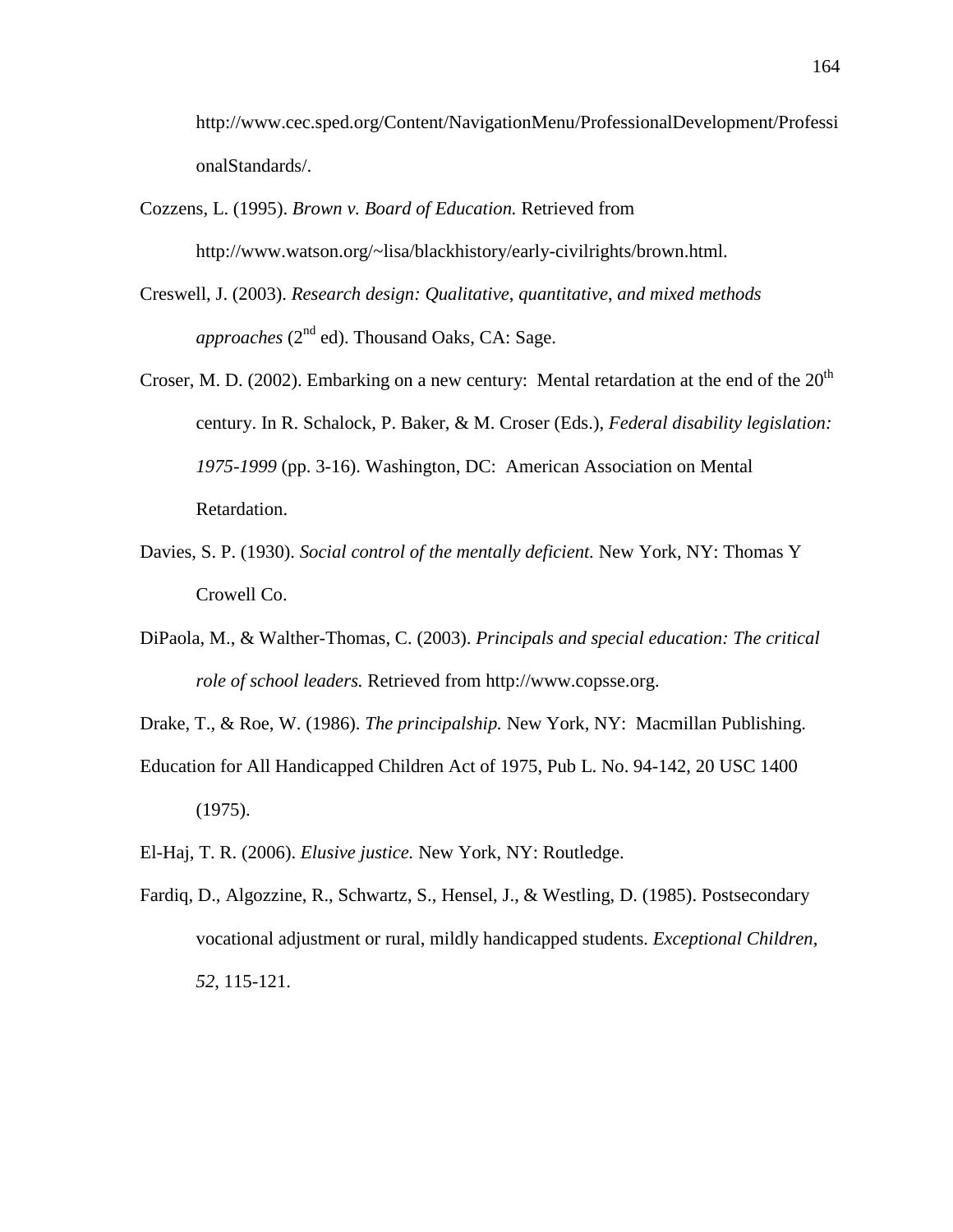- Fielder, C., & Van Haren, B. (2009). A comparison of special education administrators' and teachers' knowledge and application of ethics and professional standards. *The Journal of Special Education, 43*(3), 160-173.
- Friedman, P. (1977). Human and legal rights of mentally retarded persons. *International Journal of Mental Health 6*, 50-72.
- Fuchs , D., & Fuchs L. (1994). Inclusive schools movement and the radicalization of special education reform. *Exceptional Children*, *60*, 294-309.
- Fullan, M. (2001). *Leading in a culture of change.* San Francisco, CA: Jossey-Bass.
- Gaddy, B., McNultry, B., & Waters, T. (2002, April). *The reauthorization of the individuals with disabilities in education act: moving toward a more unified system.* Retrieved from Mid-Continent Research for Education and Learning website: http://www.mcrel.org/PDF/PolicyBriefs/5022PI\_PBRauthorizationIDEA.pdf
- Gartner, A., & Lipsky, D. (1987). Beyond special education: toward a quality system for all students. *Harvard Educational Review 57(*4), 367-395.
- Gartner, A., & Lipsky, D. (1996). Disability and the dilemmas of education and justice. In Christian, C., & Rizvi, R. (Eds.), *Equity requires inclusion: The future for all students with disabilities.* Needham Heights, MA: Allyn & Bacon.
- Gersten, R., Keating, T., Yovanoff, P., & Harniss, M. (2001). *Leading to reform: Educational leadership for the 21st century.* Oak Brook, IL: North Central Regional Education Laboratory.
- Glesne, C. (2006). *Becoming qualitative researchers an introduction* (3<sup>rd</sup> ed.). Boston, MA: Pearson Publishing.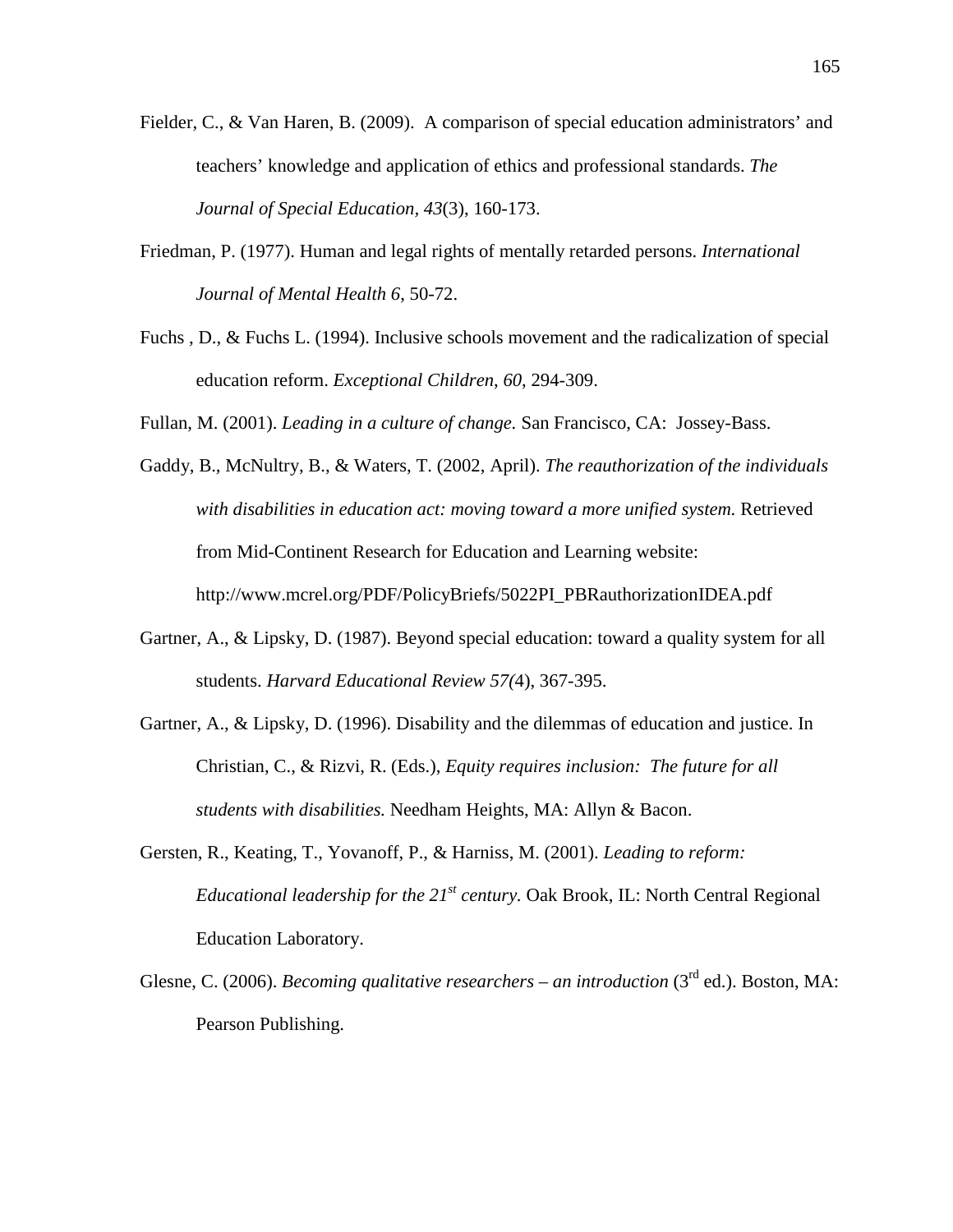- Glickman, C., Gordon, S., & Ross-Gordon, S. (2001). *Supervision and instructional*  leadership – A developmental approach (5<sup>th</sup> ed.). Needham Hights, MA: Allyn and Bacon.
- Goens, G. (1996, October). Shared decisions, empowerment, and ethics: A mission impossible for district leaders? *The School Administrator*, *9*(54), 12-14.
- Goor, M., Schween, J., & Boyer, L. (1997). Preparing principals for leadership in special education. *Intervention in School and Clinic*, *32*(3), 133-141.
- Hallinger, P., & Heck, R. (1996). Reassessing the principal's role in school effectiveness: A review of the empirical research, 1980-1995. *Educational Administration Quarterly 32*(1), 5-44.
- Hardman, M., & Dawson, S. (2008). The impact of federal policy on curriculum and instruction for students with disabilities in the classroom. *Preventing School Failure*, *52*(2), 5-11.
- Harry, B., & Klinger, J. (2007). Discarding the deficit model. *Educational Leadership*, *64*(5), 16-21.
- Heward, C., & Lloyd-Smith, M. (1990). Assessing the impact of legislation on special education policy – A historical analysis. *Journal of Education Policy*, *5(*1), 21-36.
- Heylighen, F., & Joslyn, C. (1992). *What is systems theory?* Retrieved from Principia Cybernetica Web website: http://pespmc1.vub.ac.be/SYSTHEOR.html
- Hirth, M., & Valesky, T. (1991, August). *A nationwide survey of school administrator training program provisions and awareness of certification requirements for administrator competency in special education and special education law.* A paper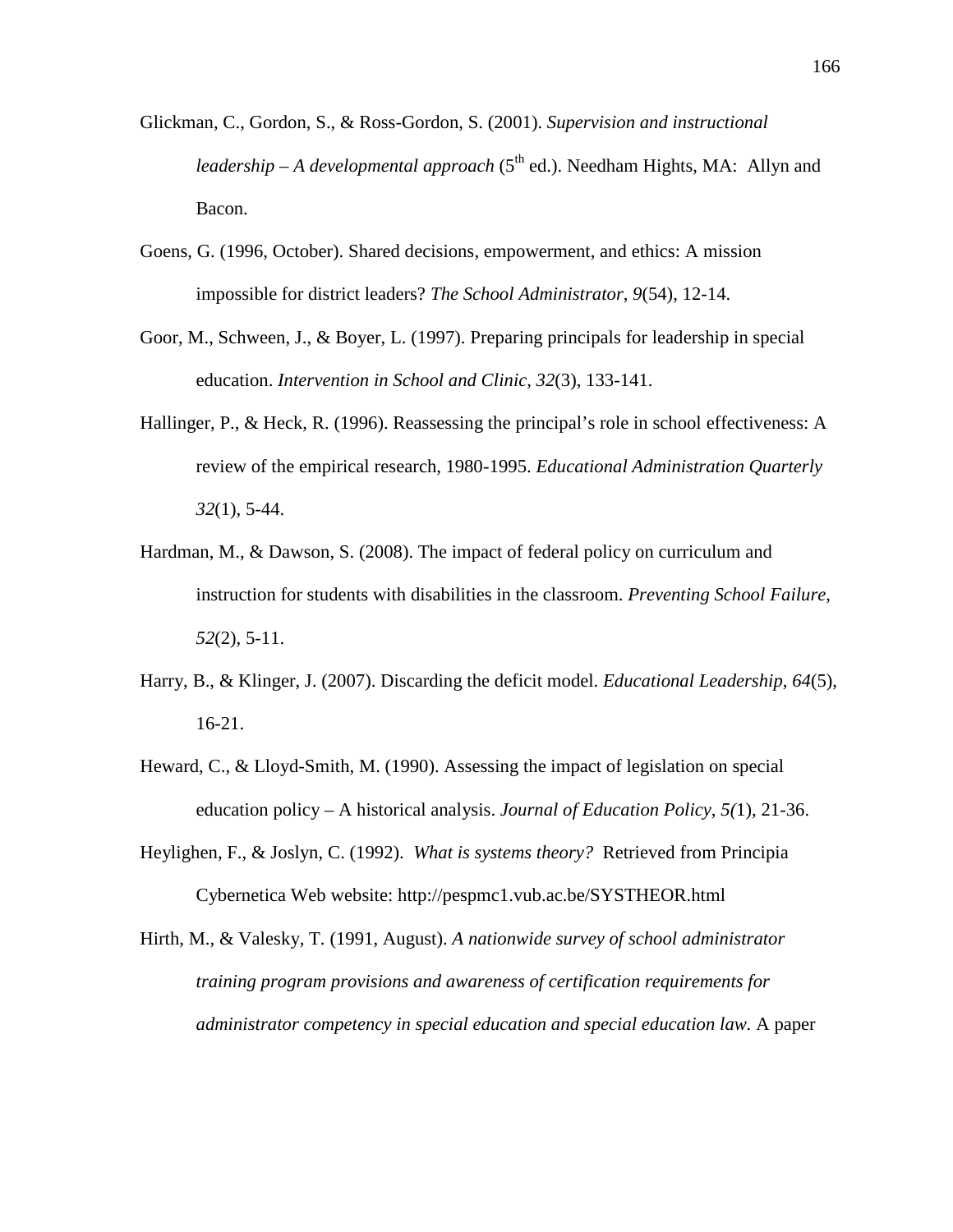presented at the Annual Meeting of the National Conference of Professors of Educational Administration, Fargo, ND.

- Holloway, W., & Jefferson, T. (2000). *Doing qualitative research differently:Free association*, *narrative and the interview method.* Thousand Oaks, CA: Sage Publications.
- Hyatt, N. (1987). *Perceived competencies and attitudes of a select group of elementary school administrators relative to preparation and experience in administering special education programs.* (Doctoral dissertation). College of William and Mary.
- Indiana University. (2006, November 15). *Report: No child left behind is out of step with special education.* Retrieved from

http://newsinfo.iu.edu/news/page/normal/4379.html

- Individuals with Disabilities Education Act of 1990, Pub L. No. 101-476, 104 Stat. 1142 (1990).
- Individuals with Disabilities Education Act of 1997, Pub L. No. 105-17, 104 Stat. 1142 (1997).
- Individuals with Disabilities Education Act of 2004, Pub L. No. 108-446, 104 Stat. 1142  $(2004)$ .
- Jones, P. (2006). *The middle school principal and special education: Are principals prepared to support special education teachers in leading their students to AYP?* (Doctoral dissertation). Florida State University
- Kettle, R. (2005). *The models of disability.*Retrieved from http://www.articlesfactory.com/articles/communication/the-models-of-disability.html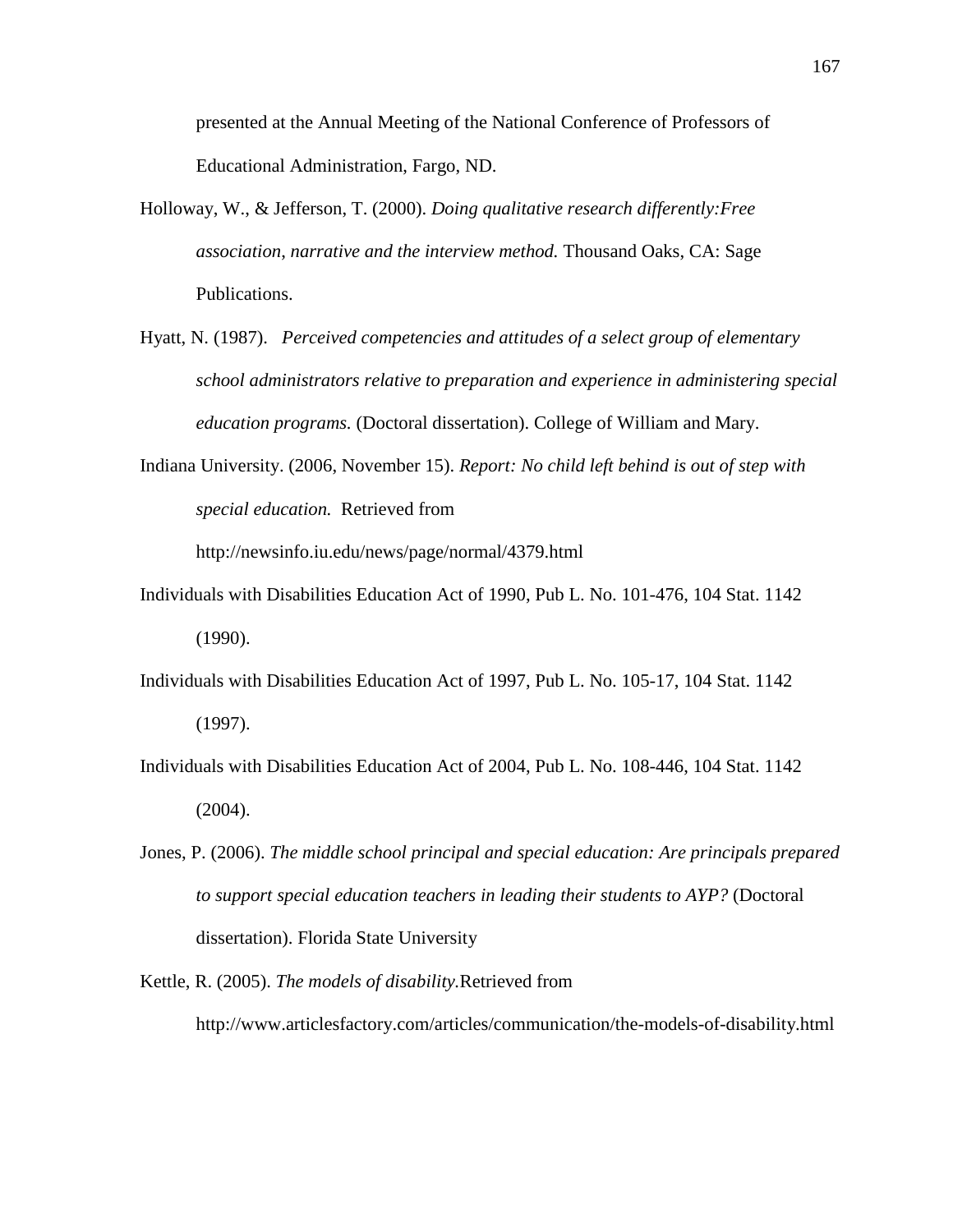- Keyes, M., Hanley-Maxwell, C., & Capper, C. (1998, April). *Spirituality as core: Leadership within an inclusive elementary school.* Paper presented at the Annual Meeting of the America Education Research Association, San Diego, CA.
- Kaplan, D. (2000). *The definition of disability*. Retrieved from The Center for an Accessible Society website: http://accessiblesociety.org/topics/demographicsidentity/dkaplanpaper.htm
- Kouzes, J. M. & Posner, B. Z. (2003). *The leadership challenge* (3<sup>rd</sup> ed.). San Francisco, CA: Jossey-Bass.
- Lasky, B., & Karge B. (2006). Meeting the needs of students with disabilities: Experience and confidence of principals*. NAASP Bulletin March 90*, 19-36.
- Lincoln, Y., & Guba, E. (1985). *Naturalistic inquiry.* Beverly Hills, CA: Sage Publications.
- Longmore, P. (2003). *Why I burned my book and other essays on disability.* Philadelphia, PA: Temple University Press.
- Lupton, D. (1992). Discourse analysis: A new methodology for understanding the ideologies of health and illness. *Australian Journal of Public Health*, *16*, 145-150.
- McLaughlin, M. J., & Nolet, V. (2004). *What every principal needs to know about special education*. Thousand Oaks, CA: Sage Publications.
- Maxwell, J. (2005). *Qualitative research design.* Thousand Oaks, California: Sage Publications, Inc.
- Michalko, R. (2002). *The difference that disability makes.* Philadelphia, PA: Temple University Press.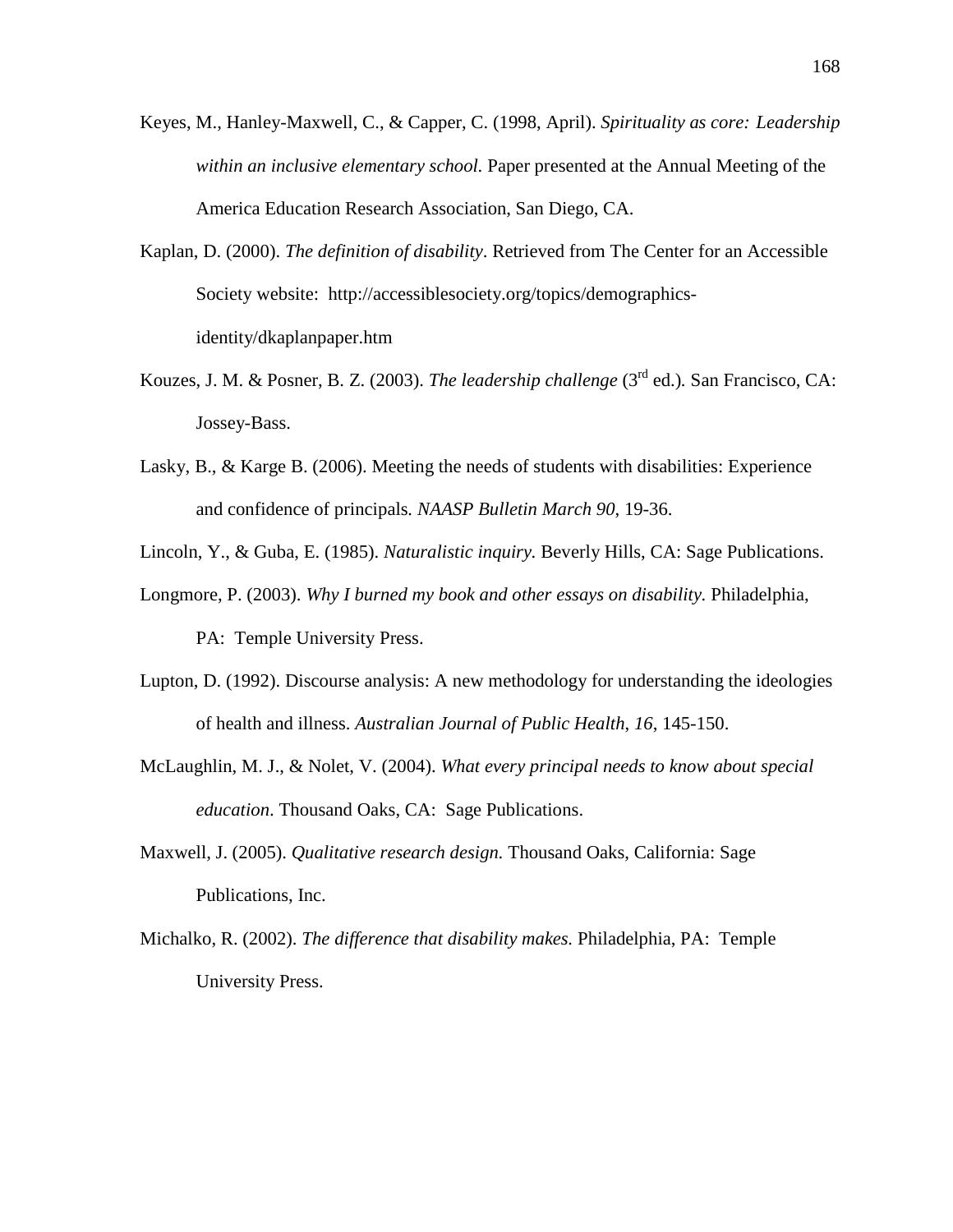- Minor, V. (1992). An analysis of special education training received during university administrative preparation programs for building principals in Kansas. (Doctoral Dissertation), Kansas State University.
- Monteith, D. (2000). Professional development for administrators in special education: Evaluation of a program for underrepresented personnel. *Teacher Education and Special Education*, *23*, 281-289.

Murray (2000)

- Nardone, A. (1999). The campus administrator as instructional leader in acquisition of knowledge of special education legal issues. *Dissertation Abstracts International*, *60(04A)*, 963.
- National Council on Disability. (2008). *The no child left behind act and the individuals with disabilities education act: A progress report.* Retrieved from http://www.ncd.gov/newsroom/publications/2008/NoChildLeftBehind\_IDEA\_Progre ss\_Report.

No Child Left Behind Act of 2001, Pub L. No. 107-110, 20 U.S.C. 6301 et seq. (2002). North Carolina General Statute 115C-288. 2009-410, s. 1

- Oliver, M. (1994). *Politics and language: Understanding the disability discourse.* Paper presented for inclusion in the MA in Disability Studies Programme: University of Sheffield.
- Orfield, G., Kim, J., Sunderman, G., & Greer, B. (2004). *No child left behind: A federal*, *state*, *and district level look at the first year.* Boston, MA. Civil Rights Project, Harvard University.

Patterson, J., Bowling, D., & Marshall, C. (2000). Are principals prepared to manage special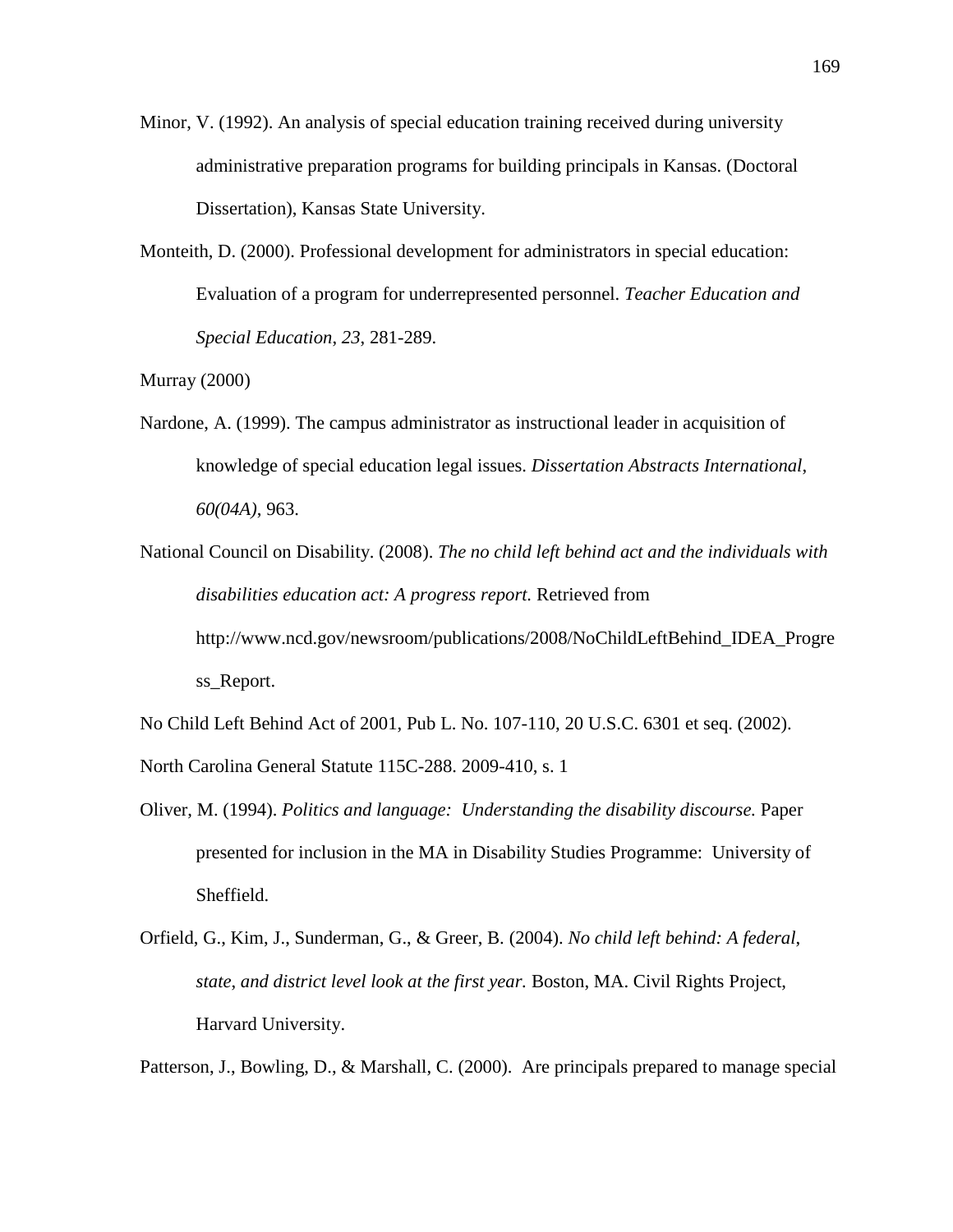education dilemmas? *National Association of Secondary School Principals Bulletin. 84(613),* 9-20.

- Patton, M. (2002). *Qualitative research and evaluation methods.* Thousand Oaks, California: Sage Publications, Inc.
- Peterson, K. (2002). The professional development of principals: Innovations and opportunities. *Educational Administration Quarterly*, *38*(2), 213-232.
- Praisner, C. (2003). Attitudes of elementary school principals toward the inclusion of students with disabilities. *Exceptional Children 69*, 135-145.
- Reder, N. (2007, May). *Accountability for students with disabilities.* Retrieved from National Association of State Directors of Special Education website: http://www.nasdse.org/Portals/0/Documents/1\_Accountability%20FOR%20STUDEN TS%20WITH%20DISABILITIES.pdf
- Rhys, H. (1996). The principal's role in special education: Building-level administrators' knowledge of special education issues as these apply to their administrative role. *Dissertation Abstracts International*, 57(07A), 2785.
- Sage, D., & Burrello, L. (1994). *Leadership in educational reform. An administrator's guide to changes in special education.* Baltimore, MD: Paul Brookes Publishing.
- Schnur, J., & Gerson, K. (2005). Reforming the principalship. In F. M. Hess (Ed.). *Urban school reform: Lessons from San Diego.* Cambridge, MA: Harvard Educational Press.
- Schram, T. (2003). *Conceptualizing qualitative inquiry*. Upper Saddle River, NJ: Merrill Prentice Hall.
- Schram, T. (2006). *Conceptualizing and proposing qualitative research* (2<sup>nd</sup> ed).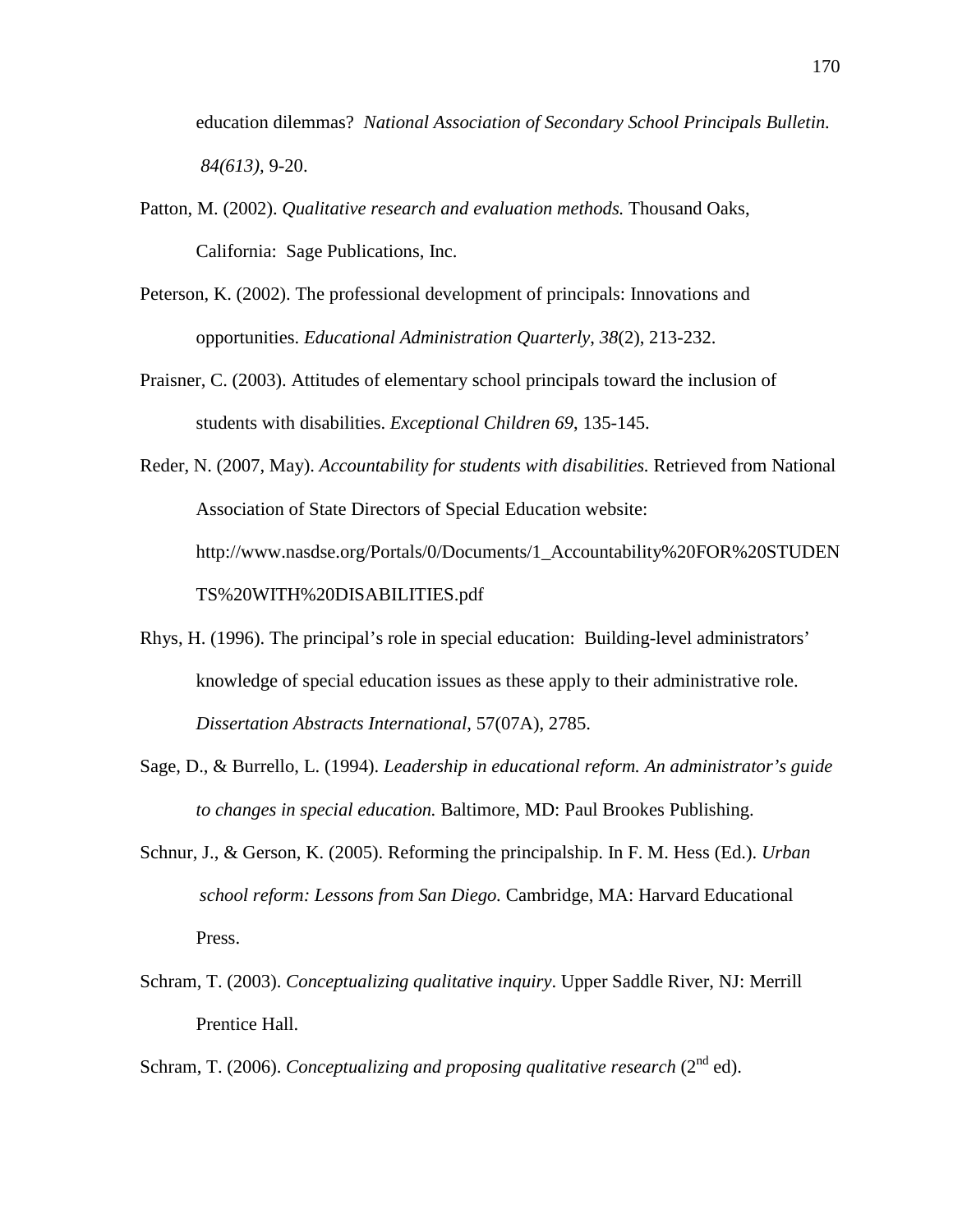Saddle River, NJ: Pearson Education, Inc.

- Semmel, M. I., Abernathy, T. V., Butera, G., & Lesar, S. (1991). Teacher perceptions of the regular education initiative. *Exceptional Children*, *58,* 9-23.
- Sergiovanni, T. (1984). Leadership and excellence in schooling. *Educational Leadership*, *41*, 4-20.
- Sergiovanni, T. (1987). The theoretical basis for cultural leadership. In Shieve, L., & Schoenheit (Eds.) *Leadership: Examining the elusive.* (pp. 16-29). Alexandria, VA: Association for Supervision and Curriculum Development.
- Sergiovanni, T. (1994). Organizations or communities? Changing the metaphor changes the theory. *Educational Administration Quarterly*, *30*(2), 214-226.
- Sergiovanni, T. (1995, May 10). Schools are special places: Instead of importing theories and practices from business, we should be inventing our own. *Education Week*, 214-226.
- Sharpe, M., & Hawes, M. (2003). *Collaboration between general and special education: Making it work*. Retrieved from

http://www.ncset.org/publications/viewdesc.asp?id=1097.

- Shrybman, J., & Matsoukas, G. (1978). The principal and the special education hearing. *Elementary Principal*, *58(*1), 30-33.
- Sigmon, S. (1983). The history and future of educational segregation. *Journal for Special Educators, 19,* 1-13.
- Smart, J. (2009). The power of models of disability*. Journal of Rehabilitation*, *April-June, 75,* 3-11.
- Smith, R. M., & Erevelles, N. (2004). Towards an enabling education: The difference that disability makes. *Educational Researcher*, *2004*, 31-36.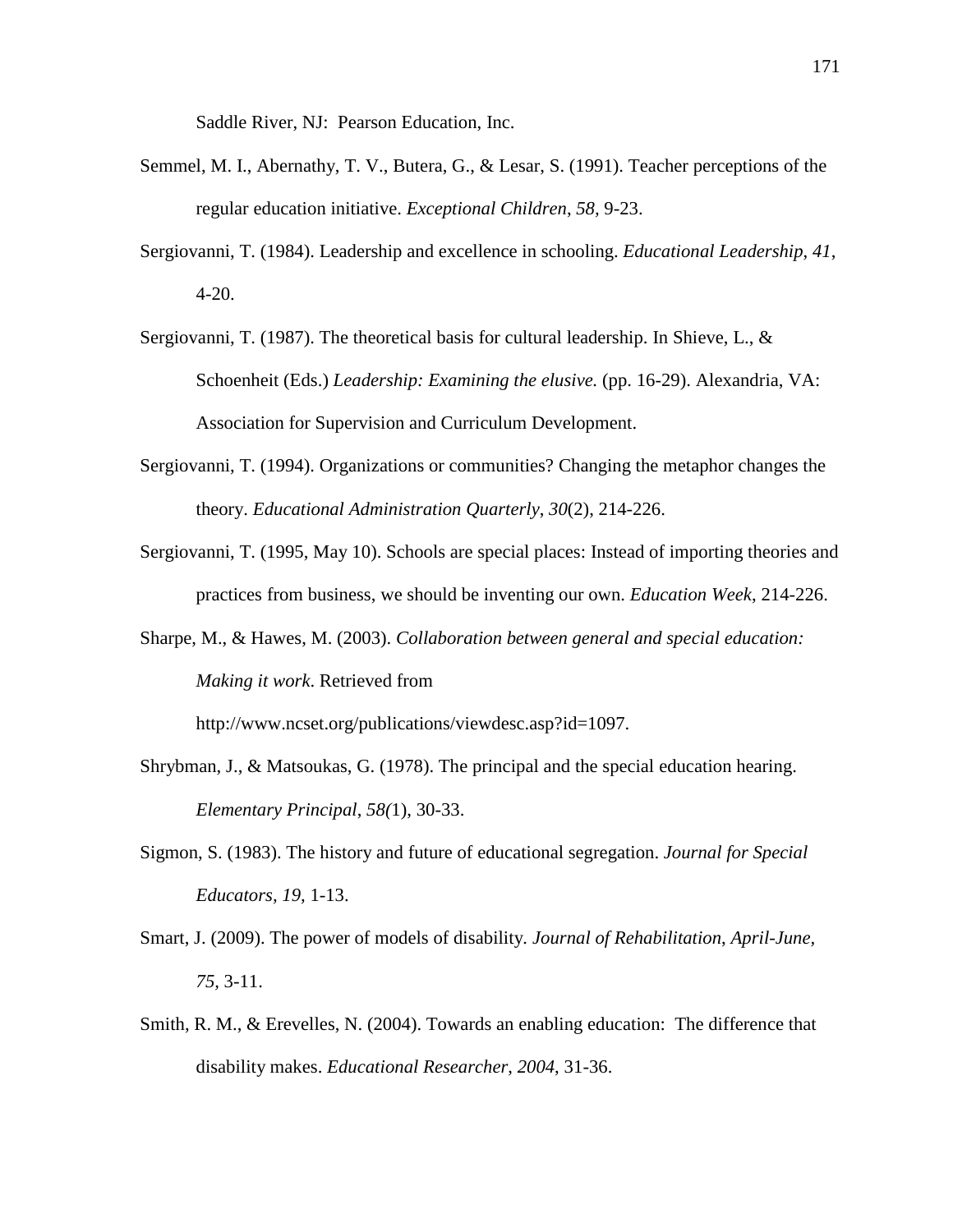- Stainback, W., & Stainback, S. (1984). A rationale for the merger of special and regular education. *Exceptional Children 51*, 102-111.
- Stainback, W., & Stainback, S. (1992). *Curriculum considerations for inclusive schooling.* Baltimore, MD: Paul H. Brookes.
- Stainback, W., & Stainback, S. (1995). *Creating an inclusive school.* Alexandria, VA: Association for Supervision and Curriculum Development.
- Stanovich, P., & Jordan, A. (1998). Canadian teachers' and principals' beliefs about inclusive education as predictors of effective teaching in heterogeneous classrooms. *Elementary School Journal*, *98*, 221-238.
- Stake, R. (2000). *Handbook of qualitative research* (2<sup>nd</sup> ed.). Thousand Oaks, CA: Sage Publications.
- Stevenson, R. (2002). *Principals' perceptions of competence needed for administration of special education.* (Doctoral Dissertation). University of Southern Mississippi.
- Villa, R. A., & Thousand, J. S. (Eds.). (1995). *Creating an inclusive school.* Alexandria, VA: Association for Supervision and Curriculum Development.
- Wade, M. (2005). *Theories used in IS research: General systems theory*. Retrieved from York University website: http://www.istheory.yorku.ca/generalsystemstheory.htm
- Wesley, P., & Buysse, V. (2006). Ethics and evidence in consultation. *Topics in Early Childhood Special Education*, *26(*3), 131-141.
- Windle, C., & Scully, D. (1976). Community mental health centers and the decreasing use of state mental hospitals. *Community Mental Health Journal*, *12*(3). 239-243.
- Woods, L., & Kroger, R. (2000). *Doing discourse analysis.* Thousand Oaks, CA: Sage.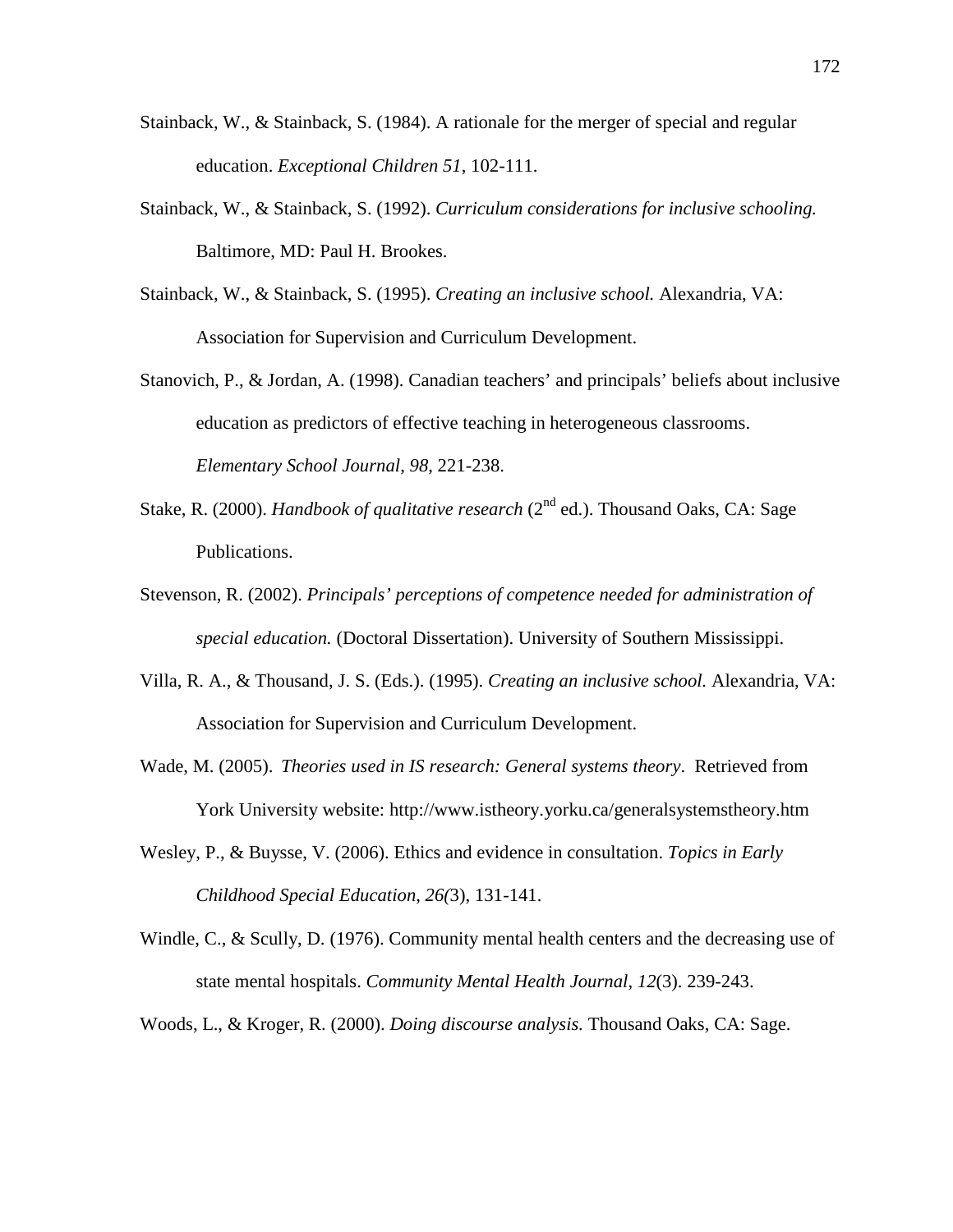Woods, N. (2010). *Learning and teaching discourse analysis*. Subject Centre for Languages, Linguistics and Area Studies. Retrieved from http://www.llas.ac.uk/resources/gpg/2824

- Wong, K., & Nicotera, A. (2007). *Successful schools and educational accountability: Concepts and skills to meet leadership challenges.* Vanderbilt University, TN: Pearson.
- Wright, P., & Wright, P. (1998). Least restrictive environment (lre) & fape. *Wrightslaw.*  Retrieved from<http://www.wrightslaw.com/advoc/articles/idea.lre.fape.htm>
- Yin, R. (2009). *Case study research: Design and methods.* Thousand Oaks, California: Sage Publications.
- Ysseldyke, J., Nelson, R., Christenson, S., Johnson, D., Dennison, A., & Trienzenberg, H. (2004). What we know and need to know about the consequences of high-stakes testing for students with disabilities. *Exceptional Children*, *71*,75-94.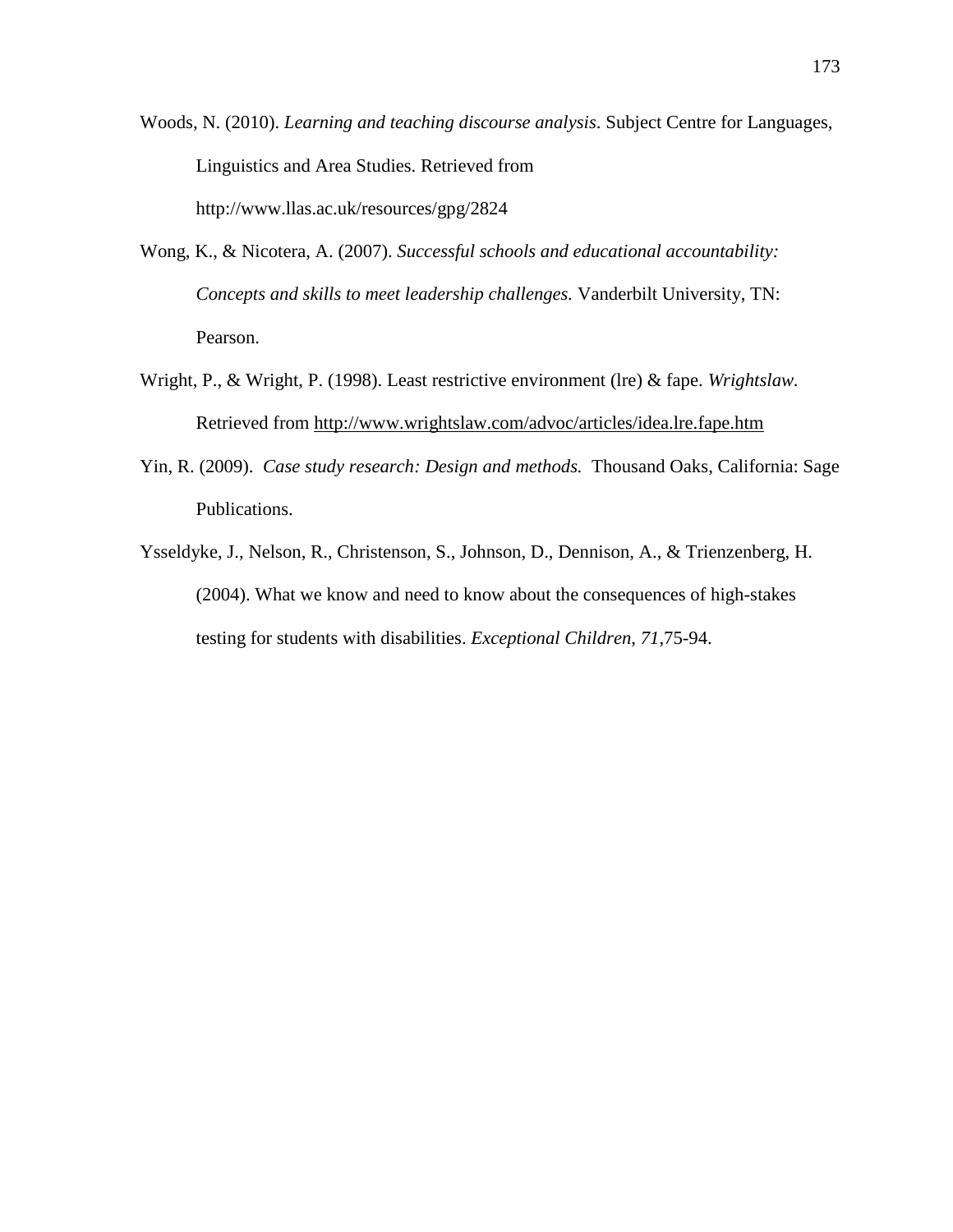### Appendix A

#### Interview Questions

- 1) As principal of ----- School, describe your role as an educational leader.
- 2) Describe for me your experiences, both educational and personal, that led to your current position.
- 3) What experiences, if any, have you had that involved disability or students with disability?
- 4) What areas of your leadership are most impactful for students?
- 5) Describe your leadership as it relates to students with disabilities.
- 6) How comfortable are you with your leadership in the area of students with disabilities?
	- a. Legal issues concerning students with disabilities?
	- b. Identification and placement issues concerning students with disabilities?
	- c. Services provided for students with disabilities?
- 7) In your own words, what does disability mean to you?
	- a. Where or how did you arrive at that definition?
- 8) Where does disability come from or how do students become 'disabled'?
- 9) Are there needs that you have involving your leadership and students with

disabilities?

- 10) Where do you access or where have you accessed knowledge concerning students with disabilities?
	- a. How relevant was your undergraduate degree?
	- b. Administrative degree?
	- c. LEA Special Education office?
- 11) Is special education a priority at your school? District?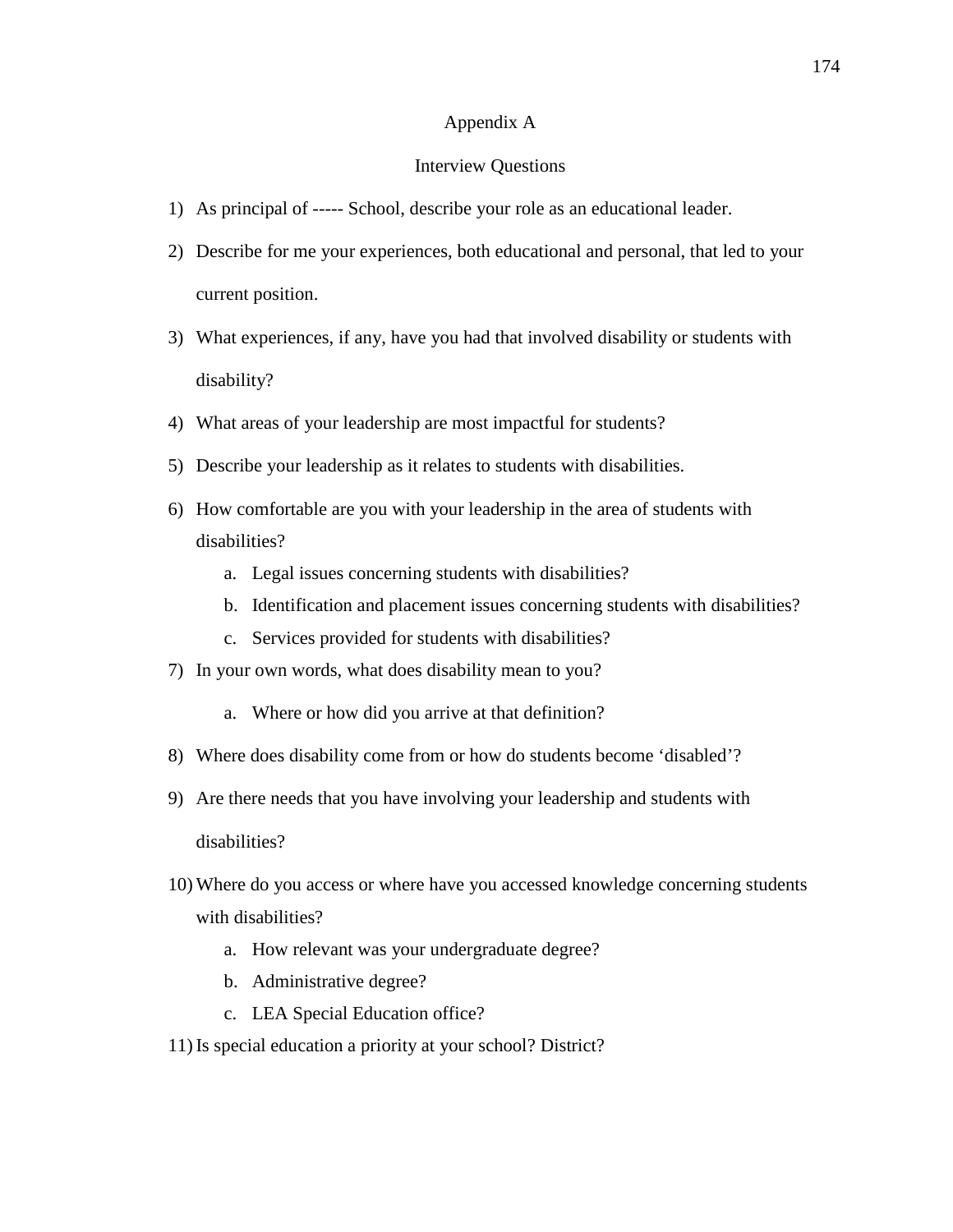12) What, if any, services and resources are provided by your district? What are you in need of in the area of students with disabilities?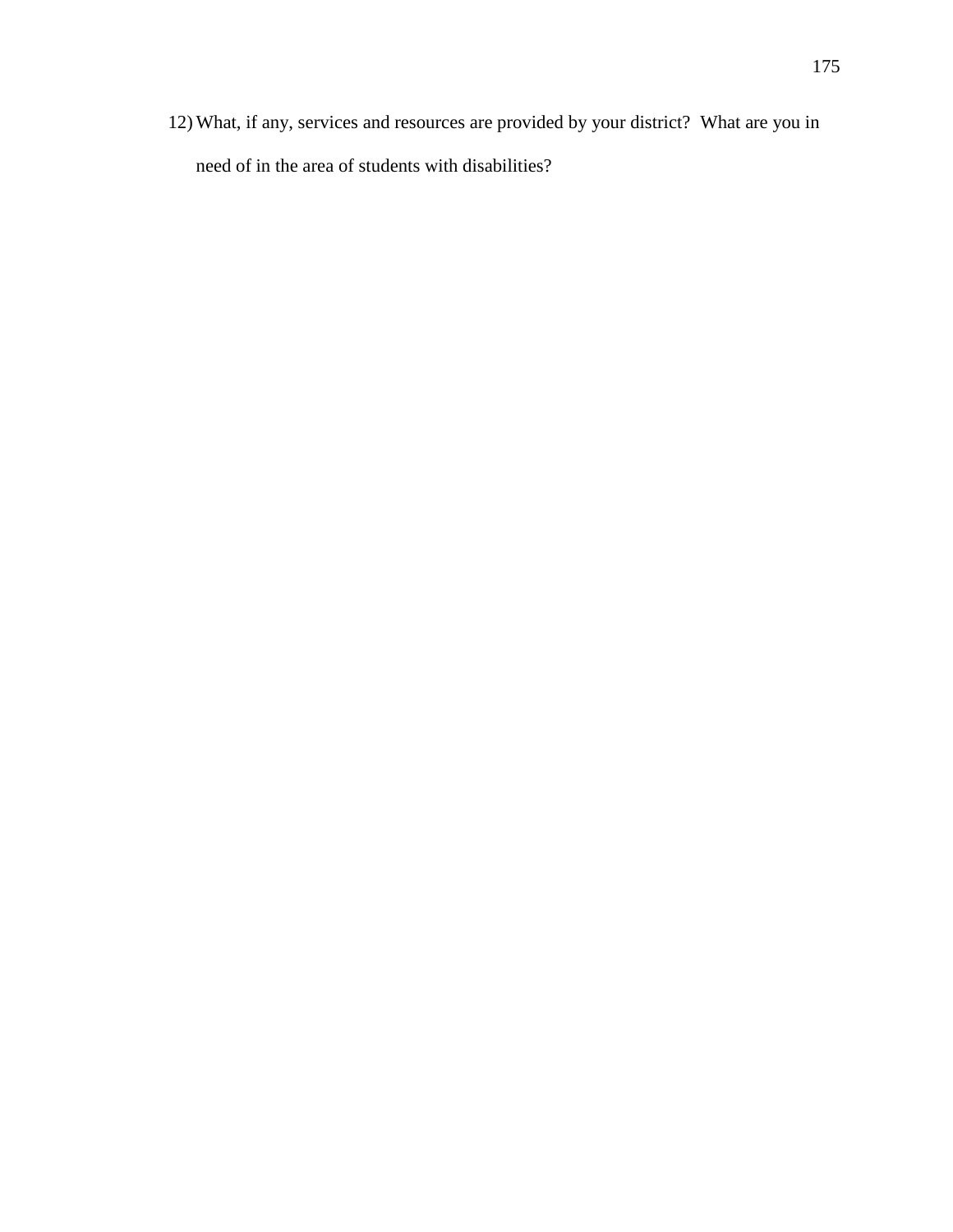#### Appendix B



## **Appalachian State University Reich College of Education – Doctoral Program in Educational Leadership**

September 9, 2011

Dr. Superintendent County Schools 1000 District Street City, NC 28000

Dear Dr. Superintendent,

My name is Stephen Fisher and I am a doctoral student at Appalachian State University in Boone, North Carolina. My dissertation focus is on the school principal and the beliefs he/she has about disability. My goal is to interview the principal and focus on the beliefs they have about disability and how these beliefs impact their leadership in regards to students with disabilities. As you are aware, the school principal is an instrumental factor in successful schools. Research has shown that the principal impacts the entire climate and culture of a school. I hope to gauge what principals believe about disability and how their beliefs impact their leadership. In this study, I also want to examine factors that lead to particular beliefs such as experiences, education, and training. By interviewing principals within your district, I hope to understand more fully the role that each plays in contributing to the success of students of disabilities.

I am writing you to ask if you would assist me in identifying principals with have at least three years experience at their current school and that have at least 40 students that are identified as students with disabilities. I will contact the employees through email and phone to request their participation. Principal interviews will last around 45-60 minutes and will be scheduled at a convenient time and location for the participant. Employee participation in the study is strictly voluntary and there are no employment consequences as a result of an employee's decision to participate or not participate in the study. No other school employees will be informed of who chooses to participate in the study so that there can be no employment consequences. Superintendents will not know which principals agree to participate. Principal participation will be kept confidential.

Your assistance would facilitate selection of the participants for this study. This study is being conducted under the supervision of Dr. Jim Killacky. Dr. Killacky can be reached either by email [killackycj@appstate.edu](mailto:killackycj@appstate.edu) or by phone 828-262-3168. I can be reached with by email, [srfisher@clevelandcountyschools.org](mailto:srfisher@clevelandcountyschools.org) or by phone 704-476-8026. Please contact me to discuss this request more fully.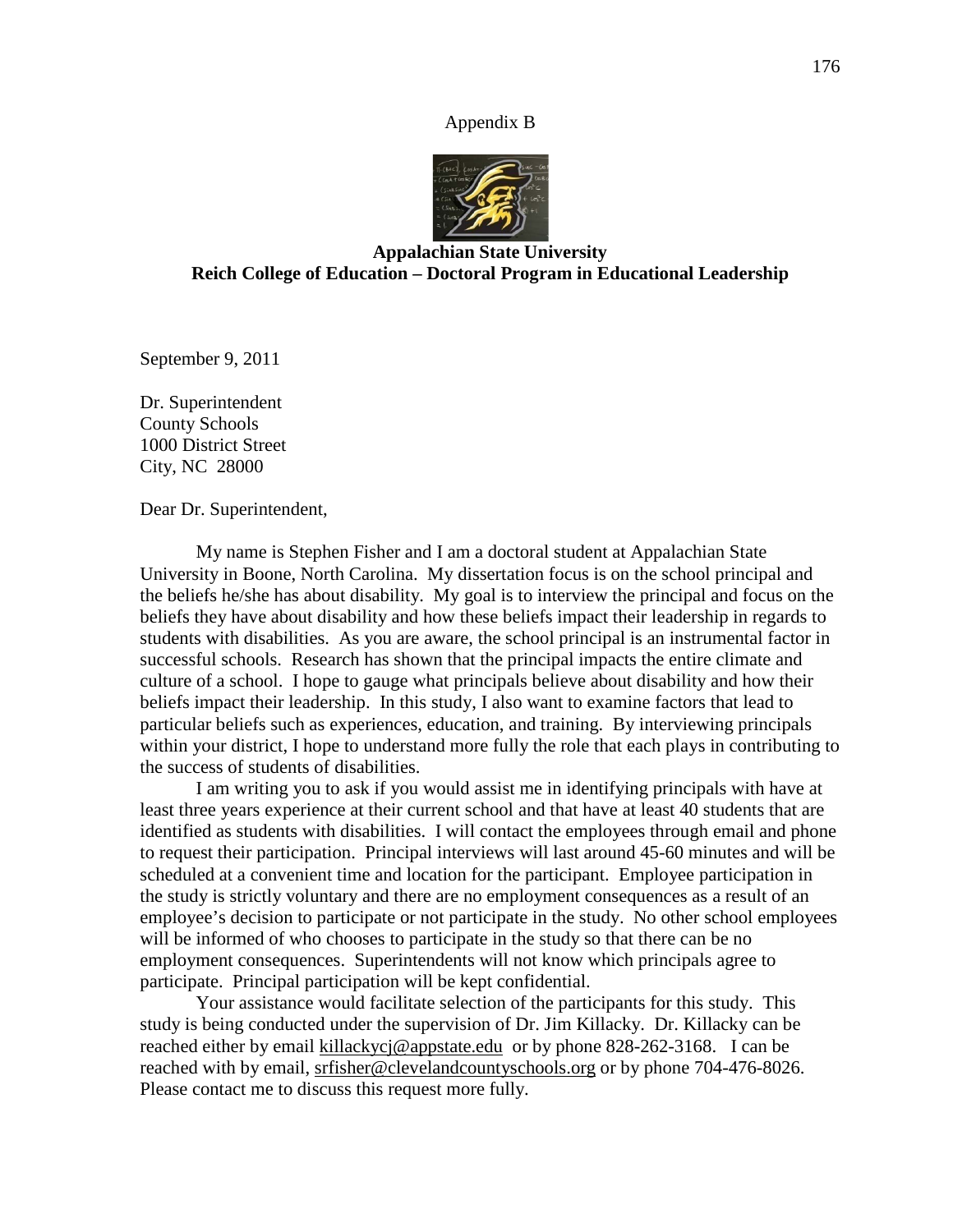Thank you for your consideration in this matter.

Stephen Fisher, Ed.S. Doctoral Student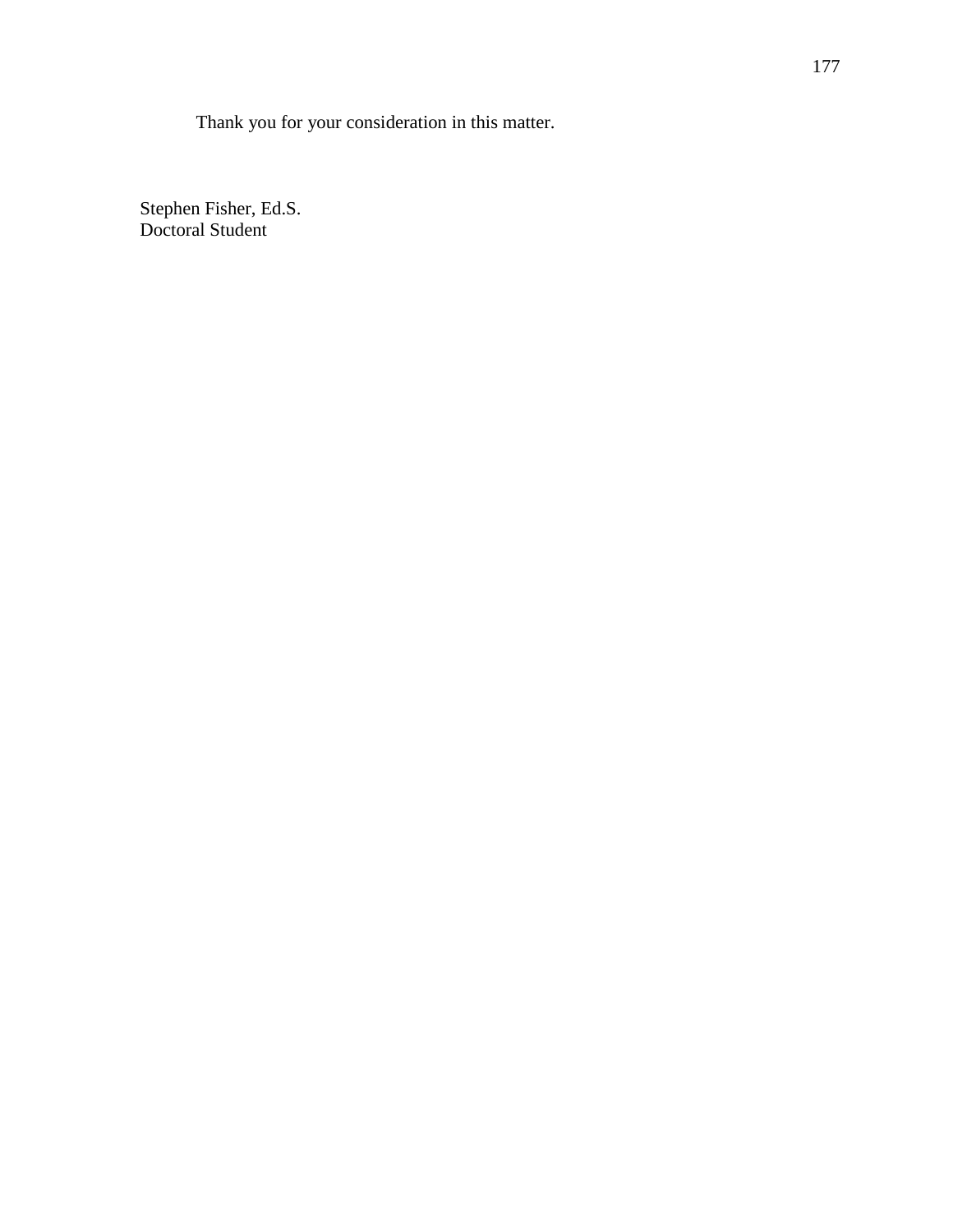### Appendix C



# **Appalachian State University Reich College of Education – Doctoral Program in Educational Leadership**

September 15, 2011

Dear Principal,

My name is Stephen Fisher and I am a doctoral student at Appalachian State University in Boone, North Carolina. Your name was recommended by your Superintendent because your school met particular criteria including the number of students with disabilities and the experience of principal. Superintendents will not know which principals agree to participate. Principal participation will be kept confidential.

I am writing to ask if you would consider participating in a study on the beliefs of principals have about disability and how these beliefs impact the principal's role in regards to students with disabilities. This research will explore the principal's beliefs about disability and students with disability. Furthermore, I hope to examine factors that lead to particular beliefs such as experiences, education, and training.

I anticipate the interview will take no more than 45-60 minutes of your time. The interview will take place at a private location convenient to you. I assure you that your identity will be protected during this study and a pseudonym will be used to protect your confidentiality. Interviews will be recorded to assist in analyzing the data. In addition to an interview, I request the opportunity to review school documents and plans that help to showcase the your beliefs about disability. Documents to be reviewed will be the school's North Carolina Report Card, School Improvement Plans, master schedule, special education service plans or schedules, students with disabilities headcount sheets, student services team plans, Professional Development Plans, and Teacher Working Conditions survey.

In exchange for your participation, I will provide you with a summary of my findings at the completion of this study. Your participation in the study is strictly voluntary and there are no employment consequences as a result of your decision to participate or not participate in the study. No other school system employees will be informed of who chooses to participate in the study so that there can be no employment consequences. Superintendents will not know which principals agree to participate.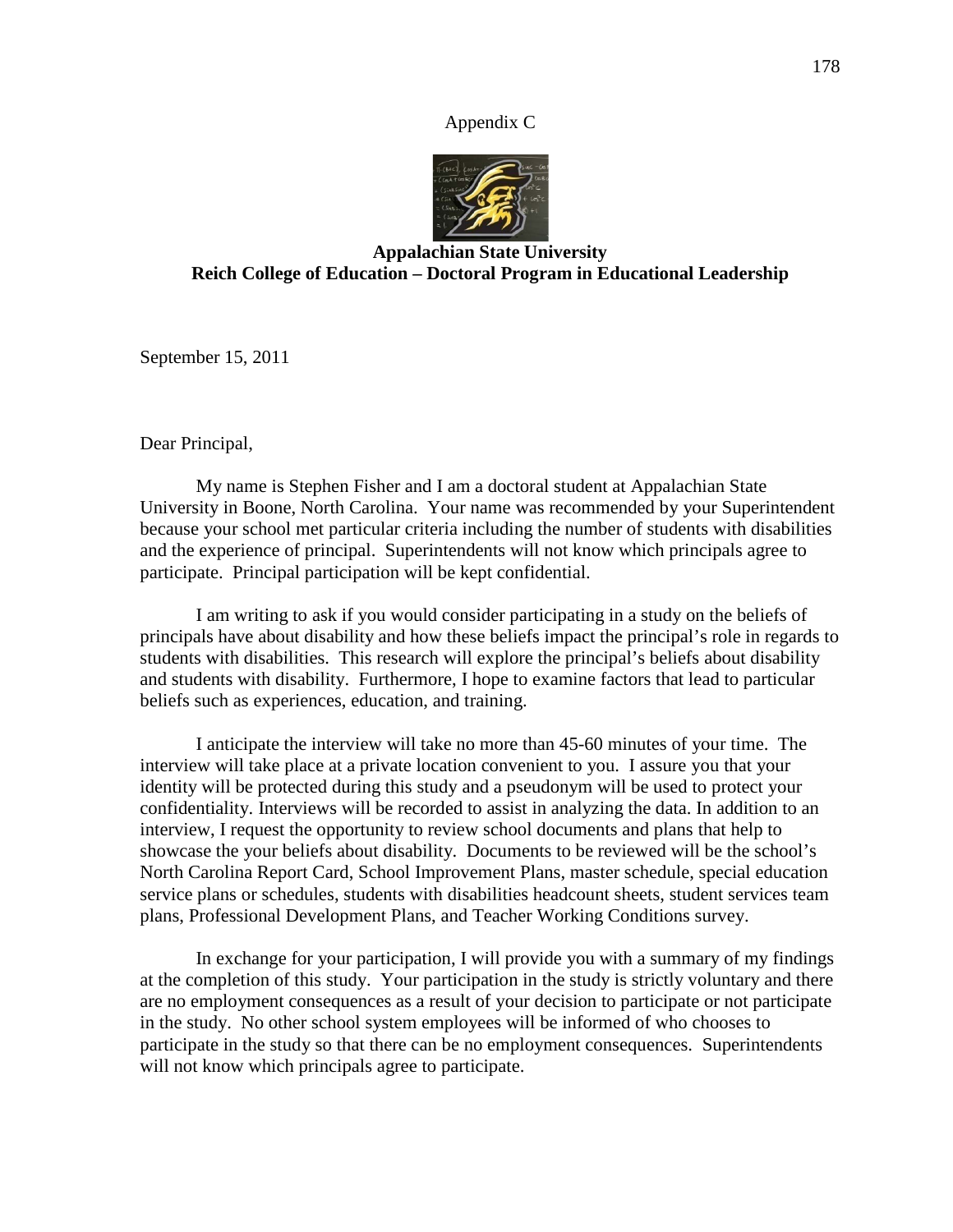This study is being conducted under the supervision of Dr. Jim Killacky . Dr. Killacky can be reached either by email [killackycj@appstate.edu](mailto:killackycj@appstate.edu) or by phone 828-262-3168.

Please let me know by return email [\(srfisher@clevelandcountyschools.org\)](mailto:srfisher@clevelandcountyschools.org) if you are willing to participate and I will then contact you to schedule a time for the interview. I appreciate your consideration of this request and look forward to hearing from you soon.

Stephen Fisher, Ed.S. Doctoral Student Appalachian State University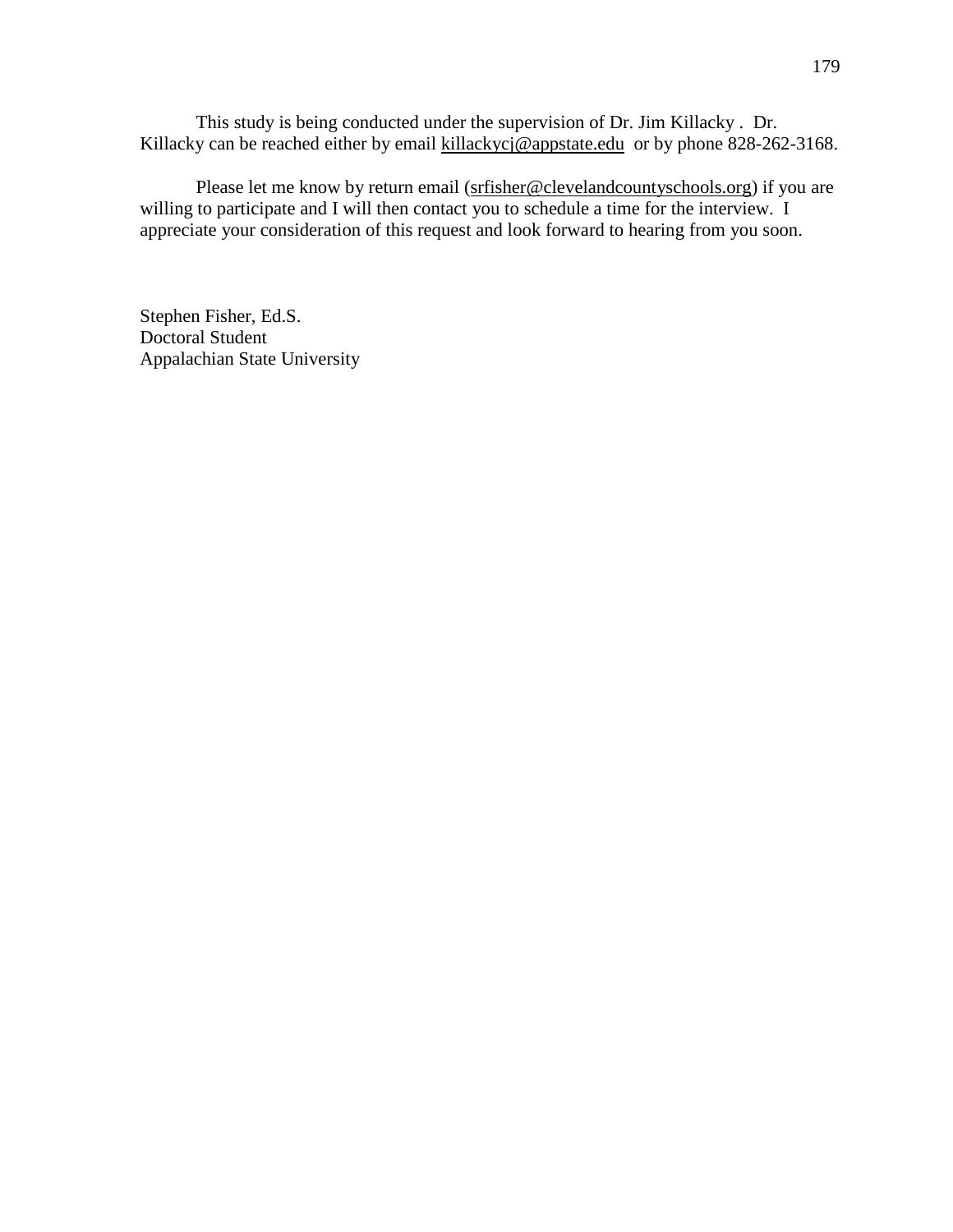### Appendix D



# **Appalachian State University Reich College of Education – Doctoral Program in Educational Leadership**

## INFORMED CONSENT

Study Title:A Study of the Beliefs of K-12 Public School Principals and how their Beliefs Impact their Leadership Concerning Student with Disabilities.

- 1. Stephen Fisher, Ed.S. (704-476-8026; [srfisher@clevelandcountyschools.org\)](mailto:srfisher@clevelandcountyschools.org) doctoral student under the supervision of Dr. Jim Killacky (828-262-3168; [killackycj@appstate.edu\)](mailto:killackycj@appstate.edu) faculty at Appalachian State University, is requesting your participation in a research study entitled *The Beliefs of K-12 School Principals have about Disability and how these Beliefs Impact their Leadership in regards to Students with Disabilities.* The purpose of this research study is to examine the beliefs principals have about disability and how these beliefs impact the principal's role in regards to students with disabilities. This research will explore the principal's beliefs of disability and students with disability. Furthermore, I hope to examine factors that lead to particular beliefs such as experiences, education, and training.
- 2. Your participation will involve an interview of about 45-60 minutes during which you will be asked questions about your beliefs, experiences, and understanding of disability and students with disabilities. These interviews will be conducted at a location of the principal's choice. The second piece of data collection will be to view school documents and plans that help to showcase the principal's beliefs about disability. Documents to be reviewed will be the school's North Carolina Report Card, School Improvement Plans, master schedule, special education service plans or schedules, students with disabilities headcount sheets, student services team plans, Professional Development Plans, and Teacher Working Conditions survey. Principals will be provided with a summary of my findings at the completion of this study.
- 3. This study is designed to minimize any risk to you; however, if you are uncomfortable answering any questions you are free to decline to respond. The interview will be audio taped for transcribing purposes.
- 4. Your participation in the study is strictly voluntary and there are no employment consequences as a result of your decision to participate or not participate in the study. No other school employees will be informed of who chooses to participate in the study so that there can be no employment consequences.
- 5. The benefits of participating in this study for you personally are minimal; however, you will be contributing to the scholarly research about beliefs of principals.
- 6. There are no feasible alternatives to the interview for this study. Your confidentiality will be protected under the full extent of State and Federal law.
- 7. The results of this study will be published in my dissertation however; your name, identity, or institution will not be revealed. You and your institution will be assigned pseudonyms that will be used in any reporting of your comments. Your name and the name of your institution will only be known to the researchers and any transcriptions of this interview will be kept in a locked file cabinet accessible only to the researchers in number 1 above. Data will be stored for 5 years after the completion of the study. At that time all paper documents will be shredded and electronic files will be permanently deleted.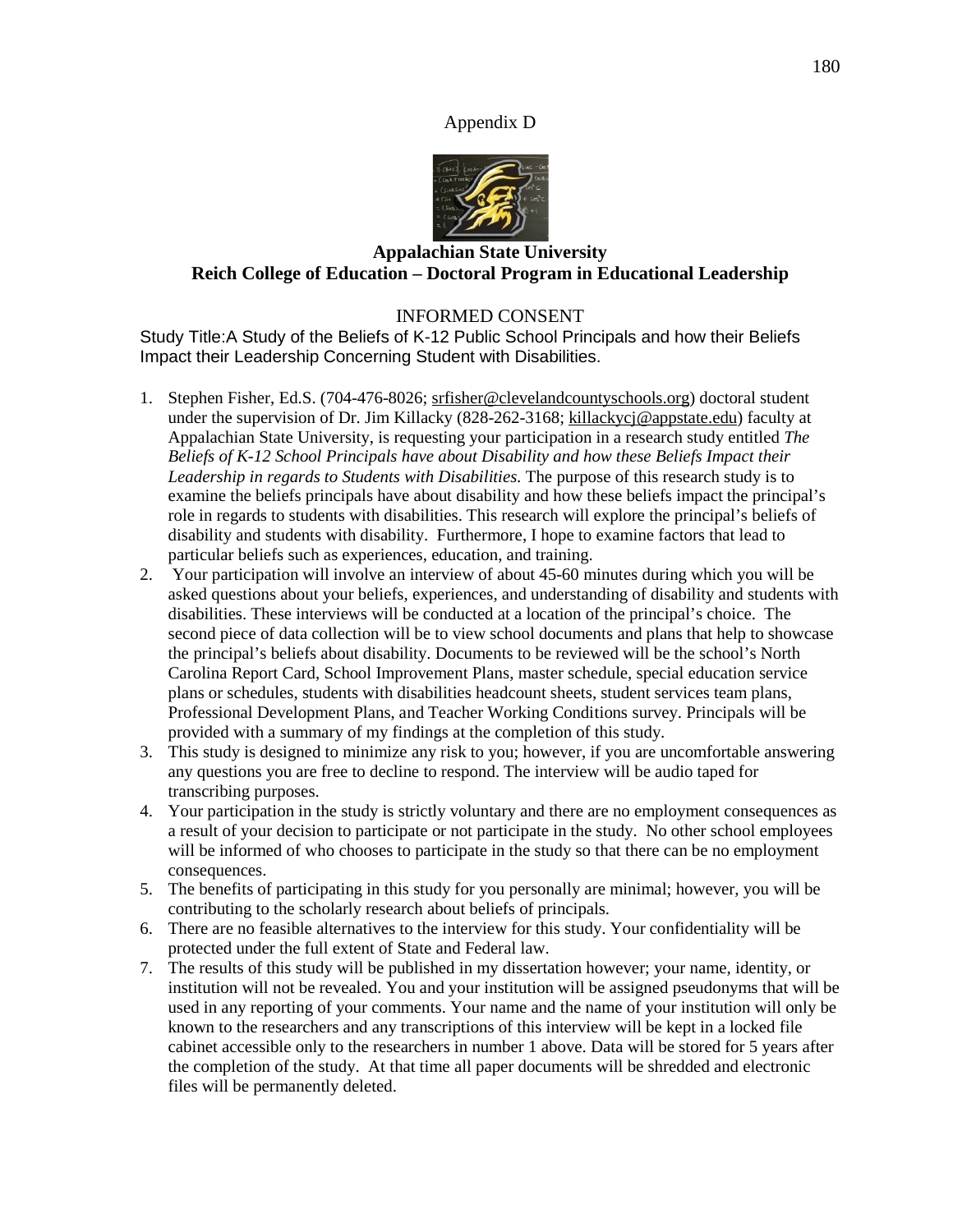- 8. Participants may become tired or have some discomfort talking about your experiences. You are free to request a break as needed or decline to respond to any question.
- 9. Any questions you have about the study should be addressed to the researchers in number 1 above.
- 10. Your participation in this research study is voluntary and will not be compensated. Refusal to participate will involve no penalty. You may discontinue participation at any time.
- 11. Questions regarding the protection of human participants may be addressed to the IRB Administrator, Research and Sponsored Programs, Appalachian State University, Boone, NC 28608 (828) 262-2130, [irb@appstate.edu](mailto:irb@appstate.edu)

Participant: Researcher:

\_\_\_\_\_\_\_\_\_\_\_\_\_\_\_\_\_\_\_\_\_\_\_\_\_\_\_\_\_\_\_\_\_ \_\_\_\_\_\_\_\_\_\_\_\_\_\_\_\_\_\_\_\_\_\_\_\_\_\_\_\_\_\_\_\_\_\_\_\_ Date Stephen Fisher Date